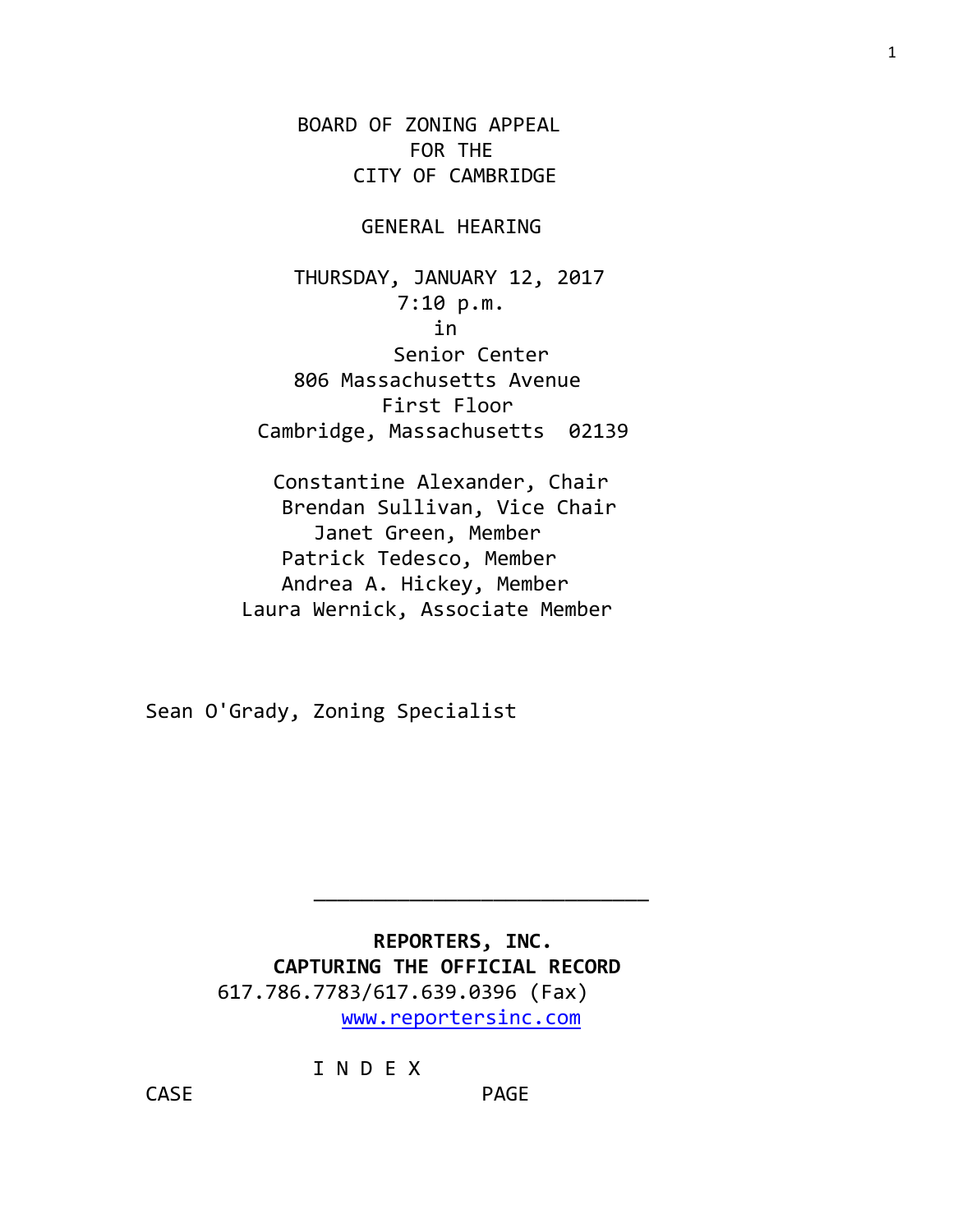6:30 p.m. - Executive Session BZA Case BZA-010111-2016, 22 Water Street To Discuss pending litigation (Monogram Residential 22 Water Street Project Owner, LLC v. BZA, Land Court Docket No. 16MISC 000631) BZA Election for New Chair and Vice Chair 5 BZA-011793-2016 -- 30 Lopez Street 11 BZA-011794-2016 -- 24 Lopez Street 16 BZA-011491-2016 -- 50 Inman Street 19 Extension Request #007258 -- 59 Rindge Ave. 21 BZA-012019-2016 -- 40 Whittemore Ave., A/K/A 1 Alewife Center 23 BZA-012010-2016 -- 40 Whittemore Ave., A/K/A 1 Alewife Center 44 (Index Continued on the Following Page)

# I N D E X (Continued) CASE PAGE

BZA-011630-2016 -- 1493 Cambridge Street 72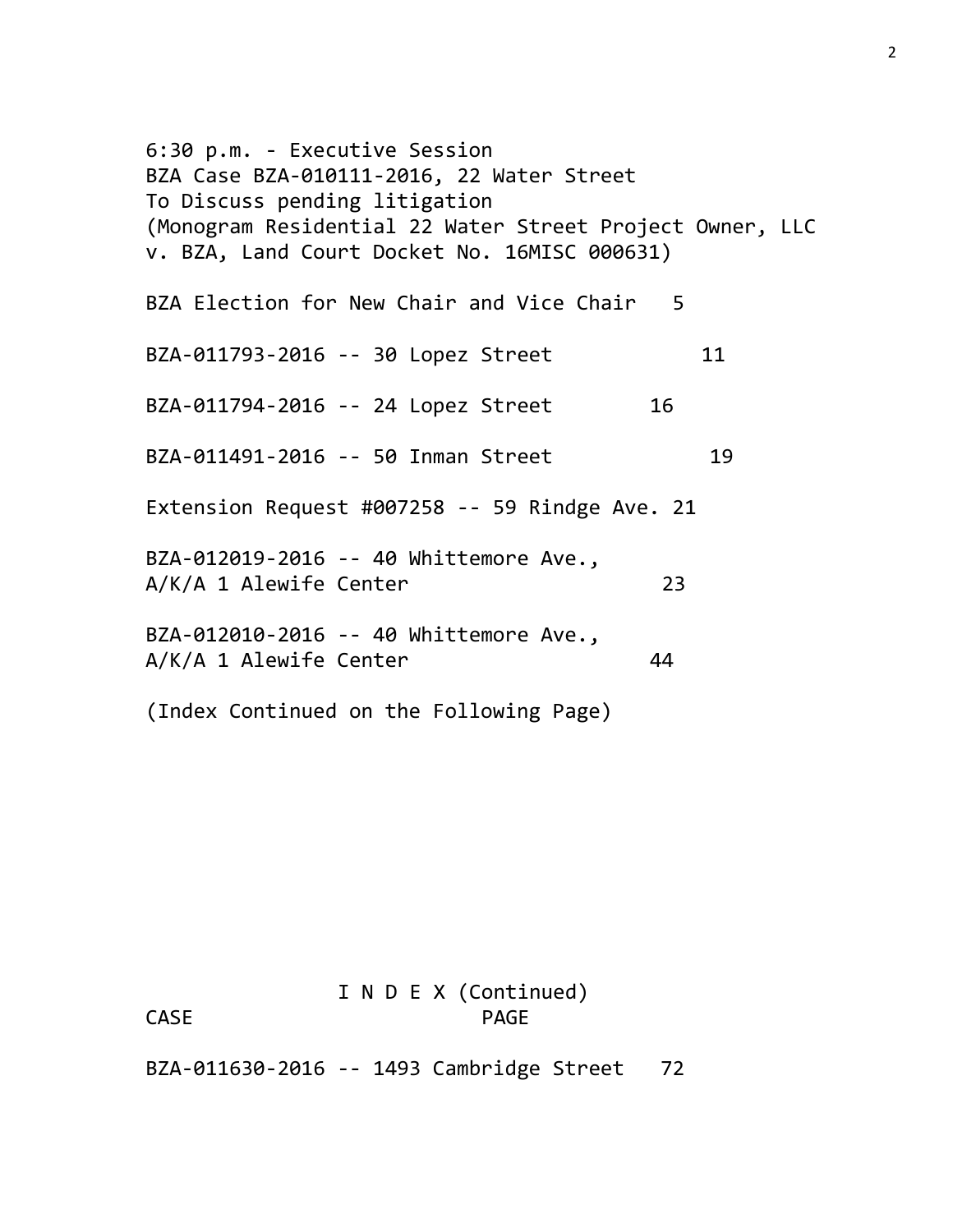| BZA-011991-2016 -- 237 Hampshire Street | 81  |
|-----------------------------------------|-----|
| BZA-011944-2016 -- 8 Brattle Street     | 83  |
| BZA-012016-2016 -- 1160 Mass Ave.       | 102 |
| BZA-011993-2016 -- 51 Brattle Street    | 109 |
| BZA-012071-2016 -- 10 Canal Park        | 126 |

KeyWordIndex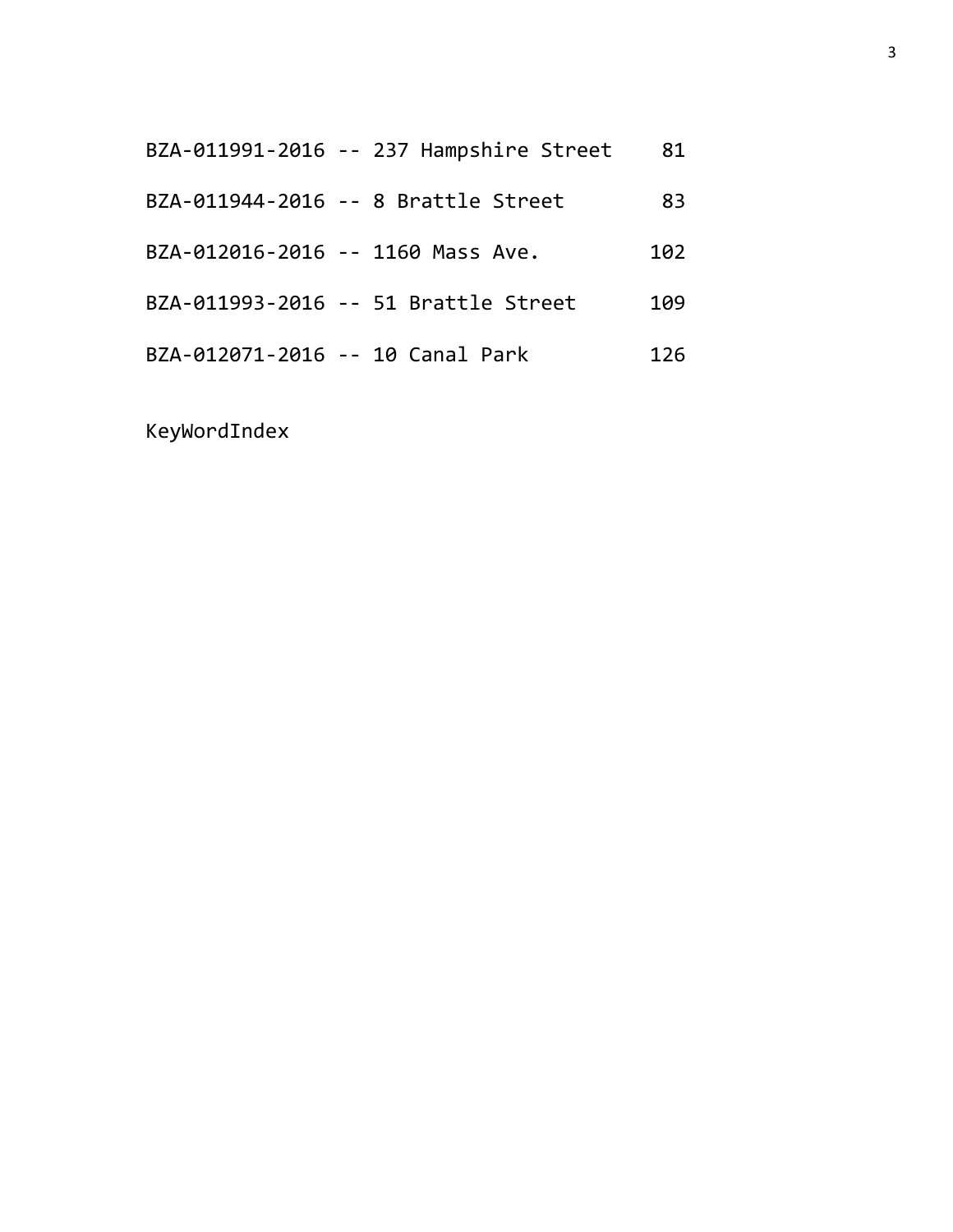#### **P R O C E E D I N G S \* \* \* \* \***

(7:10 p.m.) (Sitting Members: Constantine Alexander, Brendan Sullivan, Janet Green, Andrea A. Hickey, Patrick Tedesco.)

CONSTANTINE ALEXANDER: Okay, the Chair will call this meeting to order. And at the outset I want to make announcement:

That after notifying the Chair, any person may make a video or audio recording of our open sessions or may transmit the meeting through any medium subject to reasonable requirements that the Chair may impose as to the number, placement, and operation of equipment used so as to not to interfere with the conduct of the meeting.

At the beginning of the meeting the Chair will inform other attendees at that meeting that a recording is being made.

And I wish to inform Mr. Hope that a recording is being made. Actually two recordings; one is a citizen has decided to make a recording of our hearing.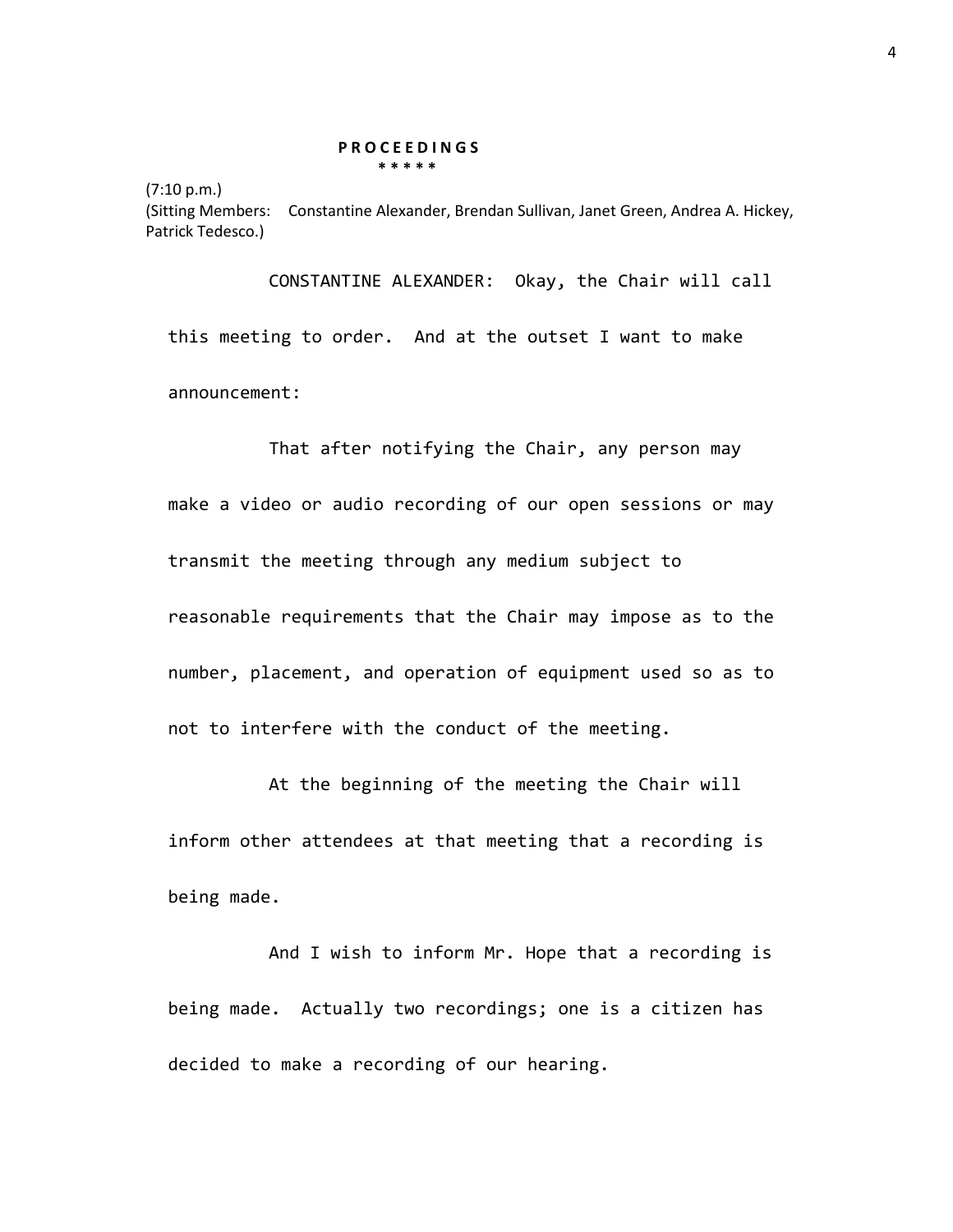Secondly, our stenographer also makes a recording to assist when she prepares the transcript of the meeting. So be advised you're on record.

With that, we'll turn to the business of the meeting and the first business is the election of officers for the coming year; namely, a Chairman and a Vice Chairman.

I'll open the nominations up for the position of Chairman.

BRENDAN SULLIVAN: I'll nominate Constantine Alexander to be Chair for the ensuing year or until a replacement thereof.

CONSTANTINE ALEXANDER: Successor is duly elected and qualified are the magic legal words.

ANDREA HICKEY: I will second that motion.

CONSTANTINE ALEXANDER: I'm going to make my statement that I make every year: If anybody would like to be Chair I would be happy to withdraw my name and support whoever the other nominee is.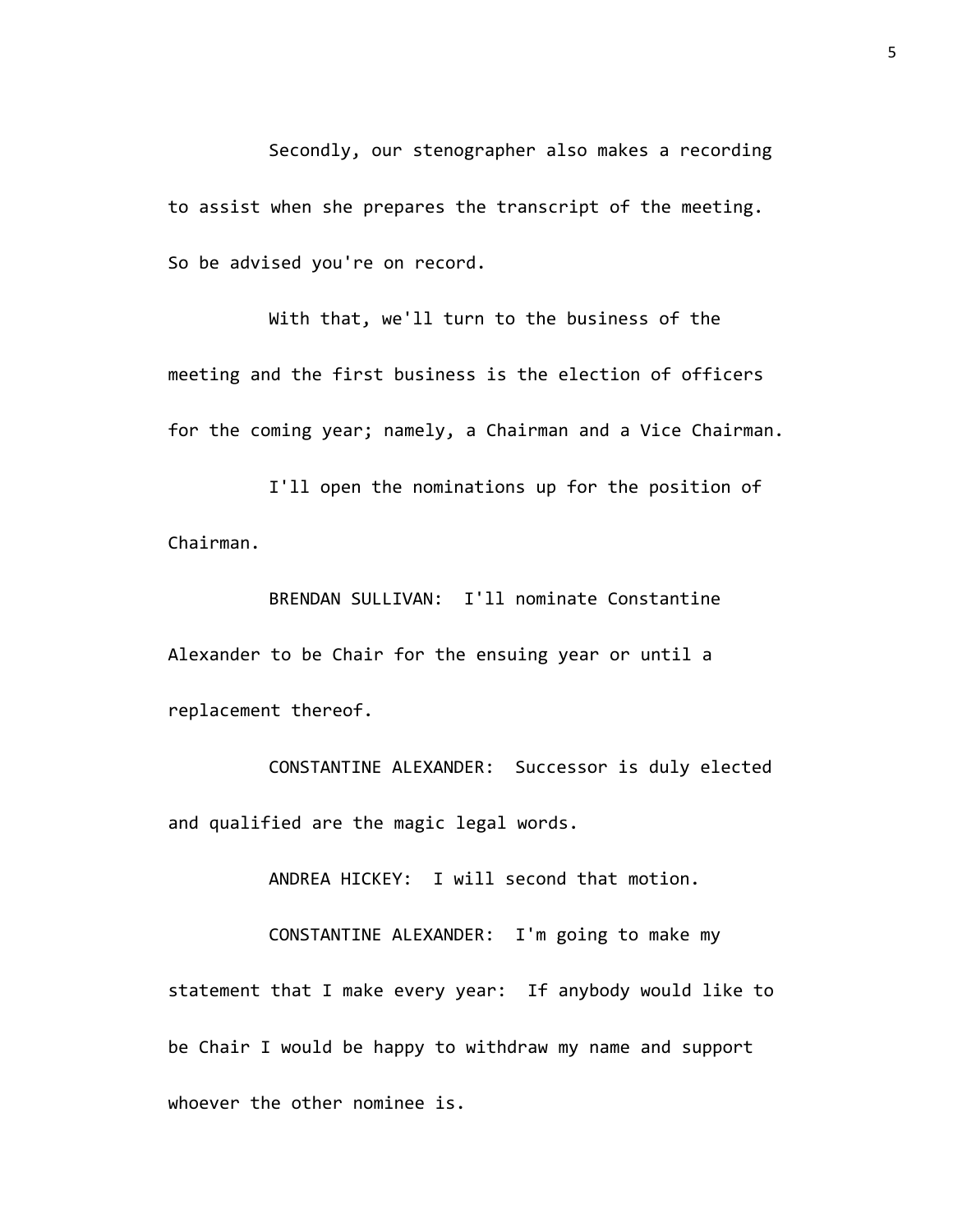Anybody have an interest?

(No Response.)

CONSTANTINE ALEXANDER: Guess not. Thank you, for the -- I think, the vote of support.

I think we'll close nominations.

All those in favor please say "Aye."

(Aye.)

CONSTANTINE ALEXANDER: And I abstained stain. I

guess I'm elected Chair for another year.

JANET GREEN: Thank you.

ANDREA HICKEY: Thank you for your service.

(Sullivan, Green, Hickey, Tedesco.)

CONSTANTINE ALEXANDER: Thank you.

Second, the next motion is to elect a Vice Chair

for the coming year. Nominations are open. Anybody wish to make a nomination?

I'm not sure the Chair should make a nomination, but I nominate Brendan Sullivan.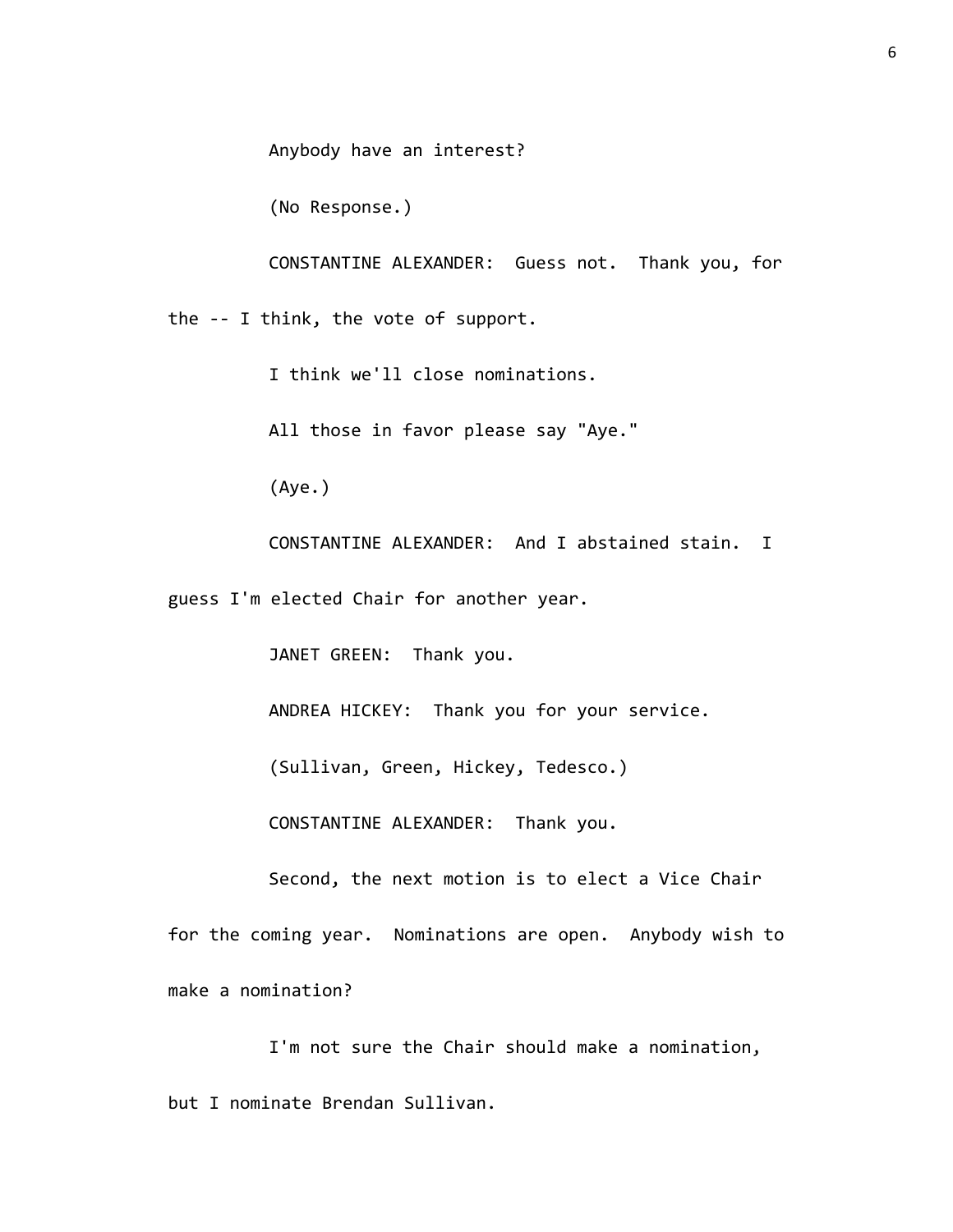BRENDAN SULLIVAN: Would anybody like to be Vice

Chair?

CONSTANTINE ALEXANDER: I tried, it didn't work.

No?

ANDREA HICKEY: I can't, I'm just over my head these days.

PATRICK TEDESCO: I'll second the nomination.

CONSTANTINE ALEXANDER: Okay, any other

nominations?

(No Response.)

CONSTANTINE ALEXANDER: I'll close nominations.

A motion is to elect Brendan Sullivan as Vice

Chair of the Zoning Board for 2017 and until his successor

is duly elected and qualified.

All those in favor please say "Aye."

(Aye.)

CONSTANTINE ALEXANDER: Four in favor.

BRENDAN SULLIVAN: One abstention.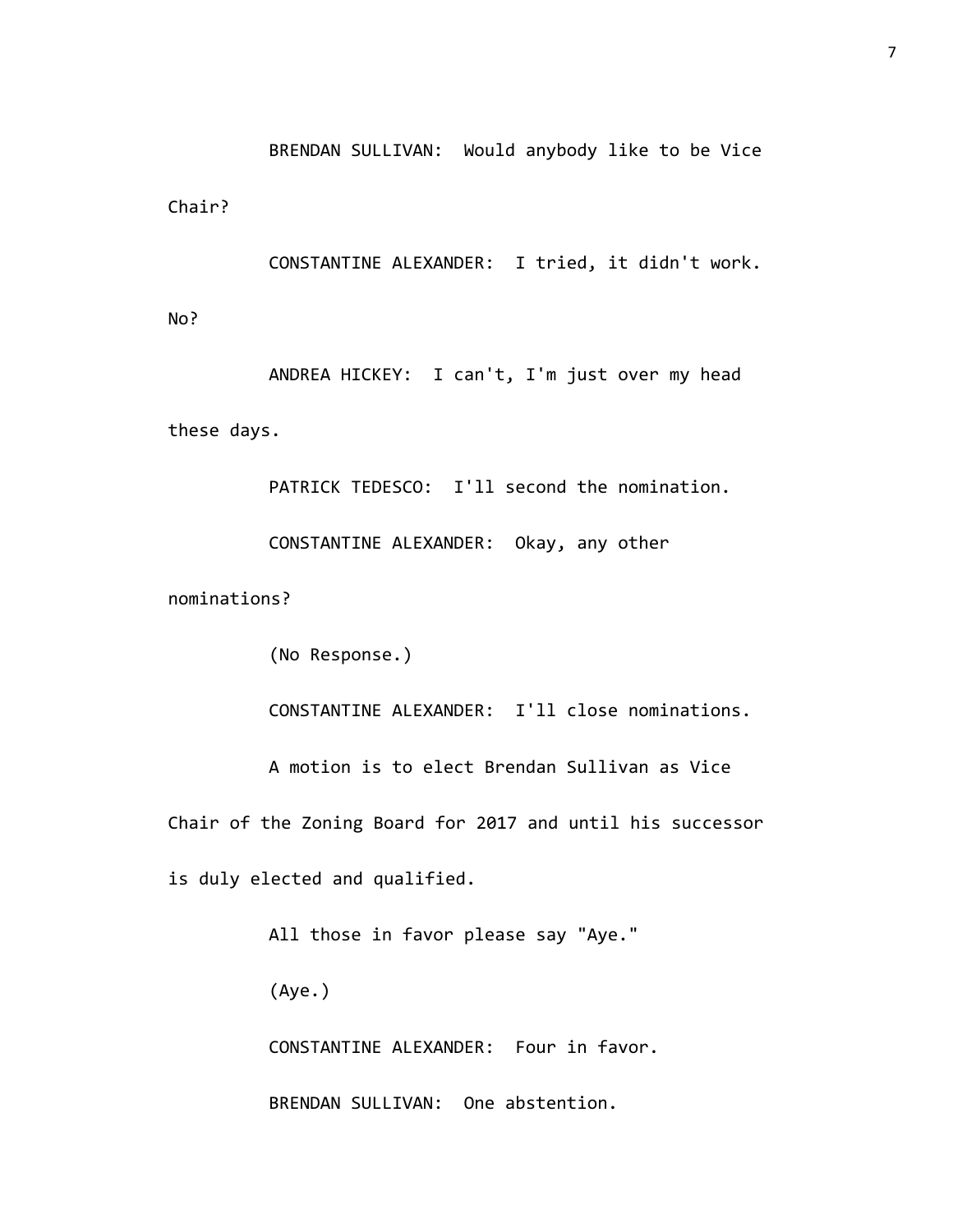(Alexander, Green, Hickey, Tedesco.)

CONSTANTINE ALEXANDER: We now have officers for the year to come.

JANET GREEN: Thank you, Brendan.

PATRICK TEDESCO: Yeah, thank you.

CONSTANTINE ALEXANDER: Thank you.

Now we'll turn to actual cases. And we start, as

we always do, these are cases --

SEAN O'GRADY: Gus, I'm sorry. Is everybody

sitting for the full night?

LAURA WERNICK: Not me.

SEAN O'GRADY: You're not, okay. That's what I

was trying to figure out.

LAURA WERNICK: I didn't realize there was a continuance.

CONSTANTINE ALEXANDER: Who's going to come when Laura leaves?

SEAN O'GRADY: We just had an extra member and I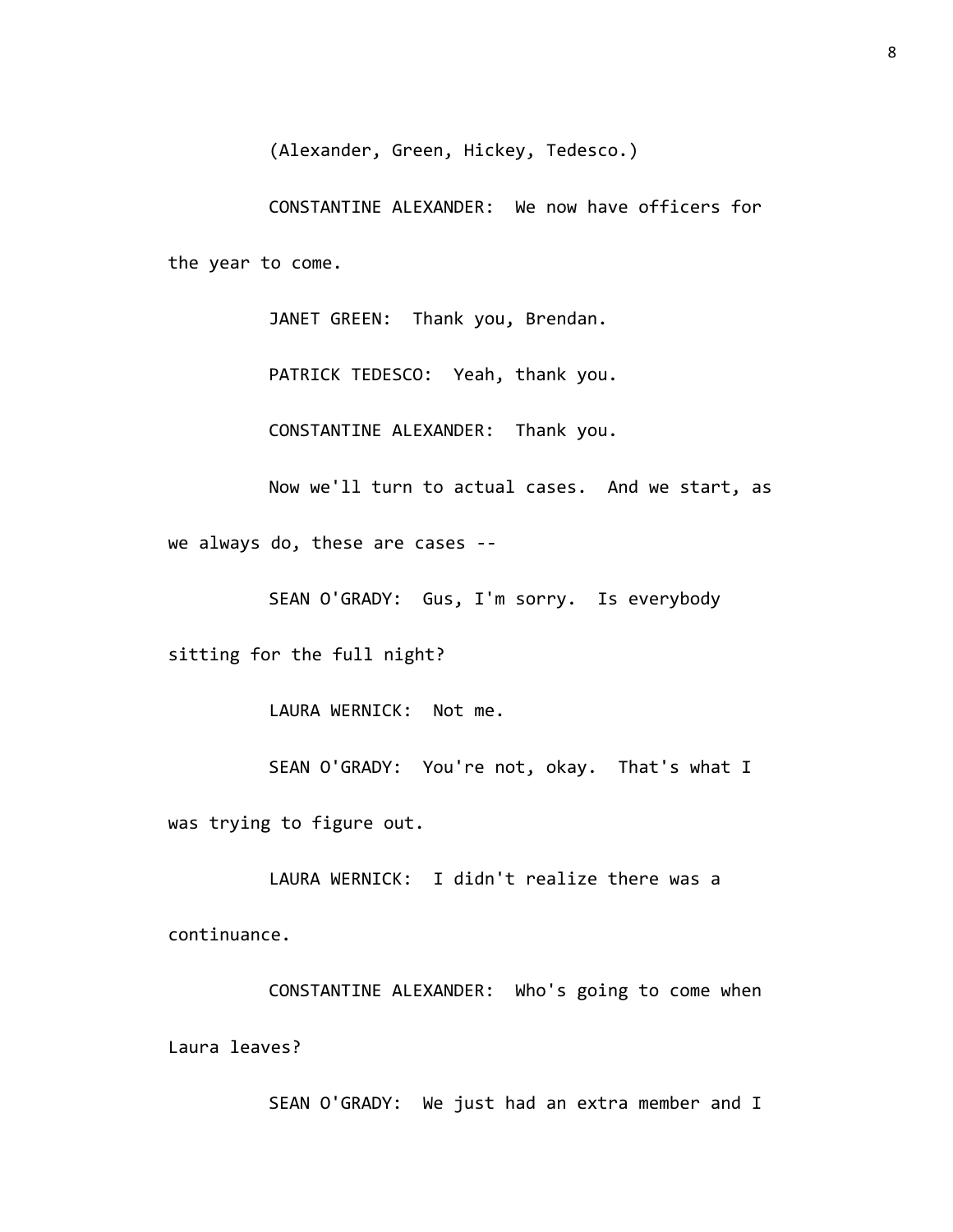wanted to make sure before I told her to go home that that was the case.

CONSTANTINE ALEXANDER: Okay. So we're going to turn to our continued cases. These are cases that started at earlier session of our Board and for one reason or another was continued until tonight.

\* \* \* \* \*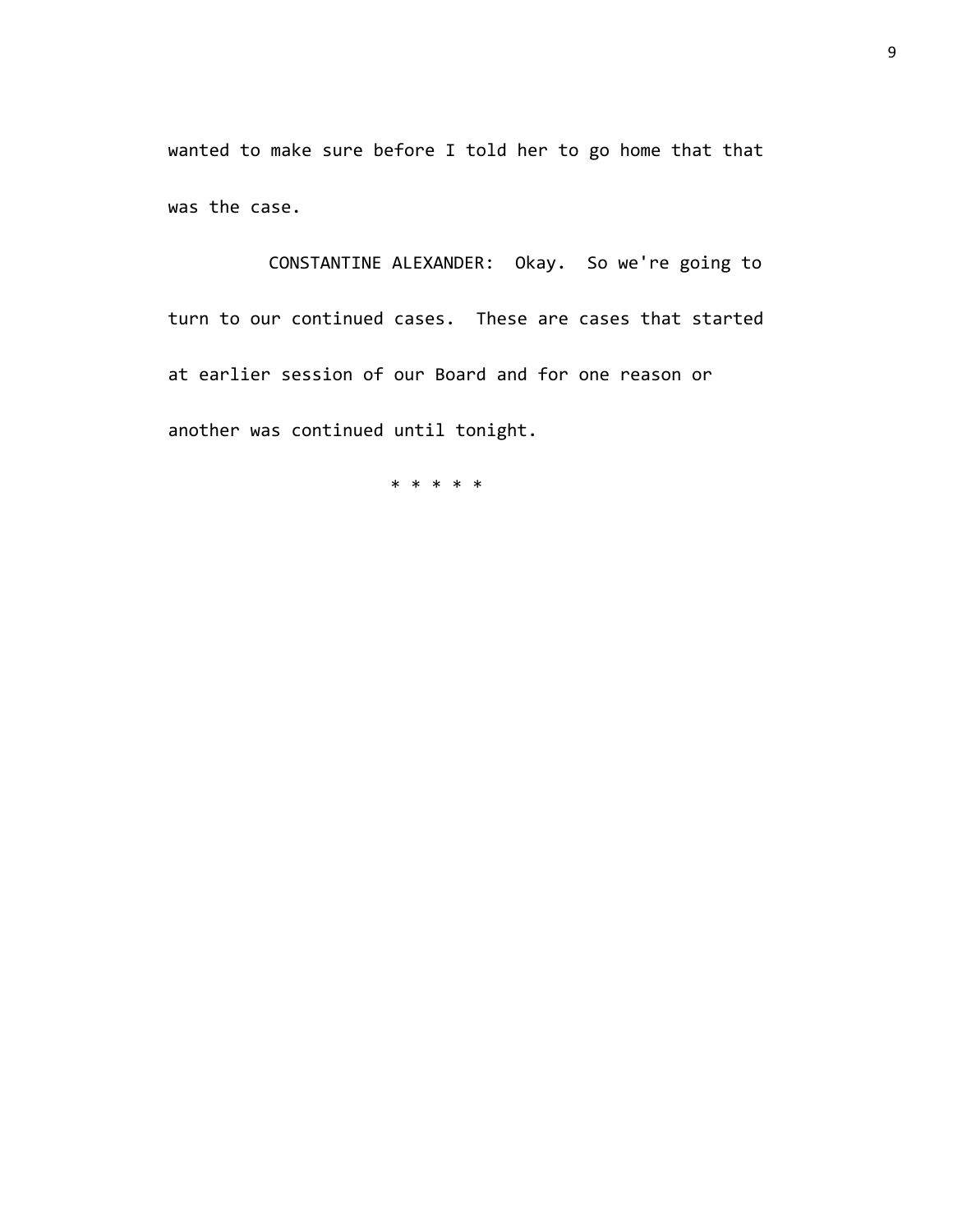(7:10 p.m.)

(Sitting Members Case BZA-011793-2016: Constantine Alexander, Brendan Sullivan, Janet Green, Andrea A. Hickey, Patrick Tedesco.)

CONSTANTINE ALEXANDER: The first case I'm going to call is case No. 011793, 30 Lopez Street.

Is there anyone here wishing to be heard on this matter?

ATTORNEY SEAN HOPE: Good evening, Mr. Chairman, Members of the Board.

For the record, attorney Sean Hope, Hope Legal Law Offices in Cambridge here on behalf of the petitioner. There is a letter on file requesting to continue the case to try to reach some resolution about the driveway and some re-filed plans. We will take any date that the Board wants.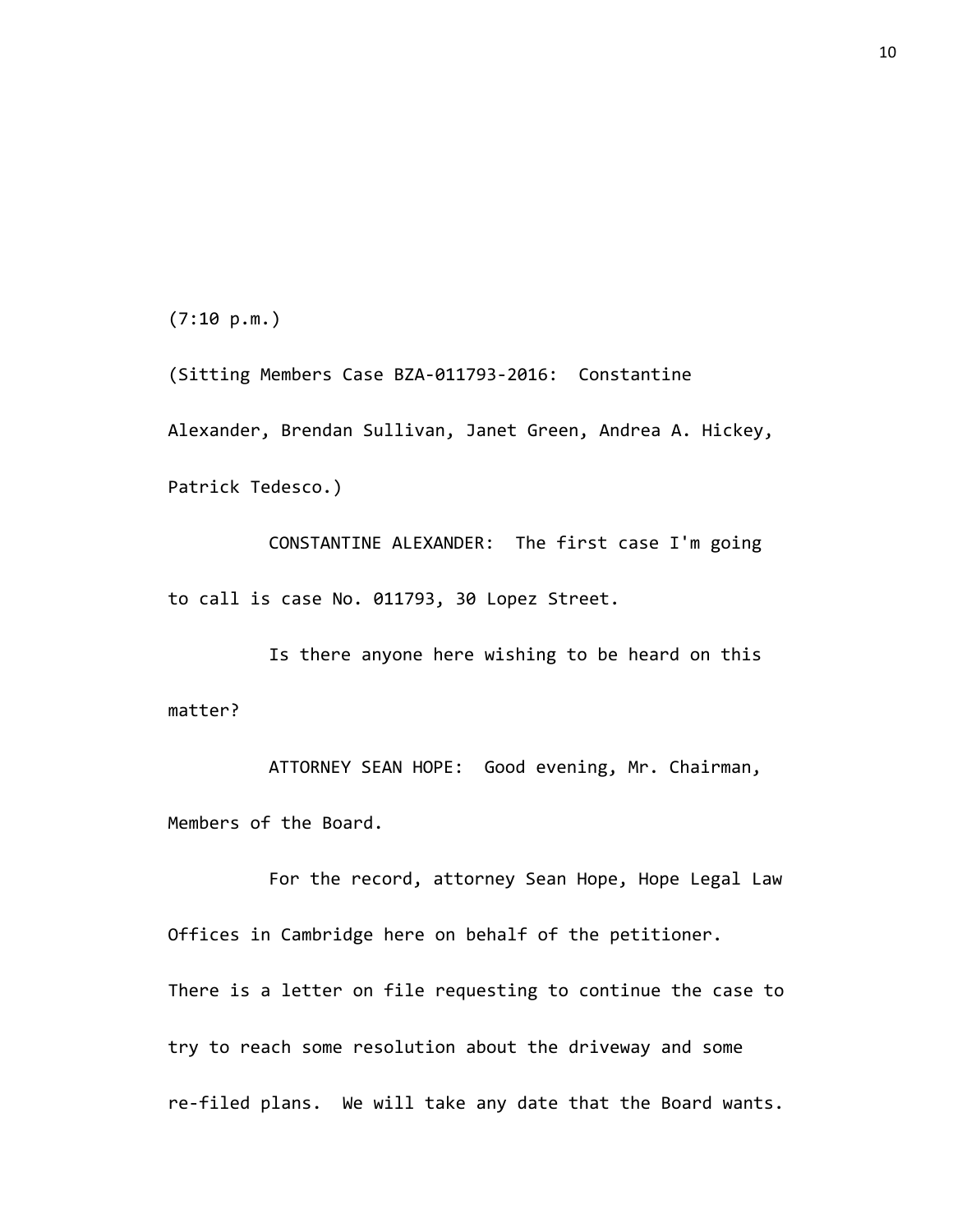CONSTANTINE ALEXANDER: Just point out this will be the second continuance for this case. And so our patience will be not very good if you want to continue further.

ATTORNEY SEAN HOPE: Yes.

CONSTANTINE ALEXANDER: So fish or cut bait.

ATTORNEY SEAN HOPE: Yeah, understood. That's why I said let me just come down to make sure.

CONSTANTINE ALEXANDER: I appreciate you doing that, and I'm not giving you a hard time.

ATTORNEY SEAN HOPE: No, and we did reach out to the abutters. I know I wasn't here for the initial case, there was a lot of activity --

CONSTANTINE ALEXANDER: There was.

ATTORNEY SEAN HOPE: So I wanted to make sure we tried reached out to the folks and told them we're not going forward tonight.

CONSTANTINE ALEXANDER: I'm going to propose that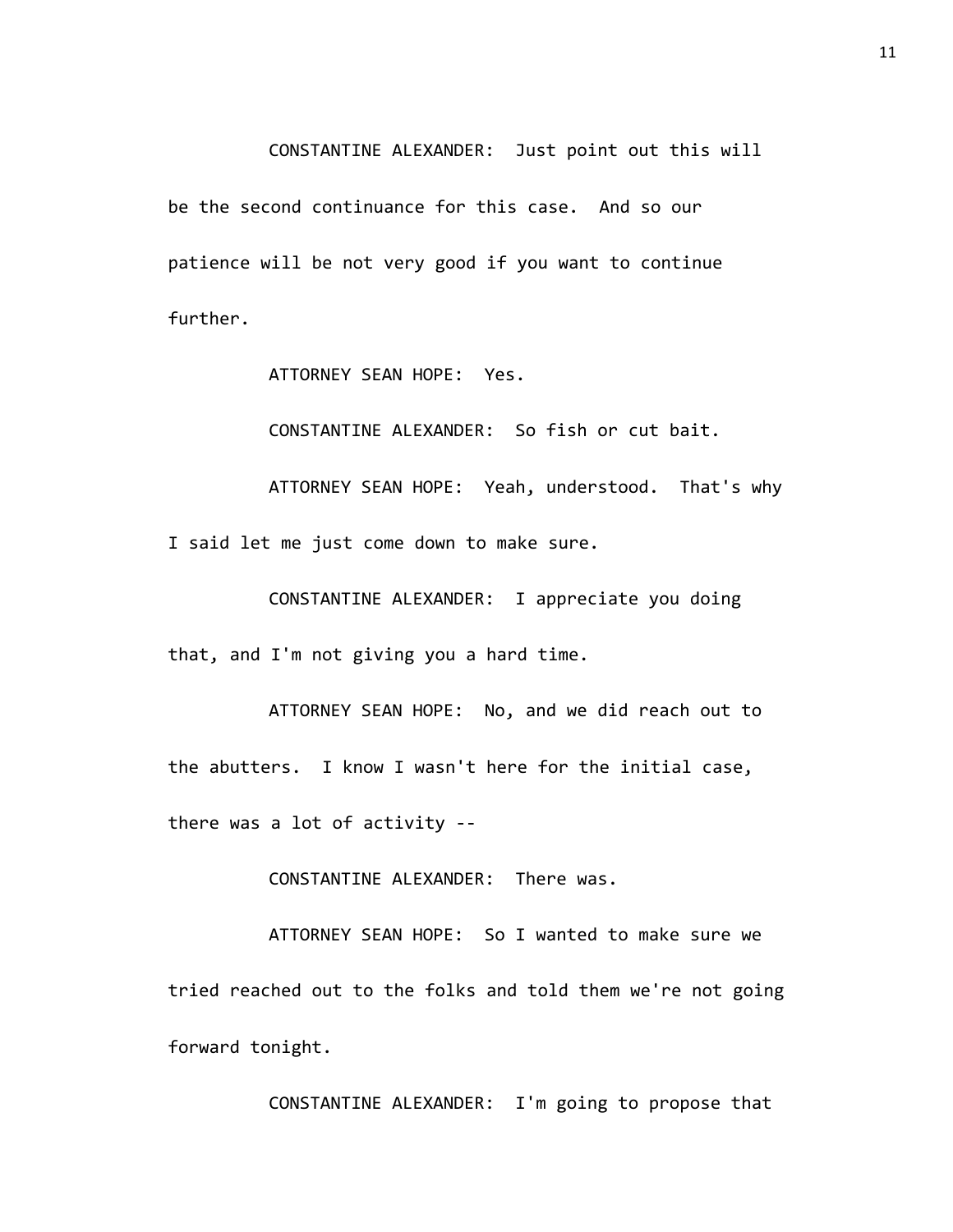we continue this to a date in March. And that will be give you plenty of time to deal with --

ATTORNEY SEAN HOPE: Thank you.

CONSTANTINE ALEXANDER: What are the dates in

March?

SEAN O'GRADY: 9th and 17th.

CONSTANTINE ALEXANDER: I'm just trying to do the math in my head. 9th and 17th?

SEAN O'GRADY: 9th and 17th, yes.

CONSTANTINE ALEXANDER: Those aren't two weeks apart.

SEAN O'GRADY: I'm sorry, I read the year. Thank

you.

PATRICK TEDESCO: St. Patrick's Day. SEAN O'GRADY: Let's try 9th and 23rd. CONSTANTINE ALEXANDER: March 9th? The Chair moves that this case be continued until seven p.m. on March 9th subject to the following conditions: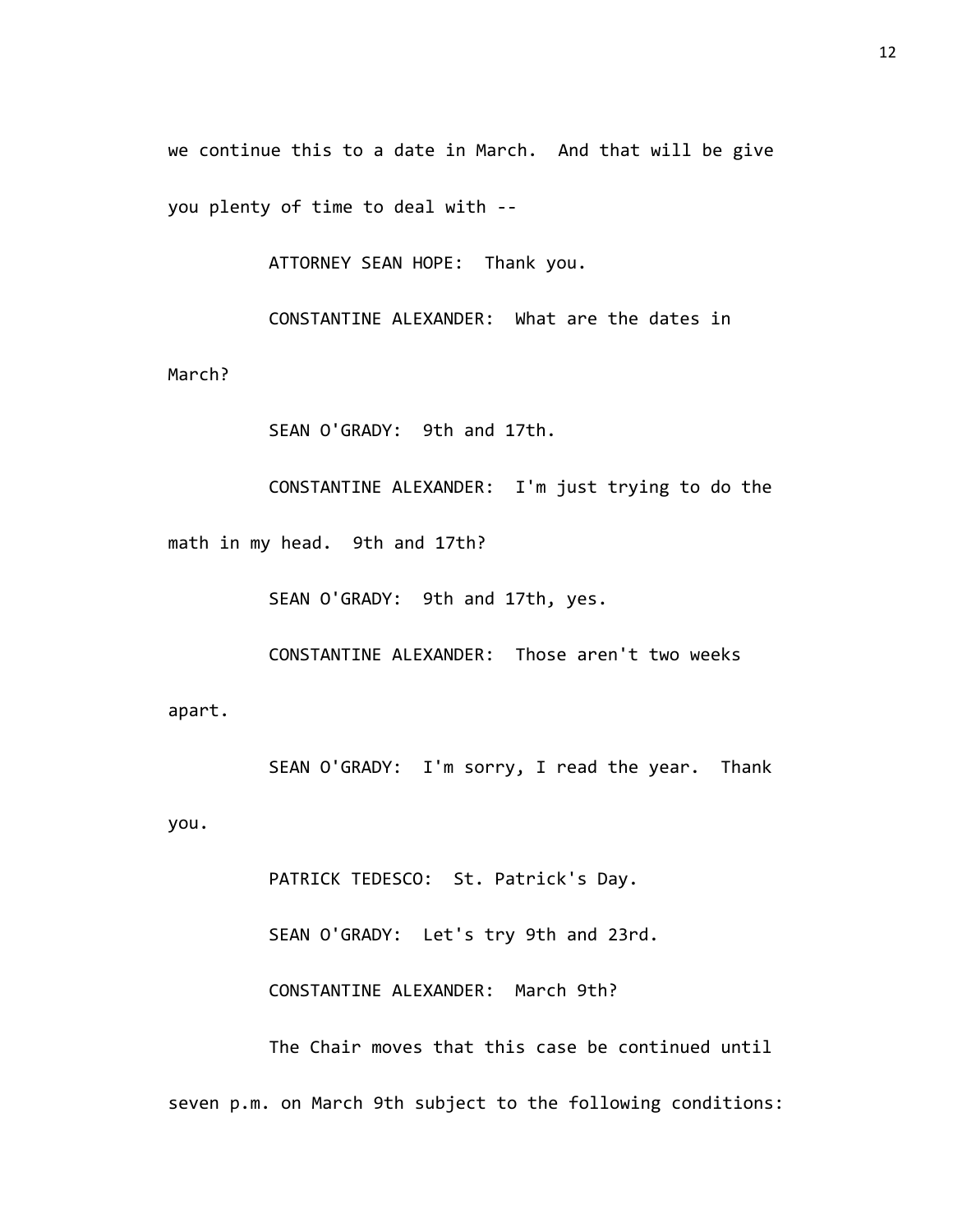The first which has already been satisfied. That the petitioner sign a waiver for a time of decision.

The second, that the posting sign be modified to reflect the new date and the new time, seven o'clock, and it be maintained for the 14 days prior to the 9th.

And lastly, that to the extent that new plans or modified plans or dimensional forms are going to be part of the case on the 9th, that they be in our files no later than five p.m. on the Monday before March 9th.

All those in favor --

JANET GREEN: And this is a case not heard?

CONSTANTINE ALEXANDER: This is a case not heard definitely.

JANET GREEN: Yeah.

CONSTANTINE ALEXANDER: All those in favor please say "Aye."

(Aye.)

CONSTANTINE ALEXANDER: Five in favor. Case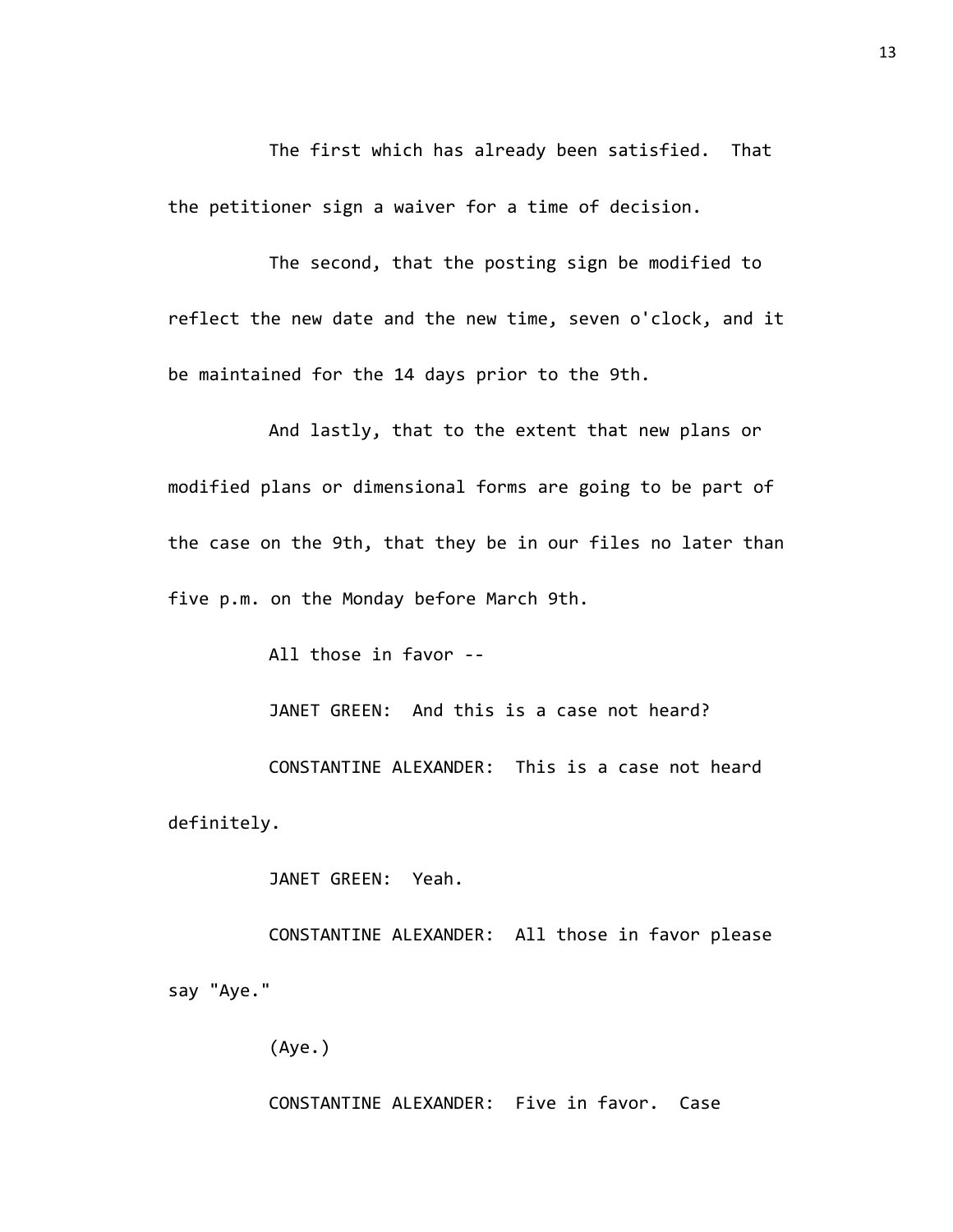continued.

(Alexander, Sullivan, Green, Hickey, Tedesco.)

ATTORNEY SEAN HOPE: Thank you.

\* \* \* \* \*

(7:15 p.m.)

(Sitting Members Case BZA-011794-2016: Constantine Alexander, Brendan Sullivan, Janet Green, Andrea A. Hickey, Patrick Tedesco.)

CONSTANTINE ALEXANDER: The Chair will next call case No. 011794, 24 Lopez [Street].

Is there anyone here wishing to be heard in this matter?

ATTORNEY SEAN HOPE: Good evening, Mr. Chair,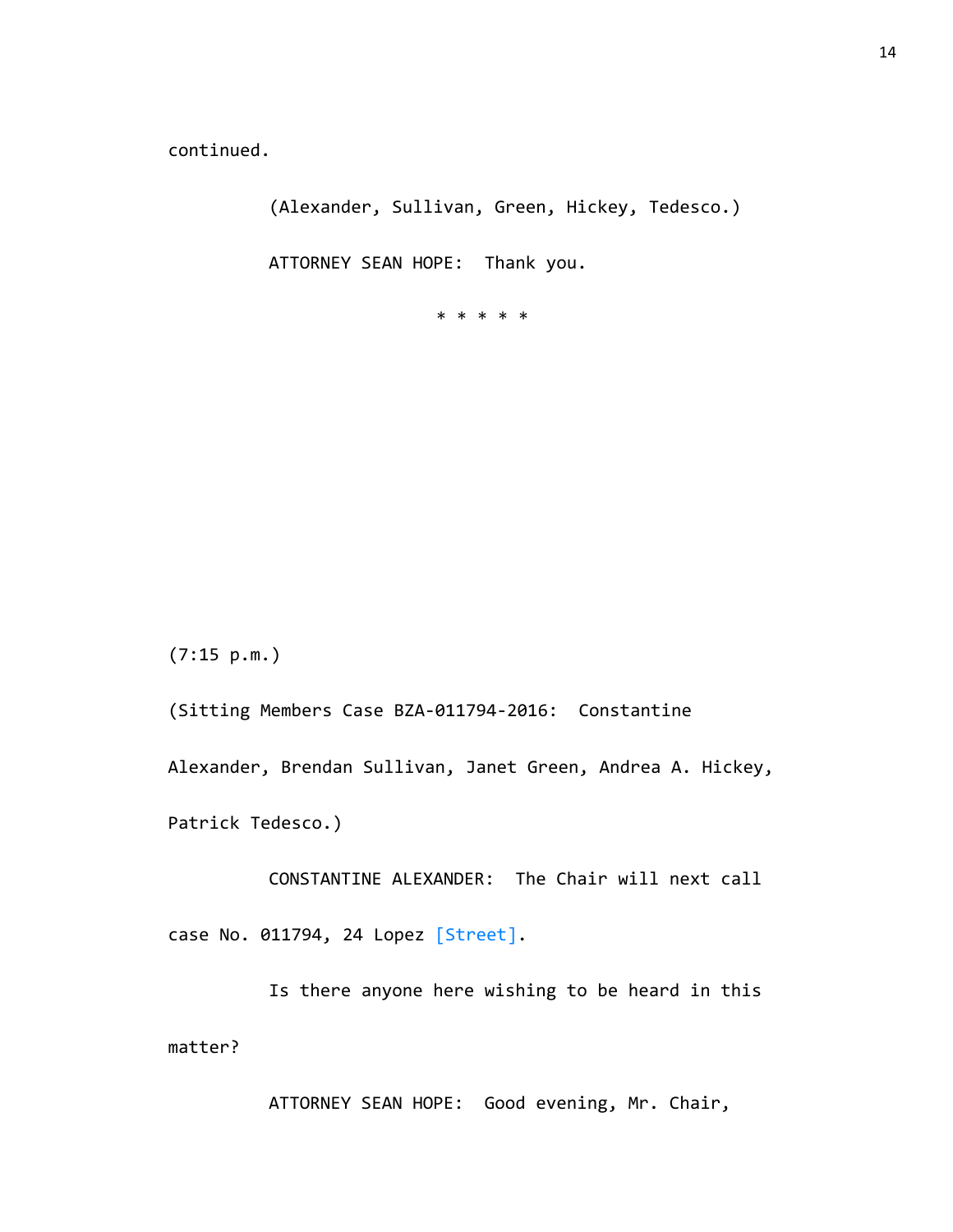Members of the Board. Attorney Sean Hope, Hope Legal Law Offices in Cambridge. We're here tonight requesting a continuance. We have a letter in the file. And if the March 9th date is available, we would request that date to have that case heard.

> CONSTANTINE ALEXANDER: Sean, that's available? SEAN O'GRADY: Yes.

CONSTANTINE ALEXANDER: Okay.

The chair moves that we continue this case as a case not heard until seven p.m. on March 9th subject to the following conditions:

First, that -- and the petitioner's already satisfied this, that a waiver for time of decision be signed.

Second, that a new posting sign or a modified posting sign reflecting the new date and the new time, seven p.m. on March 9th be posted and maintained for the 14 days required under our Ordinance.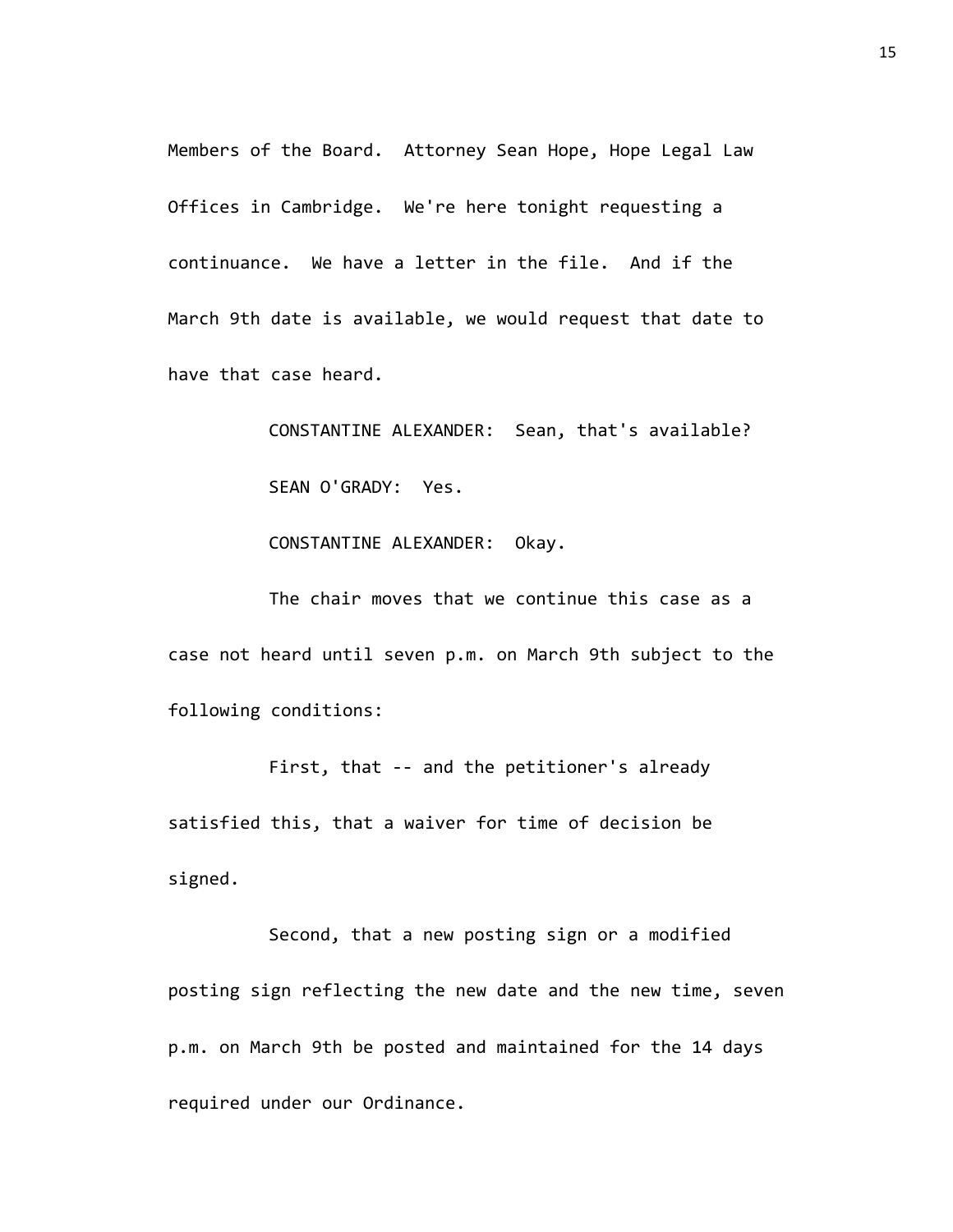And lastly, to the extent that the petitioner is going to submit new plans or modified plans or a new dimensional -- or modified dimensional form, they must be in our file no later than five p.m. on the Monday before March 9th.

All those in favor please say "Aye."

(Aye.)

CONSTANTINE ALEXANDER: Five in favor.

(Alexander, Sullivan, Green, Hickey, Tedesco.) ATTORNEY SEAN HOPE: Thank you.

\* \* \* \* \*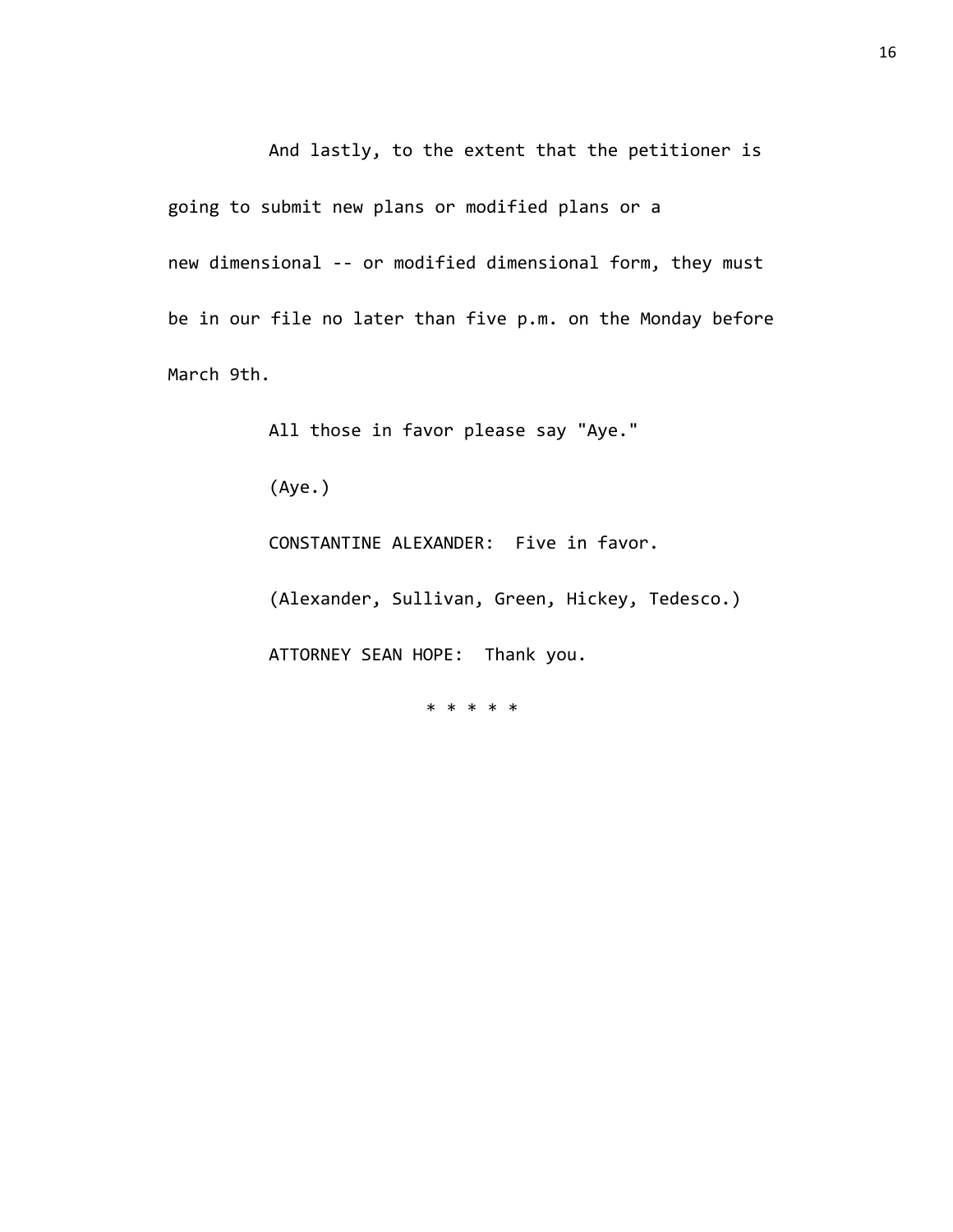(7:15 p.m.)

(Sitting Members Case BZA-011491-2016: Constantine Alexander, Brendan Sullivan, Janet Green, Andrea A. Hickey, Patrick Tedesco.)

CONSTANTINE ALEXANDER: The Chair will next call case No. 011491, 50 Inman Street.

Is there anyone here wishing to be heard on this matter?

(No Response.)

CONSTANTINE ALEXANDER: No one does. No one is.

And we are in receipt of a letter from the petitioner, which I'll read into the record. It's actually addressed to Maria Pacheco. (Reading) I just wanted to inform you that we are going to withdraw our application for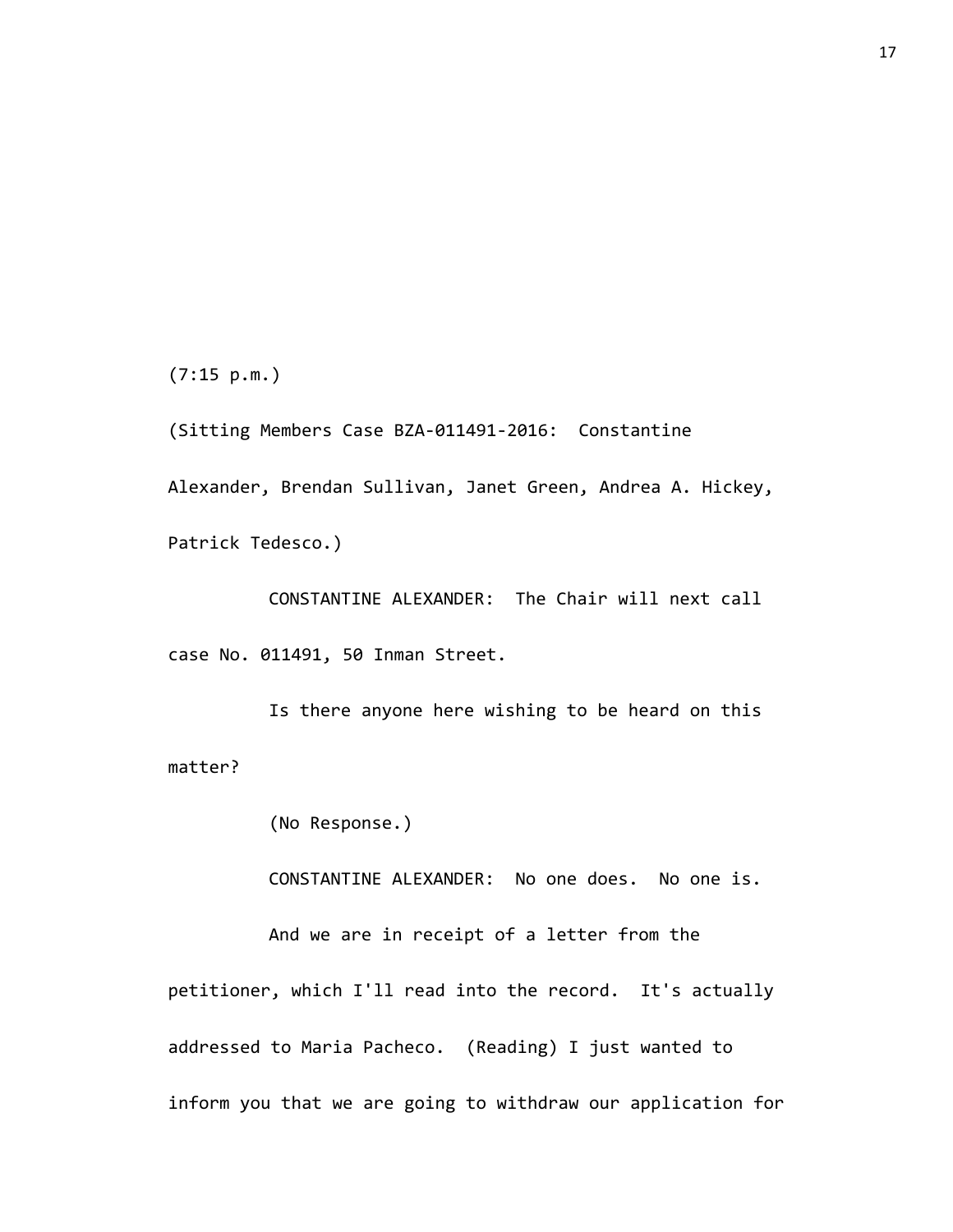a Variance and plan to build within right on the property so you can remove the case from the agenda for January.

The Chair moves that we accept the request to withdraw the petition.

All those in favor please say "Aye."

(Aye.)

CONSTANTINE ALEXANDER: Five in favor. The approval of the withdrawal is made.

(Alexander, Sullivan, Green, Hickey, Tedesco.) PATRICK TEDESCO: That was never heard, right? CONSTANTINE ALEXANDER: What's that? PATRICK TEDESCO: That was not heard? CONSTANTINE ALEXANDER: It was heard but it doesn't make much difference for withdrawal.

PATRICK TEDESCO: Oh, I remember.

CONSTANTINE ALEXANDER: I didn't sit on it. It's not a problem given a withdrawal.

(7:20 p.m.)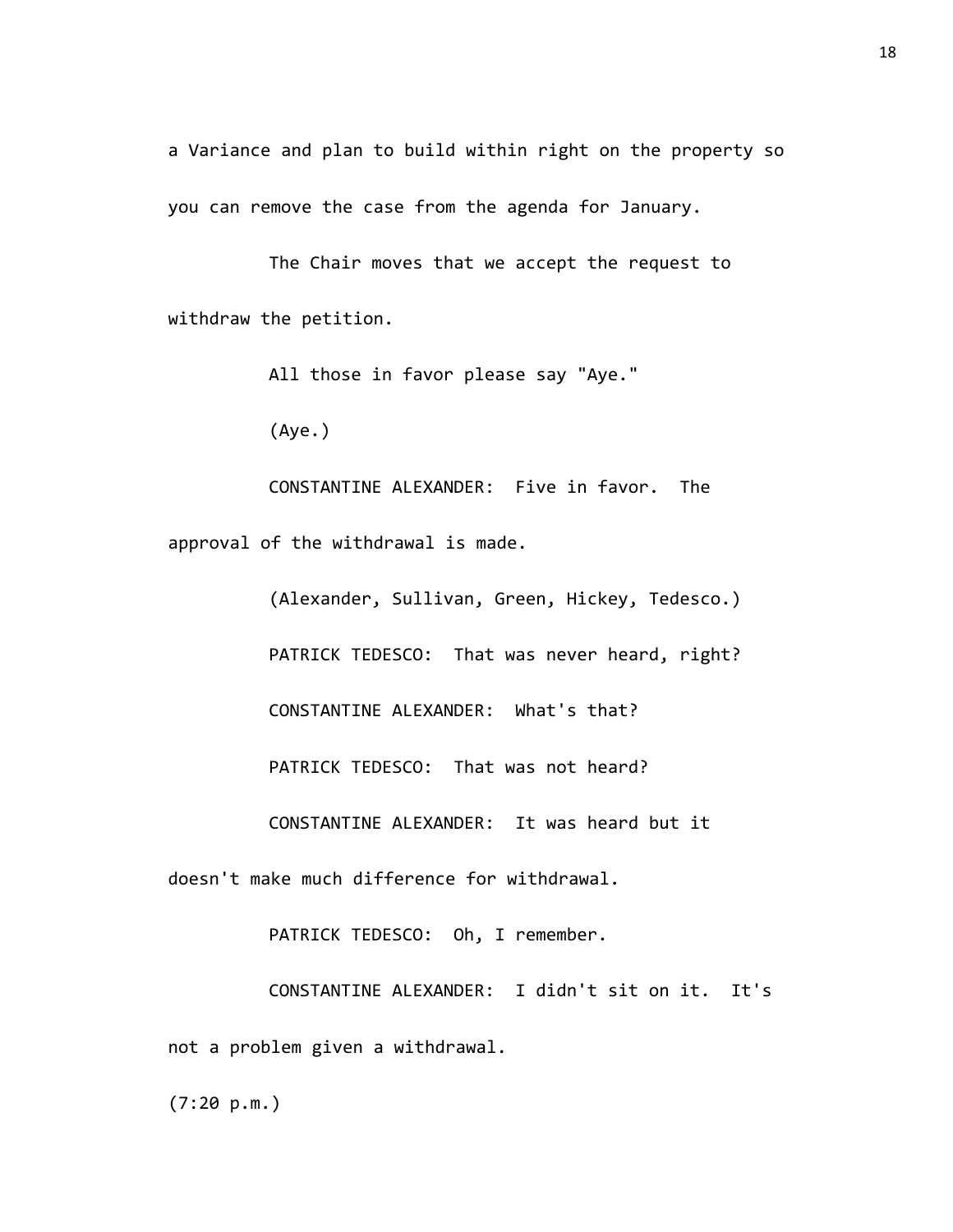(Sitting Members Case BZA-007258: Constantine Alexander, Brendan Sullivan, Janet Green, Andrea A. Hickey, Patrick Tedesco.)

CONSTANTINE ALEXANDER: The Chair will actually inform the Board that with regard to a prior decision involving 69 Rindge Avenue, it was case 007258, where we granted relief, a Variance specifically, the petitioner is requesting an extension of time so that the Variance doesn't expire.

Do they give a letter in here, Sean, as to why? Why they want an extension?

SEAN O'GRADY: I'm not sure. There must be a letter.

CONSTANTINE ALEXANDER: This is the old file.

Anyway, I don't see it. You don't need one.

Okay, anyone -- the Chair moves that we grant the requested extension.

All those in favor please say "Aye."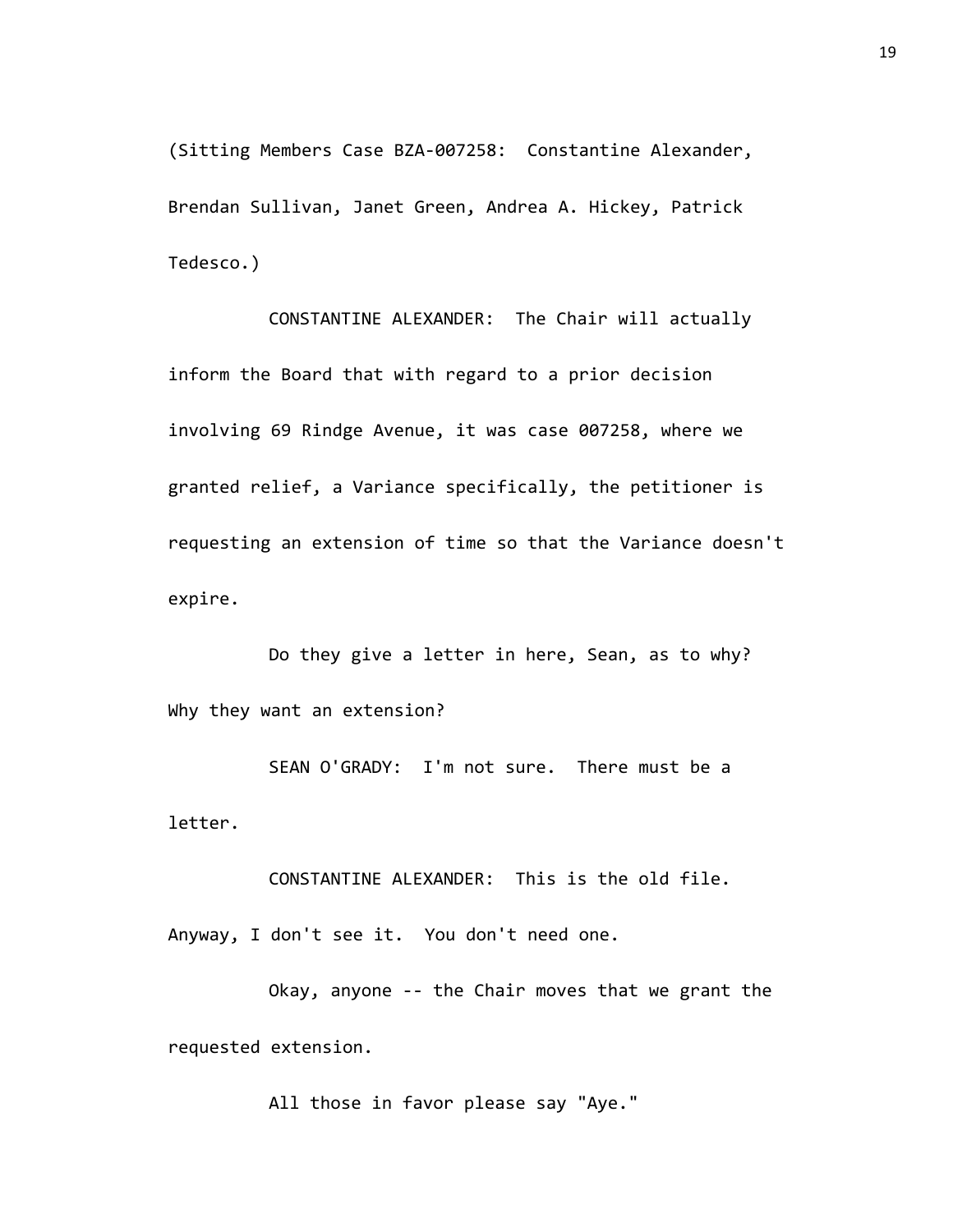(Aye.)

CONSTANTINE ALEXANDER: Five in favor. Extension

granted.

(Alexander, Sullivan, Green, Hickey, Tedesco.)

\* \* \* \* \*

(7:30 p.m.)

(Sitting Members Case BZA-012019-2016: Constantine

Alexander, Brendan Sullivan, Janet Green, Andrea A. Hickey,

Patrick Tedesco.)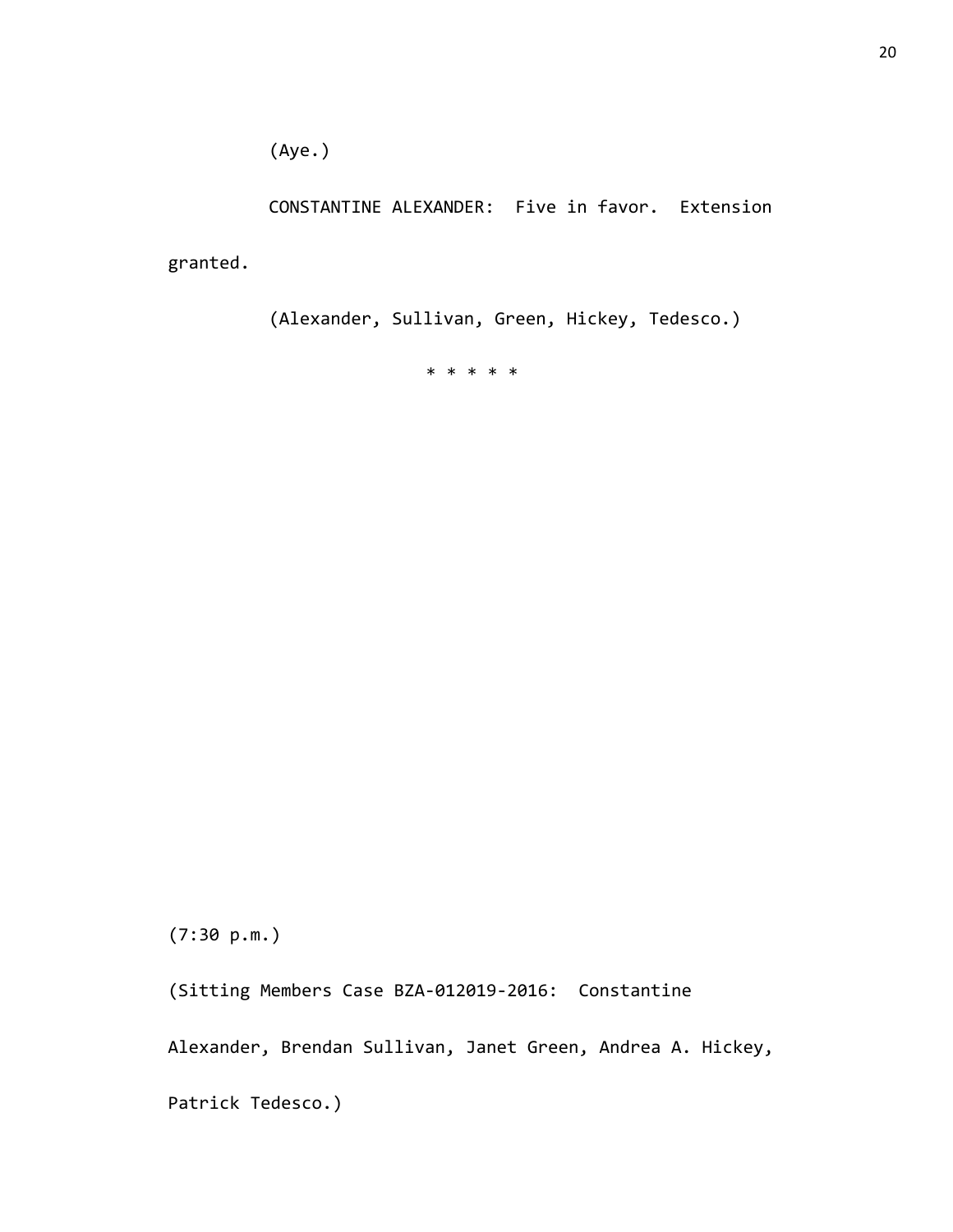CONSTANTINE ALEXANDER: The Chair will call case No. 012019, 40 Whittemore Street. This is the one that involves an appeal for the determination by Mr. Singanayagam.

ATTORNEY MICHAEL GIAIMO: Yes, and actually it was one of his colleagues who actually ruled on it.

Good evening. Michael Giaimo from Robinson and Cole for the petitioner in this and the next case and I'm with Ann McGuinnes who is with Vital Sites the real estate consultant for Verizon Wireless on this.

Yeah, Inspector Burn denied the eligible facility request and referred it to the Board which has been the practice, I know, in Cambridge. And you've heard from me enough times that I have a theory that you shouldn't be issuing Special Permits. You should be upholding the appeal and asking the Building Commissioner to issue the eligibility facility request.

I can go through the application just to explain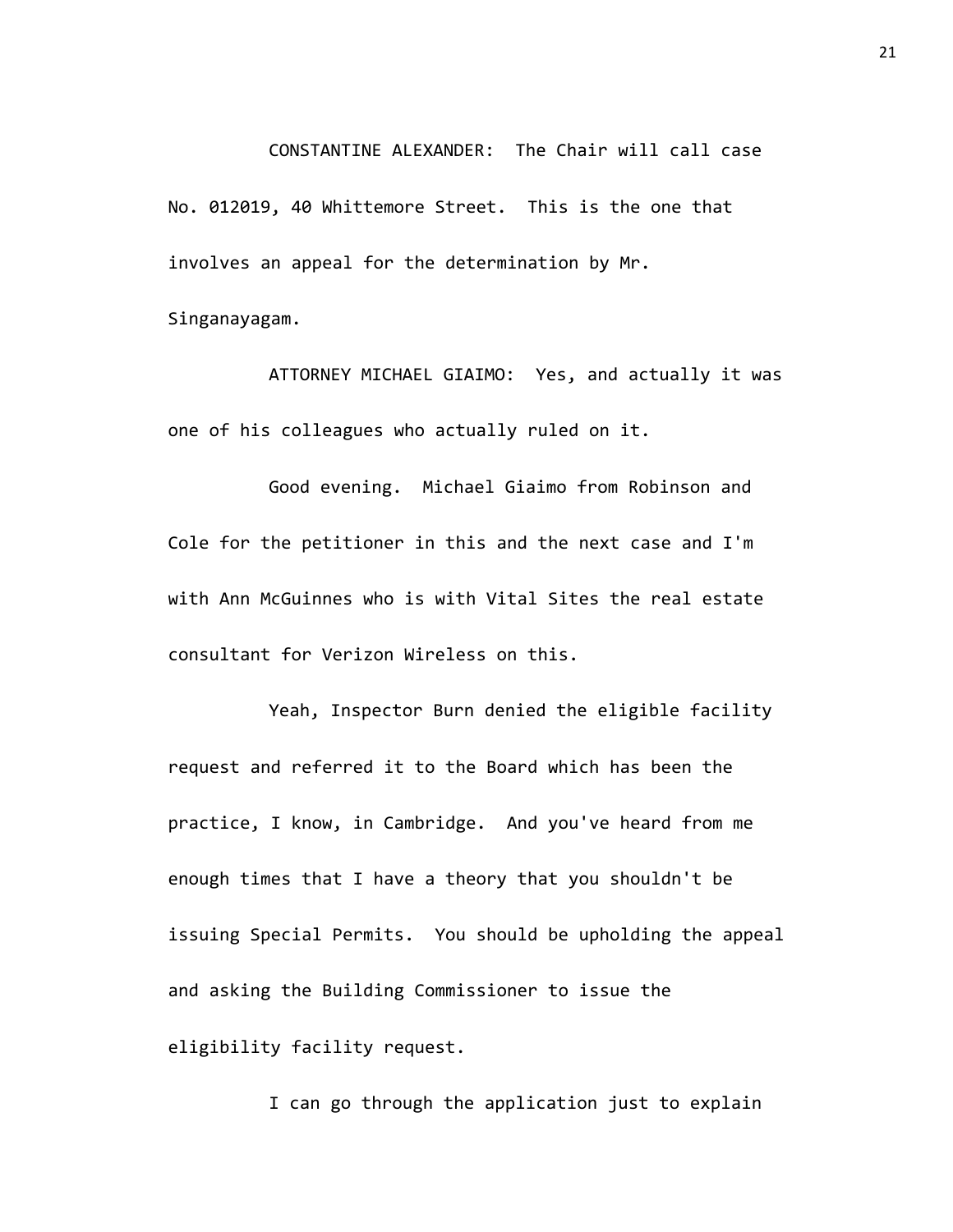what it is the petitioner is asking to do, which is really just a straight antenna replacement. There's been an existing site there --

CONSTANTINE ALEXANDER: That's not the issue, though.

ATTORNEY MICHAEL GIAIMO: -- for 15 years.

CONSTANTINE ALEXANDER: The issue in this case, forget about what you want to do, your point is we shouldn't -- you shouldn't have to be here tonight because it should be, the determination should be made by the Building Inspector, and that --

ATTORNEY MICHAEL GIAIMO: On the eligible facility request. And since we satisfy those requirements, you should reverse him rather than upholding him.

CONSTANTINE ALEXANDER: Right.

ATTORNEY MICHAEL GIAIMO: And that's why I was getting into how we satisfy those requirements if you want to hear from me on that. On the --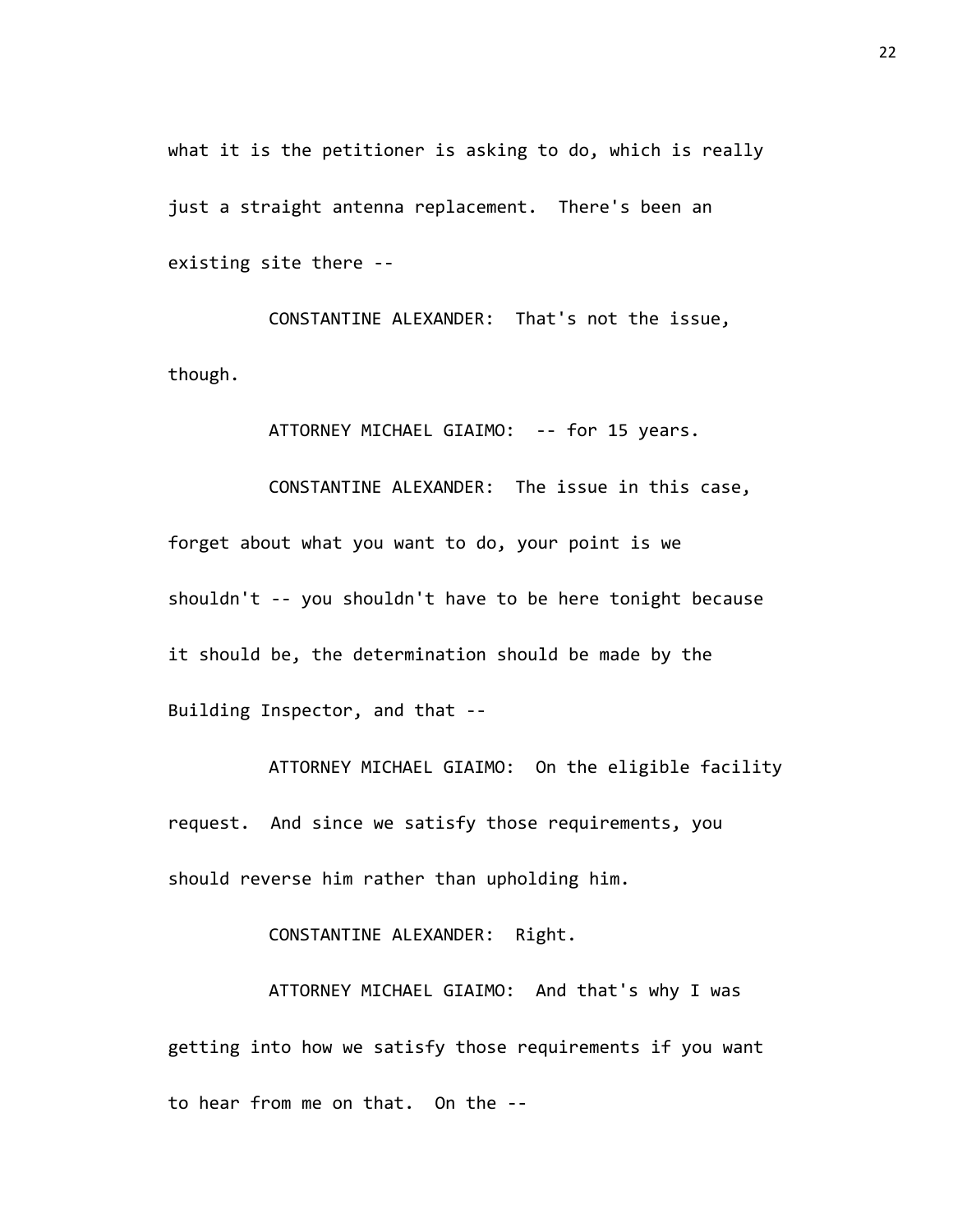CONSTANTINE ALEXANDER: I think save that for the next case.

ATTORNEY MICHAEL GIAIMO: Okay, that's fine.

CONSTANTINE ALEXANDER: I think the issue on this case is, as you say, and you've made your point before, others have too, but it has been the position of the City of Cambridge or based on the advice of the Legal Department, that even though it's a Spectrum Act eligible facilities request, you need to go through the Special Permit requirements, besides meeting the requirements of The Spectrum Act, the Special Permit requirements of our Ordinance with regard to any telecom case. And the basis for that, I think you know, because a letter was written by Mr. Singanayagam to one of your colleagues several months ago when the issue first arose, is that there is case law, at least cited by Mr. Singanayagam in his letter, which as I read it from the letter, indicates that communities can require a Special Permit for Spectrum Act cases. And that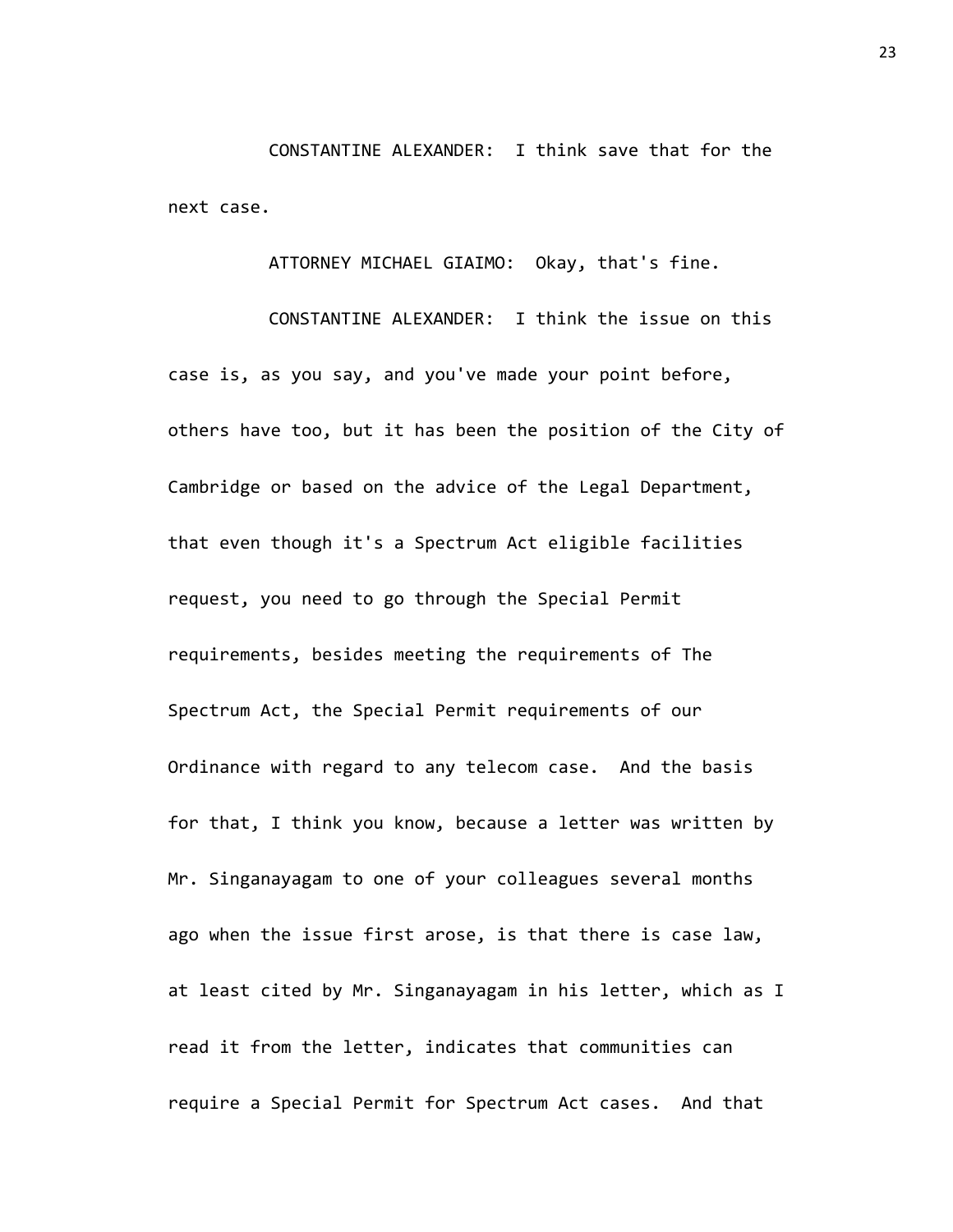one of the issues, obviously, for Spectrum Act, one of the things we have to make a determination on is whether what you want to do is going to defeat existing concealment elements of the premises.

ATTORNEY MICHAEL GIAIMO: Right.

CONSTANTINE ALEXANDER: And Cambridge says that all things involving telecoms and zoning must go through the Zoning Board of Appeals.

Mr. Singanayagam or whoever the building inspector is does not have authority to make that determination, and that's why he turned you down on the -- he said to you, you have to come and file your case, which is the next case. But on this case, I would suggest that we -- our policy has been to uphold that determination by Mr. Singanayagam, the determination being that he doesn't have the authority on his own to grant you the relief you're seeking. That you must get the Special Permit.

ATTORNEY MICHAEL GIAIMO: Right, and so just for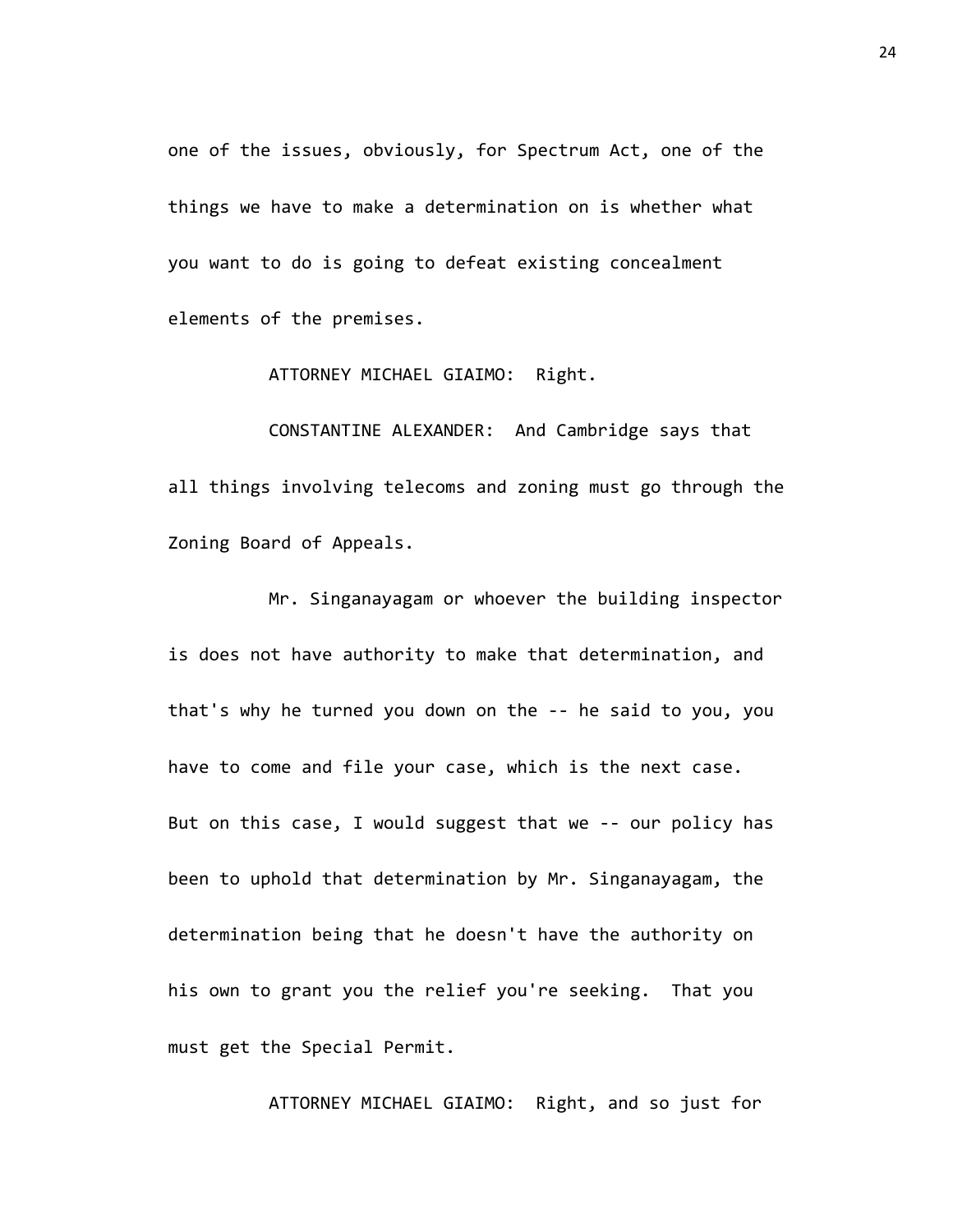the record if I could be heard on that.

CONSTANTINE ALEXANDER: Yeah, go ahead.

ATTORNEY MICHAEL GIAIMO: I think this is one of the rare occasions when the Cambridge Law Department is just wrong on their interpretation.

CONSTANTINE ALEXANDER: Very rare, very rare.

ATTORNEY MICHAEL GIAIMO: The cases cited in that letter, and I haven't addressed them this time because they haven't been cited for a while. But I understand he's got dicta from a couple cases. I don't even read the dicta that Ranjit or the Law Department has evidently read it. I don't think it stands for what they're talking about.

In this situation even if Cambridge could require a Special Permit for an eligible facilities request, you haven't done so as a matter of local -- in other words, the Ordinance was never amended to address this type of an application. So we obviously are not in here to go through all the Special Permit standards and you don't -- you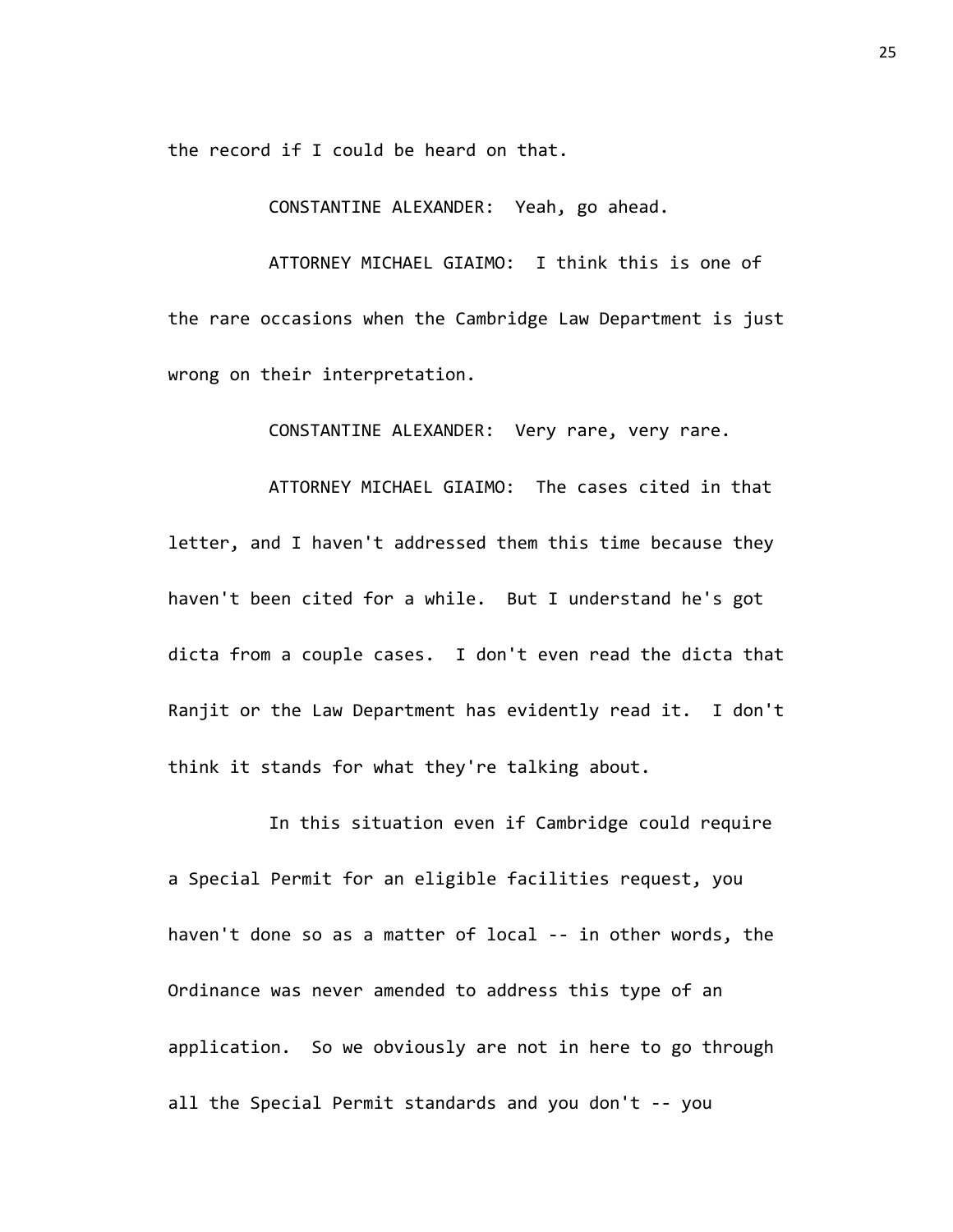haven't built the eligible facilities process into your Ordinance yet. So you don't really have, the way I look at it, jurisdiction to do what you want to do in terms of the Special Permit, you know. That said, we'd happily accept the Special Permit if it means we get the approval for the site, and that will be the next project. But I do think just as a matter of administrative law and zoning law, Cambridge is on the wrong path for this, and many municipalities have changed the way they do this, recognizing the idea is to expedite these applications and to kind of carve out a category that doesn't require the kind of discretionary review that a Zoning Board does for projects. The category namely of upgrading existing sites or modifying existing sites. So that's what this application is for. It's really just a straight upgrade of a site that you previously issued your relief on.

CONSTANTINE ALEXANDER: Right.

ATTORNEY MICHAEL GIAIMO: And we haven't departed

26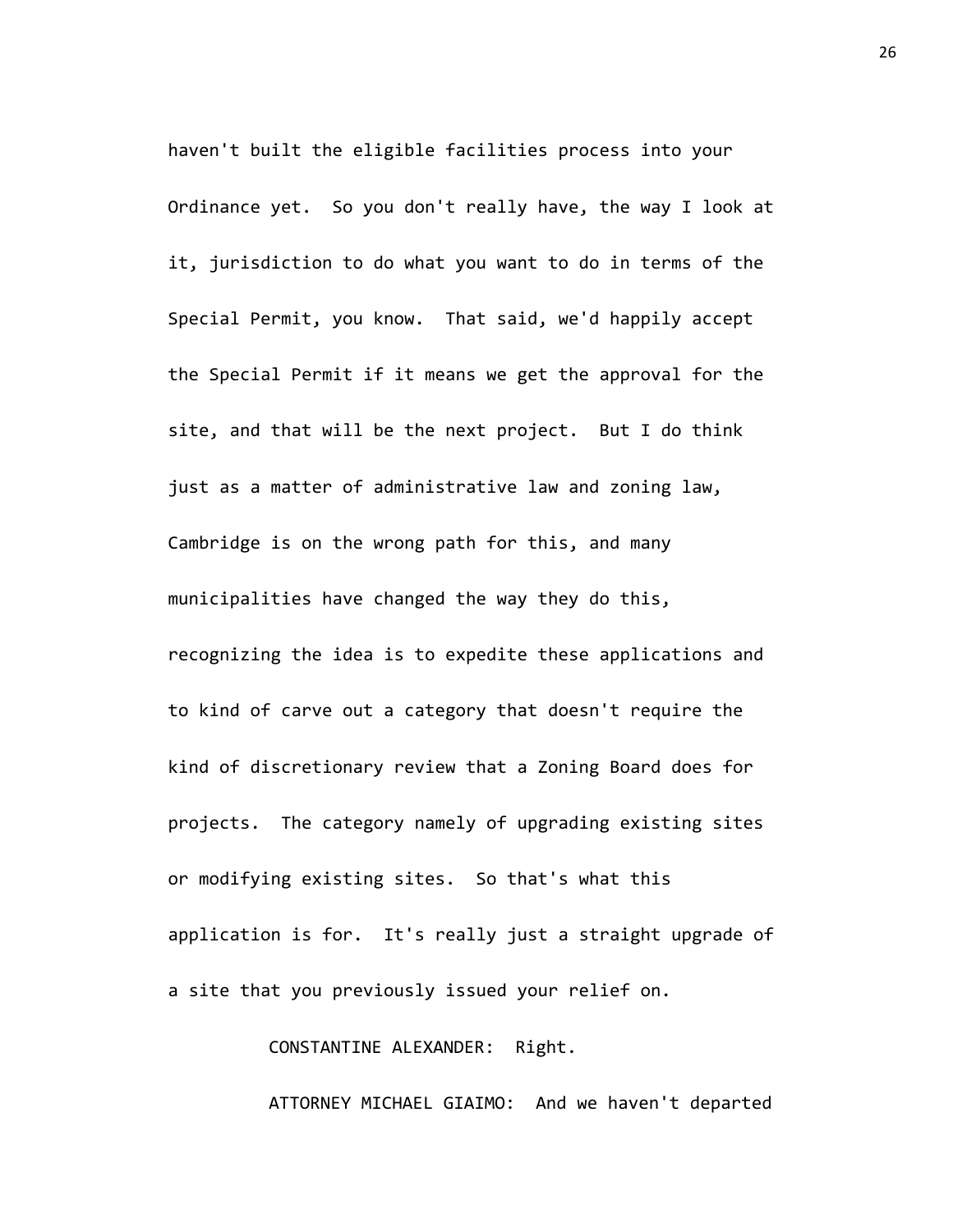from any of the federal requirements to fall within that separate category, and that's why, you know, at some point I'm hoping we'll get the Law Department to change their mind or we'll get the supermajority of this Board to change the Law Department's mind. But for now I understand you at least have had an established position that we've managed to get some votes in our favor sometimes, but I don't think we've ever tipped the scale yet and I don't think Rick Sousa or anybody else has tipped the scale for their client. But I'll leave it at that, but that's the position we have.

### CONSTANTINE ALEXANDER: Okay.

And unless there's a discussion I can go right to the vote.

BRENDAN SULLIVAN: No, I think, Counselor, your position and speaking for all telecoms, would be that 6409 trumps -- that may be a bad use of word, any Ordinance that we have regulating telecoms now provided that you fall within those six guidelines, those six parameters.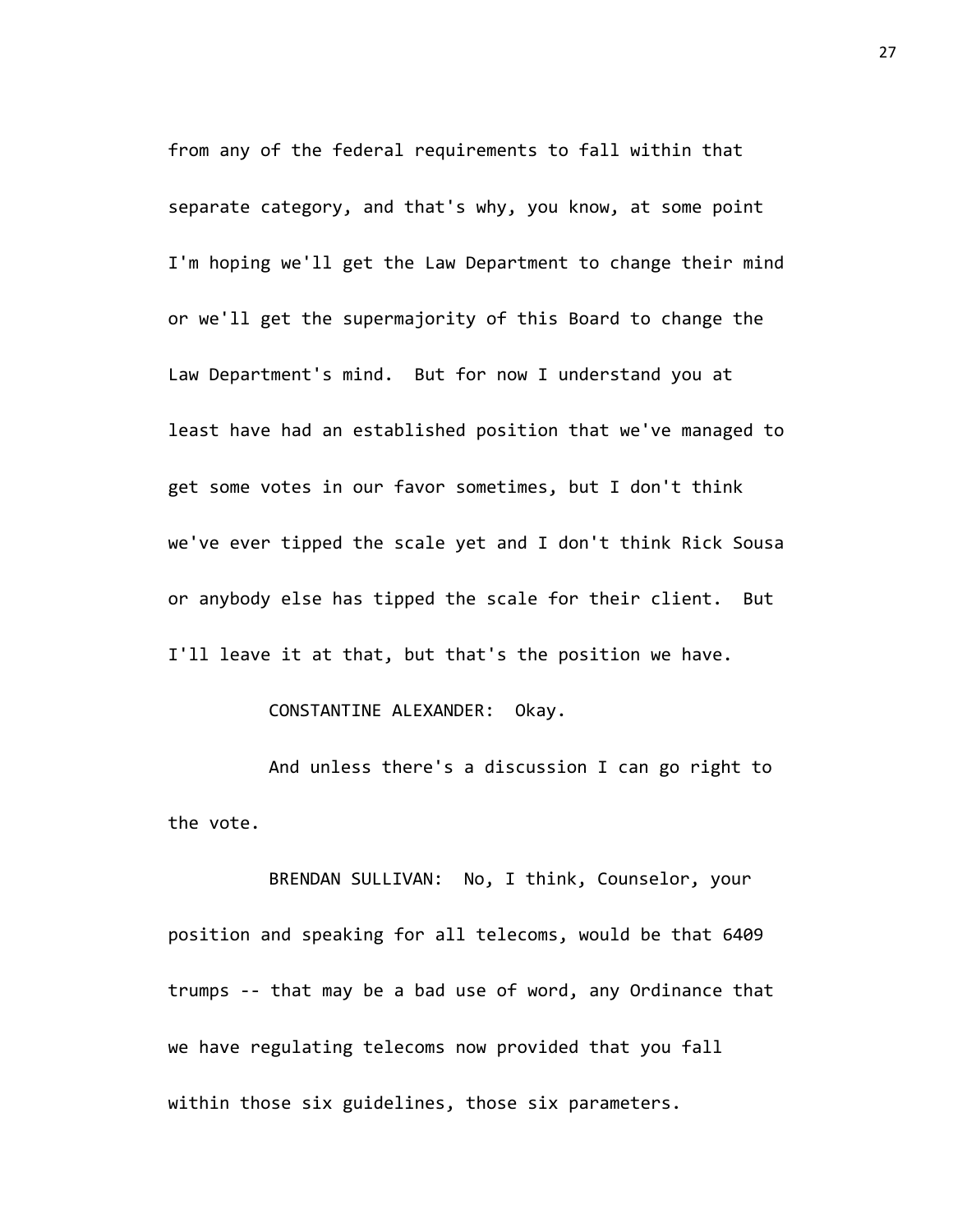ATTORNEY MICHAEL GIAIMO: That's right.

BRENDAN SULLIVAN: And you're saying that you do fall within all of those six.

ATTORNEY MICHAEL GIAIMO: That's right.

BRENDAN SULLIVAN: The one that I sort of step back, five out of the six anyhow, which would be the aesthetics which of course is what we focus in on most of the time. And, you know, stealth is, you know, well, not seen, not distinguishable, so on and so forth, but yet sitting here for a number of years and the telecoms have always been the bane of our existence in a sense because they could be somewhat easy, they're not always, and whenever I see on the agenda a telecom in prior days -- they're getting a little bit easier because we've already established, and now basically what you're doing is changing out and so on and so forth.

> ATTORNEY MICHAEL GIAIMO: That's right. BRENDAN SULLIVAN: However, a lot of those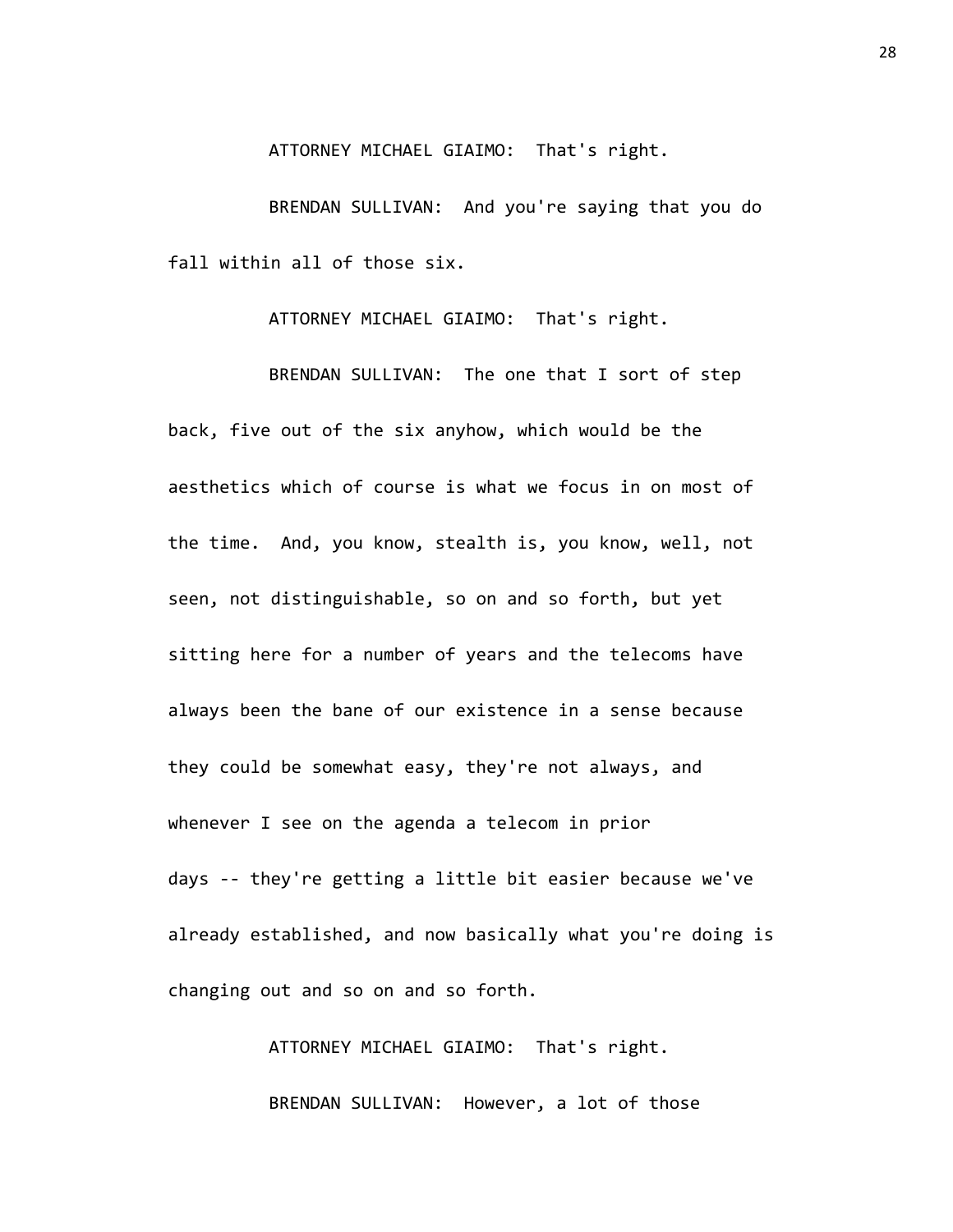decisions, prior decisions have been very hard fought decisions, have not been a one time around decisions, and sometimes it's been over two or three hearings to really nail down and to get what we think is aesthetically acceptable. And so I think that to now later on would bother me about 6409 and the position, and I can understand and advocate for your client, is that then disturbs any of those requirements, discussions that we had and the conditions that we imposed. Because if you're looking at -- we can look at four antenna and now all of a sudden, you know, maybe you're coming down and saying well, we want to add one or two or three more or something like that. That starts to me to change the aesthetics of it all and it becomes less stealthy. You know, if you were to take an antenna, pop that one off and put a new generation of antenna, same size, same shape, same color and so on and so forth, that's one thing.

We get into the wires. We get into the brackets.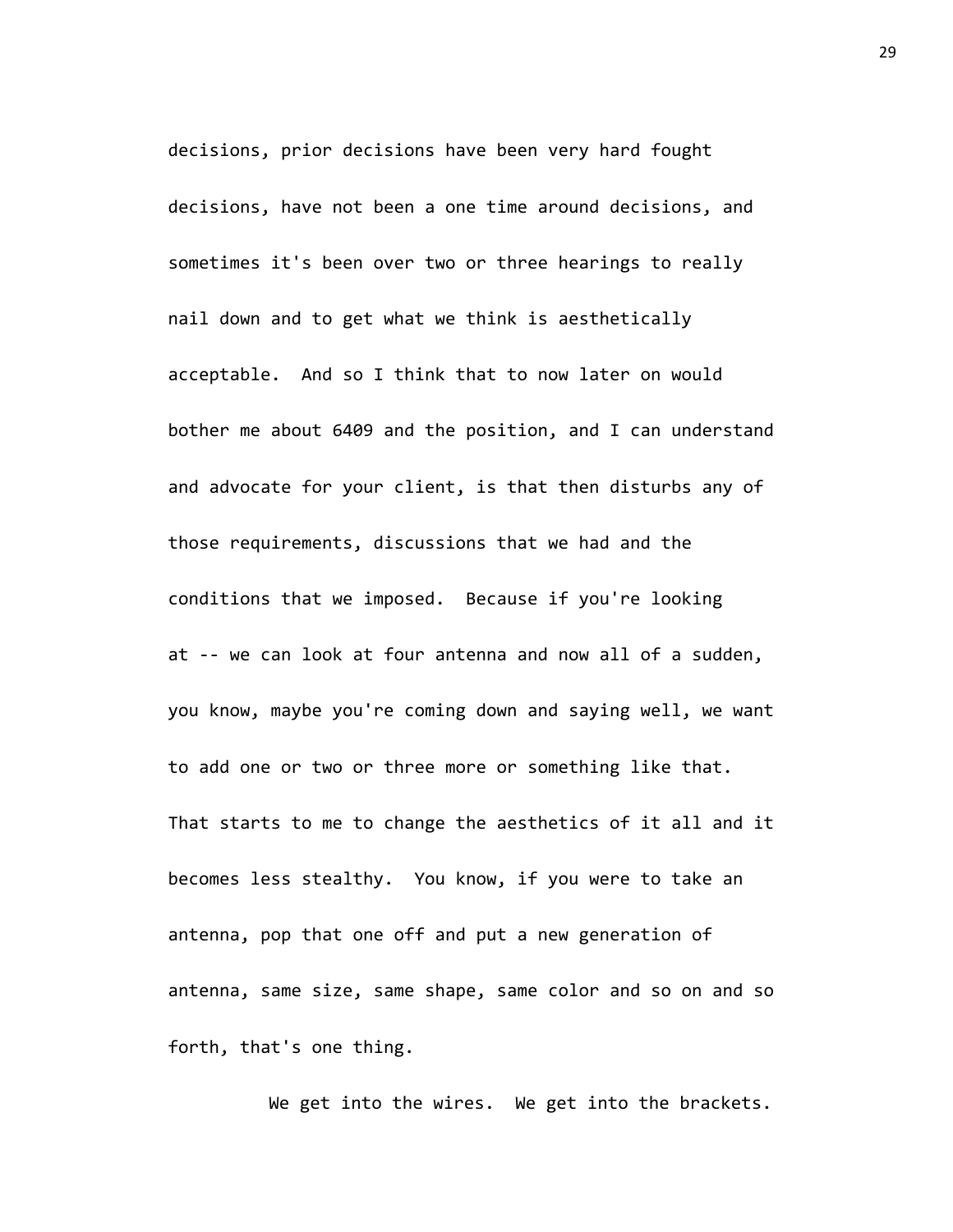We get into all of that stuff which has really been a hard fought battle here with the telecoms. And I think, you know, No. 5 disturbs me because I think it disturbs our prior exercise in all of this. So that's where I'm thinking.

CONSTANTINE ALEXANDER: The only thing -- the only comment I'd make to that is I don't think you're -- I think you acknowledge that somebody's got to make a determination whether you meet the six requirements of the act.

ATTORNEY MICHAEL GIAIMO: That's right.

CONSTANTINE ALEXANDER: But that person or that body should just be the building inspector, Ranjit.

ATTORNEY MICHAEL GIAIMO: Right, so

you --

CONSTANTINE ALEXANDER: It should never -- doesn't involve us. Just that we should -- the City of Cambridge should let Ranjit make the determination about stealth and the like. And you shouldn't have to go through the bother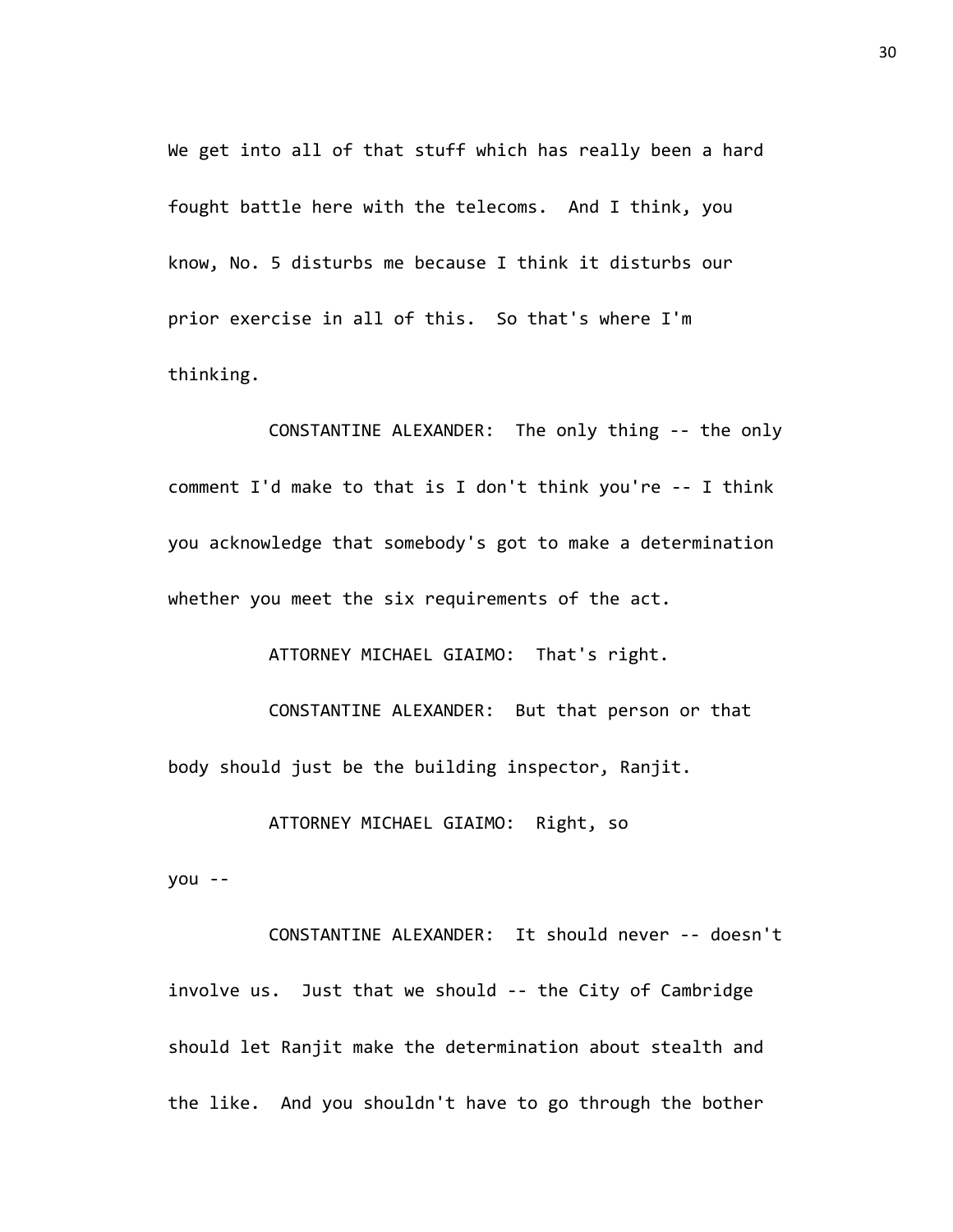of all the other and the expense and time of all of the other conditions for Special Permits generally.

ATTORNEY MICHAEL GIAIMO: Right.

BRENDAN SULLIVAN: And the City's position is that he doesn't have the authority to grant that relief or that determination.

## CONSTANTINE ALEXANDER: Right.

BRENDAN SULLIVAN: You know, the other thing is that all of the other -- whether you're exceeding height, whether you're exceeding certain percentage, whether you're going, you know, foundations, the base stations, all of that other stuff contained in 1 through 4 -- 2, 3, 4, those are all measurable, okay? It's the stealth and the way it looks, the aesthetics which is sort of a subjective in a sense. That's hard to measure.

ATTORNEY MICHAEL GIAIMO: Right.

BRENDAN SULLIVAN: Each one of us comes up with somewhat of a different determination on that, and I think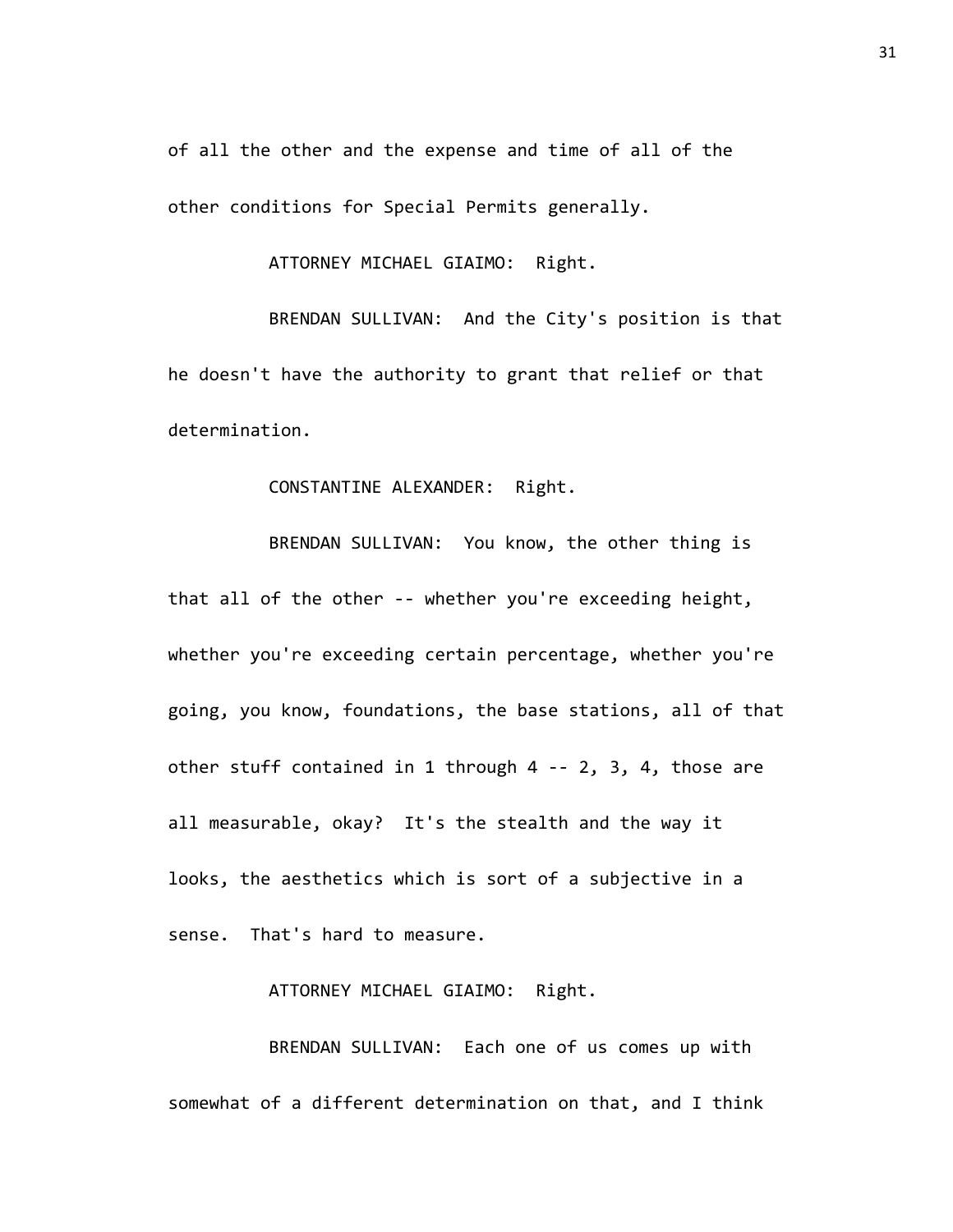that is really what we focus in on is the aesthetics and what this thing looks like. And so once we start changing that, to me, I think it disturbs a prior decision. That's fine.

ATTORNEY MICHAEL GIAIMO: Understood. And I know in the past there have been different kinds of decisions. So for example, this decision doesn't have any stealthing per se other than painting the antennas. I've been before you or before earlier versions of your Board years ago, and, you know, constructed fiberglass enclosures and things on the roof. If we were to come back and propose antennas outside those enclosures, those clearly would trip the requirements and we would be in here for a modification Special Permit not under 6409. But as you said, if you're taking antennas off at an existing location and putting new ones on, you're gonna still give the same treatment that the original Special Permit requires. That's squarely within 6409. And I think that's something the building inspector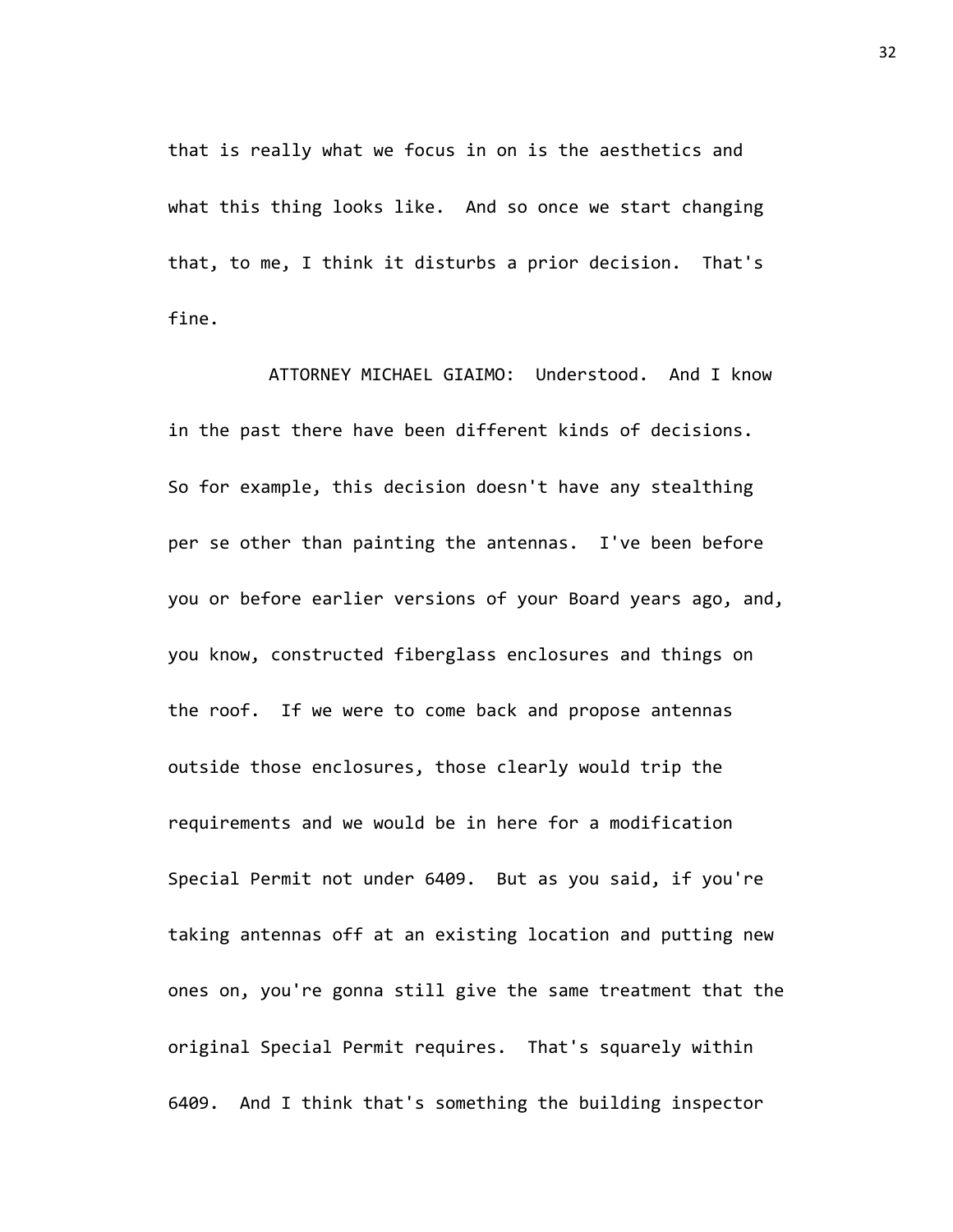can make a determination of. I know in cases where you've issued permits that say on their face the applicant has to come back if they increase the number of antennas or move them but otherwise they can modify the antennas. And there was an iteration of the Zoning Board that went through that phase, and there are some permits out there like that. That's something that the Building Department can interpret and I don't think they would send us to you on something like that. But they do on these because as you pointed out, there are conditions in there that are maybe subject to interpretation. I would say in this particular case, not really, but on some others where you've required some very detailed architectural treatments in some places, you know, I can understand your point and in even some cases it wouldn't fall within 6409.

BRENDAN SULLIVAN: I think we've all matured over the years as we've gone on. But at any rate.

PATRICK TEDESCO: I mean, Brendan, if I can just

33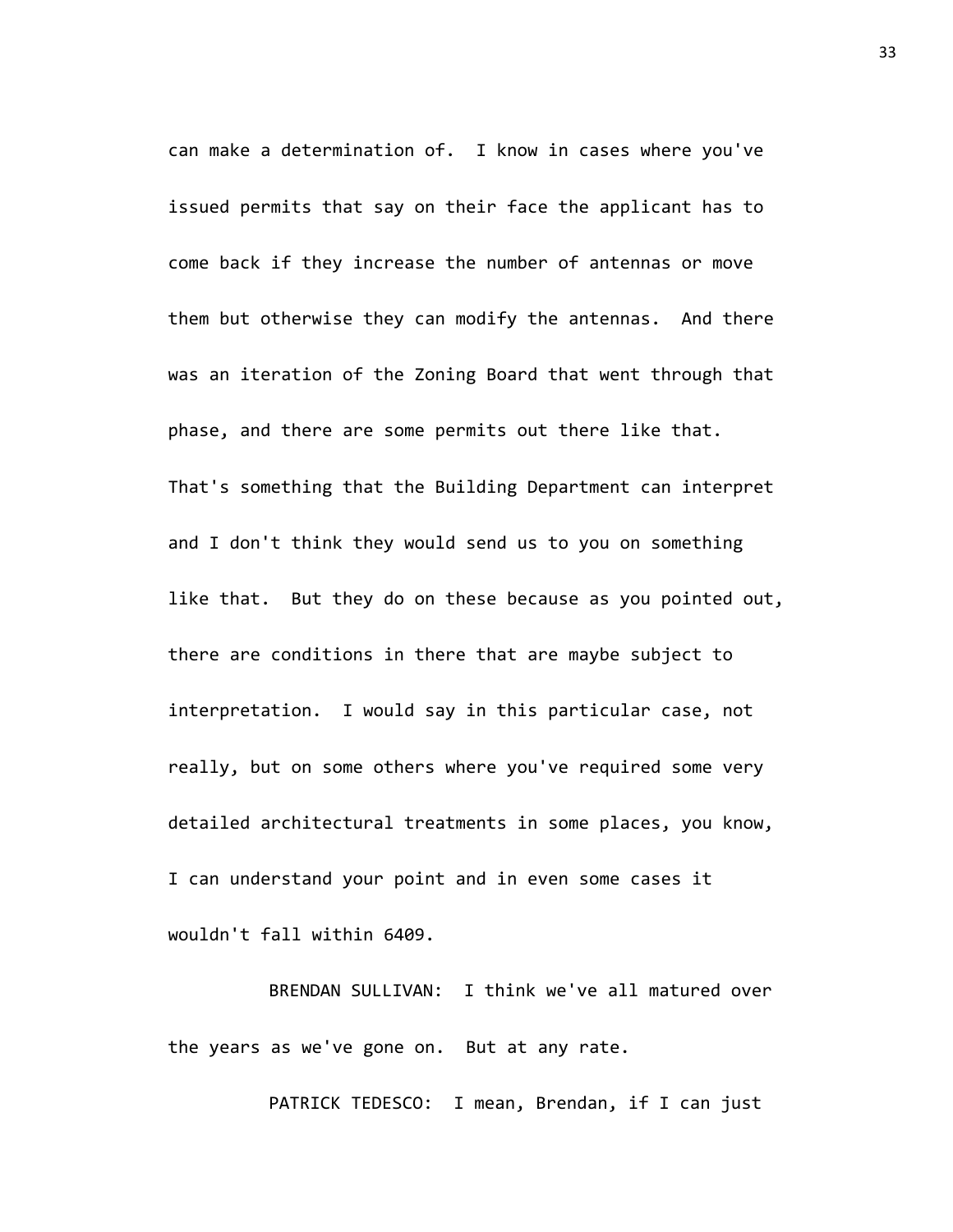clarify, the Planning Board is reviewing the aesthetics

prior to the Zoning Board?

BRENDAN SULLIVAN: Correct. They have a -- that's on their docket to review --

> PATRICK TEDESCO: On their docket, right. BRENDAN SULLIVAN: And they usually chime in.

PATRICK TEDESCO: And what Counselor's arguing is that even that would not be -- in other words, that's also triggered by the building inspector sort of not opining --

BRENDAN SULLIVAN: It would not even get to the Planning Board.

ATTORNEY MICHAEL GIAIMO: Right, well, I think as a routine matter the Planning Board has been reviewing these. I don't think they -- I mean, I know they've made some recommendations on this site, but that's not really within the realm of our application. It's advisory, but it's not something that I think you can deal with or we have to address at this time because it would require completely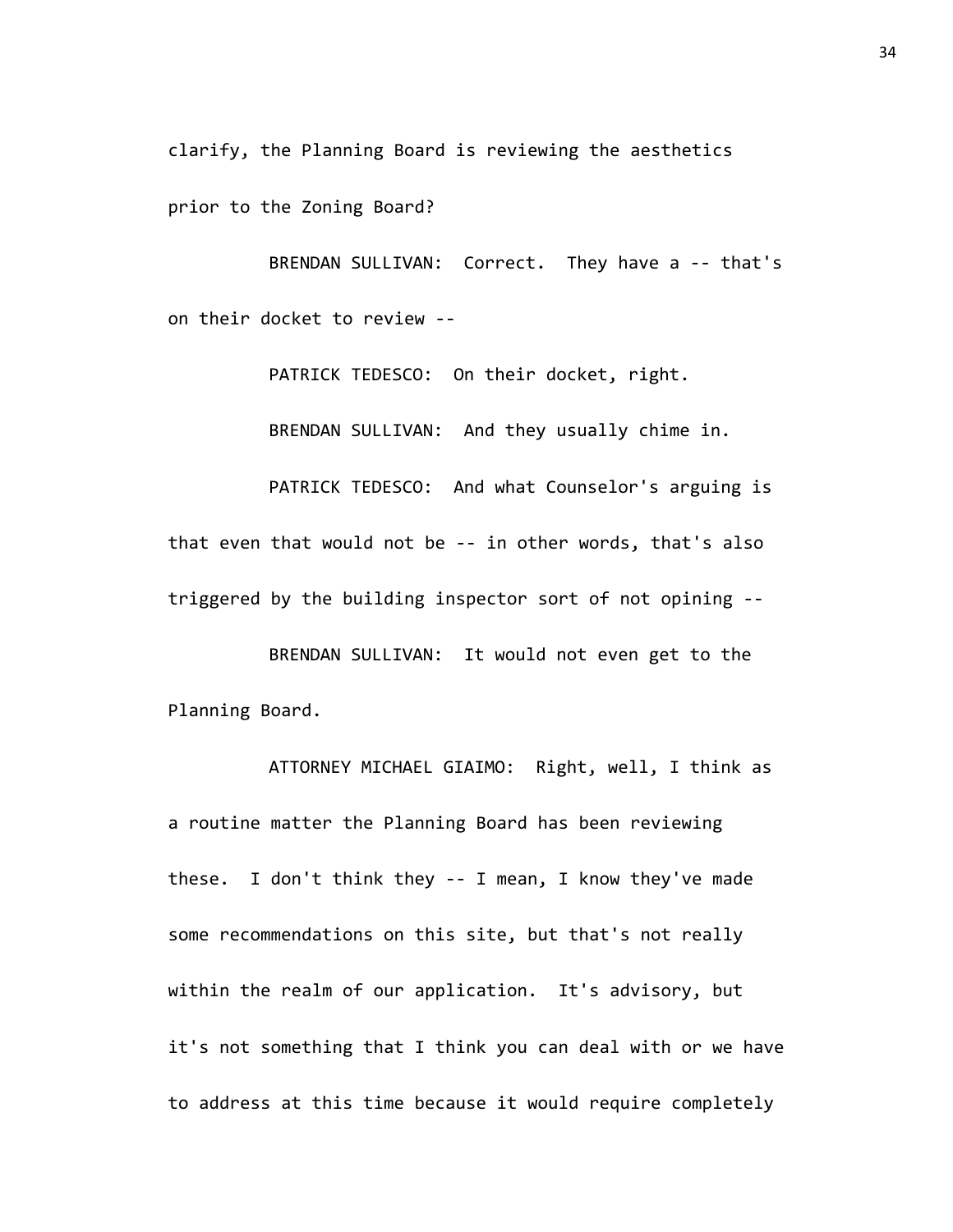redesigning the site. So if we came to you in the first instance and say we want to install new arrays on this building, the usual process is to get comments from the Planning Board and to work with them. We did that in Kendall Square, for example. That was a lot of back and forth on that and a lot of redesign, and we came up with a good solution. And then we came back to you about a year later and changed some antennas out, and that went through this process and there wasn't -- Planning Board didn't really have much to say about it and you granted us an approval. So, you know, I think it's, it's situational really.

CONSTANTINE ALEXANDER: Right.

Well, want to move to a vote?

The Chair moves that we grant the appeal of the petitioner with regard to the determination by Mr. Singanayagam.

All those in favor please say "Aye."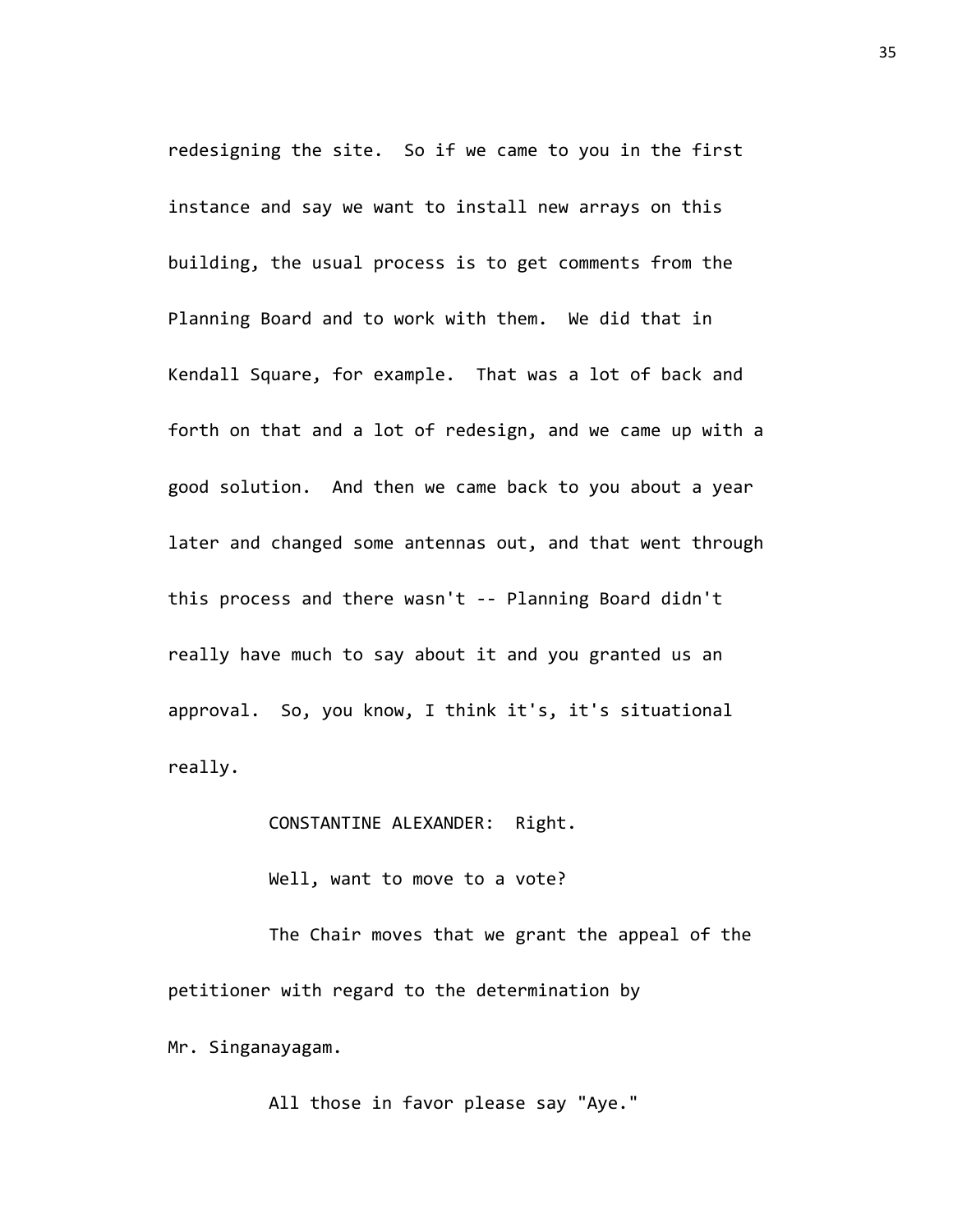PATRICK TEDESCO: (Raising Hand.)

CONSTANTINE ALEXANDER: One in favor? All those opposed?

BRENDAN SULLIVAN: For granting the -- CONSTANTINE ALEXANDER: What's that? BRENDAN SULLIVAN: In other words, the first vote is in the affirmative.

> PATRICK TEDESCO: Okay, I'm sorry. CONSTANTINE ALEXANDER: I was wondering why. PATRICK TEDESCO: Okay, I'm sorry.

CONSTANTINE ALEXANDER: So no votes in favor.

Five against.

ATTORNEY MICHAEL GIAIMO: I'm going backwards.

ANDREA HICKEY: You thought you had one.

ATTORNEY MICHAEL GIAIMO: Well, I had a couple last time I was here. You sent some people on vacation I think.

CONSTANTINE ALEXANDER: We'll just take a further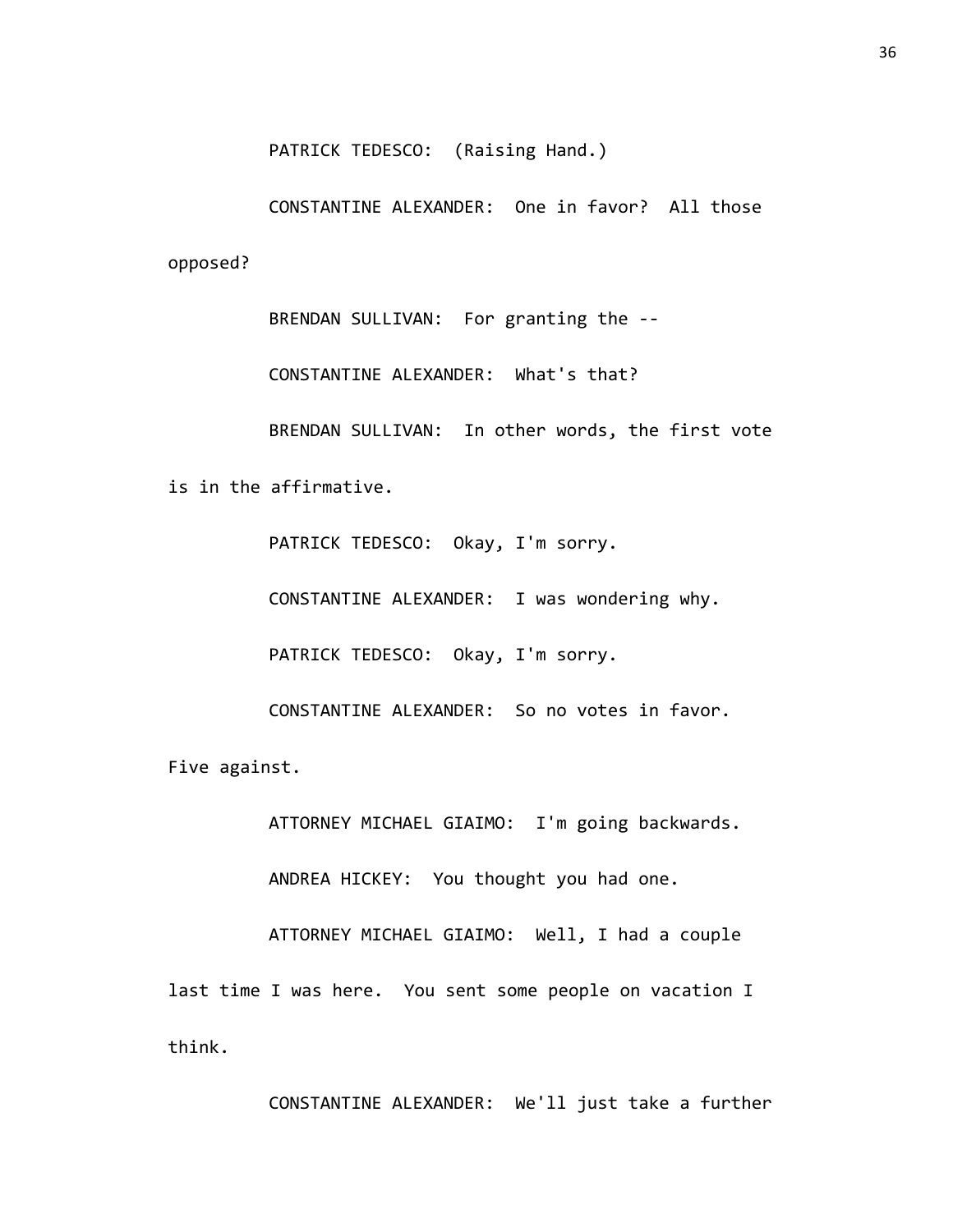vote as to the reasons why we denied the appeal and the reason being that under advice -- based on advice we've received from the Legal Department, that all matters involving telecommunications facilities require a Special Permit under our Ordinance. And that the determination -- and, therefore, Mr. Singanayagam's decision that he can't make the determination is correct.

All those in favor please say "Aye."

(Aye.)

CONSTANTINE ALEXANDER: Five in favor.

(Alexander, Sullivan, Green, Hickey, Tedesco.)

CONSTANTINE ALEXANDER: Case dismissed.

\* \* \* \* \*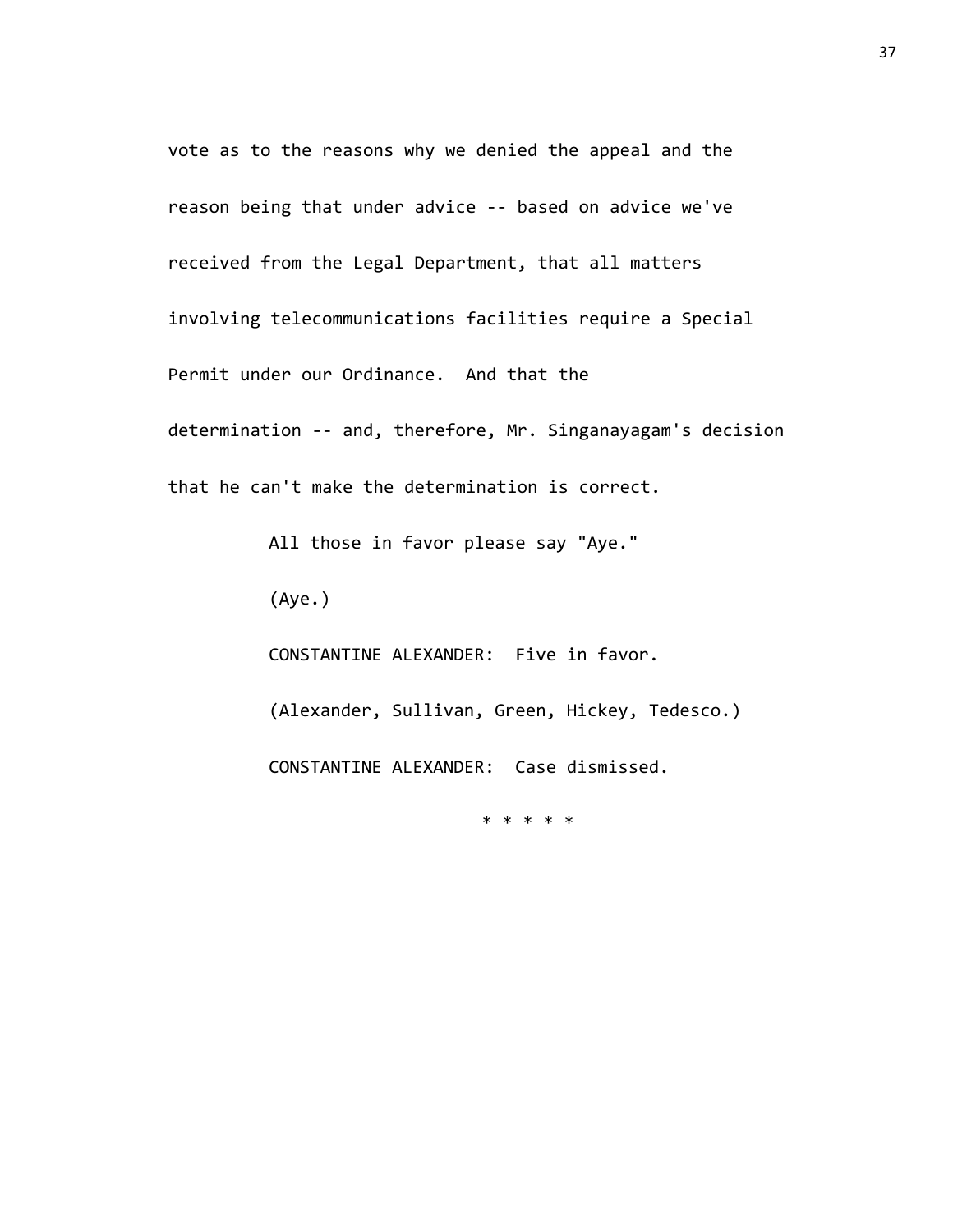(7:45 p.m.)

(Sitting Members Case BZA-012010-2016: Constantine Alexander, Brendan Sullivan, Janet Green, Andrea A. Hickey, Patrick Tedesco.)

CONSTANTINE ALEXANDER: The Chair will call case No. 012010, 40 Whittemore Avenue.

Is there anyone here wishing to be heard on this matter?

ATTORNEY MICHAEL GIAIMO: Okay, thank you,

Mr. Chairman. Michael Giaimo, Robinson and Cole for the petitioner with Anne McGuinnes. And we're here tonight to request your approval under the, under the administrative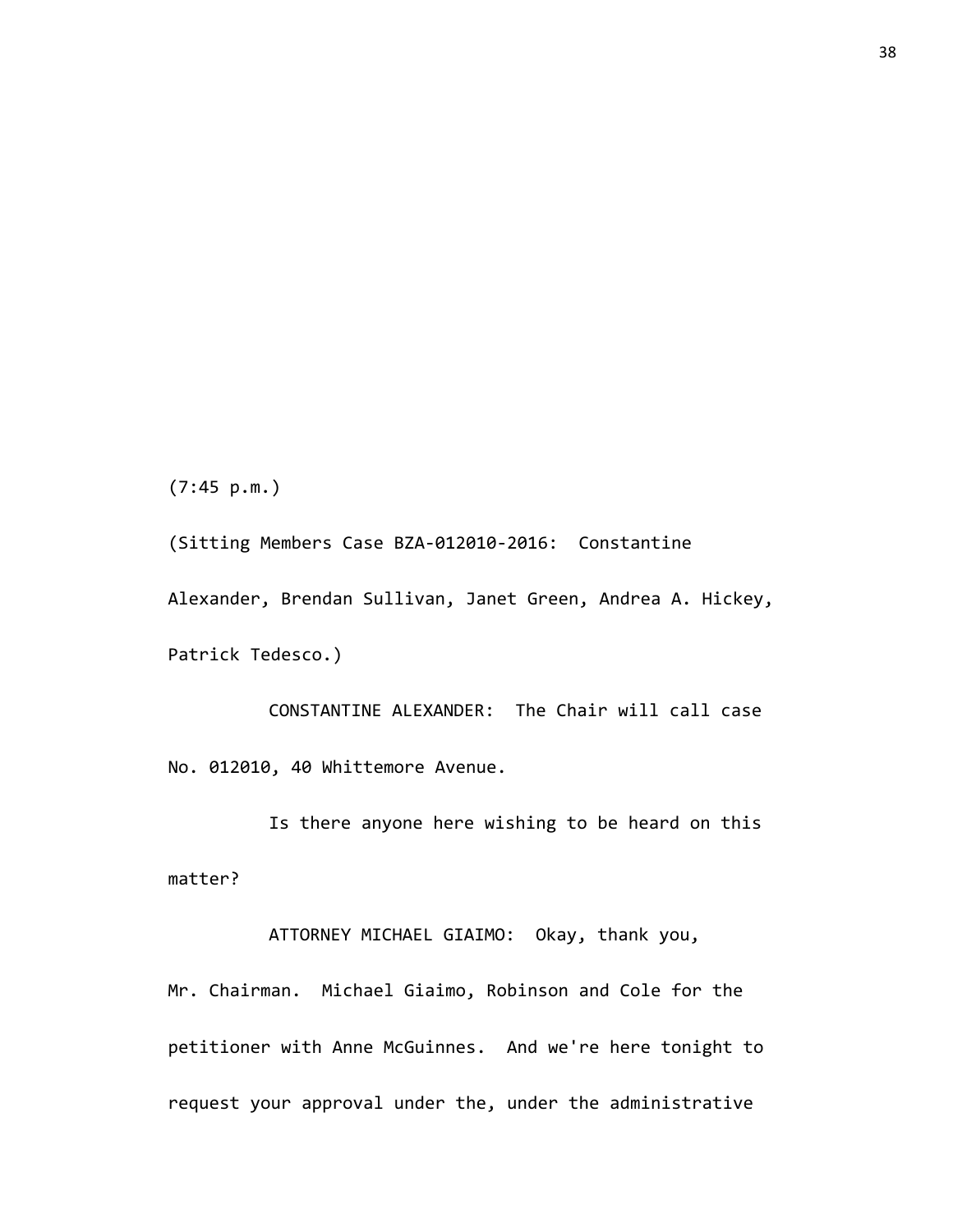provisions of Section 6409 through your Special Permit procedures as you've done before.

So Verizon Wireless has had a site at was is called One Alewife Center or 40 Whittemore Avenue for about 15 years and they're proposing to upgrade some antennas and to add radios. The radios would be added behind the parapet so they're completely invisible from the ground or not visible from the ground.

The antennas will be mounted where the existing antennas are mounted and they're roughly the same size. I think there are a few that are few inches longer, a few inches wider, a few inches less wide, but they are in the same order of magnitude size wise.

CONSTANTINE ALEXANDER: Based on the photo simulations, that's clearly the case --

ATTORNEY MICHAEL GIAIMO: Yeah, they look --

CONSTANTINE ALEXANDER: You can't tell.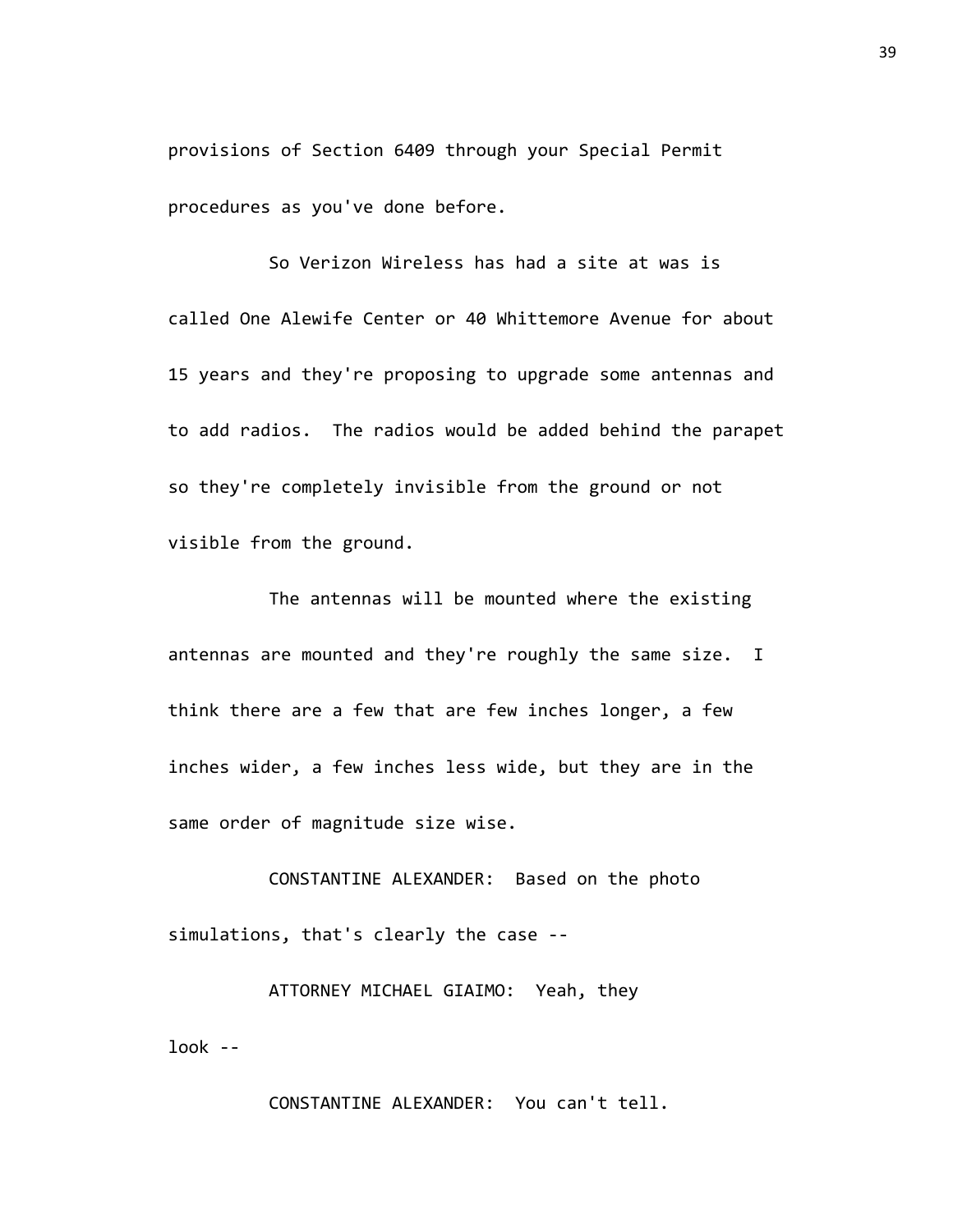ATTORNEY MICHAEL GIAIMO: And particularly from the ground you wouldn't be able to tell.

This is, there is a, I think, a house nearby but this is largely it's a, it's an industrial area or an office type area. This is perfectly --

CONSTANTINE ALEXANDER: Have other members of the board seen the photo simulations or want to see them? I have.

ANDREA HICKEY: I've seen the file. If they're in the file I've seen them.

CONSTANTINE ALEXANDER: Those are the ones in the file that you're showing?

ATTORNEY MICHAEL GIAIMO: Yes, that's exactly

right. This is what we filed.

CONSTANTINE ALEXANDER: Okay, no, if people have seen them we don't need to --

ATTORNEY MICHAEL GIAIMO: You understand what we're doing, we're taking -- let me see I'll take a good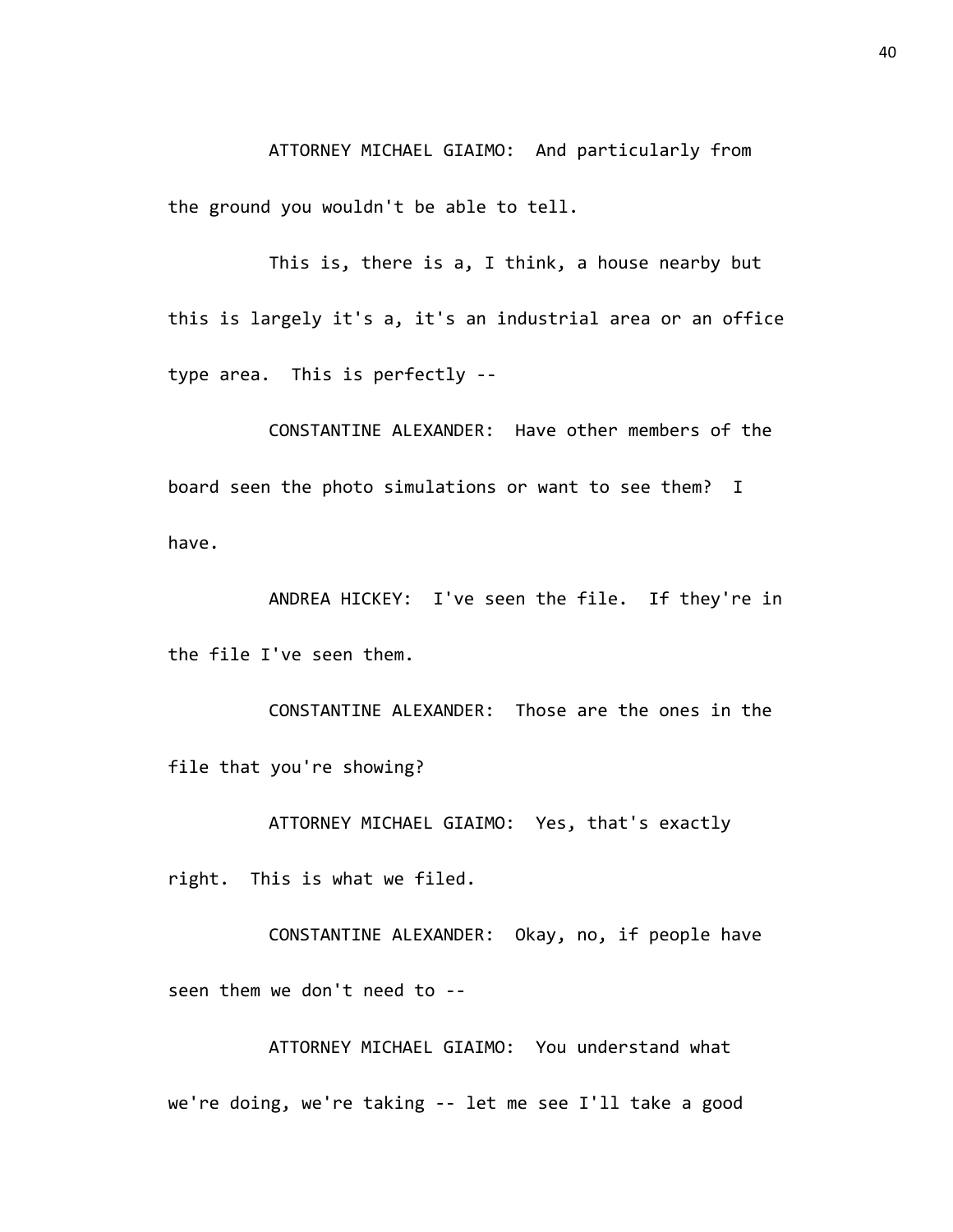picture. So we're taking a four antenna array and changing out the antennas. This is just a closeup of what it would look like in this location. There's two and two. They just go on the same locations. They would be painted to match just like the original ones are, which is consistent with your prior decision. And then all of the equipment, if you look at the, we can probably do it just from the top view here.

So if you see the building rooftop has a parapet around the edge, all this radio equipment is going to be mounted inside the edge of that wall so that nobody from down below could see that and then it's just wired into the antennas. So it's gonna provide more robust service, better quality service, and allow us to meet the increasing demand in Cambridge and the new technology, the new uses for wireless services including the data uses. So that's what this is for.

CONSTANTINE ALEXANDER: Questions from Members of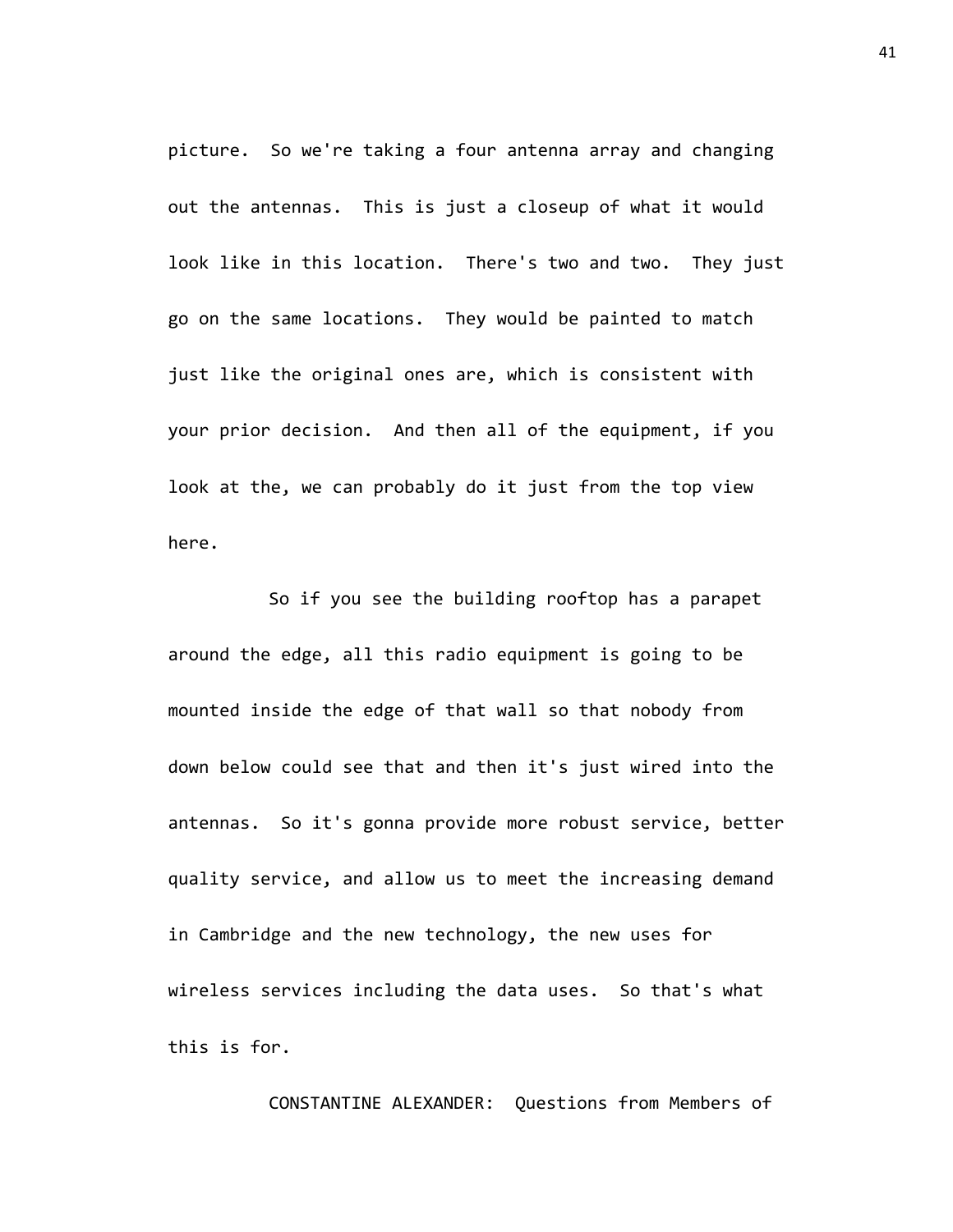the Board?

ATTORNEY MICHAEL GIAIMO: If you want me to walk through the 6409 requirements?

CONSTANTINE ALEXANDER: Yeah, I'm going to have you -- I want to see if there are any questions at this point. We'll have you walk through the six items.

ATTORNEY MICHAEL GIAIMO: Sure.

CONSTANTINE ALEXANDER: Any questions?

ANDREA HICKEY: No.

CONSTANTINE ALEXANDER: Okay, why don't you walk through the six elements of the Spectrum Act.

ATTORNEY MICHAEL GIAIMO: That's fine. And to say we qualify as an eligibility facility request because we are located on an existing base station which is the existing building.

We're replacing transmission equipment.

We're co-locating new transmission equipment in the form of those radio heads and junction boxes for the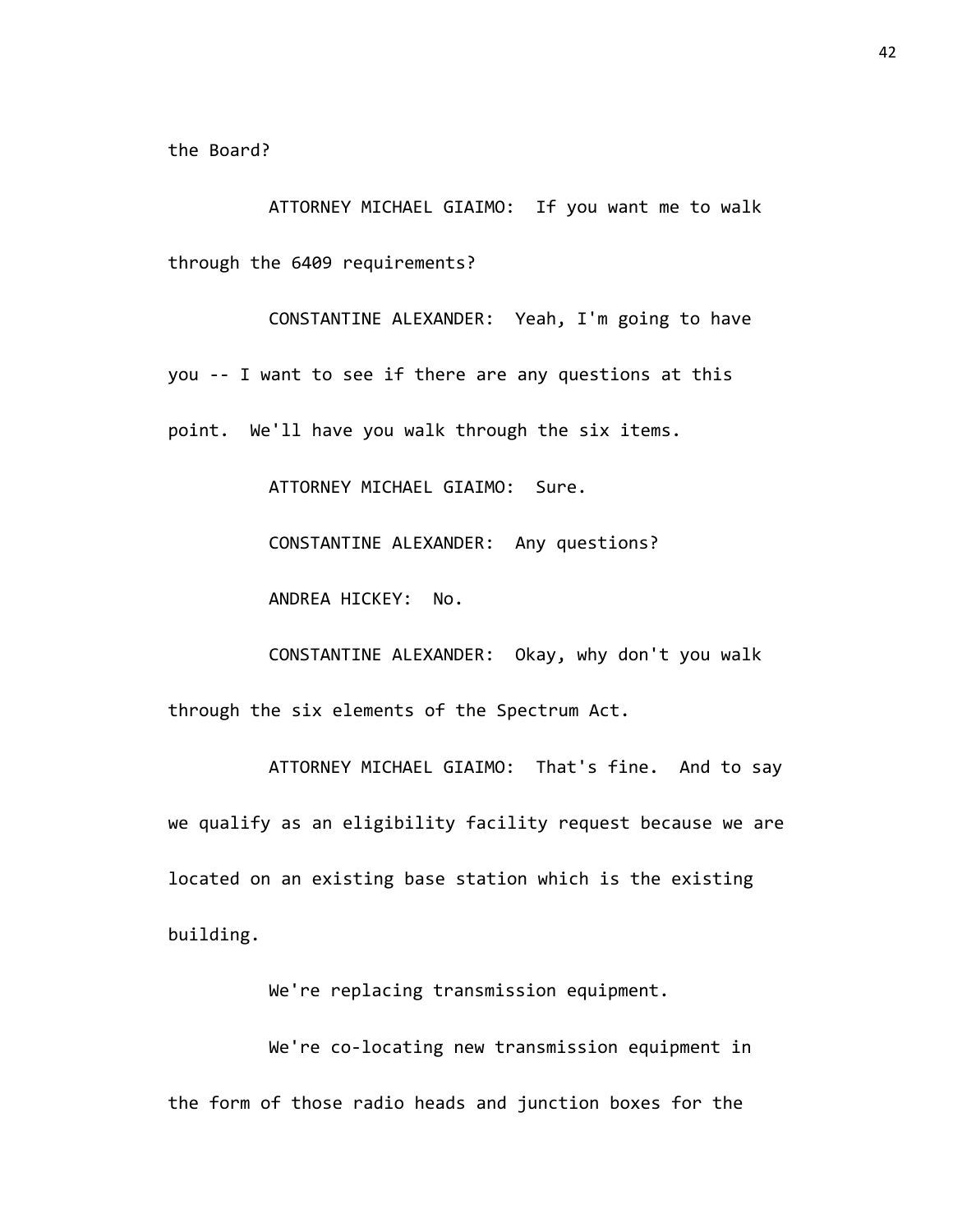electrical service which are going behind the parapet wall.

We don't change, substantially change the physical dimensions within the meaning of the regulations because we aren't installing any new equipment cabinets. We are not deploying outside of the current site. Everything is taking place on the building itself. We're not defeating concealment elements. As you pointed out, this is a site where the Board did impose a requirement but the concealment requirement here was to paint the antennas, which we'll do. And then we have hidden the radio heads in the junction boxes instead of mounting them below the antennas as, you know, the engineers would probably rather do. We've put them a little bit distance and behind the parapet wall and completely screened from view. And we haven't increased of the height of this in any way. We haven't had them protrude further out. In fact, a couple of the antennas I think are going to protrude a little less far out than the existing ones. None of them will be more than two feet out. And I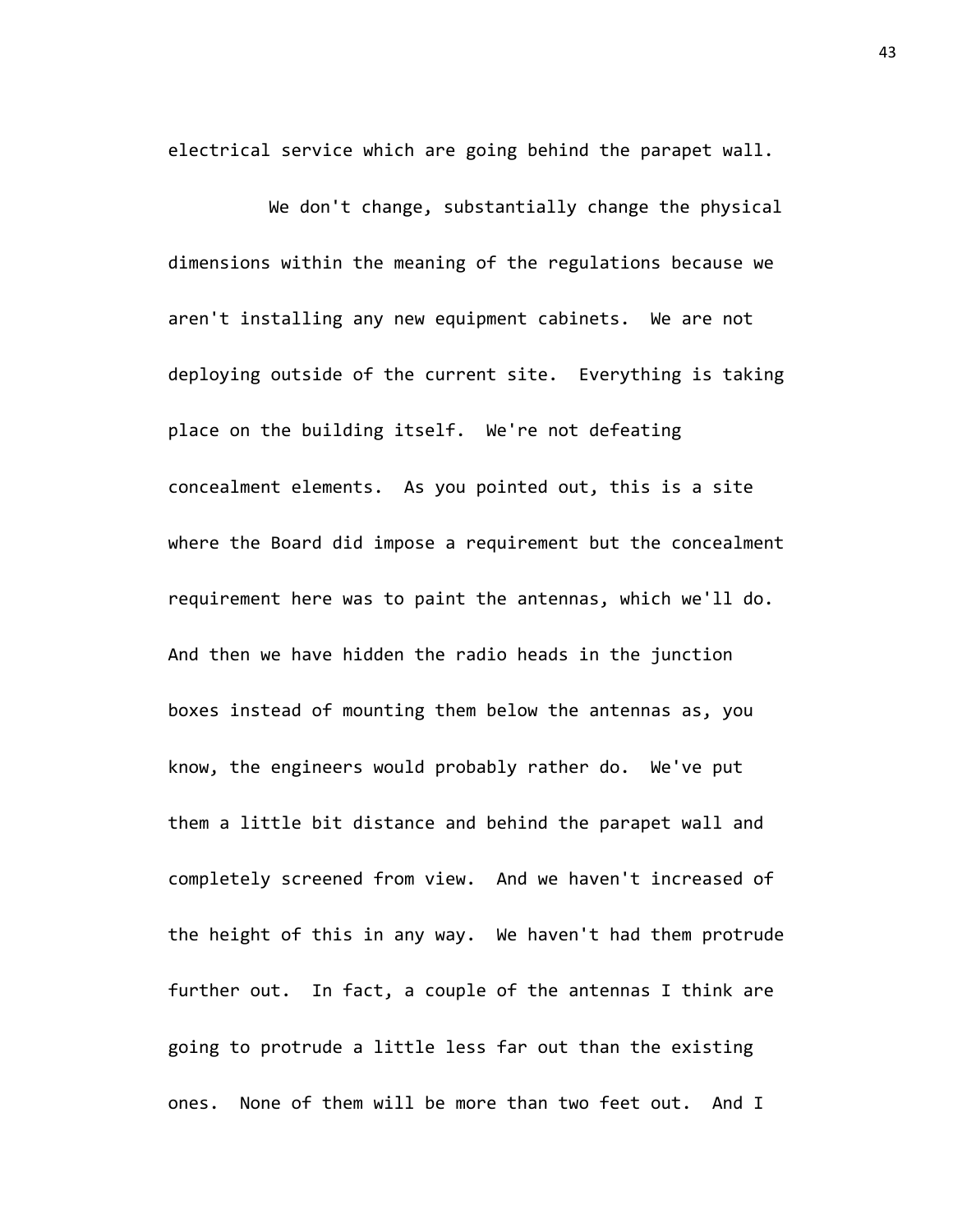think they're substantially less than that judging from the pictures.

And then the conditions that will be relevant to this proposal are that the antennas be painted to blend into the building and it's satisfied because we will paint them and accept a condition that we will paint them to blend into the building. That's really it. That's what the federal regulations require.

CONSTANTINE ALEXANDER: Okay. Questions from Members of the Board? (No Response.) CONSTANTINE ALEXANDER: None. I'll open the matter up to public testimony. Is

there one here wishing to be heard on this matter?

(No Response.)

CONSTANTINE ALEXANDER: No one wishes to be heard. We are in receipt of a memo from the Planning Board. Which I will read it into the record. I haven't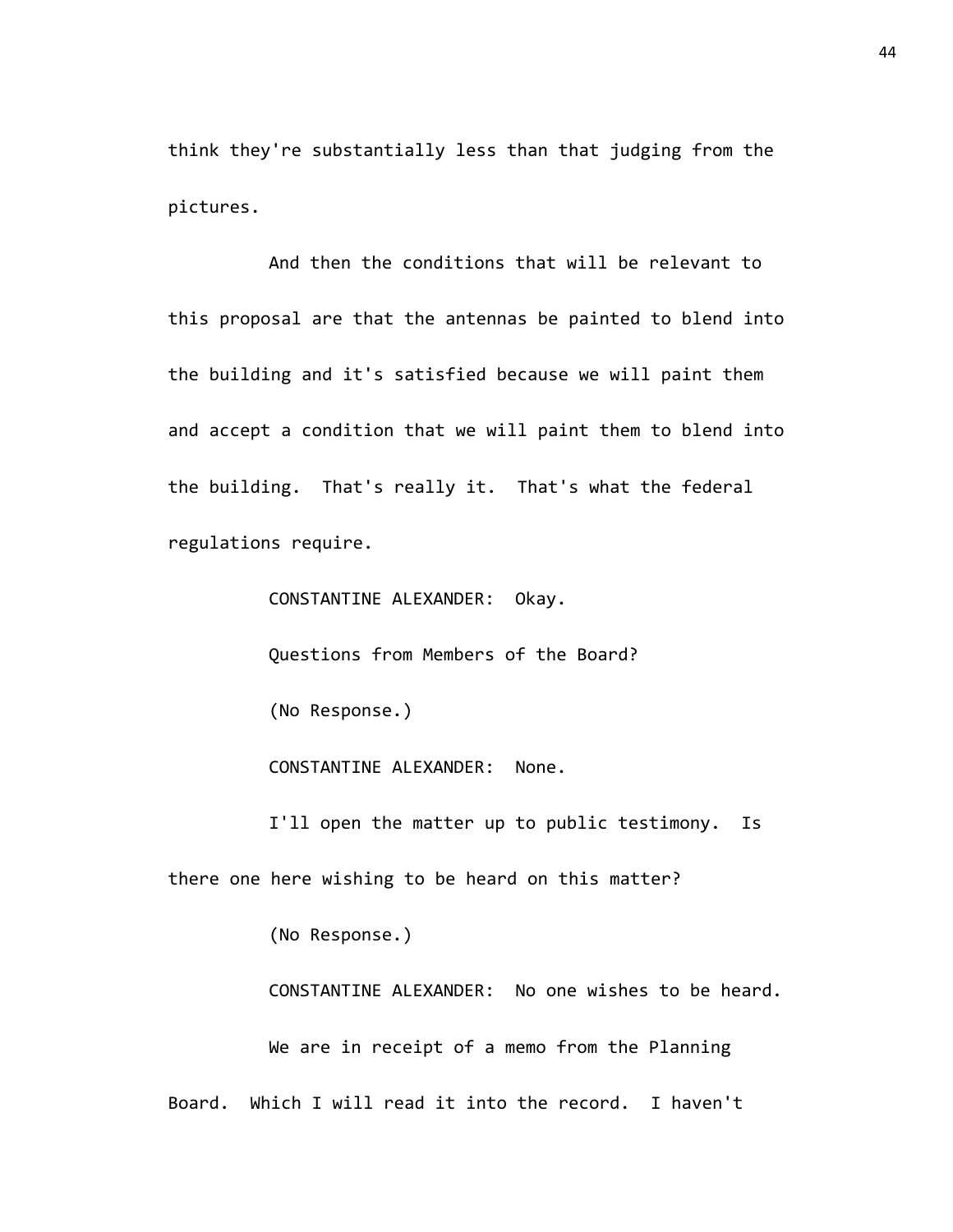read it myself yet. (Reading) The Planning Board reviewed the antenna upgrade application for this location and recommends that if the Board of Zoning Appeal grants a special Permit, that the installation be relocated to the existing mechanical penthouse to minimize the visibility from the public streets. The design can be further improved by locating the antenna lower to prevent breaking the roof line and to position the antennas in an orderly and organized manner. The antennas should be the same size, the mounting brackets and exposed cables should be minimized and finished to match the existing facade finish and color.

Any response to these?

ATTORNEY MICHAEL GIAIMO: Well, they're asking for substantial redesign of this site --

CONSTANTINE ALEXANDER: Yes they are.

ATTORNEY MICHAEL GIAIMO: -- which is not really the intent or the scope of those federal regulations. They talked about them not breaking the roof line. None of these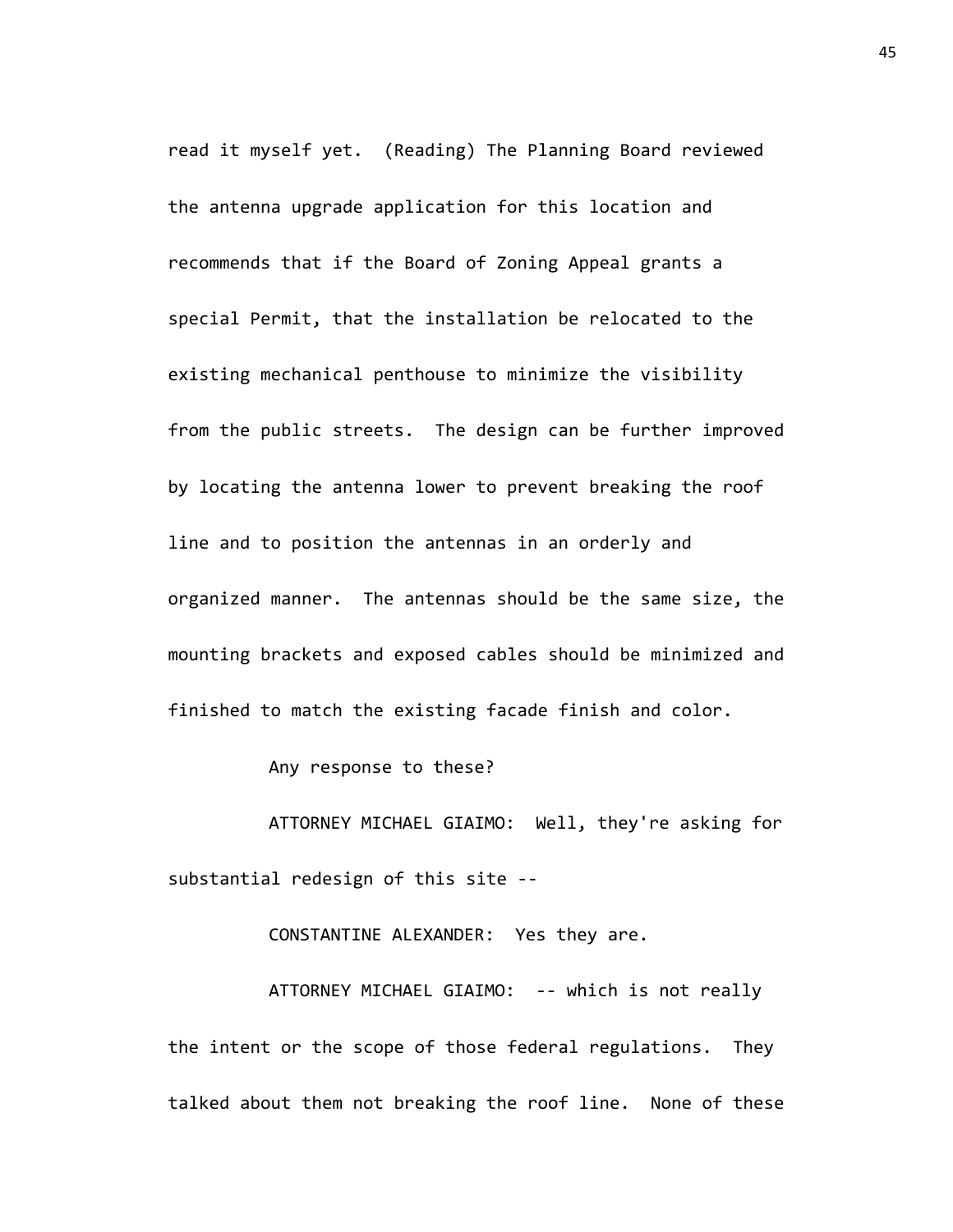really do break the roof line.

CONSTANTINE ALEXANDER: I didn't think so.

ATTORNEY MICHAEL GIAIMO: I understand when viewed from an acute angle, it may appear that they do. But none of these from what I can tell are actually above the roof line itself. And that's been something that the Board's been very consistent with over years to require those to be, you know, if they're going to be painted, they're going to be painted against the backdrop of the building face and not sticking above the roof line. So we've observed that here and we would continue to leave them at the same location.

The mounting brackets aren't going to get any bigger. The cabling will be whatever cabling is needed to, you know, upgrade the service, but it's going to be tied in the same way which is behind the antennas.

## CONSTANTINE ALEXANDER: Okay.

Well, based upon my viewing of the photo simulations, I don't understand the Planning Board's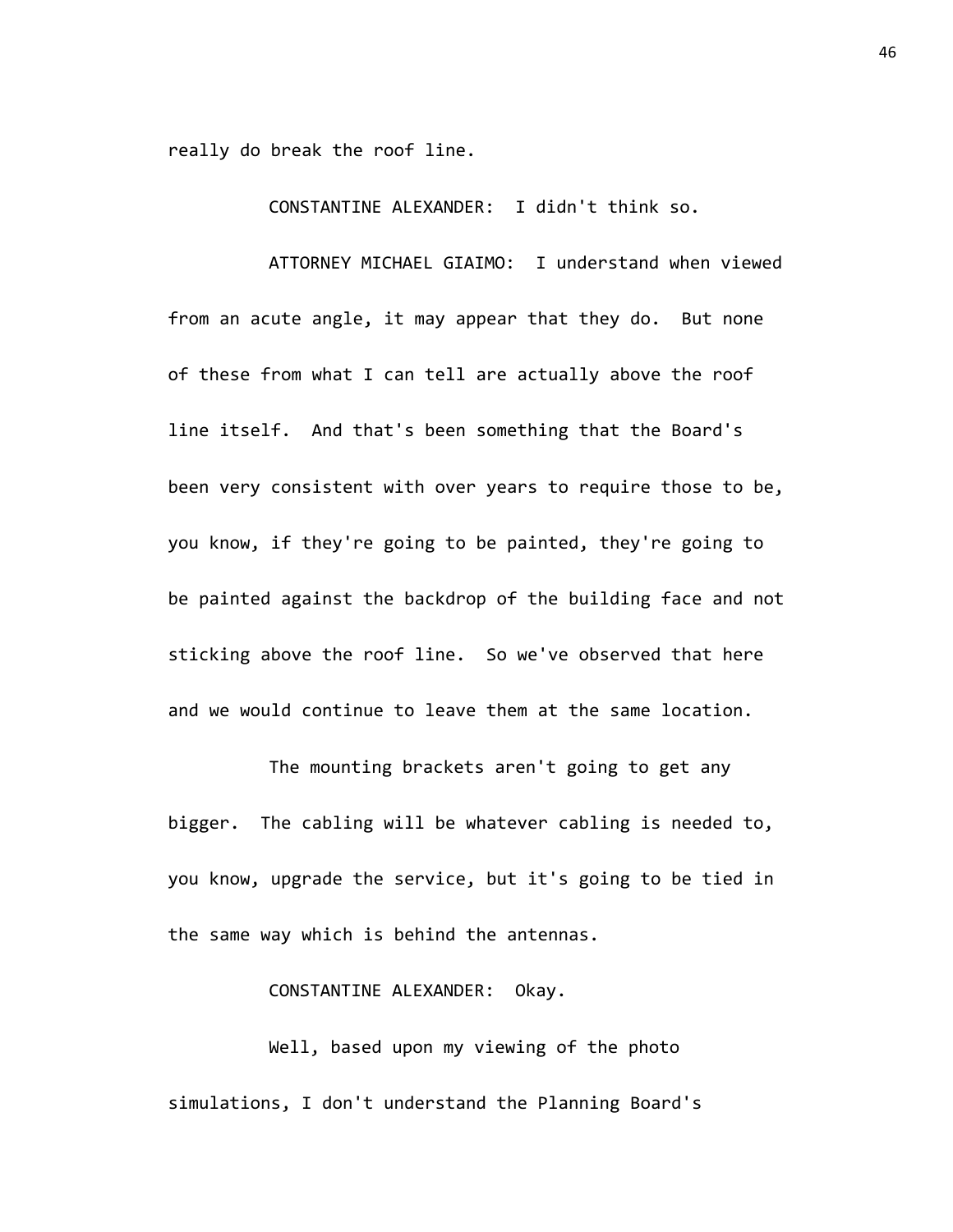comments. I think it's just going to be the way it is now for all intents and purposes in terms of visual impact and so I would respectfully decline.

BRENDAN SULLIVAN: Mike, can I see the photo sims again?

ATTORNEY MICHAEL GIAIMO: Yeah.

CONSTANTINE ALEXANDER: To accept the recommendations of the Planning Board.

ATTORNEY MICHAEL GIAIMO: And I wonder even -- and we weren't there, which is unusual.

CONSTANTINE ALEXANDER: Yeah.

ATTORNEY MICHAEL GIAIMO: Usually we get a call saying they're going to consider the application and we didn't this time. Otherwise we would have gone. Somebody would have gone. They may have been under the impression that this was a completely new installation rather than an upgrade of an existing one. I don't know if that came up at the Board. And I can understand if this was, you know, if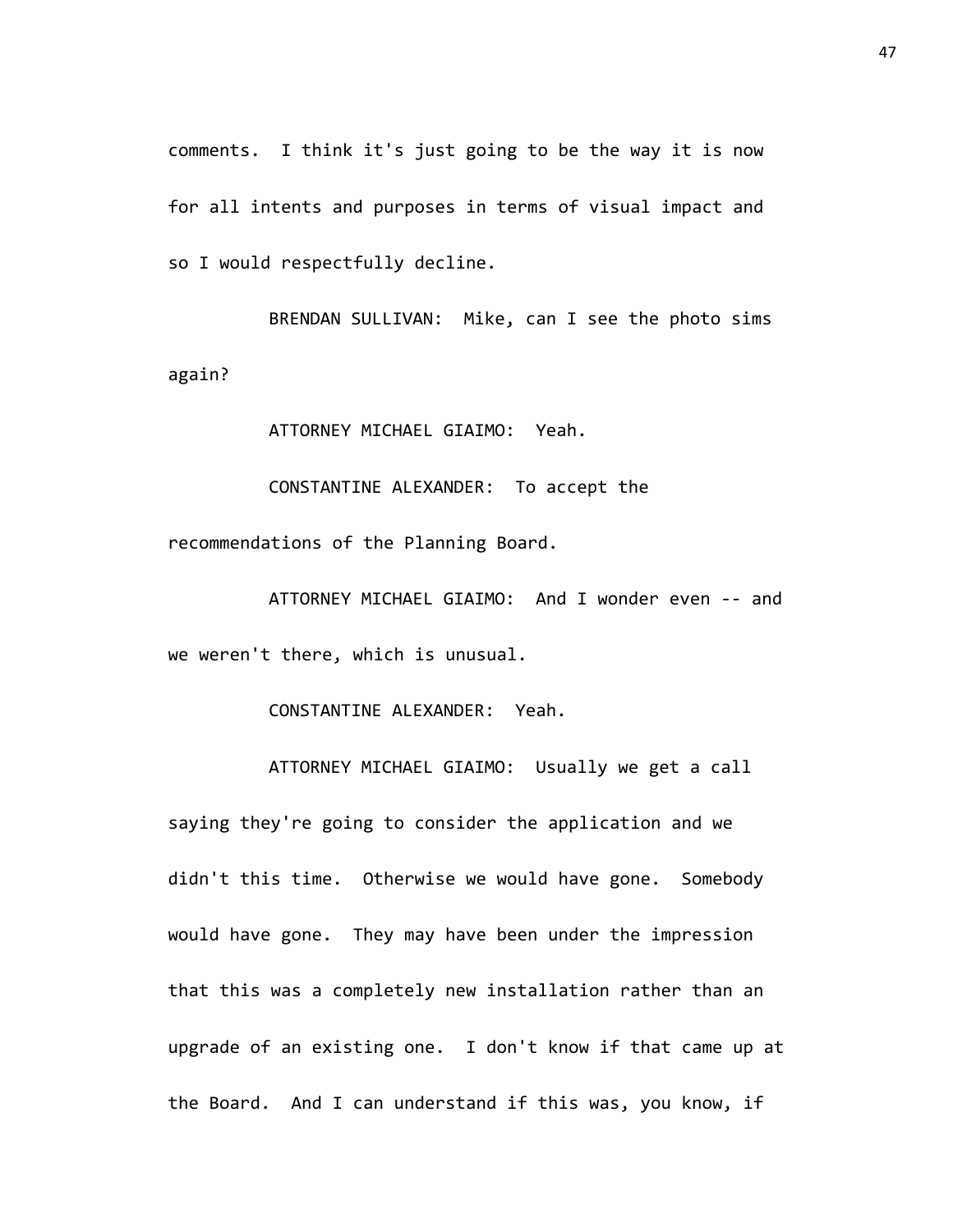we were standing from a blank slate here, I'm sure Verizon Wireless would be receptive to those kinds of design suggestions. But as it is, that's not really within the scope of what this project would be.

BRENDAN SULLIVAN: My only question --

ATTORNEY MICHAEL GIAIMO: Yeah.

BRENDAN SULLIVAN: -- and thought would be, and I know initially we had -- and, again, maybe this goes back to we have all matured over the years to have the antenna match the background. And I think the old Sears building on Mass. Avenue has proved us wrong on that, and I'm just wondering if it should not be a solid color.

JANET GREEN: Yeah, we did the brick.

BRENDAN SULLIVAN: Rather than doing it the brick. Because the brick looks awful.

ATTORNEY MICHAEL GIAIMO: Yeah, we could do a solid color.

PATRICK TEDESCO: It doesn't fool anybody.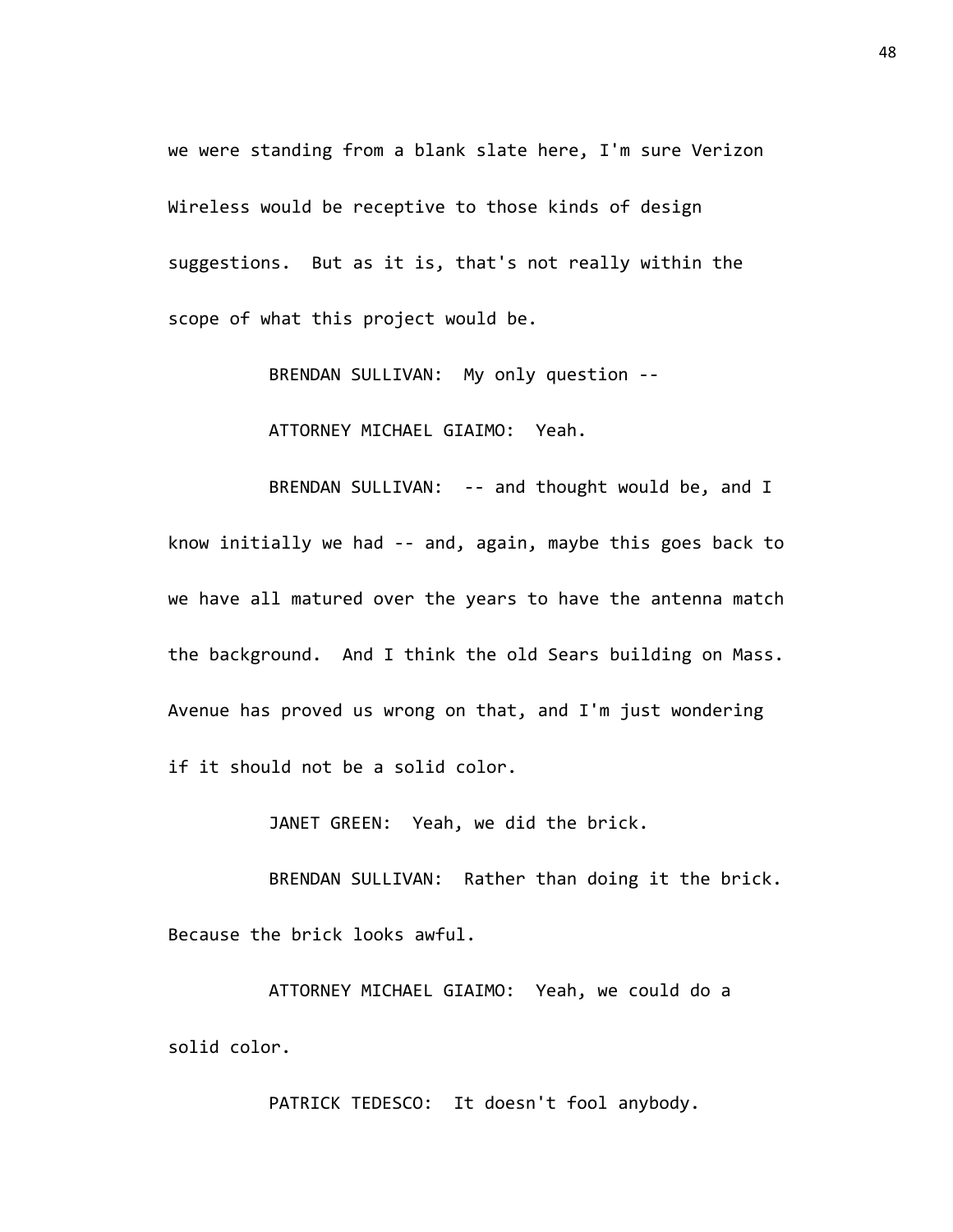ATTORNEY MICHAEL GIAIMO: Yeah, if it's not

perfect it's not good.

BRENDAN SULLIVAN: It looks worse.

JANET GREEN: It calls attention.

JOHN HAWKINSON: Mr. Chair?

BRENDAN SULLIVAN: My suggestion would be that it be painted a solid color to --

ATTORNEY MICHAEL GIAIMO: So a brick red color?

PATRICK TEDESCO: The red is fine. It's the

pattern.

BRENDAN SULLIVAN: The red is fine.

CONSTANTINE ALEXANDER: The red is fine, but not the brick, the faux brick.

BRENDAN SULLIVAN: Yeah.

ATTORNEY MICHAEL GIAIMO: I'm sure that we can do that, yeah.

BRENDAN SULLIVAN: So that would be my input on that. Now I know I'm going to ride by that three months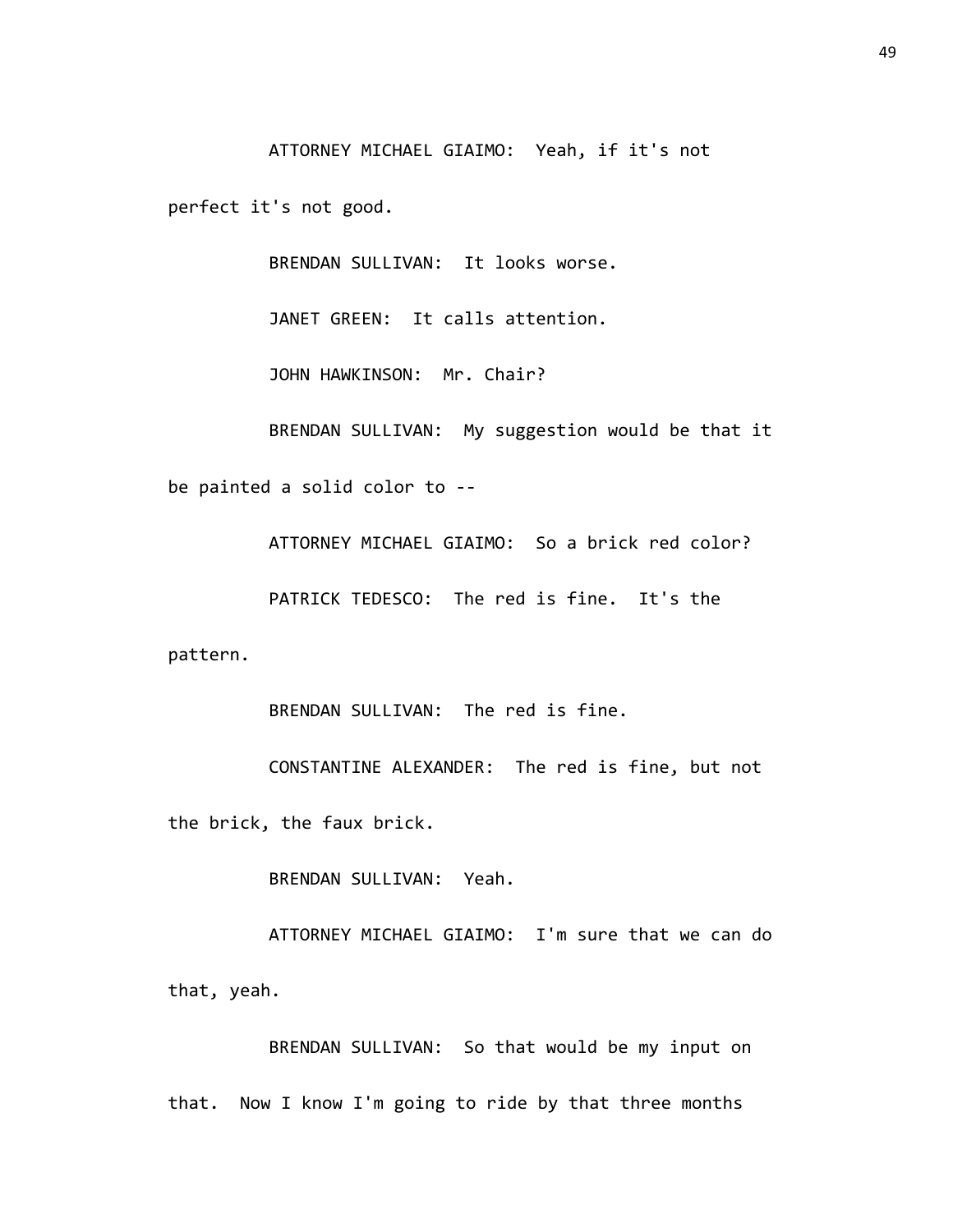from now and say they got the color wrong.

CONSTANTINE ALEXANDER: First you have to find the place.

BRENDAN SULLIVAN: I think right now the faux brick is wrong. So anyhow. And I think from your point, it's a lot easier to get up there and paint the thing.

ATTORNEY MICHAEL GIAIMO: Do they paint them or do they use some kind of an overlay?

ANNE McGUINNES: I think it depends.

BRENDAN SULLIVAN: Maybe a fiberglass enclosure.

ATTORNEY MICHAEL GIAIMO: Yeah, I think

that -- what I'm saying is they're much better now at matching colors than they used to be. I don't know if it's the same building you talked about. But there is a building in Cambridge with multiple carriers on it where they've matched, and some of them have matched much better than the other, and that even exacerbates it.

BRENDAN SULLIVAN: That's the old Sears building.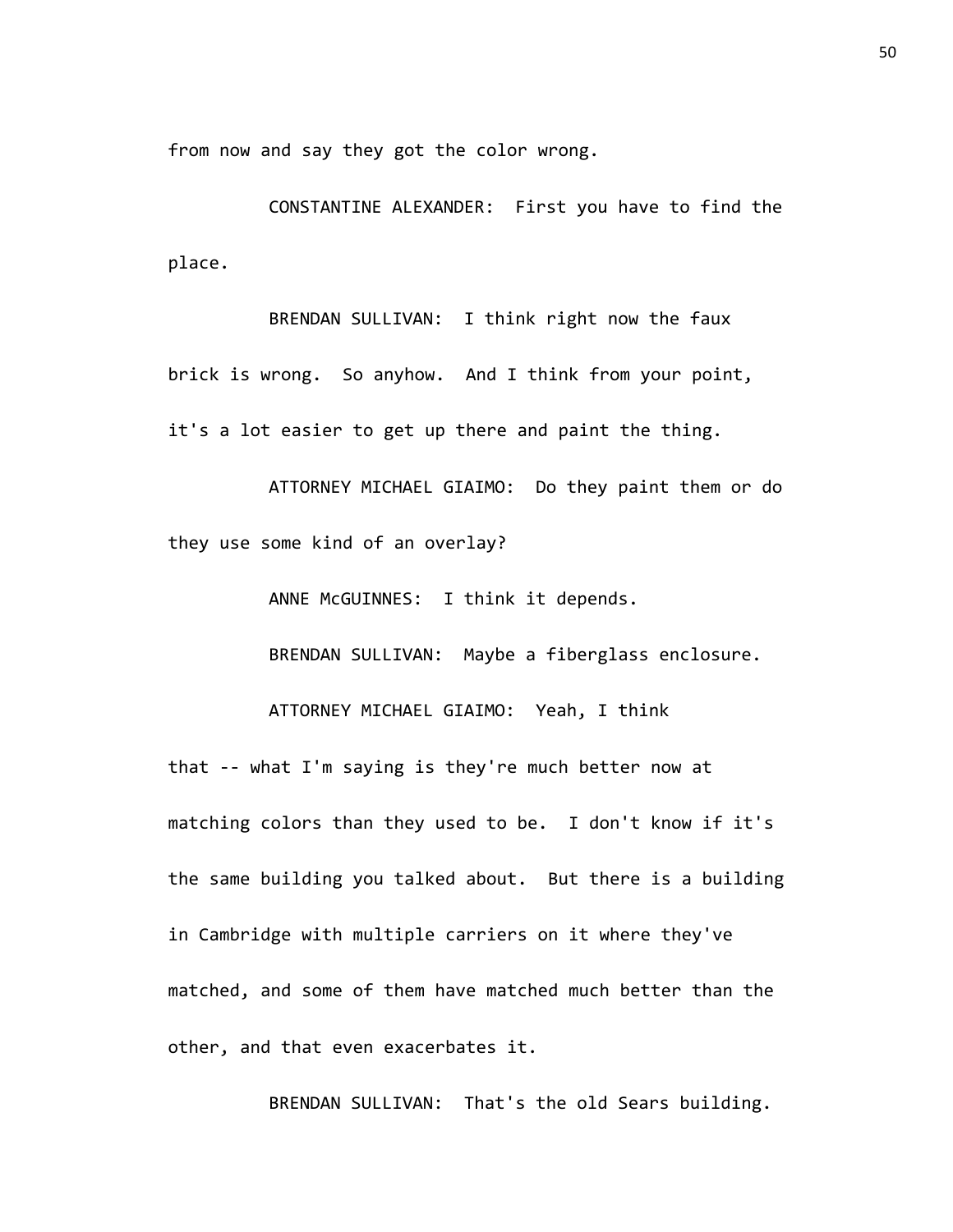ATTORNEY MICHAEL GIAIMO: Is that what it is?

Some of them look good and some of them are really too dark or too red.

BRENDAN SULLIVAN: Well, it looks like contact paper.

ATTORNEY MICHAEL GIAIMO: Yeah.

BRENDAN SULLIVAN: So that would be my --

CONSTANTINE ALEXANDER: Okay, when we make the motion, I'll take that up.

BRENDAN SULLIVAN: That's why we like to have input rather than going through 6409, you see? So we proved our point.

CONSTANTINE ALEXANDER: Oh, I'm sorry, John, you had a question.

JOHN HAWKINSON: Yeah, I just wanted to point out, Mr. Chair, that when the Planning Board discussed this on the 3rd of January, they noted that previously they had requested of this applicant that the antennas be relocated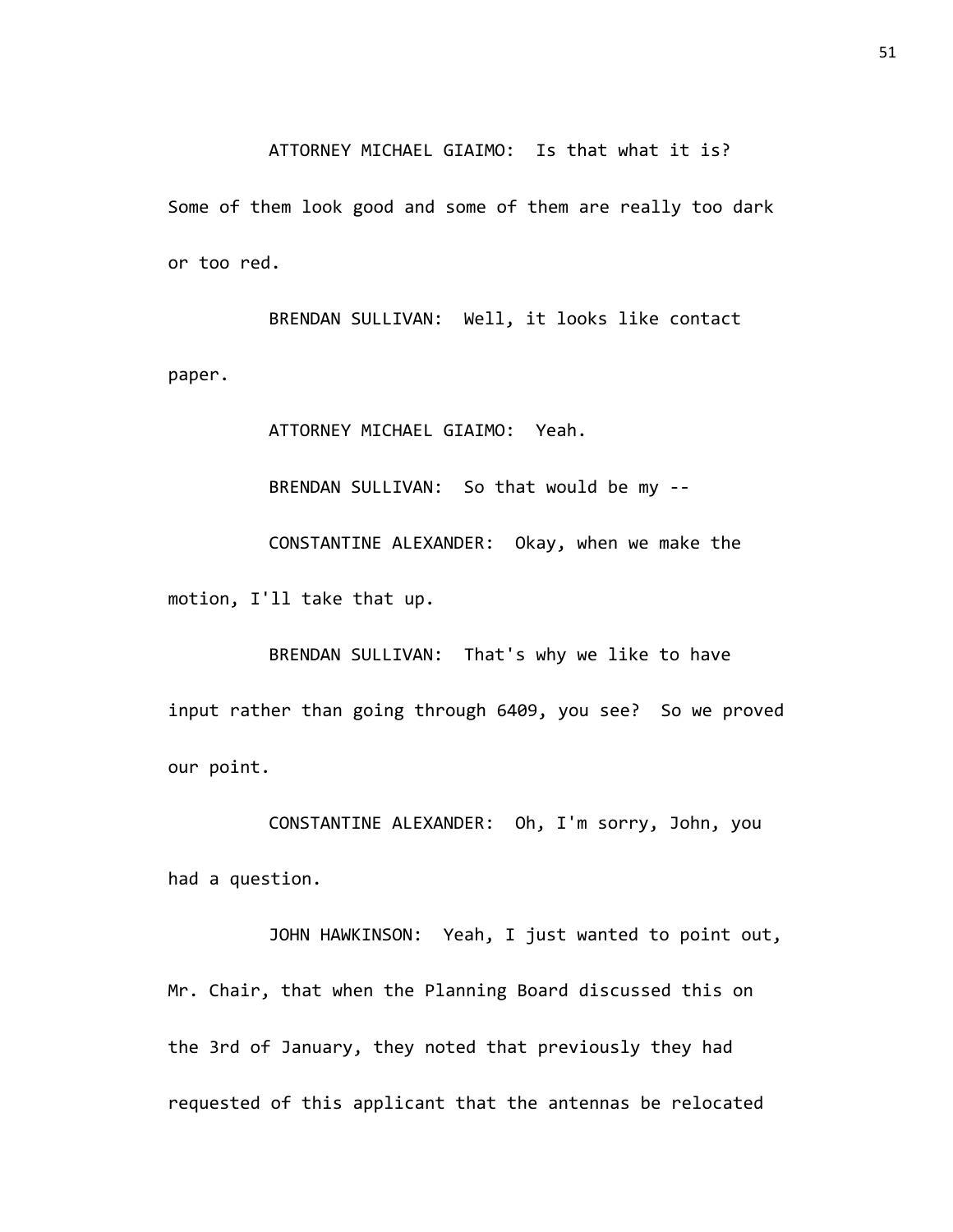to the penthouse. As they hadn't been successful and they wanted to try again to see if they would prevail this time. They were in fact aware of the existing.

ATTORNEY MICHAEL GIAIMO: They have long memories, because this one was a long time ago, but okay.

JOHN HAWKINSON: I can't testify whether their memory is accurate --

ATTORNEY MICHAEL GIAIMO: Okay.

JOHN HAWKINSON: But that's what they said. And they also noted that at that time they expressed concern that they lose the angle to the ground and lose coverage but then they said whatever.

CONSTANTINE ALEXANDER: Well, I'm -- as I said before, I'm of the mind to respectfully decline the recommendations of the Planning Board. I just don't see it's necessary to hold the matter up any further and go to further expense of new plans and new submissions. I think it's just not a dramatic -- it's not Mass. Ave. Sears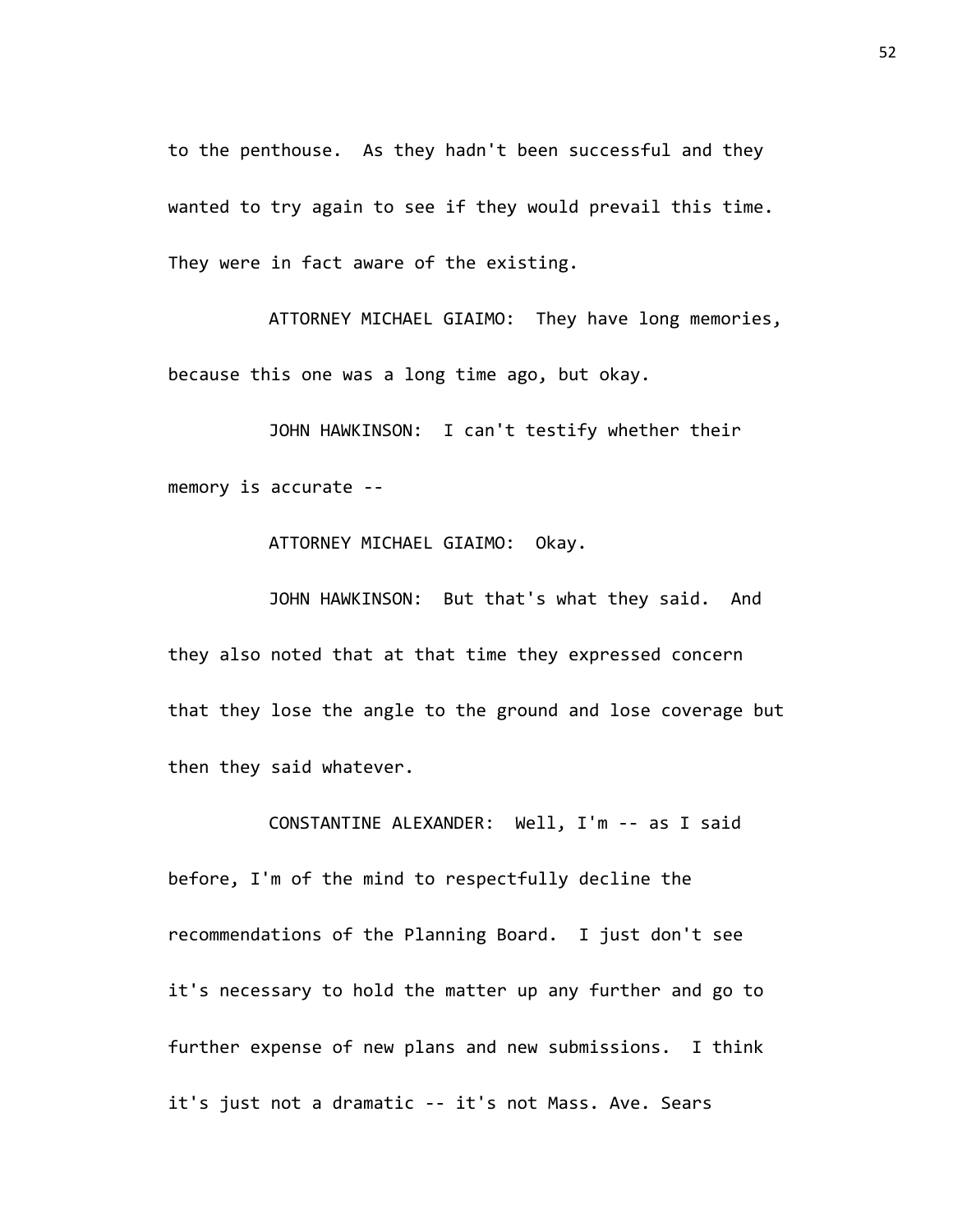building, the old Sears building, it's quite different.

Also this is an area that doesn't get an awful lot of traffic. I mean, it's not like the citizens of the city go by here everyday to see and say oh, my God what's that thing on the top of the building?

ATTORNEY MICHAEL GIAIMO: That's right.

CONSTANTINE ALEXANDER: Anyway, that's my view.

Ready for a vote?

ANDREA HICKEY: I think so.

CONSTANTINE ALEXANDER: The Chair moves that we make the following findings with regard to the relief being sought:

That the requirements of the Ordinance cannot be met without relief from our Board.

That traffic generated or patterns of access or egress resulting from what is proposed will not cause congestion, hazard, or substantial change in established neighborhood character.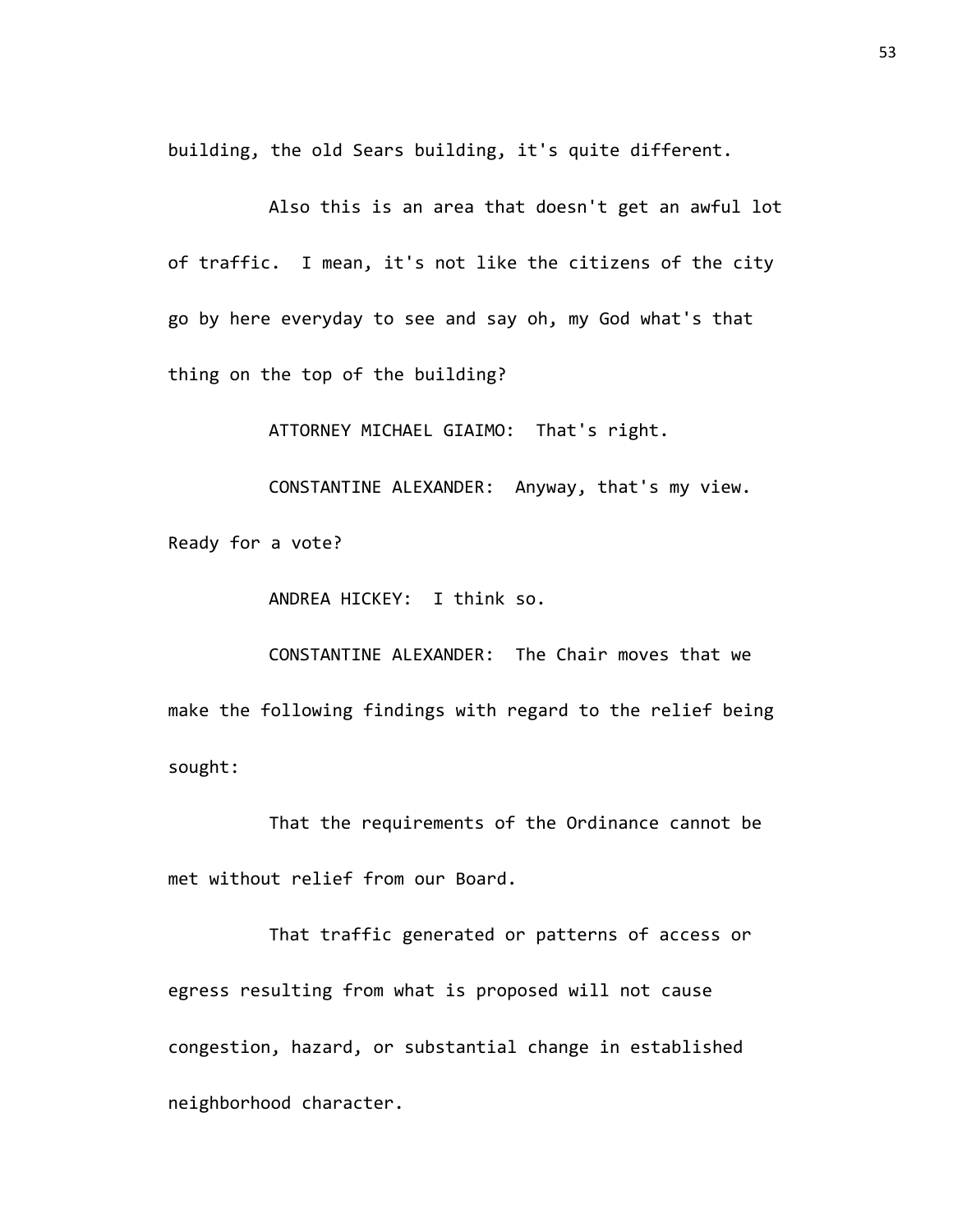That the continued operation of or development of adjacent uses as permitted by the Ordinance will not be adversely affected by what is proposed.

That no nuisance or hazard will be created to the detriment of the health, safety, and/or welfare of the occupant of the building or the citizens of the city.

And that what is being proposed will not impair the integrity of the district or adjoining district or otherwise derogate from the intent and purpose of the Ordinance.

Further finding that the Board also finds that the modification of its existing telecommunication facility at the site proposed by the petitioner does not substantially change the physical dimensions of the existing wireless tower or base station at such facility within the meaning of 6409(a) of The Middle Class Tax Relief and Job Creation Act of 2012 also known as The Spectrum Act.

So based on these findings the Chair moves that we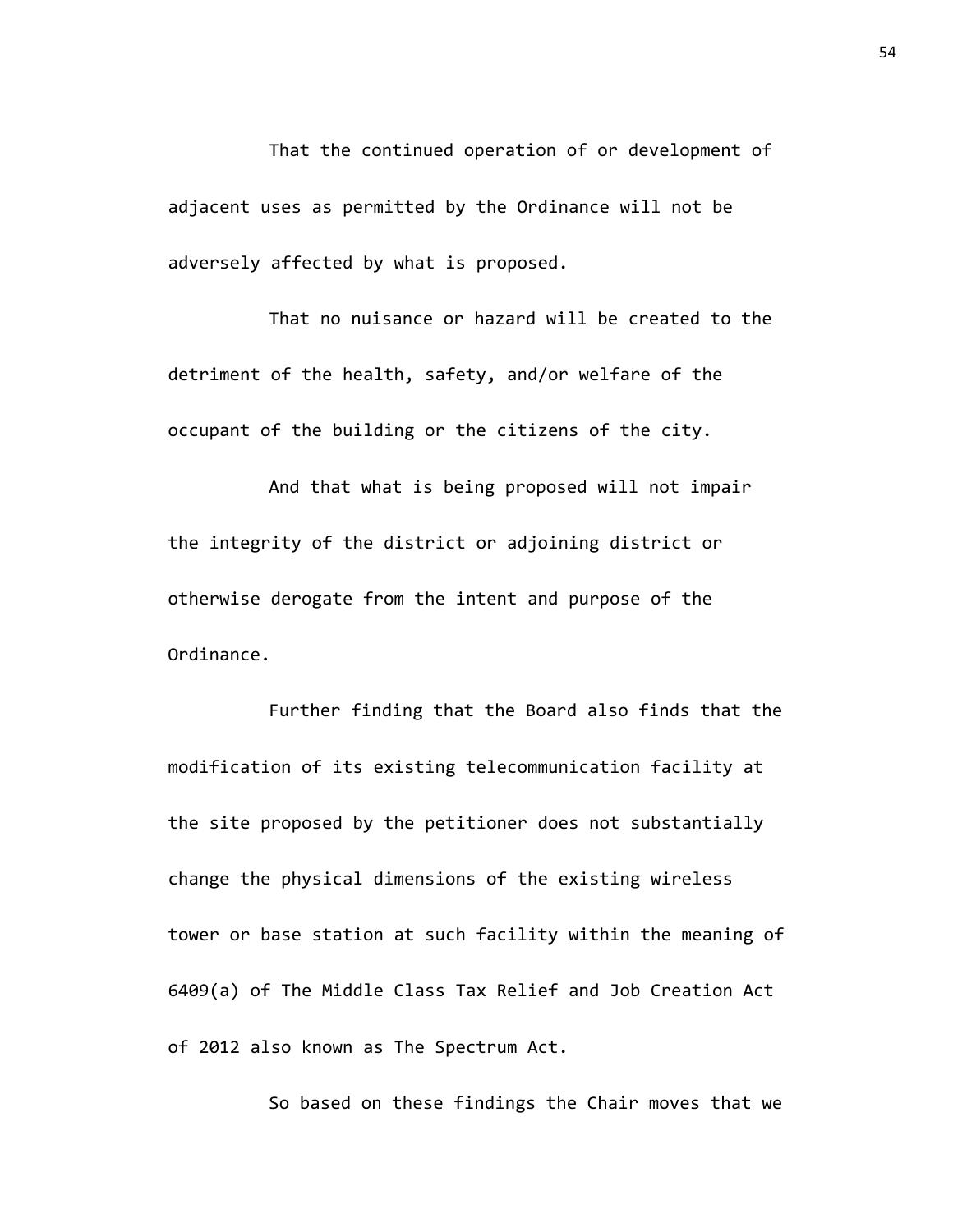grant the Special Permit the petitioner is seeking subject to the following conditions:

One, that the work proceed in accordance with the plans submitted by the petitioner and initialled by the Chair. And that's part of your commission.

Two, that upon completion of the work, the physical appearance and visual impact of the proposed work will be consistent with the photo simulations submitted by the petitioner and initialled by the Chair subject to the fact that the photo simulations contemplate that the screening try to replicate the impression of a brick. And that the Chair requires that the color be the same as the brick but not the imprint that makes it look like brick.

That the petitioner shall at all times maintain the proposed work so that its physical appearance and visual impact will remain consistent with the photo simulations previously referred to as modified by what I said earlier.

That should the petitioner cease to utilize the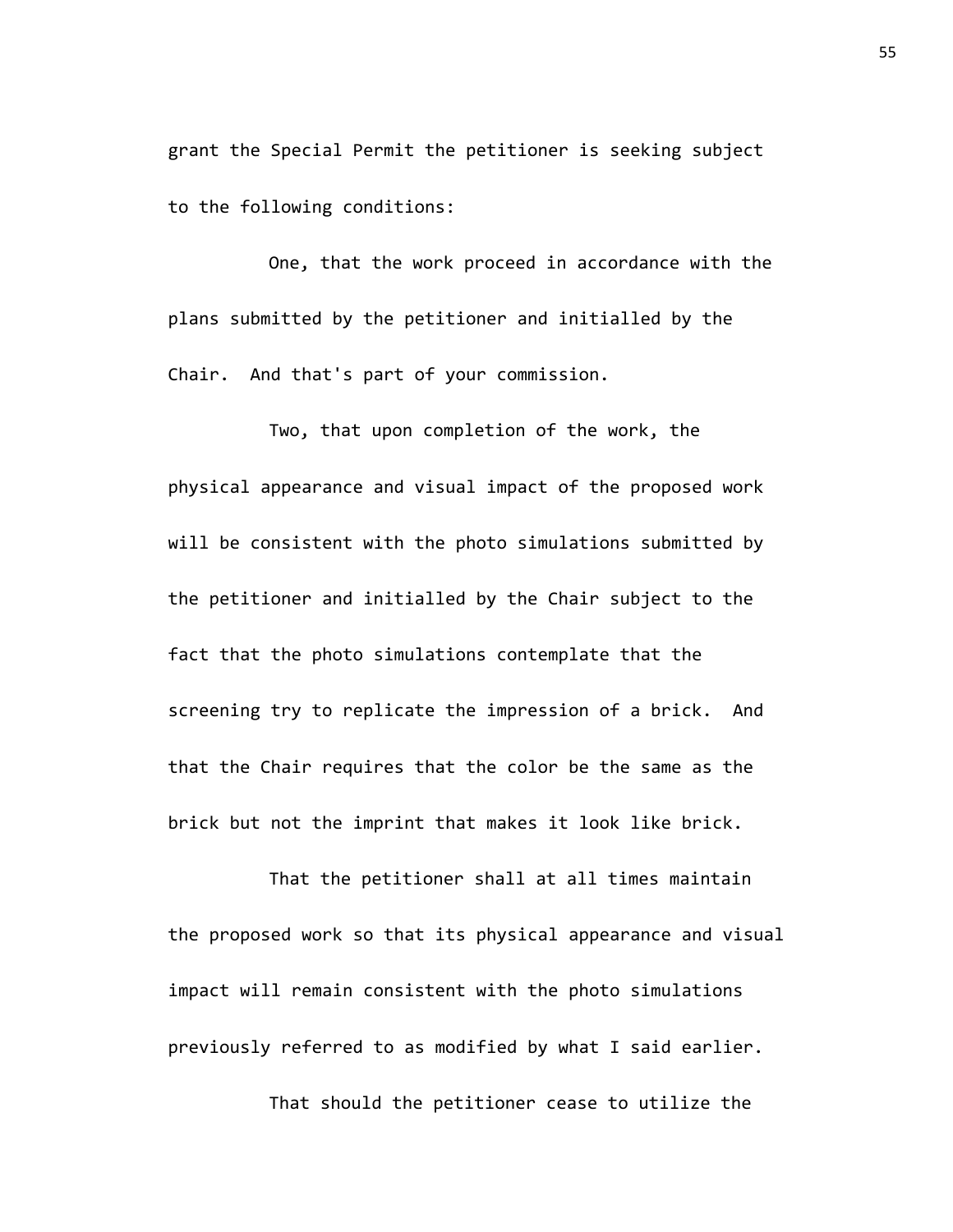equipment approved tonight for a continuous period of six months or more, it shall promptly thereafter remove such equipment and restore the building on which it is located to its prior condition and appearance to extent reasonably practicable.

And next that the petitioner is in compliance with and will continue to comply with all -- in all respects the conditions imposed by this Board with regard to previous Special Permits granted to the petitioner with regard to the site in question.

And then continuing, inasmuch as the health effects -- and you've heard this spiel before, but I have to do it before.

Inasmuch as the health effects of the transmission of electromagnetic energy waves as a matter of ongoing societal concern and scientific study, the Special Permit is also subject to the following conditions:

That the petitioner shall file with the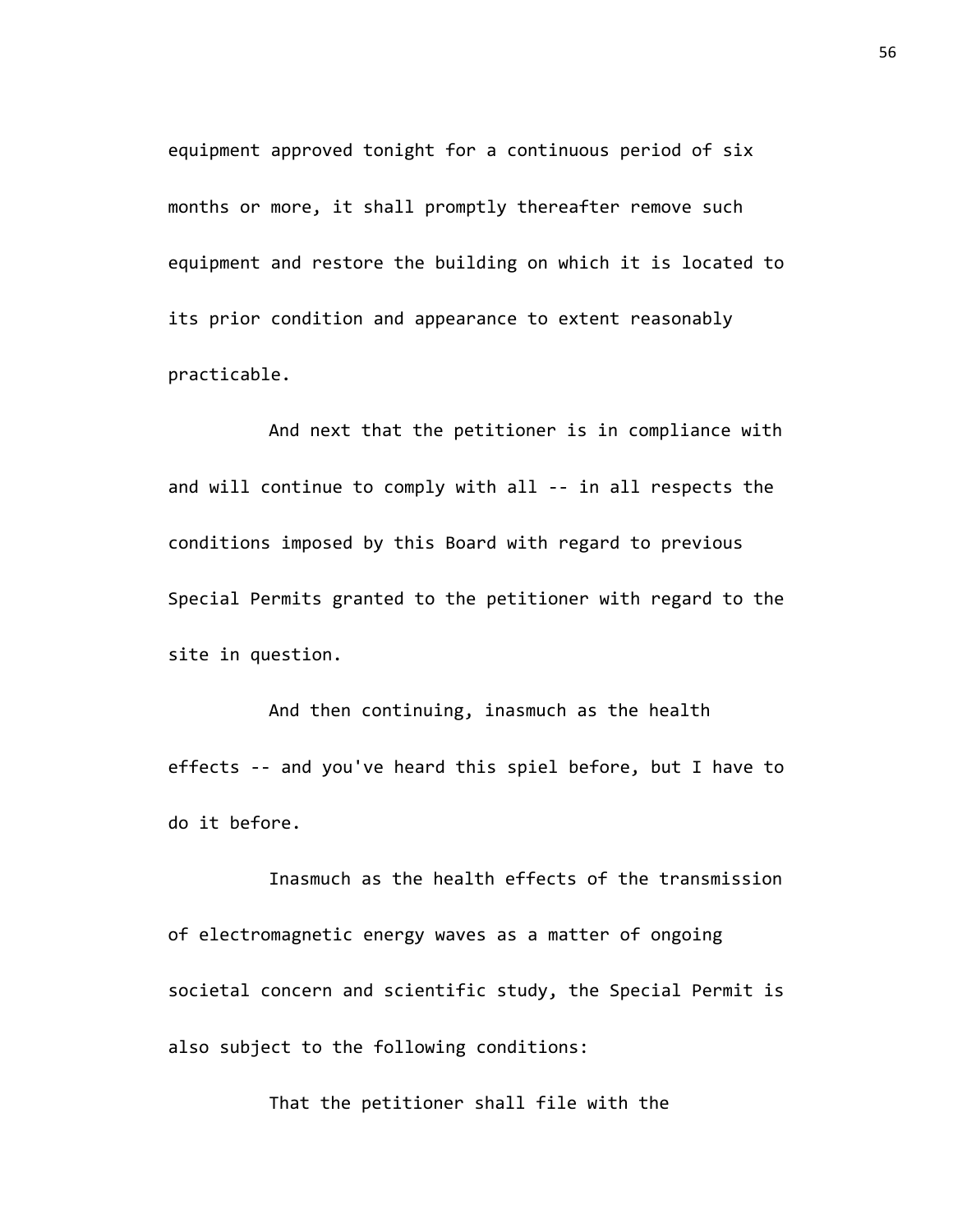Inspectional Services Department each report it files with the federal authorities regarding electromagnetic energy waves emissions emanating from all of the petitioner's equipment on the site. Each such report shall be filed with the Inspectional Services Department no later than ten business days after the report has been filed with the federal authorities. Failure to timely file any such report with the Inspectional Services Department shall ipso facto terminate the Special Permit granted tonight.

B, that in the event that at any time federal authorities notify the petitioner that its equipment on the site, including, but not limited to the Special Permit granted tonight, fails to comply with the requirements of law or governmental regulation, whether with regard to the emissions of electromagnetic energy waves or otherwise, the petitioner within ten business days of receipt of such notification of such failure shall file with the Inspectional Services Department a report disclosing in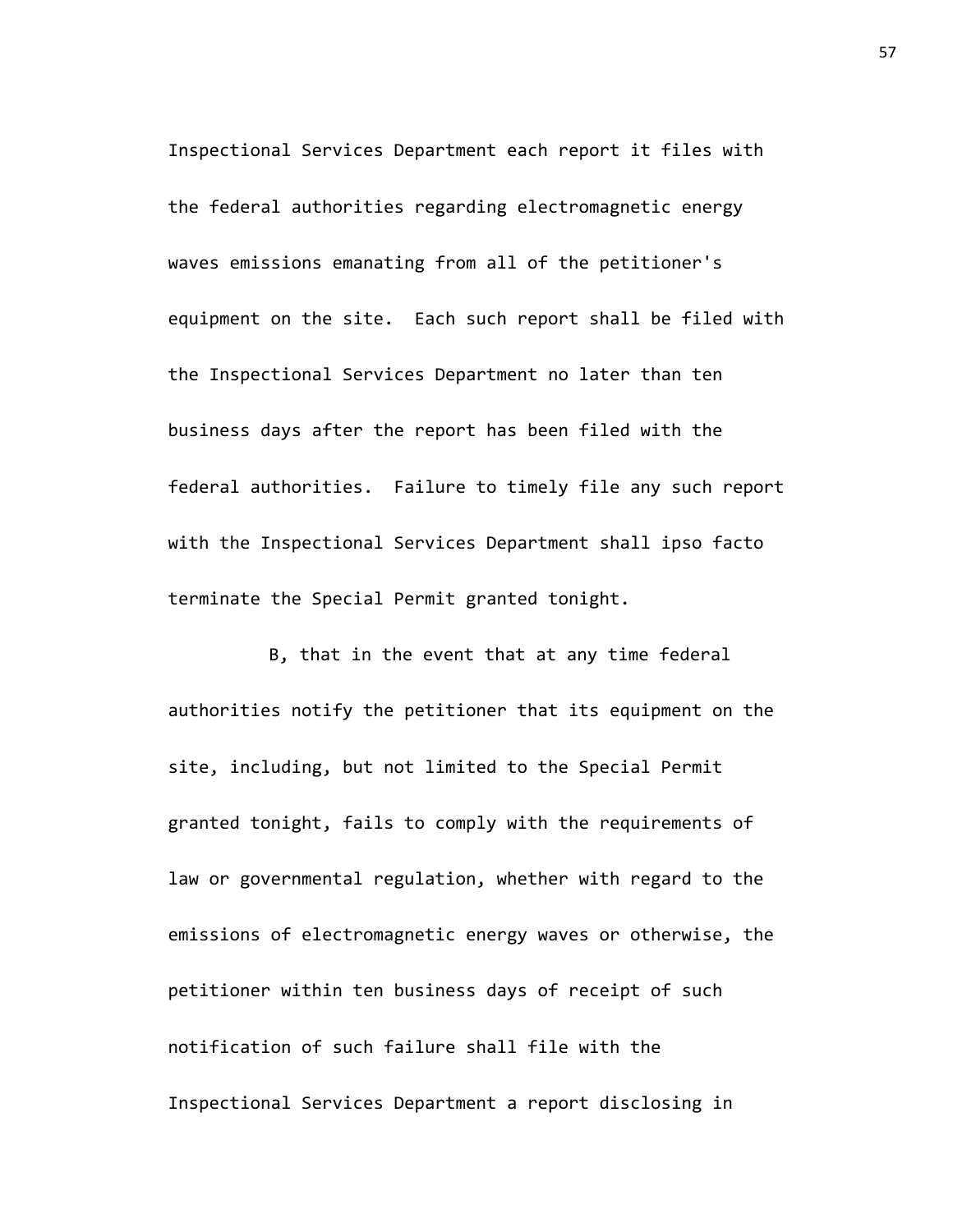reasonable detail that such failure has occurred and the basis for such claimed failure.

The Special Permit granted tonight shall ipso facto terminate if any of the petitioners federal licenses are suspend, revoked, or terminated.

C, that to the extent that a Special Permit has terminated pursuant to the foregoing paragraphs A and B, the petitioner may apply to this Board for a new Special Permit provided that the public notice concerning such application discloses in reasonable detail that the application has been filed because of a termination of Special Permit pursuant to paragraphs A or B above. Any such new application shall not be deemed a repetitive petition and, therefore, will not be subject to the two-year period during which repetitive petitions may not be filed.

D, that within ten business days after receipt of a Building Permit for the installation of the equipment subject to this petition, the petitioner shall file with the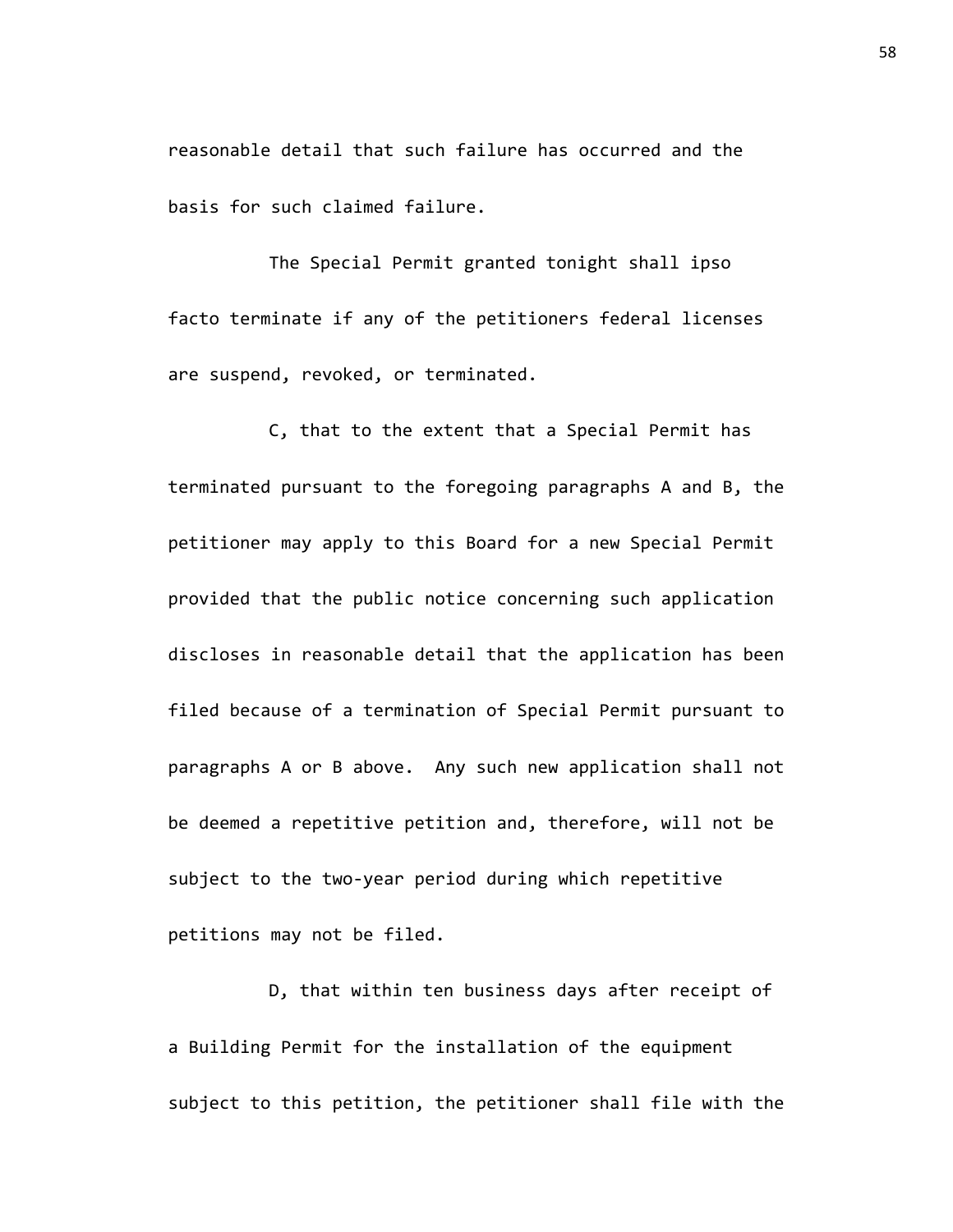Inspectional Services Department a sworn Affidavit of the person in charge of the installation of equipment by the petitioner with a geographical area that includes Cambridge stating that A, he or she has such responsibility.

And B, that the equipment being installed pursuant to the Special Permit we are granting tonight will comply with all federal safety rules and will be situated and maintained in locations with appropriate barricades and other protections such that individuals, including nearby residents and occupants and nearby structures, will be sufficiently protected from excessive radiofrequency radiation under federal law.

All those in favor of granting the Special Permit.

ATTORNEY MICHAEL GIAIMO: Can I be heard on one thing?

## CONSTANTINE ALEXANDER: Go ahead.

ATTORNEY MICHAEL GIAIMO: That last provision you've read, you've been putting those in Special Permits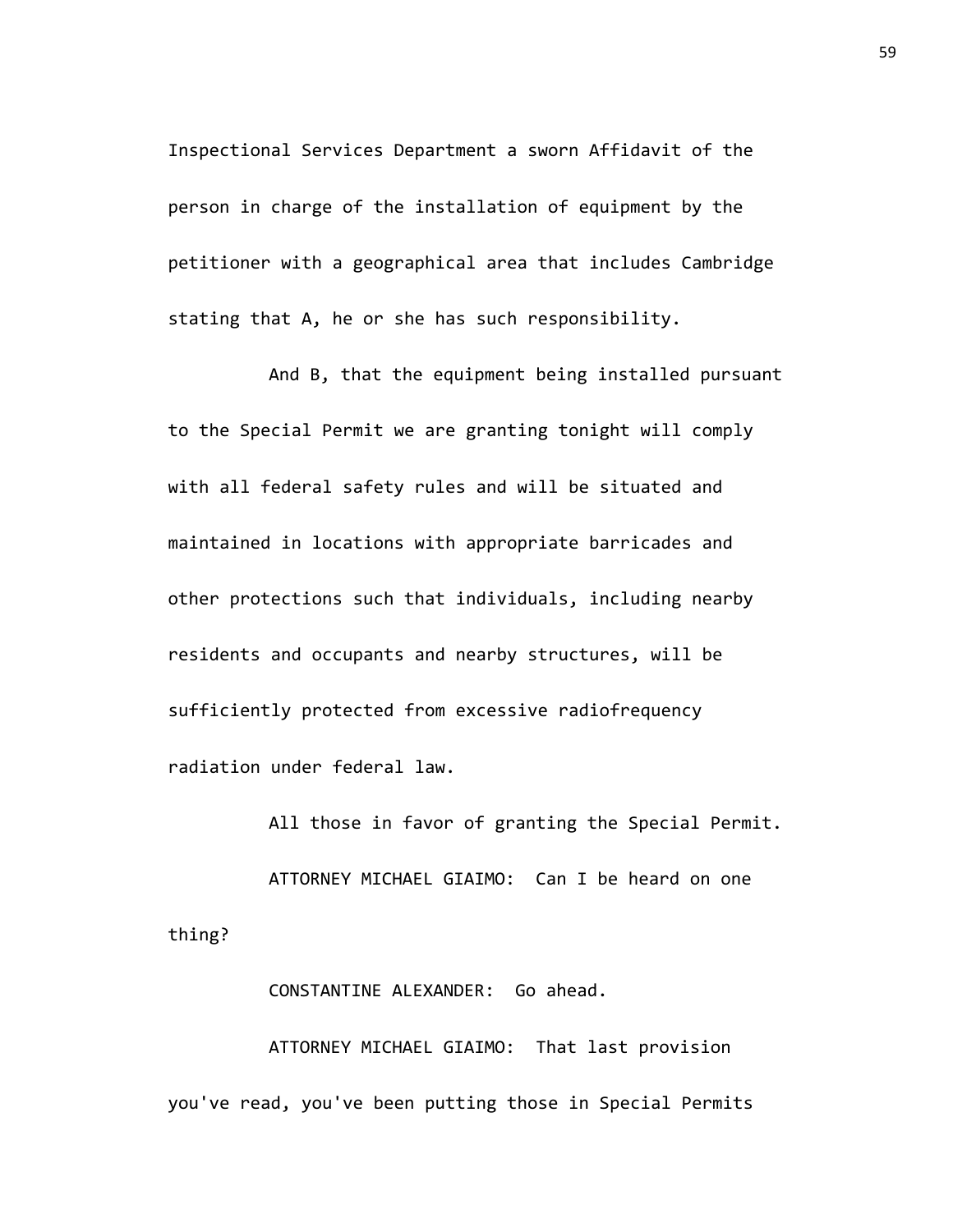for new sites. This would be the first time that I've heard you put that in a 6409.

CONSTANTINE ALEXANDER: We've been doing it regularly for 6409.

ATTORNEY MICHAEL GIAIMO: I don't think so.

CONSTANTINE ALEXANDER: Oh, yes, sir. Yeah, we've heard unfortunately a good number of 6409 petitions.

ATTORNEY MICHAEL GIAIMO: Okay, maybe not consistently. Okay.

CONSTANTINE ALEXANDER: Maybe not the first, the last several at least.

ATTORNEY MICHAEL GIAIMO: Yeah, I mean I think that one is squarely -- I'm not objecting to it tonight because --

CONSTANTINE ALEXANDER: You can reserve your rights to it.

ATTORNEY MICHAEL GIAIMO: But I am reserving my rights because I think that's beyond the scope of 6409.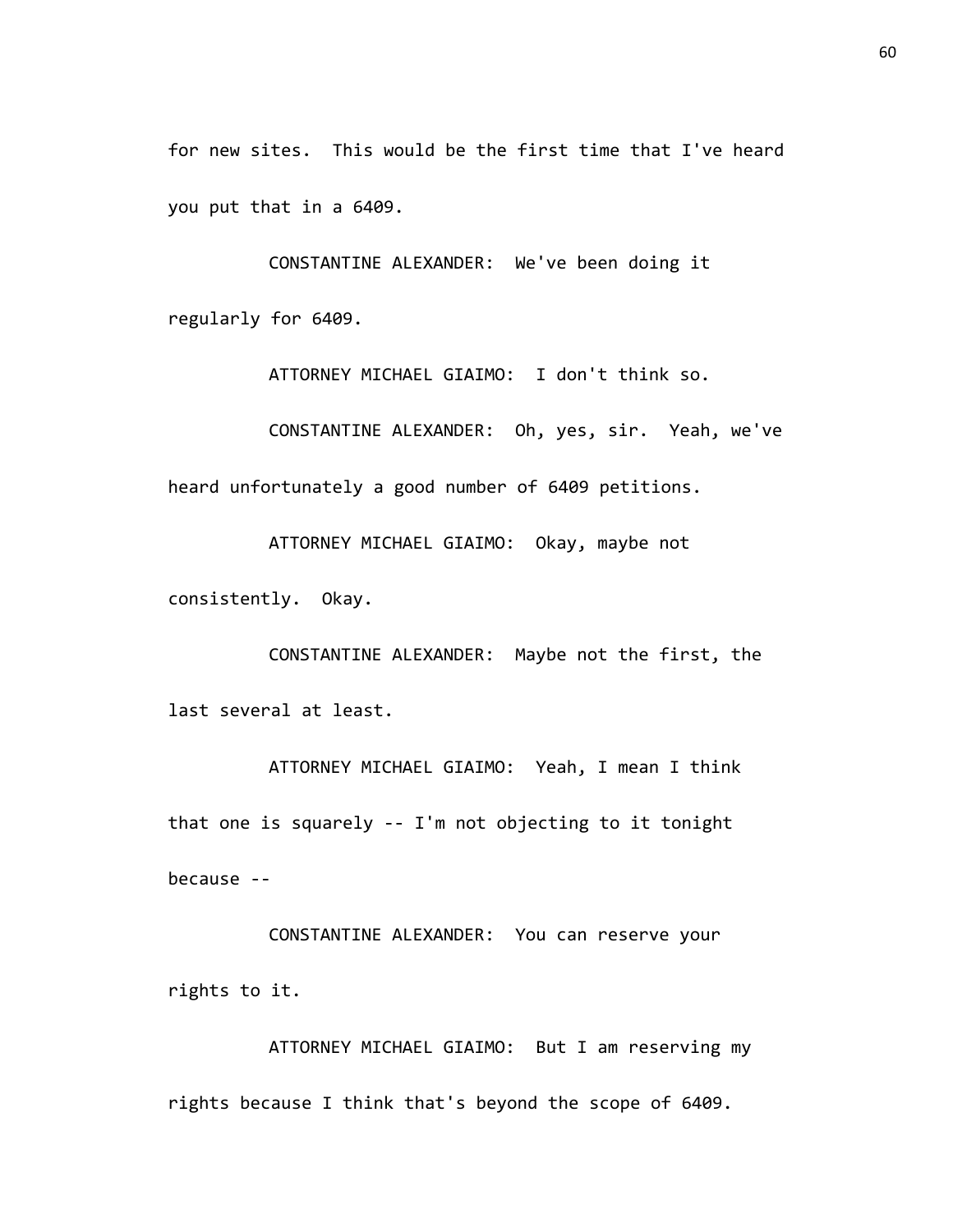CONSTANTINE ALEXANDER: Okay. Fine.

All those in favor of granting the Special Permit subject to the conditions say "Aye."

(Aye.)

CONSTANTINE ALEXANDER: Five in favor.

(Alexander, Sullivan, Green, Hickey, Tedesco.)

\* \* \* \* \*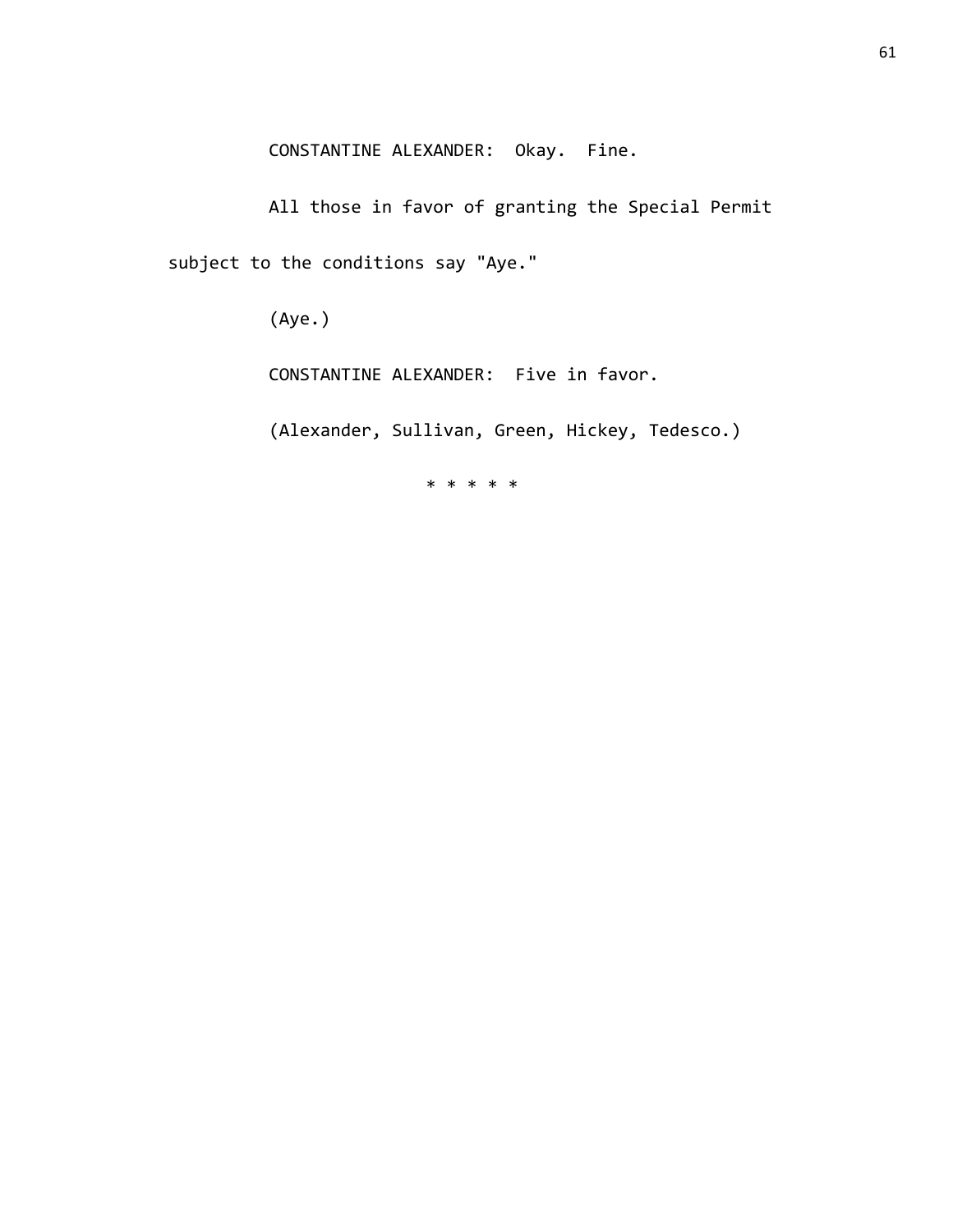(8:05 p.m.)

(Sitting Members Case BZA-011630-2016: Constantine Alexander, Brendan Sullivan, Janet Green, Andrea A. Hickey, Patrick Tedesco.)

CONSTANTINE ALEXANDER: The Chair will call case No. 011630, 1493 Cambridge Street.

Is there anyone here wishing to be heard on this matter? Sir.

DAVID FARMER: My name is David Farmer. I'm the architect for Cambridge Health Alliance.

CAROL O'HARE: I cannot hear.

JANET GREEN: Pull that closer.

CONSTANTINE ALEXANDER: You shouldn't need the mic

for this. Why don't you come around to the side maybe.

CAROL O'HARE: I just want to make one comment about that. My hearing unfortunately is declining. It's not really declining, but consider -- I mean, it's slightly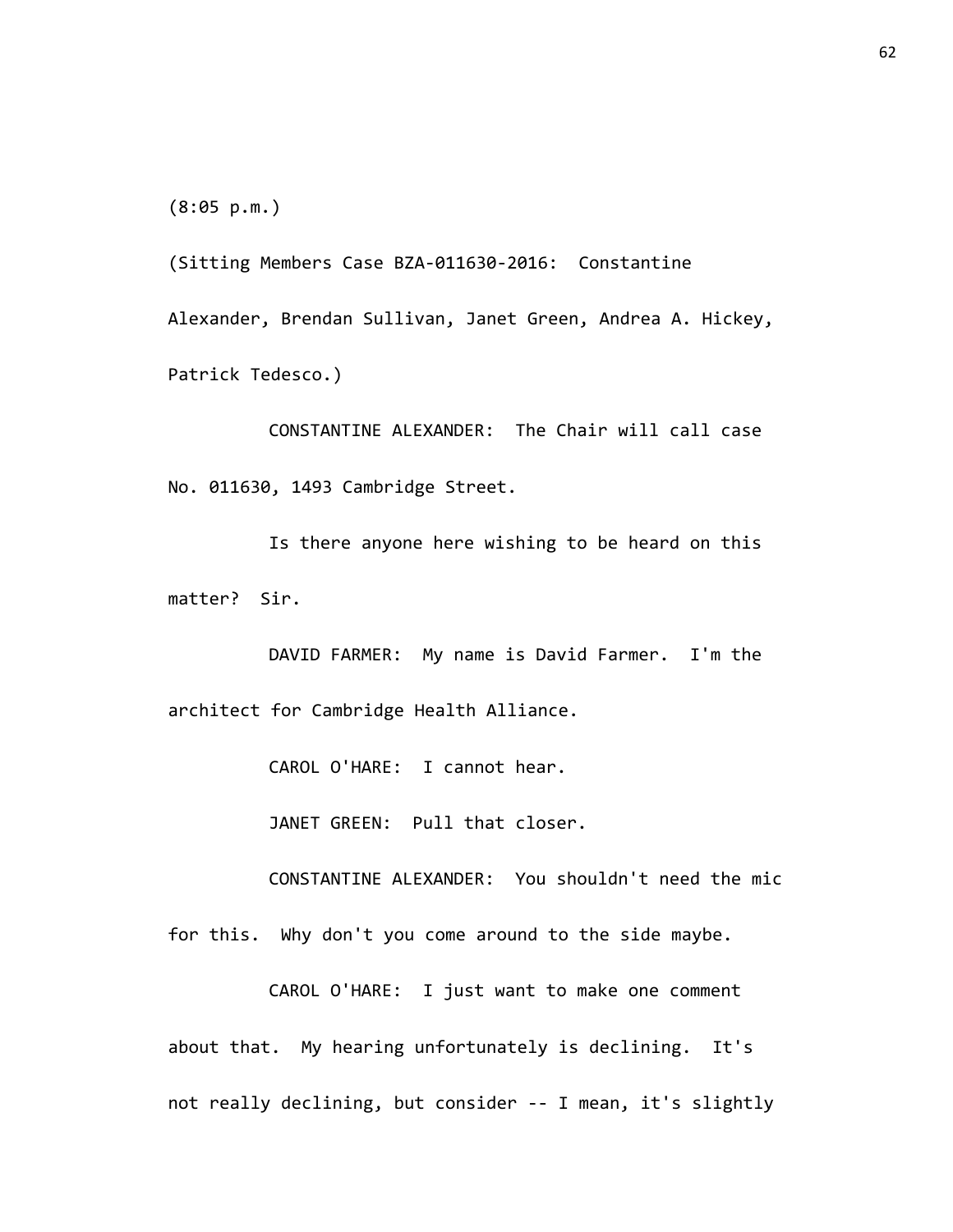declining. So consider me a person who has a hearing impairment. And I'm not saying -- I'm just saying this Board needs to be tuned in to that and I think I've --

CONSTANTINE ALEXANDER: We've been tuned into it for years.

CAROL O'HARE: I know.

CONSTANTINE ALEXANDER: We can't do anything about it. We've been trying.

CAROL O'HARE: I know.

CONSTANTINE ALEXANDER: Trying to get better acoustics and better --

CAROL O'HARE: Well, the Historical Commission has dealt with it and I've written to Ranjit about it and Sean has received copies. They deal with it regularly. So they, just for the record that -- or off the record, they have mics that they pass around. I was here last week and they have audiovisual that they pull down off that wall and I'm only telling you because it's --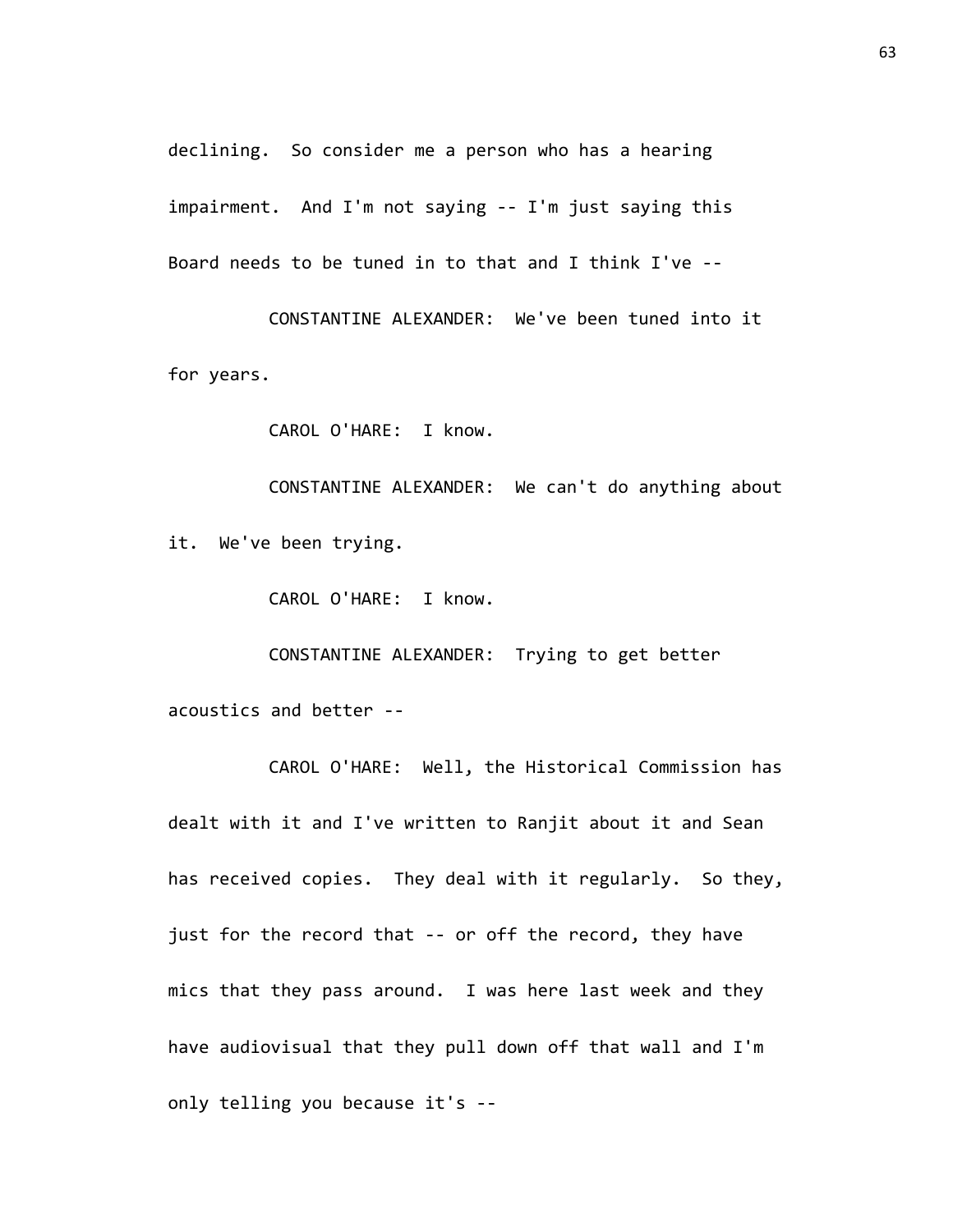CONSTANTINE ALEXANDER: All right, I appreciate

it.

CAROL O'HARE: It's occasion to do that. And also the facilities are here.

CONSTANTINE ALEXANDER: Okay.

CAROL O'HARE: Thank you.

CONSTANTINE ALEXANDER: You say you have

communicated this to Ranjit and to Sean already?

CAROL O'HARE: I have.

CONSTANTINE ALEXANDER: Okay.

CAROL O'HARE: I have well communicated it

thoroughly as you know.

CONSTANTINE ALEXANDER: I'm sure they'll take it

under advisement.

Okay.

DAVID FARMER: Want me to start over? ANDREA HICKEY: See if that mic is turned on. DAVID FARMER: Hi.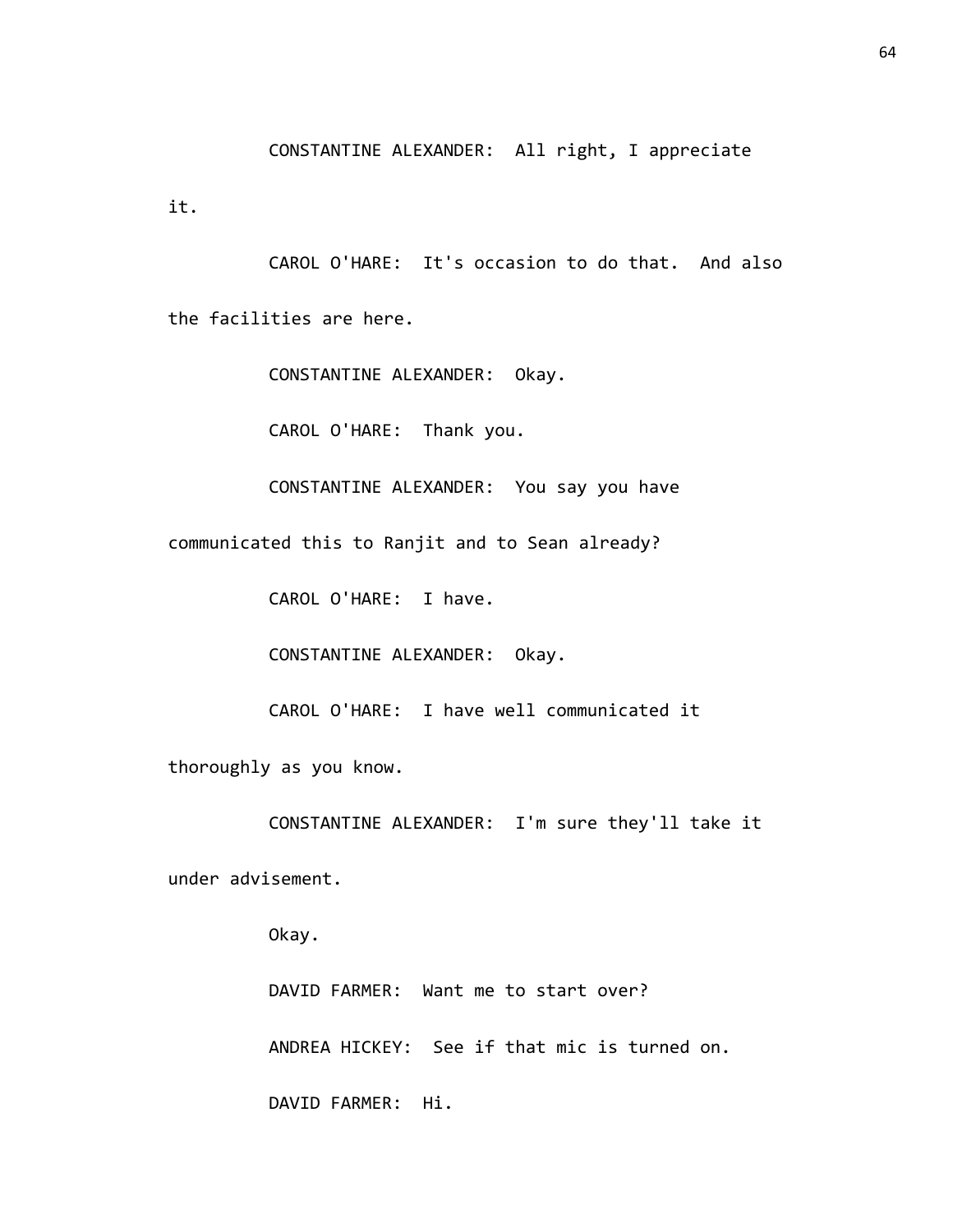ANDREA HICKEY: Still speak up.

DAVID FARMER: So my name is David Farmer. I'm the architect for Cambridge Health Alliance. And we had submitted an application for replacement of the main hospital sign and we are requesting a continuance probably for about a month, four weeks.

CONSTANTINE ALEXANDER: What if we did it in March?

DAVID FARMER: We can do it in -- yes, whatever works for the Board.

CONSTANTINE ALEXANDER: Okay.

DAVID FARMER: And this just gives us a little bit more time to prepare, have a neighborhood meeting, address any neighbor's concerns.

CONSTANTINE ALEXANDER: We encourage all of that, that's fine.

If we did to March 9th, is that a date that works for you folks?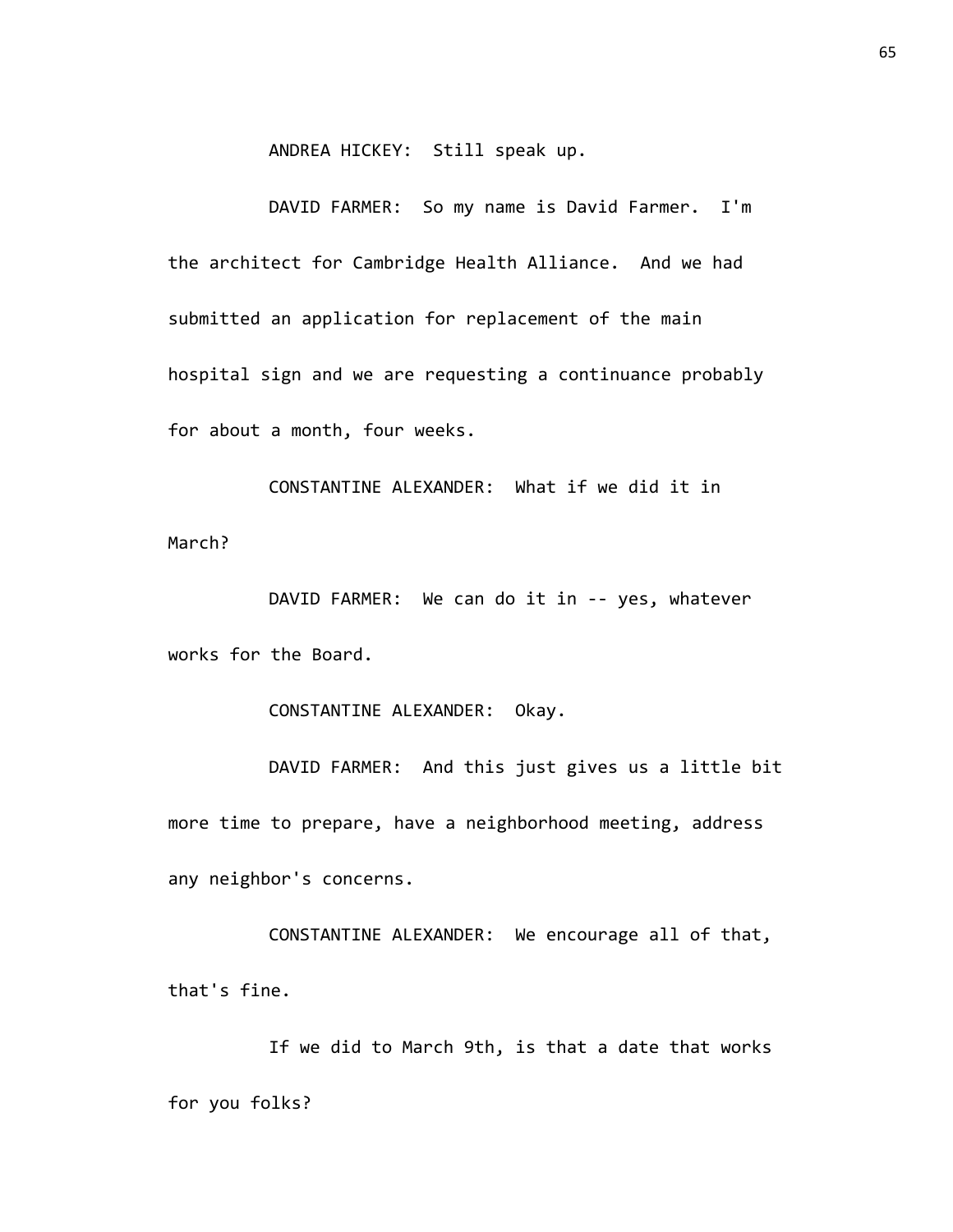HEATHER HOFFMAN: Sure, why not. That's ages from now.

CONSTANTINE ALEXANDER: The Chair moves that we continue this case as a case not heard until we have -- we have more room on March 9th, right?

SEAN O'GRADY: This will be the last one.

CONSTANTINE ALEXANDER: We have more cases coming down the road tonight that will be continued?

SEAN O'GRADY: Yes.

CONSTANTINE ALEXANDER: I'm sorry, I'm going to interrupt the motion. What else -- oh, the pizza place in Harvard Square?

SEAN O'GRADY: We've got after this Brattle and Mass. Ave., Salt and Olive.

CONSTANTINE ALEXANDER: Okay, so those two will have to go to the second motion in March. We'll have too many cases.

BRENDAN SULLIVAN: You've got the first one in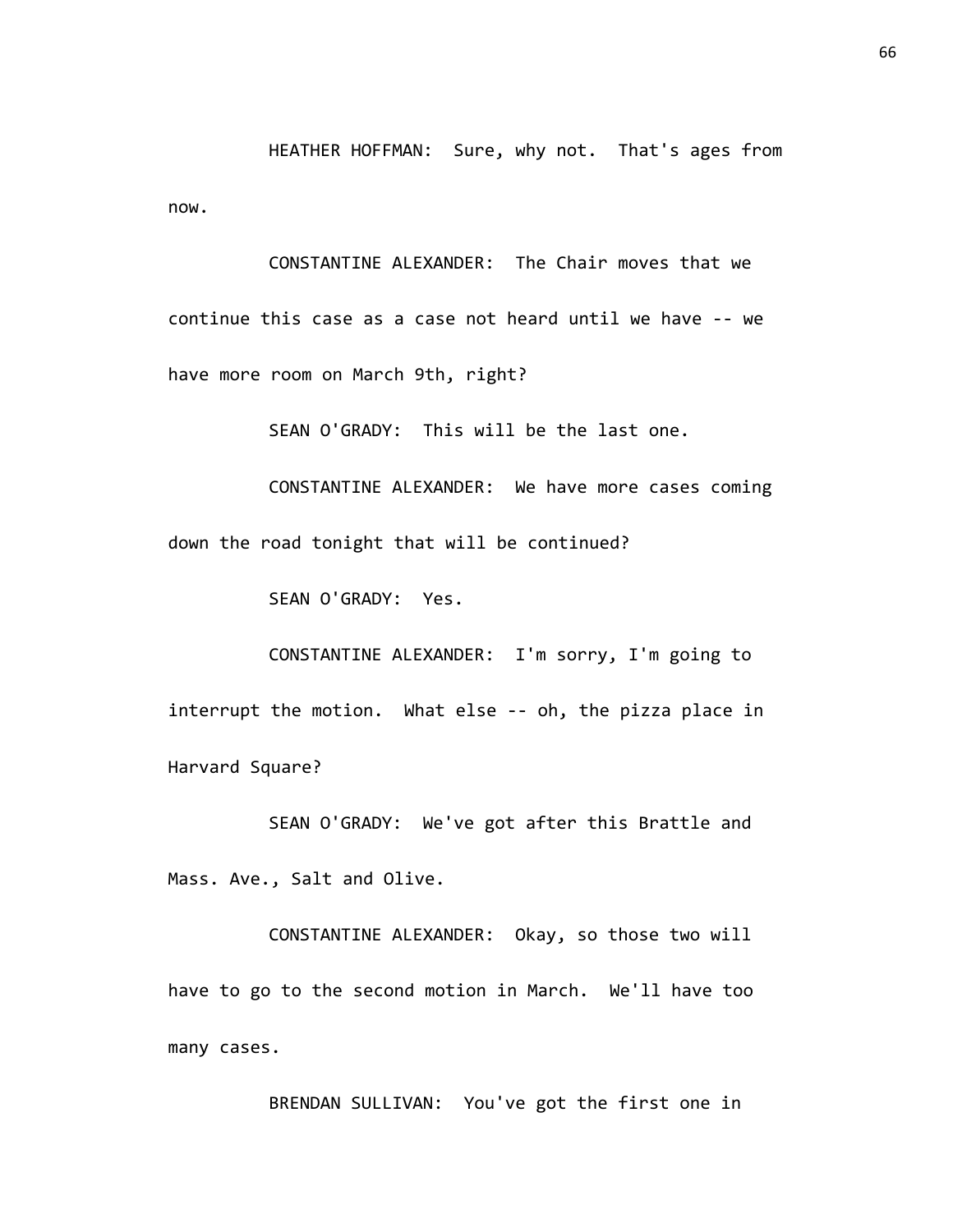February.

SEAN O'GRADY: You still have the second -- well, the first one -- yes. Well, the February case. The February hearing is open. But, Brendan, I understand you're not going to be here.

BRENDAN SULLIVAN: This one could go in February. CONSTANTINE ALEXANDER: Yes, I was thinking -- my only question would you be able ready to do what you want to do -- when February?

SEAN O'GRADY: 16th.

CONSTANTINE ALEXANDER: February 16th. Is that enough time for you?

DAVID FARMER: Yeah, that would work.

CONSTANTINE ALEXANDER: February 16th? Going once, twice?

Okay, the Chair moves that this case be continued as a case not heard until seven p.m. on February 16th subject to the following conditions: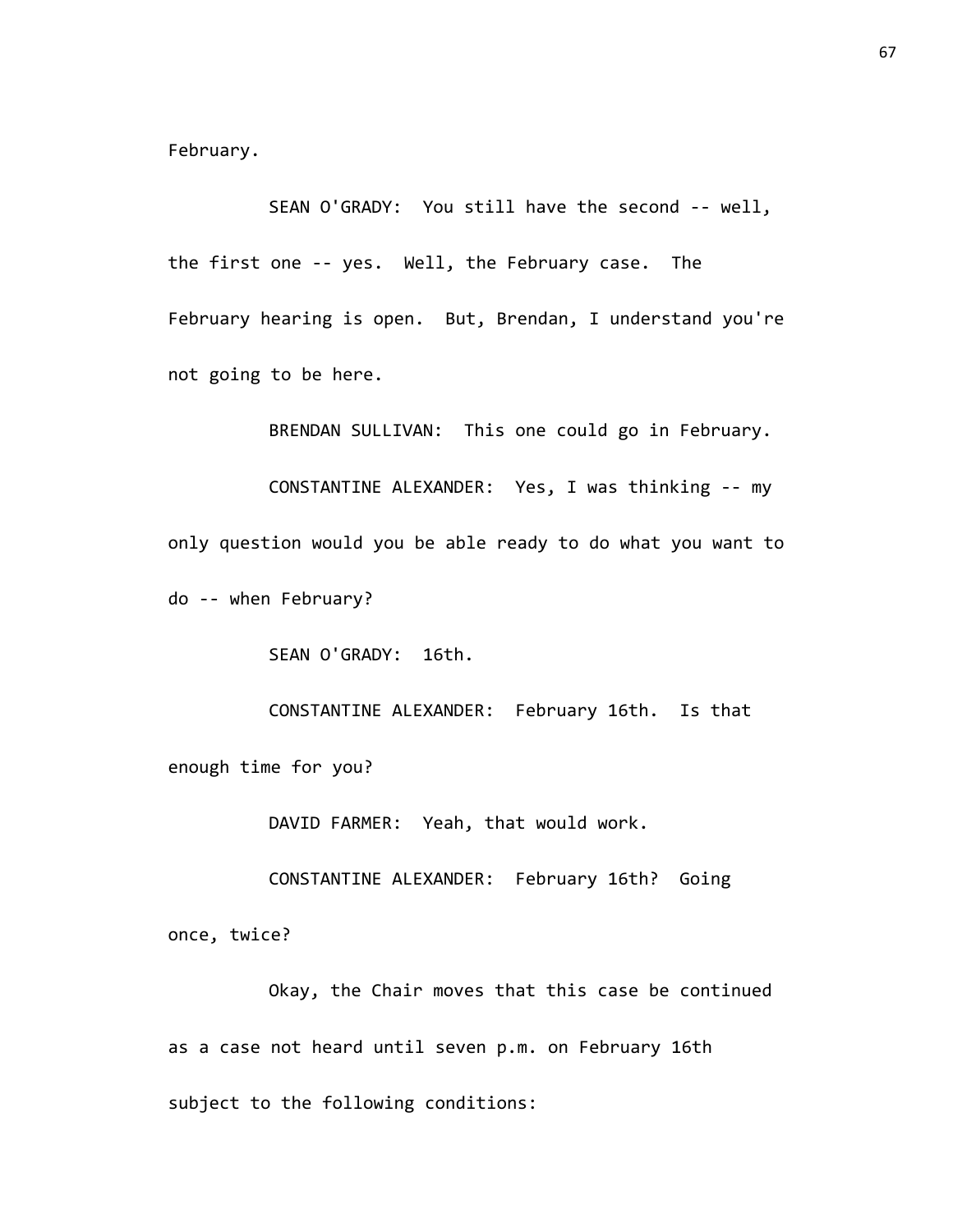That the petitioner sign a waiver of time for decision. This is required otherwise we have to turn you down tonight. So if you can sign it before you leave. Mr. O'Grady will give it to you. That's first.

The second, is that the posting sign that was up there now has, it should be modified to reflect the new date and the new time, both, and that modified sign be maintained for the 14 days prior to the February hearing date.

And last, and this is important to you, I suppose, as an architect. To the extent that the plans that are in the files now for the sign are going to be changed in any way and the revised plans that you want us to consider, and any changes to your dimensional form, probably wouldn't -- anyway, must be in our files no later than five p.m. on the Monday before the February date.

## DAVID FARMER: Okay.

CONSTANTINE ALEXANDER: If you don't do that -- that's to give us time to read it. Gives folks like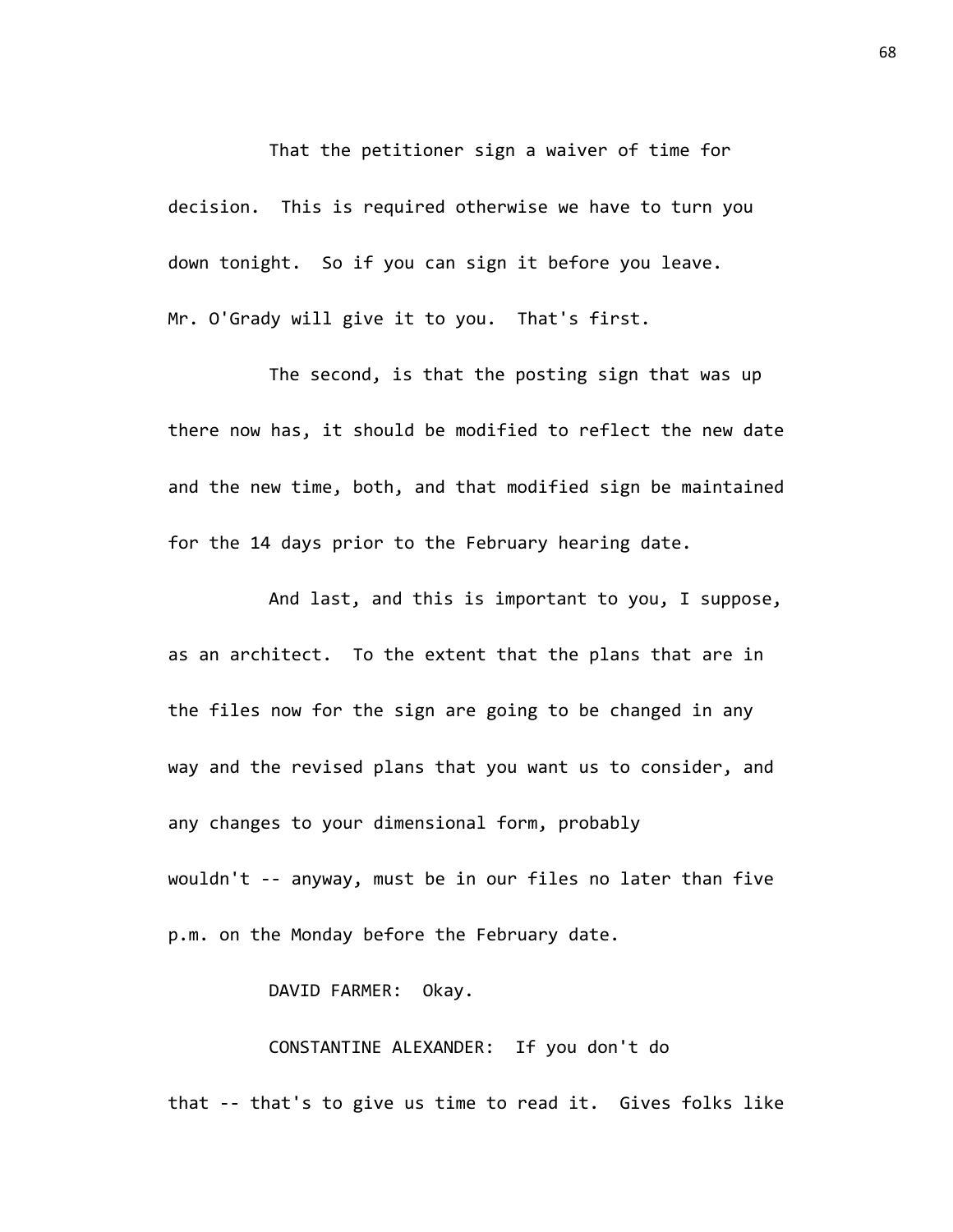Heather and Carol time to read them. If you don't do that, we're going to continue the case again. Okay?

DAVID FARMER: Yeah, that shouldn't be a problem.

CONSTANTINE ALEXANDER: Okay.

All those in favor of continuing the case on this basis say "Aye."

(Aye.)

CONSTANTINE ALEXANDER: Five in favor. Case

continued.

(Alexander, Sullivan, Green, Hickey, Tedesco.)

\* \* \* \* \*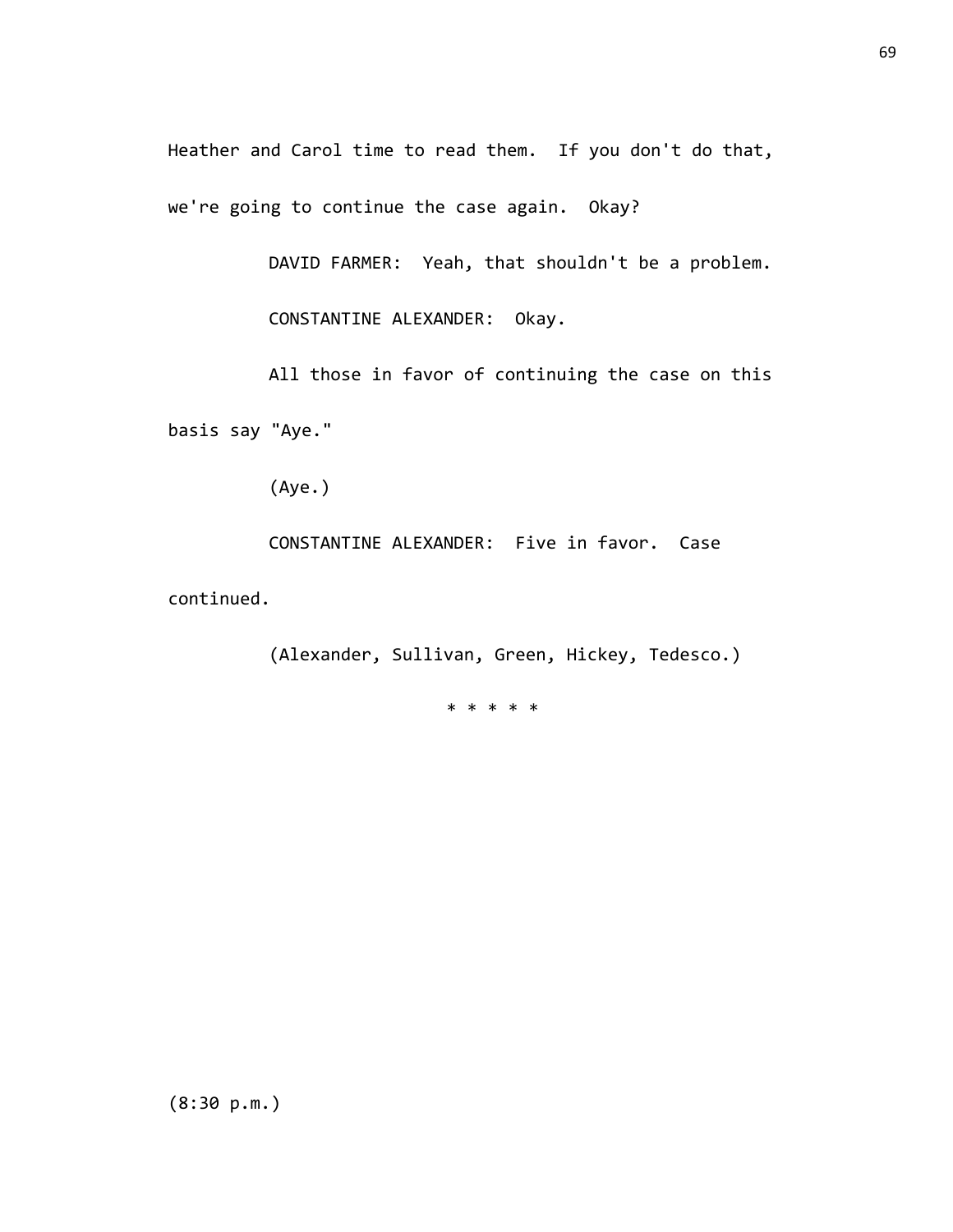(Sitting Members Case BZA-011991-2016: Constantine

Alexander, Brendan Sullivan, Janet Green, Andrea A. Hickey, Patrick Tedesco.)

CONSTANTINE ALEXANDER: The Chair will call case No. 011991, 237 Hampshire Street.

Is anyone here wishing to be heard on this matter?

(No Response.)

CONSTANTINE ALEXANDER: There is no one.

We have a request from the petitioner to withdraw his petition.

All those in favor of accepting the requested withdrawal please say "Aye."

(Aye.)

CONSTANTINE ALEXANDER: Five in favor. Case is

withdrawn.

(Alexander, Sullivan, Green, Hickey, Tedesco.)

\* \* \* \* \*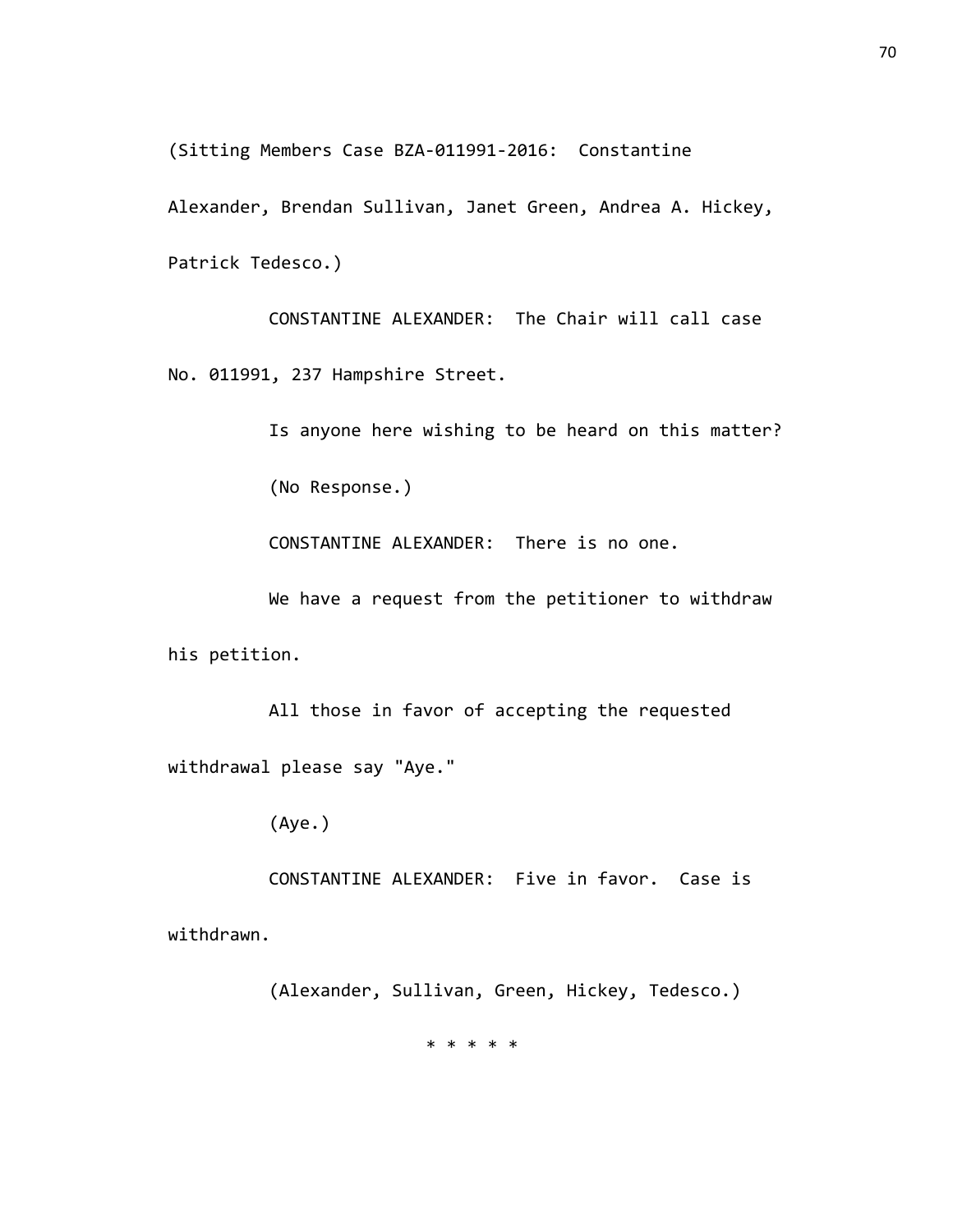(8:30 p.m.)

(Sitting Members Case BZA-011944-2016: Constantine

Alexander, Brendan Sullivan, Janet Green, Andrea A. Hickey,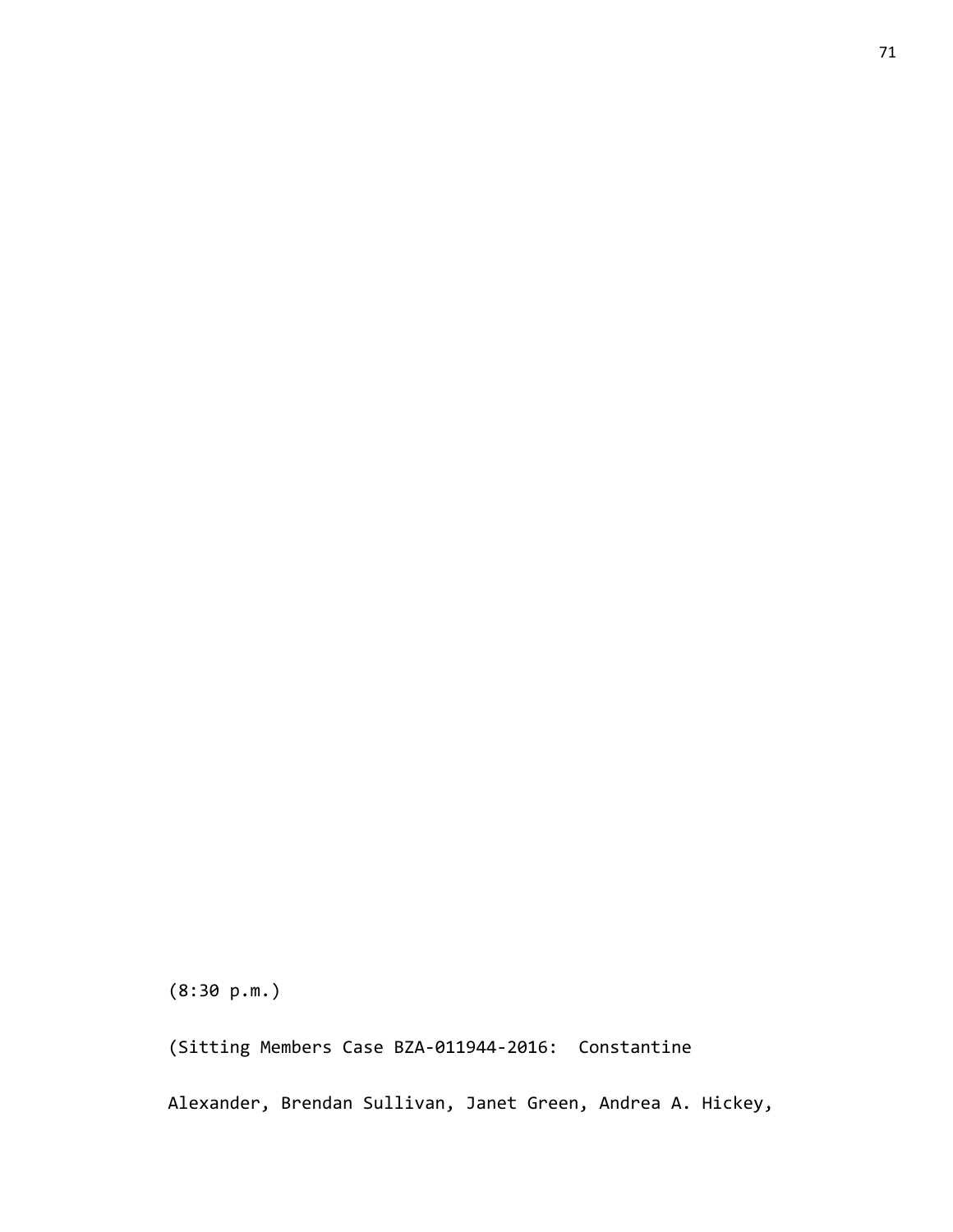Patrick Tedesco.)

CONSTANTINE ALEXANDER: Case No. 011944, 8 Brattle Street.

Is there anyone here wishing to be heard on this matter? Ma'am. Name and address to the stenographer, please.

ATTORNEY LESLEY ST. GERMAIN: Mr. Chairman, Members of the Board, Lesley St. Germain L-E-S-L-E-Y S-T. G-E-R-M-A-I-N, licensing and permitting counsel with McDermott, Quilty and Miller on behalf of the applicant.

We are here before you tonight to respectfully ask for a continuance of this matter. We appeared as, I believe the Board is aware of, before the Historical Commission and received a significant amount of feedback from both the Commission and the community. We are revising our plans pursuant to those, and we're also continuing to schedule meetings with both the elected officials, community members, and really any invested parties.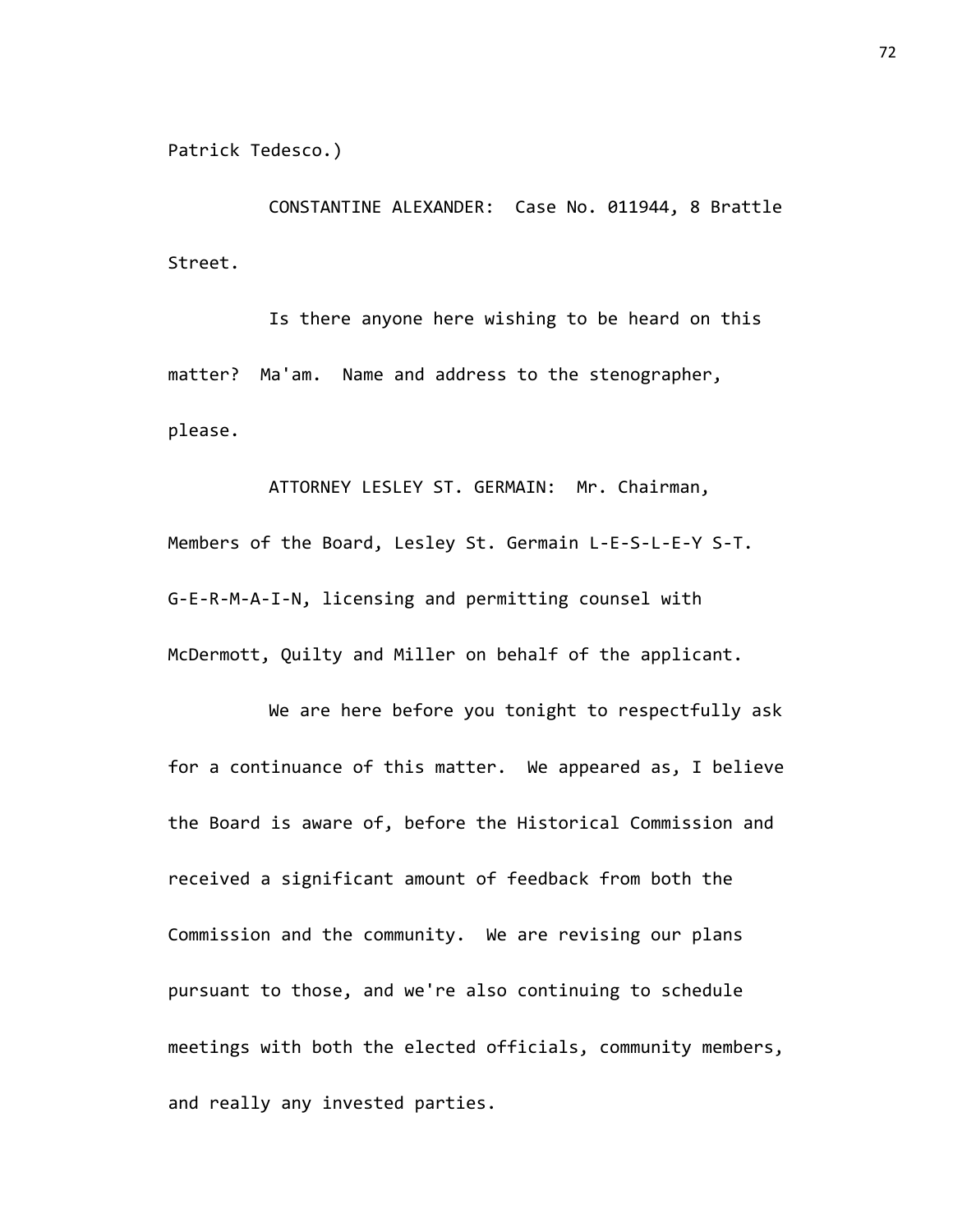IMA pizza is a not a chain. I want to clarify

that. It is not a chain. It was founded in Washington, D.C. There are approximately 19 locations throughout the United States.

CONSTANTINE ALEXANDER: But that's not a chain though?

ATTORNEY LESLEY ST. GERMAIN: That does not make it a chain.

We are very excited about the possibility of expanding into the Harvard Square community, but certainly understand the significance of our location and the importance of the design and how it impacts the look of Harvard Square.

Additionally, I do want to say on the record we were approached by the landlord after a decision was made regarding the current tenant. We were in no way involved in those negotiations.

CONSTANTINE ALEXANDER: Thank you, but it's not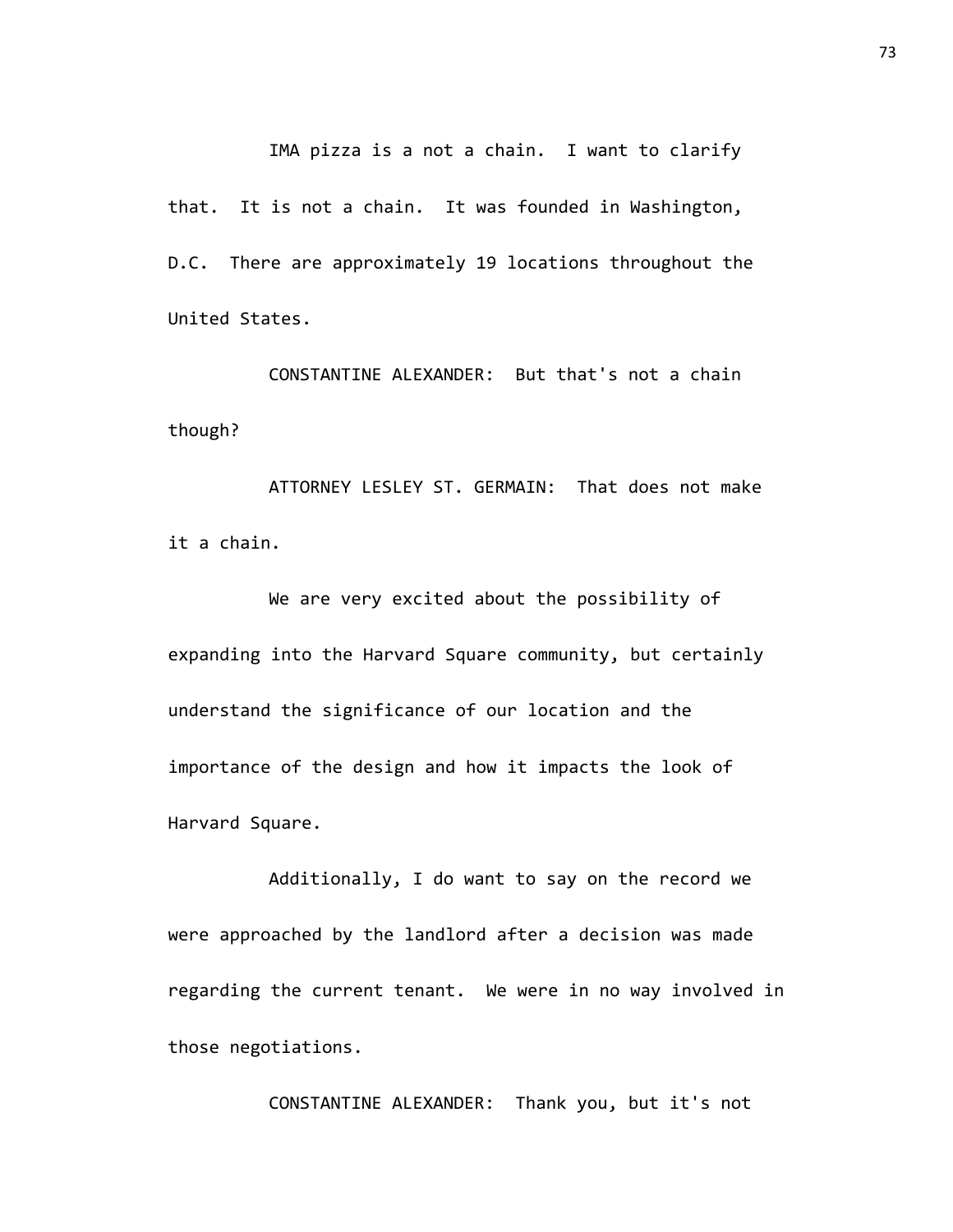relevant to our proceeding.

ATTORNEY LESLEY ST. GERMAIN: Certainly not relevant, but I do feel it's significant to say on the record. But we would greatly appreciate the Board allowing us a continuance to the February 16th meeting or --

CONSTANTINE ALEXANDER: We're going to continue -- if we're going to continue, it's going to be either March 9th -- is that the date?

ATTORNEY LESLEY ST. GERMAIN: Certainly at the Board's discretion.

> CONSTANTINE ALEXANDER: We'll take March 9th. SEAN O'GRADY: We have one 9th and one March 23rd.

CONSTANTINE ALEXANDER: You want the March 27th?

Which date would you prefer?

SEAN O'GRADY: 23rd.

CONSTANTINE ALEXANDER: 23rd, I'm sorry you're right.

March 23rd and March 9th, which date would you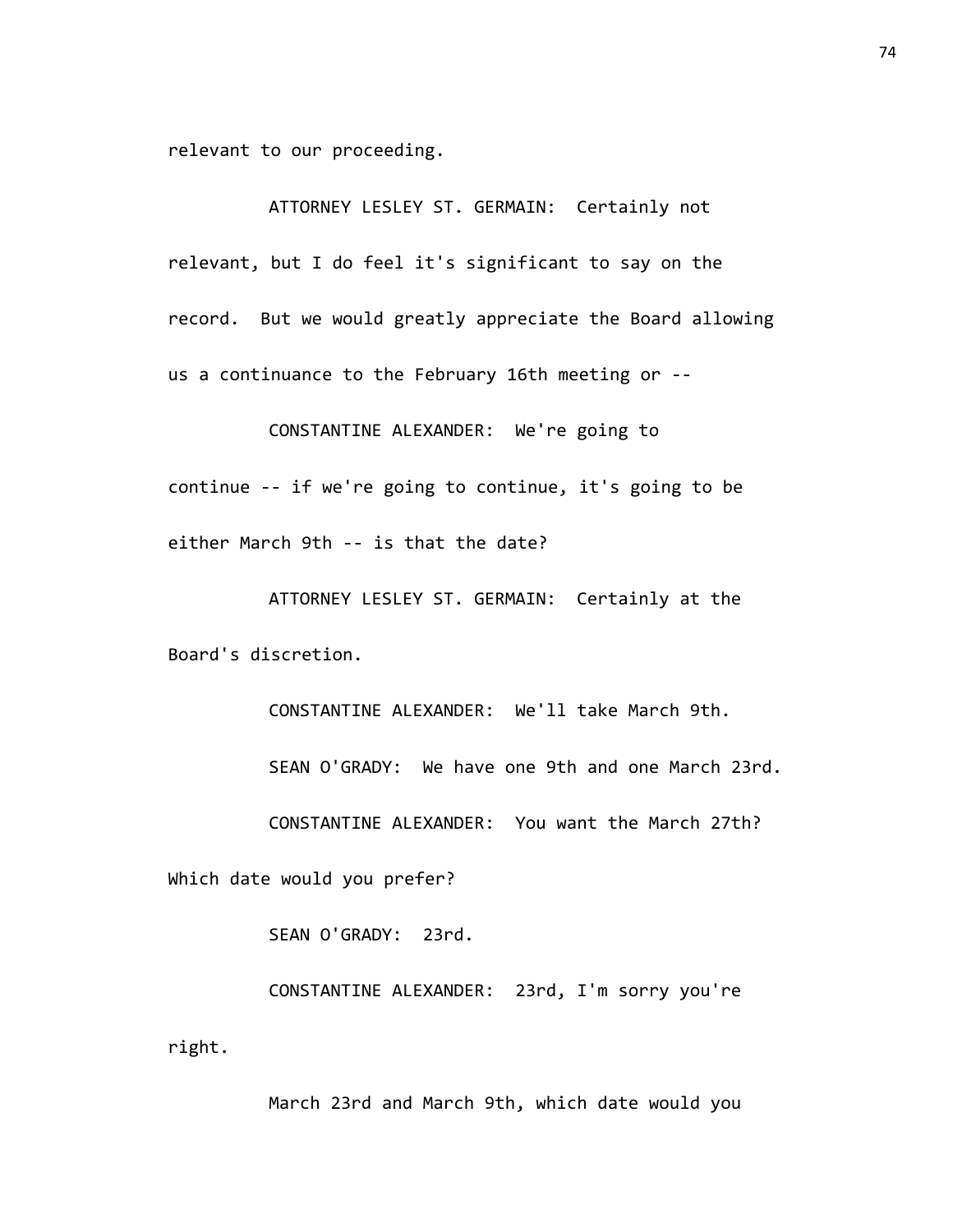like.

ATTORNEY LESLEY ST. GERMAIN: March 9th should be sufficient, and we look forward to meeting with elected officials in the community, too.

CONSTANTINE ALEXANDER: All right, before I take the vote on that. You've heard the discussions going back and forth. If as part -- this is a little bit unusual in our practice, but I want your client to consider very clearly what signage it is going to be -- what is contemplated should it be granted relief and to determine whether it needs zoning relief to have that signing. In other words, a Variance. If they do, if there is a determination, they must file, I'm going to require that they file an application for a Variance. It would be a separate application, separate matter, with a hearing time March 9th so that we hear both cases the same night.

> ANDREA HICKEY: Can we take another case? SEAN O'GRADY: Yeah, we can't guarantee them a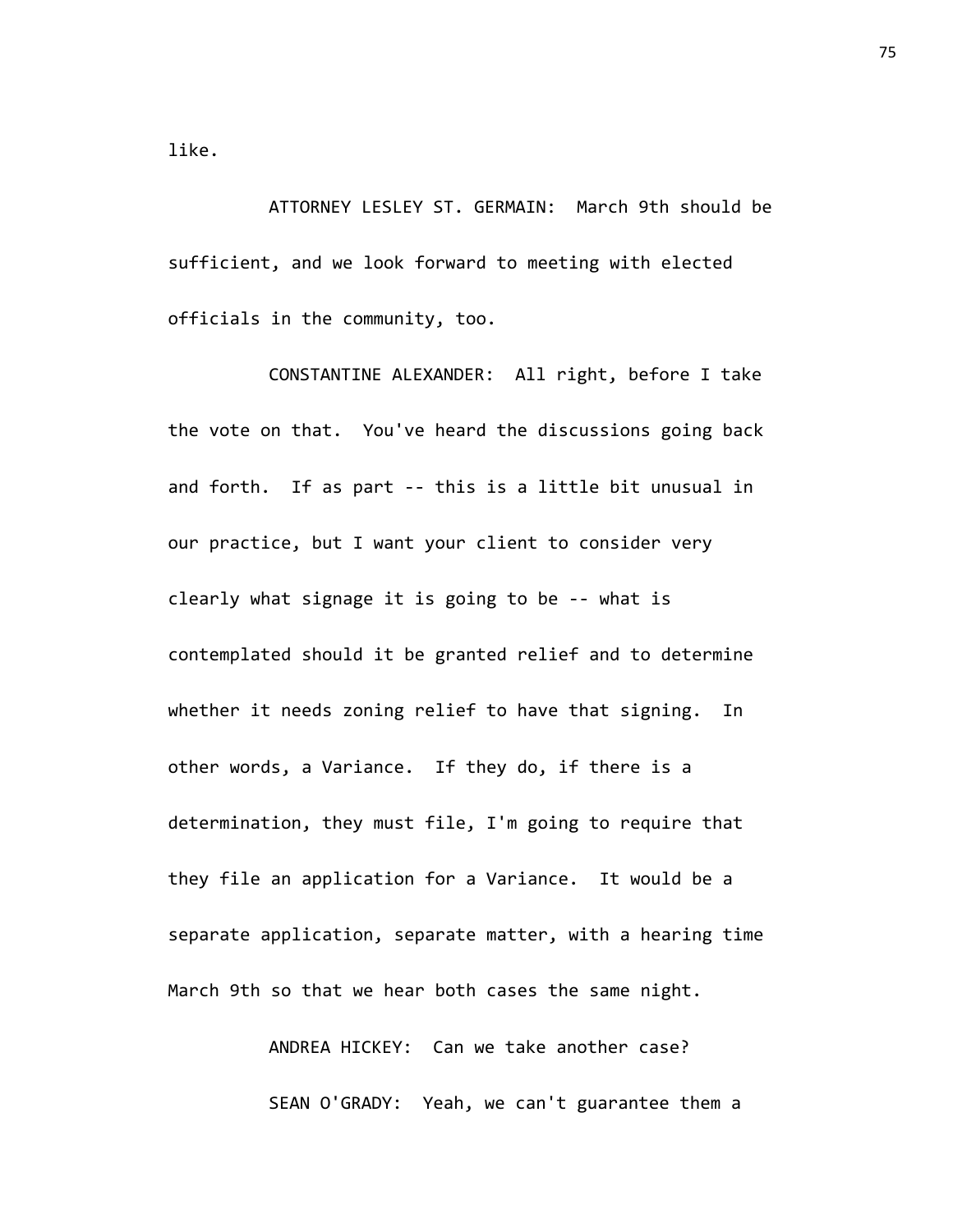slight on March 9th. I don't know the availability.

ATTORNEY LESLEY ST. GERMAIN: Could we potentially commit to March 9th and in the interim revise our signage prior to the deadline for the next meeting?

CONSTANTINE ALEXANDER: I'm not sure why -- I'm sorry, I'm missing why we can't do March 9th.

ANDREA HICKEY: It's a separate matter.

CONSTANTINE ALEXANDER: Yeah, I know separate matter.

SEAN O'GRADY: If they're going to make a new filing, I just don't know that there's a March 9th date available for the new filing.

CONSTANTINE ALEXANDER: For a new filing?

SEAN O'GRADY: For a new filing.

CONSTANTINE ALEXANDER: We can always make a date and time available. It's our own practice how many cases we hear on a night, right? I mean, there's nothing that says we can't hear 27 cases on a night, not that I want to do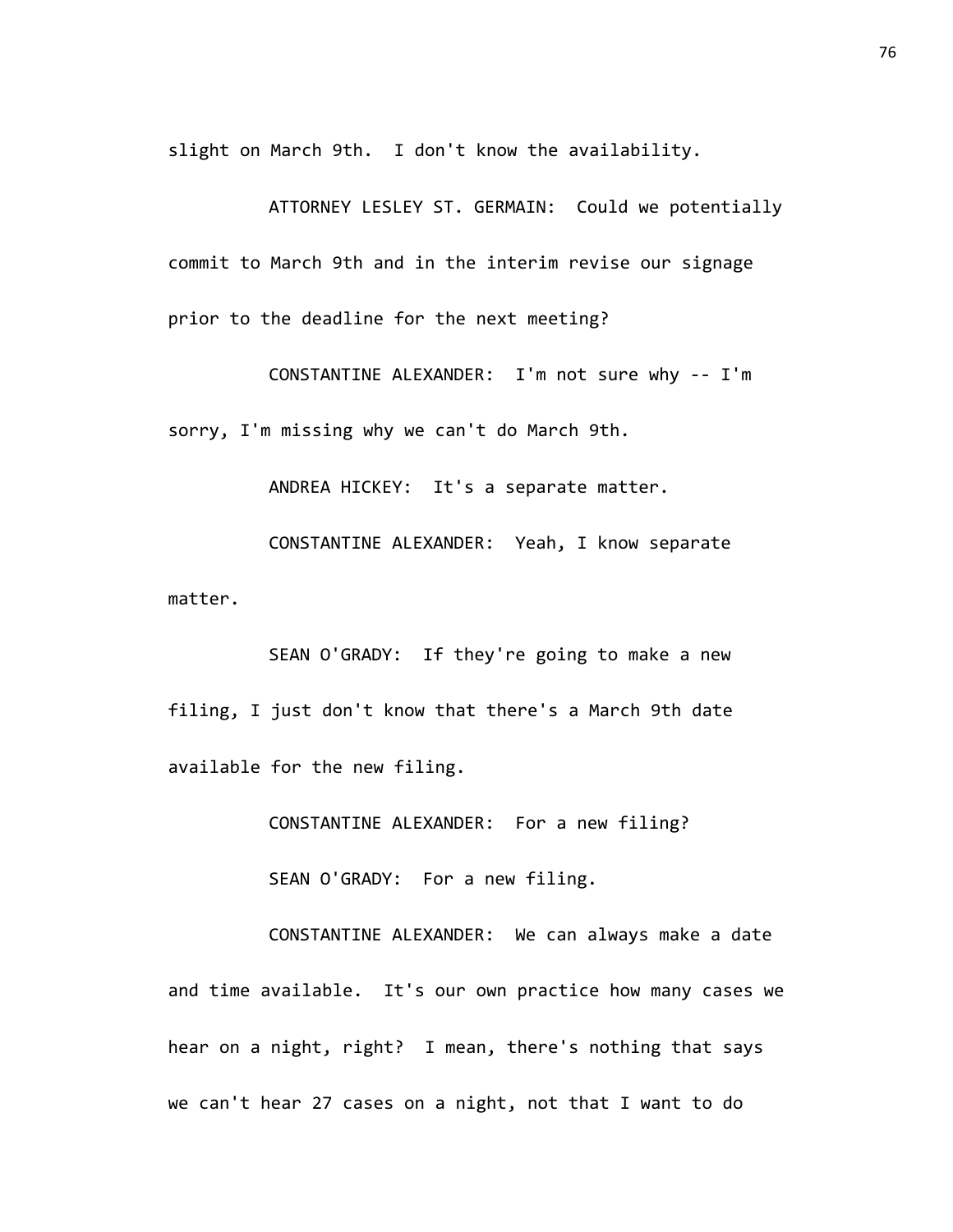that.

SEAN O'GRADY: I just, I don't know the schedule.

CONSTANTINE ALEXANDER: Okay.

SEAN O'GRADY: Usually what would happen in this case, we would continue this case until the night of the scheduled hearing.

BRENDAN SULLIVAN: So we can mark this one up for the 9th. If you need a Variance, if that can only be plugged into the 23rd, then we would ask for a continuance from the 9th from you to the 23rd.

ATTORNEY LESLEY ST. GERMAIN: And we're happy -- CONSTANTINE ALEXANDER: Yeah. We just want to get you here on one night if there are two cases, we want to hear both cases on one night, that's all.

ATTORNEY LESLEY ST. GERMAIN: Among the issues raised at the community meeting was the process of how many meetings it took and, you know, obviously we can't control that, but we would like to be as helpful as possible.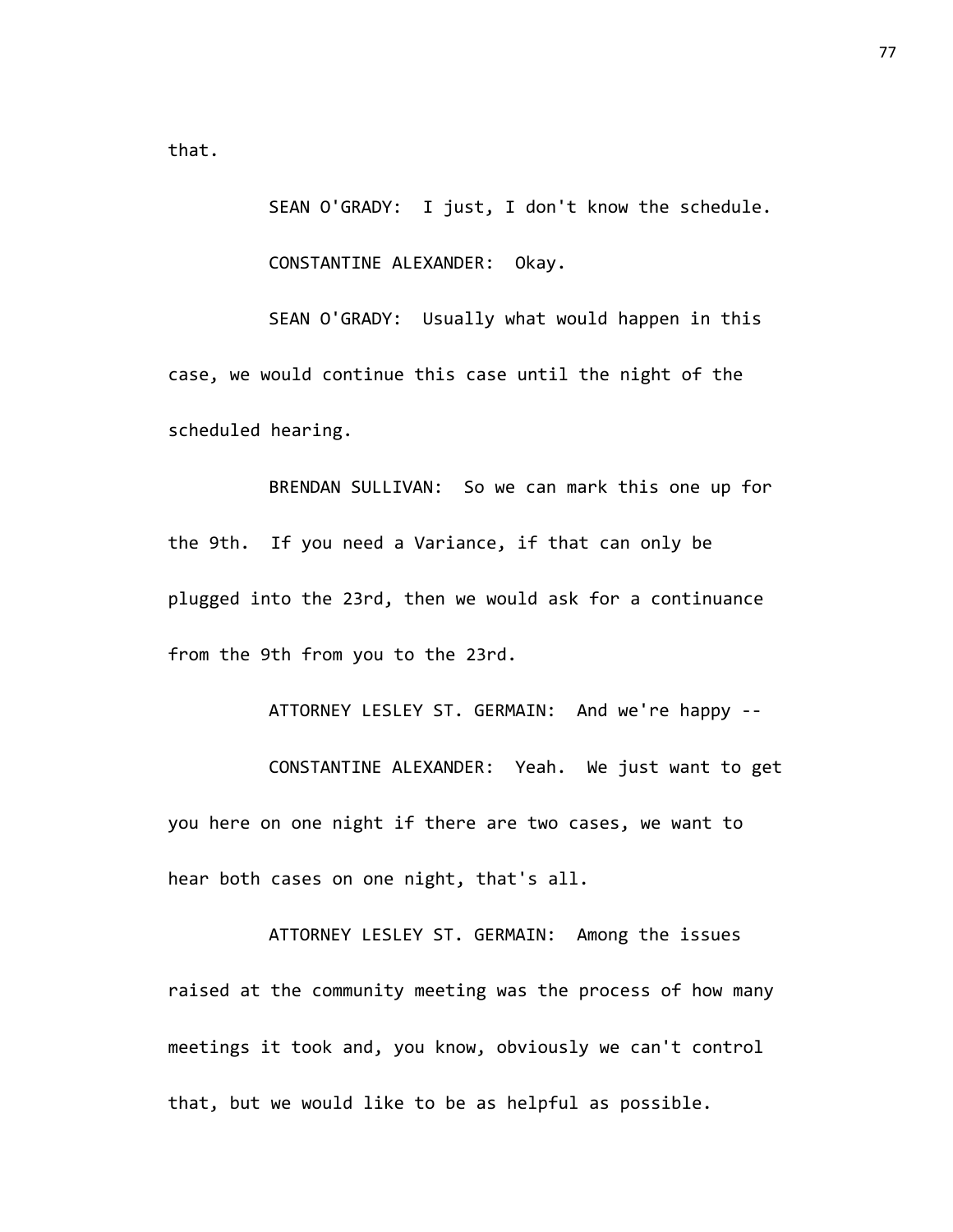CONSTANTINE ALEXANDER: You can sign it in the meantime.

Carol, you had your hand up.

CAROL O'HARE: I just had one request and I've made it before. If the petitioner in some cases learns of a continuance that's been granted when the petitioner is not present, why can't the public, like in this case if it is continued, if you learn ahead of time, this Board learns ahead of time that the signage isn't ready and you've continued it to March 9th and then you continue it again at the March 9th hearing because the signage isn't ready for whatever reason, I'd like to find out about it.

CONSTANTINE ALEXANDER: Call Maria.

CAROL O'HARE: Well, they won't -- Sean has told me on the telephone, I cannot tell you. I cannot assure you. That would be fine. I would be glad to call up and find out what the petitioner's been told on the telephone that the case has been continued, but I'm told that one time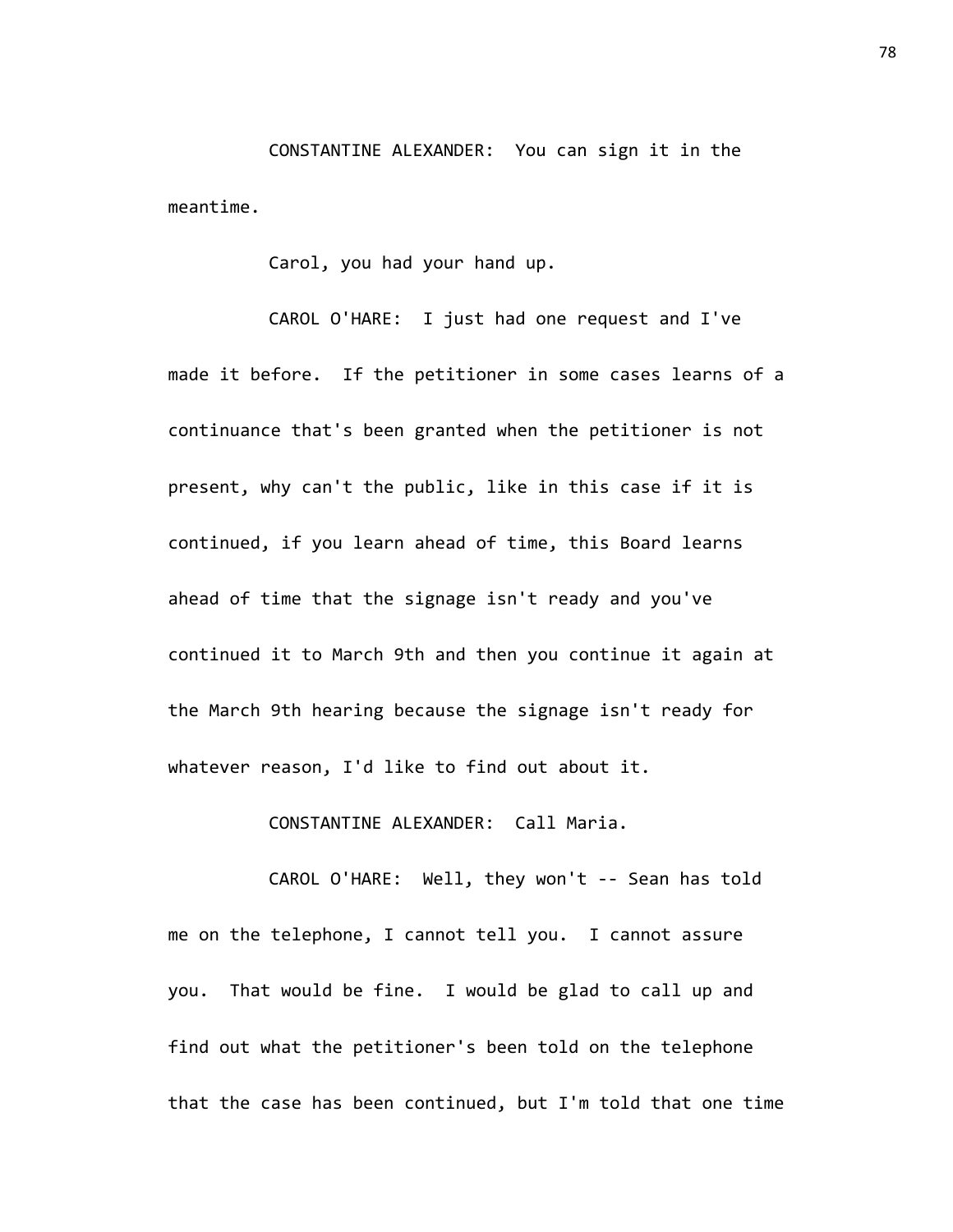you actually -- this Board in ancient history or something, at some time in the past actually decided to go forward when everybody expected that it was continued. And that, therefore, the public cannot be told ahead of time, which the petitioner's told ahead of time and we're in this case, she's paid and we're not.

That's a joke. So....

ATTORNEY LESLEY ST. GERMAIN: My firm's paid not me.

HEATHER HOFFMAN: Presumably you get paid, too. CAROL O'HARE: So I would ask the Board would ask the staff to please have the courtesy to let the public know if the public calls up.

CONSTANTINE ALEXANDER: The problem may be that we don't know until the night of the hearing whether the case is going to be continued. You don't know necessarily.

CAROL O'HARE: But in some cases you do.

HEATHER HOFFMAN: In this case you would.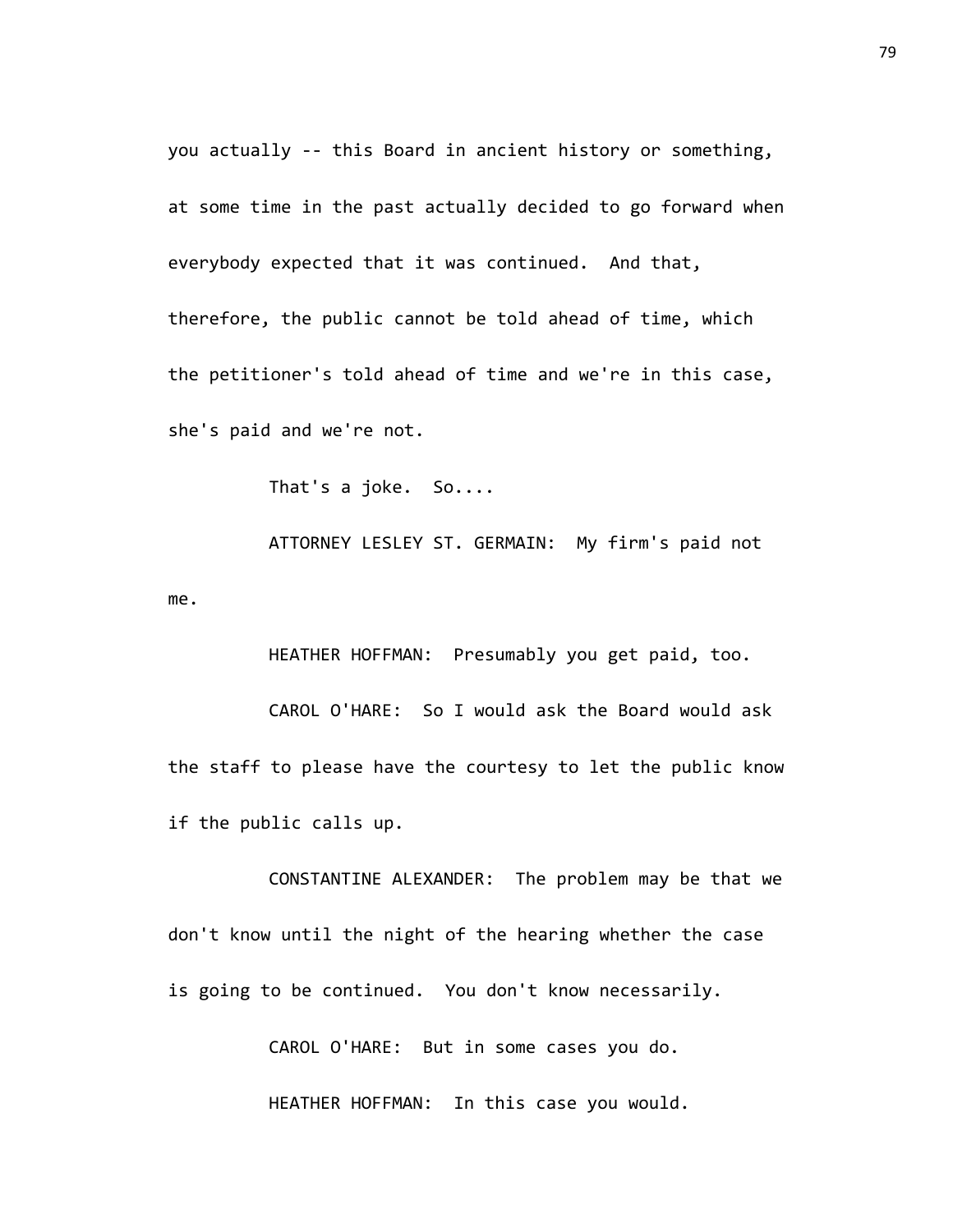CAROL O'HARE: There was a case about a month ago or more than that, when the necessary member was not present. So -- and couldn't be present. And so in that case somebody, the Board knew ahead of time.

CONSTANTINE ALEXANDER: You're wrong, Carol. If someone can't attend, the petitioner has every right to go to the case with four members. It's the petitioner's decision to continue the case because they don't want to run the risk of not giving the necessary four votes. It's not our decision.

CAROL O'HARE: Oh, yes, but I mean --

CONSTANTINE ALEXANDER: No, sometimes -- some petitioners have gone ahead with four people.

CAROL O'HARE: I know, but they're entitled to a Board of five, aren't they?

## CONSTANTINE ALEXANDER: They are

entitled -- that's why if they feel they want a Board of five, it's their choice. They come down if they were -- we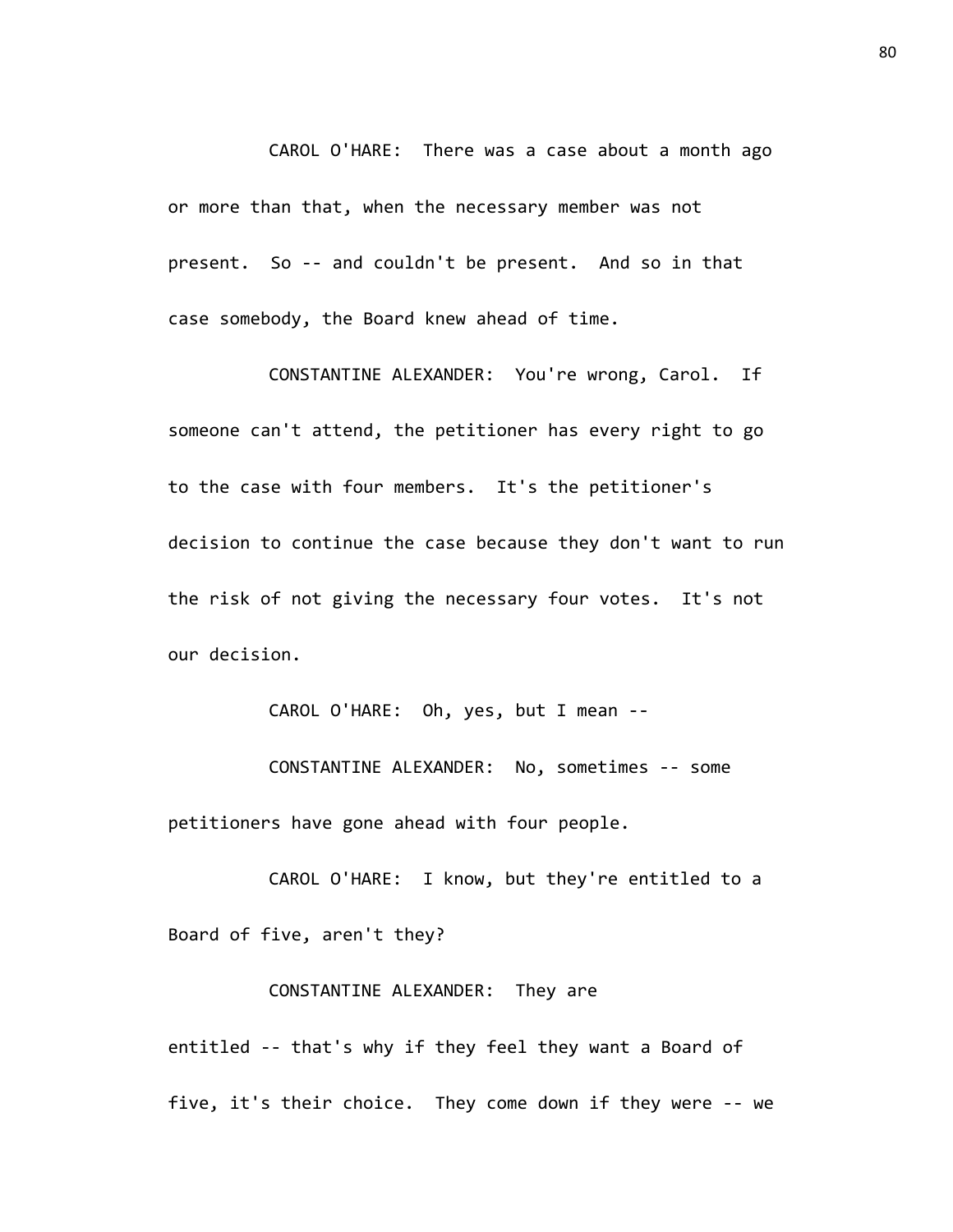understand we can only have four. We don't want to wait any longer, let's hear the case. That's choice 1.

Choice 2 is we understand it's four, we would rather have five people hear the case, please continue the case.

CAROL O'HARE: Okay. I'm just saying if you know ahead of time and Sean O'Grady knows ahead of time and has told the petitioner you don't have to come and the petitioner doesn't come, I, you know, why shouldn't the public --

PATRICK TEDESCO: Except that even in that case you may have a conversation with someone about a continuance and it may appear there is a continuance. Even up until that time they have the right --

CONSTANTINE ALEXANDER: Yeah.

PATRICK TEDESCO: -- to decide move forward. And we've had those.

ANDREA HICKEY: And we've had that happen. Where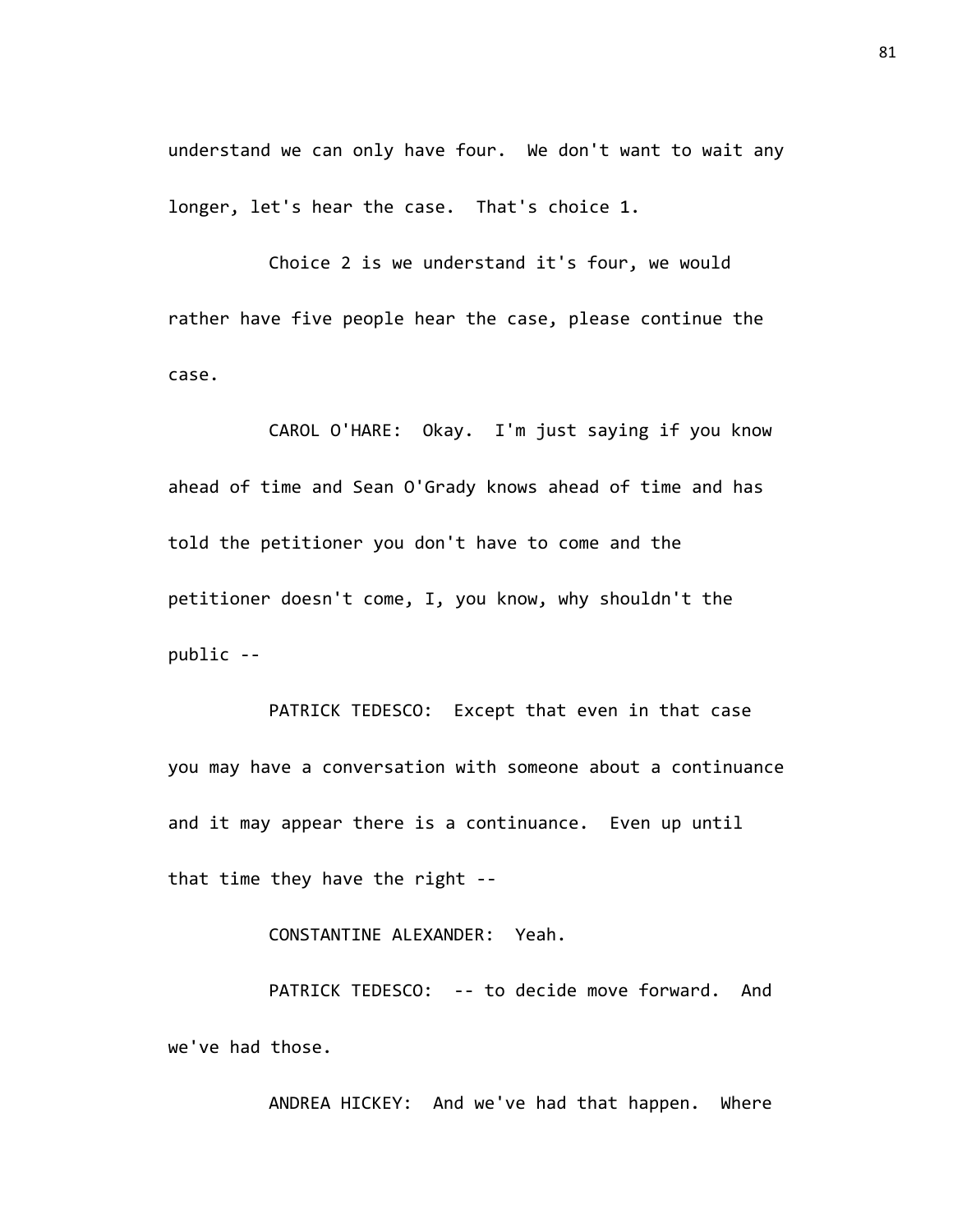we think there's going to be a continuance and then the moving party changes their mind and shows up.

CONSTANTINE ALEXANDER: And we will have told you -- or Sean will have told you don't bother coming, the case is going to be continued, and then you're going to be much more unhappy than you are right now. I mean we can't -- there's only so much we can do and I want to move on. You'll just have to check. If you can't get an answer from Sean, you're going to have to come down to the hearing. End of story. I don't know what I can do. We can't solve every problem particularly because there's two sides to each question. We don't know. We don't know until the actual hearing whether the case is really going to be continued or not.

## HEATHER HOFFMAN: That's right.

BRENDAN SULLIVAN: The other night at the Historical they disapproved the trellis and also a sign thing. So your new plan coming back to -- you're going to 82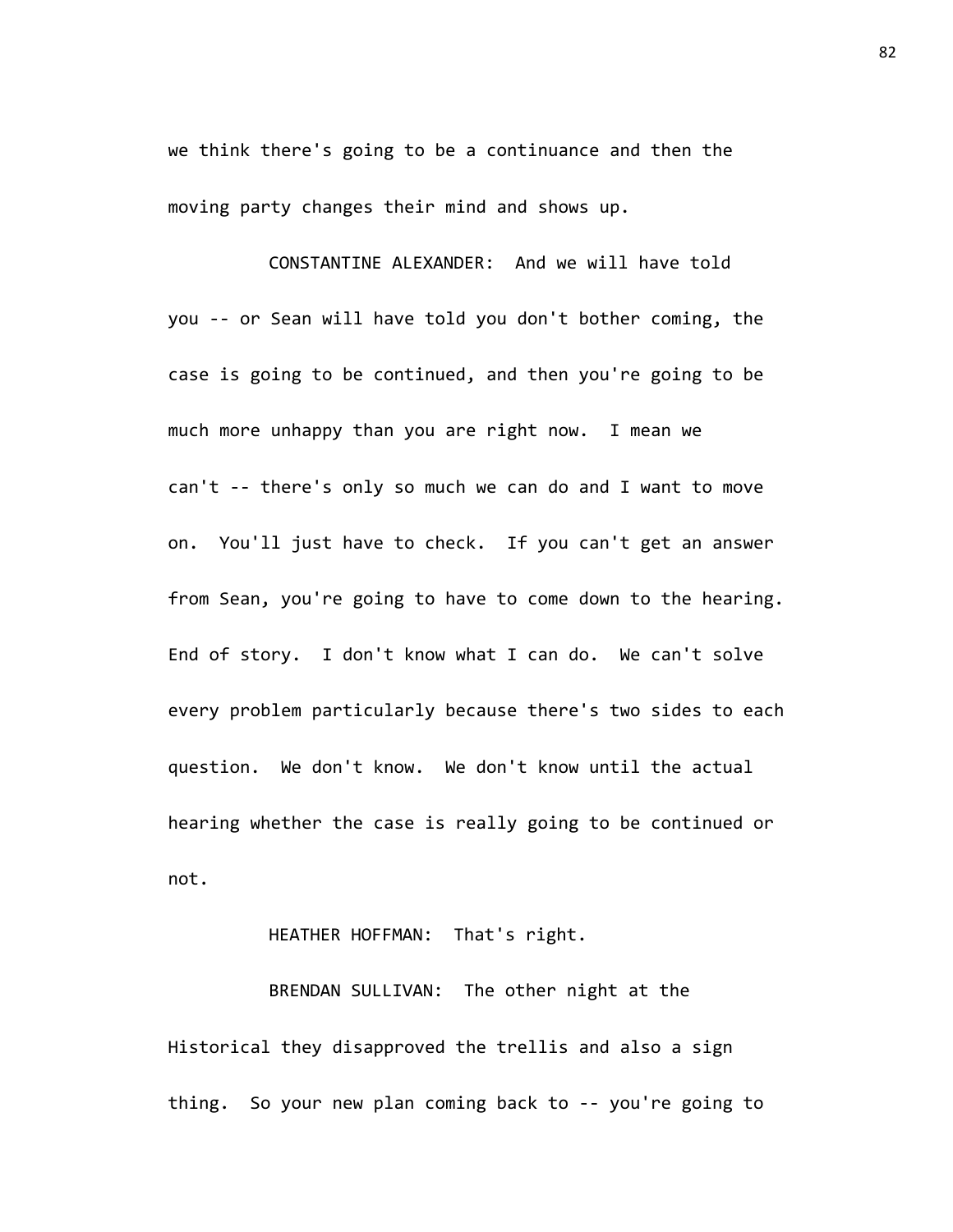have to go back through Historical again anyway I believe.

ATTORNEY LESLEY ST. GERMAIN: Correct.

BRENDAN SULLIVAN: And also the advisory. So that will be the final plan reflecting their comments and that will come to us.

ATTORNEY LESLEY ST. GERMAIN: Which is why we didn't want to come before you with what wouldn't obviously be at the final plan.

BRENDAN SULLIVAN: Okay.

ATTORNEY LESLEY ST. GERMAIN: So we are working with obviously the -- we are no longer pursuing the trellis. We're looking at other options that are more in line with the feedback that we received, but we're also going to meet with the Historical Commission to get more direct input.

BRENDAN SULLIVAN: Okay.

CONSTANTINE ALEXANDER: Let me try to sum it up and move on. We have plenty of time.

ATTORNEY LESLEY ST. GERMAIN: You don't want to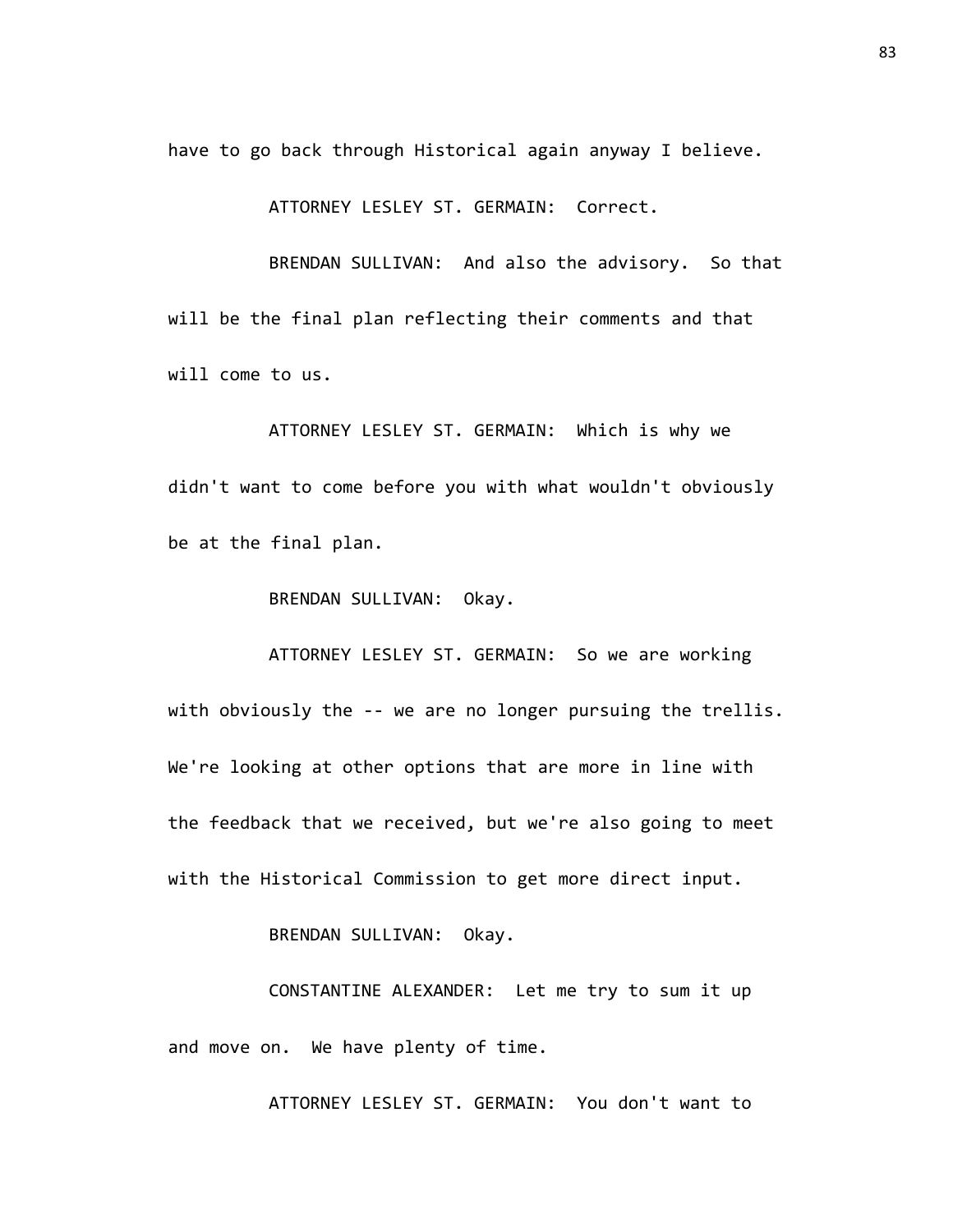stay here all night?

CONSTANTINE ALEXANDER: We do all the time.

If, you know or your client knows before March 9th that you are going to need sign relief, that you will request a continuance until such date.

ATTORNEY LESLEY ST. GERMAIN: Yes.

CONSTANTINE ALEXANDER: Further continuance to such date as you can -- we can hear both cases at the same time.

ATTORNEY LESLEY ST. GERMAIN: Yes, we certainly will.

CONSTANTINE ALEXANDER: And that, on that basis if we know that, and if you -- as a matter -- well, no, I don't want to go there. Just know that and if you show up and find out it's going to be further continued, I'm sorry but I don't know what else to do about it.

HEATHER HOFFMAN: It will either be on the agenda for that night or not.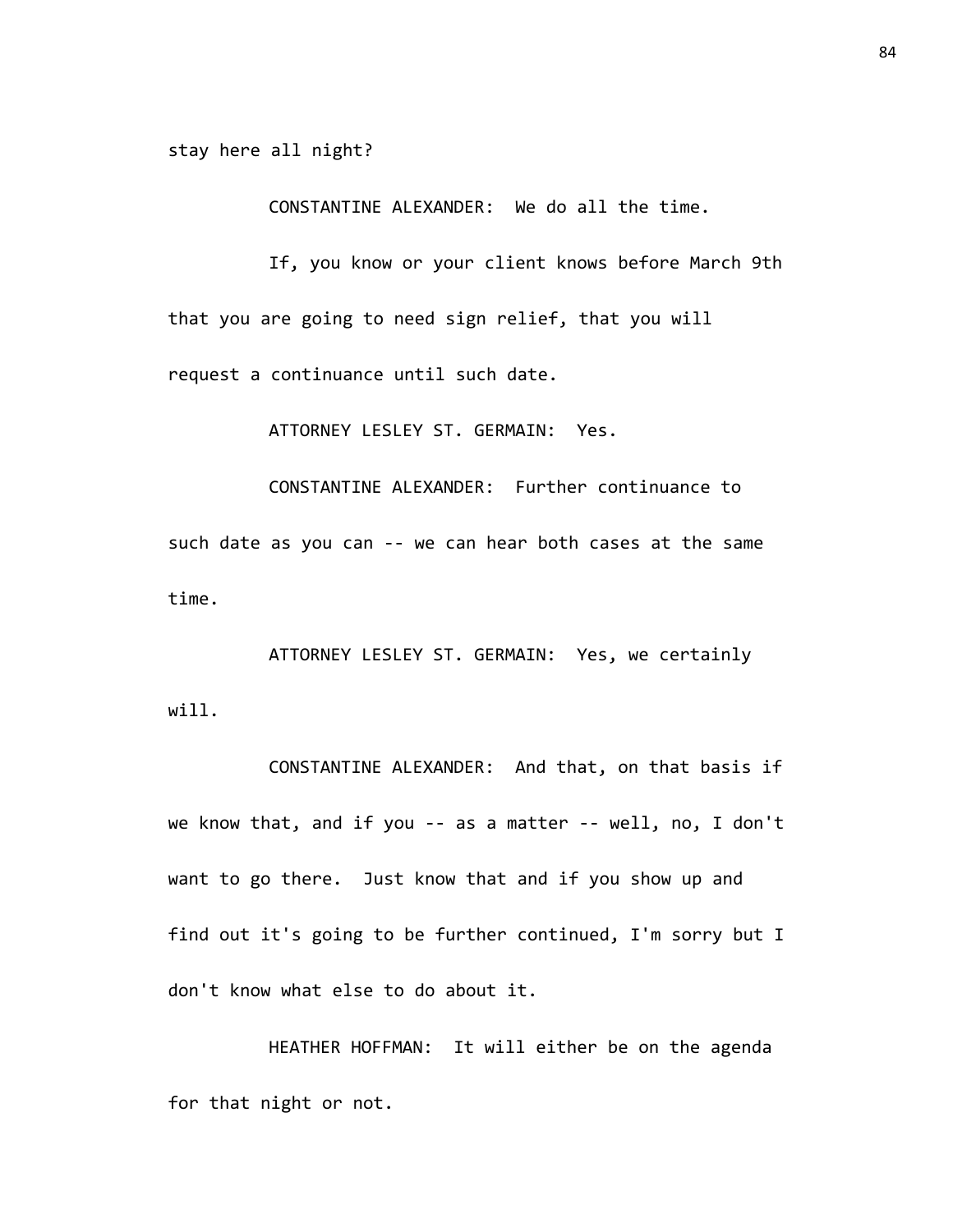ATTORNEY LESLEY ST. GERMAIN: We will inform you and I believe we informed your office when we were requesting the continuance tonight.

> CAROL O'HARE: I don't have an office. ATTORNEY LESLEY ST. GERMAIN: I informed someone. HEATHER HOFFMAN: Yeah, probably the --

ATTORNEY LESLEY ST. GERMAIN: But we're happy to do that again.

CONSTANTINE ALEXANDER: I think we're ready for a vote on the continuance.

The Chair moves that this case be continued as a case not heard despite all that's been said. It never went to the merits. So it's a case not heard, subject to the following conditions:

First, that you sign a waiver of time for decision. That's the piece of paper that Sean has given you.

Second, that the sign that's been posted now for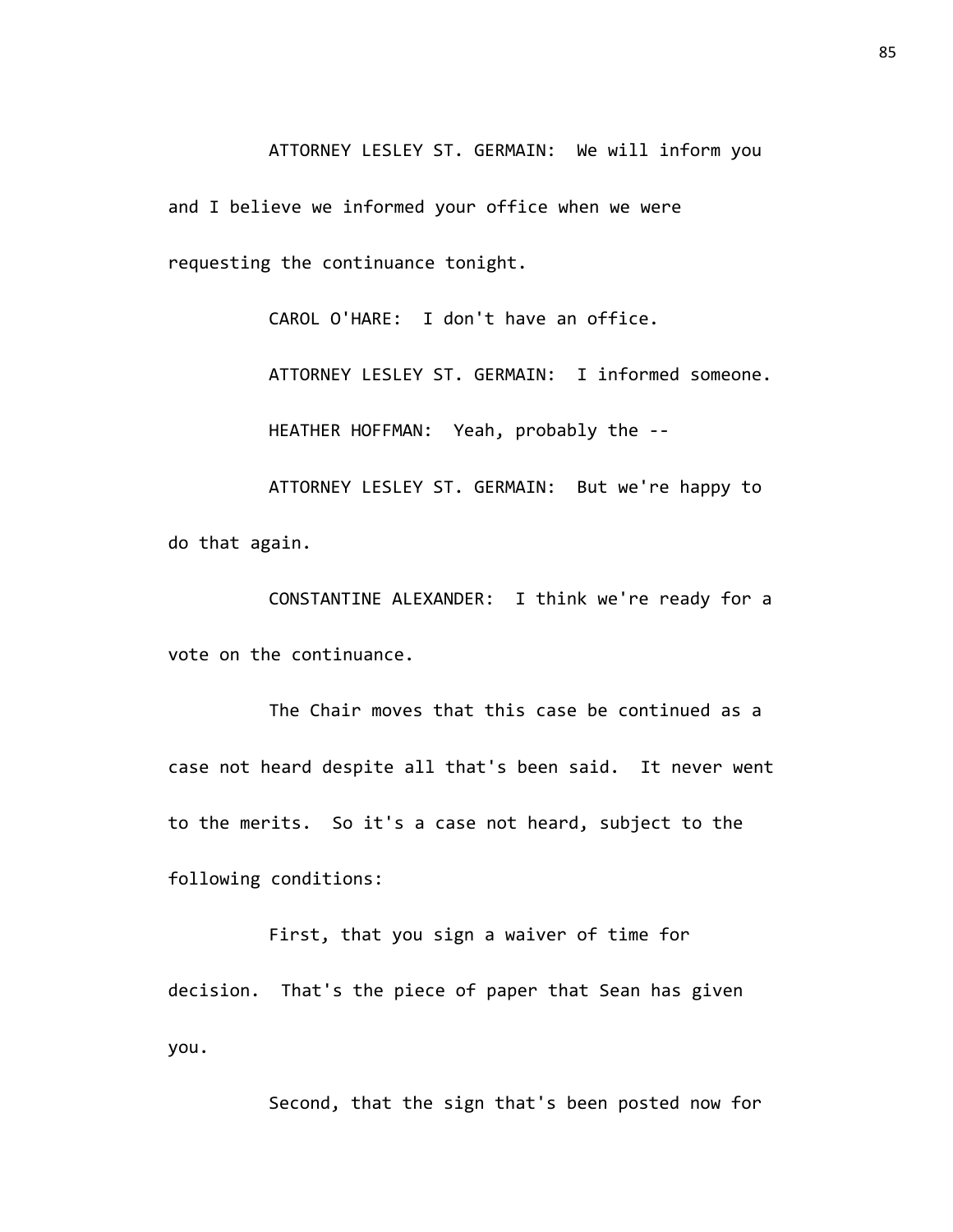the hearing --

ATTORNEY LESLEY ST. GERMAIN: We will amend it.

CONSTANTINE ALEXANDER: -- modify new date and new time, seven p.m. otherwise we won't be able to hear that night until whatever it is tonight. And that you maintain it for the 14 days or your client does, for the 14 days prior to March 9th.

And last, this may not be relevant, to the extent that any plans or dimensional forms that you filed with the Board going to be modified, based on your further discussions with the neighborhood, that those revised plans must be in our files no later than five p.m. on the Monday before March 9th. That's to allow our board members to read them in advance of the hearing on March 9th and allow the citizens of the city to come in. If you don't do that, if you come in on the night of hearing, and say, oh, we want to do this, change the plans, we'll just continue the case further. We won't hear it.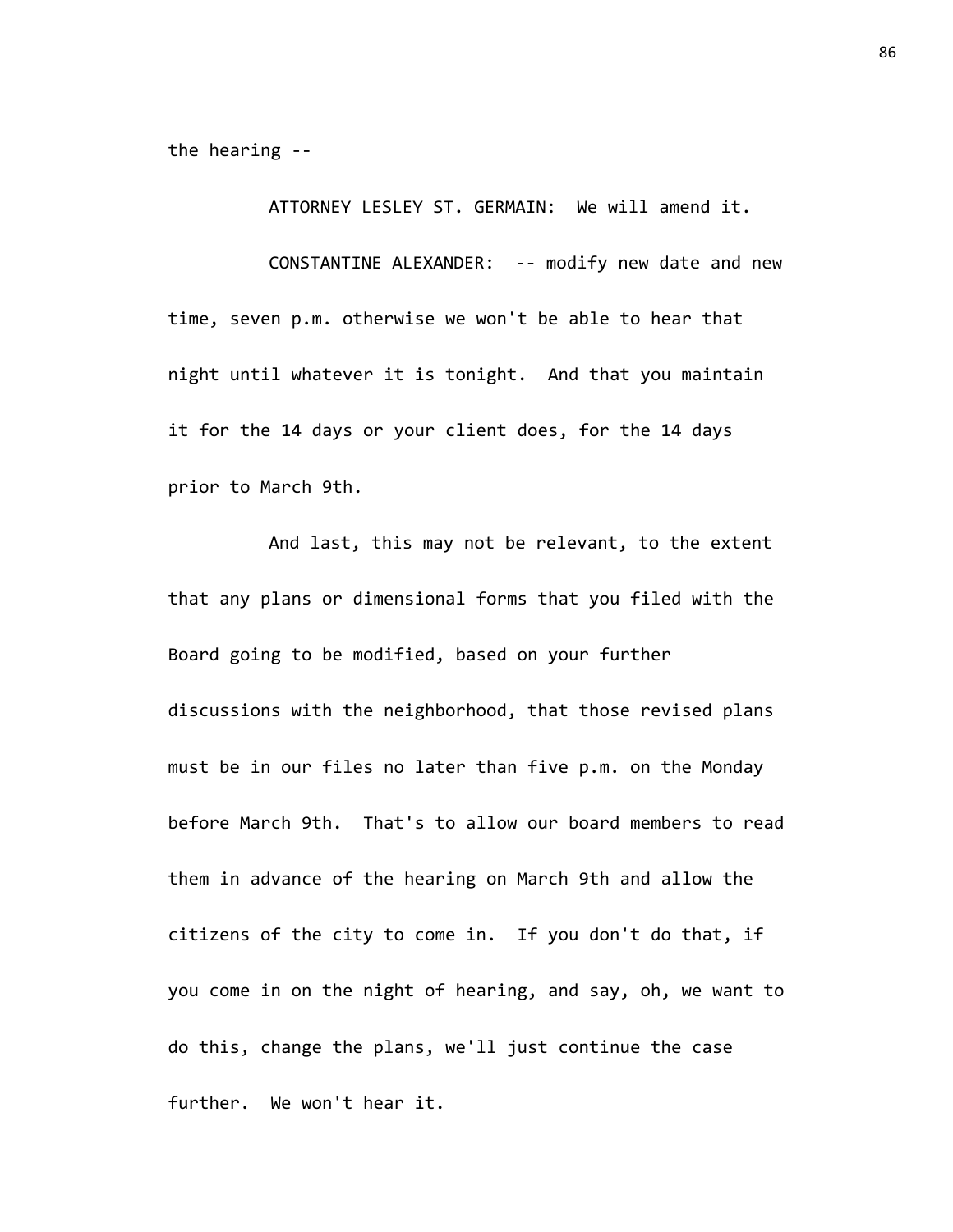ATTORNEY LESLEY ST. GERMAIN: Nope, we don't want

to waste the Board or the public's time.

CONSTANTINE ALEXANDER: Okay.

All those in favor of continuing the case on this basis please say "Aye."

(Aye.)

CONSTANTINE ALEXANDER: Case continued until March

9th.

(Alexander, Sullivan, Green, Hickey, Tedesco.)

\* \* \* \* \*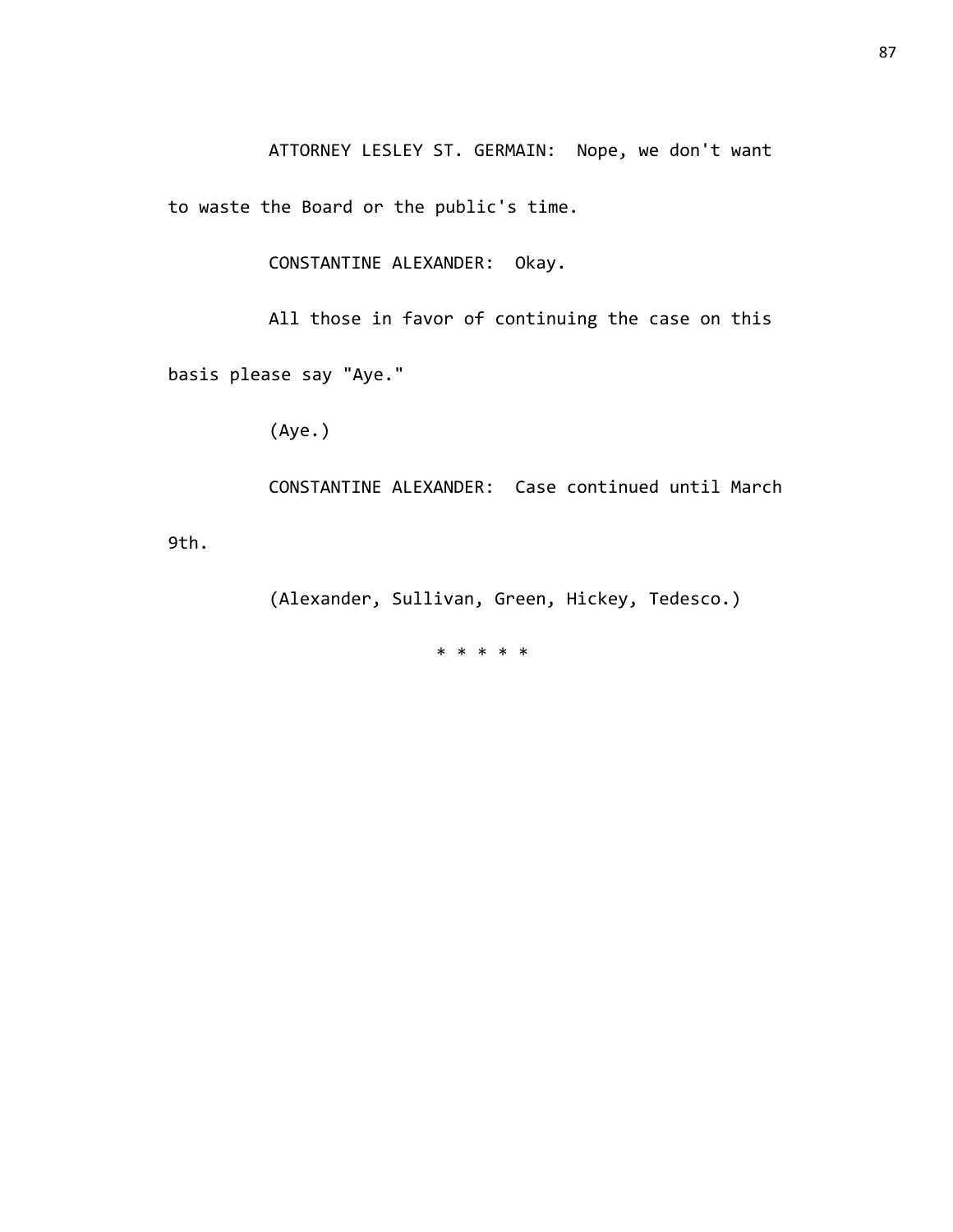(8:45 p.m.)

(Sitting Members Case BZA-012016-2016: Constantine Alexander, Brendan Sullivan, Janet Green, Andrea A. Hickey, Patrick Tedesco.)

CONSTANTINE ALEXANDER: The Chair will call case No. 012016, 1160 Massachusetts Avenue.

Is there anyone here wishing to be heard on this matter?

ATTORNEY SEAN HOPE: Good evening, Mr. Chairman, Members of the Board, for the record, attorney Sean Hope, Hope Legal Offices in Cambridge. I'm here with the petitioner.

Say your name.

MARY TAYLOR: Mary Taylor, I'm the owner of Salt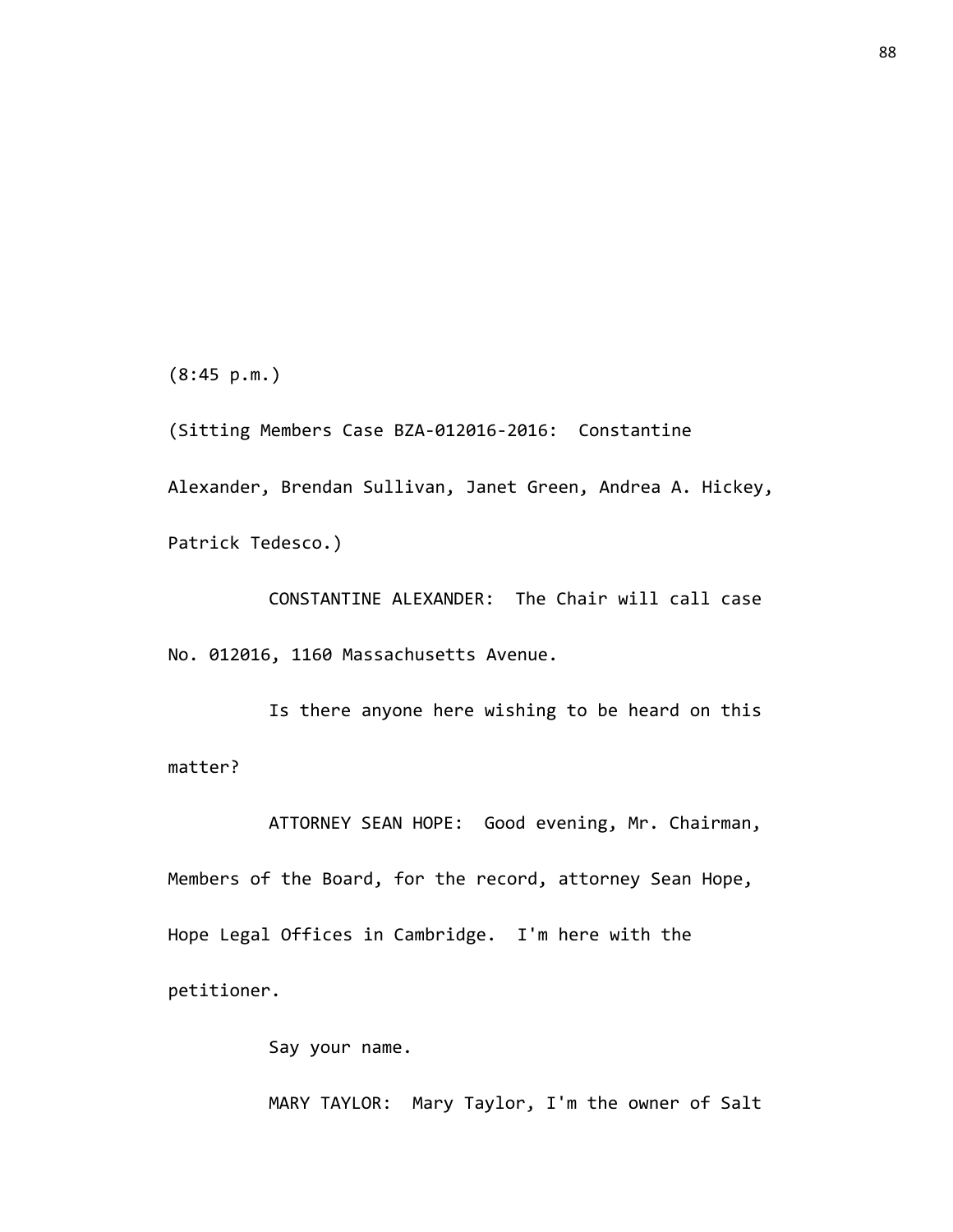and Olive at 1160 Mass. Ave.

ATTORNEY SEAN HOPE: I don't we actually have a letter in the file, but we are requesting a continuance. Part of looking at the spaces, not to get into the merits of the petition, but in recent months there has been some opportunities to look at the space again. As you know, this is a space that is in residential district but with commercial uses, and so we thought it might be appropriate to actually have a full picture of what we're looking to do, talk with the landlord and the neighbors and come back with one petition and not trying to do it piecemeal.

CONSTANTINE ALEXANDER: Salami. Don't salami.

ATTORNEY SEAN HOPE: And Ms. Taylor also wanted to come down as well. This is actually the second case we filed on this property and so we just wanted to make sure the Board knew there was seriousness about it and really trying to be diligent about what we go before the Board with.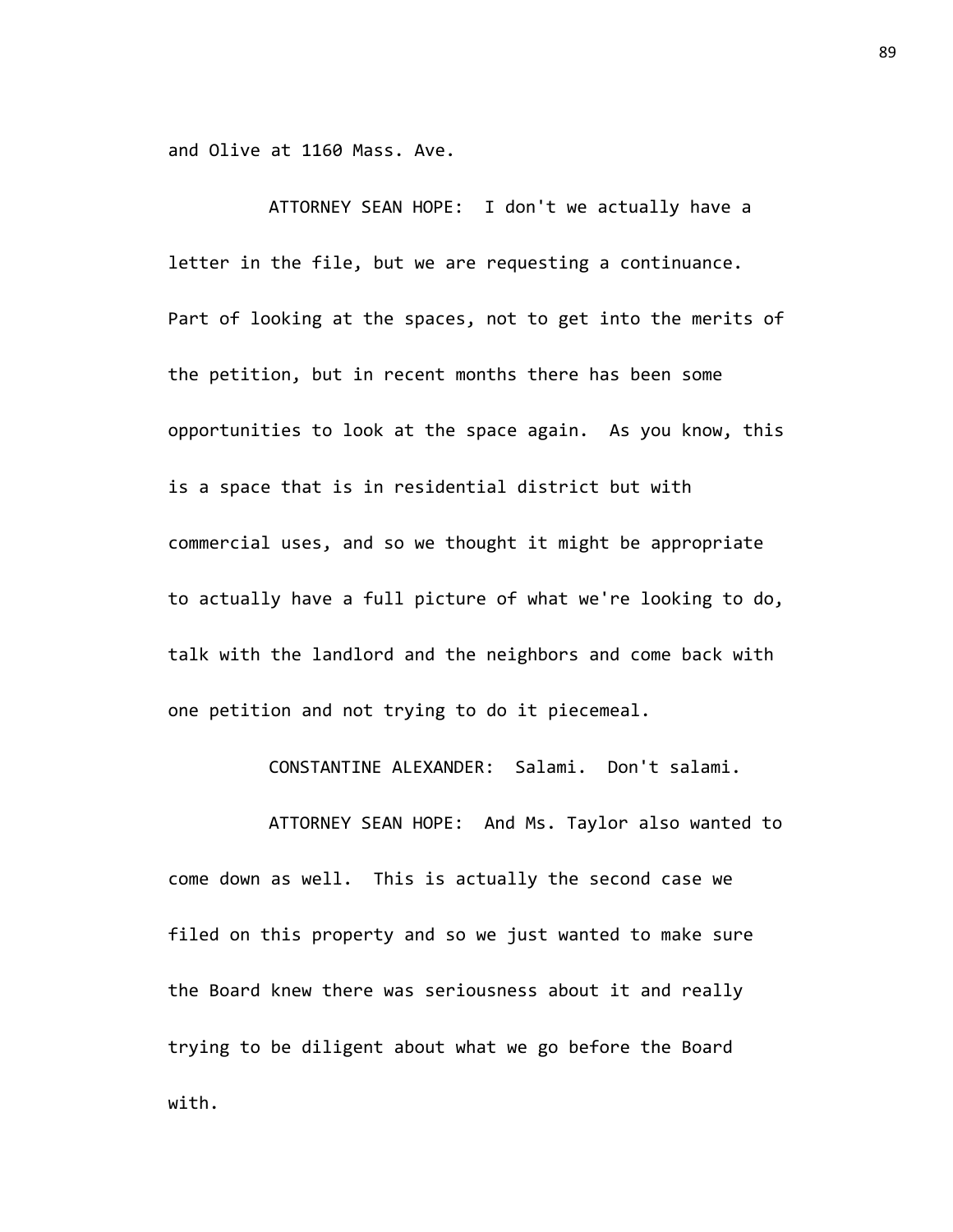CONSTANTINE ALEXANDER: We appreciate that.

Do you have a date in mind you want to continue it to? When would you want us to hear the case?

MARY TAYLOR: Well, I don't know whether it has to do with your schedule, but we need just about another month's time.

CONSTANTINE ALEXANDER: Well, we can -- if shorter, it might be a problem. February 17th we've hearing.

Do we have any room in March? What's the March schedule now that we have all these continued cases?

SEAN O'GRADY: We only have the 23rd.

Do I understand another filing might be coming?

ATTORNEY SEAN HOPE: I do believe so. This is actually not going to be -- so we'd like to continue this out so that we could file a new case potentially.

> CONSTANTINE ALEXANDER: Continue it to April? ATTORNEY SEAN HOPE: That would be appropriate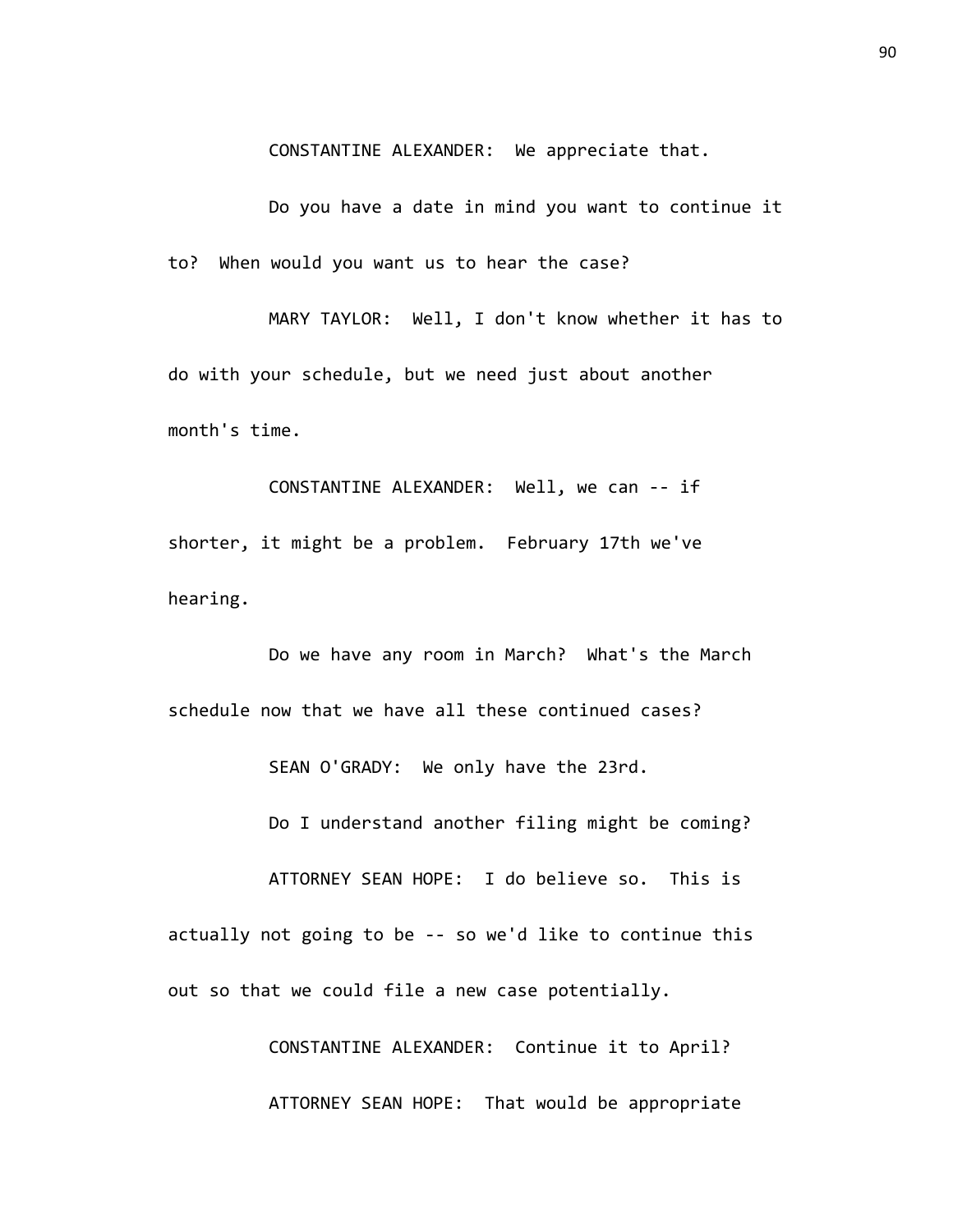just so that we don't run into the repetitive petition.

CONSTANTINE ALEXANDER: What's the dates in April, the first date in April?

SEAN O'GRADY: 13th.

CONSTANTINE ALEXANDER: April 13th. Are you superstitious?

ANDREA HICKEY: It's not a Friday.

ATTORNEY SEAN HOPE: I'll wing it.

CONSTANTINE ALEXANDER: The Chair moves that we continue this case as a case not heard until seven p.m. on April 13th subject to the following conditions:

Mr. Hope is very familiar with. That you sign -- the petitioner file a waiver of time for decision. We have to have that otherwise we would be forced to hear the case tonight and you don't want that to happen. So legally that gives us a waiver from you. That's the first condition.

The second condition is that the posting sign that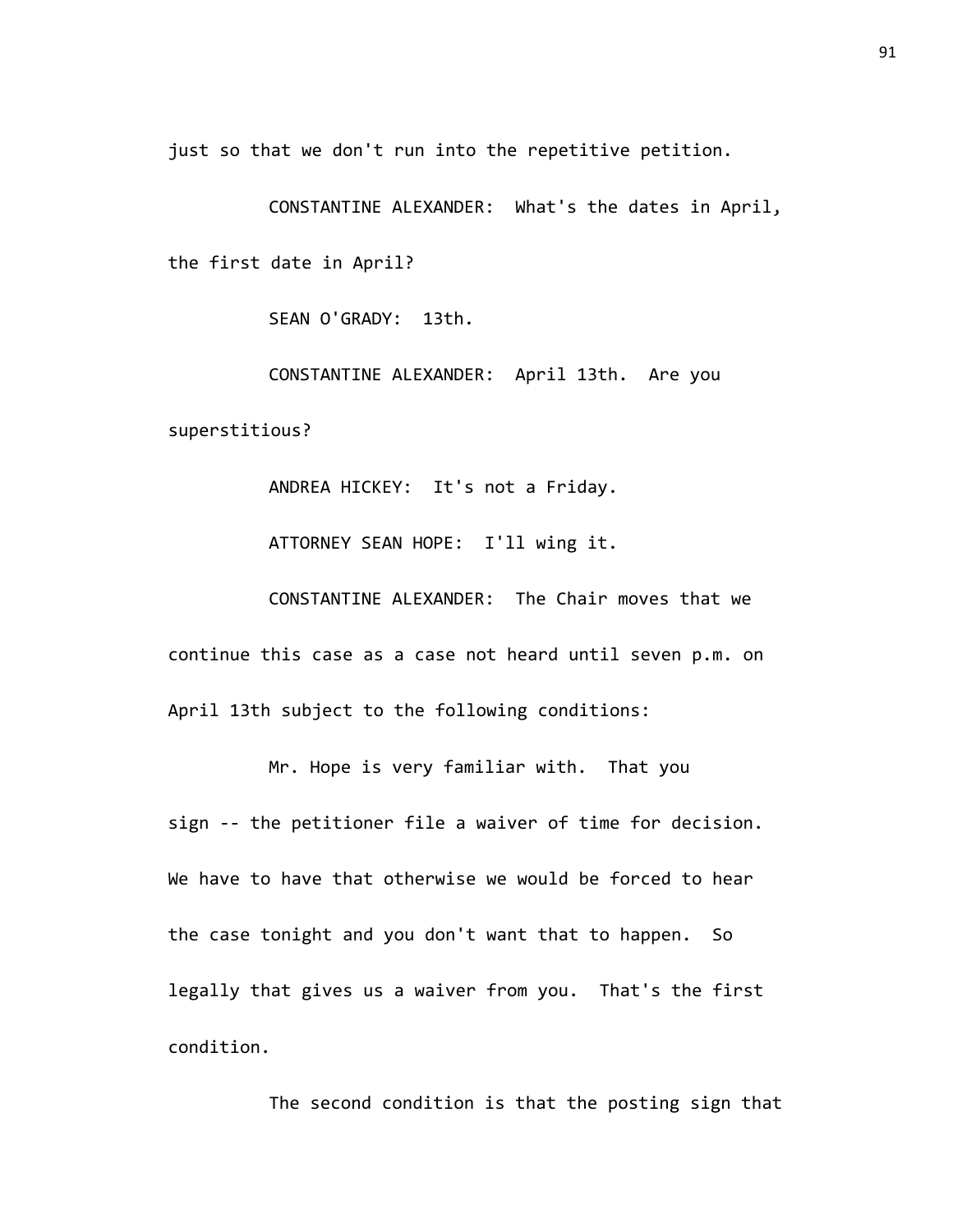you have up there right now, be modified or get a new one to reflect the new date and the new time, the time would be seven p.m. And that the sign be maintained for the 14 days prior to the April continued date.

And lastly, and this may be relevant, to the extent that the plans you have in our files now are going to be changed, any revised plans or new plans and any changes to your dimensional form that's been in our file must be in our files no later than five p.m. on the Monday before April 9th?

JANET GREEN: 13th.

SEAN O'GRADY: April 13th.

CONSTANTINE ALEXANDER: April 13th.

The purpose of that is to allow us to read them in advance of the hearing. Allow citizens to come and read them in advance of the hearing. If you don't do that, we will not hear the case on April 13th. We'll further continue it. Just keep that in mind. Sean will make sure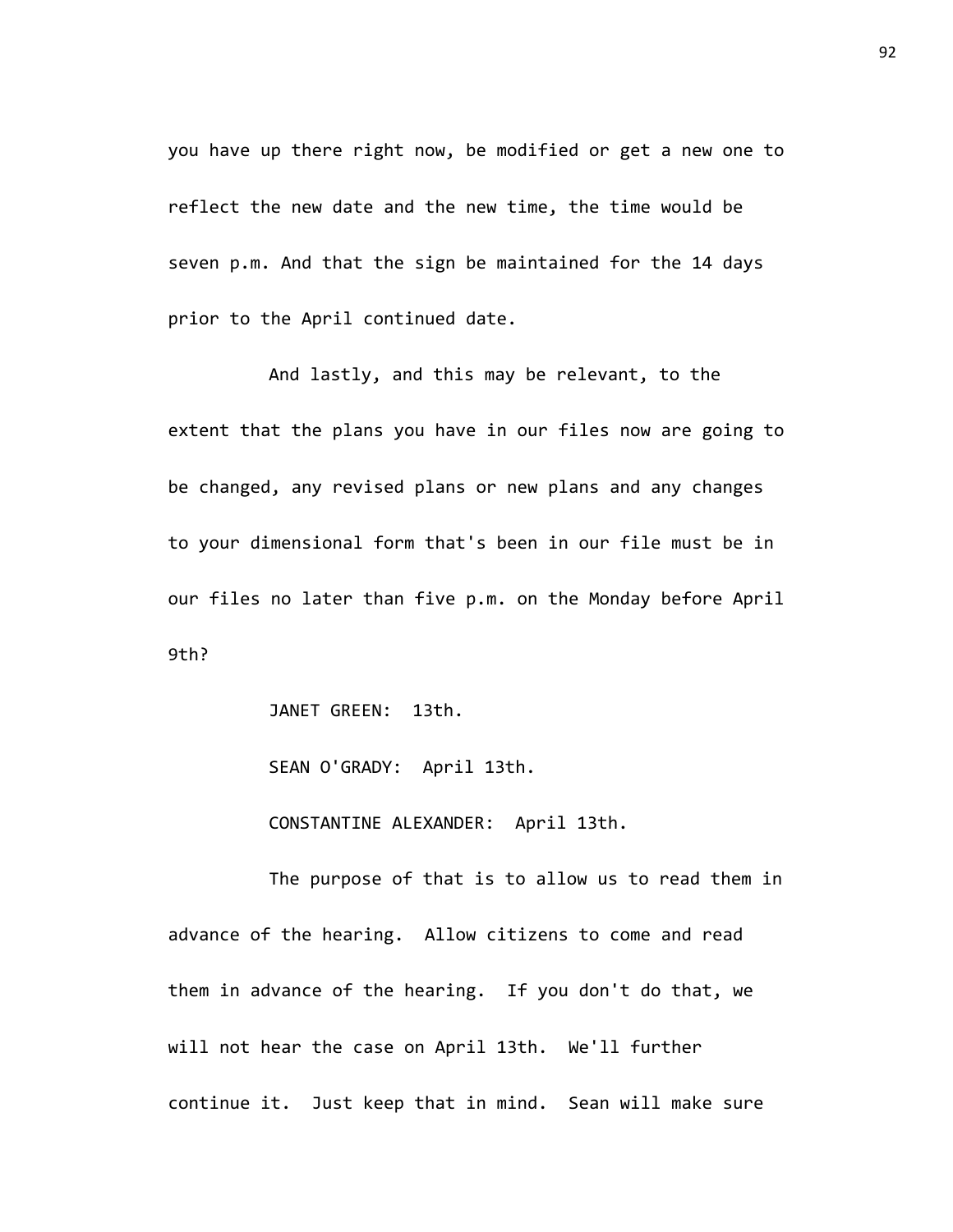you do that. Okay?

MARY TAYLOR: Okay.

CONSTANTINE ALEXANDER: All those in favor of

continuing the case on this basis, please say "Aye."

(Aye.)

CONSTANTINE ALEXANDER: Five in favor.

(Alexander, Sullivan, Green, Hickey, Tedesco.)

\* \* \* \* \*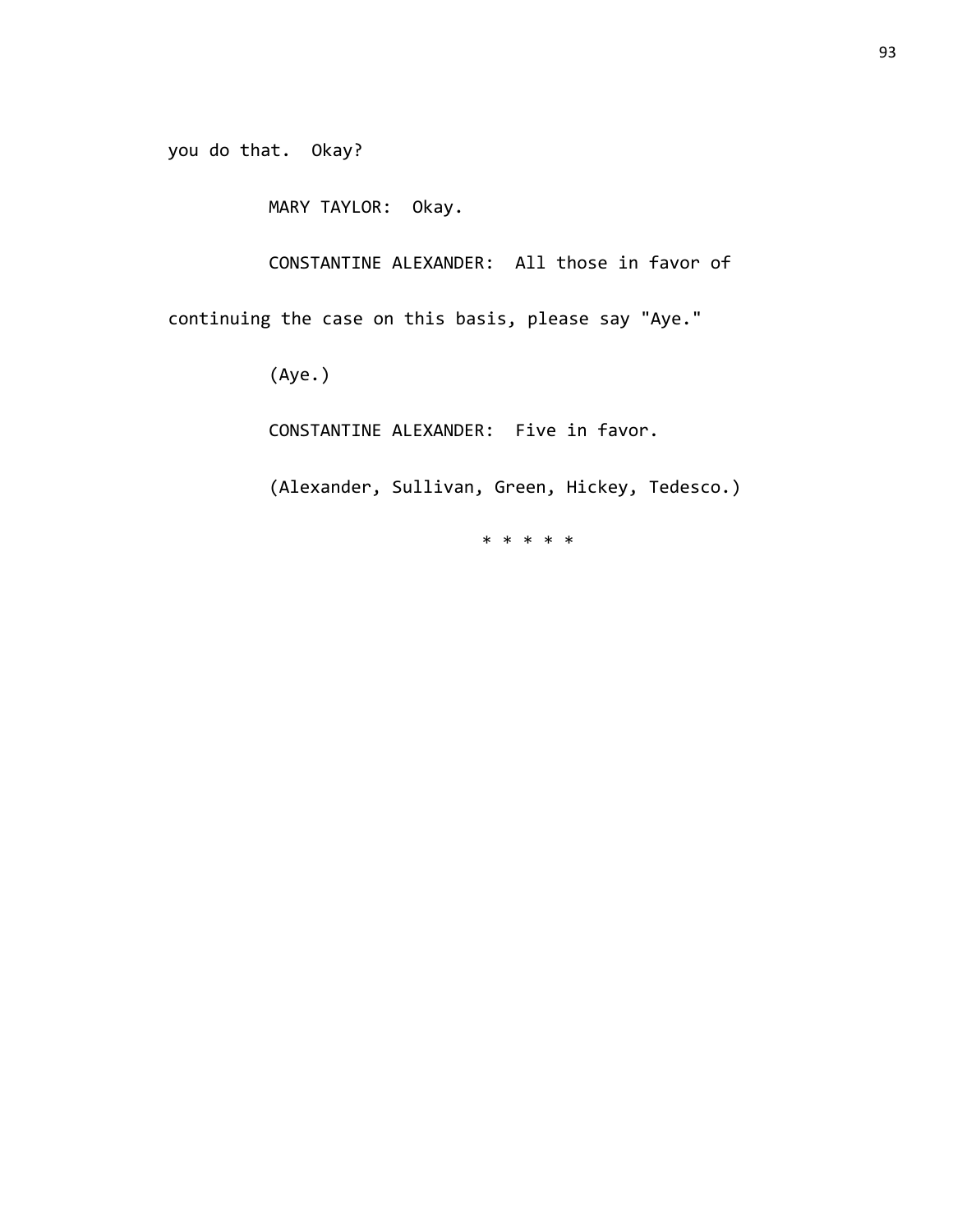(9:00 p.m.)

(Sitting Members Case BZA-011993-2016: Constantine Alexander, Brendan Sullivan, Janet Green, Andrea A. Hickey, Patrick Tedesco.)

CONSTANTINE ALEXANDER: The Chair will call case No. 011993, 51 Brattle Street.

Is there anyone here wishing to be heard on this matter? You again?

ATTORNEY DANIEL GLISSMAN: Me again. Good

evening.

CONSTANTINE ALEXANDER: Good evening.

ATTORNEY DANIEL GLISSMAN: This is a first actually for being right at nine o'clock. I'm very impressed.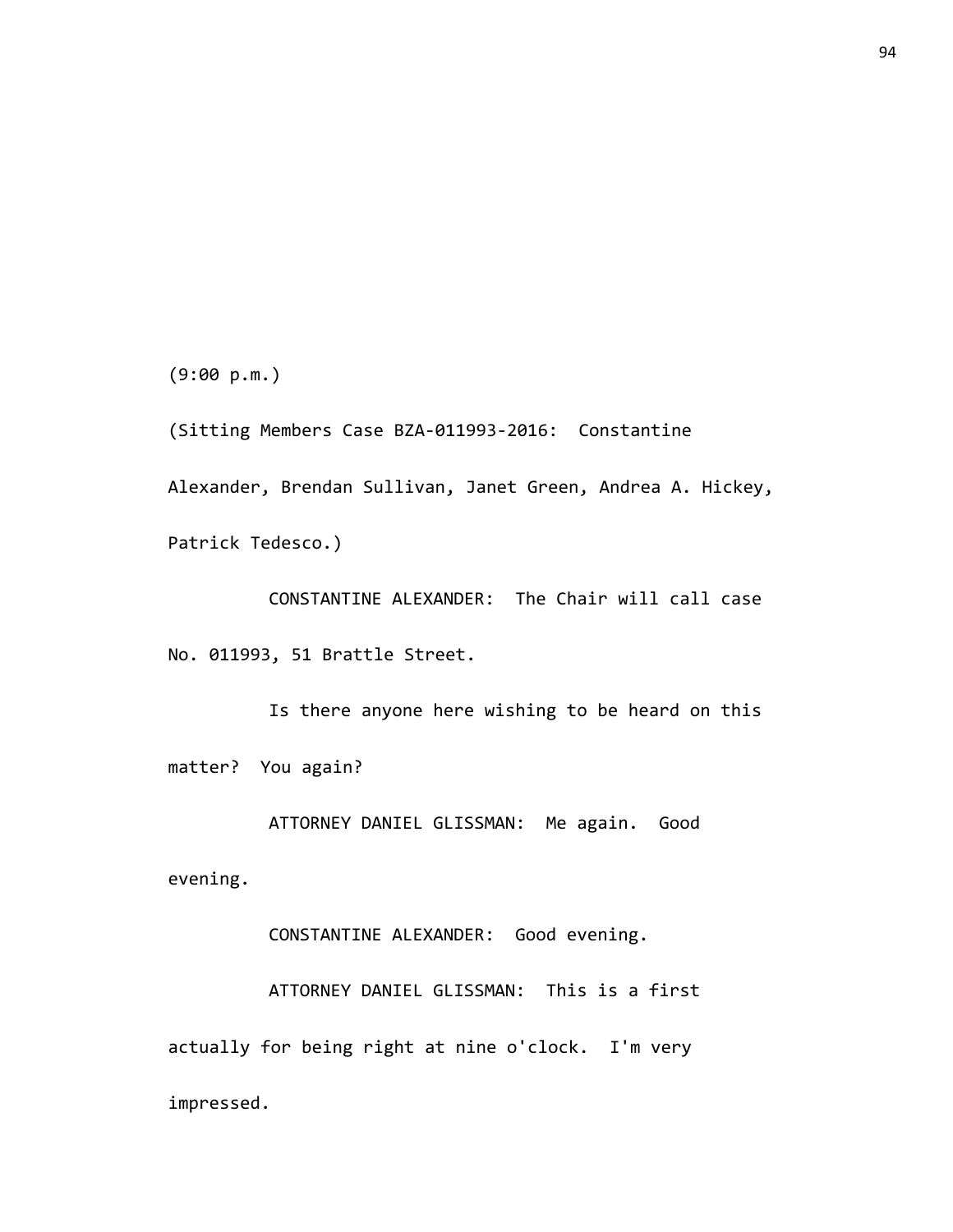JANET GREEN: You wouldn't believe the evening we've had.

BRENDAN SULLIVAN: We cleared the agenda for you.

ATTORNEY DANIEL GLISSMAN: If I can just get started. 51 Brattle Square. My name's Daniel Glissman, attorney with Prince, Lobel, Tye, One International Place, Suite 3700, Boston, Massachusetts, here on behalf of our client T-Mobile Northeast.

T-Mobile is seeking relief under Section 6409 of The Middle Class Tax Relief Act as well as the Special Permit criteria for the modification and upgrade of its existing wireless facility at 51 Brattle Street. We currently operate six antennas facade mounted to the penthouse of 51 Brattle Street and we're proposing to add an additional three antennas. All the antennas will be facade mounted and painted to match. I have some photo simulations that I'm handing out now.

CONSTANTINE ALEXANDER: I have them they're in the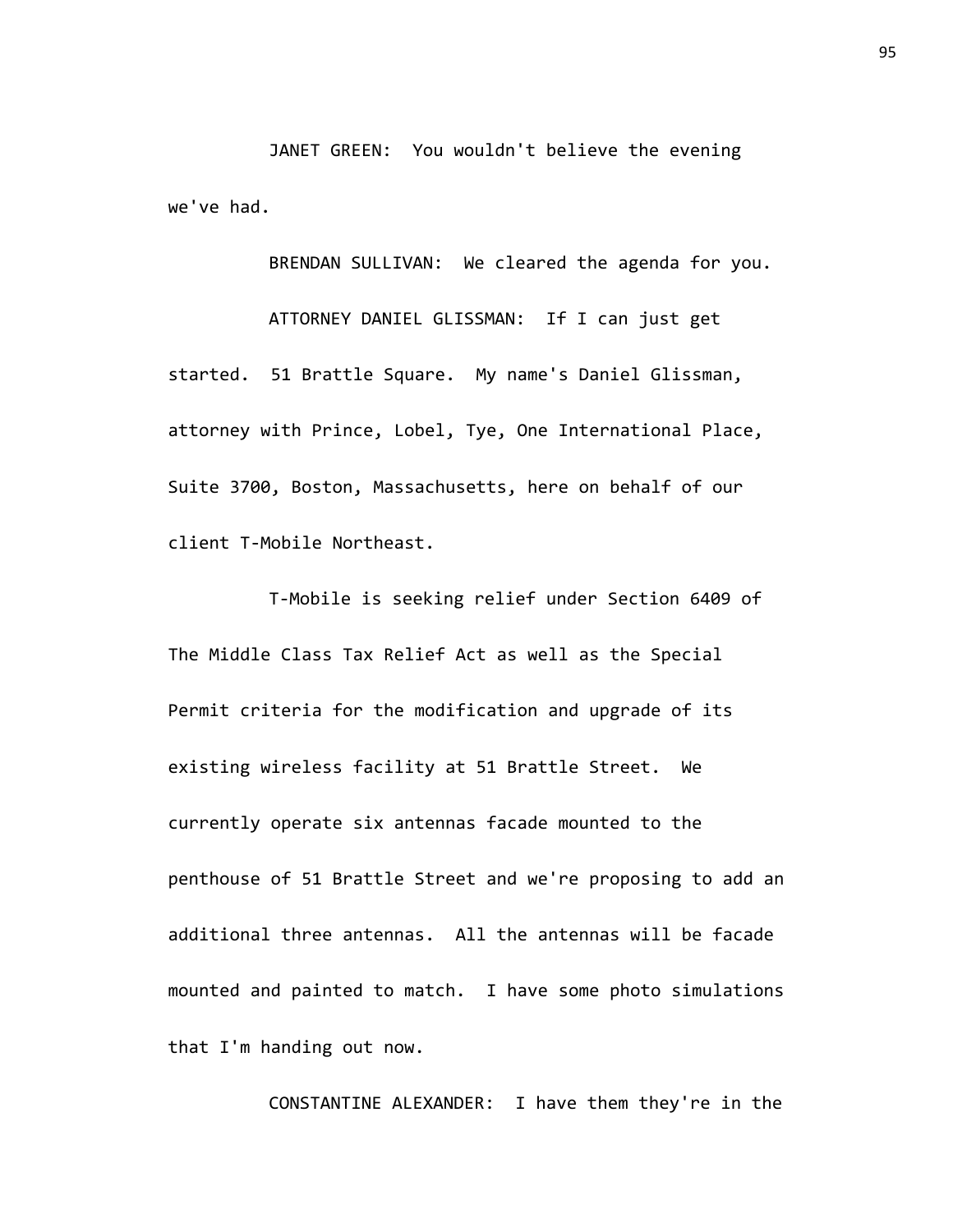files.

ANDREA HICKEY: Thank you.

ATTORNEY DANIEL GLISSMAN: The antennas are

centered in between the six existing antennas in each sector and will be installed on low profile mounts and designed to blend in to the building to the greatest extent possible.

[This] site went before the Harvard Square Advisory Committee on Monday evening and they voted to support the proposal. Actually, there were two T-Mobile users on the committee, both of whom were very excited to hear about the upgrades so it was nice.

CONSTANTINE ALEXANDER: What about the Planning Board? I didn't see anything from the Planning Board in our file.

ATTORNEY DANIEL GLISSMAN: So the Planning Board, I exchanged numerous e-mails with CDD staff, and it's my understanding that they had no comment and I believe the staff sent an e-mail to that effect.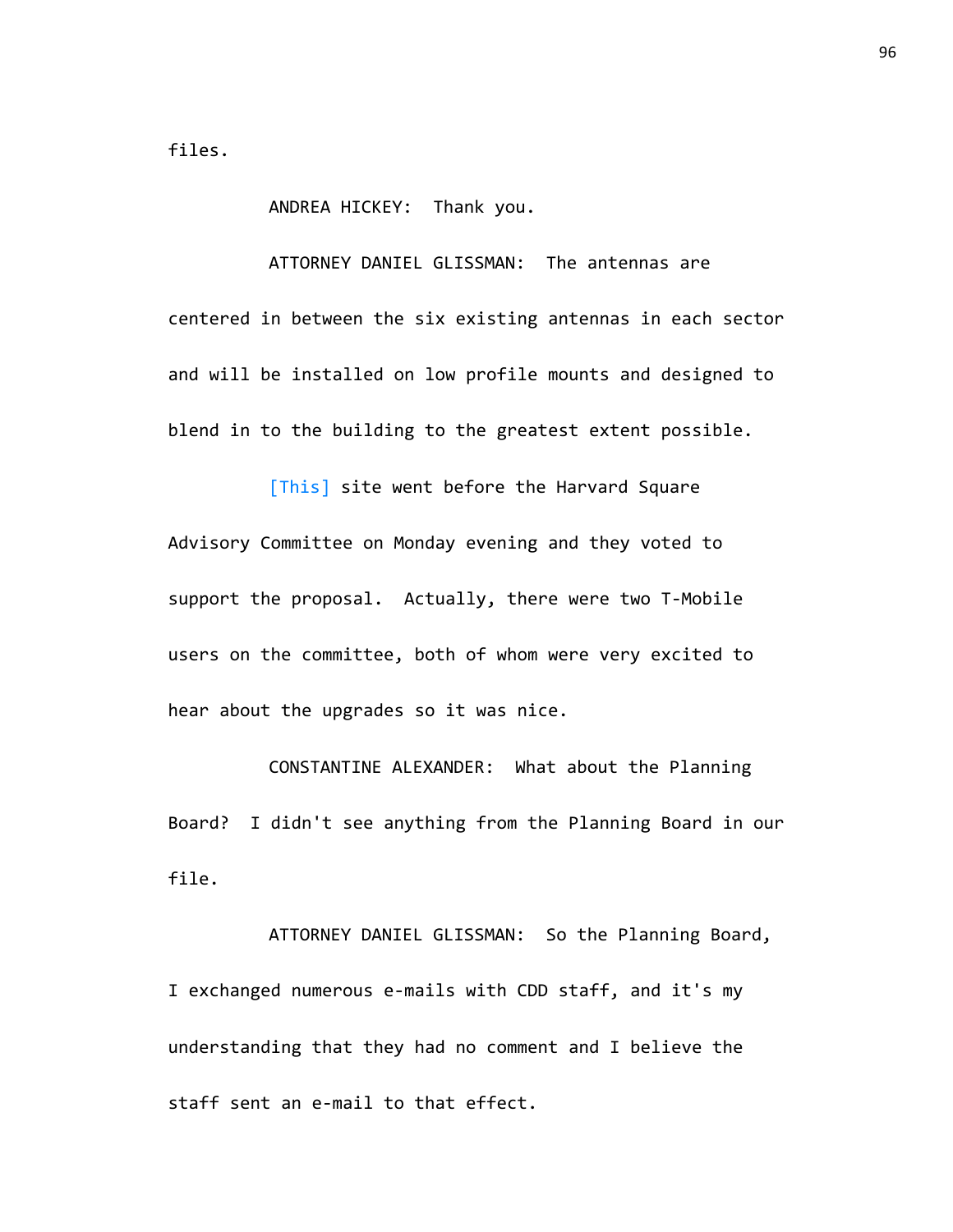CONSTANTINE ALEXANDER: Not in our files. But the fact that there's nothing in our file means they have no comment. So it speaks for itself.

ATTORNEY DANIEL GLISSMAN: Yeah.

CONSTANTINE ALEXANDER: Okay.

ATTORNEY DANIEL GLISSMAN: I'm happy to answer any questions.

CONSTANTINE ALEXANDER: Why don't you just briefly summarize the relief, what you want to do as compared to what's there now. And just lightly touch on the six points of The Spectrum Act.

ATTORNEY DANIEL GLISSMAN: Absolutely.

So T-Mobile, which is an FCC licensed carrier, is seeking to add three additional antennas adjacent to the six existing antennas and they're seeking relief under Section 6409. We believe our modification does not substantially increase the existing base station. There's a five-part test to 6409: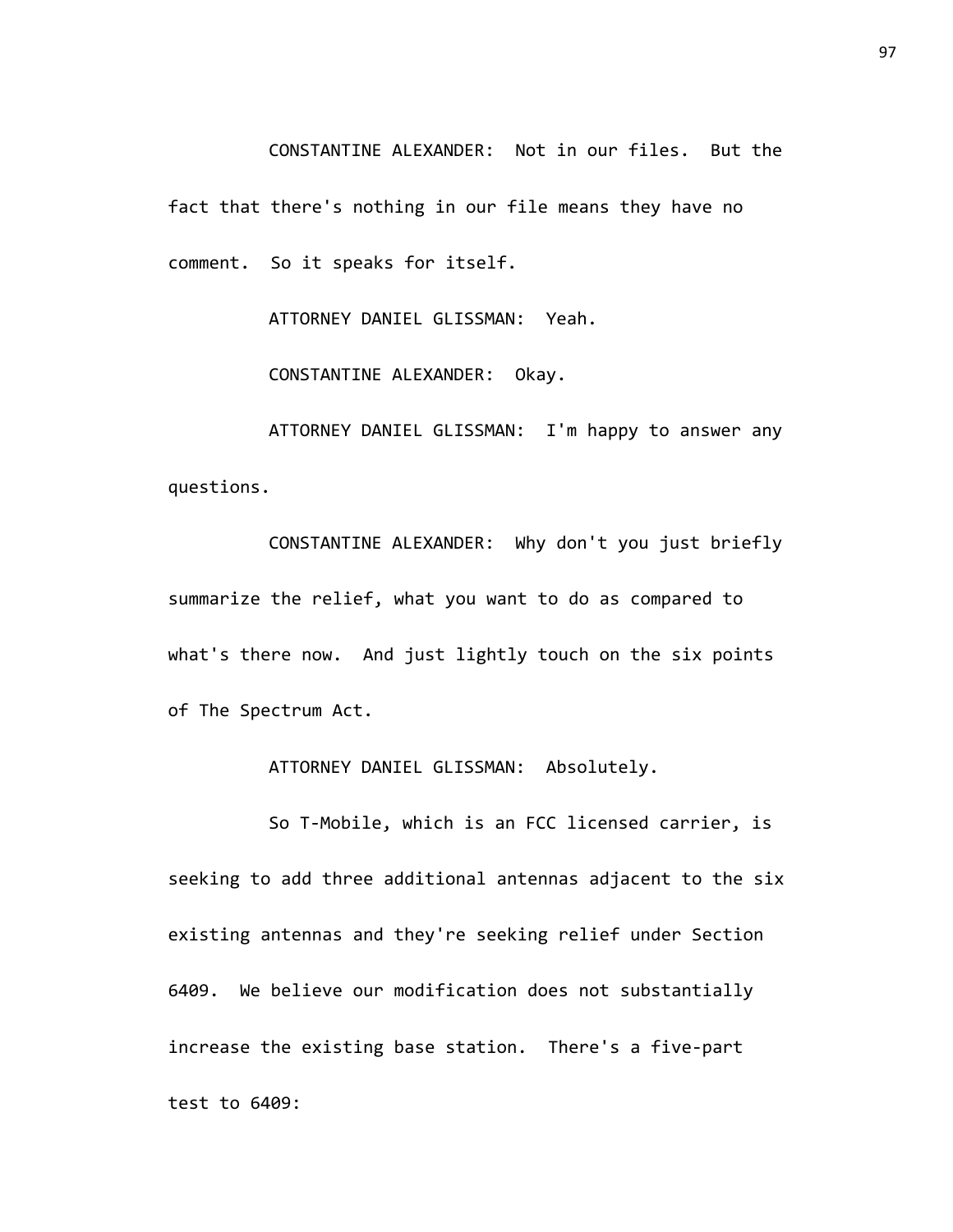First that the modifications don't increase the height of the existing facility. This facility is at approximately 78 feet. We won't be increasing the height whatsoever.

The antennas -- on the second part of the test is that the antennas do not protrude from the existing installation by more than six feet. These antennas are facade mounted to the penthouse. They won't exceed from the -- they won't protrude from the existing building at all.

The third part is that the modification does not include the installation of more than the standard number of cabinets which is generally four. There's currently two equipment cabinets that will be -- we will not be adding any additional equipment cabinets.

The fourth part of the test is that the installation does not entail any excavation. This is a roof mount. There won't be any excavation.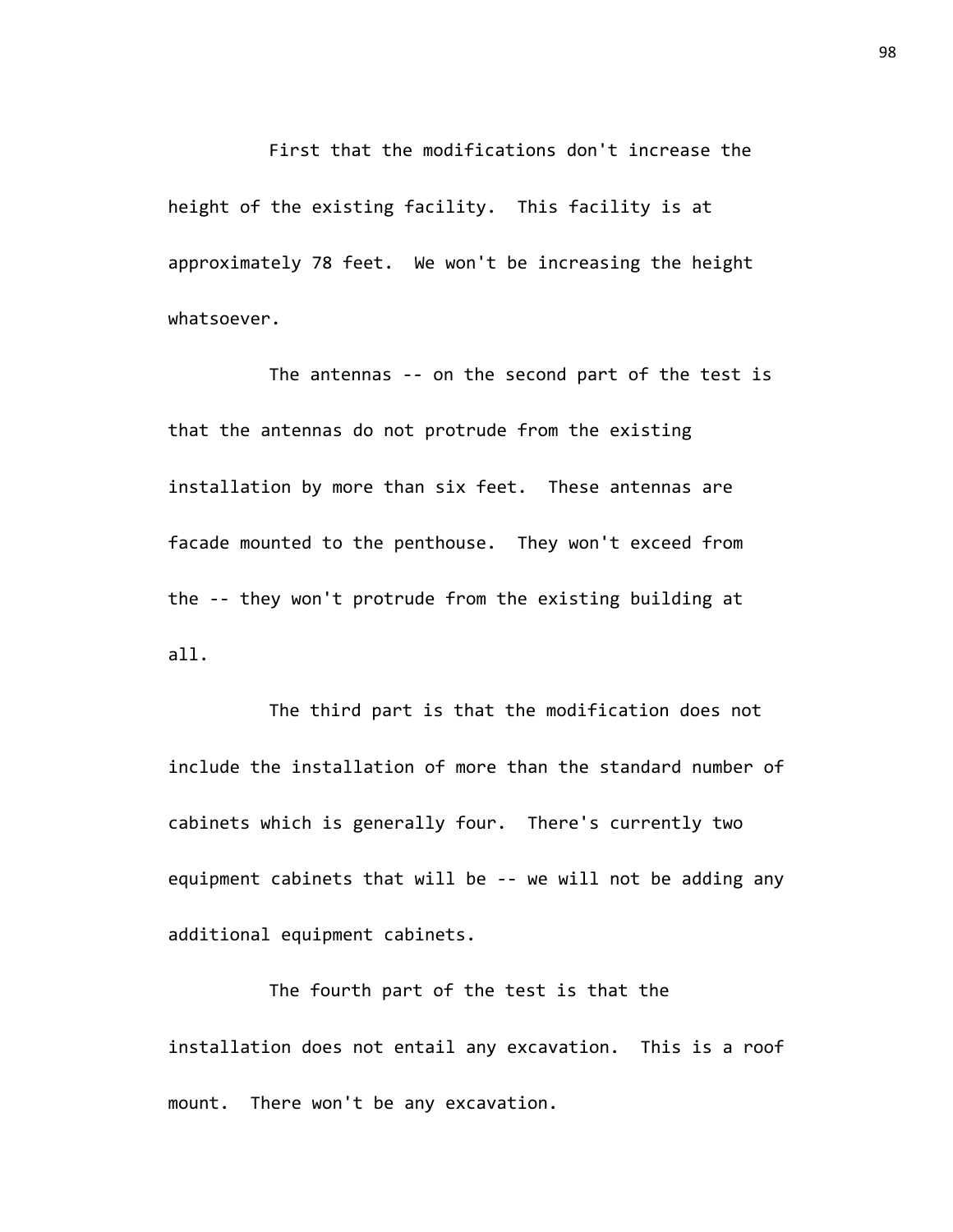And finally, the modification does not defeat any of the existing concealed or stealth design and it complies with the previous conditions of any previous approvals. And, again, we believe this installation is consistent with previous, the previous decision and previous installations approved by this Board in that it's painted to match, installed on low profile mounts, and will not break the cornice line.

CONSTANTINE ALEXANDER: Did you see the memo from the Harvard Square Advisory Committee?

ATTORNEY DANIEL GLISSMAN: I did, yes.

CONSTANTINE ALEXANDER: Okay. Because they make a number of suggestions which I'll read in a second. But am I not correct that what you're proposing sort of meet these, like ships passing in the night, what you propose is what they're asking?

ATTORNEY DANIEL GLISSMAN: Generally, yes, with one exception. They asked that all the equipment should be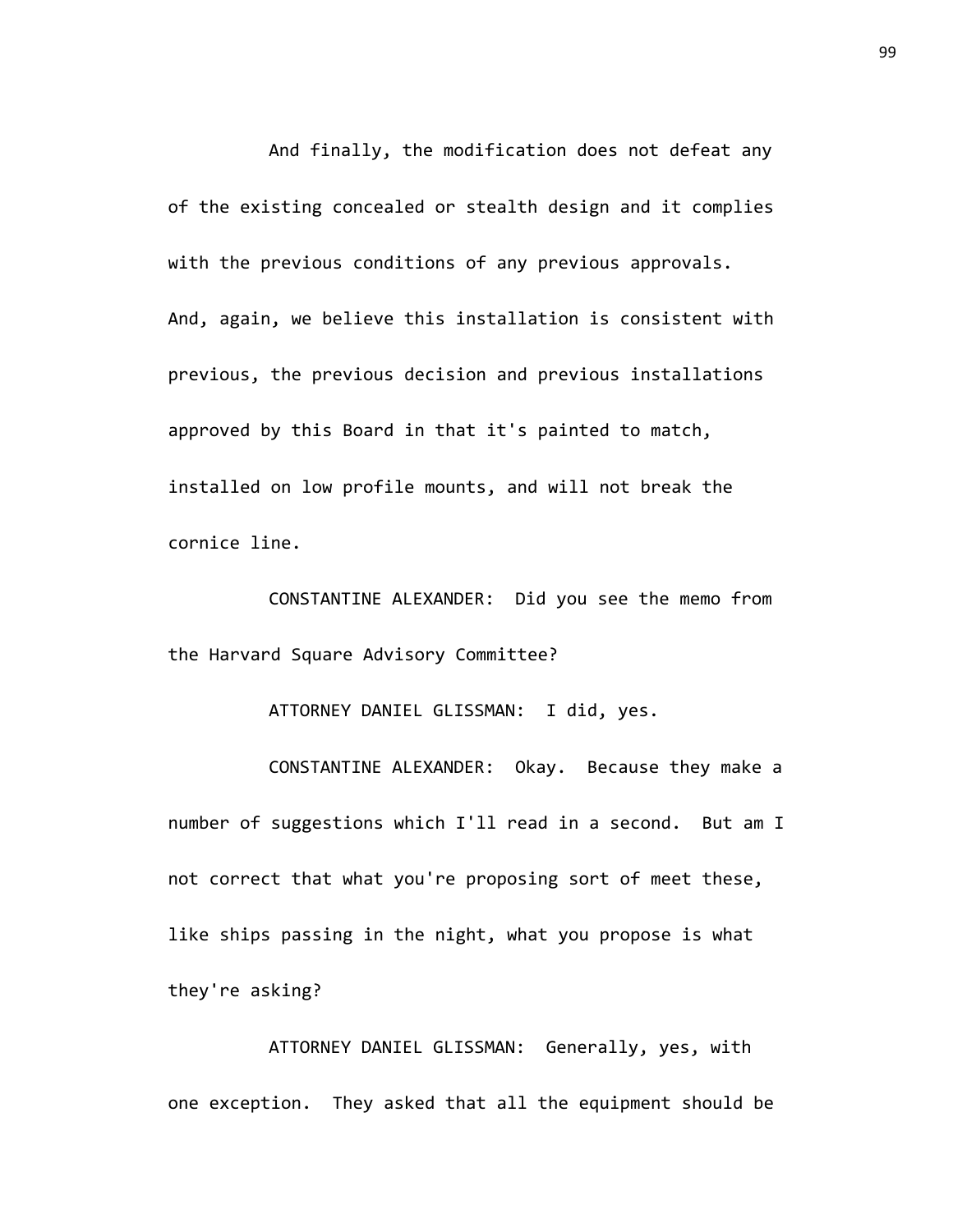the same length. However, the L700 antennas are larger than the air antennas.

CONSTANTINE ALEXANDER: How much larger?

ATTORNEY DANIEL GLISSMAN: About two feet I believe. And so, yeah, they're seven foot antennas and generally they're about five.

CONSTANTINE ALEXANDER: Okay.

ATTORNEY DANIEL GLISSMAN: So, but that -- almost all carriers, I believe all carriers have -- contain equipment that is large, you know, different size based on frequencies and the necessary capacity.

CONSTANTINE ALEXANDER: Okay.

Questions from Members of the Board?

(No Response.)

CONSTANTINE ALEXANDER: None.

I'll open the matter up to public testimony.

Is there anyone wishing to be heard?

(No Response.)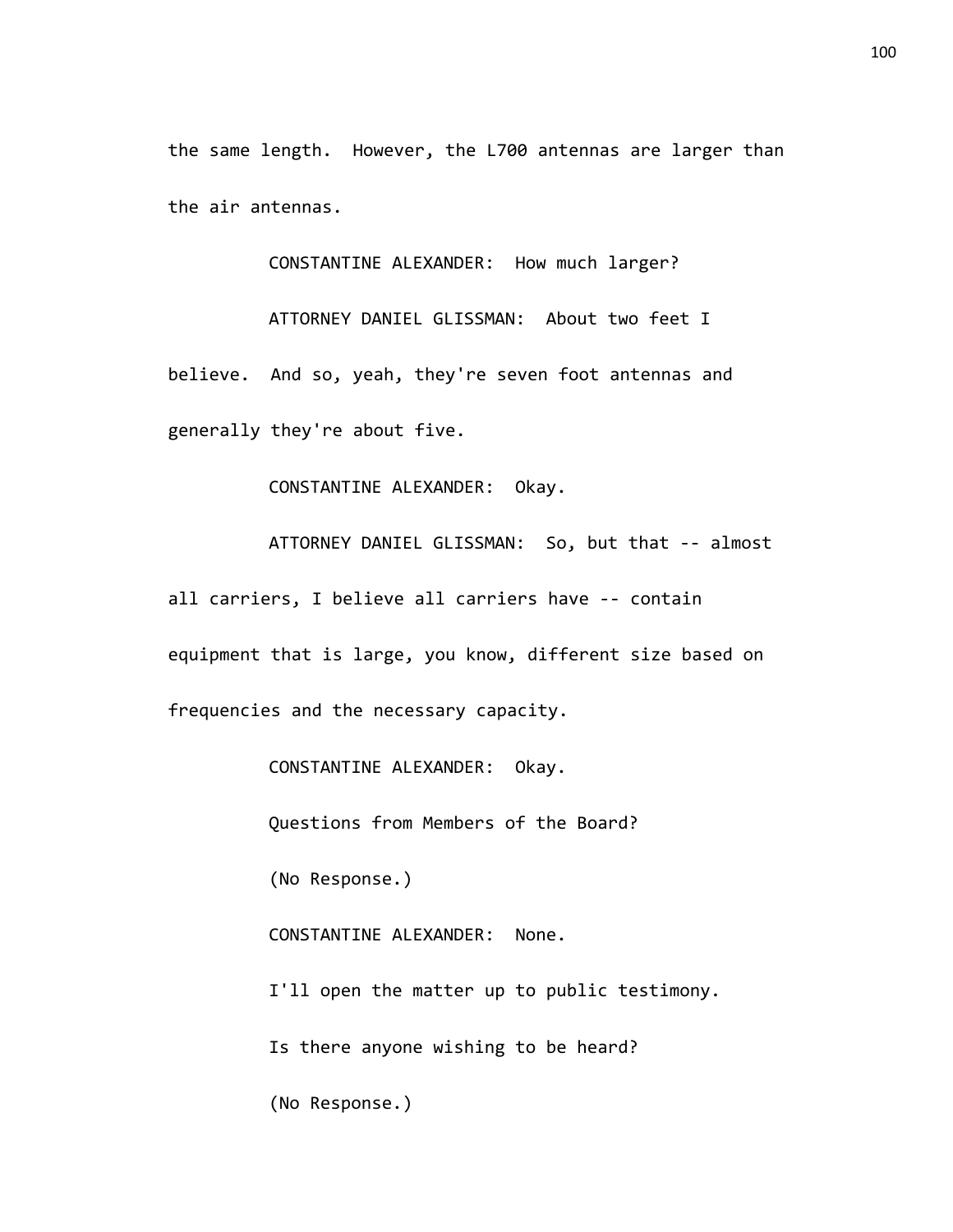CONSTANTINE ALEXANDER: No one wishing to be heard.

The Chair is in receipt of a memo from the Harvard Square Advisory Committee, or the Board is in receipt, which I will read their comments. (Reading) Members of the advisory Committee expressed no objections to the proposed antenna replacement and addition. The committee did suggest that the antenna be finished to match the facade and that all associated wiring be installed to be as close to the building as possible. All antennas should be of uniform height, width, and depth equally spaced to prevent a scattered appearance of the installation. All antennas should be installed low enough to not interrupt the roof line of the facade. Overall the committee members find the proposal to be consistent with the goals of the overlay district.

> That's the district in which you're located. And as you've indicated, basically your plans do

101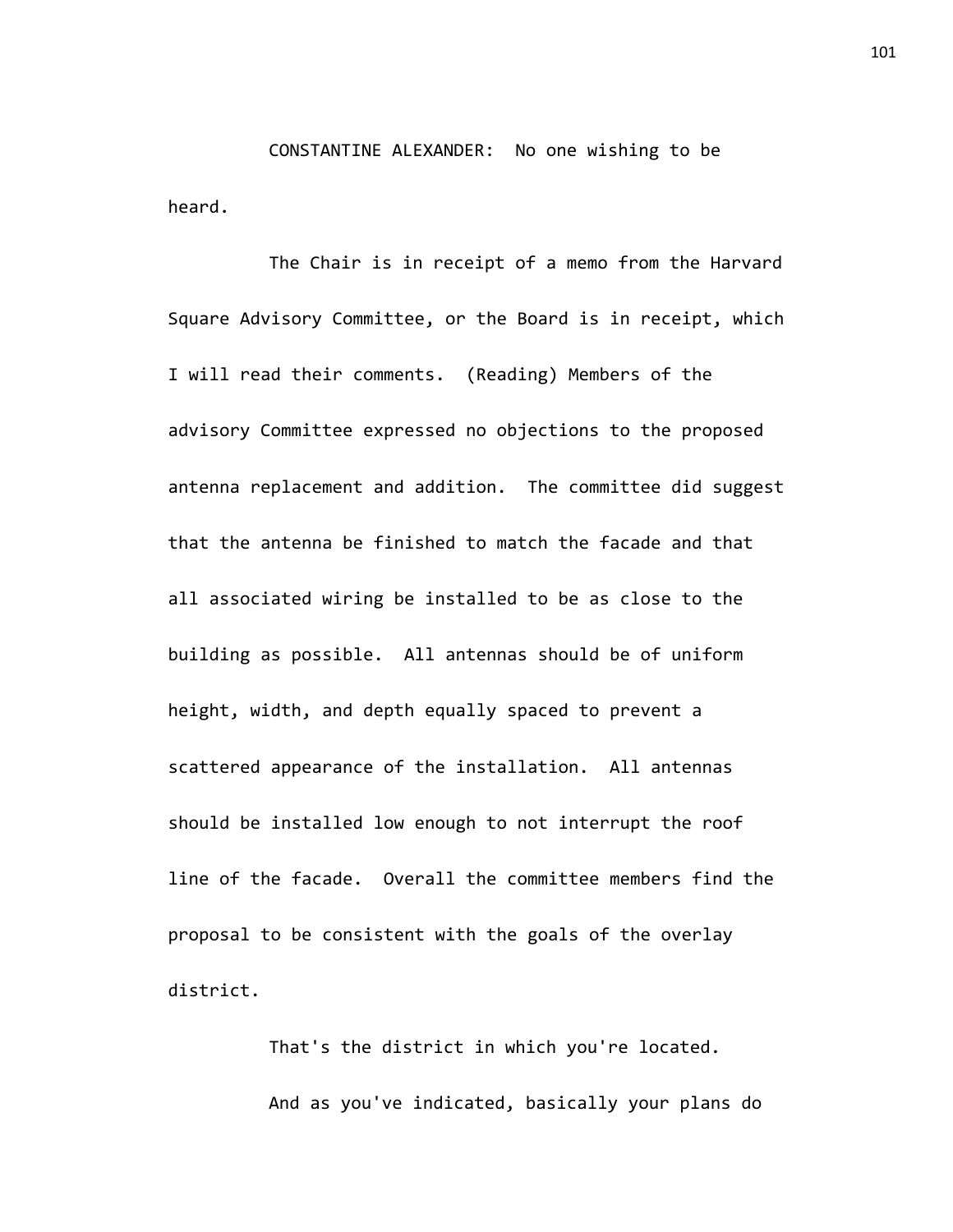comply or meet these suggestions except to the length of the antenna which is longer than what's there now.

ATTORNEY DANIEL GLISSMAN: Correct.

CONSTANTINE ALEXANDER: With that, I will close public testimony.

Ready for a vote?

JANET GREEN: Yes.

ANDREA HICKEY: Yes.

CONSTANTINE ALEXANDER: I guess so.

The Chair moves that we make the following

findings with regard to the relief being sought:

That the requirements of the Ordinance cannot be met without a Special Permit that you're seeking tonight.

That traffic generated or patterns of access or egress which will result from the work you want to do will not cause congestion, hazard, or substantial change in established neighborhood character.

That the continued operation of or development of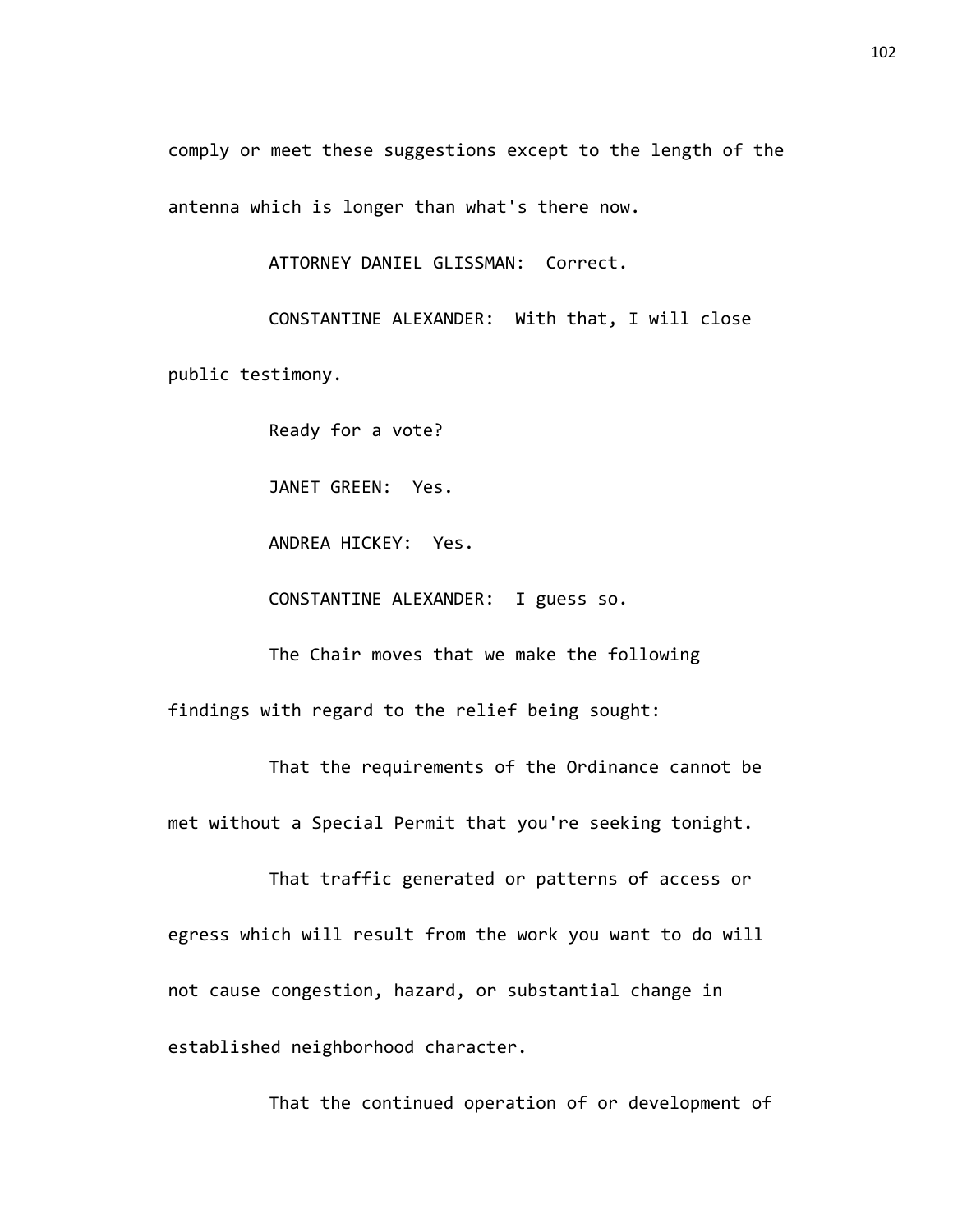adjacent uses as permitted in this Ordinance will not be adversely affected by the nature of what you're proposing.

That no nuisance or hazard will be created to the detriment of the health, safety, and welfare of the occupant of the proposed use or the citizens of the city.

And that generally what is being proposed will not impair the integrity of the district or. Adjoining district or otherwise derogate from the intent and purpose of this Ordinance.

We will also make the further finding that the -- I propose that we make the further finding:

That the Board also finds that the modification of the existing telecommunications facility at the site proposed by the petitioner does not substantially change the physical dimensions of the existing wireless tower or base station at such facility within the meaning of Section 6409(a) of The Middle Class Tax Relief and Job Creation Act of 2012 also known as The Spectrum Act.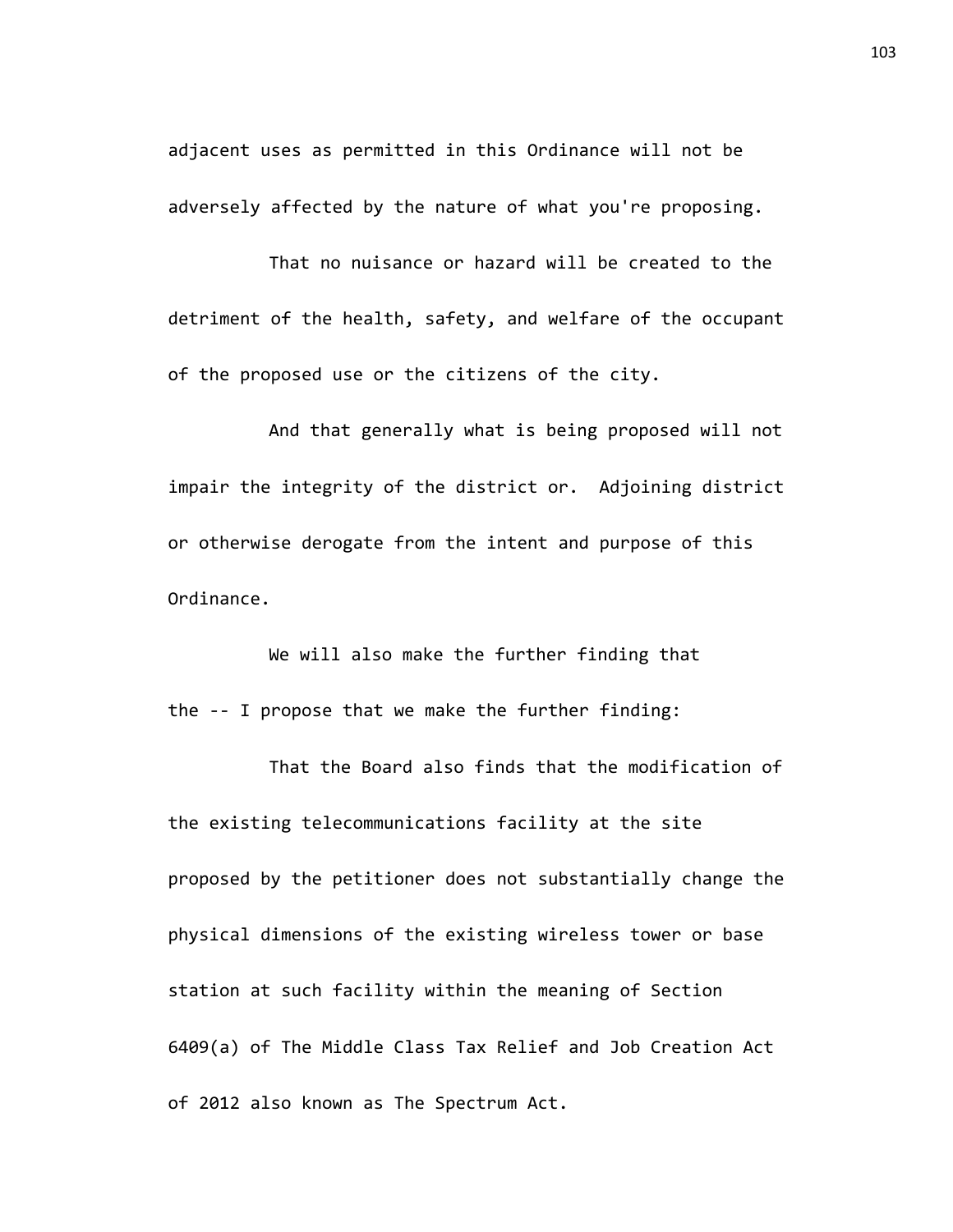Based on these findings the Chair moves that the petitioner be granted the Special Permit it is seeking subject to the following conditions:

One, that the work proceed in accordance with the plans submitted by the petitioner and initialled by the Chair. That's what you've submitted to us.

Two, that upon completion of the work the physical appearance and the visual impact of the proposed work will be consistent with the photo simulations submitted by the petitioner and initialled by the Chair.

Three, that the petitioner shall at all times maintain the proposed work so that its physical appearance and visual impact will remain consistent with the photo simulations previously referred to.

Four, that should the petitioner cease to utilize the equipment approved tonight for continuos period of six months or more, it shall promptly thereafter remove such equipment and restore the building on which it is located to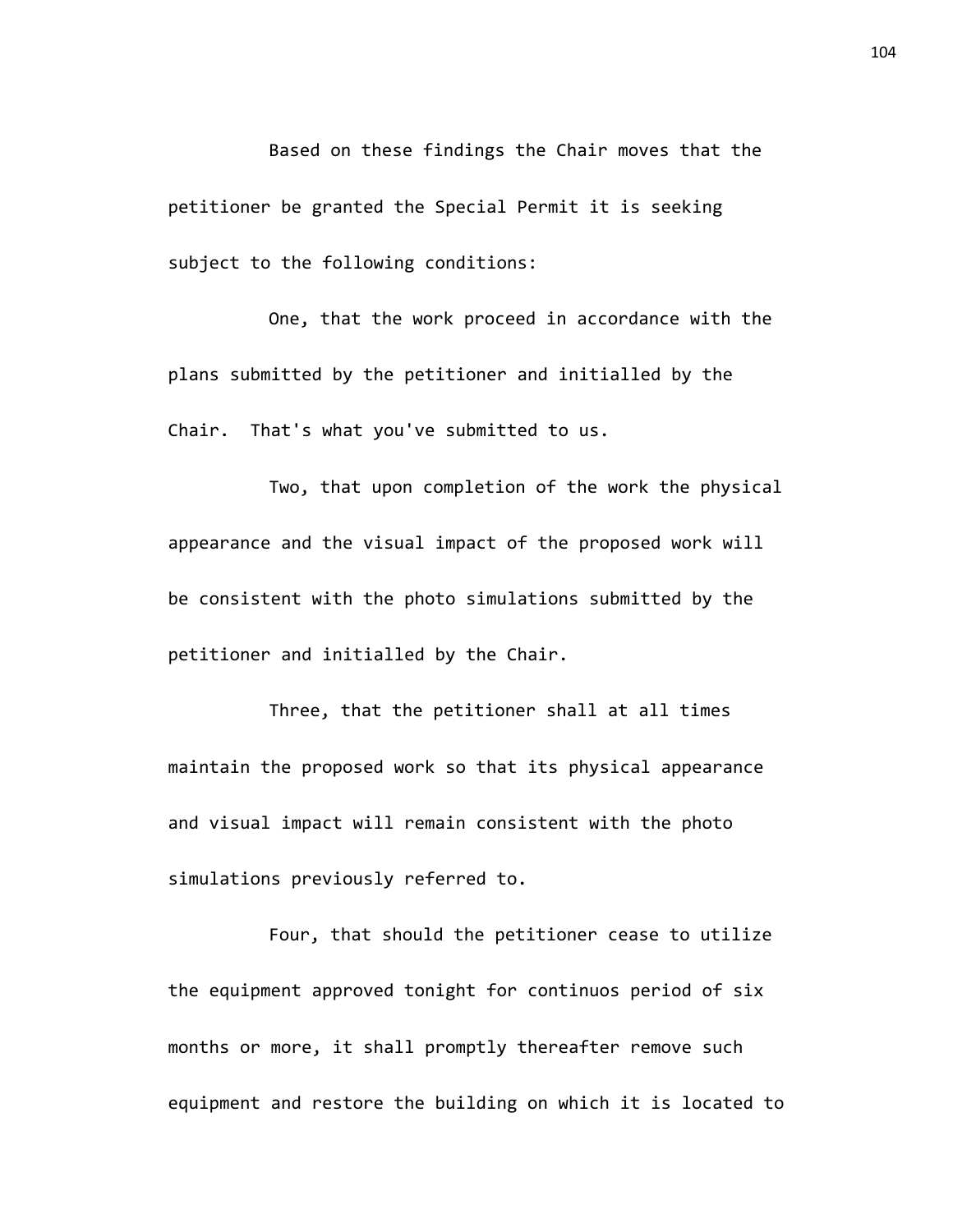its prior condition and appearance to the extent reasonably practicable.

Five, that the petitioner is in compliance with, and will continue to comply with enormous respects, the conditions imposed by this Board with regard to previous Special Permits granted to the petitioner with regard to the site in question.

And then lastly, there's my -- a long thing about health effects. And I think we've agreed in the past you know what they are. We'll incorporate them into the record and your objection will be noted as well. Just so that you do have to comply with this.

(Inasmuch as the health effects of the transmission of electromagnetic energy waves is a matter of ongoing societal concern and scientific study, the Special Permit is also subject to the following conditions:

One, the petitioner shall file with the Inspectional Services Department each report it files with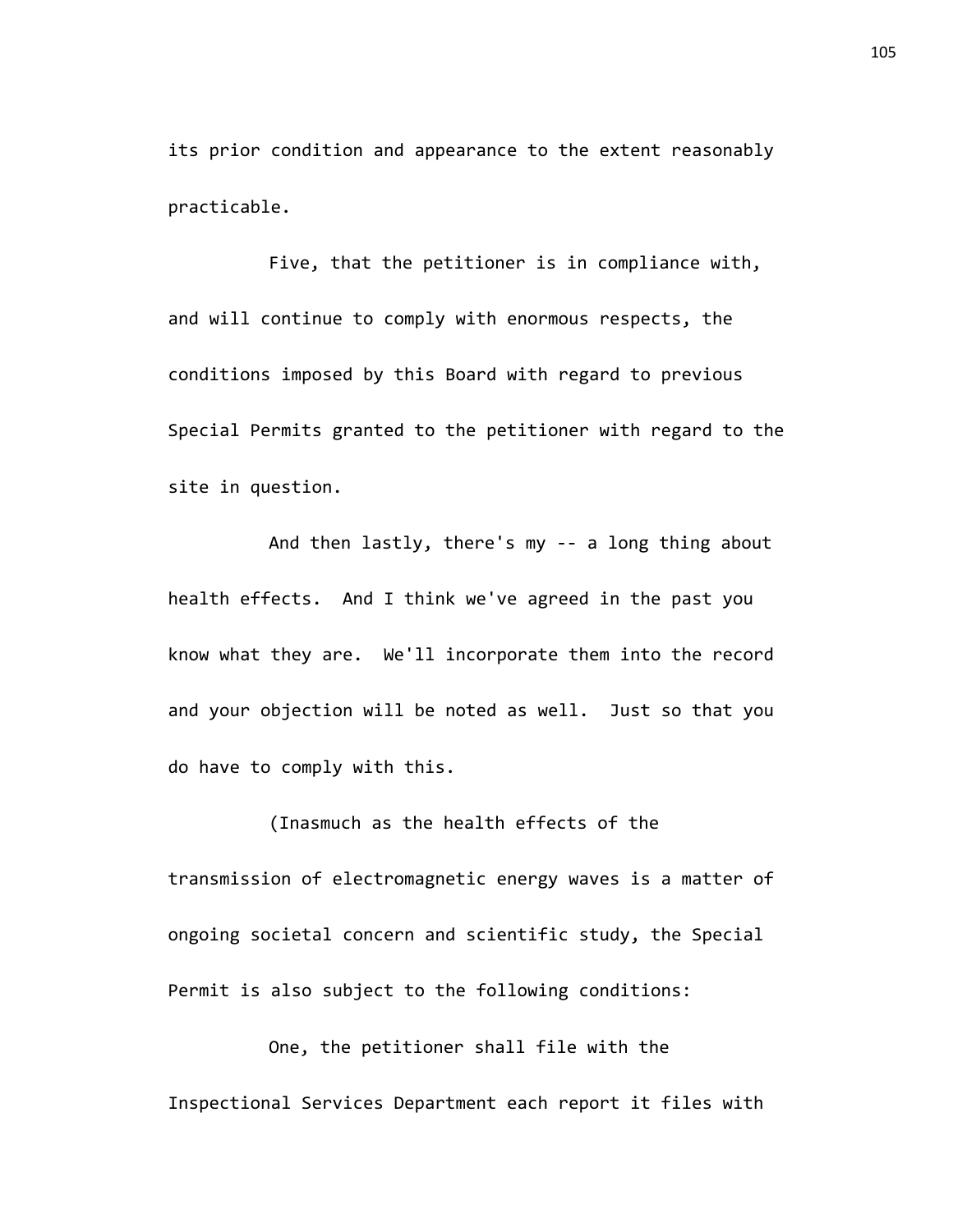the federal authorities regarding electromagnetic energy waves emissions emanating from all of the petitioner's equipment on the site. Each such report shall be filed with the Inspectional Services Department no later than ten business days after the report has been filed with the federal authorities. Failure to timely file any such report with the Inspectional Services Department shall ipso facto terminate the Special Permit granted tonight.

Two, in the event that at any time federal authorities notify the petitioner that its equipment on the site, including but not limited to the equipment permitted by the Special Permit granted tonight, fails to comply with requirements of law or governmental regulation, whether with regard to the emissions of electromagnetic energy waves or otherwise, the petitioner within ten business days of receipt of notification of such failure shall file with the Inspectional Services Department a report disclosing in reasonable detail that such failure has occurred and the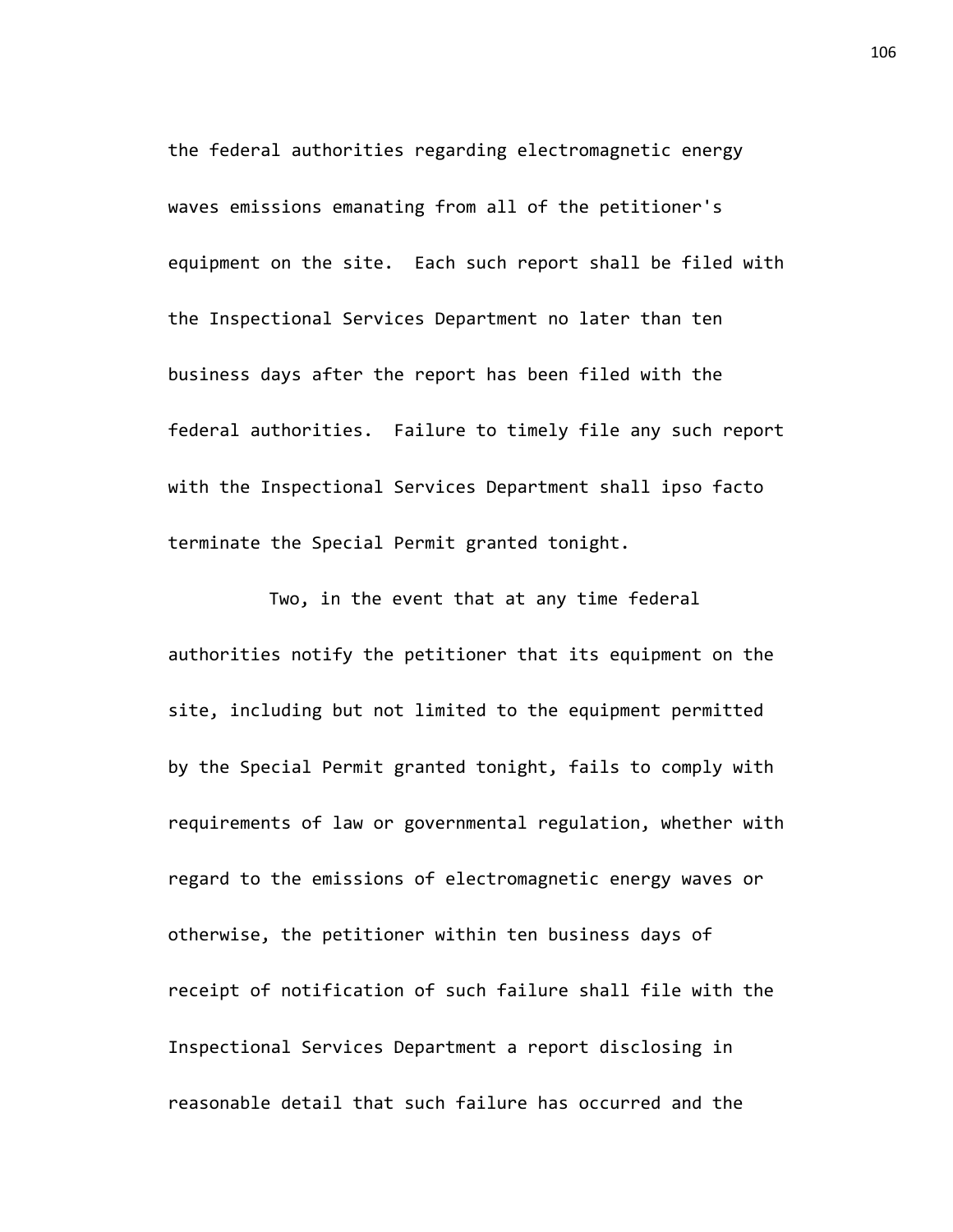basis for such claimed failure, and sixty calendar days after receipt by the petitioner of such notification of failure, the Special Permit granted tonight shall ipso facto terminate.

Three, to the extent that a Special Permit has terminated pursuant to the foregoing paragraphs 1 and 2, the petitioner may apply to this Board for a new Special Permit, provided that the public notice concerning such application discloses in reasonable detail that the application has been filed because of a termination of Special permit pursuant to paragraphs 1 and 2 above.)

Based on all of this, the Chair moves that we grant the Special Permit as I said subject to these conditions.

All those in favor please see "Aye."

(Aye.)

CONSTANTINE ALEXANDER: Five in favor, Special Permit granted for this.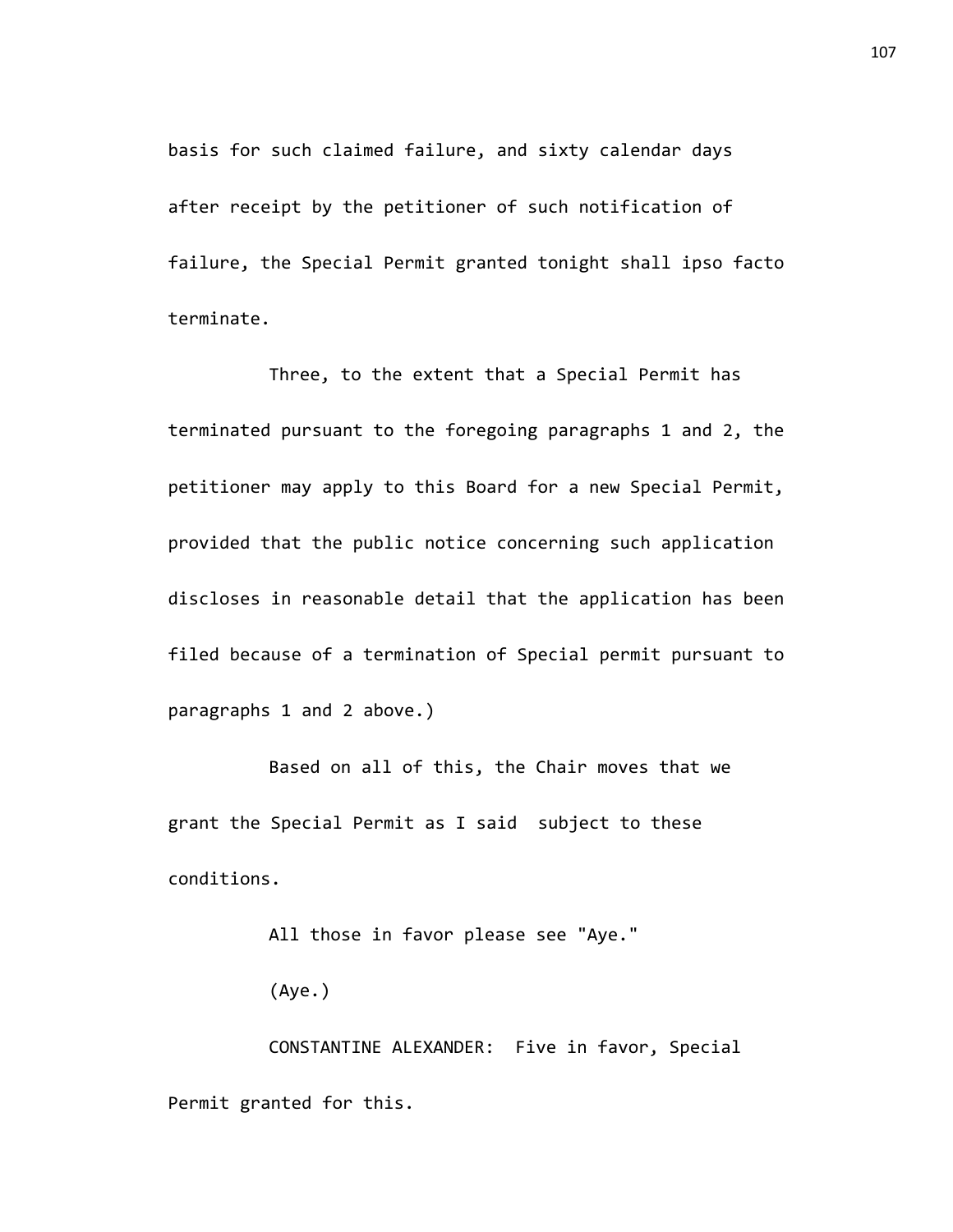ATTORNEY DANIEL GLISSMAN: Thank you.

\* \* \* \* \*

(9:15 p.m.)

(Sitting Members Case: BZA-012071-2016: Constantine

Alexander, Brendan Sullivan, Janet Green, Andrea A. Hickey,

Patrick Tedesco.)

CONSTANTINE ALEXANDER: The Chair will call case No. 012071, Ten Canal Park.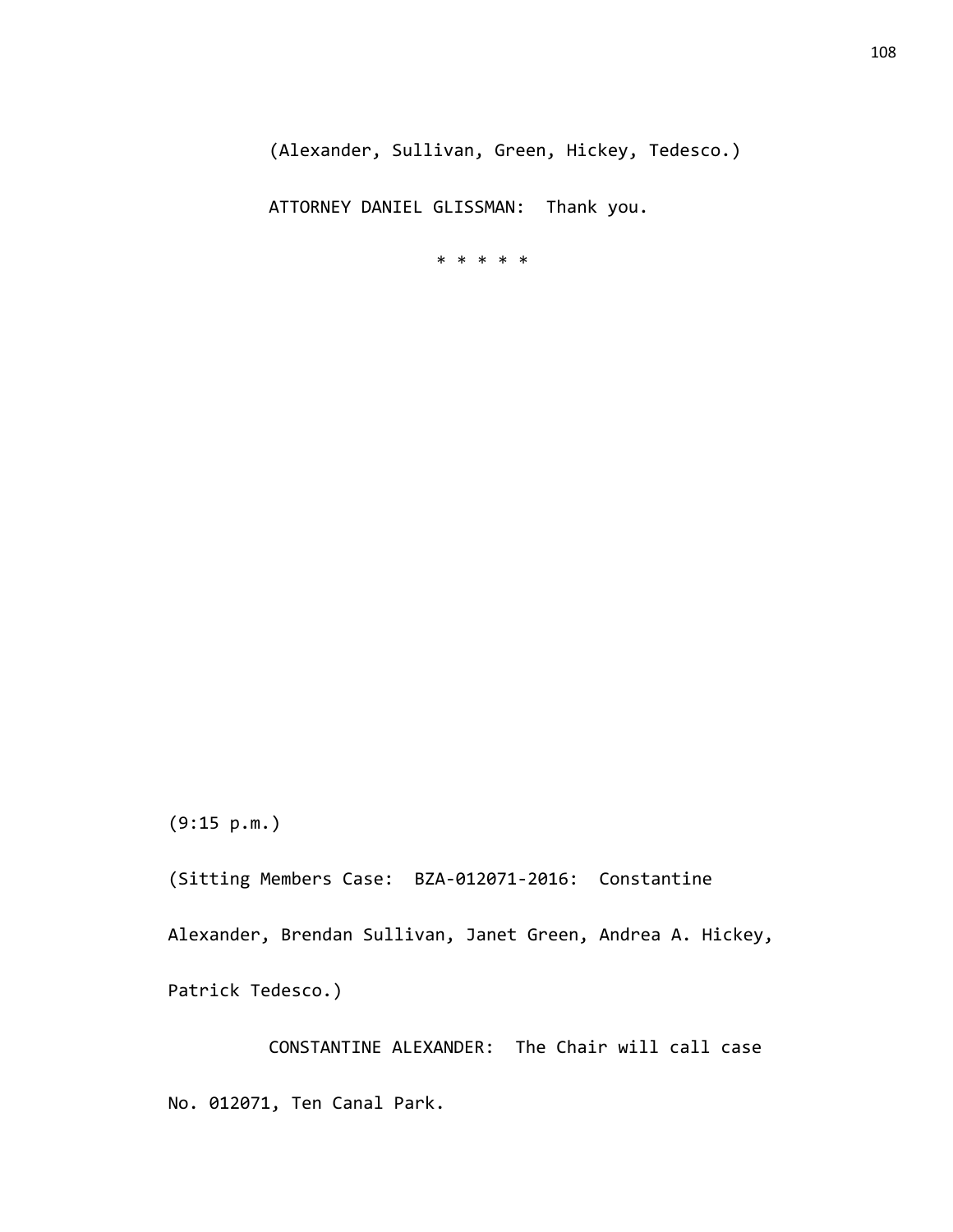Is there anyone here wishing to be heard on this matter? Sir.

ATTORNEY DANIEL GLISSMAN: Good evening, Daniel Glissman, attorney with Prince, Lobel, Tye, One International Place, Suite 3700, Boston, Massachusetts.

I'm here on behalf of my client T-Mobile Northeast, and we're here seeking relief for the upgrade and modification of our existing facility at Ten Canal Park.

T-Mobile currently operates six antennas, facade mounted to the penthouse of this building and they're proposing to add three and replace three; three new L700 antennas and three upgraded air antennas.

CONSTANTINE ALEXANDER: So there would three more antennas on the building than there is now?

ATTORNEY DANIEL GLISSMAN: Correct.

CONSTANTINE ALEXANDER: As I recall, this property has been before us a number of times. And there's another telecommunications carrier whose got antennas on the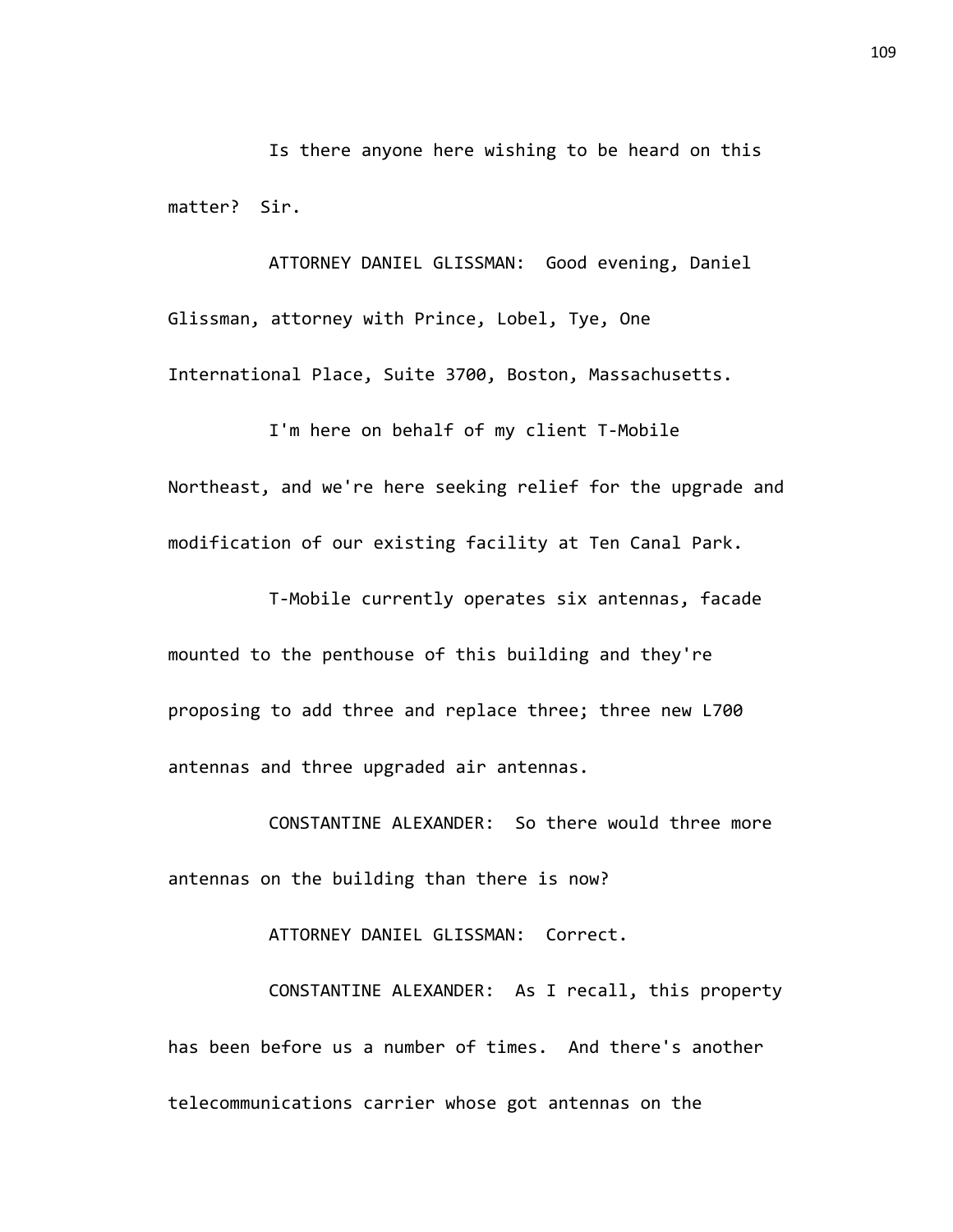ATTORNEY DANIEL GLISSMAN: Correct. I believe it's Sprint.

CONSTANTINE ALEXANDER: Okay.

And not tonight, I guess, but in the past there was opposition from people who lived in the apartments across the way about concerns about radiation and obstructing views, but I didn't see any comments this time around.

ATTORNEY DANIEL GLISSMAN: Yeah, not to my knowledge we haven't gotten any comments from any neighbors.

CONSTANTINE ALEXANDER: Continue.

ATTORNEY DANIEL GLISSMAN: This site's located in the BA district and, again, we're seeking relief under Section 6409, and I could just briefly run through the criterion.

> CONSTANTINE ALEXANDER: Go ahead. ATTORNEY DANIEL GLISSMAN: The first criterion is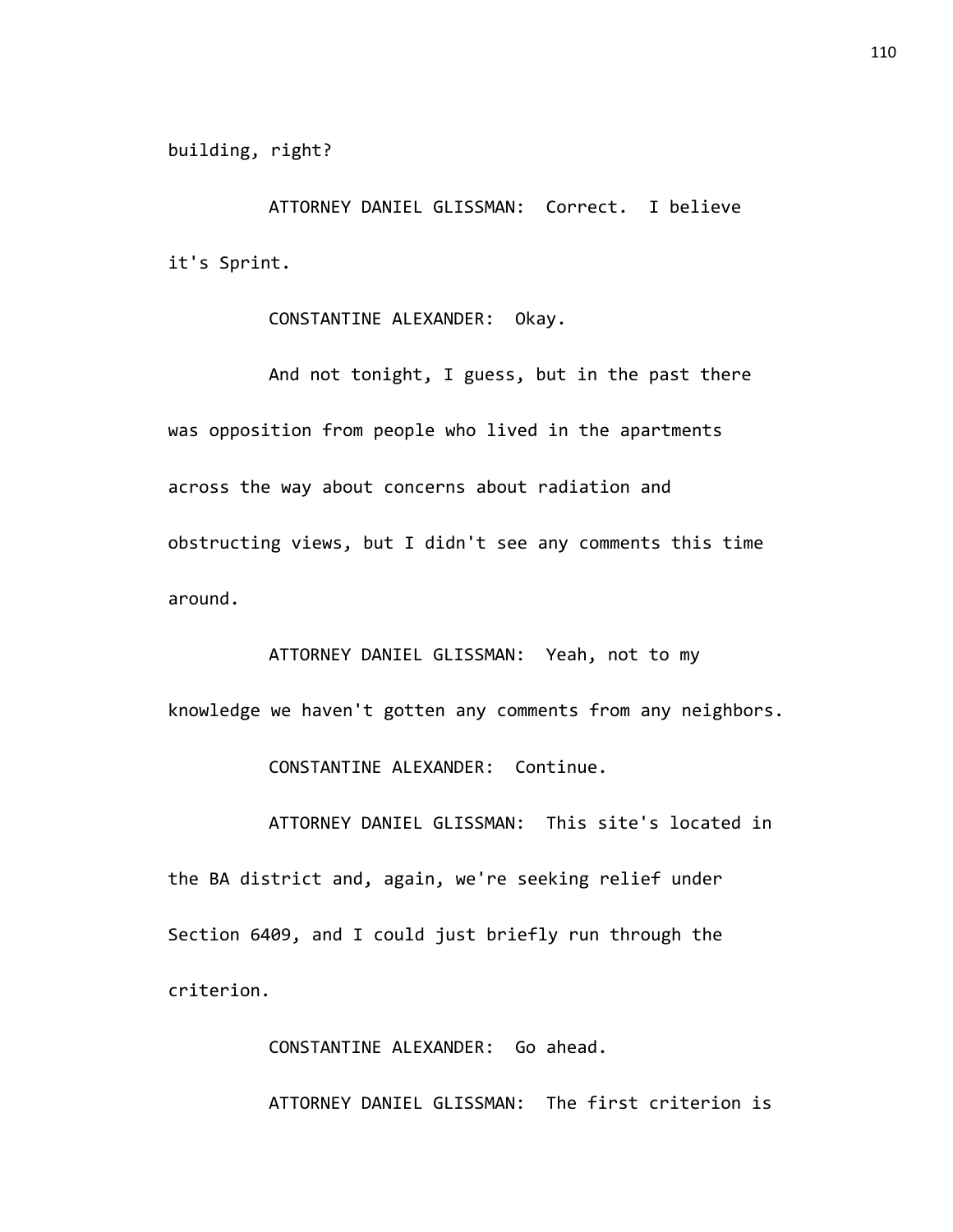that the proposed modifications don't extend the height of the existing base station. This is currently at approximately 84 feet in height. We won't be increasing the height. All the antennas will be located at the same top height.

The second prong is that the modifications won't protrude from the edge of the building by more than six feet. Again, these are installed on the penthouse and, therefore, will not exceed the edge of the building.

We currently have two cabinets on the -- in the existing facility and we will not be increasing that. We also will not include any excavation as this is a rooftop mount.

Finally, we believe this site is compliant with previous decisions and does not defeat the existing stealth as what we will be mounting on low profile mounts about a foot beneath the cornice line so as to not to break it, and all antennas will be painted to match. We're also doing our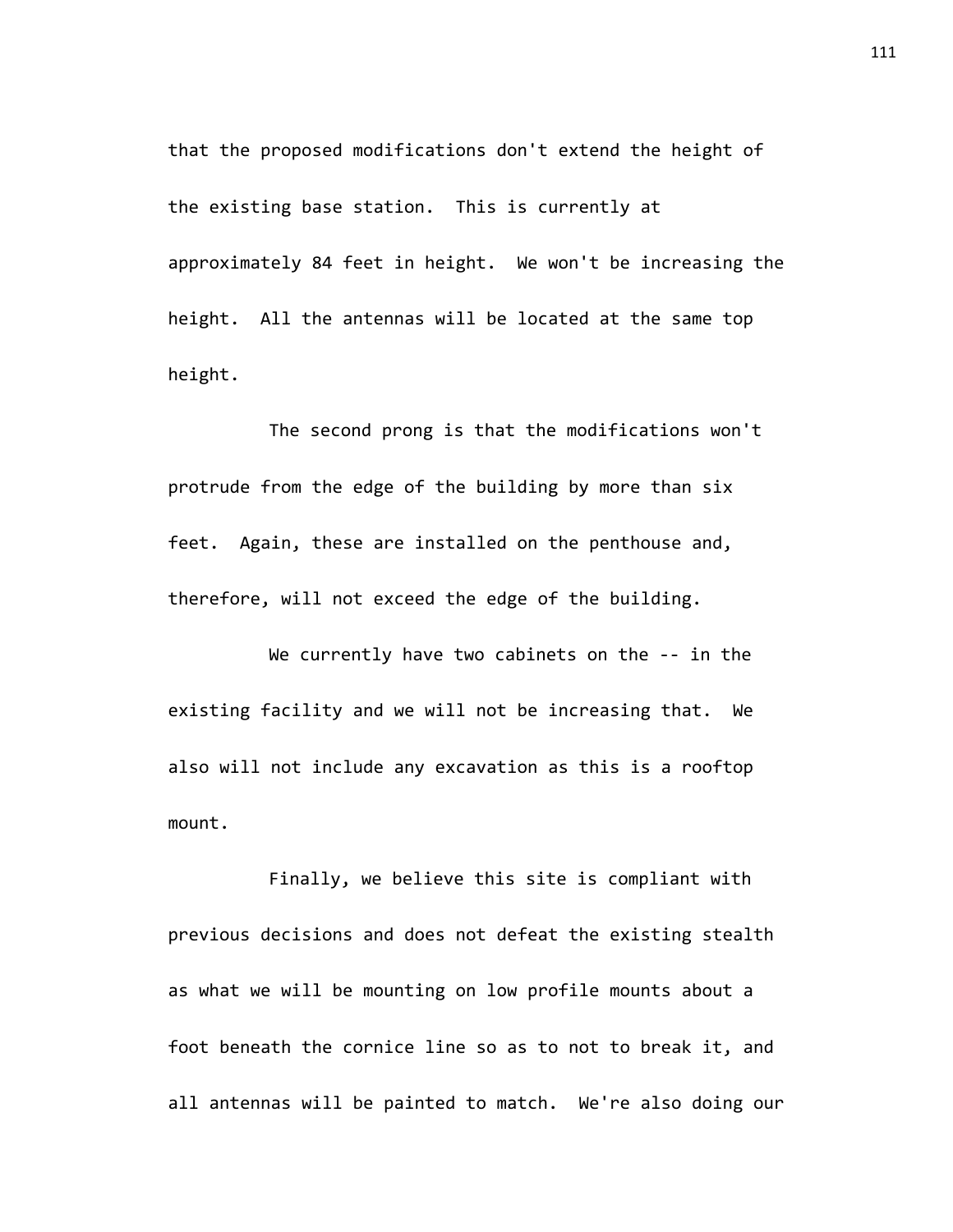best to evenly space the antennas for proper symmetry.

CONSTANTINE ALEXANDER: Okay.

Questions from Members of the Board?

(No Response.)

CONSTANTINE ALEXANDER: None.

I'll open the matter up to public testimony.

Is there anyone here wishing to be heard?

(No Response.)

CONSTANTINE ALEXANDER: I guess not. Close public testimony.

We're not in receipt of any correspondence. Did you meet with the Planning Board on this one?

ATTORNEY DANIEL GLISSMAN: Again, this site, I corresponded with members of CDD and they said the Planning Board did not request to review this site, and I was under the impression that they had sent an e-mail to that effect.

CONSTANTINE ALEXANDER: So, again, no comment. Basically by not commenting, their comment is no comment.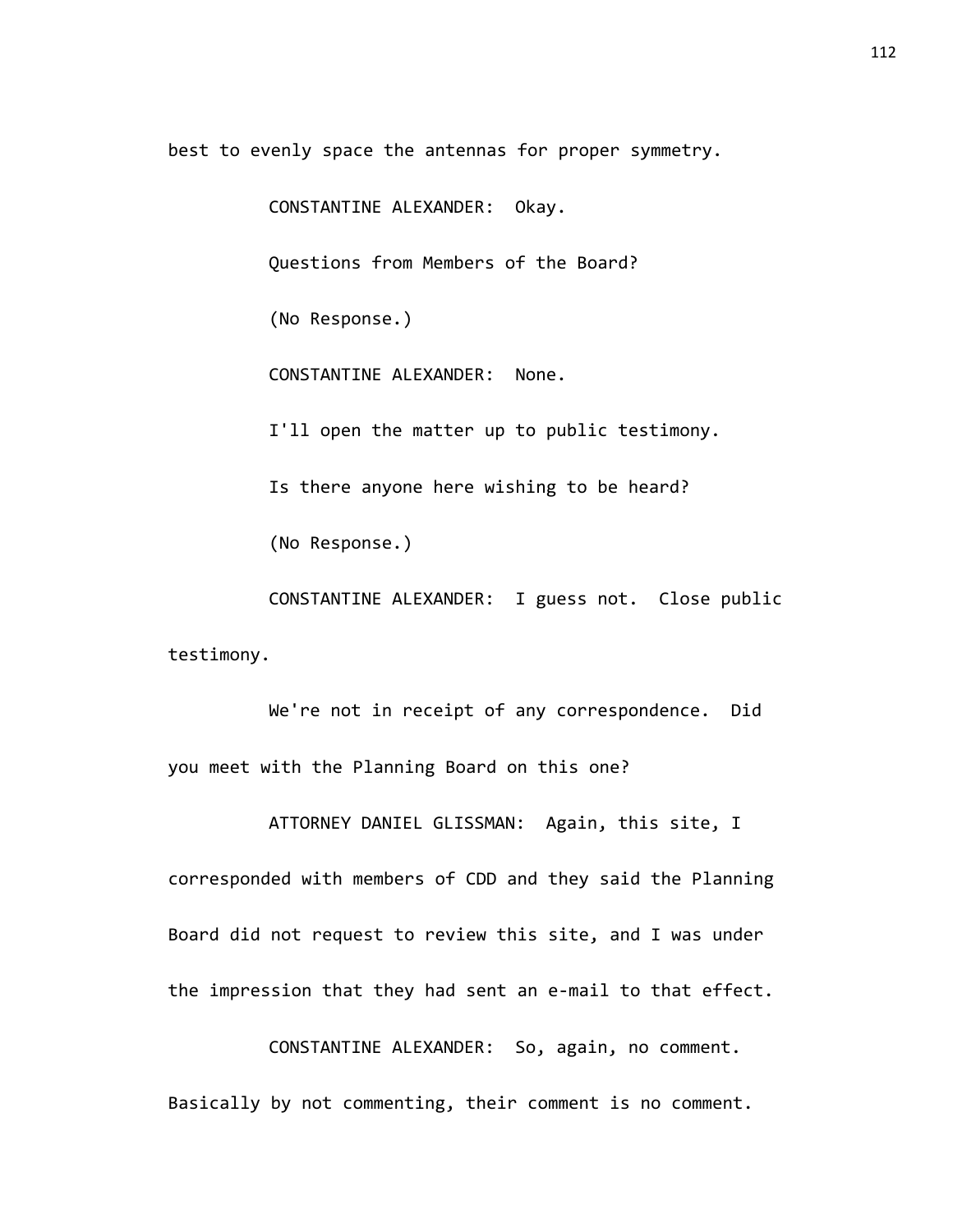ATTORNEY DANIEL GLISSMAN: Correct.

CONSTANTINE ALEXANDER: All right. We ready for a vote?

JANET GREEN: Ready.

CONSTANTINE ALEXANDER: The Chair moves that we make the following findings with regard to the relief being sought:

That the work proceed in accordance with the plans submitted by the petitioner and initialled by the Chair. Which we've done.

That upon completion of the work, the physical appearance and visual impact of the proposed work will be consistent with the photo simulations submitted by the petitioner and initialled by the Chair.

That the petitioner shall at all times maintain the proposed works so that its physical appearance and visual impact will remain consistent with the photo simulations previously referred to.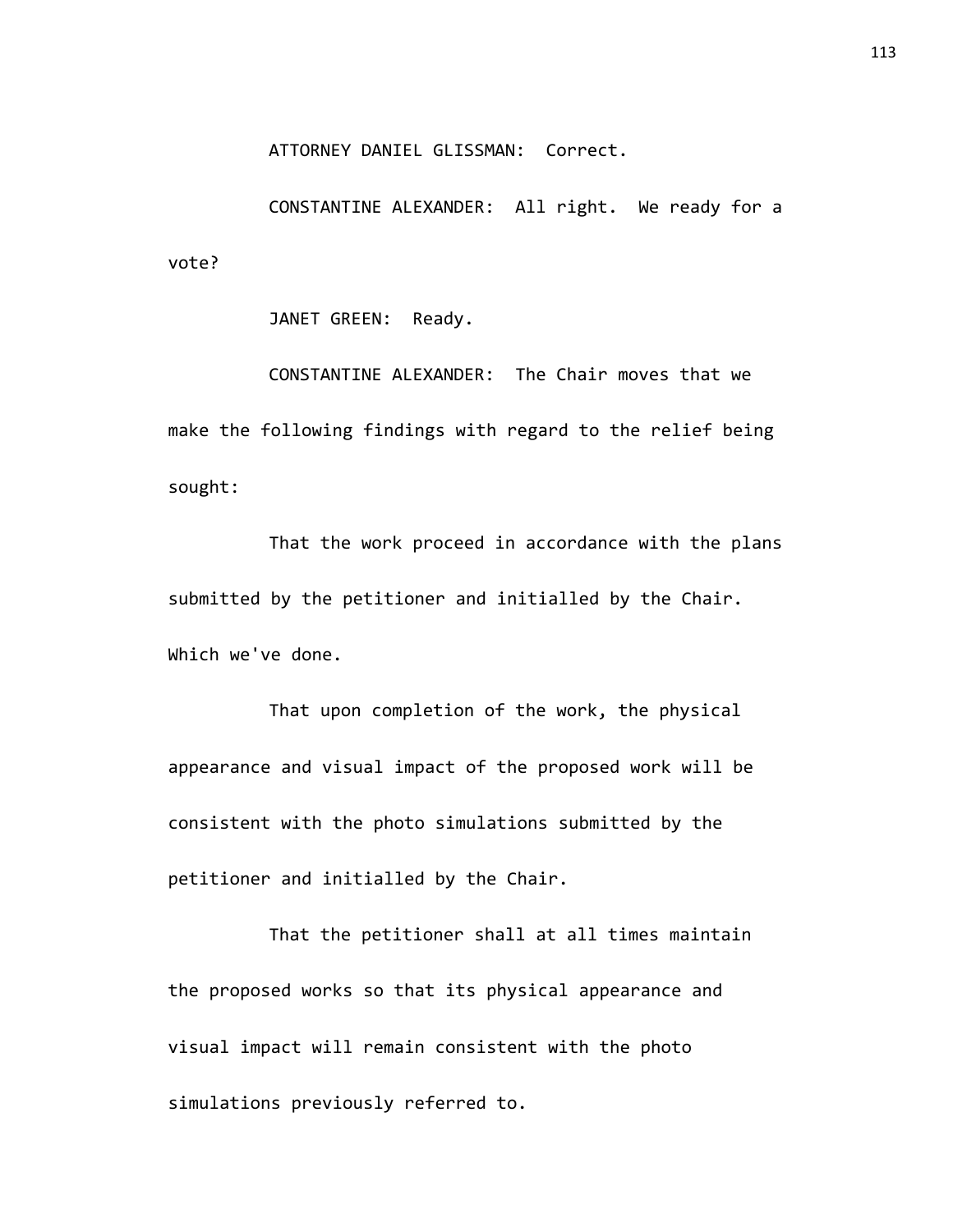Four, that should the petitioner cease to utilize the equipment approved tonight for a continuous period of six months or more, it shall promptly thereafter remove such equipment and restore the building on which it is located to its prior condition and appearance to the extent reasonably practicable.

Five, that the petitioner is in compliance with and will continue to comply with in all respects the conditions imposed by this Board with regard to previous Special Permits granted to the petitioner with regard to the site in question.

And then finally, and that the Board also finds that the modification of the existing telecommunication facility at the site proposed by the petitioner does not substantially change the physical dimensions of the existing wireless tower or base station at such facility within the meaning of Section 6409(a) of The Middle Class Tax Relief and Job Creation Act of 2012, also known as The Spectrum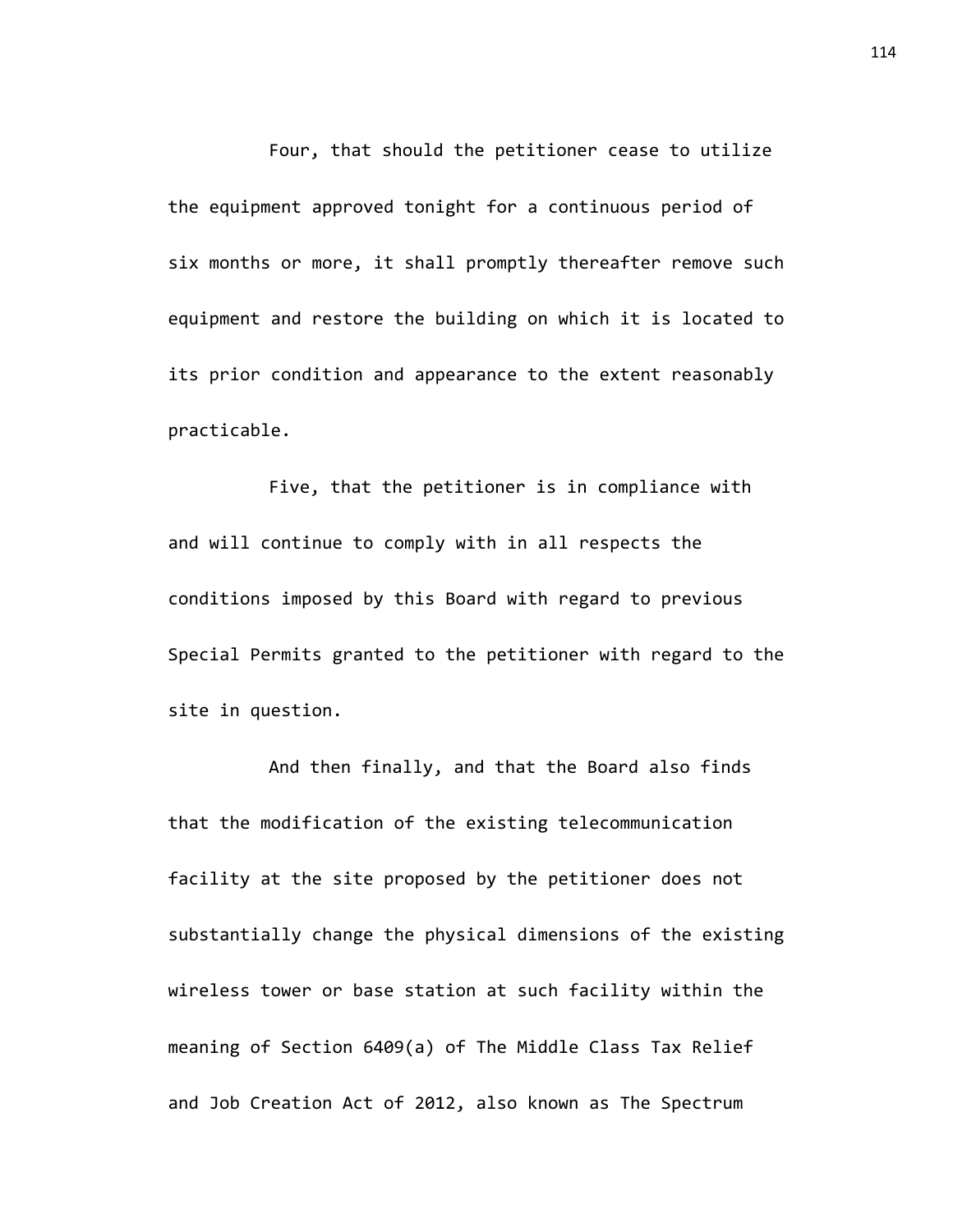Act.

And there is the last condition, some length dealing with electromagnetic waves and energy waves and their impact. As we've agreed in the past, you know what they are, we know what they are, and we'll incorporate the record with this gentleman's reservation of his rights with regard to them.

(Inasmuch as the health effects of the transmission of electromagnetic energy waves is a matter of ongoing societal concern and scientific study, the Special Permit is also subject to the following conditions:

One, the petitioner shall file with the Inspectional Services Department each report it files with the federal authorities regarding electromagnetic energy waves emissions emanating from all of the petitioner's equipment on the site. Each such report shall be filed with the Inspectional Services Department no later than ten business days after the report has been filed with the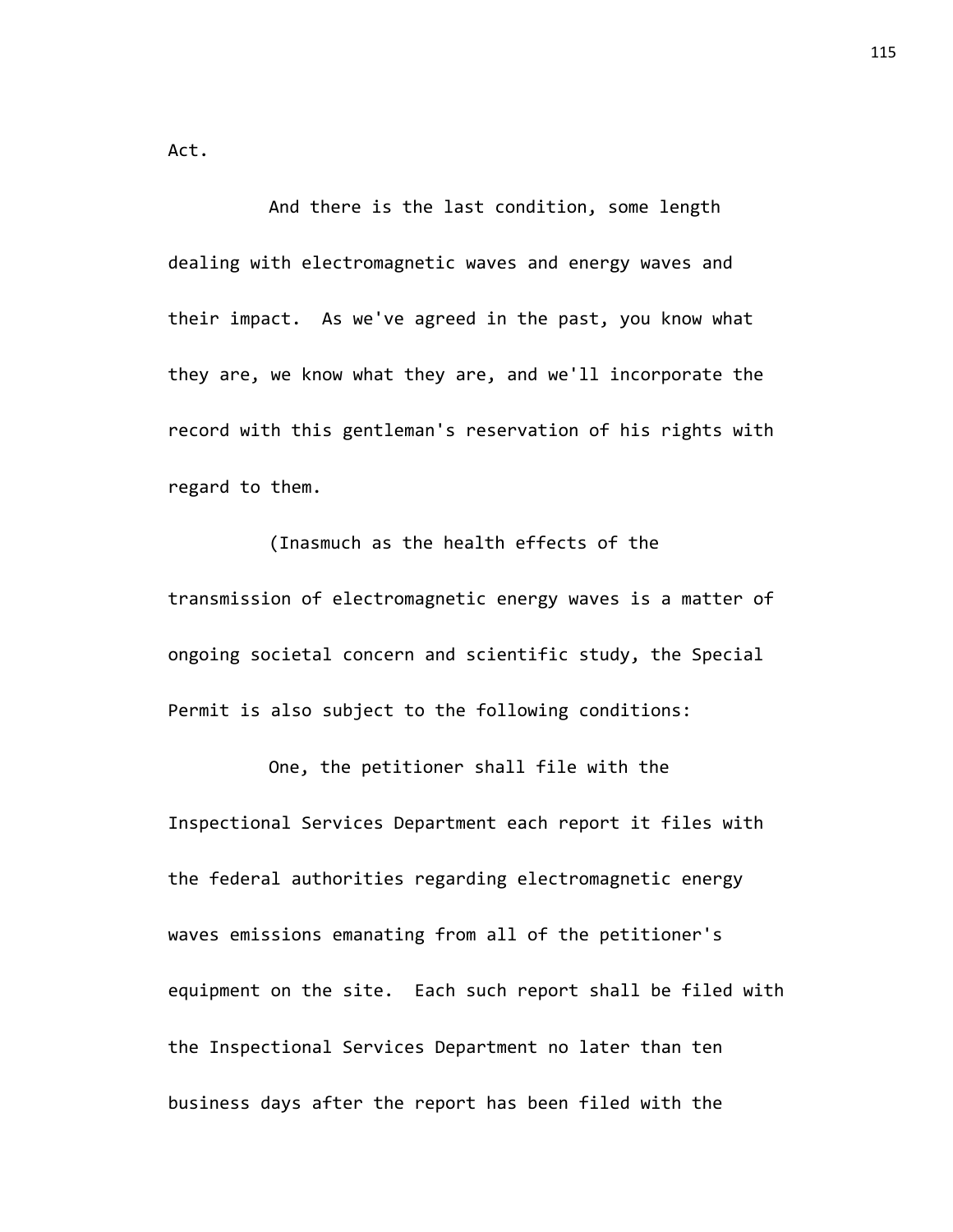federal authorities. Failure to timely file any such report with the Inspectional Services Department shall ipso facto terminate the Special Permit granted tonight.

Two, in the event that at any time federal authorities notify the petitioner that its equipment on the site, including but not limited to the equipment permitted by the Special Permit granted tonight, fails to comply with requirements of law or governmental regulation, whether with regard to the emissions of electromagnetic energy waves or otherwise, the petitioner within ten business days of receipt of notification of such failure shall file with the Inspectional Services Department a report disclosing in reasonable detail that such failure has occurred and the basis for such claimed failure, and sixty calendar days after receipt by the petitioner of such notification of failure, the Special Permit granted tonight shall ipso facto terminate.

Three, to the extent that a Special Permit has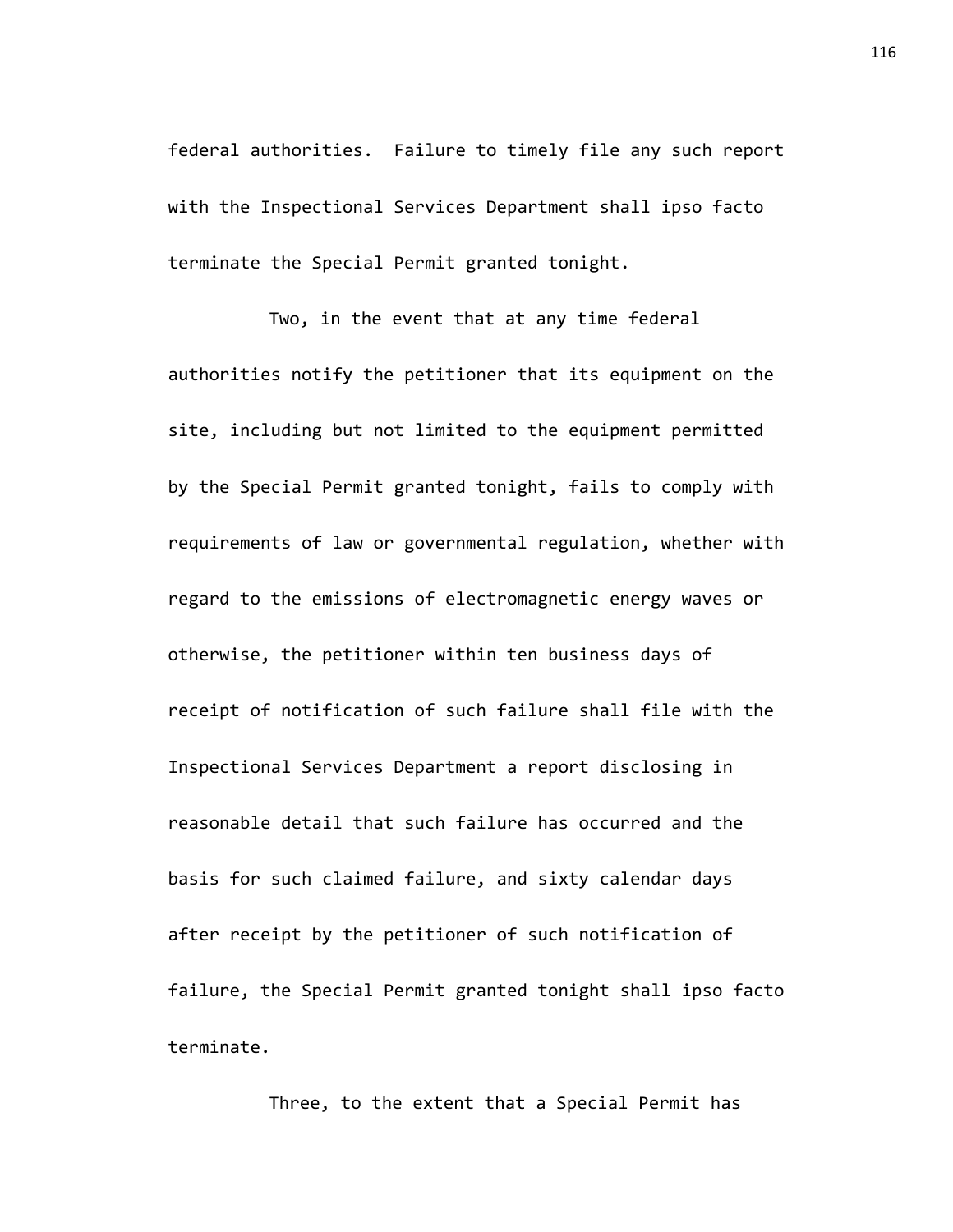terminated pursuant to the foregoing paragraphs 1 and 2, the petitioner may apply to this Board for a new Special Permit, provided that the public notice concerning such application discloses in reasonable detail that the application has been filed because of a termination of Special permit pursuant to paragraphs 1 and 2 above.)

CONSTANTINE ALEXANDER: All those in favor please say "Aye."

(Aye.)

CONSTANTINE ALEXANDER: Relief granted. (Alexander, Sullivan, Green, Hickey, Tedesco.) (Whereupon, at 9:20 p.m., the Board of Zoning Appeals Adjourned.)

\* \* \* \* \*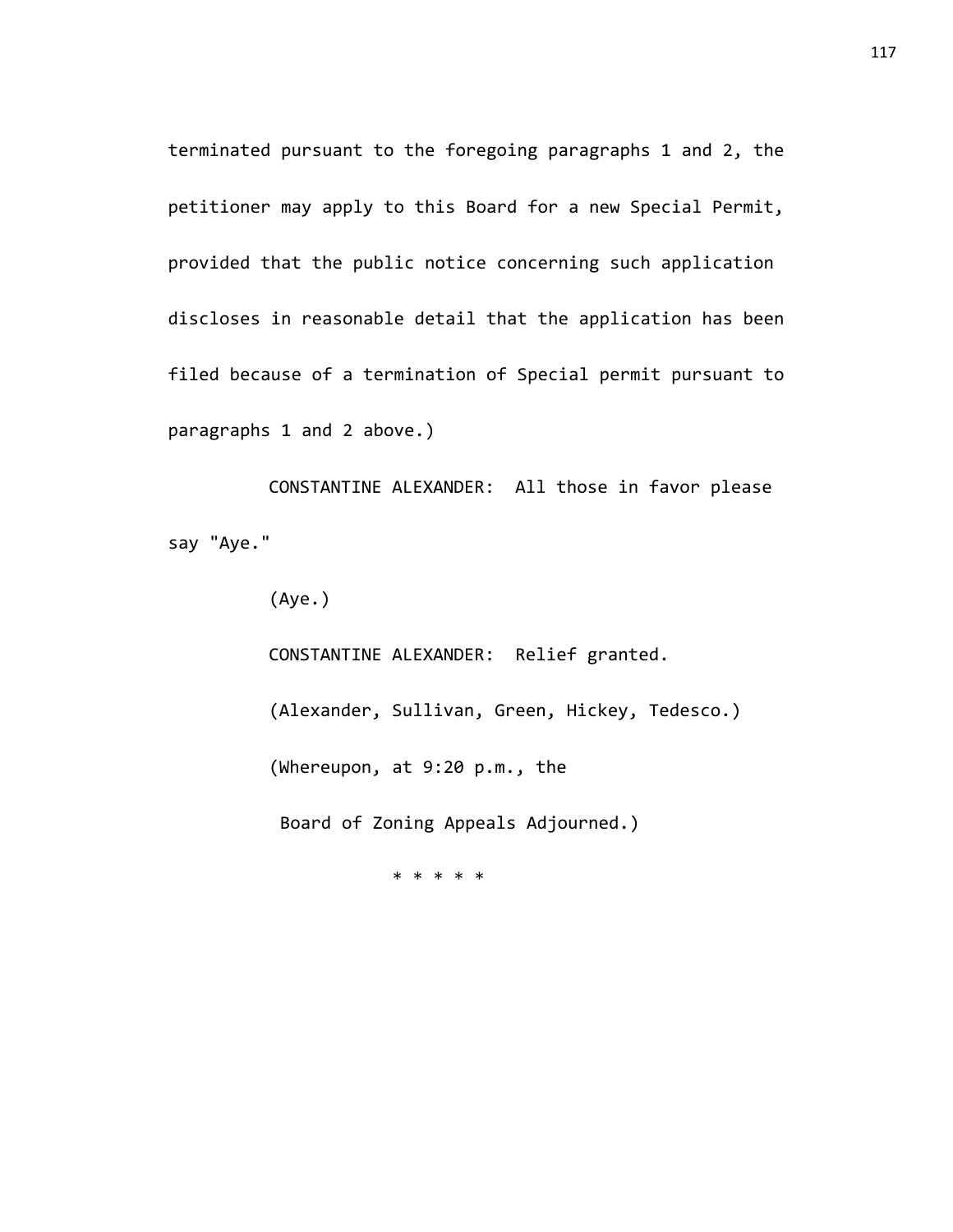#### **ERRATA SHEET AND SIGNATURE INSTRUCTIONS**

The original transcript and Errata Sheet has been delivered to Inspectional Services Department.

#### **INSTRUCTIONS**

After reading this volume of the Zoning Board of Appeals transcript, note any change or correction and the reason therefor on this sheet. Sign and date this Errata Sheet.

| <b>PAGE</b> | <b>LINE</b> |                                                                                                                                                                                                                                                                                                                                                                                                                                                                         |  |
|-------------|-------------|-------------------------------------------------------------------------------------------------------------------------------------------------------------------------------------------------------------------------------------------------------------------------------------------------------------------------------------------------------------------------------------------------------------------------------------------------------------------------|--|
|             |             | <b>CHANGE:</b>                                                                                                                                                                                                                                                                                                                                                                                                                                                          |  |
|             |             | REASON: __________________                                                                                                                                                                                                                                                                                                                                                                                                                                              |  |
|             |             | <b>CHANGE:</b>                                                                                                                                                                                                                                                                                                                                                                                                                                                          |  |
|             |             |                                                                                                                                                                                                                                                                                                                                                                                                                                                                         |  |
|             |             | <b>CHANGE:</b>                                                                                                                                                                                                                                                                                                                                                                                                                                                          |  |
|             |             | <b>REASON:</b>                                                                                                                                                                                                                                                                                                                                                                                                                                                          |  |
|             |             | <b>CHANGE:</b><br>$\begin{tabular}{ccccc} \multicolumn{2}{c }{\textbf{1} & \multicolumn{2}{c }{\textbf{2} & \multicolumn{2}{c }{\textbf{3} & \multicolumn{2}{c }{\textbf{4} & \multicolumn{2}{c }{\textbf{5} & \multicolumn{2}{c }{\textbf{6} & \multicolumn{2}{c }{\textbf{6} & \multicolumn{2}{c }{\textbf{6} & \multicolumn{2}{c }{\textbf{6} & \multicolumn{2}{c }{\textbf{6} & \multicolumn{2}{c }{\textbf{6} & \multicolumn{2}{c }{\textbf{6} & \multicolumn{2}{$ |  |
|             |             |                                                                                                                                                                                                                                                                                                                                                                                                                                                                         |  |
|             |             | <b>CHANGE:</b><br>____________________                                                                                                                                                                                                                                                                                                                                                                                                                                  |  |
|             |             | <b>REASON:</b>                                                                                                                                                                                                                                                                                                                                                                                                                                                          |  |
|             |             | <b>CHANGE:</b><br><u> 1980 - Jan Barbarat, manala</u>                                                                                                                                                                                                                                                                                                                                                                                                                   |  |
|             |             | <b>REASON:</b>                                                                                                                                                                                                                                                                                                                                                                                                                                                          |  |

I have read the foregoing transcript of the Zoning Board of Appeals, and except for any corrections or changes noted above, I hereby subscribe to the transcript as an accurate record of the statement(s) made by me.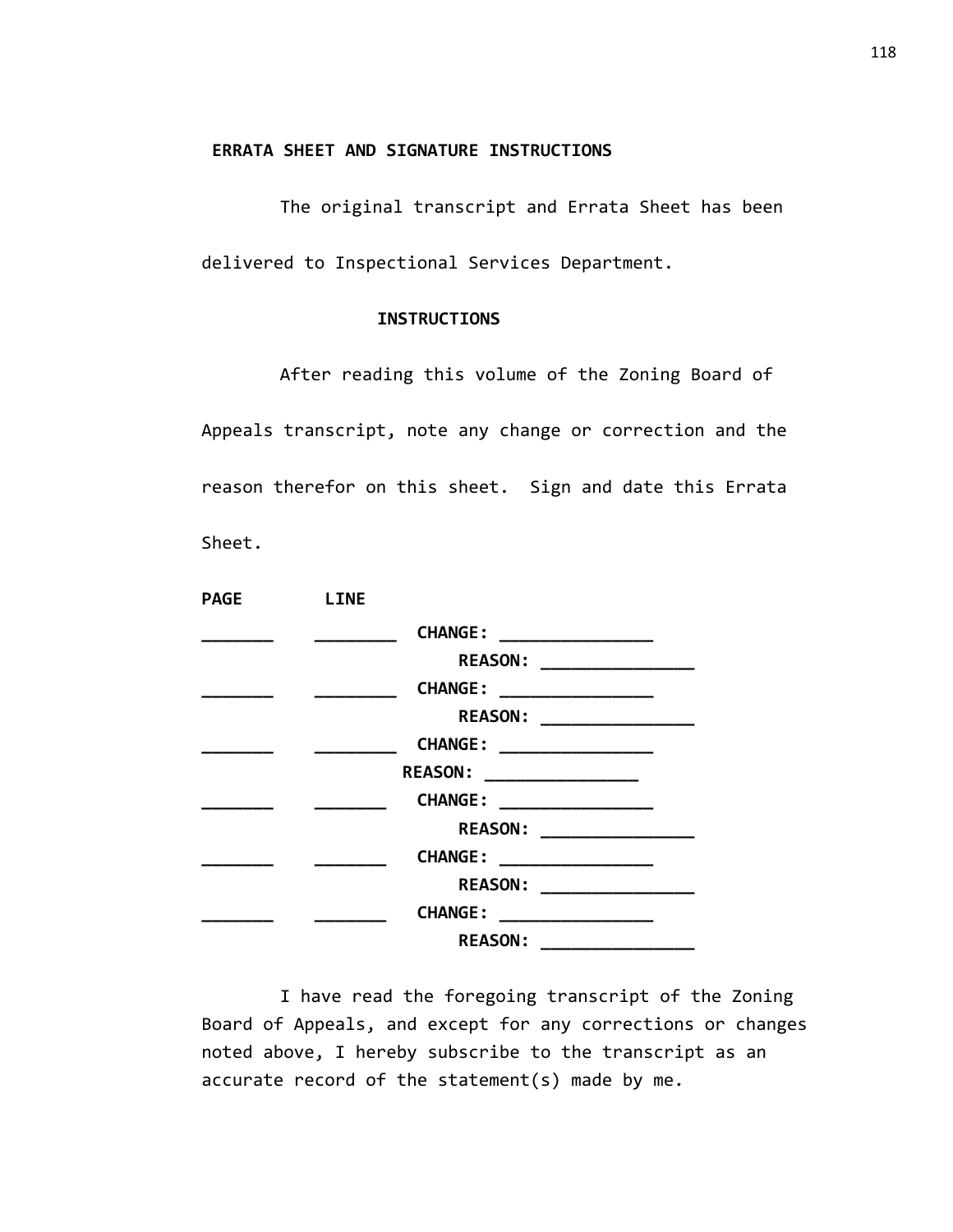#### **C E R T I F I C A T E**

**COMMONWEALTH OF MASSACHUSETTS BRISTOL, SS.**

I, Catherine Lawson Zelinski, a Certified Shorthand Reporter, the undersigned Notary Public, certify:

That the hearing herein before set forth is a true and accurate record of the proceedings.

**IN WITNESS WHEREOF**, I have hereunto set my hand this 17th day of January, 2017.

Catherine L. Zelinski Notary Public Certified Shorthand Reporter License No. 147703

My Commission Expires: April 29, 2022

\_\_\_\_\_\_\_\_\_\_\_\_\_\_\_\_\_\_\_\_\_\_

**THE FOREGOING CERTIFICATION OF THIS TRANSCRIPT DOES NOT APPLY TO ANY REPRODUCTION OF THE SAME IN ANY RESPECT UNLESS UNDER THE DIRECT CONTROL AND/OR DIRECTION OF THE CERTIFYING REPORTER.**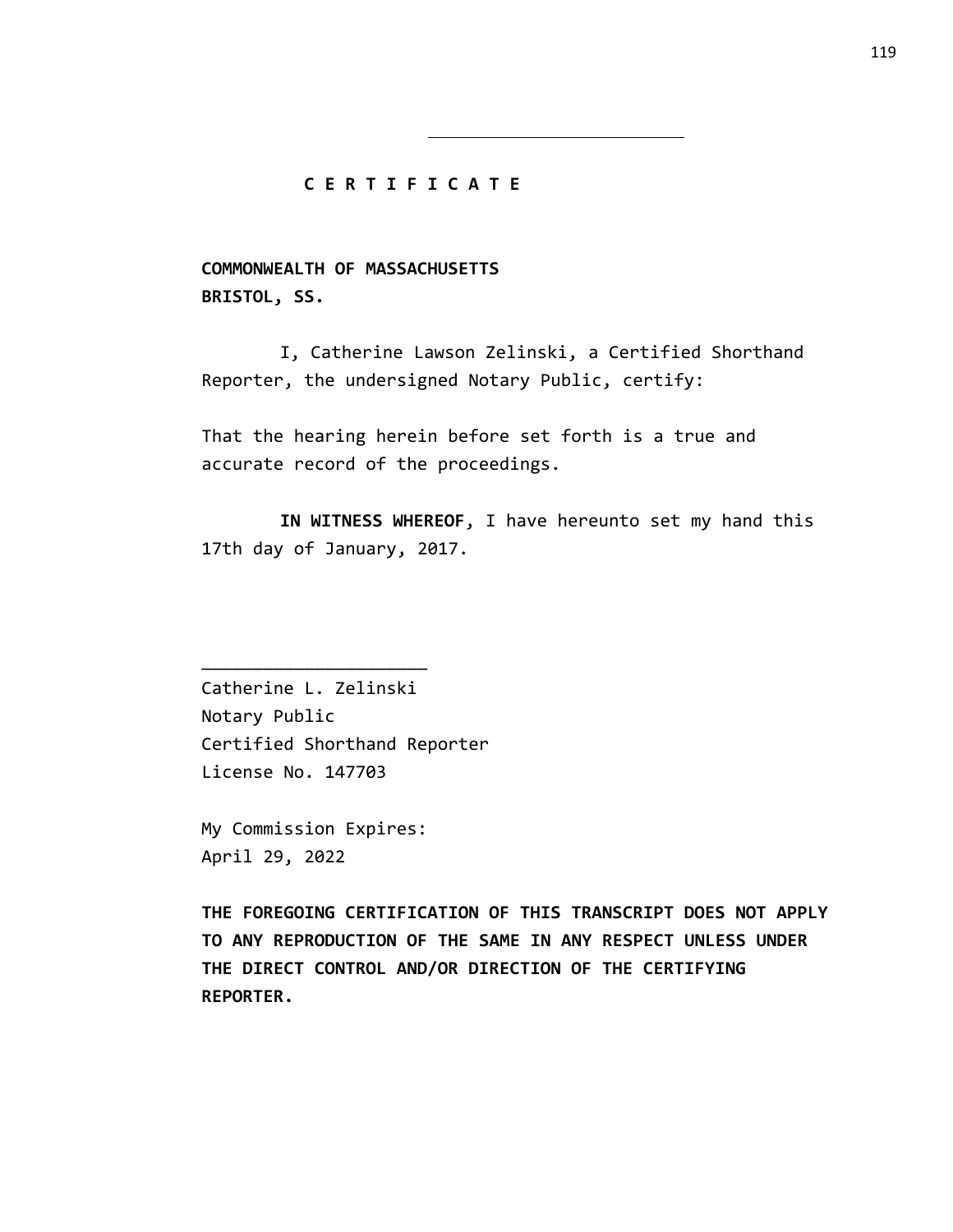#### **#**

**#007258** [1] - 2:13

#### 

 [1] - 2:8 [1] - 21:8 [1] - 19:6 [1] - 72:6 [1] - 11:6 [1] - 16:6 [1] - 83:5 [1] - 81:6 [1] - 109:6 [1] - 44:6 [1] - 102:6 [1] - 23:6 [1] - 126:6 [1] - 1:7

### 

 [8] - 2:15, 2:17, 36:4, 93:16, 124:10, 124:16, 135:15, 136:3 [1] - 3:8 [1] - 3:6 [1] - 3:7 [1] - 2:10 [3] - 3:6, 102:6, 102:15 [1] - 1:4 [1] - 3:8 **13th** [7] - 105:11, 105:12, 105:18, 107:4, 107:5, 107:6, 107:11 [6] - 14:11, 17:11, 79:3, 99:15, 99:16, 106:13 [1] - 138:12 [2] - 3:3, 72:6 [2] - 24:14, 44:18 [1] - 2:11 **16MISC** [1] - 2:7 **16th** [5] - 78:3, 78:4, 78:7, 78:11, 85:12 **17th** [5] - 13:9, 13:11, 13:12, 104:10, 138:8 [2] - 2:12, 84:9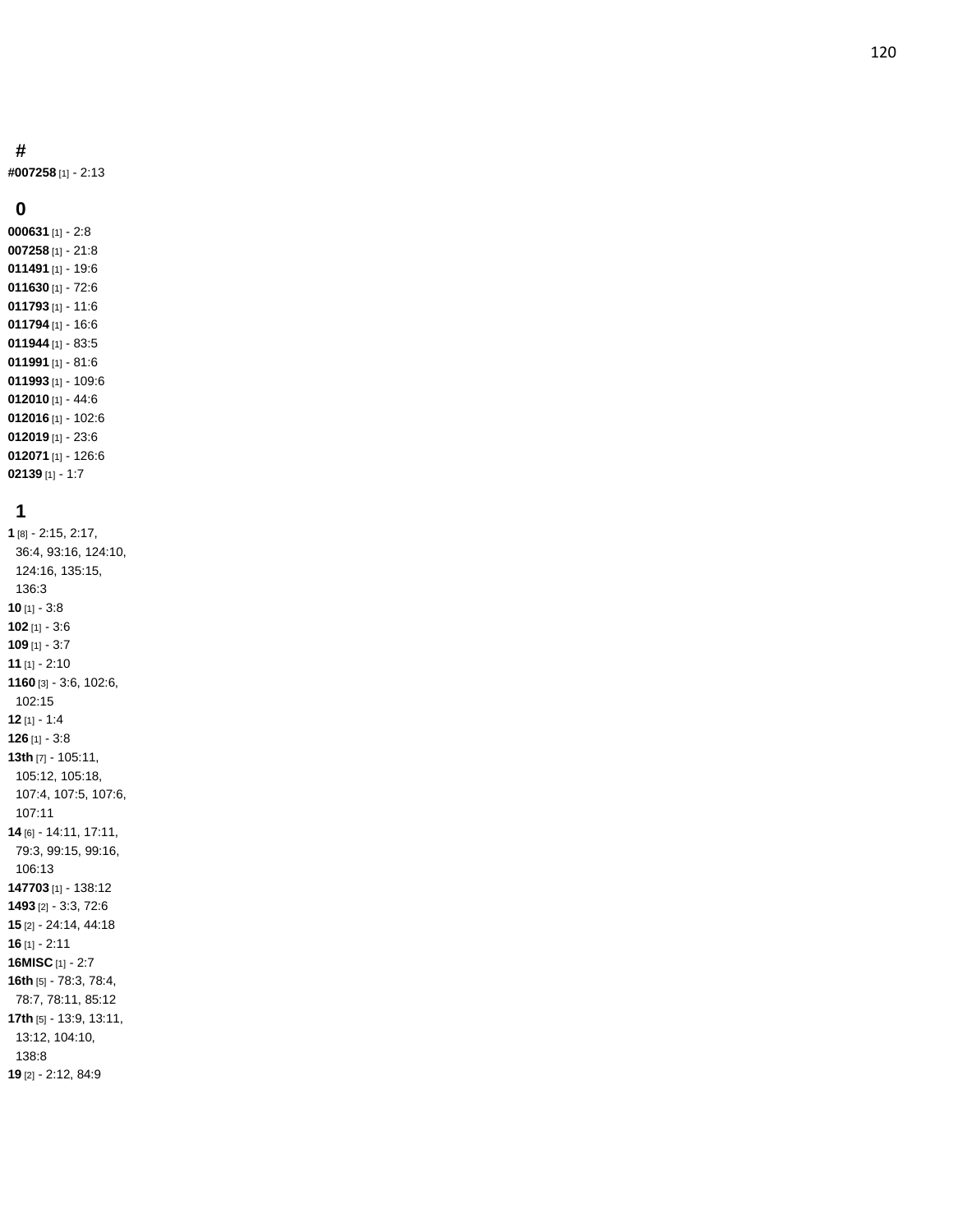#### **2**

**2** [6] - 36:4, 93:17, 124:10, 124:16, 135:15, 136:3 **2012** [3] - 63:7, 120:7, 133:6 **2017** [3] - 1:4, 8:9, 138:8 **2022** [1] - 138:13 **21** [1] - 2:13 **22** [2] - 2:4, 2:6 **23** [1] - 2:15 **237** [2] - 3:4, 81:6 **23rd** [8] - 13:18, 86:3, 86:6, 86:7, 86:9, 89:9, 89:11, 104:15 **24** [2] - 2:11, 16:6 **27** [1] - 88:17 **27th** [1] - 86:5 **29** [1] - 138:13

## **3**

**3** [1] - 36:4 **30** [2] - 2:10, 11:6 **3700** [2] - 110:4, 126:11 **3rd** [1] - 59:15

### **4**

 [2] - 36:4 [5] - 2:14, 2:16, 23:6, 44:6, 44:17 [1] - 2:17

### **5**

 [2] - 2:9, 34:7 [2] - 2:12, 19:6 [5] - 3:7, 109:6, 110:2, 110:11, 110:13 [1] - 2:13

## **6**

**617.786.7783/617.63 9.0396** [1] - 1:18 **6409** [16] - 31:11, 33:7, 37:10, 37:15, 38:16, 44:14, 48:6, 59:9, 69:14, 69:16, 70:3, 70:15, 110:8, 113:3, 113:6, 128:8 **6409(a** [3] - 63:6, 120:6, 133:5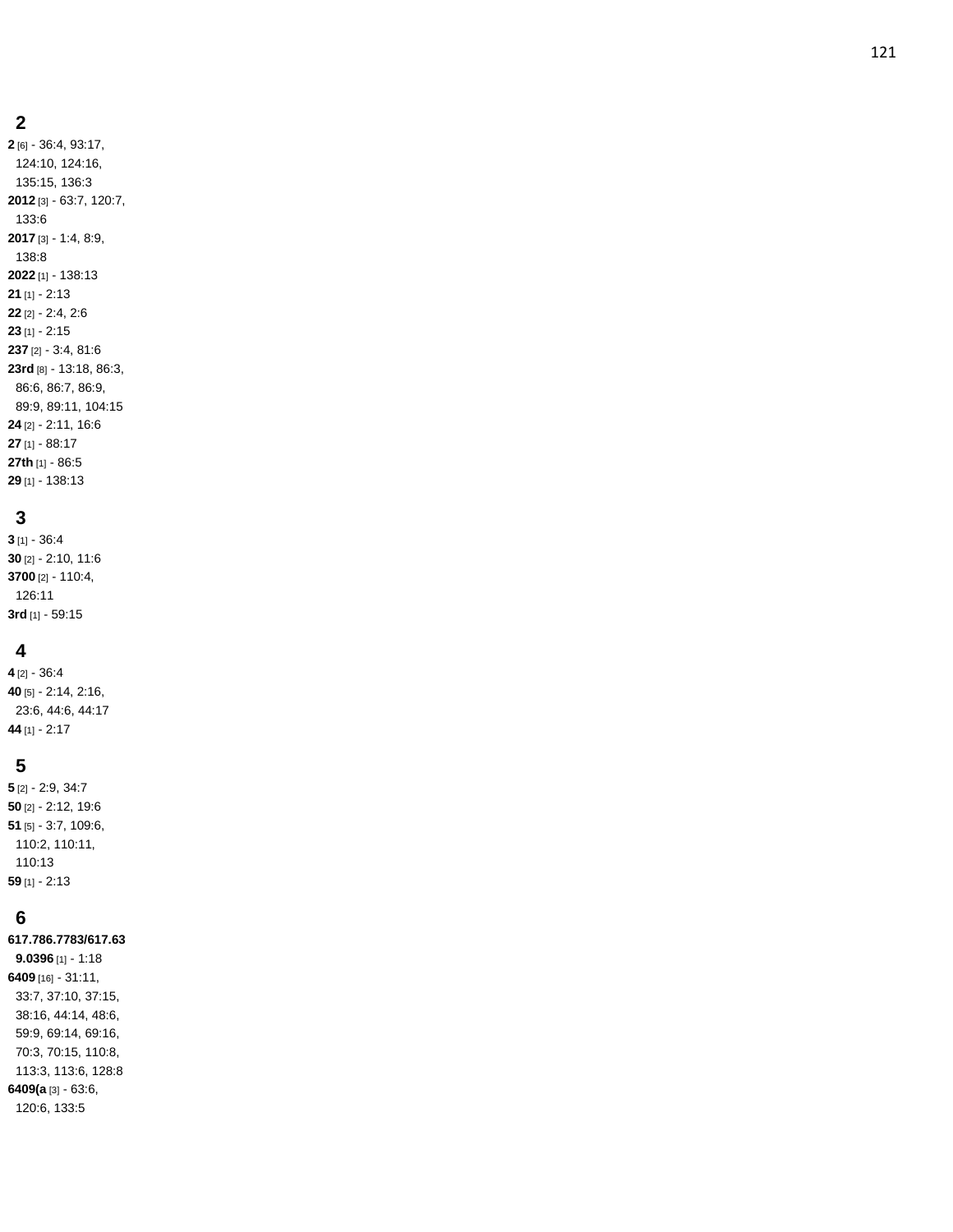**69** [1] - 21:7 **6:30** [1] - 2:3

## **7**

**72** [1] - 3:3 **78** [1] - 113:9 **7:10** [3] - 1:4, 4:3, 11:1 **7:15** [2] - 16:1, 19:1 **7:20** [1] - 21:1 **7:30** [1] - 23:1 **7:45** [1] - 44:1

### **8**

 [2] - 3:5, 83:6 [1] - 1:6 [1] - 3:4 [1] - 3:5 [1] - 128:14 **8:05** [1] - 72:1 **8:30** [2] - 81:1, 83:1 **8:45** [1] - 102:1

## **9**

**9:00** [1] - 109:1 **9:15** [1] - 126:1 **9:20** [1] - 136:10 **9th** [35] - 13:9, 13:11, 13:12, 13:18, 14:1, 14:3, 14:11, 14:14, 14:16, 16:13, 17:4, 17:10, 17:18, 76:6, 76:12, 85:15, 86:1, 86:2, 86:9, 86:11, 87:10, 87:14, 87:17, 88:4, 88:10, 89:8, 89:10, 90:15, 90:16, 97:8, 99:17, 100:6, 100:8, 101:3, 107:3

# **A**

**A/K/A** [2] - 2:15, 2:17 **able** [3] - 45:17, 78:1, 99:14 **absolutely** [1] - 112:17 **abstained** [1] - 6:18 **abstention** [1] - 8:14 **abutters** [1] - 12:14 **accept** [4] - 20:2, 29:12, 50:16, 54:12 **acceptable** [1] - 33:5 **accepting** [1] - 81:13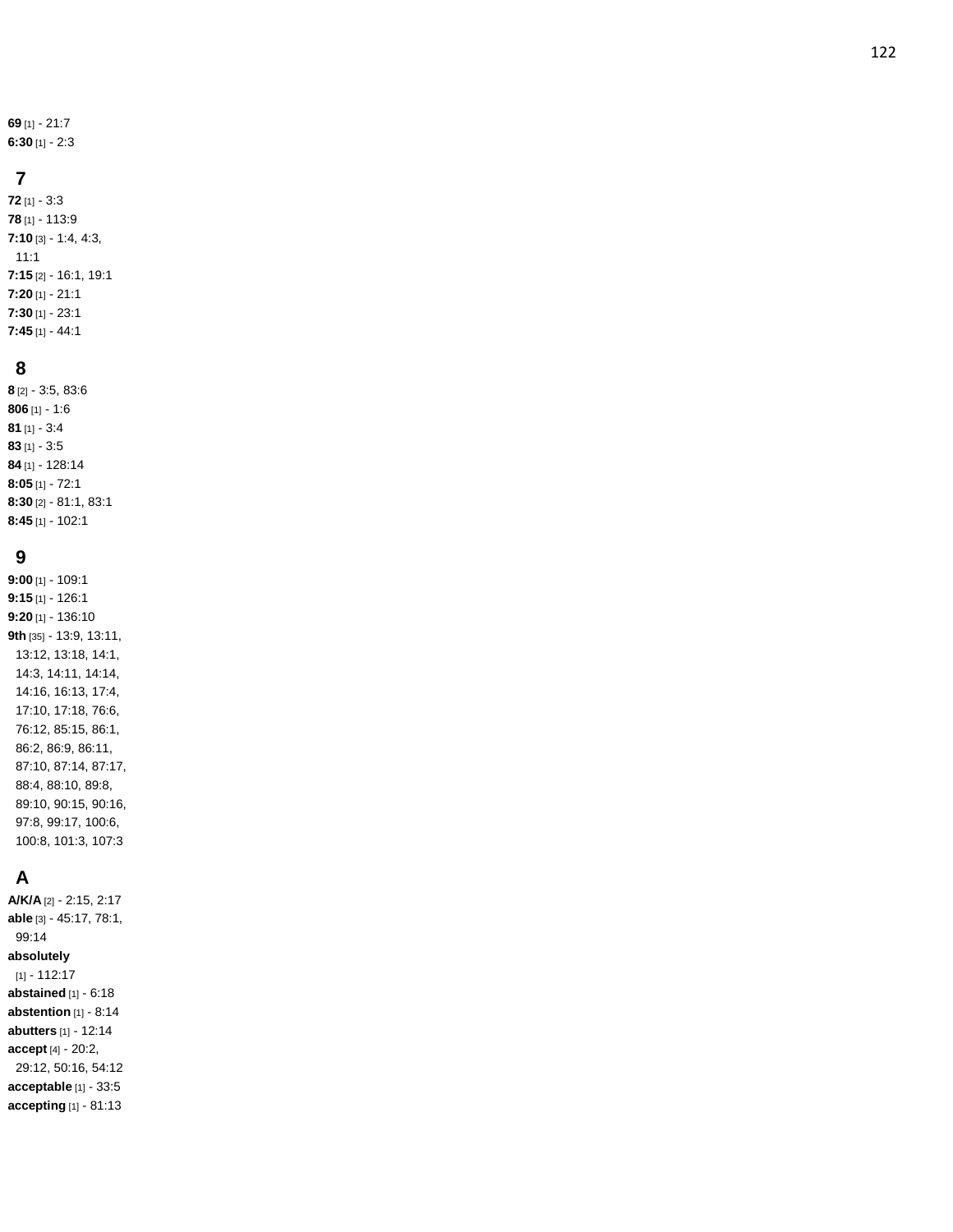**access** [2] - 62:3, 118:17 **accordance** [3] - 63:13, 120:13, 131:9 **accurate** [3] - 60:8, 137:16, 138:6 **acknowledge** [1] - 34:13 **acoustics** [1] - 73:13 **Act** [13] - 26:4, 26:7, 26:16, 26:18, 48:16, 63:7, 63:8, 110:8, 112:16, 120:7, 120:8, 133:6, 133:7 **act** [1] - 34:15 **activity** [1] - 12:15 **actual** [2] - 9:3, 95:13 **acute** [1] - 53:4 **add** [5] - 33:14, 45:1, 110:14, 113:1, 127:1 **added** [1] - 45:2 **adding** [1] - 114:3 **addition** [1] - 117:3 **additional** [3] - 110:14, 113:1, 114:4 **additionally** [1] - 85:2 **address** [4] - 29:4, 40:5, 76:2, 83:8 **addressed** [2] - 19:14, 28:11 **adjacent** [3] - 62:7, 113:2, 119:4 **adjoining** [2] - 62:15, 119:13 **Adjourned** [1] - 136:11 **administrative** [2] - 29:15, 44:13 **advance** [3] - 100:7, 107:8, 107:9 **adversely** [2] - 62:8, 119:5 **advice** [3] - 26:3, 42:11, 42:12 **advised** [1] - 5:9 **advisement** [1] - 74:18 **Advisory** [3] - 111:9, 115:1, 116:17 **advisory** [3] - 40:3, 96:4, 117:1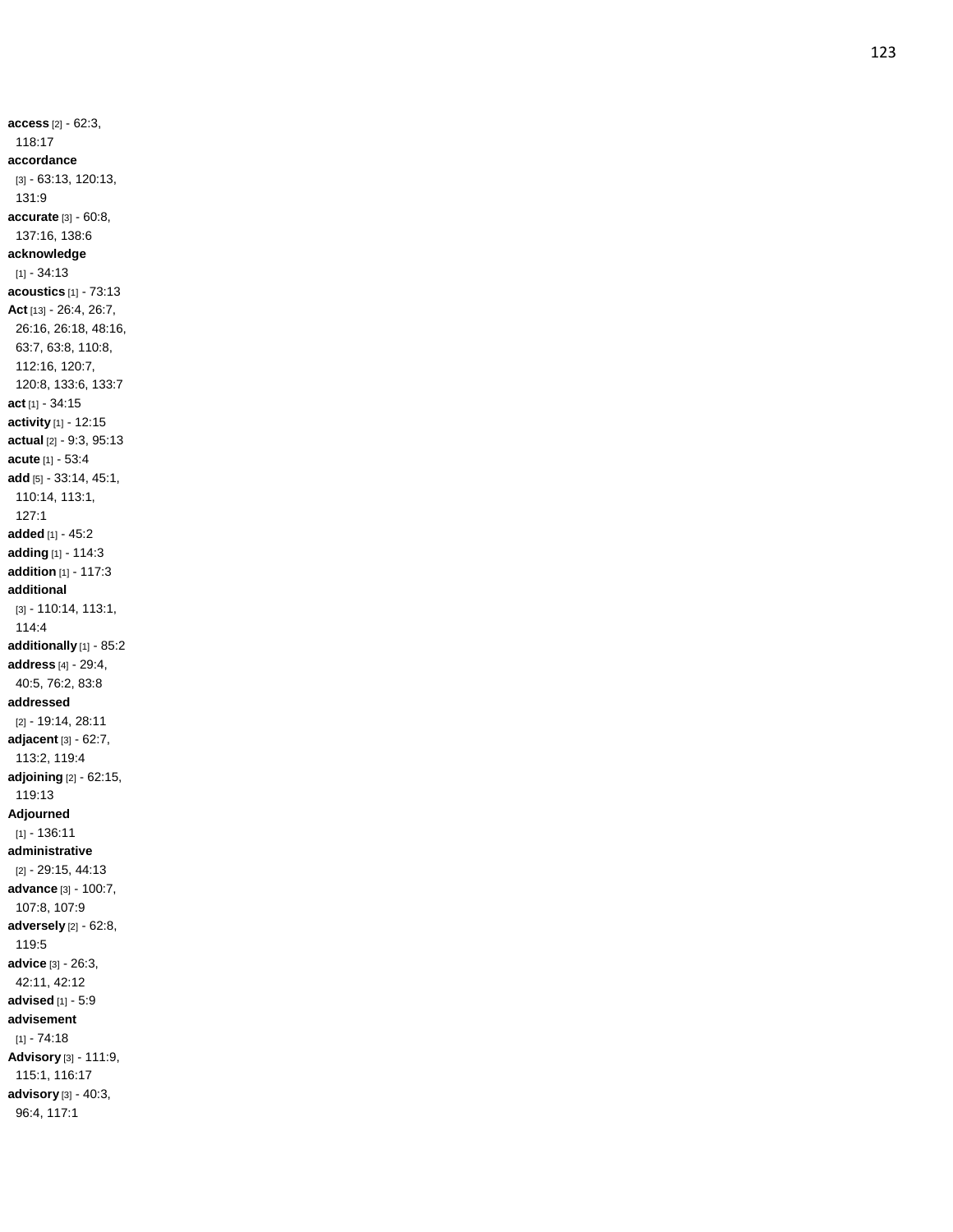**advocate** [1] - 33:8 **aesthetically** [1] - 33:5 **aesthetics** [5] - 32:4, 33:16, 36:6, 36:13, 39:4 **affected** [2] - 62:8, 119:5 **Affidavit** [1] - 68:9 **agenda** [4] - 19:18, 32:12, 98:6, 109:17 **ages** [1] - 76:9 **ago** [4] - 26:12, 37:5, 60:5, 92:12 **agreed** [2] - 122:6, 133:10 **ahead** [11] - 28:4, 69:9, 90:13, 91:12, 91:13, 92:15, 93:7, 94:3, 94:4, 128:10 **air** [2] - 115:12, 127:3 **Alewife** [3] - 2:15, 2:17, 44:17 **alexander** [1] - 15:10 **Alexander** [27] - 1:8, 4:4, 5:18, 8:15, 11:3, 16:3, 18:4, 19:3, 20:8, 21:3, 22:7, 23:3, 43:4, 44:3, 71:4, 72:3, 80:10, 81:3, 81:18, 83:3, 101:4, 102:3, 108:2, 109:3, 125:6, 126:3, 136:8 **ALEXANDER** [193] - 4:7, 6:2, 6:6, 6:13, 6:18, 7:7, 7:15, 8:3, 8:6, 8:13, 8:16, 9:2, 9:12, 9:17, 11:5, 12:1, 12:6, 12:11, 12:16, 13:2, 13:7, 13:10, 13:13, 14:1, 15:2, 15:5, 15:8, 16:5, 16:16, 17:1, 18:3, 19:5, 19:10, 20:6, 20:12, 20:14, 20:17, 21:5, 21:16, 22:5, 23:5, 24:12, 24:16, 25:8, 25:13, 25:17, 27:5, 28:4, 28:8, 30:9, 31:6, 34:11, 34:17, 35:4, 35:16, 41:2, 41:9, 41:12,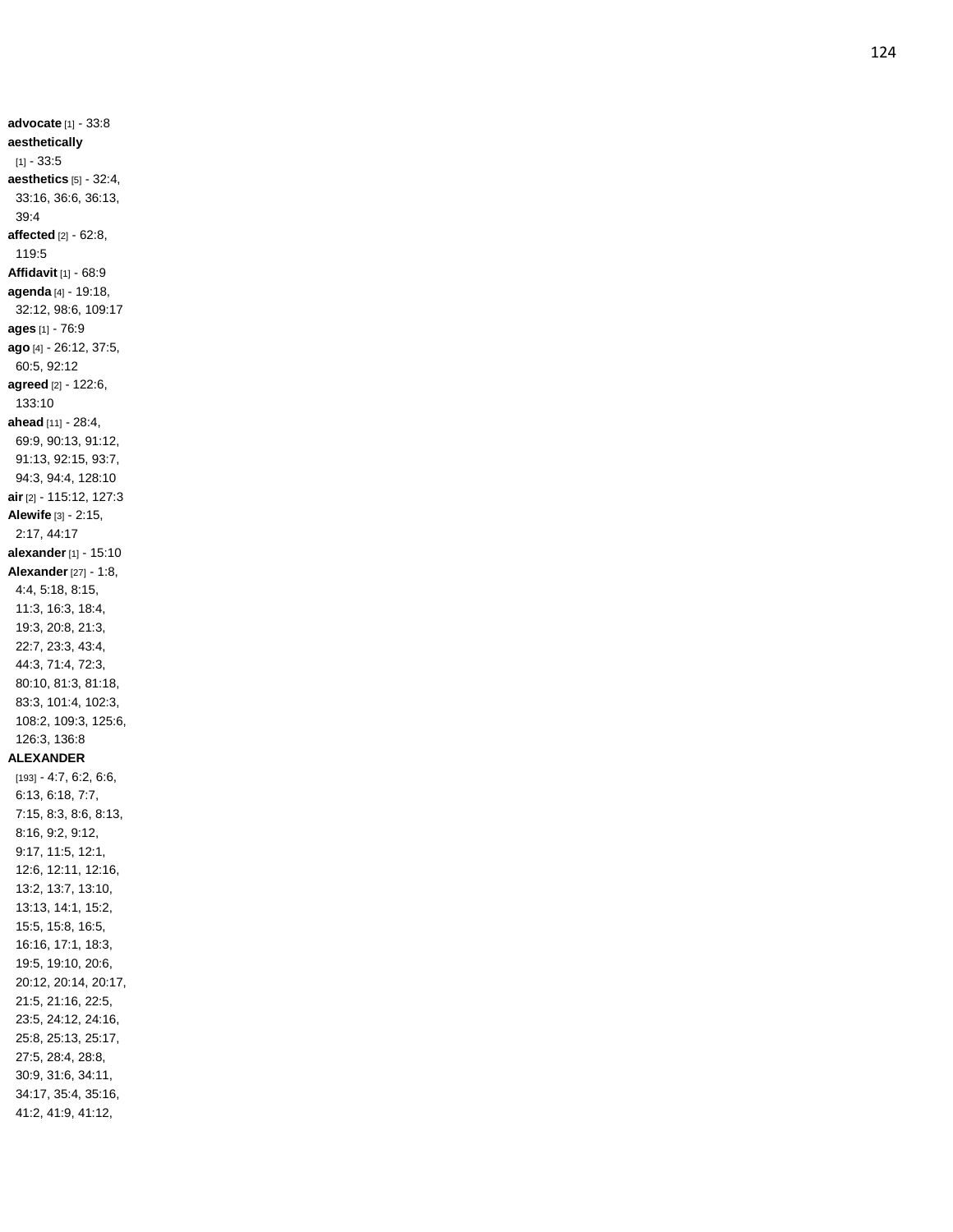41:16, 42:1, 42:9, 43:3, 43:6, 44:5, 45:11, 45:15, 46:5, 46:10, 46:14, 48:3, 48:7, 48:12, 48:14, 51:2, 51:5, 51:10, 52:13, 53:1, 54:2, 54:12, 54:16, 57:5, 57:14, 59:6, 59:11, 60:15, 61:12, 61:15, 69:9, 69:15, 70:1, 70:6, 70:11, 70:16, 71:3, 72:5, 72:13, 73:6, 73:9, 73:12, 74:5, 74:9, 74:11, 74:14, 74:17, 75:13, 75:17, 76:4, 76:10, 76:15, 77:1, 77:6, 77:18, 78:4, 78:7, 79:15, 80:4, 80:8, 81:5, 81:10, 81:16, 83:5, 84:11, 85:6, 85:13, 85:18, 86:4, 86:7, 86:15, 88:2, 88:6, 88:11, 88:13, 89:3, 89:14, 90:5, 91:1, 92:5, 92:16, 93:6, 93:11, 94:12, 95:1, 97:1, 97:5, 97:12, 97:17, 98:16, 99:12, 100:16, 101:2, 102:5, 103:11, 104:1, 104:9, 105:4, 105:9, 105:12, 105:16, 107:6, 107:15, 108:1, 109:5, 109:11, 110:18, 111:14, 112:4, 112:9, 112:12, 114:18, 115:3, 115:14, 115:18, 116:6, 116:9, 116:14, 118:4, 118:9, 125:4, 126:5, 127:4, 127:8, 127:14, 128:5, 128:10, 129:17, 130:2, 130:7, 130:17, 131:3, 131:6, 136:4, 136:7 **Alliance** [2] - 72:10, 75:9 **allow** [5] - 47:16,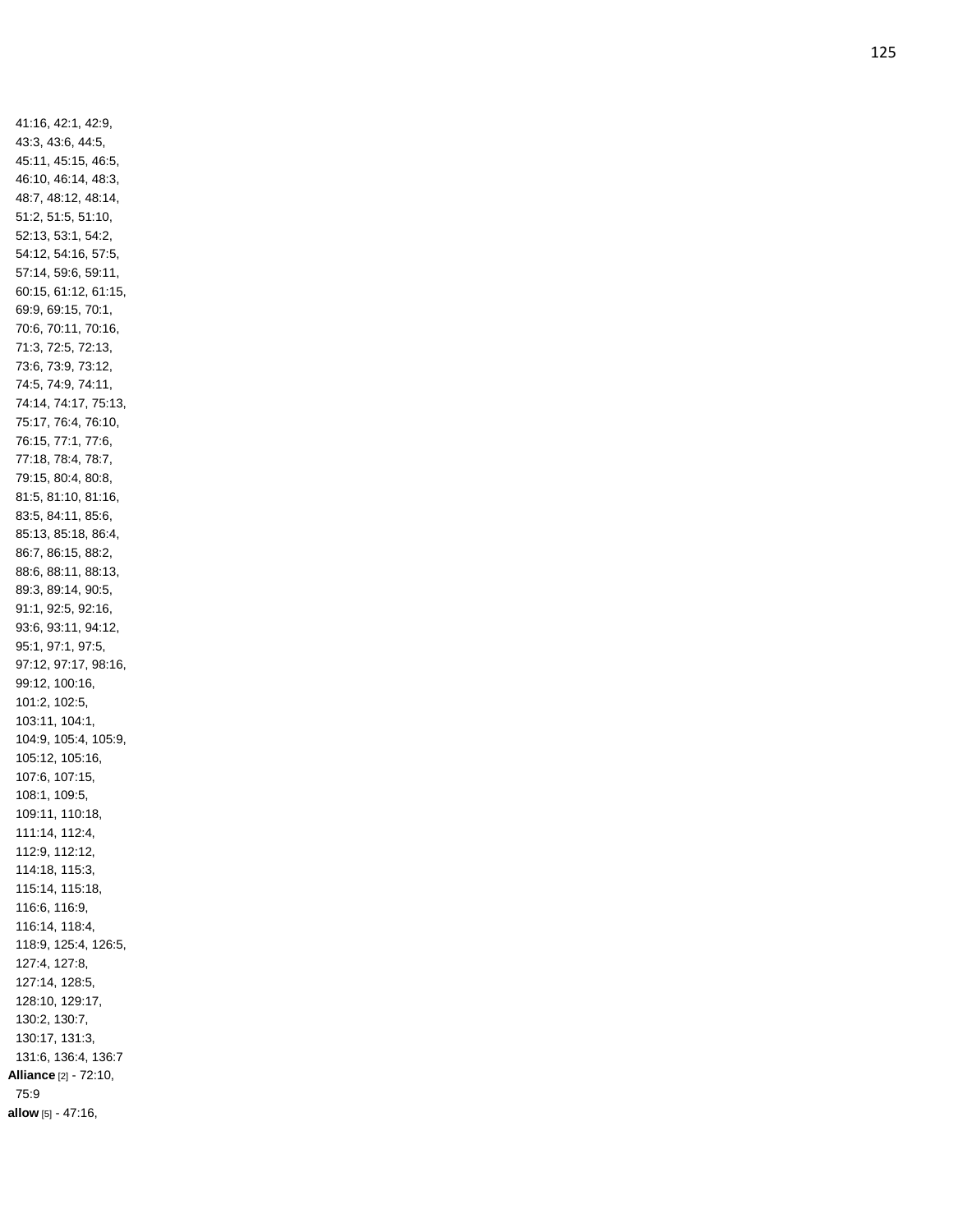100:6, 100:8, 107:7, 107:8 **allowing** [1] - 85:11 **almost** [1] - 116:2 **amend** [1] - 99:11 **amended** [1] - 29:4 **amount** [1] - 84:1 **ancient** [1] - 91:8 **AND** [1] - 137:1 **AND/OR** [1] - 138:15 **Andrea** [14] - 1:10, 4:5, 11:4, 16:4, 19:4, 21:3, 23:4, 44:4, 72:4, 81:4, 83:4, 102:4, 109:4, 126:4 **ANDREA** [15] - 6:4, 7:4, 7:17, 42:5, 46:8, 48:13, 61:14, 75:3, 75:6, 87:12, 88:5, 94:15, 105:14, 111:2, 118:8 **angle** [2] - 53:4, 60:12 **Ann** [1] - 23:14 **Anne** [1] - 44:11 **ANNE** [1] - 58:4 **announcement** [1] - 4:9 **answer** [2] - 95:8, 112:11 **antenna** [11] - 24:9, 33:12, 33:18, 34:1, 47:1, 51:15, 52:3, 55:17, 117:3, 117:4, 118:1 **antennas** [42] - 37:3, 37:7, 37:11, 38:2, 38:3, 40:15, 45:1, 45:5, 45:6, 47:1, 47:14, 49:17, 50:2, 50:8, 50:14, 52:5, 52:6, 54:1, 59:17, 110:12, 110:14, 110:15, 111:3, 111:4, 113:2, 113:11, 113:12, 113:14, 115:12, 115:13, 115:17, 117:7, 117:10, 126:17, 127:2, 127:3, 127:5, 127:11, 128:16, 129:14, 129:16 **ANY** [2] - 138:15,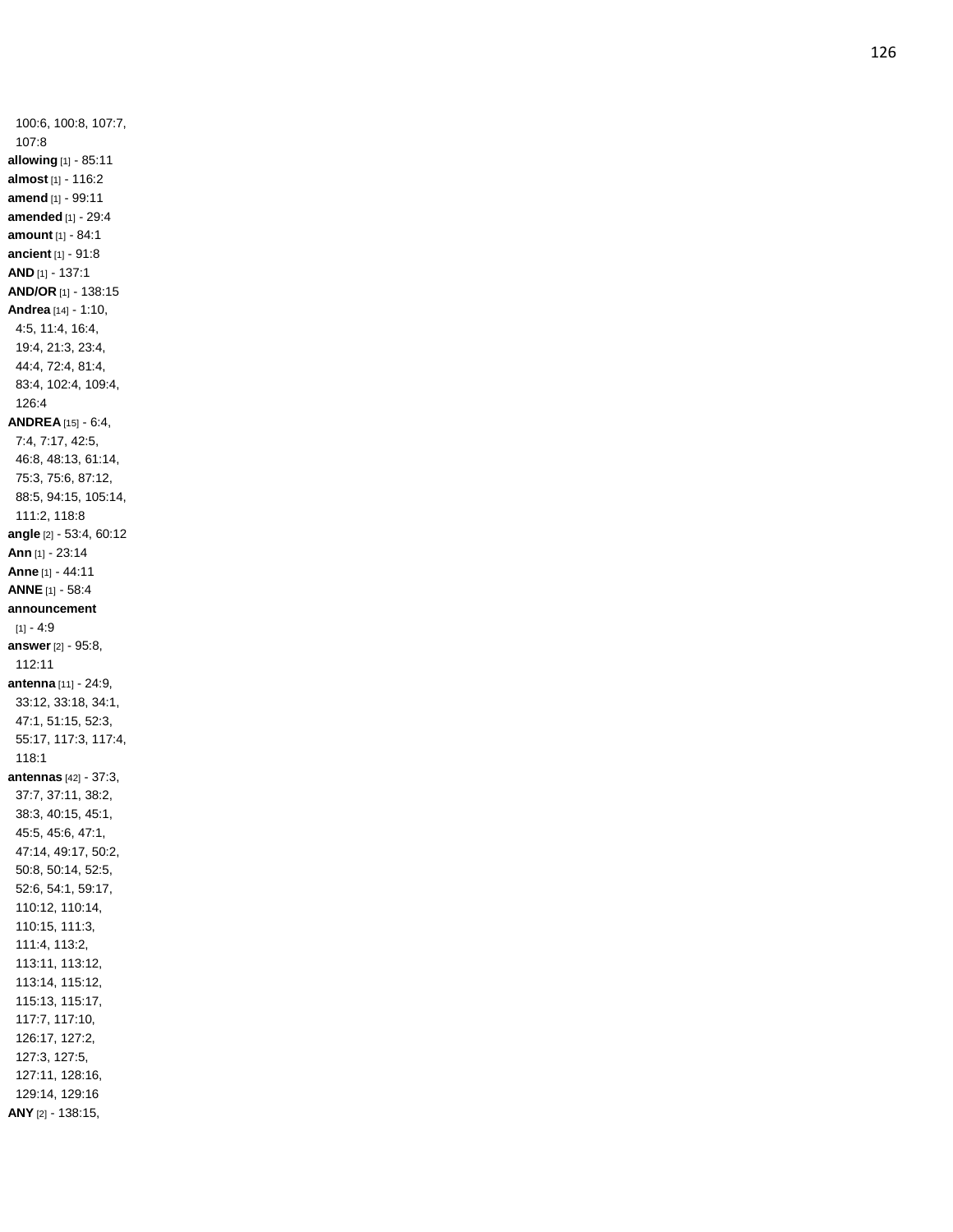138:15 **anyhow** [2] - 32:3, 57:17 **anyway** [4] - 21:17, 61:12, 79:11, 96:2 **apart** [1] - 13:14 **apartments** [1] - 127:17 **Appeal** [1] - 51:17 **appeal** [4] - 23:7, 24:5, 41:4, 42:11 **APPEAL** [1] - 1:1 **Appeals** [4] - 27:8, 136:11, 137:6, 137:15 **appear** [2] - 53:4, 94:9 **appearance** [10] - 63:18, 64:11, 65:1, 117:9, 120:18, 121:6, 121:14, 131:13, 132:1, 132:9 **appeared** [1] - 83:17 **applicant** [3] - 38:1, 59:17, 83:14 **application** [17] - 19:16, 24:7, 29:5, 30:6, 40:3, 51:16, 55:1, 67:14, 67:16, 68:1, 75:9, 87:8, 87:9, 124:13, 124:14, 135:18, 136:1 **applications** [1] - 30:1 **APPLY** [1] - 138:15 **apply** [3] - 67:12, 124:10, 135:15 **appreciate** [4] - 12:11, 74:6, 85:11, 104:1 **approached** [1] - 85:3 **appropriate** [3] - 68:18, 103:6, 105:7 **approval** [4] - 20:7, 29:13, 40:18, 44:12 **approvals** [1] - 114:12 **approved** [4] - 64:15, 114:15, 121:10, 132:5 **April** [10] - 105:5,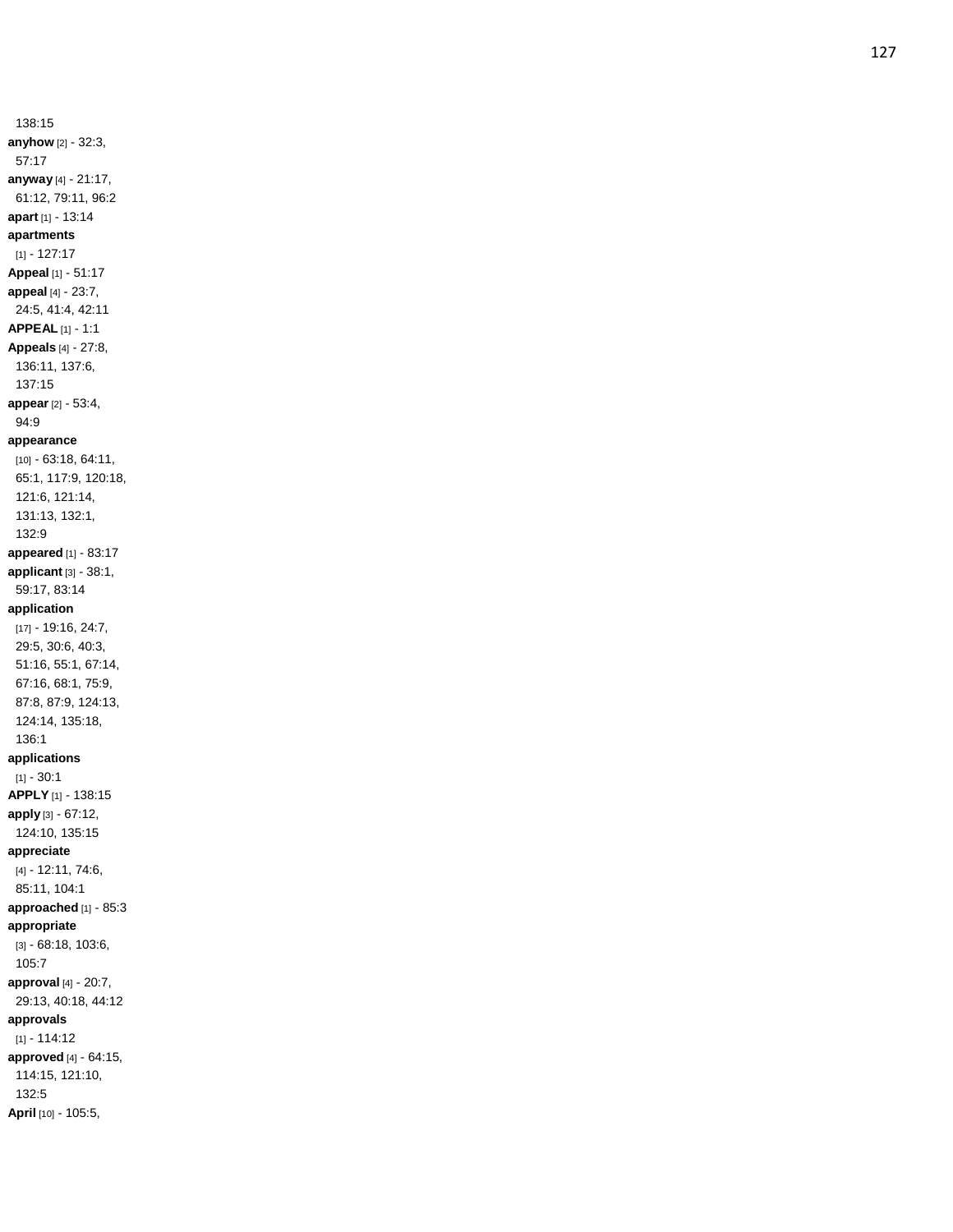105:10, 105:12, 105:18, 106:14, 107:3, 107:5, 107:6, 107:11 **april** [1] - 138:13 **architect** [3] - 72:10, 75:8, 79:6 **architectural** [1] - 38:14 **area** [4] - 46:3, 61:6, 68:11 **arguing** [1] - 39:11 **arose** [1] - 26:12 **array** [1] - 47:1 **arrays** [1] - 40:8 **assist** [1] - 5:8 **Associate** [1] - 1:10 **associated** [1] - 117:5 **assure** [1] - 91:4 **attend** [1] - 92:17 **attendees** [1] - 5:1 **attention** [1] - 56:14 **Attorney** [1] - 16:10 **ATTORNEY** [110] - 11:10, 12:5, 12:8, 12:13, 12:17, 13:6, 15:12, 16:9, 18:6, 23:9, 24:14, 25:4, 25:9, 25:15, 27:4, 28:2, 28:5, 28:10, 30:10, 31:16, 32:1, 32:17, 34:16, 35:2, 35:12, 36:9, 36:17, 39:16, 42:3, 42:6, 44:9, 45:13, 45:16, 46:12, 46:16, 48:5, 48:11, 48:17, 52:11, 52:14, 53:3, 54:11, 54:14, 54:17, 55:13, 56:7, 56:11, 56:18, 57:8, 58:2, 58:7, 58:17, 59:4, 60:4, 60:9, 61:11, 69:7, 69:10, 69:17, 70:4, 70:8, 70:13, 83:10, 84:13, 85:8, 85:16, 86:11, 87:16, 89:12, 89:18, 91:16, 96:3, 96:7, 96:11, 97:3, 97:11, 97:15, 98:7, 98:11, 98:14, 99:10, 100:13, 102:9, 102:16, 103:13, 104:18,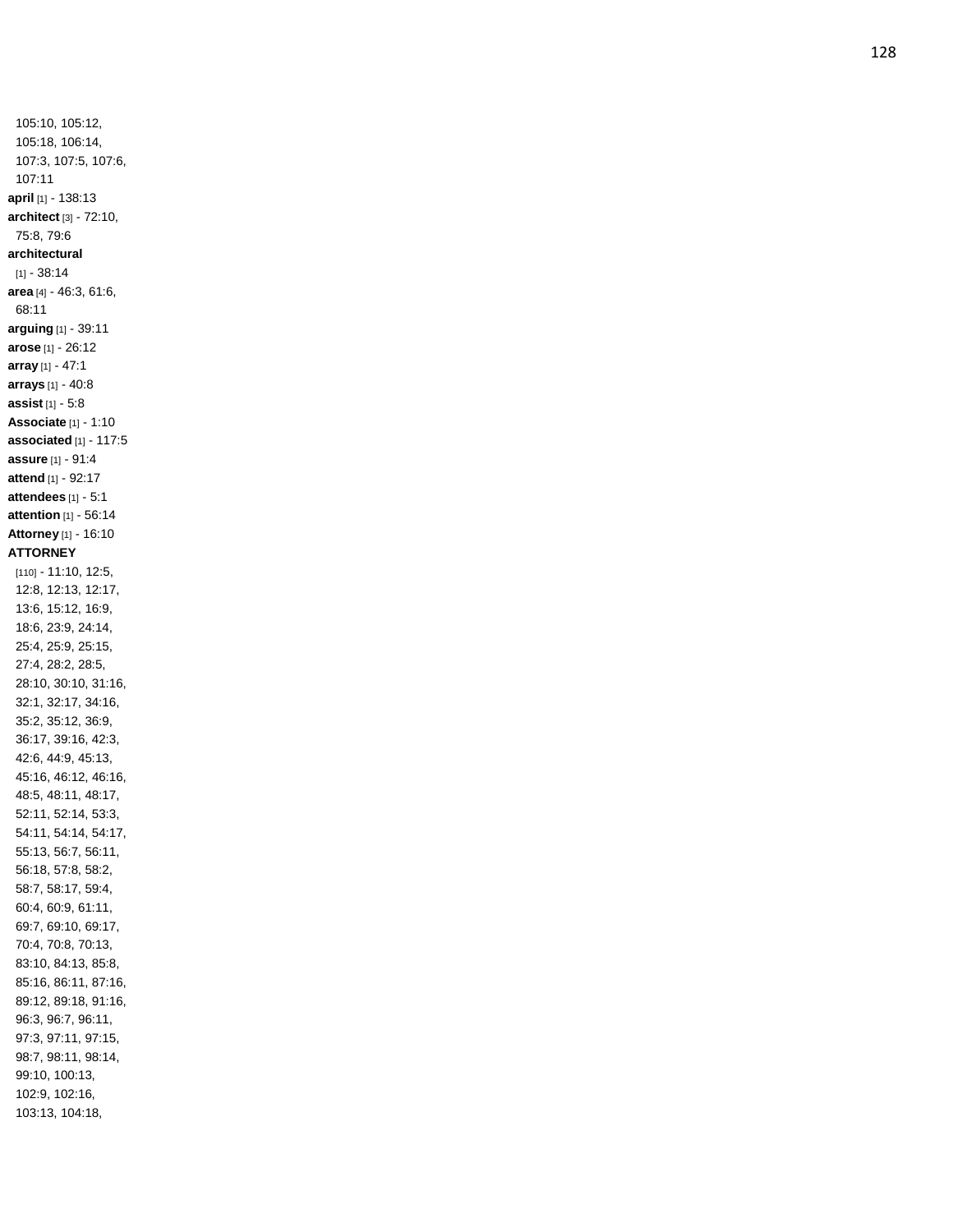105:6, 105:15, 109:9, 109:12, 110:1, 111:3, 111:17, 112:8, 112:10, 112:17, 115:2, 115:9, 115:15, 116:1, 118:3, 125:8, 126:9, 127:7, 127:12, 128:2, 128:6, 128:11, 130:12, 131:2 **attorney** [4] - 11:12, 102:11, 110:3, 126:10 **audio** [1] - 4:11 **audiovisual** [1] - 74:2 **authorities** [9] - 66:1, 66:7, 66:12, 122:17, 123:5, 123:10, 134:4, 134:10, 134:15 **authority** [3] - 27:10, 27:17, 35:14 **availability** [1] - 87:15 **available** [4] - 16:14, 16:17, 88:10, 88:14 **Ave** [7] - 2:13, 2:14, 2:16, 3:6, 61:4, 77:5, 102:15 **Avenue** [6] - 1:6, 21:7, 44:6, 44:18, 56:1, 102:6 **aware** [2] - 60:2, 83:18 **awful** [2] - 56:6, 61:7 **Aye** [29] - 6:16, 6:17, 8:11, 8:12, 15:6, 15:7, 18:1, 18:2, 20:4, 20:5, 22:3, 22:4, 41:7, 43:1, 43:2, 71:1, 71:2, 80:6, 80:7, 81:14, 81:15, 100:18, 101:1, 107:17, 107:18, 125:2, 125:3, 136:5, 136:6

# **B**

**BA** [1] - 128:7 **backdrop** [1] - 53:10 **background** [1] - 55:18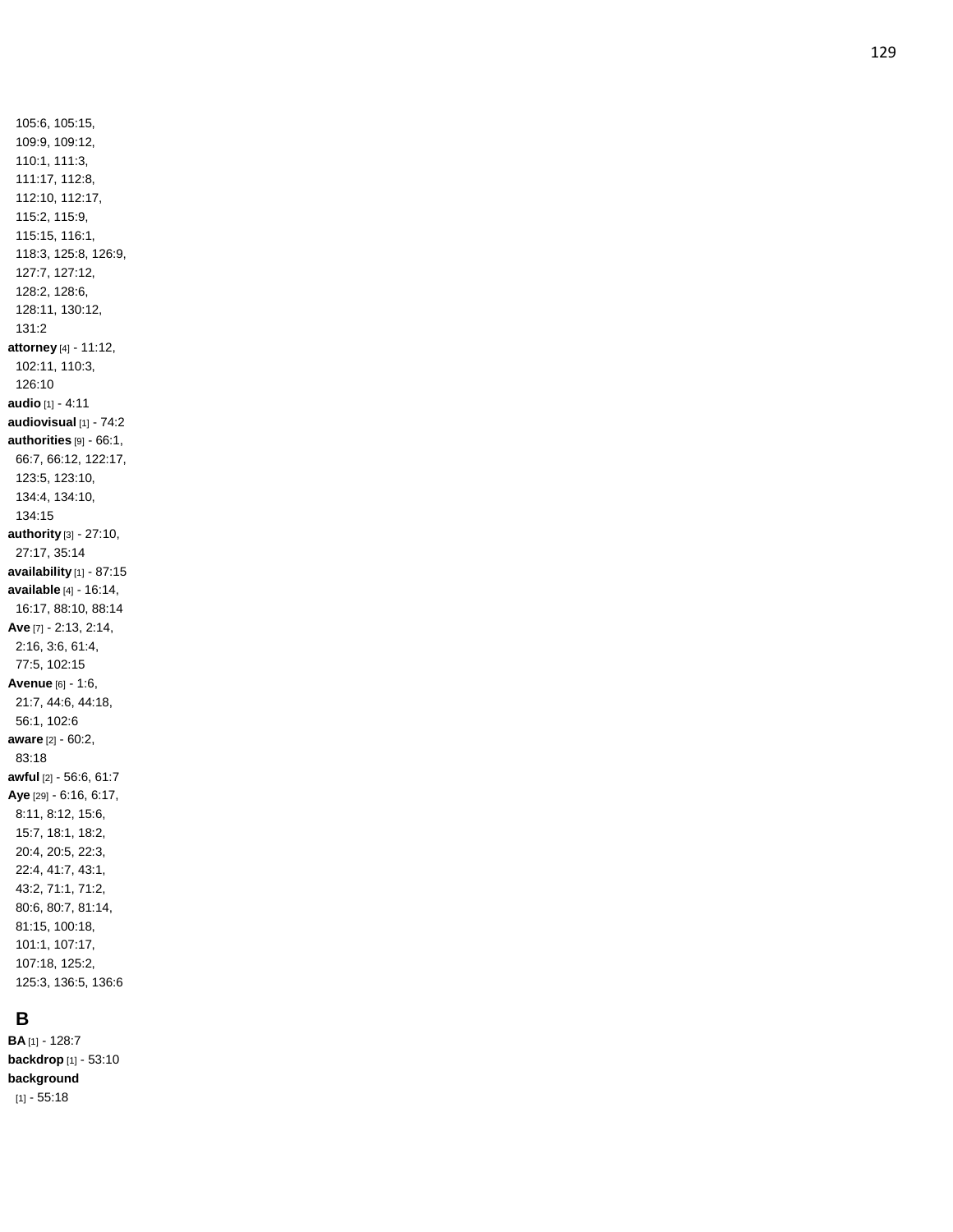**backwards** [1] - 42:4 **bad** [1] - 31:12 **bait** [1] - 12:7 **bane** [1] - 32:9 **barricades** [1] - 68:18 **base** [7] - 36:3, 49:2, 63:5, 113:5, 120:4, 128:13, 133:4 **based** [9] - 26:2, 42:12, 45:11, 54:3, 63:9, 100:3, 116:4, 120:9, 124:17 **basis** [8] - 26:9, 67:5, 80:6, 97:18, 100:18, 107:16, 124:3, 135:8 **battle** [1] - 34:6 **becomes** [1] - 33:16 **beginning** [1] - 4:18 **behalf** [4] - 11:13, 83:14, 110:5, 126:13 **behind** [4] - 45:2, 49:7, 50:4, 54:1 **below** [2] - 47:13, 50:1 **beneath** [1] - 129:13 **best** [1] - 129:15 **better** [5] - 47:15, 58:8, 58:13, 73:13 **between** [1] - 111:4 **beyond** [1] - 70:14 **bigger** [1] - 53:16 **bit** [4] - 32:13, 50:3, 76:1, 86:18 **blank** [1] - 55:8 **blend** [3] - 50:15, 50:17, 111:6 **BOARD** [1] - 1:1 **Board** [66] - 8:9, 10:2, 11:11, 11:18, 16:10, 21:6, 23:18, 27:7, 30:3, 30:15, 37:4, 38:4, 39:3, 39:4, 39:15, 39:17, 40:10, 40:17, 48:4, 49:15, 51:3, 51:13, 51:15, 51:17, 54:13, 55:6, 59:15, 60:18, 62:1, 62:18, 65:6, 67:13, 73:4, 75:16, 83:11, 83:17, 85:11, 90:13, 91:8, 92:2, 92:14, 93:10, 93:13, 100:2,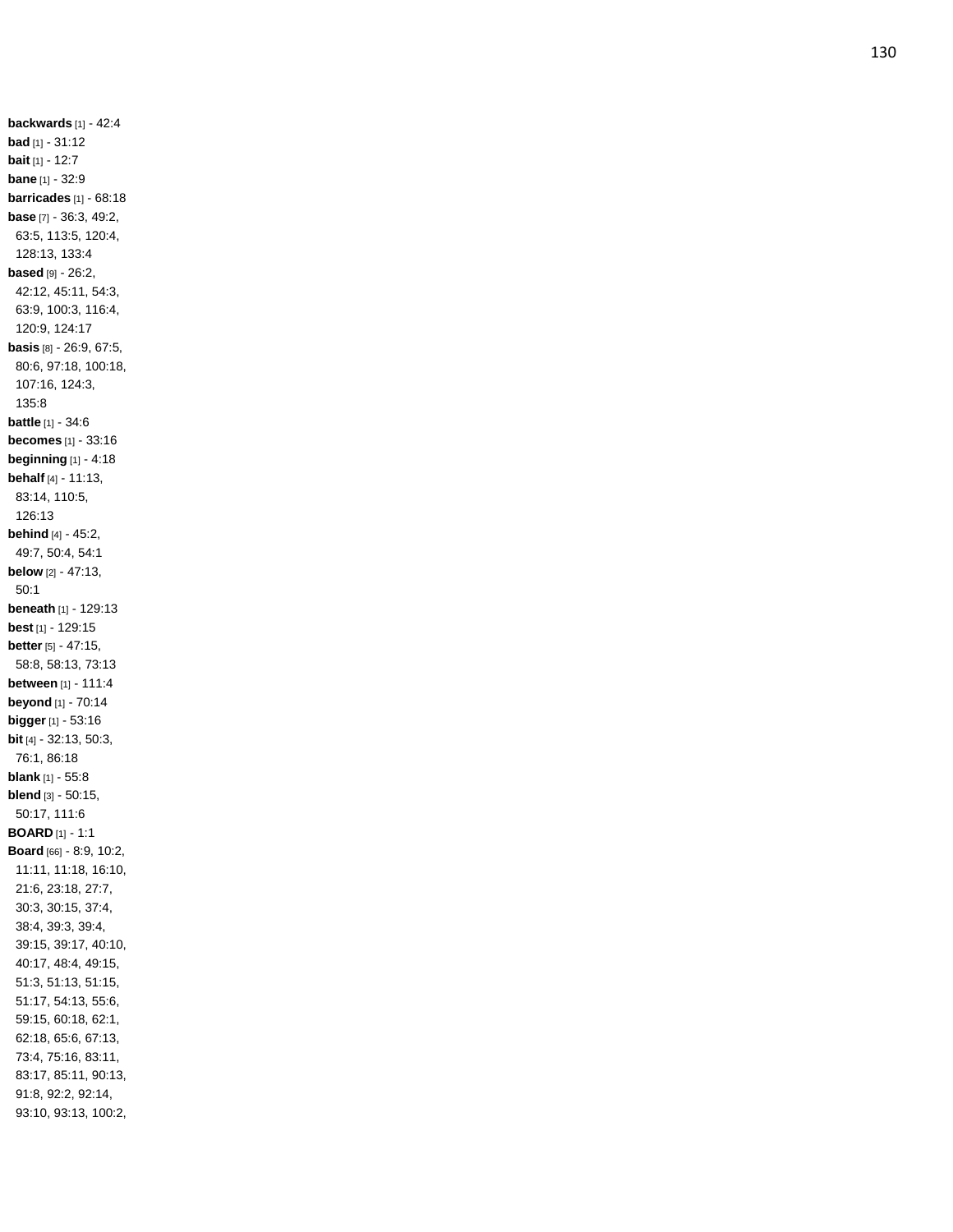100:14, 102:10, 103:16, 103:18, 111:15, 111:16, 111:18, 114:15, 116:7, 116:18, 119:18, 122:1, 124:11, 129:18, 130:11, 130:14, 132:14, 132:17, 135:16, 136:11, 137:6, 137:15 **board** [2] - 46:6, 100:7 **Board's** [3] - 53:7, 54:5, 85:17 **body** [1] - 34:18 **Boston** [2] - 110:4, 126:11 **bother** [3] - 33:6, 35:8, 95:3 **boxes** [2] - 49:6, 50:1 **brackets** [3] - 34:5, 52:7, 53:15 **Brattle** [8] - 3:5, 3:7, 77:5, 83:6, 109:6, 110:2, 110:11, 110:13 **break** [3] - 52:17, 114:17, 129:13 **breaking** [2] - 52:4, 52:16 **Brendan** [19] - 1:8, 4:4, 7:12, 8:8, 8:18, 11:3, 16:3, 19:3, 21:3, 23:3, 39:2, 44:3, 72:3, 77:14, 81:3, 83:3, 102:3, 109:3, 126:3 **BRENDAN** [39] - 5:17, 7:13, 8:14, 31:9, 31:17, 32:2, 32:18, 35:13, 35:17, 36:10, 38:17, 39:5, 39:8, 39:14, 41:11, 41:13, 54:9, 55:12, 55:14, 56:5, 56:13, 56:16, 57:4, 57:7, 57:10, 57:16, 58:5, 58:15, 59:2, 59:5, 59:8, 77:9, 77:16, 89:7, 95:16, 96:4, 96:10, 96:18, 109:17 **brick** [10] - 56:4, 56:6, 56:18, 57:6, 57:17,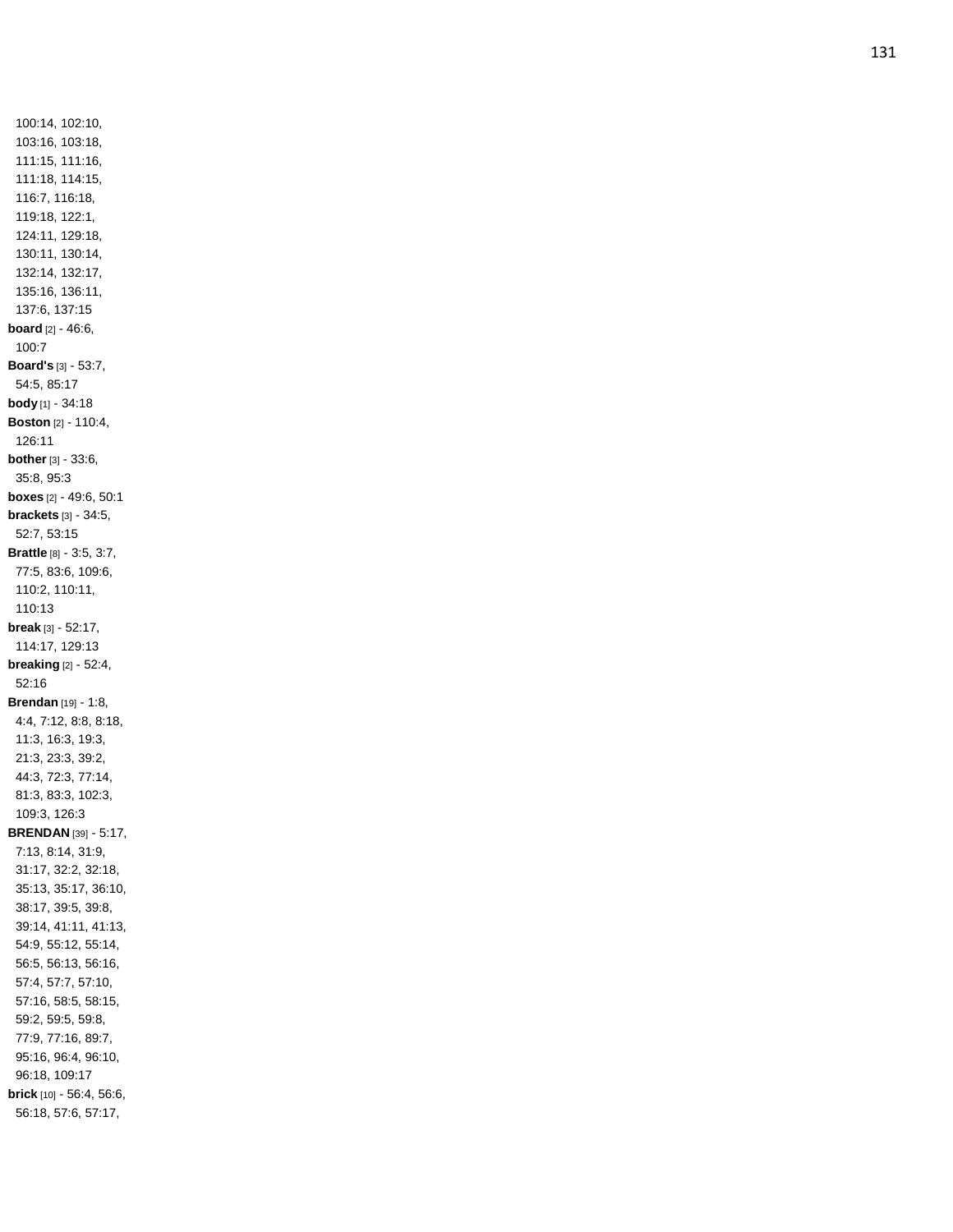64:6, 64:7, 64:8 **briefly** [2] - 112:13, 128:9 **BRISTOL** [1] - 138:3 **build** [1] - 19:17 **building** [30] - 27:9, 34:18, 37:16, 39:13, 40:8, 47:10, 49:2, 49:13, 50:15, 50:18, 53:11, 55:18, 58:10, 58:11, 58:16, 61:4, 61:10, 62:12, 64:18, 111:7, 113:16, 117:6, 121:13, 126:18, 127:5, 127:11, 129:2, 129:4, 132:8 **Building** [4] - 24:5, 25:2, 38:6, 68:6 **built** [1] - 29:7 **Burn** [1] - 23:17 **business** [9] - 5:11, 5:12, 66:6, 66:18, 68:5, 123:4, 123:17, 134:9, 135:4 **BZA** [3] - 2:4, 2:7, 2:9 **BZA -007258** [1] - 21:2 **BZA -010111 -2016** [1] - 2:4 **BZA -011491 -2016** [2] - 2:12, 19:2 **BZA -011630 -2016** [2] - 3:3, 72:2 **BZA -011793 -2016** [2] - 2:10, 11:2 **BZA -011794 -2016** [2] - 2:11, 16:2 **BZA -011944 -2016** [2] - 3:5, 83:2 **BZA -011991 -2016** [2] - 3:4, 81:2 **BZA -011993 -2016** [2] - 3:7, 109:2 **BZA -012010 -2016** [2] - 2:16, 44:2 **BZA -012016 -2016** [2] - 3:6, 102:2 **BZA -012019 -201 6** [2] - 2:14, 23:2 **BZA -012071 -2016** [2] - 3:8, 126:2

**C**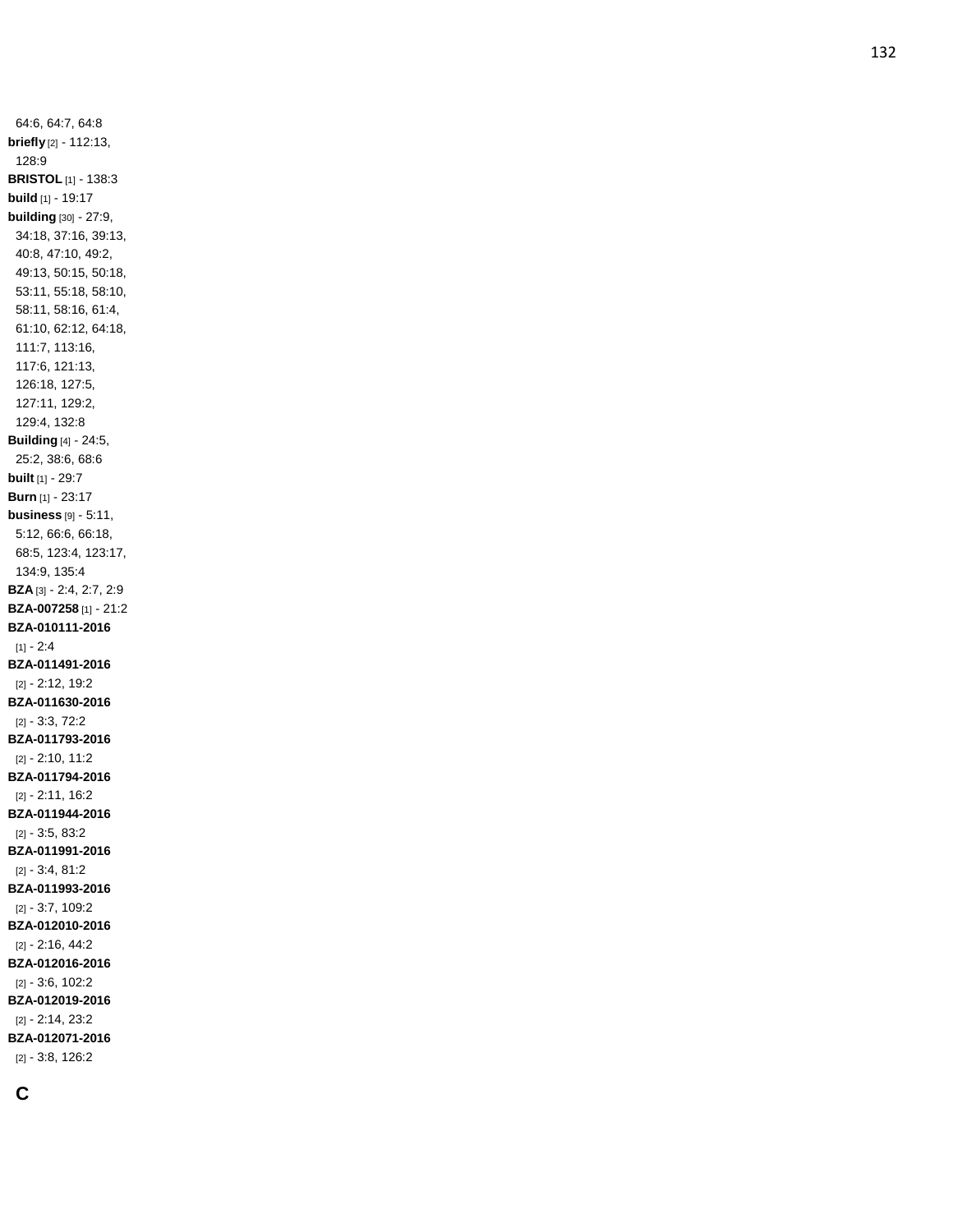**cabinets** [5] - 49:11, 114:1, 114:3, 114:4, 129:5 **cables** [1] - 52:7 **cabling** [2] - 53:16 **calendar** [2] - 124:4, 135:9 **CAMBRIDGE** [1] - 1:2 **Cambridge** [18] - 1:7, 3:3, 11:13, 16:11, 24:2, 26:2, 27:5, 28:6, 28:18, 29:16, 35:6, 47:17, 58:11, 68:12, 72:6, 72:10, 75:8, 102:12 **Canal** [3] - 3:8, 126:6, 126:16 **cannot** [6] - 62:1, 72:11, 91:3, 91:4, 91:12, 118:14 **capacity** [1] - 116:5 **CAPTURING** [1] - 1:17 **Carol** [3] - 79:17, 90:7, 92:17 **CAROL** [18] - 72:11, 72:16, 73:8, 73:11, 73:14, 74:7, 74:10, 74:13, 74:15, 90:8, 91:2, 92:2, 92:9, 92:11, 93:5, 93:9, 94:2, 98:10 **carrier** [2] - 113:1, 127:10 **carriers** [3] - 58:12, 116:2 **carve** [1] - 30:1 **CASE** [2] - 2:1, 3:2 **case** [79] - 9:16, 11:5, 11:6, 11:15, 12:3, 12:15, 14:2, 14:14, 14:18, 15:2, 15:9, 16:6, 16:15, 17:3, 19:6, 19:18, 21:8, 23:6, 23:14, 24:17, 25:14, 25:18, 26:9, 26:13, 27:13, 27:14, 38:12, 43:6, 44:6, 45:12, 72:6, 76:11, 77:13, 78:9, 78:10, 80:1, 80:5, 80:9, 81:6, 81:17, 83:5, 87:12, 89:5, 90:12, 91:7, 91:14, 92:7,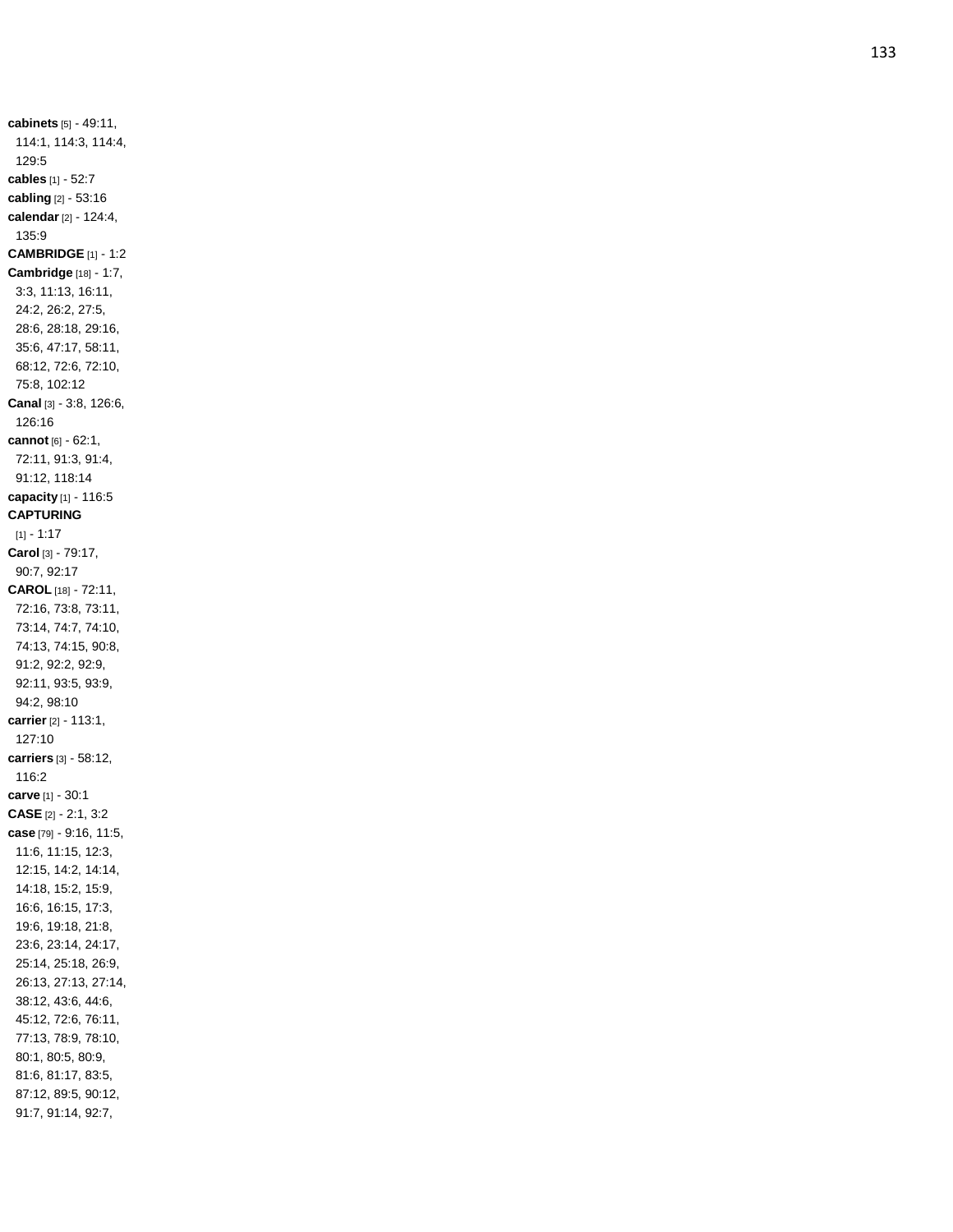92:10, 92:11, 92:14, 92:18, 93:2, 93:16, 93:18, 94:1, 94:8, 95:3, 95:13, 98:18, 99:1, 99:3, 100:12, 100:17, 101:2, 102:6, 103:15, 104:5, 105:3, 105:17, 106:5, 107:11, 107:16, 109:6, 126:6 **Case** [13] - 2:4, 11:2, 16:2, 19:2, 21:2, 23:2, 44:2, 72:2, 81:2, 83:2, 102:2, 109:2, 126:2 **cases** [20] - 9:3, 9:4, 9:18, 10:1, 26:17, 28:10, 28:14, 37:17, 38:16, 76:16, 77:8, 87:10, 88:15, 88:17, 89:16, 90:10, 92:9, 97:14, 104:14 **category** [3] - 30:1, 30:4, 30:12 **Catherine** [2] - 138:4, 138:10 **CDD** [2] - 112:1, 130:13 **cease** [3] - 64:14, 121:9, 132:4 **Center** [4] - 1:5, 2:15, 2:17, 44:17 **centered** [1] - 111:4 **certain** [1] - 36:2 **certainly** [4] - 84:17, 85:8, 85:16, 97:16 **CERTIFICATION** [1] - 138:14 **Certified** [2] - 138:4, 138:11 **certify** [1] - 138:5 **CERTIFYING** [1] - 138:16 **chain** [4] - 84:7, 84:8, 84:12, 84:14 **chair** [4] - 16:10, 17:2, 56:15, 59:14 **Chair** [47] - 1:8, 1:8, 2:9, 4:7, 4:10, 4:14, 4:18, 5:18, 6:8, 7:1, 7:9, 7:11, 7:14, 8:9, 14:2, 16:5, 19:5, 20:2, 21:5, 22:1,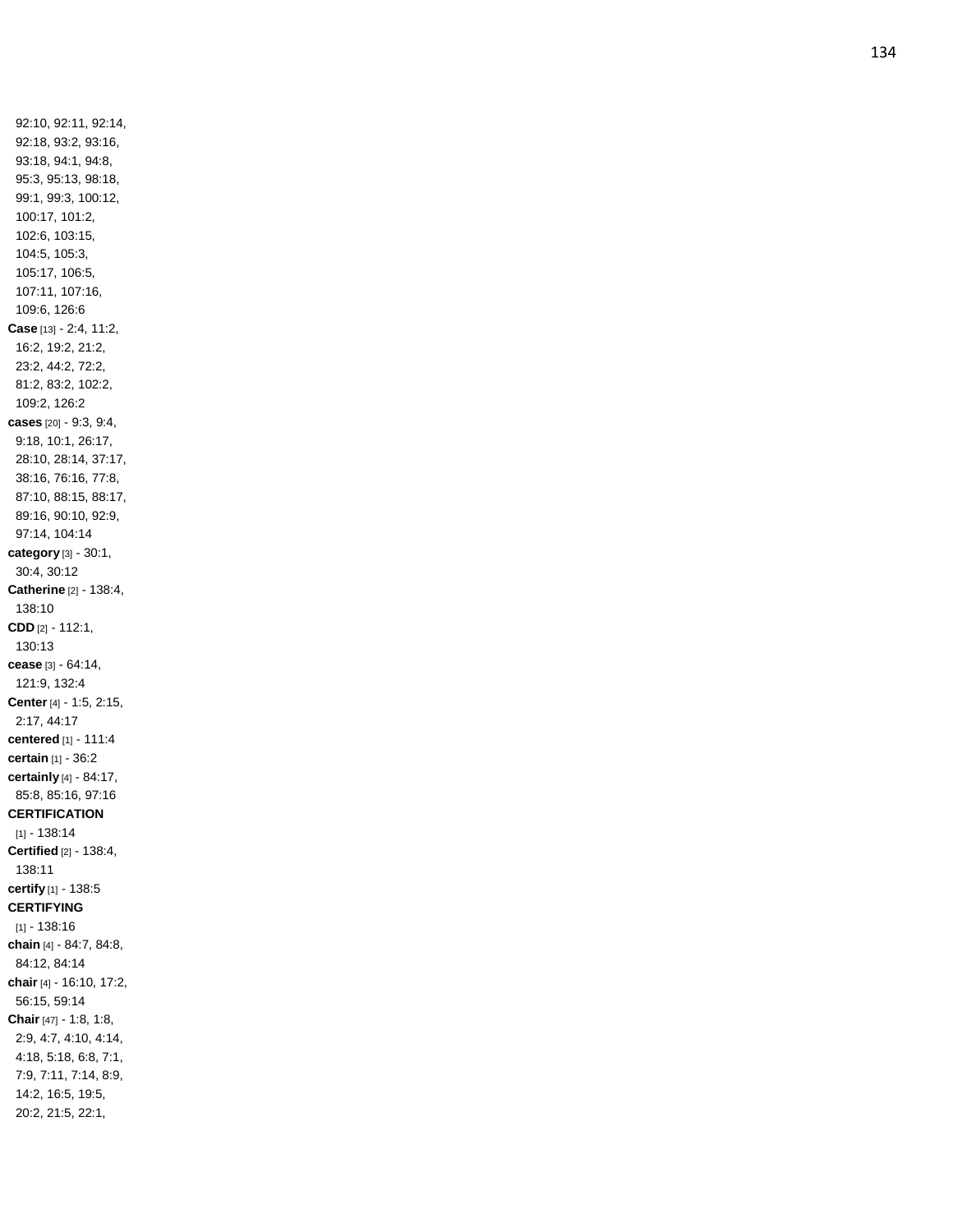23:5, 41:4, 44:5, 61:15, 63:9, 63:15, 64:3, 64:6, 72:5, 76:10, 78:9, 81:5, 98:18, 102:5, 105:16, 109:5, 116:16, 118:10, 120:9, 120:15, 121:3, 124:17, 126:5, 131:6, 131:11, 131:16 **Chairman** [7] - 5:14, 5:16, 11:11, 44:10, 83:11, 102:10 **change** [12] - 30:14, 30:15, 33:15, 49:8, 62:5, 63:3, 100:11, 119:1, 120:3, 133:2, 137:6 **CHANGE** [6] - 137:8, 137:9, 137:10, 137:11, 137:12, 137:13 **changed** [4] - 29:17, 40:15, 79:8, 106:17 **changes** [4] - 79:10, 94:17, 106:18, 137:16 **changing** [3] - 32:15, 36:14, 47:1 **character** [2] - 62:5, 119:2 **charge** [1] - 68:10 **check** [1] - 95:7 **chime** [1] - 39:8 **choice** [3] - 93:13, 93:16, 93:17 **cited** [3] - 26:13, 28:10, 28:12 **citizen** [1] - 5:5 **citizens** [5] - 61:8, 62:13, 100:8, 107:9, 119:10 **CITY** [1] - 1:2 **City** [2] - 26:2, 35:6 **city** [4] - 61:8, 62:13, 100:9, 119:10 **City's** [1] - 35:13 **claimed** [3] - 67:5, 124:3, 135:8 **clarify** [2] - 39:3, 84:8 **Class** [4] - 63:6, 110:8, 120:6, 133:5 **cleared** [1] - 109:17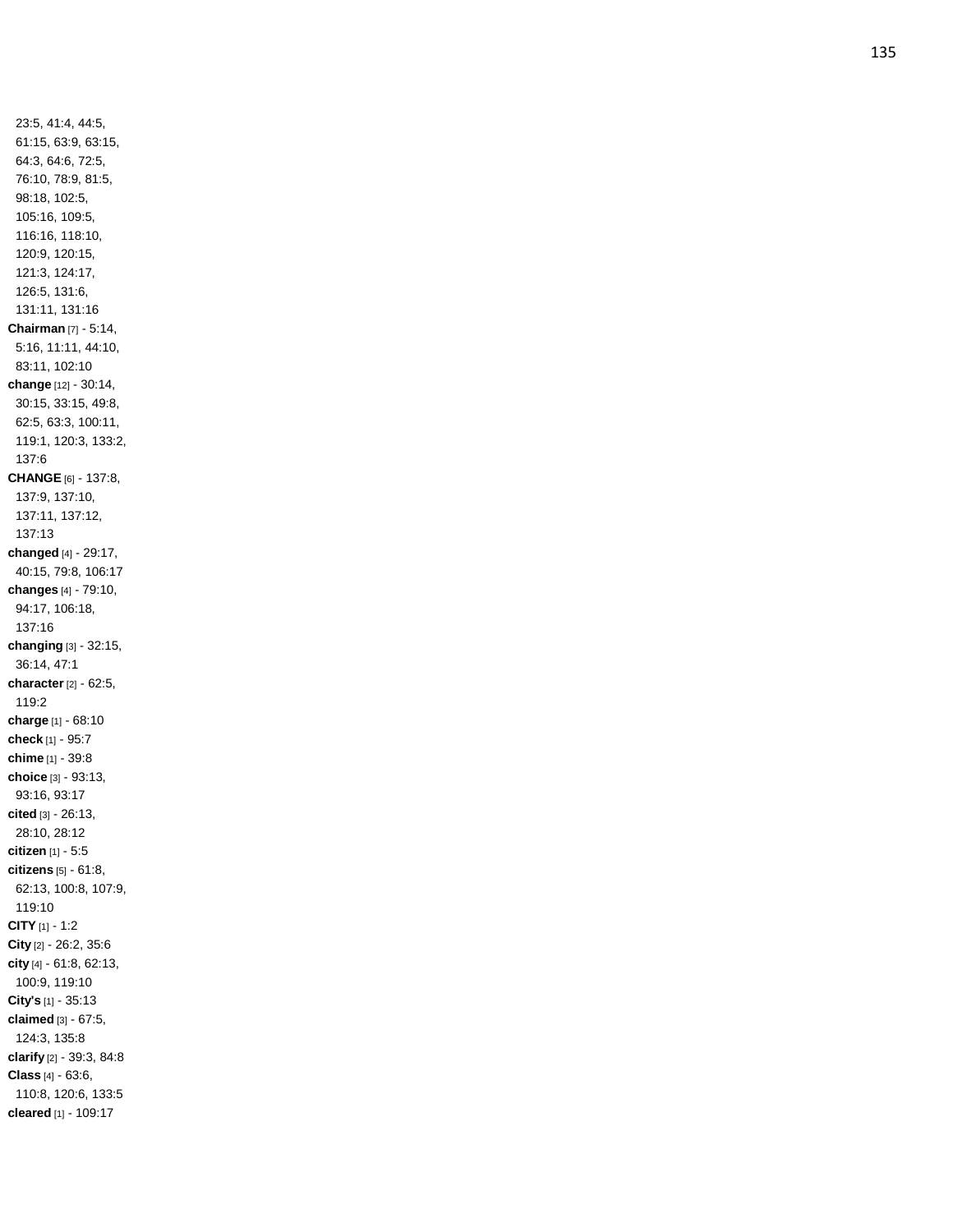**clearly** [3] - 37:8, 45:12, 87:1 **client** [7] - 31:4, 33:8, 87:1, 97:7, 99:16, 110:5, 126:13 **close** [5] - 6:15, 8:6, 117:6, 118:5, 130:8 **closer** [1] - 72:12 **closeup** [1] - 47:2 **co** [1] - 49:4 **co -locating** [1] - 49:4 **Cole** [2] - 23:13, 44:11 **colleagues** [2] - 23:10, 26:11 **color** [8] - 34:2, 52:9, 56:3, 56:8, 56:17, 57:1, 57:13, 64:7 **colors** [1] - 58:9 **coming** [7] - 5:13, 7:9, 33:13, 76:16, 95:3, 95:18, 104:17 **comment** [7] - 34:12, 72:17, 112:2, 112:6, 130:18, 131:1 **commenting** [1] - 130:18 **comments** [6] - 40:9, 54:5, 96:6, 117:1, 128:1, 128:3 **commercial** [1] - 103:5 **Commission** [5] - 73:15, 83:18, 84:2, 96:16, 138:13 **commission** [1] - 63:16 **Commissioner** [1] - 24:5 **commit** [1] - 87:17 **Committee** [4] - 111:9, 115:1, 116:17, 117:2 **committee** [3] - 111:11, 117:3, 117:12 **COMMONWEALTH** [1] - 138:2 **communicated** [2] - 74:12, 74:15 **communities** [1] - 26:15 **community** [5] - 84:2, 84:5, 84:16, 86:13,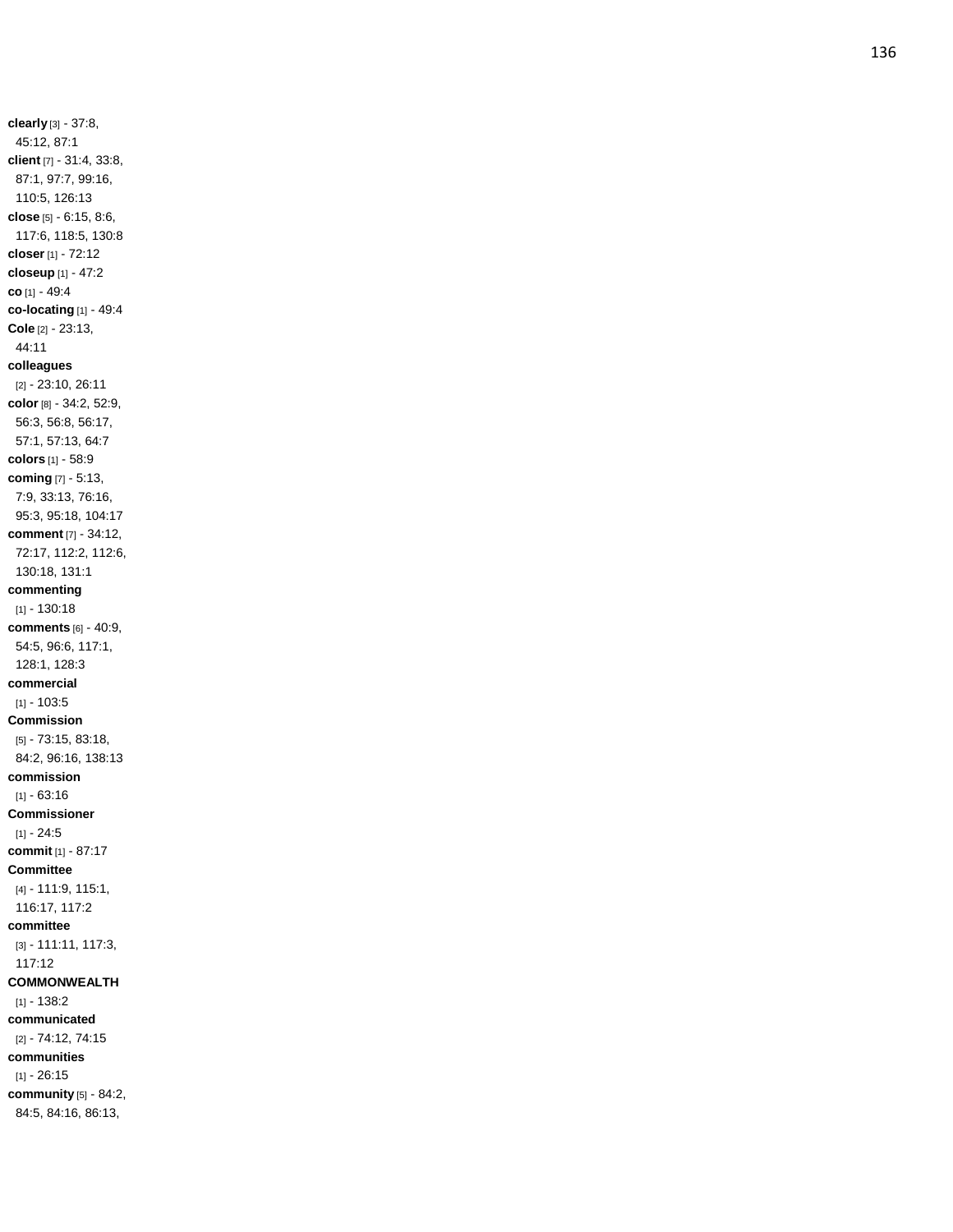90:1 **compared** [1] - 112:14 **completely** [4] - 40:6, 45:3, 50:5, 55:4 **completion** [3] - 63:17, 120:17, 131:12 **compliance** [3] - 65:4, 121:17, 132:12 **compliant** [1] - 129:10 **complies** [1] - 114:11 **comply** [9] - 65:4, 66:15, 68:16, 117:18, 121:17, 122:9, 123:13, 132:12, 134:18 **concealed** [1] - 114:10 **concealment** [3] - 27:2, 49:14, 49:16 **concern** [4] - 60:12, 65:14, 122:12, 133:17 **concerning** [3] - 67:14, 124:12, 135:17 **concerns** [2] - 76:3, 127:17 **condition** [7] - 50:17, 65:1, 106:8, 106:9, 121:14, 132:9, 133:8 **conditions** [20] - 14:4, 17:4, 33:10, 35:10, 38:10, 50:13, 63:12, 65:5, 65:16, 70:18, 78:12, 99:4, 106:1, 114:12, 120:12, 121:18, 122:14, 125:1, 132:13, 134:1 **conduct** [1] - 4:16 **congestion** [2] - 62:4, 118:18 **consider** [5] - 54:18, 73:1, 73:2, 79:9, 87:1 **consistent** [10] - 47:6, 53:8, 64:1, 64:12, 114:13, 117:13,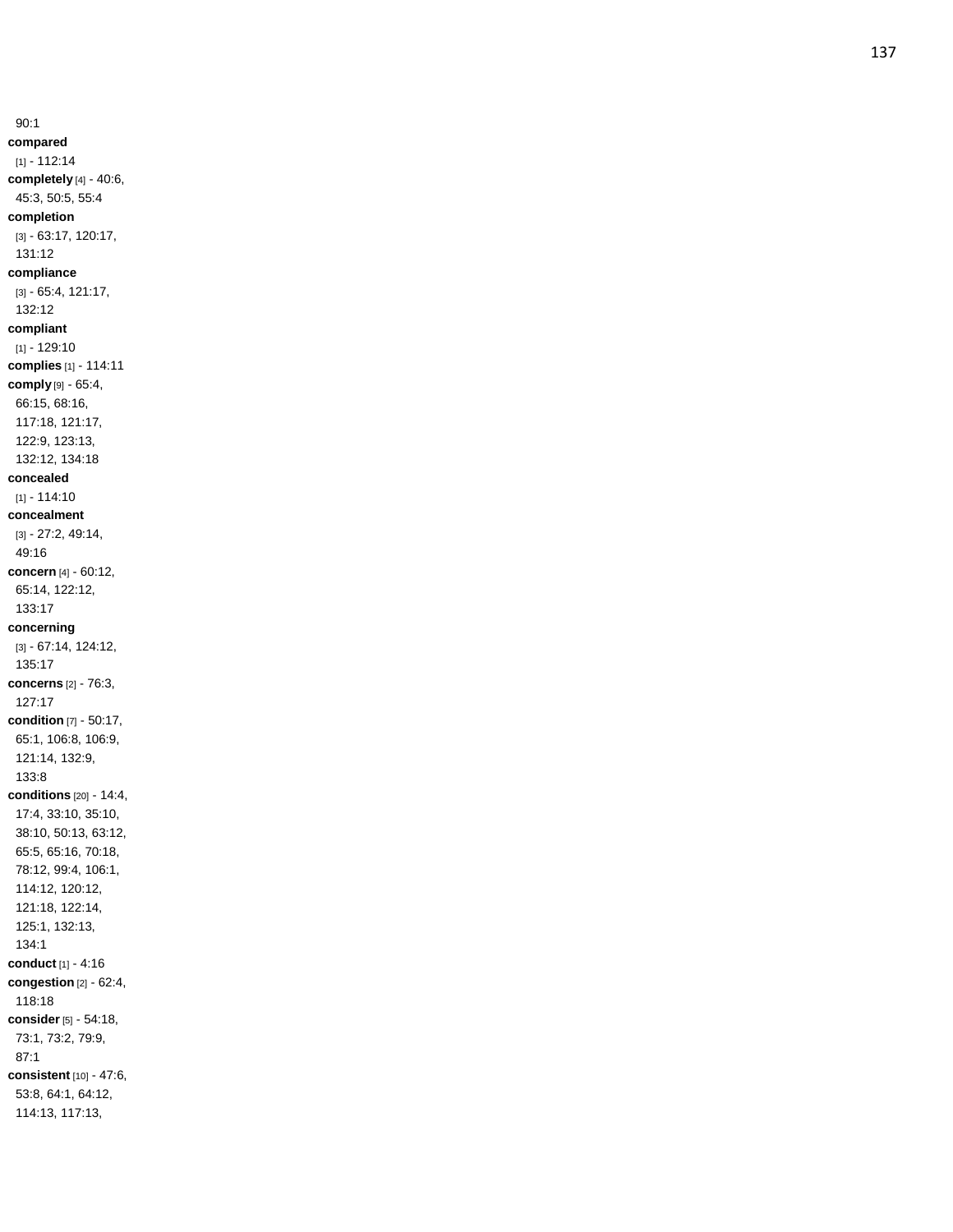121:1, 121:7, 131:14, 132:2 **consistently** [1] - 70:5 **Constantine** [15] - 1:8, 4:4, 5:18, 11:3, 16:3, 19:3, 21:2, 23:3, 44:3, 72:3, 81:3, 83:3, 102:3, 109:3, 126:3 **CONSTANTINE** [193] - 4:7, 6:2, 6:6, 6:13, 6:18, 7:7, 7:15, 8:3, 8:6, 8:13, 8:16, 9:2, 9:12, 9:17, 11:5, 12:1, 12:6, 12:11, 12:16, 13:2, 13:7, 13:10, 13:13, 14:1, 15:2, 15:5, 15:8, 16:5, 16:16, 17:1, 18:3, 19:5, 19:10, 20:6, 20:12, 20:14, 20:17, 21:5, 21:16, 22:5, 23:5, 24:12, 24:16, 25:8, 25:13, 25:17, 27:5, 28:4, 28:8, 30:9, 31:6, 34:11, 34:17, 35:4, 35:16, 41:2, 41:9, 41:12, 41:16, 42:1, 42:9, 43:3, 43:6, 44:5, 45:11, 45:15, 46:5, 46:10, 46:14, 48:3, 48:7, 48:12, 48:14, 51:2, 51:5, 51:10, 52:13, 53:1, 54:2, 54:12, 54:16, 57:5, 57:14, 59:6, 59:11, 60:15, 61:12, 61:15, 69:9, 69:15, 70:1, 70:6, 70:11, 70:16, 71:3, 72:5, 72:13, 73:6, 73:9, 73:12, 74:5, 74:9, 74:11, 74:14, 74:17, 75:13, 75:17, 76:4, 76:10, 76:15, 77:1, 77:6, 77:18, 78:4, 78:7, 79:15, 80:4, 80:8, 81:5, 81:10, 81:16, 83:5, 84:11, 85:6, 85:13, 85:18, 86:4, 86:7, 86:15, 88:2,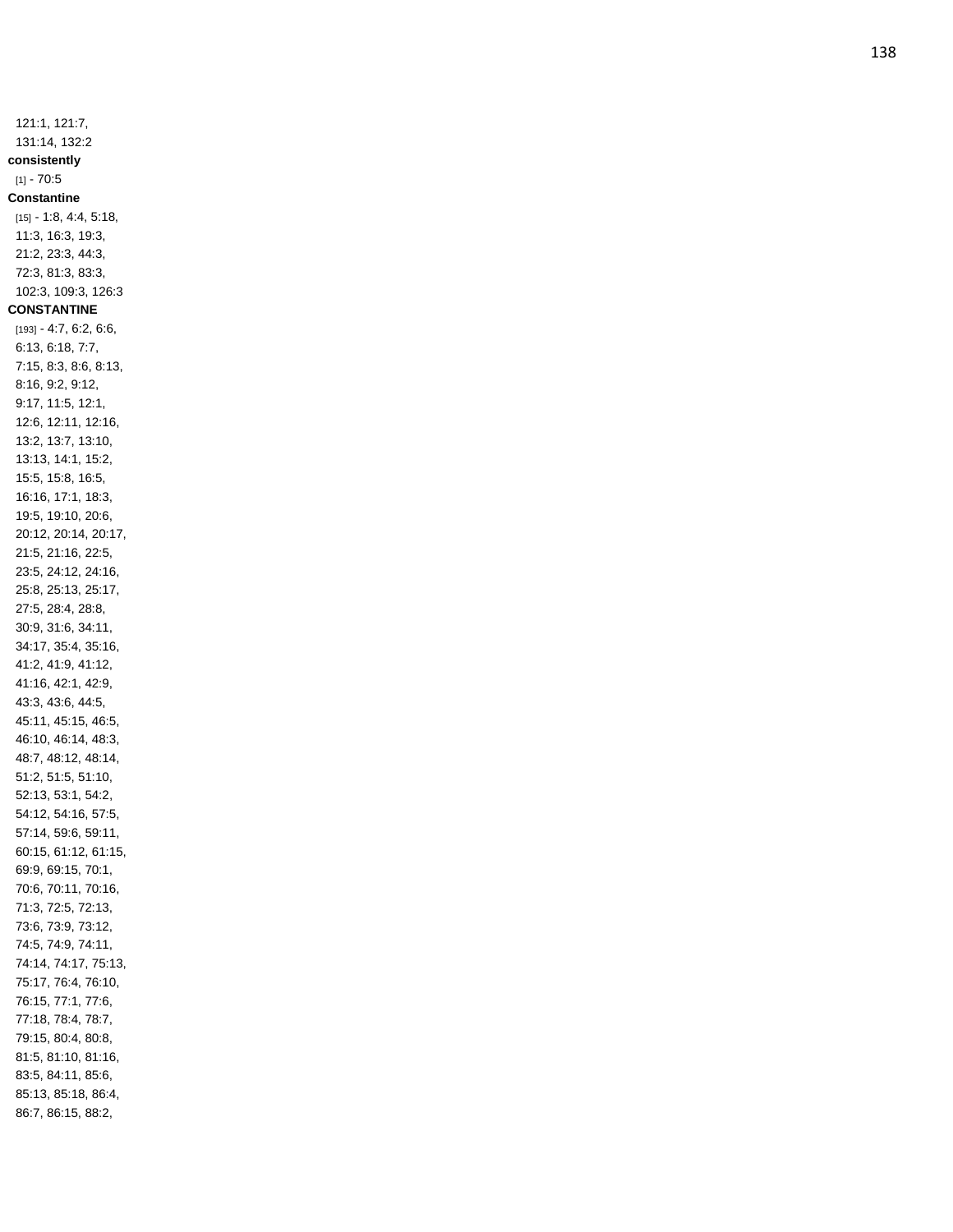88:6, 88:11, 88:13, 89:3, 89:14, 90:5, 91:1, 92:5, 92:16, 93:6, 93:11, 94:12, 95:1, 97:1, 97:5, 97:12, 97:17, 98:16, 99:12, 100:16, 101:2, 102:5, 103:11, 104:1, 104:9, 105:4, 105:9, 105:12, 105:16, 107:6, 107:15, 108:1, 109:5, 109:11, 110:18, 111:14, 112:4, 112:9, 112:12, 114:18, 115:3, 115:14, 115:18, 116:6, 116:9, 116:14, 118:4, 118:9, 125:4, 126:5, 127:4, 127:8, 127:14, 128:5, 128:10, 129:17, 130:2, 130:7, 130:17, 131:3, 131:6, 136:4, 136:7 **constructed** [1] - 37:5 **consultant** [1] - 23:15 **contact** [1] - 59:3 **contain** [1] - 116:3 **contained** [1] - 36:4 **contemplate** [1] - 64:4 **contemplated** [1] - 87:2 **continuance** [16] - 9:11, 12:2, 16:12, 75:11, 83:16, 85:11, 89:10, 90:10, 94:9, 94:10, 94:17, 97:9, 97:13, 98:9, 98:17, 102:18 **continue** [23] - 11:15, 12:4, 13:3, 17:2, 53:13, 65:4, 76:11, 79:18, 85:14, 89:5, 90:15, 93:2, 94:1, 100:12, 104:4, 105:2, 105:4, 105:17, 107:11, 121:17, 128:5, 132:12 **Continued** [2] - 2:18,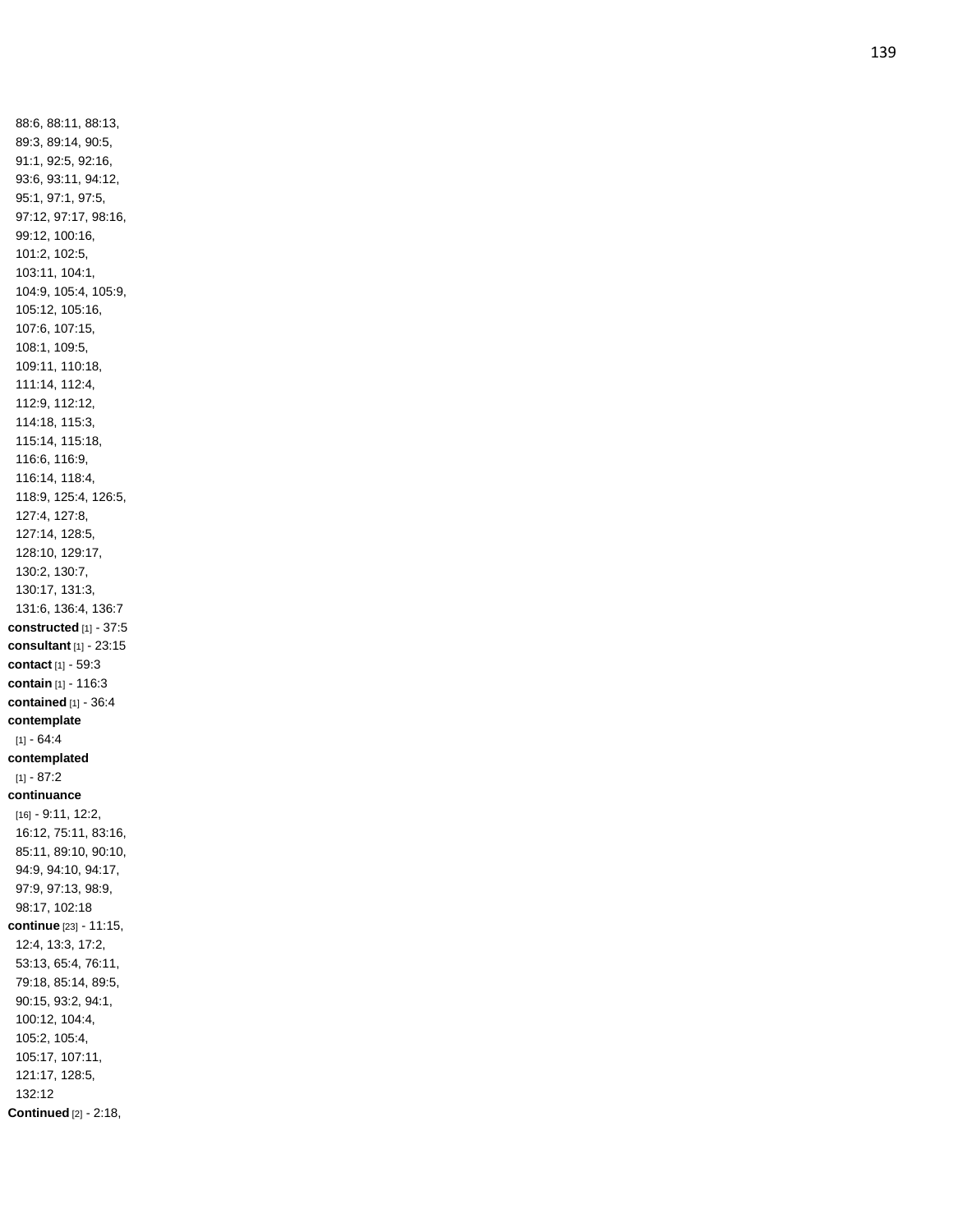3:1 **continued** [21] - 9:18, 10:2, 14:3, 15:9, 62:6, 76:17, 78:10, 80:9, 90:12, 90:15, 91:7, 91:11, 92:8, 95:3, 95:14, 98:3, 99:1, 101:2, 104:14, 106:14, 119:3 **continuing** [5] - 65:9, 80:5, 84:4, 100:17, 107:16 **continuos** [1] - 121:11 **continuous** [2] - 64:16, 132:6 **CONTROL** [1] - 138:15 **control** [1] - 90:3 **conversation** [1] - 94:8 **copies** [1] - 73:16 **cornice** [2] - 114:17, 129:13 **correct** [8] - 39:5, 42:18, 96:3, 115:5, 118:3, 127:7, 127:12, 131:2 **correction** [1] - 137:7 **corrections** [1] - 137:16 **corresponded** [1] - 130:13 **correspondence** [1] - 130:10 **counsel** [1] - 83:13 **Counselor** [1] - 31:10 **Counselor's** [1] - 39:10 **couple** [3] - 28:13, 42:7, 50:8 **course** [1] - 32:4 **Court** [1] - 2:7 **courtesy** [1] - 92:3 **coverage** [1] - 60:13 **created** [2] - 62:11, 119:8 **Creation** [3] - 63:7, 120:7, 133:6 **criteria** [1] - 110:9 **criterion** [2] - 128:9, 128:12 **current** [2] - 49:12, 85:4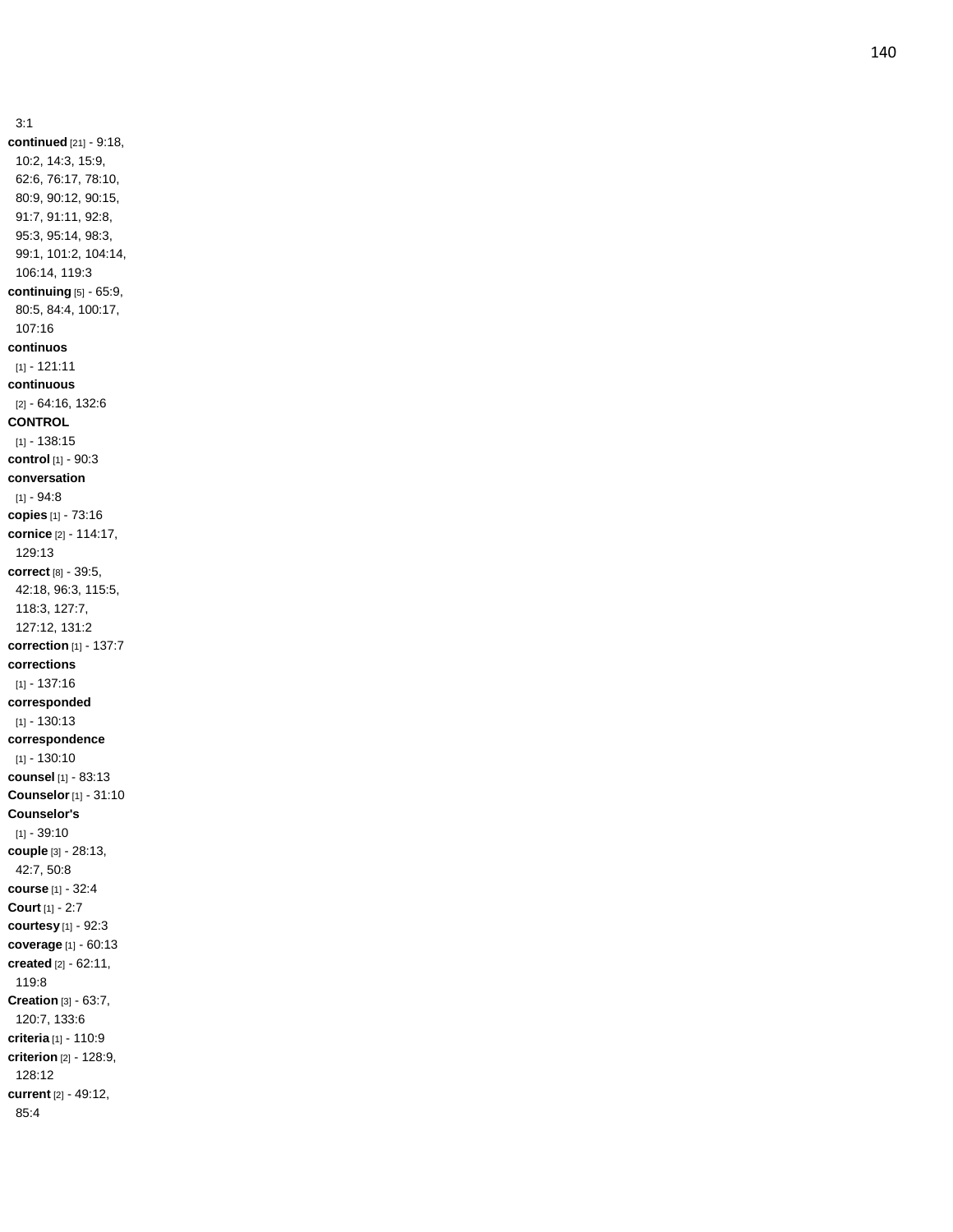**cut** [1] - 12:6

### **D**

**D.C** [1] - 84:9 **DANIEL** [22] - 109:9, 109:12, 110:1, 111:3, 111:17, 112:8, 112:10, 112:17, 115:2, 115:9, 115:15, 116:1, 118:3, 125:8, 126:9, 127:7, 127:12, 128:2, 128:6, 128:11, 130:12, 131:2 **Daniel** [2] - 110:3, 126:10 **dark** [1] - 59:1 **data** [1] - 48:1 **date** [23] - 11:17, 13:3, 14:9, 16:13, 16:14, 17:9, 76:6, 79:2, 79:4, 79:13, 85:15, 86:5, 86:9, 88:10, 88:14, 97:10, 97:13, 99:13, 104:3, 105:10, 106:11, 106:14, 137:7 **dates** [2] - 13:8, 105:9 **DAVID** [9] - 72:9, 75:2, 75:5, 75:7, 75:15, 75:18, 78:6, 79:14, 80:2 **David** [2] - 72:9, 75:7 **days** [17] - 7:18, 14:11, 17:11, 32:12, 66:6, 67:1, 68:5, 79:3, 99:16, 106:13, 123:4, 123:17, 124:4, 134:9, 135:4, 135:9 **deadline** [1] - 87:18 **deal** [3] - 13:4, 40:4, 73:17 **dealing** [1] - 133:9 **dealt** [1] - 73:15 **decide** [1] - 94:13 **decided** [2] - 5:5, 91:10 **decision** [14] - 14:7, 17:7, 21:7, 36:15, 37:2, 42:17, 47:6, 78:14, 85:4, 93:1,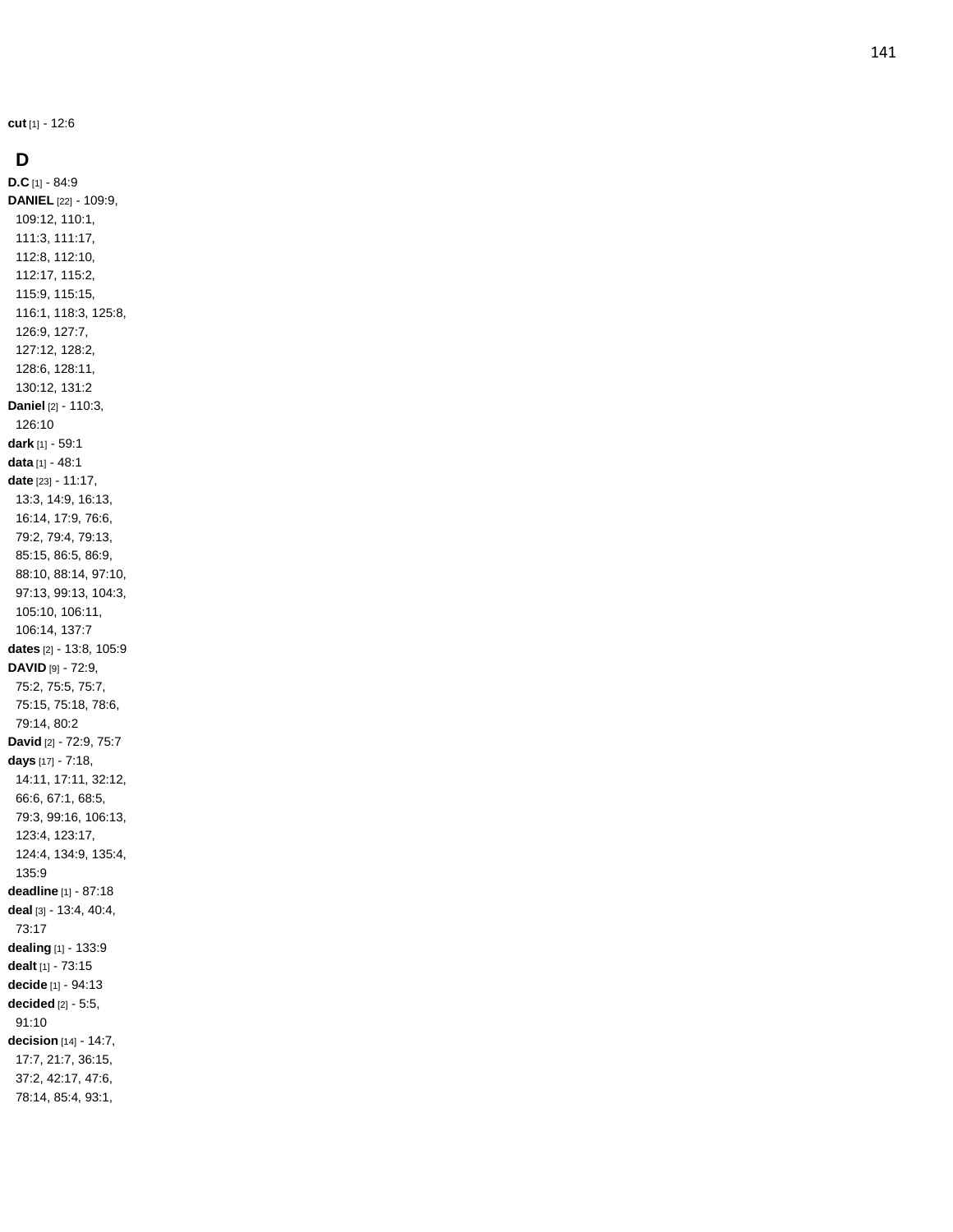93:4, 99:6, 106:4, 114:14 **decisions** [6] - 33:1, 33:2, 33:3, 37:1, 129:10 **decline** [2] - 54:8, 60:17 **declining** [3] - 72:18, 73:1 **deemed** [1] - 68:1 **defeat** [3] - 27:2, 114:10, 129:11 **defeating** [1] - 49:13 **definitely** [1] - 15:3 **delivered** [1] - 137:3 **demand** [1] - 47:17 **denied** [2] - 23:17, 42:10 **departed** [1] - 30:11 **Department** [20] - 26:3, 28:7, 28:15, 30:14, 38:7, 42:13, 65:18, 66:5, 66:9, 67:3, 68:9, 122:16, 123:3, 123:7, 124:1, 134:3, 134:8, 134:12, 135:6, 137:4 **Department's** [1] - 30:16 **deploying** [1] - 49:11 **depth** [1] - 117:8 **derogate** [2] - 62:16, 119:13 **design** [4] - 52:2, 55:9, 84:18, 114:11 **designed** [1] - 111:6 **despite** [1] - 99:1 **detail** [6] - 67:4, 67:15, 124:2, 124:13, 135:7, 135:18 **detailed** [1] - 38:13 **determination** [15] - 23:8, 25:2, 27:1, 27:11, 27:15, 27:16, 34:14, 35:7, 35:15, 36:11, 37:17, 41:6, 42:16, 42:18, 87:6 **determine** [1] - 87:3 **detriment** [2] - 62:11, 119:8 **development**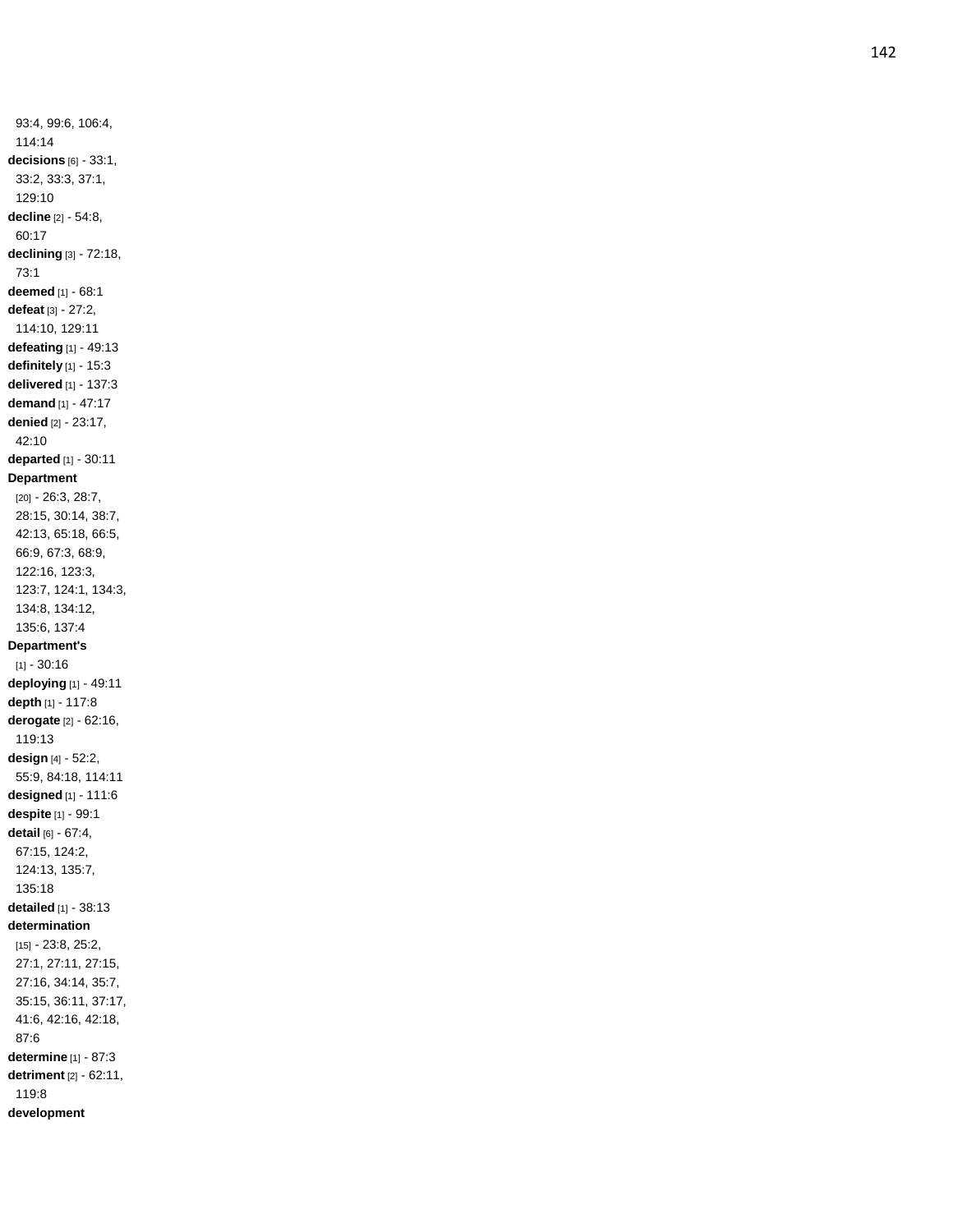[2] - 62:7, 119:4 **dicta** [2] - 28:13, 28:14 **difference** [1] - 20:15 **different** [4] - 36:11, 36:18, 61:5, 116:4 **diligent** [1] - 103:18 **dimensional** [6] - 14:13, 17:15, 17:16, 79:10, 100:1, 106:1 8 **dimensions** [4] - 49:9, 63:4, 120:4, 133:3 **DIRECT** [1] - 138:15 **direct** [1] - 96:16 **DIRECTION** [1] - 138:16 **disapproved** [1] - 95:17 **discloses** [3] - 67:15, 124:13, 135:18 **disclosing** [3] - 67:3, 124:2, 135:7 **discretion** [1] - 85:17 **discretionary** [1] - 30:2 **Discuss** [1] - 2:5 **discussed** [1] - 59:15 **discussion** [1] - 31:7 **discussions** [3] - 33:10, 86:17, 100:3 **dismissed** [1] - 43:6 **distance** [1] - 50:4 **distinguishable** [1] - 32:7 **district** [8] - 62:15, 62:16, 103:5, 117:14, 117:15, 119:12, 119:13, 128:7 **disturbs** [4] - 33:9, 34:8, 36:15 **Docket** [1] - 2:7 **docket** [2] - 39:6, 39:7 **DOES** [1] - 138:15 **done** [3] - 29:2, 44:15, 131:11 **down** [11] - 12:9, 27:11, 33:4, 33:13, 47:13, 74:2, 76:16, 78:15, 93:13, 95:9, 103:14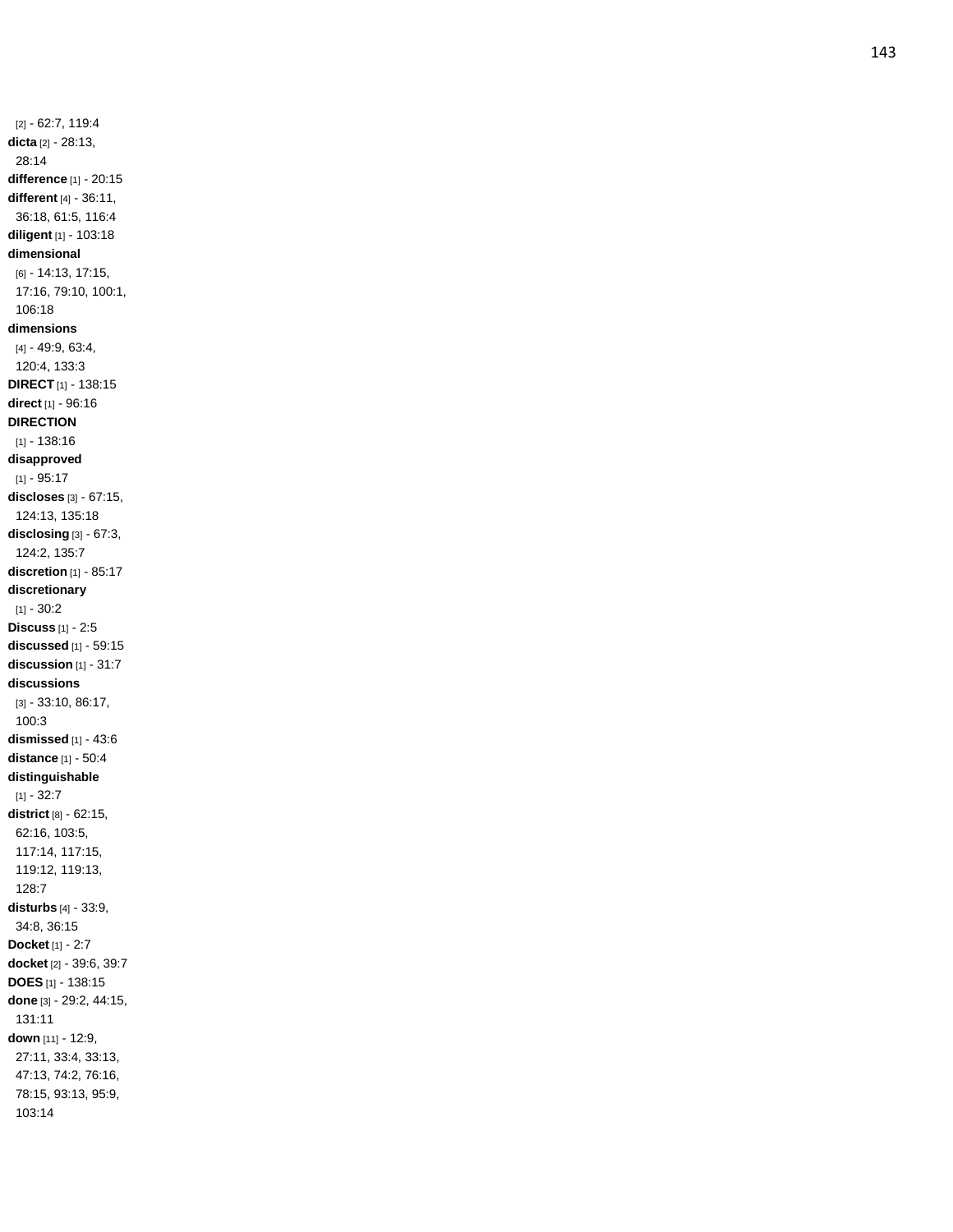**dramatic** [1] - 61:3 **driveway** [1] - 11:16 **duly** [2] - 6:2, 8:10 **during** [1] - 68:3

#### **E**

**e -mail** [2] - 112:3, 130:16 **e -mails** [1] - 111:18 **easier** [2] - 32:13, 57:18 **easy** [1] - 32:11 **edge** [4] - 47:11, 47:12, 129:1, 129:4 **effect** [2] - 112:3, 130:16 **effects** [5] - 65:10, 65:12, 122:5, 122:10, 133:15 **egress** [2] - 62:3, 118:17 **either** [2] - 85:15, 98:5 **elect** [2] - 7:8, 8:8 **elected** [5] - 6:3, 7:1, 8:10, 84:5, 86:13 **election** [1] - 5:13 **Election** [1] - 2:9 **electrical** [1] - 49:6 **electromagnetic** [10] - 65:13, 66:2, 66:17, 122:11, 122:18, 123:16, 133:9, 133:16, 134:5, 135:3 **elements** [3] - 27:3, 48:15, 49:14 **eligibility** [2] - 24:6, 48:18 **eligible** [5] - 23:17, 25:4, 26:4, 29:1, 29:7 **emanating** [3] - 66:2, 122:18, 134:5 **emissions** [6] - 66:2, 66:17, 122:18, 123:15, 134:5, 135:2 **enclosure** [1] - 58:6 **enclosures** [2] - 37:6, 37:8 **encourage** [1] - 76:4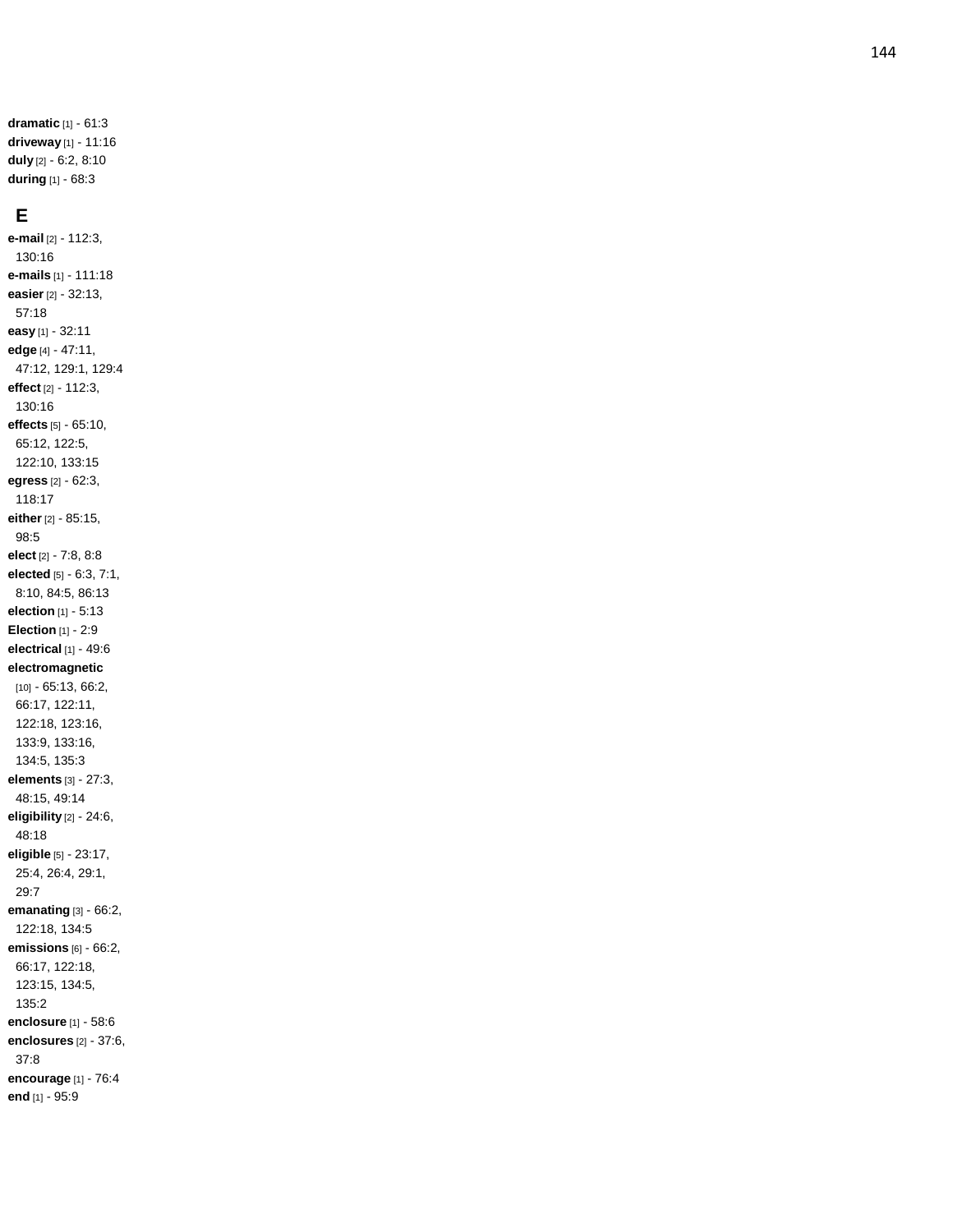**energy** [10] - 65:13, 66:2, 66:17, 122:11, 122:18, 123:16, 133:10, 133:16, 134:5, 135:3 **engineers** [1] - 50:2 **enormous** [1] - 121:18 **ensuing** [1] - 5:18 **entail** [1] - 114:6 **entitled** [2] - 93:10, 93:12 **equally** [1] - 117:8 **equipment** [27] - 4:15, 47:7, 47:11, 49:3, 49:5, 49:11, 64:15, 64:17, 66:3, 66:13, 68:7, 68:10, 68:14, 114:2, 114:4, 115:11, 116:3, 121:10, 121:12, 123:1, 123:11, 123:12, 132:5, 132:7, 134:6, 134:16, 134:17 **ERRATA** [1] - 137:1 **Errata** [2] - 137:2, 137:7 **established** [4] - 30:17, 32:14, 62:5, 119:1 **estate** [1] - 23:15 **evening** [9] - 11:10, 16:9, 23:12, 102:9, 109:10, 109:11, 109:16, 111:9, 126:9 **evenly** [1] - 129:15 **event** [3] - 66:11, 123:9, 134:14 **everyday** [1] - 61:8 **evidently** [1] - 28:15 **exacerbates** [1] - 58:14 **exactly** [1] - 46:13 **example** [2] - 37:1, 40:11 **excavation** [3] - 114:6, 114:8, 129:8 **exceed** [2] - 113:15, 129:4 **exceeding** [2] - 36:1 **except** [3] - 94:7,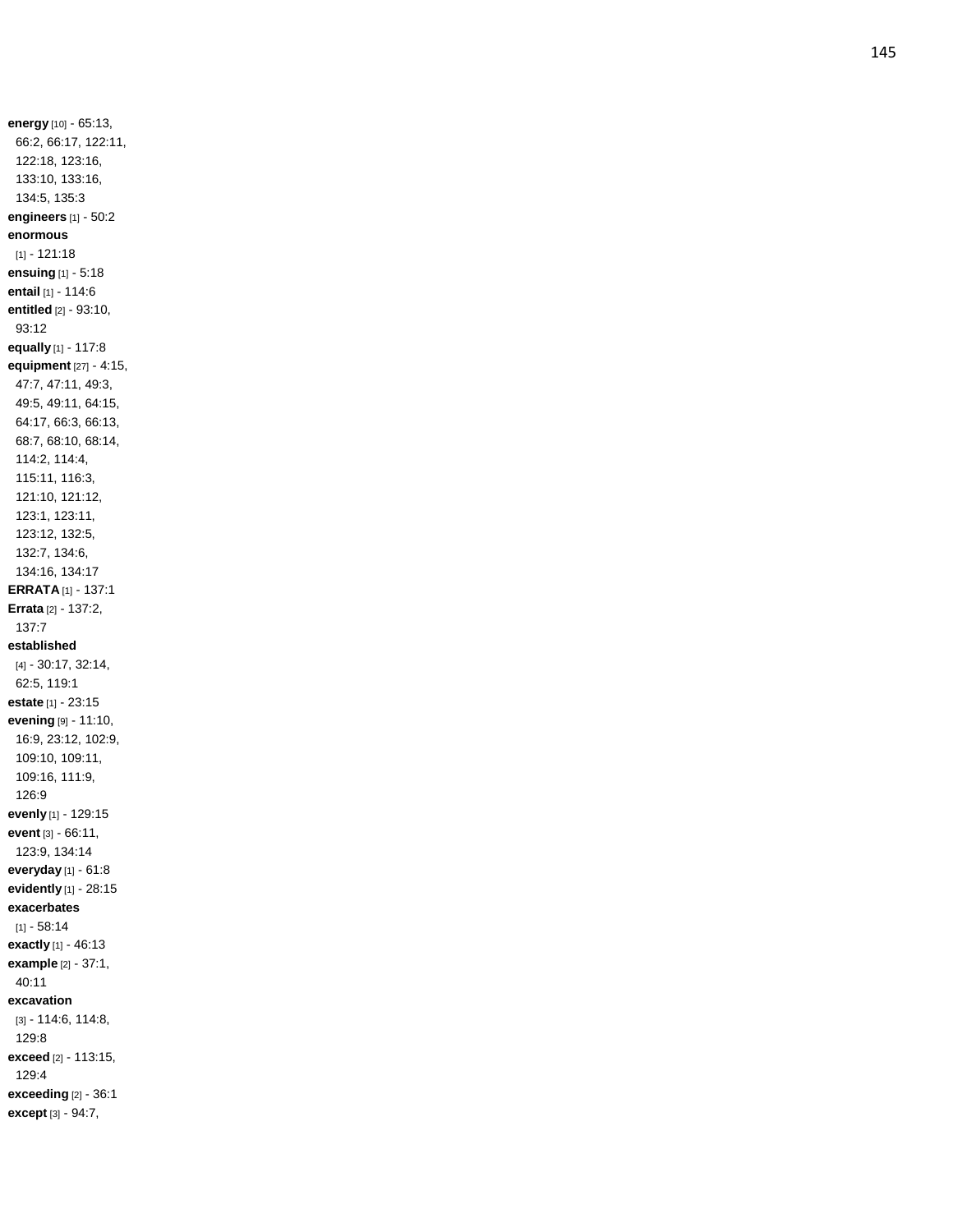117:18, 137:15 **exception** [1] - 115:10 **excessive** [1] - 69:3 **exchanged** [1] - 111:18 **excited** [2] - 84:15, 111:12 **Executive** [1] - 2:3 **exercise** [1] - 34:9 **existence** [1] - 32:10 **existing** [31] - 24:10, 27:2, 30:4, 30:5, 37:12, 45:6, 49:1, 49:2, 50:9, 52:1, 52:8, 55:5, 60:3, 63:1, 63:4, 110:10, 111:4, 113:2, 113:5, 113:8, 113:13, 113:16, 114:10, 120:1, 120:4, 126:15, 128:13, 129:6, 129:11, 132:18, 133:3 **expanding** [1] - 84:16 **expected** [1] - 91:11 **expedite** [1] - 29:18 **expense** [2] - 35:9, 61:2 **expire** [1] - 21:11 **Expires** [1] - 138:13 **explain** [1] - 24:8 **exposed** [1] - 52:7 **expressed** [2] - 60:12, 117:2 **extend** [1] - 128:13 **extension** [4] - 21:10, 21:13, 22:2, 22:6 **Extension** [1] - 2:13 **extent** [12] - 14:12, 17:13, 65:1, 67:10, 79:6, 100:1, 106:16, 111:7, 121:14, 124:8, 132:9, 135:13 **extra** [1] - 9:14

# **F**

**facade** [7] - 52:9, 110:12, 110:15, 113:14, 117:5, 117:12, 126:18 **face** [2] - 37:18, 53:11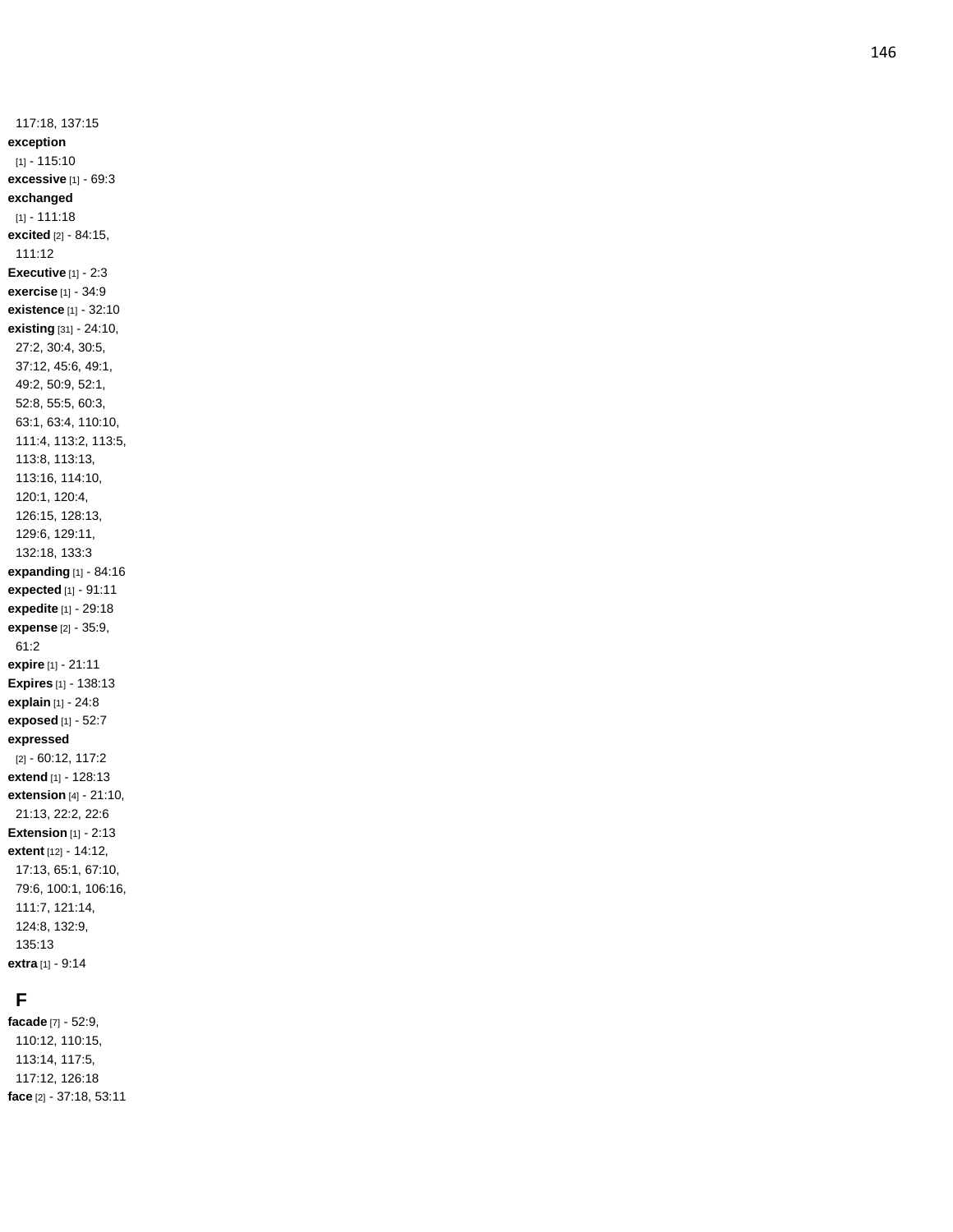**facilities** [5] - 26:4, 29:2, 29:8, 42:14, 74:8 **facility** [15] - 23:18, 24:6, 25:5, 48:18, 63:2, 63:5, 110:11, 113:8, 113:9, 120:2, 120:5, 126:15, 129:6, 133:1, 133:4 **fact** [4] - 50:7, 60:2, 64:3, 112:5 **facto** [6] - 66:9, 67:7, 123:7, 124:7, 134:12, 135:12 **fails** [3] - 66:15, 123:13, 134:18 **Failure** [2] - 123:5, 134:10 **failure** [12] - 66:7, 67:2, 67:4, 67:5, 123:18, 124:2, 124:4, 124:5, 135:5, 135:7, 135:9, 135:10 **fall** [4] - 30:12, 31:13, 31:18, 38:16 **familiar** [1] - 106:2 **far** [1] - 50:9 **FARMER** [9] - 72:9, 75:2, 75:5, 75:7, 75:15, 75:18, 78:6, 79:14, 80:2 **Farmer** [2] - 72:9, 75:8 **faux** [2] - 57:6, 57:17 **favor** [31] - 6:16, 8:11, 8:13, 14:17, 15:6, 15:8, 18:1, 18:3, 20:4, 20:6, 22:3, 22:5, 30:18, 41:7, 41:9, 42:2, 43:1, 43:3, 69:5, 70:17, 71:3, 80:5, 80:8, 81:13, 81:16, 100:17, 107:16, 108:1, 125:2, 125:4, 136:5 **Fax** [1] - 1:18 **FCC** [1] - 112:18 **February** [11] - 77:10, 77:13, 77:17, 78:2, 78:7, 78:11, 79:4, 79:12, 85:12, 104:10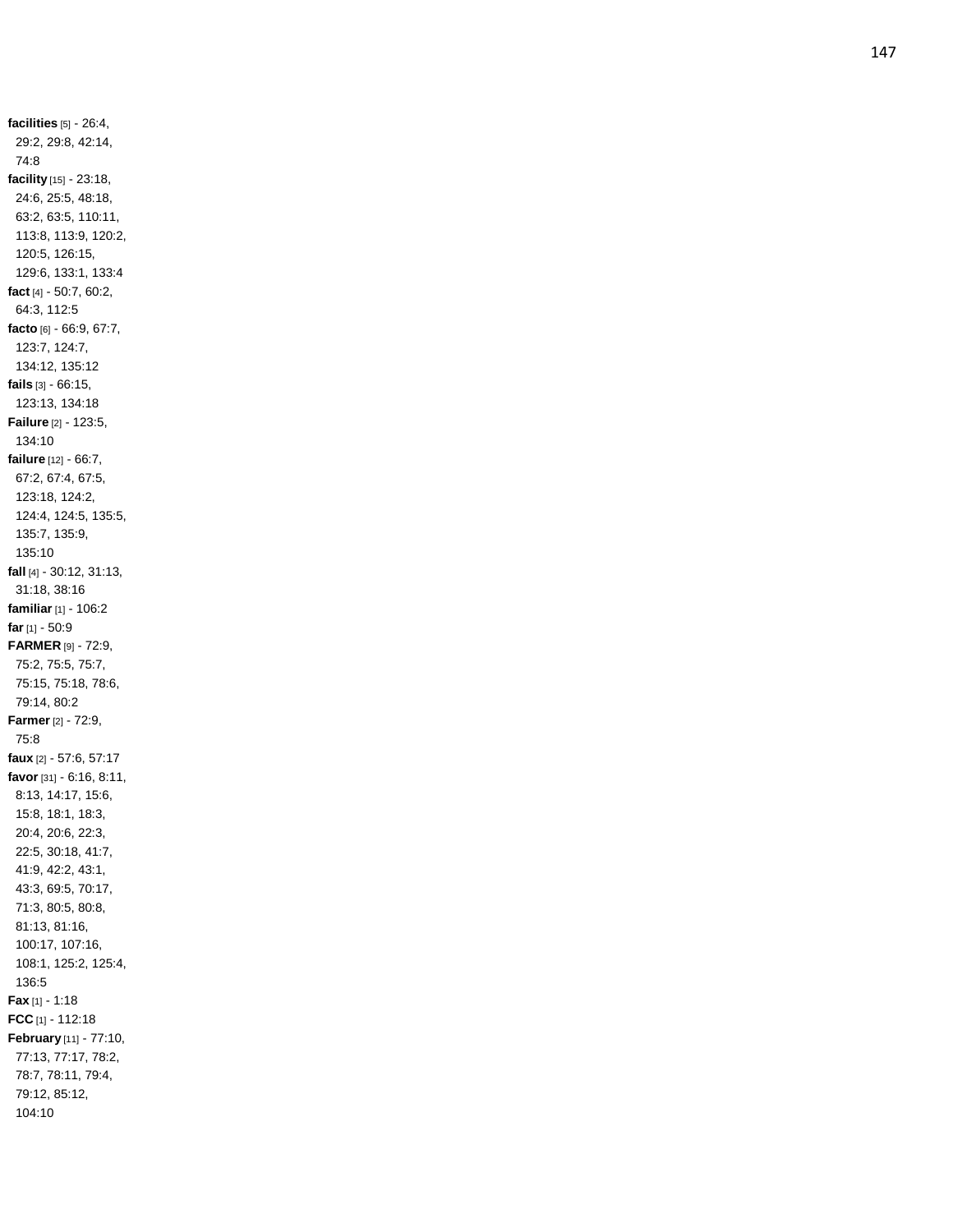**february** [1] - 78:4 **federal** [15] - 30:11, 51:1, 52:15, 66:1, 66:7, 66:12, 67:8, 68:16, 69:4, 122:17, 123:5, 123:10, 134:4, 134:10, 134:15 **feedback** [2] - 84:1, 96:14 **feet** [6] - 50:10, 113:9, 113:13, 115:15, 128:15, 129:2 **few** [4] - 45:7, 45:8 **fiberglass** [2] - 37:5, 58:5 **figure** [1] - 9:9 **file** [26] - 11:14, 16:13, 17:17, 21:17, 27:13, 46:8, 46:9, 46:11, 65:17, 66:8, 67:2, 68:8, 87:6, 87:7, 102:17, 105:2, 106:3, 107:1, 111:16, 112:5, 122:15, 123:6, 123:18, 134:2, 134:11, 135:5 **filed** [14] - 11:17, 46:13, 66:4, 66:6, 67:16, 68:4, 100:2, 103:15, 123:2, 123:4, 124:14, 134:7, 134:9, 136:1 **files** [11] - 14:15, 66:1, 79:7, 79:11, 100:5, 106:16, 107:1, 111:1, 112:4, 122:17, 134:4 **filing** [5] - 88:9, 88:10, 88:11, 88:12, 104:16 **final** [2] - 96:5, 96:9 **finally** [3] - 114:9, 129:9, 132:17 **findings** [5] - 61:16, 63:9, 118:11, 120:9, 131:7 **fine** [9] - 25:16, 36:16, 48:17, 57:2, 57:4, 57:5, 70:16, 76:5, 91:4 **finish** [1] - 52:9 **finished** [2] - 52:8,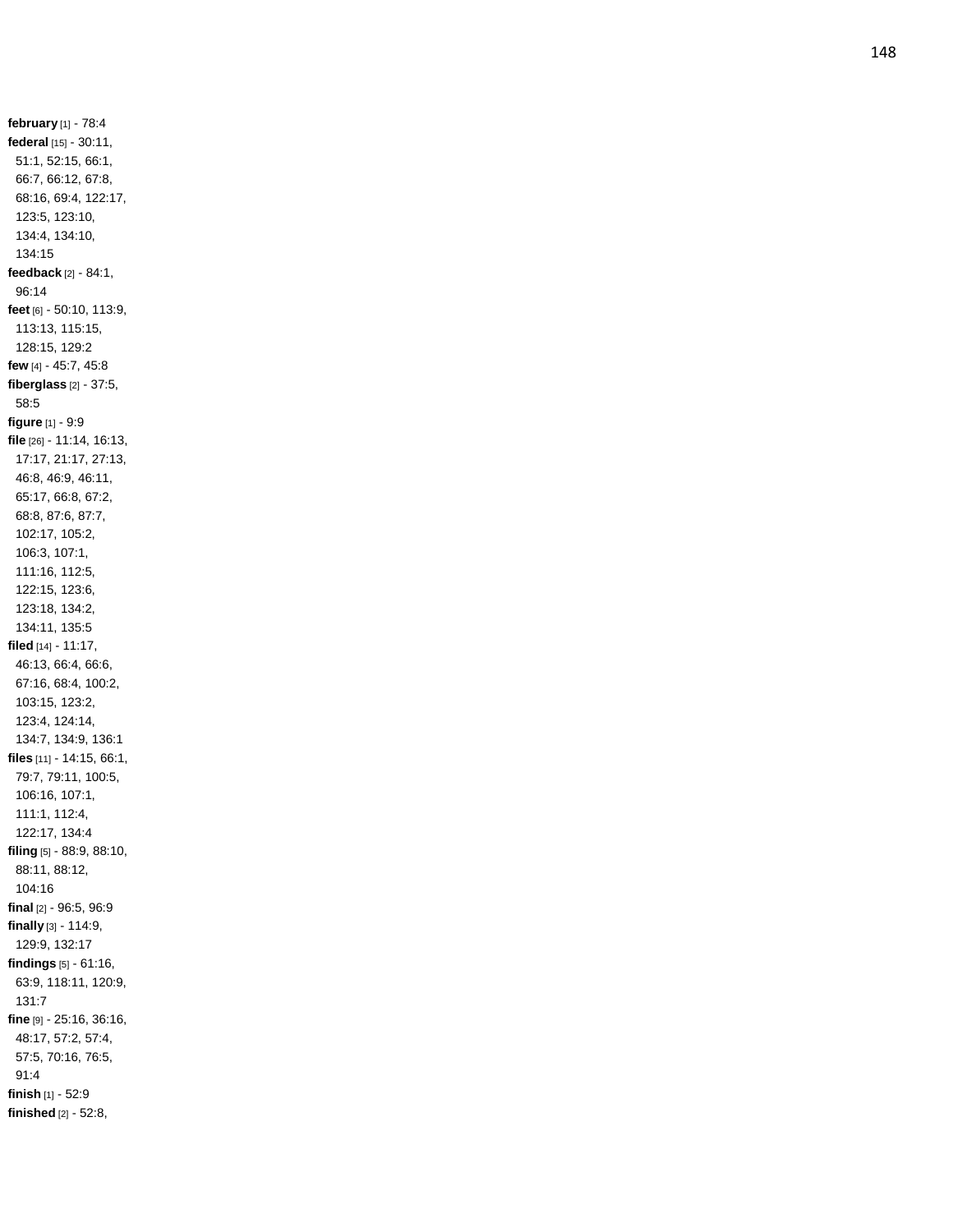117:4 **firm's** [1] - 91:16 **first** [19] - 5:12, 11:5, 14:5, 17:5, 26:12, 40:7, 41:14, 57:14, 69:13, 70:7, 77:9, 77:12, 78:17, 99:5, 105:10, 106:7, 109:13, 113:7, 128:11 **First** [1] - 1:6 **fish** [1] - 12:6 **five** [24] - 14:15, 15:8, 17:17, 18:3, 20:6, 22:5, 32:3, 42:2, 43:3, 71:3, 79:12, 80:8, 81:16, 93:10, 93:13, 93:18, 100:5, 107:2, 108:1, 113:6, 115:17, 121:16, 125:4, 132:11 **five -par t** [1] - 113:6 **Floor** [1] - 1:6 **focus** [2] - 32:5, 36:12 **folks** [3] - 12:18, 76:7, 79:17 **following** [13] - 14:4, 17:4, 61:16, 63:11, 65:16, 78:11, 99:3, 106:1, 118:11, 120:11, 122:14, 131:7, 134:1 **Following** [1] - 2:18 **fool** [1] - 56:9 **foot** [2] - 115:16, 129:12 **FOR** [1] - 1:1 **forced** [1] - 106:5 **FOREGOING** [1] - 138:14 **foregoing** [4] - 67:11, 124:9, 135:14, 137:15 **forget** [1] - 24:17 **form** [4] - 17:16, 49:5, 79:10, 107:1 **forms** [2] - 14:13, 100:1 **forth** [6] - 32:7, 32:16, 34:2, 40:12, 86:17, 138:6 **forward** [4] - 13:1, 86:12, 91:10, 94:14 **fought** [2] - 33:2, 34:6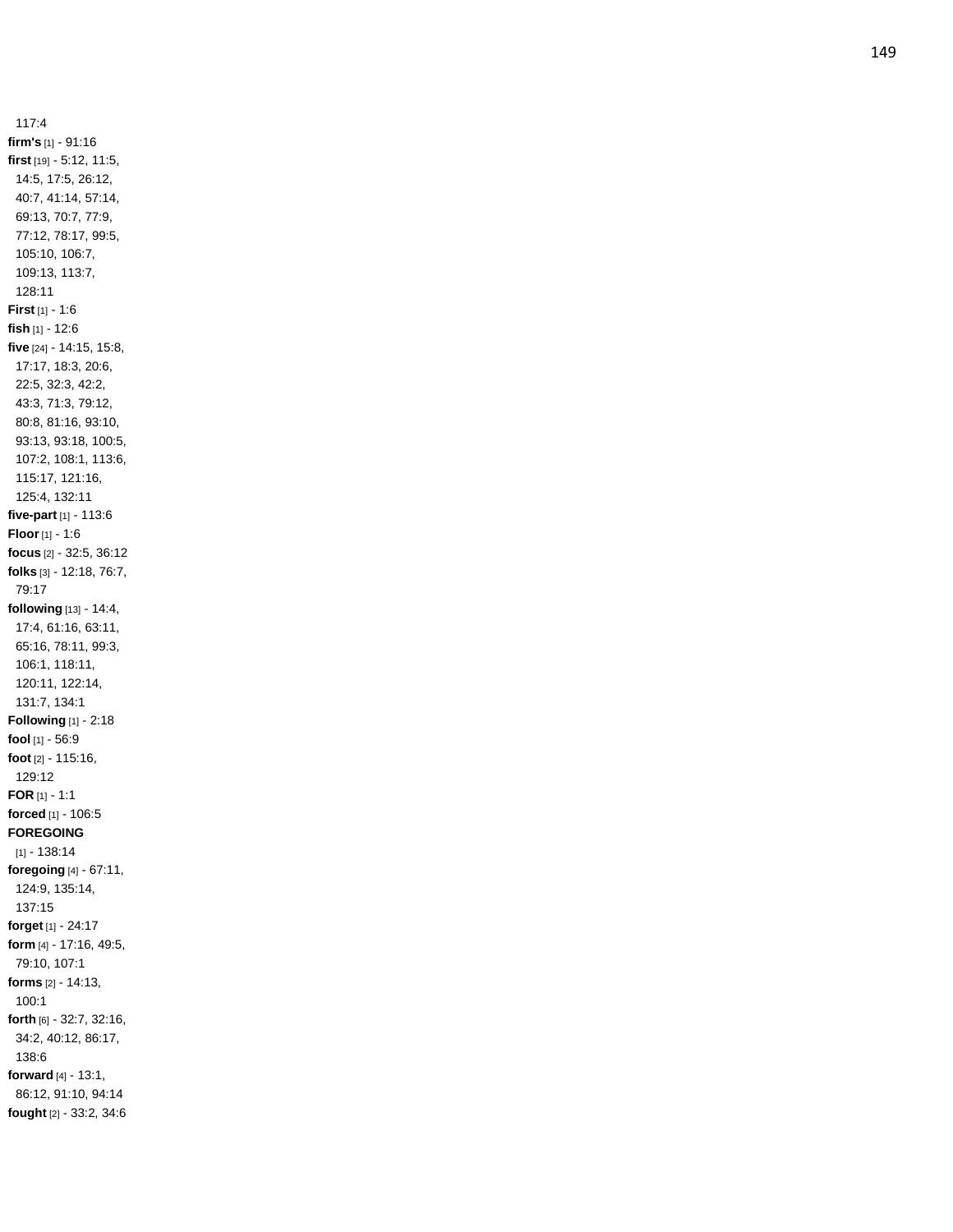**foundations** [1] - 36:3 **founded** [1] - 84:8 **four** [12] - 8:13, 33:12, 46:18, 75:12, 92:18, 93:3, 93:7, 93:15, 93:17, 114:2, 121:9, 132:4 **fourth** [1] - 114:5 **frequencies** [1] - 116:4 **Friday** [1] - 105:14 **full** [2] - 9:6, 103:7

#### **G**

**GENERAL** [1] - 1:3 **generally** [5] - 35:11, 114:2, 115:9, 115:17, 119:11 **generated** [2] - 62:2, 118:16 **generation** [1] - 34:1 **gentleman's** [1] - 133:13 **geographical** [1] - 68:11 **GERMAIN** [21] - 83:10, 83:12, 84:13, 85:8, 85:16, 86:11, 87:16, 89:12, 89:18, 91:16, 96:3, 96:7, 96:11, 97:3, 97:11, 97:15, 98:7, 98:11, 98:14, 99:10, 100:13 **Germain** [1] - 83:12 **GIAIMO** [53] - 23:9, 24:14, 25:4, 25:9, 25:15, 27:4, 28:2, 28:5, 28:10, 30:10, 31:16, 32:1, 32:17, 34:16, 35:2, 35:12, 36:9, 36:17, 39:16, 42:3, 42:6, 44:9, 45:13, 45:16, 46:12, 46:16, 48:5, 48:11, 48:17, 52:11, 52:14, 53:3, 54:11, 54:14, 54:17, 55:13, 56:7, 56:11, 56:18, 57:8, 58:2, 58:7, 58:17, 59:4, 60:4, 60:9, 61:11, 69:7, 69:10, 69:17, 70:4, 70:8,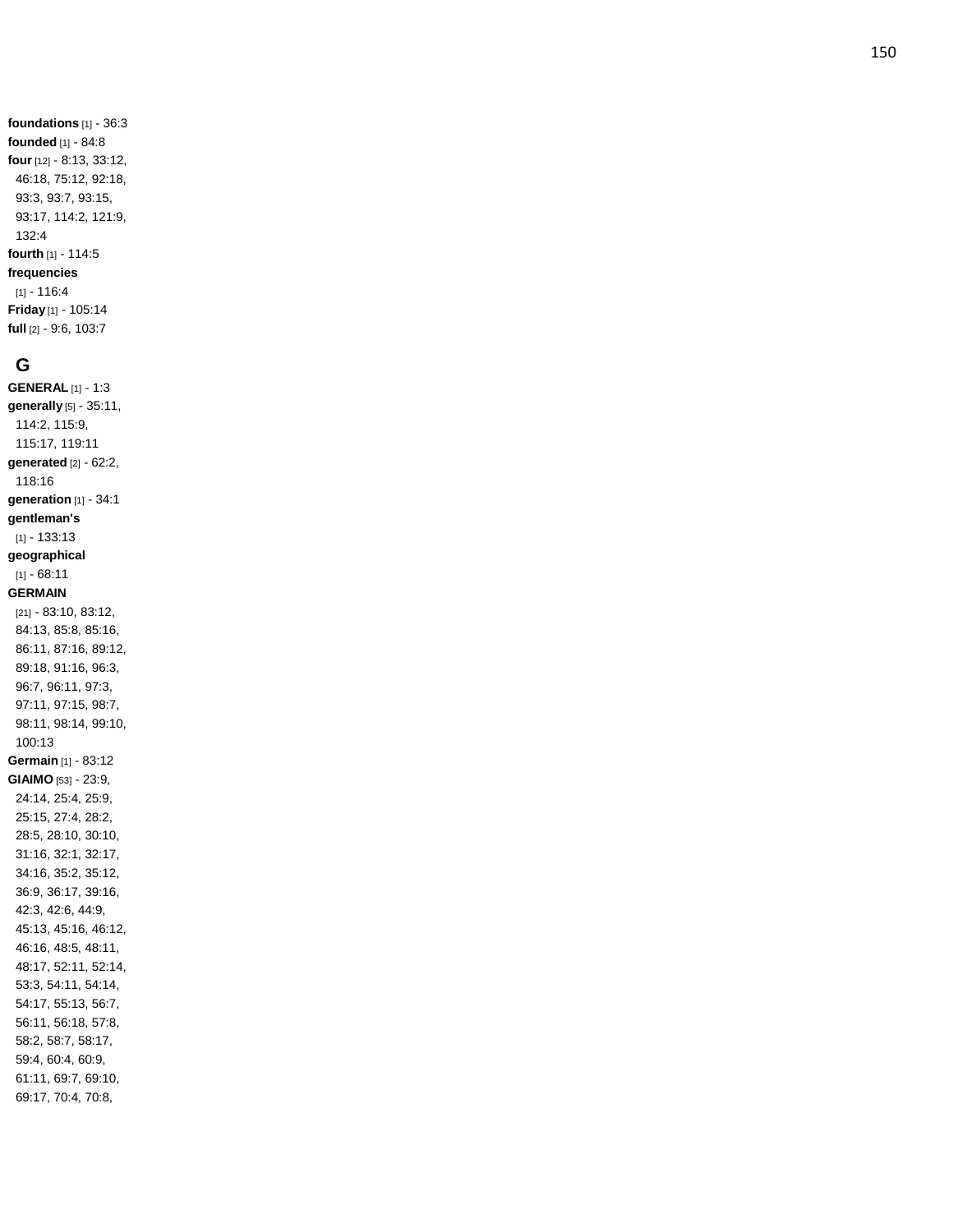70:13 **Giaimo** [2] - 23:12, 44:10 **given** [2] - 20:18, 99:7 **glad** [1] - 91:5 **GLISSMAN** [22] - 109:9, 109:12, 110:1, 111:3, 111:17, 112:8, 112:10, 112:17, 115:2, 115:9, 115:15, 116:1, 118:3, 125:8, 126:9, 127:7, 127:12, 128:2, 128:6, 128:11, 130:12, 131:2 **Glissman** [2] - 110:3, 126:10 **goals** [1] - 117:13 **God** [1] - 61:9 **gonna** [2] - 37:13, 47:15 **governmental** [3] - 66:16, 123:14, 135:1 **grant** [6] - 22:2, 27:17, 35:15, 41:4, 63:10, 124:18 **granted** [20] - 21:8, 22:6, 40:18, 65:7, 66:10, 66:14, 67:6, 87:3, 90:10, 120:10, 122:2, 123:8, 123:13, 124:6, 125:5, 132:15, 134:13, 134:18, 135:11, 136:7 **granting** [4] - 41:11, 68:15, 69:5, 70:17 **grants** [1] - 51:17 **greatest** [1] - 111:7 **greatly** [1] - 85:10 **Green** [28] - 1:9, 4:5, 7:6, 8:15, 11:4, 15:10, 16:4, 18:4, 19:4, 20:8, 21:3, 22:7, 23:4, 43:4, 44:4, 71:4, 72:4, 80:10, 81:4, 81:18, 83:4, 101:4, 102:4, 108:2, 109:4, 125:6, 126:4, 136:8 **GREEN** [11] - 7:3,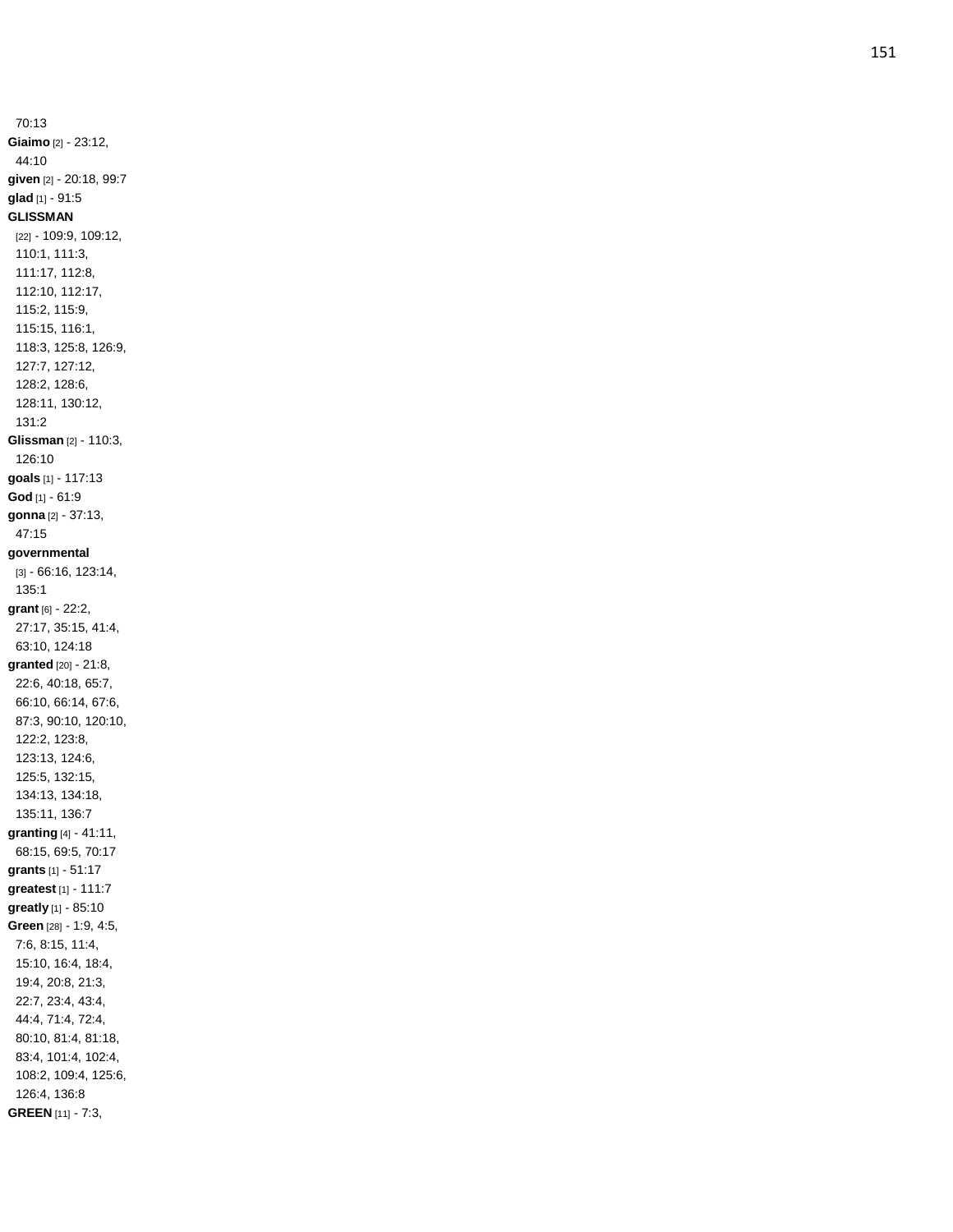8:18, 14:18, 15:4, 56:4, 56:14, 72:12, 107:4, 109:15, 118:7, 131:5 **ground** [4] - 45:3, 45:4, 45:17, 60:13 **guarantee** [1] - 87:13 **guess** [5] - 6:13, 7:1, 118:9, 127:15, 130:7 **guidelines** [1] - 31:14 **Gus** [1] - 9:5

#### **H**

**Hampshire** [2] - 3:4, 81:6 **Hand** [1] - 41:8 **hand** [2] - 90:7, 138:8 **handing** [1] - 110:17 **happily** [1] - 29:12 **happy** [4] - 6:8, 89:13, 98:15, 112:10 **hard** [4] - 12:12, 33:2, 34:6, 36:7 **Harvard** [6] - 77:3, 84:16, 85:1, 111:8, 115:1, 116:17 **HAWKINSON** [4] - 56:15, 59:13, 60:7, 60:10 **hazard** [4] - 62:4, 62:10, 118:18, 119:7 **head** [2] - 7:18, 13:11 **heads** [2] - 49:5, 49:18 **health** [7] - 62:11, 65:10, 65:12, 119:8, 122:5, 122:10, 133:15 **Health** [2] - 72:10, 75:8 **hear** [15] - 25:11, 72:11, 87:10, 88:15, 88:17, 89:16, 93:16, 93:18, 97:14, 99:14, 100:12, 104:4, 106:5, 107:10, 111:12 **heard** [34] - 11:8, 15:1, 15:3, 16:7, 16:15, 17:3, 19:7, 20:10, 20:13, 20:14,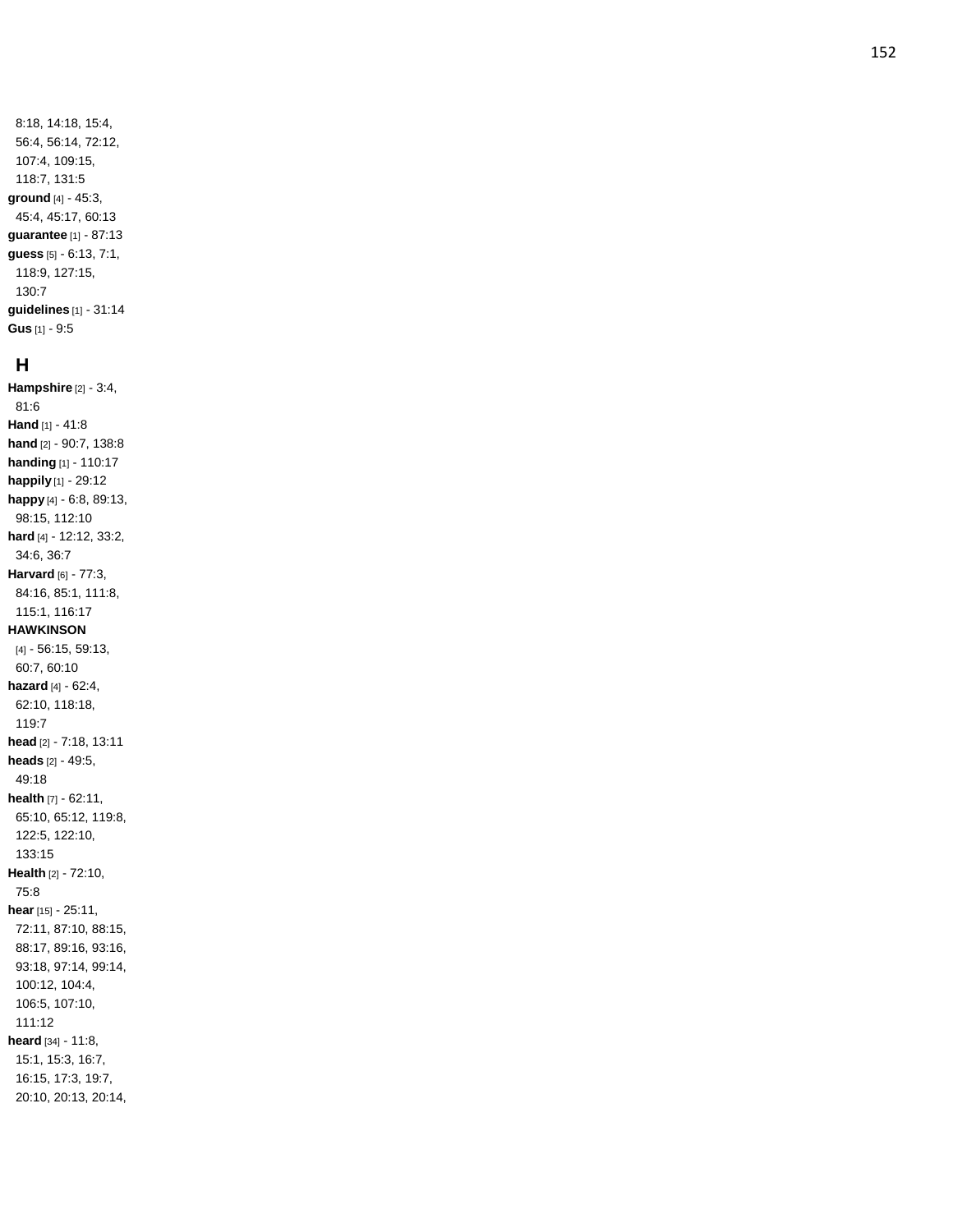24:2, 28:3, 44:7, 51:7, 51:11, 65:10, 69:7, 69:13, 70:2, 72:7, 76:11, 78:10, 81:7, 83:7, 86:16, 99:1, 99:3, 102:7, 105:17, 109:7, 116:12, 116:15, 126:7, 130:5 **hearing** [18] - 5:6, 72:17, 73:2, 77:13, 79:4, 87:10, 89:6, 90:16, 92:7, 95:9, 95:13, 99:9, 100:8, 100:10, 104:11, 107:8, 107:10, 138:6 **HEARING** [1] - 1:3 **hearings** [1] - 33:4 **HEATHER** [6] - 76:8, 91:18, 92:10, 95:15, 98:5, 98:13 **Heather** [1] - 79:17 **height** [9] - 36:1, 50:6, 113:8, 113:10, 117:8, 128:13, 128:15, 128:16, 128:17 **helpful** [1] - 90:4 **hereby** [1] - 137:16 **herein** [1] - 138:6 **hereunto** [1] - 138:7 **hi** [1] - 75:5 **Hickey** [28] - 1:10, 4:5, 7:6, 8:15, 11:4, 15:10, 16:4, 18:4, 19:4, 20:8, 21:4, 22:7, 23:4, 43:4, 44:4, 71:4, 72:4, 80:10, 81:4, 81:18, 83:4, 101:4, 102:4, 108:2, 109:4, 125:6, 126:4, 136:8 **HICKEY** [15] - 6:4, 7:4, 7:17, 42:5, 46:8, 48:13, 61:14, 75:3, 75:6, 87:12, 88:5, 94:15, 105:14, 111:2, 118:8 **hidden** [1] - 49:18 **Historical** [5] - 73:14, 83:18, 95:17, 96:2, 96:16 **history** [1] - 91:9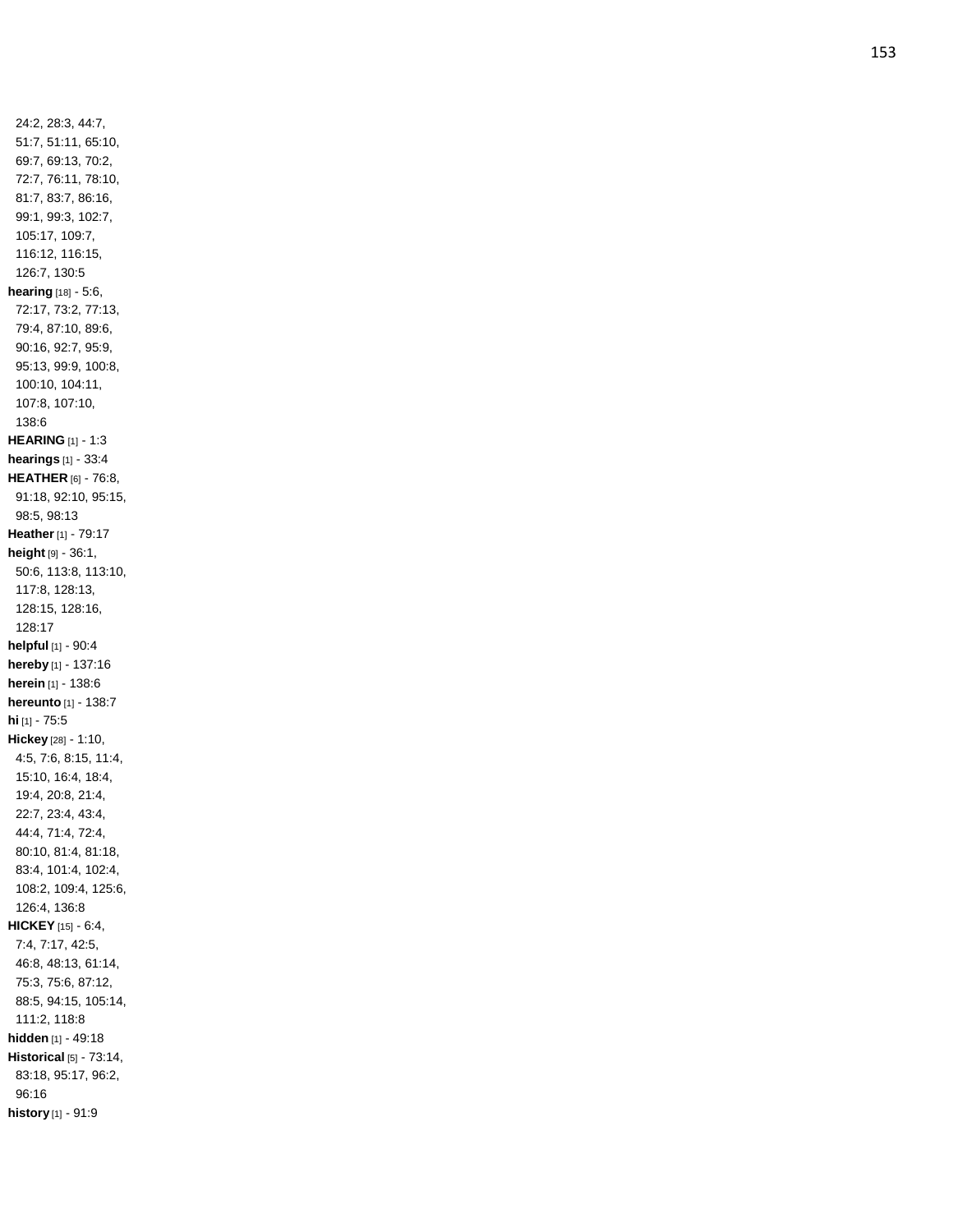**HOFFMAN** [6] - 76:8, 91:18, 92:10, 95:15, 98:5, 98:13 **hold** [1] - 60:18 **home** [1] - 9:16 **hope** [2] - 5:3, 106:2 **HOPE** [15] - 11:10, 12:5, 12:8, 12:13, 12:17, 13:6, 15:12, 16:9, 18:6, 102:9, 102:16, 103:13, 104:18, 105:6, 105:15 **Hope** [6] - 11:12, 16:11, 102:11 **hoping** [1] - 30:13 **hospital** [1] - 75:10 **house** [1] - 46:1

#### **I**

**idea** [1] - 29:18 **IMA** [1] - 84:7 **impact** [8] - 54:7, 63:18, 64:11, 120:18, 121:6, 131:13, 132:1, 133:10 **impacts** [1] - 85:1 **impair** [2] - 62:15, 119:12 **impairment** [1] - 73:3 **importance** [1] - 84:18 **important** [1] - 79:5 **impose** [2] - 4:14, 49:15 **imposed** [4] - 33:11, 65:5, 121:18, 132:13 **impressed** [1] - 109:14 **impression** [3] - 55:3, 64:5, 130:15 **imprint** [1] - 64:8 **improved** [1] - 52:3 **IN** [2] - 138:7, 138:15 **inasmuch** [2] - 65:9, 65:12 **Inasmuch** [2] - 122:10, 133:15 **INC** [1] - 1:17 **inches** [3] - 45:8, 45:9 **include** [2] - 113:18,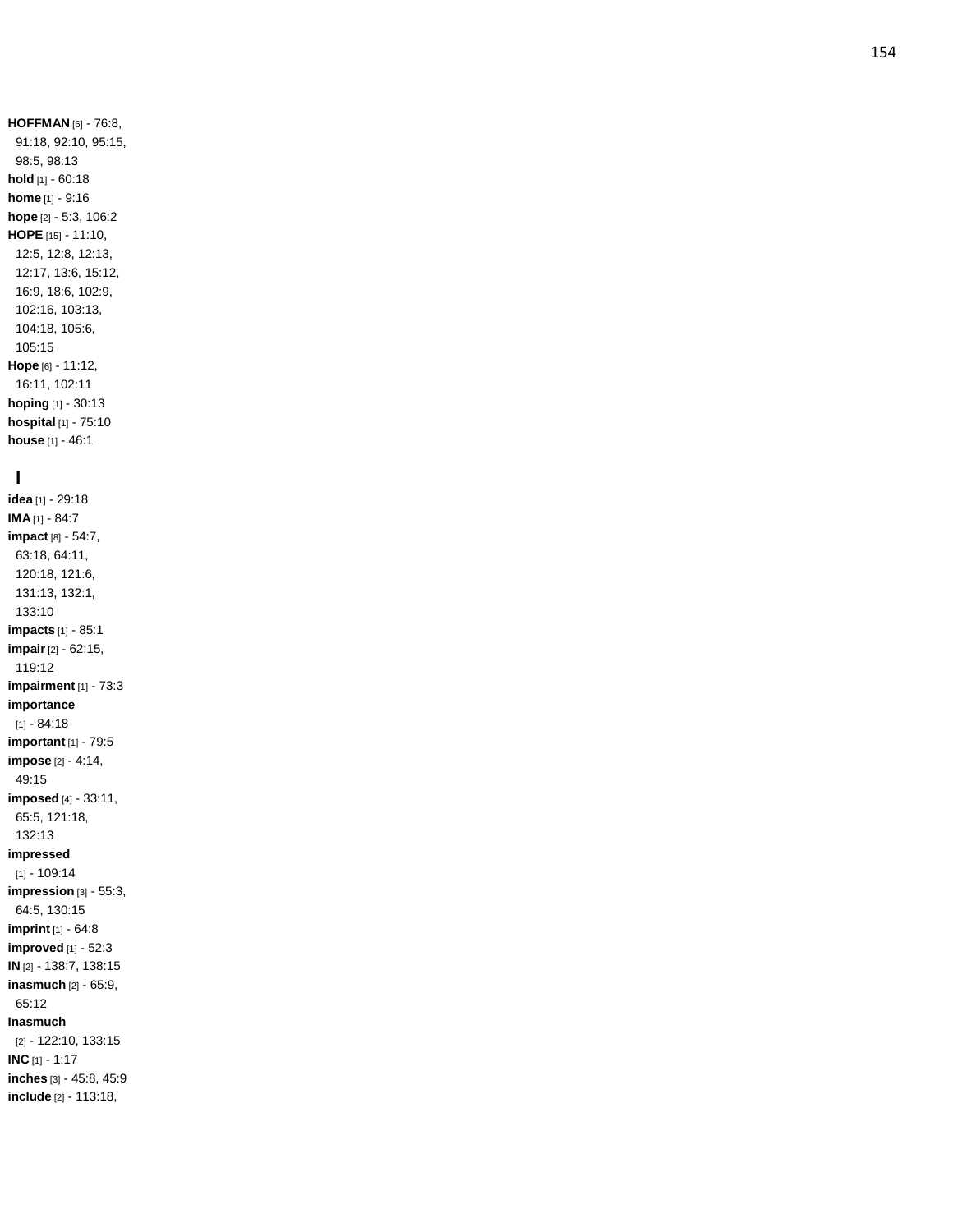129:7 **includes** [1] - 68:12 **including** [5] - 48:1, 66:13, 69:1, 123:11, 134:16 **incorporate** [2] - 122:7, 133:12 **increase** [3] - 38:1, 113:5, 113:8 **increased** [1] - 50:6 **increasing** [4] - 47:17, 113:10, 128:15, 129:7 **Index** [1] - 2:18 **indicated** [1] - 117:17 **indicates** [1] - 26:15 **individuals** [1] - 69:1 **industrial** [1] - 46:3 **inform** [5] - 5:1, 5:3, 19:15, 21:6, 98:8 **informed** [2] - 98:8, 98:11 **initial** [1] - 12:15 **initialled** [6] - 63:15, 64:3, 120:15, 121:3, 131:11, 131:16 **Inman** [2] - 2:12, 19:6 **input** [3] - 57:11, 59:9, 96:17 **inside** [1] - 47:12 **Inspectional** [14] - 65:18, 66:5, 66:8, 67:2, 68:8, 122:16, 123:3, 123:6, 124:1, 134:3, 134:8, 134:11, 135:6, 137:3 **inspector** [4] - 27:10, 35:1, 37:16, 39:13 **Inspector** [2] - 23:17, 25:3 **install** [1] - 40:8 **installation** [9] - 51:18, 55:4, 68:6, 68:10, 113:13, 113:18, 114:6, 114:13, 117:10 **installations** [1] - 114:15 **installed** [6] - 68:14, 111:5, 114:16, 117:6, 117:10, 129:3 **installing** [1] - 49:10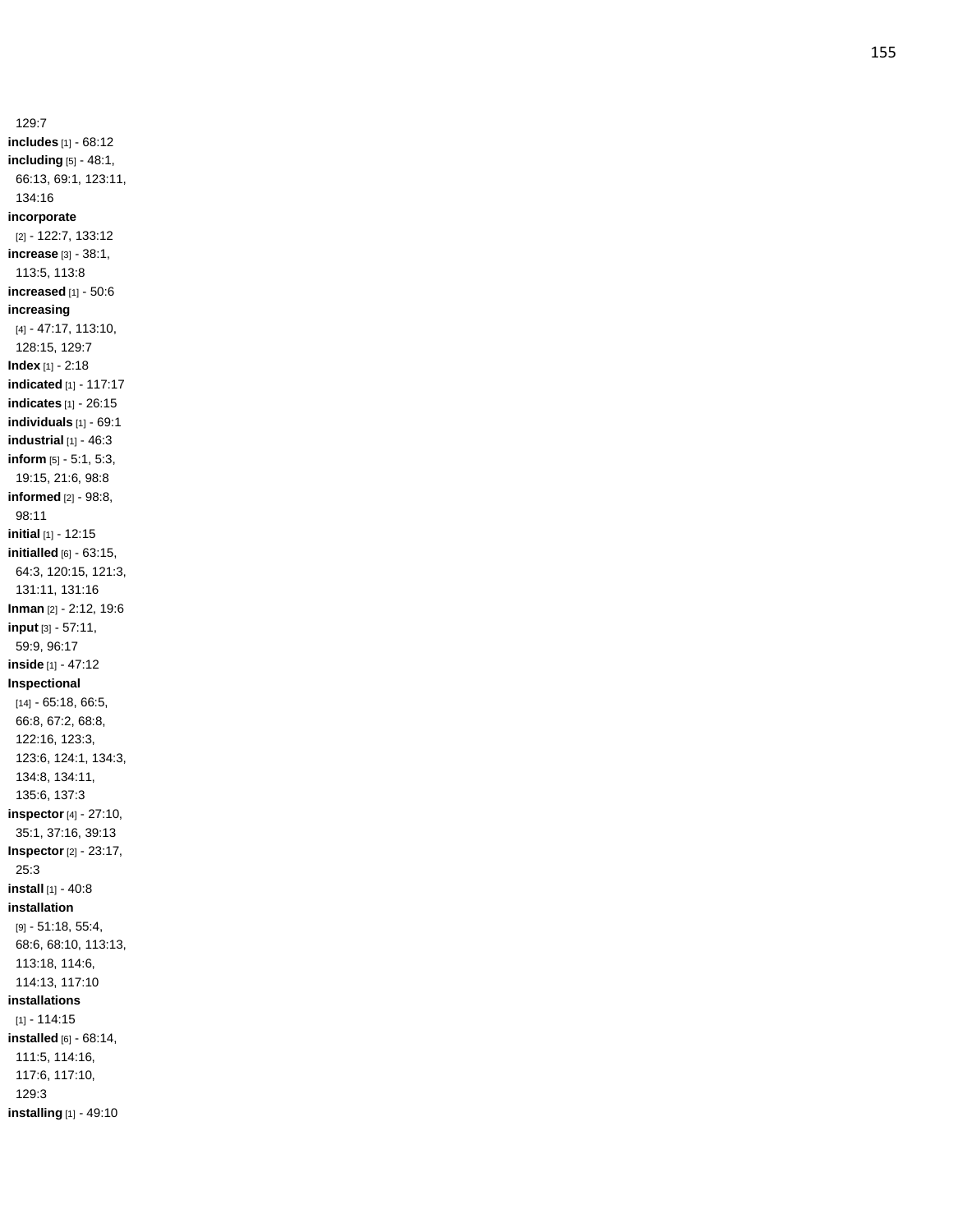**instance** [1] - 40:7 **instead** [1] - 50:1 **INSTRUCTIONS** [2] - 137:1, 137:5 **integrity** [2] - 62:15, 119:12 **intent** [3] - 52:15, 62:16, 119:14 **intents** [1] - 54:6 **interest** [1] - 6:11 **interfere** [1] - 4:16 **interim** [1] - 87:18 **International** [2] - 110:4, 126:11 **interpret** [1] - 38:7 **interpretation** [2] - 28:7, 38:11 **interrupt** [2] - 77:2, 117:11 **invested** [1] - 84:6 **invisible** [1] - 45:3 **involve** [1] - 35:5 **involved** [1] - 85:5 **involves** [1] - 23:7 **involving** [3] - 21:7, 27:6, 42:13 **ipso** [6] - 66:9, 67:7, 123:7, 124:6, 134:12, 135:11 **issue** [5] - 24:6, 24:13, 24:16, 25:17, 26:12 **issued** [2] - 30:7, 37:18 **issues** [2] - 26:17, 90:1 **issuing** [1] - 24:4 **items** [1] - 48:10 **iteration** [1] - 38:4 **itself** [3] - 49:13, 53:6, 112:7

## **J**

**JANET** [11] - 7:3, 8:18, 14:18, 15:4, 56:4, 56:14, 72:12, 107:4, 109:15, 118:7, 131:5 **Janet** [14] - 1:9, 4:5, 11:3, 16:3, 19:3, 21:3, 23:3, 44:3, 72:3, 81:3, 83:3, 102:3, 109:3, 126:3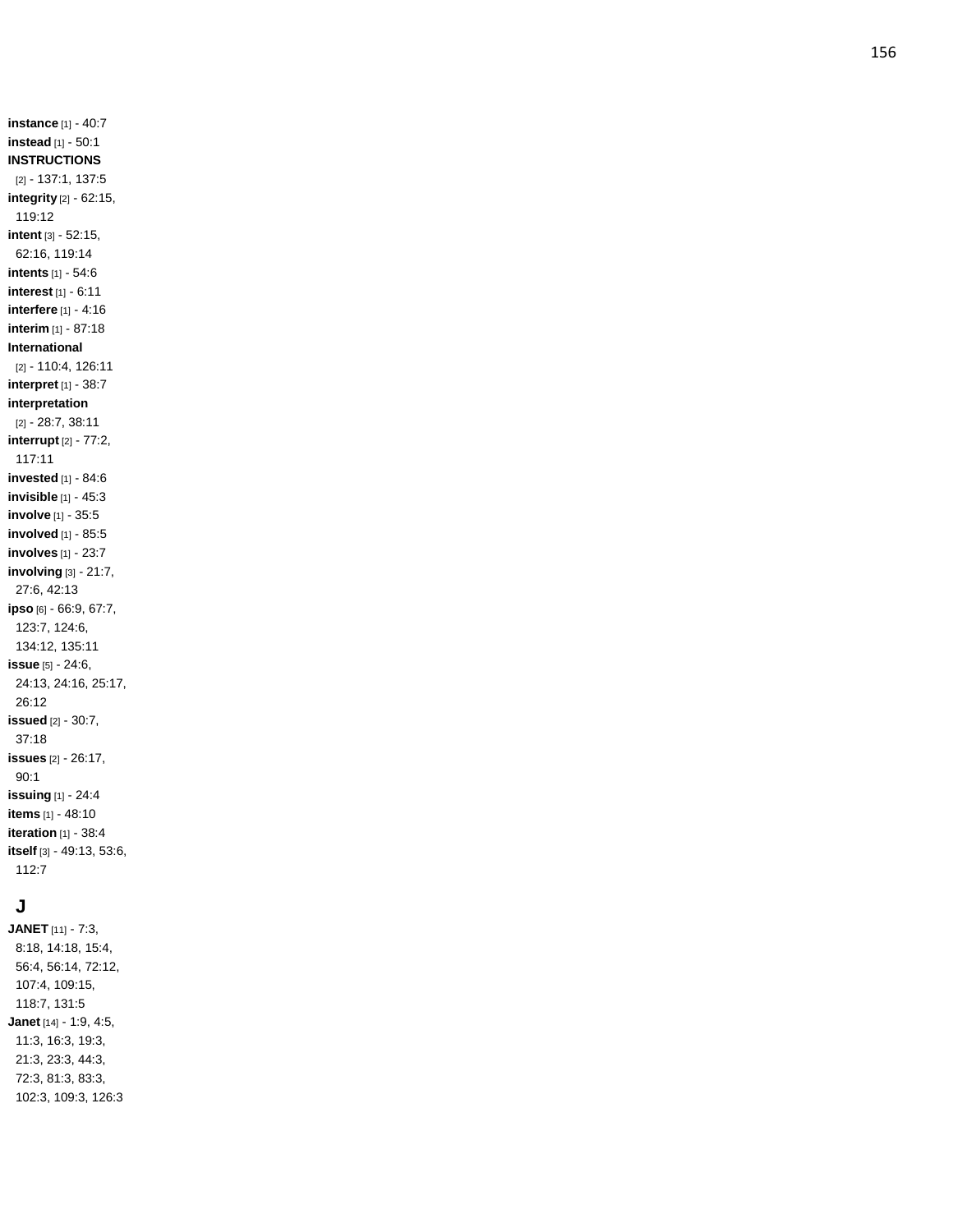## **K**

**keep** [1] - 107:12 **Kendall** [1] - 40:11 **KeyWordIndex** [1] - 3:10 **kind** [3] - 30:1, 30:2, 58:3 **kinds** [2] - 37:1, 55:9 **knowledge** [1] - 128:3 **known** [3] - 63:7, 120:7, 133:7 **knows** [2] - 94:3, 97:7

# **L**

**L700** [2] - 115:12, 127:2 **Land** [1] - 2:7 **landlord** [2] - 85:3, 103:8 **large** [1] - 116:3 **largely** [1] - 46: 2 **larger** [2] - 115:12, 115:14 **last** [8] - 42:7, 69:10, 70:7, 74:1, 76:14, 79:5, 99:18, 133:8 **lastly** [4] - 14:12, 17:13, 106:15, 122:4 **Laura** [2] - 1:10, 9:13 **LAURA** [2] - 9:7, 9:10 **law** [7] - 26:13, 29:15, 66:15, 69:4, 123:14, 135:1 **Law** [6] - 11:13, 16:11, 28:6, 28:15, 30:14, 30:16 **Lawson** [1] - 138:4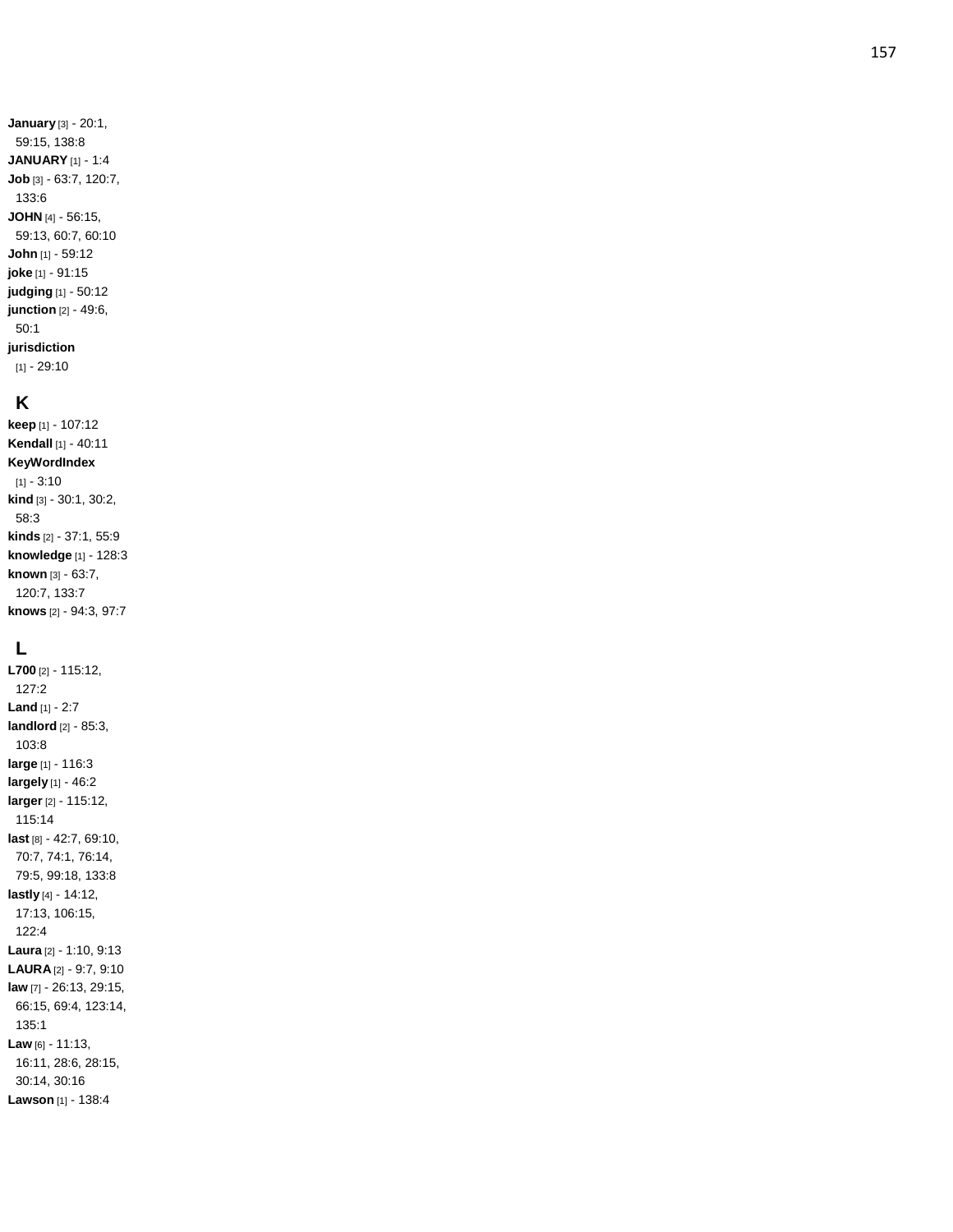**learn** [1] - 90:13 **learns** [2] - 90:10, 90:13 **least** [3] - 26:13, 30:17, 70:7 **leave** [3] - 31:4, 53:13, 78:16 **leaves** [1] - 9:13 **Legal** [5] - 11:13, 16:11, 26:3, 42:12, 102:11 **legal** [1] - 6:3 **legally** [1] - 106:6 **length** [3] - 115:11, 118:1, 133:9 **LESLEY** [21] - 83:10, 83:12, 84:13, 85:8, 85:16, 86:11, 87:16, 89:12, 89:18, 91:16, 96:3, 96:7, 96:11, 97:3, 97:11, 97:15, 98:7, 98:11, 98:14, 99:10, 100:13 **Lesley** [1] - 83:11 **less** [4] - 33:16, 45:9, 50:9, 50:1 1 **letter** [10] - 11:14, 16:13, 19:12, 21:12, 21:15, 26:10, 26:14, 26:15, 28:11, 102:17 **License** [1] - 138:12 **licensed** [1] - 112:18 **licenses** [1] - 67:8 **licensing** [1] - 83:12 **lightly** [1] - 112:15 **limited** [3] - 66:14, 123:12, 134:17 **line** [9] - 52:4, 52:17, 52:18, 53:6, 53:12, 96:14, 114:17, 117:11, 129:13 **LINE** [1] - 137:8 **litigation** [1] - 2:5 **lived** [1] - 127:16 **LLC** [1] - 2:7 **Lobel** [2] - 110:3, 126:10 **local** [1] - 29:3 **located** [7] - 49:1, 64:18, 117:16, 121:13, 128:7, 128:16, 132:8 **locating** [2] - 49:4,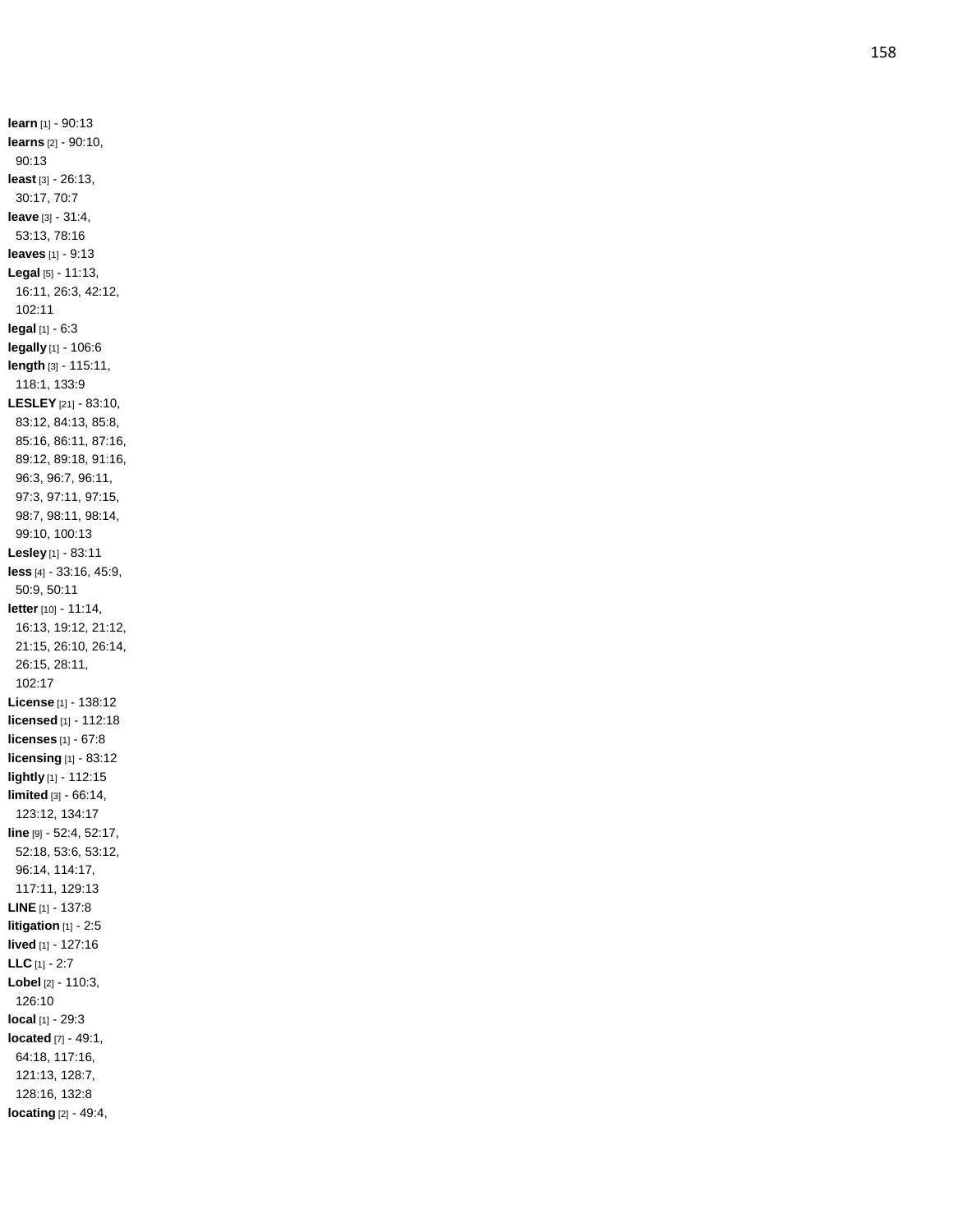52:3 **location** [5] - 37:12, 47:3, 51:16, 53:14, 84:18 **locations** [3] - 47:4, 68:17, 84:10 **look** [10] - 29:9, 33:12, 45:14, 47:2, 47:7, 58:18, 64:8, 85:1, 86:12, 103:3 **looking** [4] - 33:11, 96:13, 102:18, 103:7 **looks** [5] - 36:6, 36:13, 56:6, 56:13, 59:2 **Lopez** [4] - 2:10, 2:11, 11:6, 16:6 **lose** [2] - 60:12, 60:13 **low** [4] - 111:5, 114:16, 117:11, 129:12 **lower** [1] - 52:4

#### **M**

**Ma'am** [1] - 83:8 **magic** [1] - 6:3 **magnitude** [1] - 45:10 **mail** [2] - 112:3, 130:16 **mails** [1] - 111:18 **main** [1] - 75:10 **maintain** [4] - 64:10, 99:15, 121:5, 131:18 **maintained** [5] - 14:10, 17:11, 68:17, 79:3, 106:13 **managed** [1] - 30:18 **manner** [1] - 52:6 **march** [1] - 86:11 **March** [33] - 13:3, 13:8, 14:1, 14:3, 14:16, 16:13, 17:4, 17:10, 17:18, 75:14, 76:6, 76:12, 77:8, 85:15, 85:18, 86:3, 86:5, 86:9, 87:10, 87:14, 87:17, 88:4, 88:10, 90:15, 90:16, 97:8, 99:17, 100:6, 100:8, 101:3, 104:12, 104:13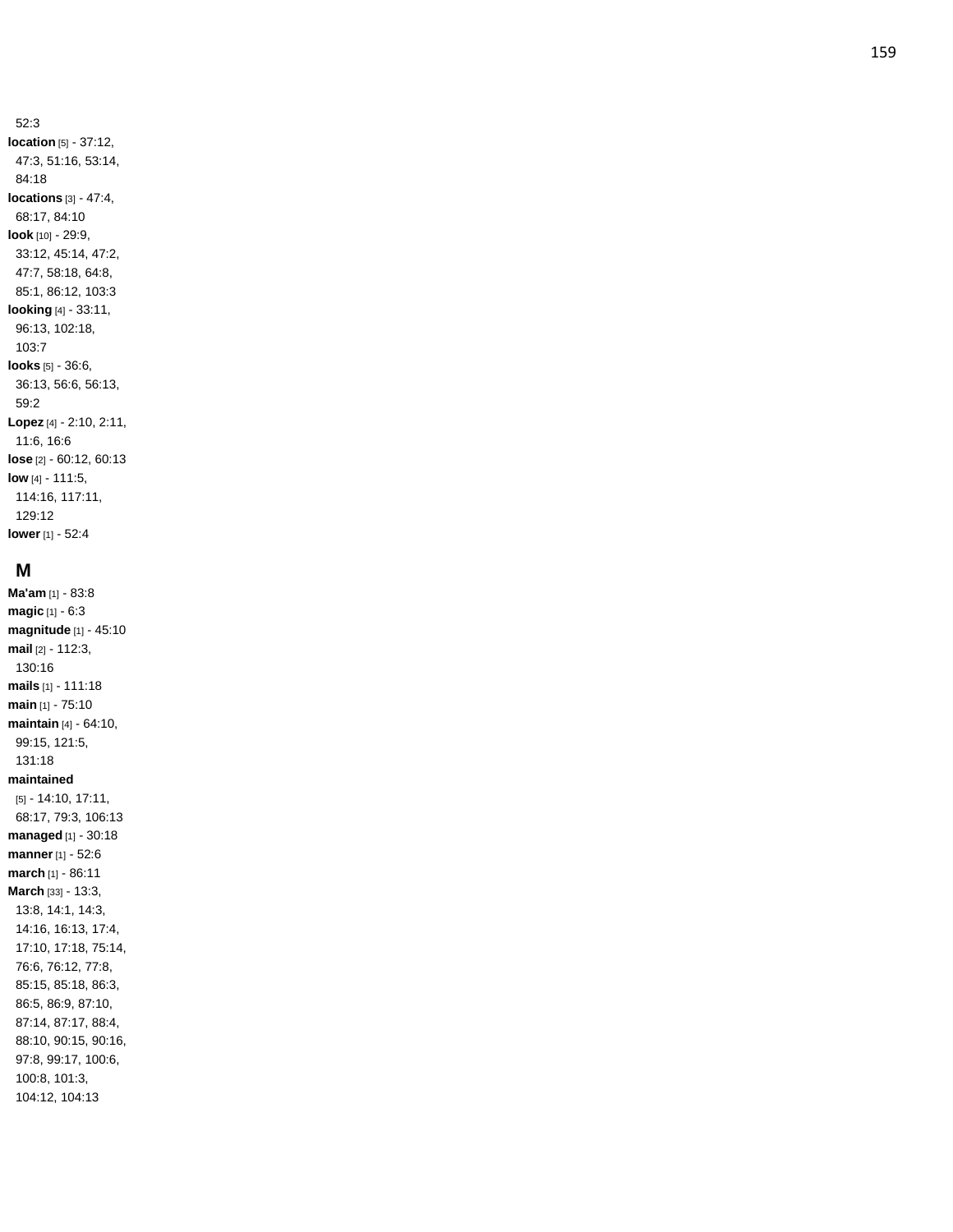**Maria** [2] - 19:14, 91:1 **mark** [1] - 89:7 **MARY** [3] - 102:14, 104:6, 107:14 **mary** [1] - 102:14 **Mass** [5] - 3:6, 56:1, 61:3, 77:5, 102:15 **Massachusetts** [5] - 1:6, 1:7, 102:6, 110:5, 126:12 **MASSACHUSETTS** [1] - 138:2 **match** [7] - 47:5, 52:8, 55:17, 110:16, 114:16, 117:4, 129:14 **matched** [2] - 58:12, 58:13 **matching** [1] - 58:9 **math** [1] - 13:11 **matter** [26] - 11:9, 16:8, 19:8, 29:3, 29:15, 39:17, 44:8, 51:6, 51:8, 61:1, 65:14, 72:8, 81:8, 83:8, 83:17, 87:9, 88:5, 88:7, 98:1, 102:8, 109:8, 116:10, 122:12, 126:8, 130:3, 133:17 **matters** [1] - 42:13 **matured** [2] - 38:18, 55:16 **McDermott** [1] - 83:13 **McGuinnes** [3] - 23:14, 44:11, 58:4 **mean** [8] - 39:2, 40:1, 61:7, 70:8, 73:1, 88:16, 93:5, 95:5 **meaning** [4] - 49:9, 63:6, 120:5, 133:5 **means** [2] - 29:12, 112:6 **meantime** [1] - 90:6 **measurable** [1] - 36:5 **measure** [1] - 36:8 **mechanical** [1] - 52:1 **medium** [1] - 4:13 **meet** [6] - 34:15, 47:16, 96:15, 115:6, 117:18, 130:10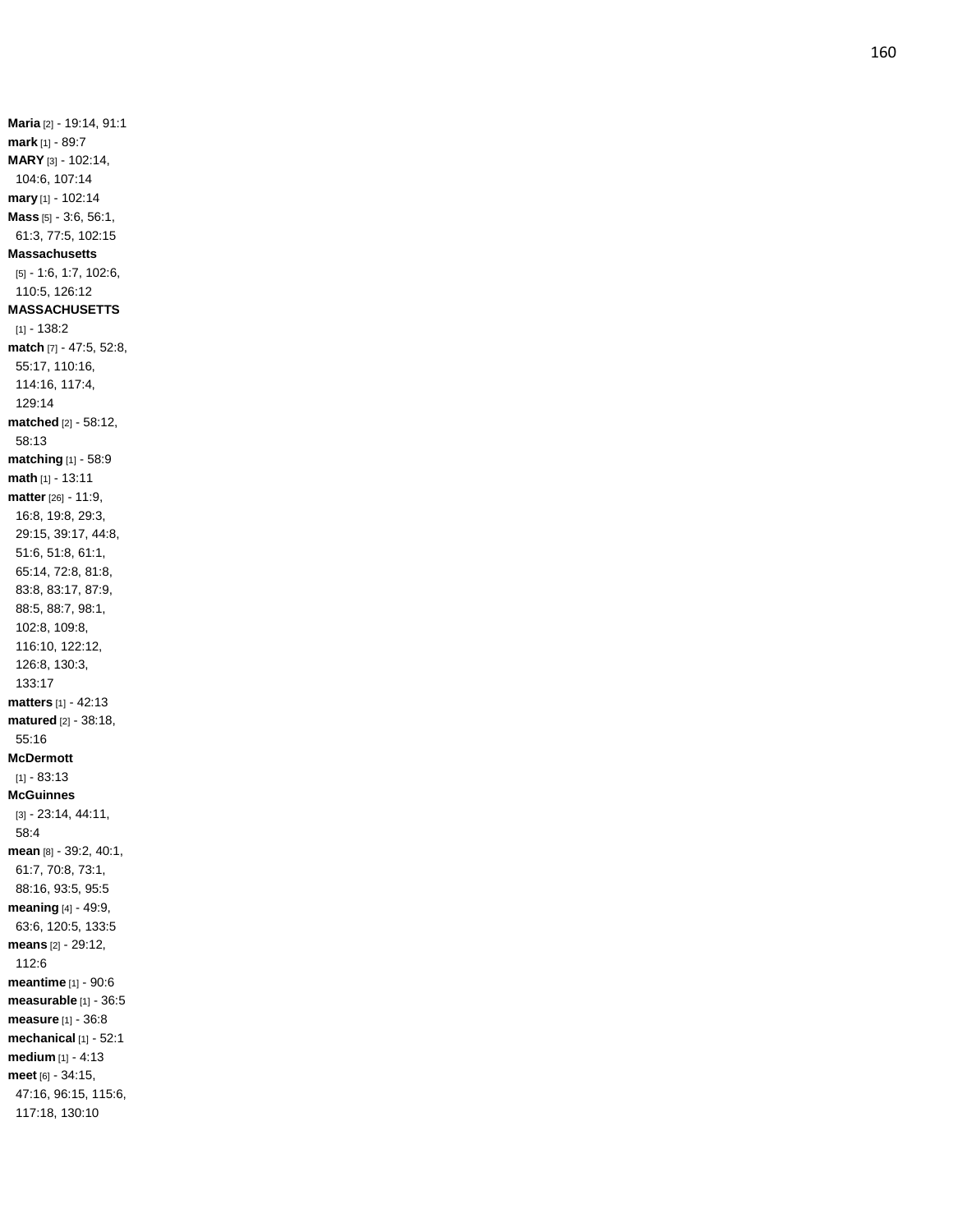**meeting** [13] - 4:8, 4:12, 4:17, 4:18, 5:1, 5:9, 5:12, 26:6, 76:2, 85:12, 86:13, 88:1, 90:1 **meetings** [2] - 84:4, 90:2 **member** [2] - 9:15, 92:13 **Member** [4] - 1:9, 1:9, 1:10, 1:10 **members** [6] - 46:6, 84:5, 93:1, 100:7, 117:12, 130:13 **Members** [22] - 4:4, 11:2, 11:11, 16:2, 16:10, 19:2, 21:2, 23:2, 44:2, 48:4, 51:3, 72:2, 81:2, 83:2, 83:11, 102:2, 102:10, 109:2, 116:7, 117:1, 126:2, 129:18 **memo** [3] - 51:12, 115:1, 116:16 **memories** [1] - 60:5 **memory** [1] - 60:8 **merits** [2] - 99:2, 103:1 **met** [2] - 62:1, 118:14 **mic** [2] - 72:14, 75:3 **MICHAEL** [53] - 23:9, 24:14, 25:4, 25:9, 25:15, 27:4, 28:2, 28:5, 28:10, 30:10, 31:16, 32:1, 32:17, 34:16, 35:2, 35:12, 36:9, 36:17, 39:16, 42:3, 42:6, 44:9, 45:13, 45:16, 46:12, 46:16, 48:5, 48:11, 48:17, 52:11, 52:14, 53:3, 54:11, 54:14, 54:17, 55:13, 56:7, 56:11, 56:18, 57:8, 58:2, 58:7, 58:17, 59:4, 60:4, 60:9, 61:11, 69:7, 69:10, 69:17, 70:4, 70:8, 70:13 **Michael** [2] - 23:12, 44:10 **mics** [1] - 74:1 **Middle** [4] - 63:6,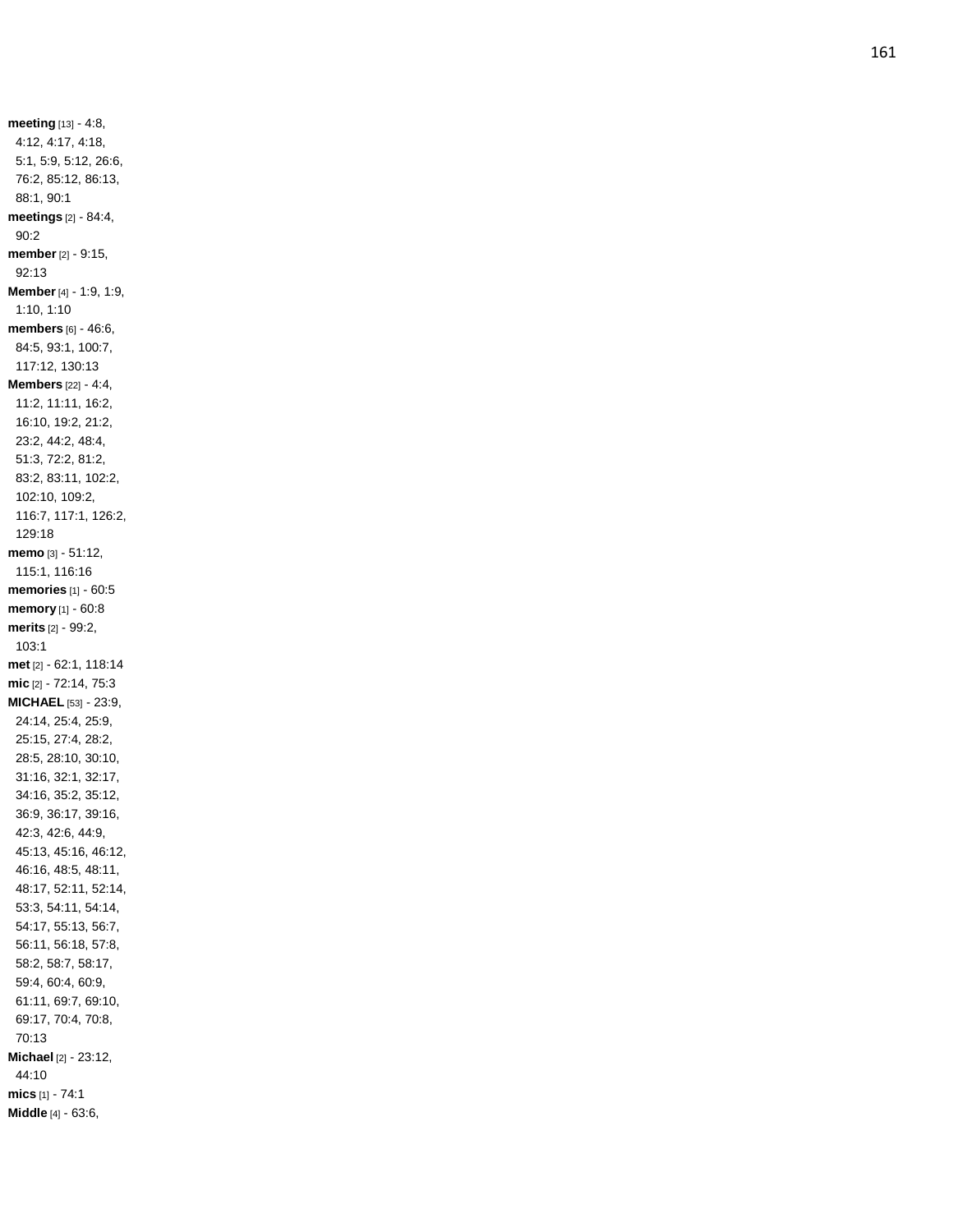110:8, 120:6, 133:5 **might** [3] - 103:6, 104:10, 104:16 **Mike** [1] - 54:9 **Miller** [1] - 83:14 **mind** [6] - 30:14, 30:16, 60:16, 94:18, 104:3, 107:12 **minimize** [1] - 52:1 **minimized** [1] - 52:8 **missing** [1] - 88:3 **Mobile** [6] - 110:6, 110:7, 111:11, 112:18, 126:13, 126:17 **modification** [9] - 37:10, 63:1, 110:10, 113:4, 113:17, 114:9, 120:1, 126:15, 132:18 **modifications** [3] - 113:7, 128:12, 129:1 **modified** [10] - 14:9, 14:13, 17:9, 17:15, 17:16, 64:13, 79:1, 79:3, 100:3, 106:11 **modify** [2] - 38:3, 99:12 **modifying** [1] - 30:5 **Monday** [6] - 14:16, 17:17, 79:12, 100:6, 107:2, 111:9 **Monogram** [1] - 2:6 **month** [2] - 75:12, 92:12 **month's** [1] - 104:8 **months** [6] - 26:12, 57:12, 64:16, 103:2, 121:11, 132:6 **most** [1] - 32:5 **motion** [6] - 6:5, 7:8, 8:8, 59:7, 77:2, 77:7 **mount** [2] - 114:7, 129:8 **mounted** [7] - 45:5, 45:6, 47:12, 110:12, 110:15, 113:14, 126:18 **mounting** [4] - 50:1, 52:7, 53:15, 129:12 **mounts** [3] - 111:6, 114:17, 129:12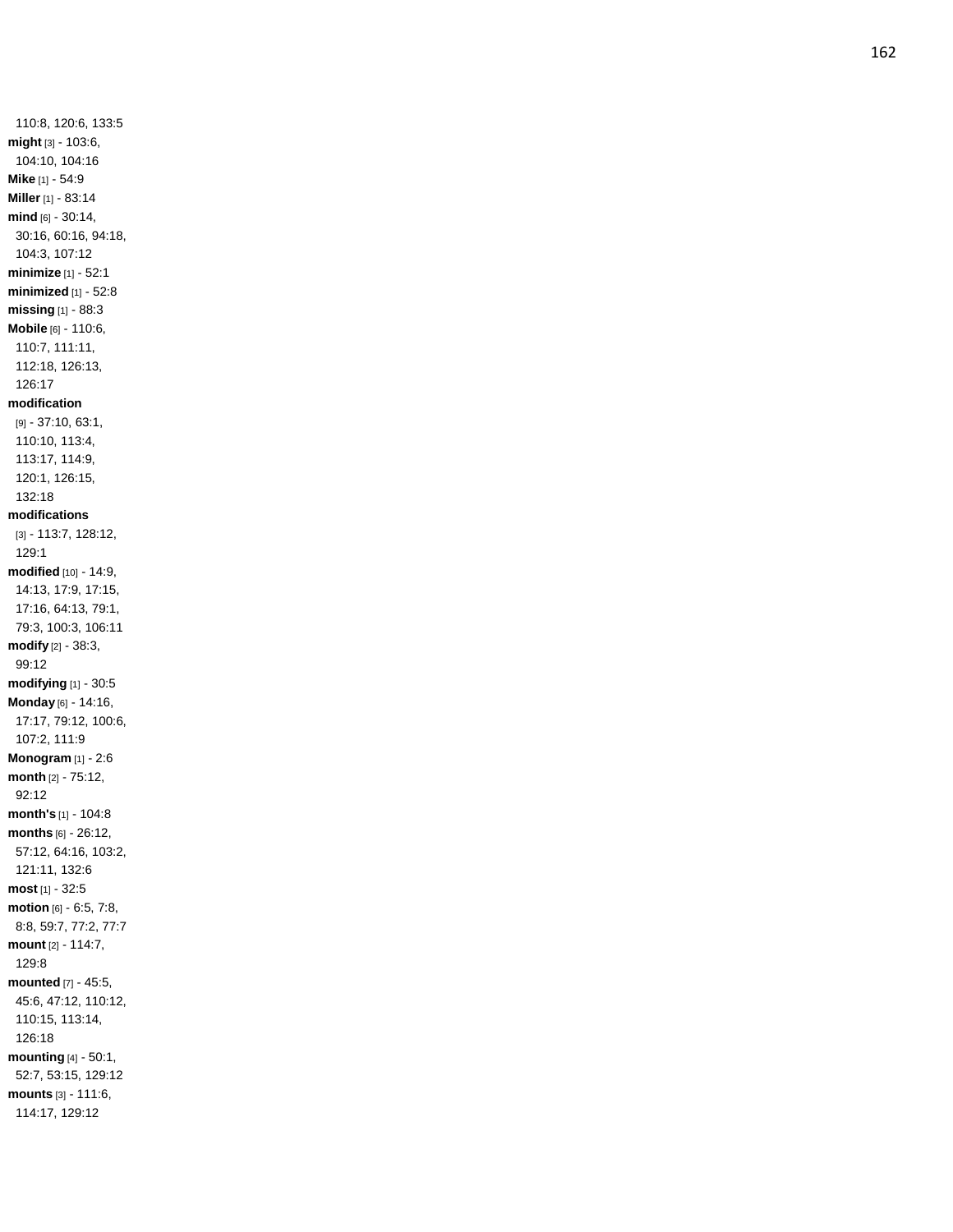**move** [5] - 38:2, 41:3, 94:13, 95:6, 97:2 **moves** [15] - 14:2, 17:2, 20:2, 22:1, 41:4, 61:15, 63:10, 76:10, 78:9, 98:18, 105:16, 118:10, 120:9, 124:17, 131:6 **moving** [1] - 94:17 **multiple** [1] - 58:12 **municipalities** [1] - 29:17 **must** [8] - 17:16, 21:14, 27:7, 27:18, 79:11, 87:6, 100:4, 107:1

#### **N**

**nail** [1] - 33:4 **name** [5] - 6:9, 72:9, 75:7, 83:8, 102:13 **name's** [1] - 110:2 **namely** [2] - 5:13, 30:4 **nature** [1] - 119:6 **nearby** [3] - 46:2, 69:1, 69:2 **necessarily** [1] - 92:8 **necessary** [4] - 60:18, 92:12, 93:3, 116:5 **need** [7] - 21:17, 26:5, 46:15, 72:14, 89:8, 97:8, 104:7 **needed** [1] - 53:17 **needs** [2] - 73:4, 87:4 **negotiations** [1] - 85:5 **neighbor's** [1] - 76:2 **neighborhood** [4] - 62:5, 76:2, 100:4, 119:1 **neighbors** [2] - 103:8, 128:4 **never** [4] - 20:10, 29:4, 35:4, 99:2 **New** [1] - 2:9 **new** [38] - 14:9, 14:12, 17:8, 17:9, 17:10, 17:14, 17:15, 33:18, 37:12, 40:8, 47:17, 47:18, 49:4, 49:10, 55:4, 61:2, 67:13,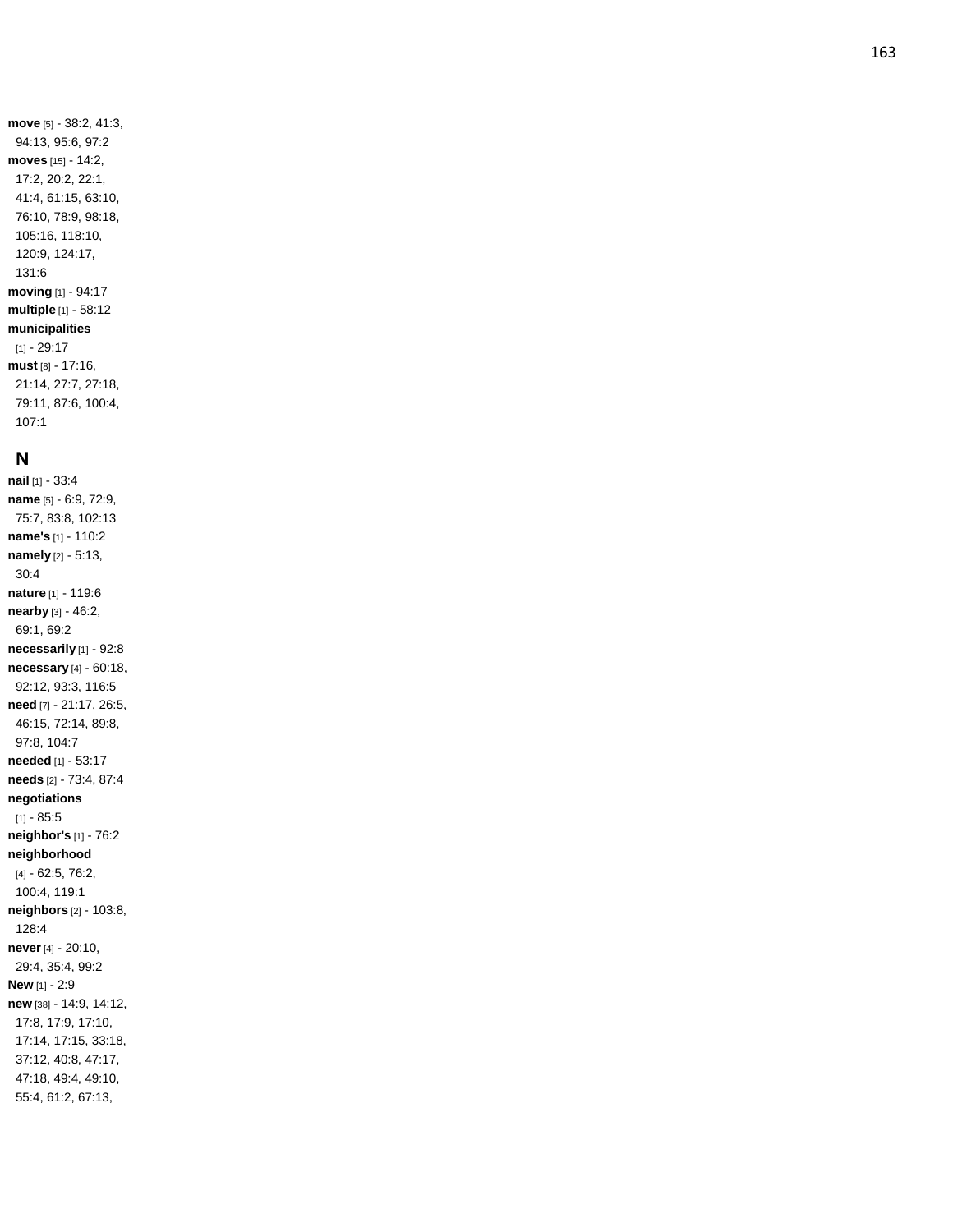67:18, 69:12, 79:2, 88:9, 88:10, 88:11, 88:12, 95:18, 99:12, 99:13, 105:2, 106:11, 106:12, 106:18, 124:11, 127:2, 135:16 **next** [9] - 7:8, 16:6, 19:6, 23:14, 25:14, 27:13, 29:14, 65:3, 88:1 **nice** [1] - 111:13 **night** [14] - 9:6, 87:11, 88:15, 88:17, 89:6, 89:15, 89:17, 92:6, 95:16, 97:4, 98:6, 99:14, 100:10, 115:7 **nine** [1] - 109:13 **nobody** [1] - 47:13 **nominate** [2] - 5:17, 7:12 **nomination** [3] - 7:10, 7:12, 8:2 **nominations** [5] - 5:15, 6:15, 7:9, 8:4, 8:7 **nominee** [1] - 6:10 **none** [6] - 50:10, 51:5, 52:17, 53:5, 116:9, 130:2 **Northeast** [2] - 110:6, 126:14 **NOT** [1] - 138:15 **Notary** [2] - 138:4, 138:11 **note** [1] - 137:6 **noted** [4] - 59:16, 60:11, 122:8, 137:16 **nothing** [2] - 88:16, 112:5 **notice** [3] - 67:14, 124:12, 135:17 **notification** [5] - 67:1, 123:18, 124:5, 135:5, 135:10 **notify** [3] - 66:12, 123:10, 134:15 **notifying** [1] - 4:10 **nuisance** [2] - 62:10, 119:7 **number** [7] - 4:14, 32:8, 38:2, 70:2,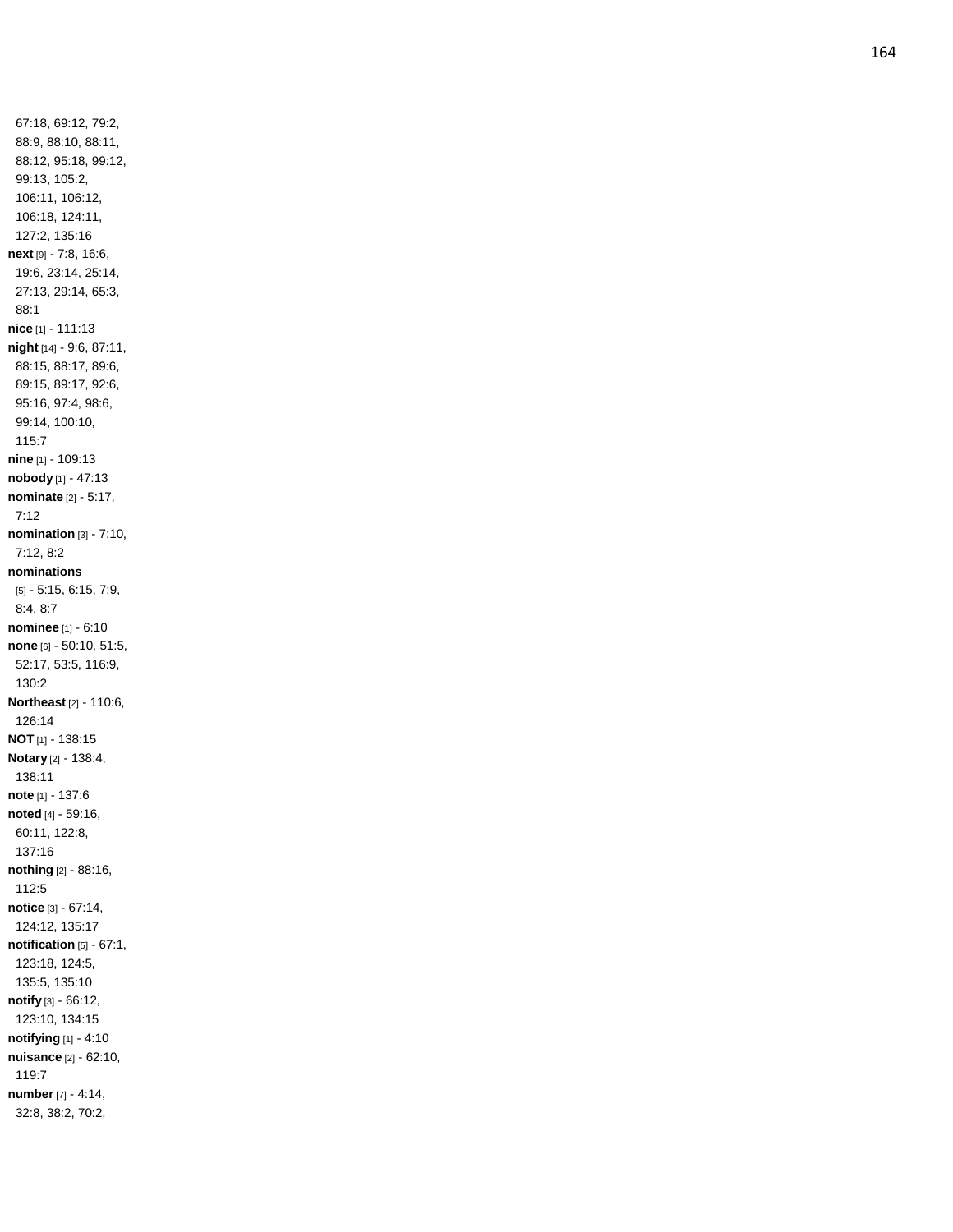114:1, 115:4, 127:9 **numerous** [1] - 111:18

#### **O**

**o'clock** [2] - 14:10, 109:13 **O'Grady** [3] - 1:12, 78:16, 94:3 **O'GRADY** [24] - 9:5, 9:8, 9:14, 13:9, 13:12, 13:15, 13:18, 16:18, 21:14, 76:14, 76:18, 77:4, 77:11, 78:3, 86:2, 86:6, 87:13, 88:8, 88:12, 89:1, 89:4, 104:15, 105:11, 107:5 **O'HARE** [18] - 72:11, 72:16, 73:8, 73:11, 73:14, 74:7, 74:10, 74:13, 74:15, 90:8, 91:2, 92:2, 92:9, 92:11, 93:5, 93:9, 94:2, 98:10 **objecting** [1] - 70:9 **objection** [1] - 122:8 **objections** [1] - 117:2 **observed** [1] - 53:12 **obstructing** [1] - 127:18 **obviously** [5] - 26:17, 29:5, 90:3, 96:9, 96:12 **occasion** [1] - 74:7 **occasions** [1] - 28:6 **occupant** [2] - 62:12, 119:9 **occupants** [1] - 69:2 **occurred** [3] - 67:4, 124:3, 135:8 **OF** [6] - 1:1, 1:2, 138:2, 138:14, 138:15, 138:16 **office** [3] - 46:3, 98:8, 98:10 **officers** [2] - 5:13, 8:17 **Offices** [3] - 11:13, 16:11, 102:11 **OFFICIAL** [1] - 1:17 **officials** [2] - 84:5, 86:13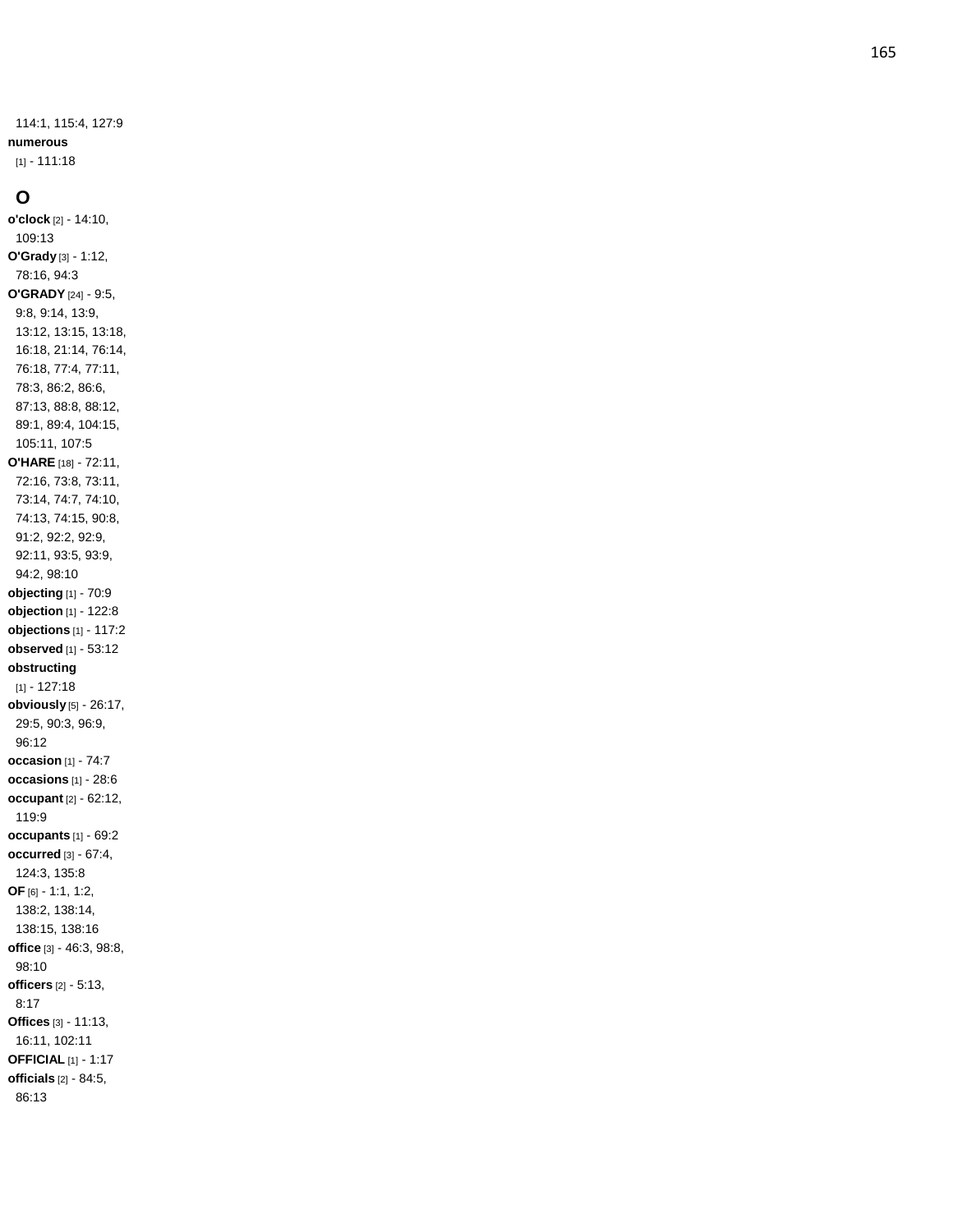**old** [4] - 21:16, 55:18, 58:15, 61:4 **Olive** [2] - 77:5, 102:15 **once** [2] - 36:14, 78:8 **One** [5] - 44:17, 110:4, 122:15, 126:11, 134:2 **one** [46] - 5:5, 8:14, 10:2, 19:10, 19:11, 21:18, 23:7, 23:10, 26:11, 26:17, 26:18, 28:6, 32:2, 33:2, 33:14, 33:18, 34:2, 36:10, 41:9, 42:5, 51:7, 51:10, 55:5, 60:5, 63:13, 69:8, 70:9, 72:16, 76:14, 77:10, 77:12, 77:16, 81:10, 86:2, 89:8, 89:15, 89:16, 90:8, 91:7, 103:9, 106:11, 115:10, 116:14, 120:13, 130:11 **ones** [4] - 37:12, 46:11, 47:5, 50:10 **ongoing** [3] - 65:14, 122:12, 133:17 **open** [7] - 4:12, 5:15, 7:10, 51:6, 77:13, 116:10, 130:3 **operate** [1] - 110:12 **operates** [1] - 126:17 **operation** [3] - 4:15, 62:6, 119:3 **opinin g** [1] - 39:13 **opportunities** [1] - 103:3 **opposed** [1] - 41:10 **opposition** [1] - 127:16 **options** [1] - 96:14 **order** [2] - 4:8, 45:9 **orderly** [1] - 52:5 **Ordinance** [12] - 17:12, 26:8, 29:3, 29:8, 31:12, 42:15, 61:18, 62:8, 62:17, 118:13, 119:5, 119:14 **organized** [1] - 52:5 **original** [3] - 37:14, 47:5, 137:2 **otherwise** [10] - 38:2,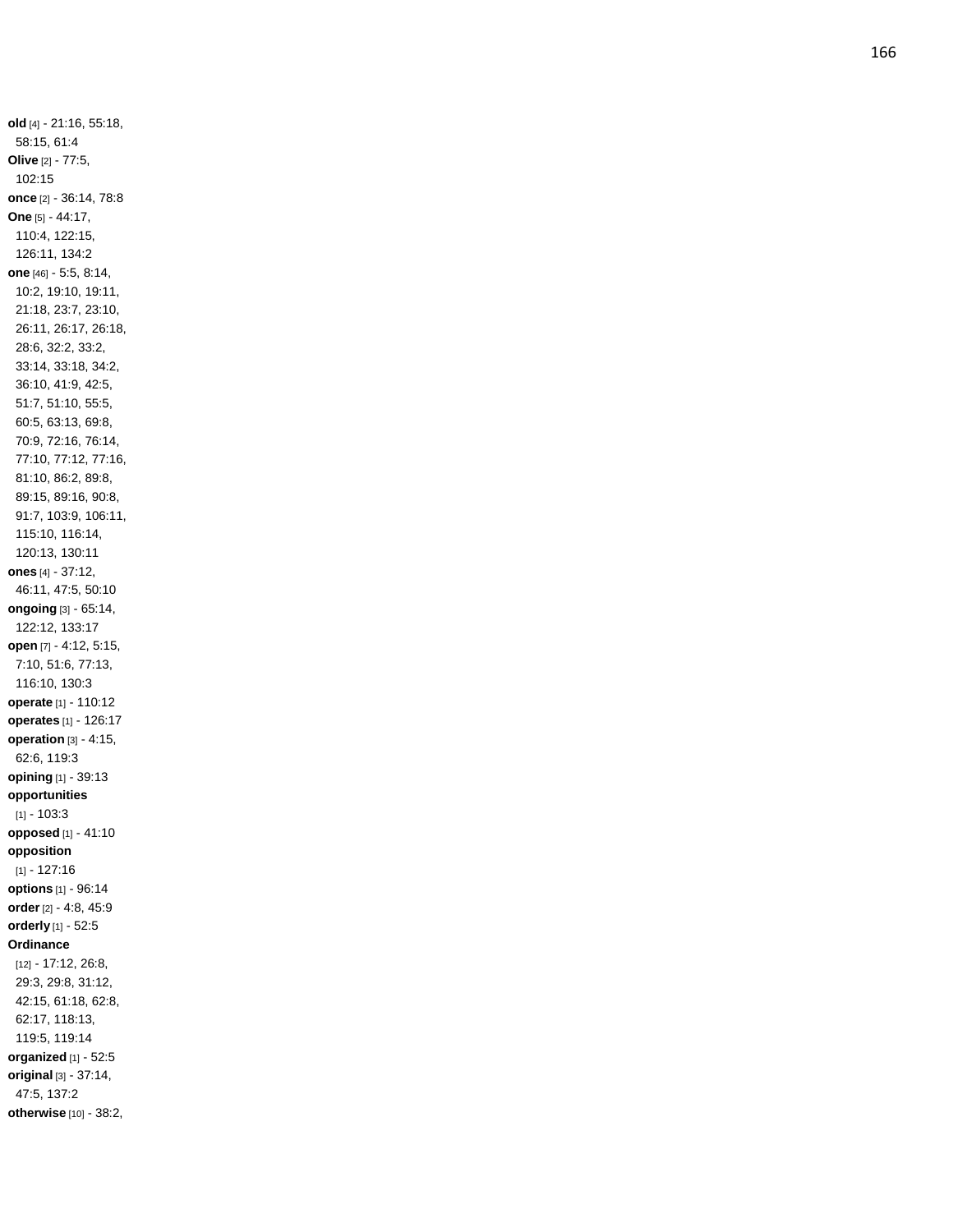55:1, 62:16, 66:18, 78:14, 99:13, 106:4, 119:13, 123:16, 135:3 **outset** [1] - 4:9 **outside** [2] - 37:7, 49:11 **overall** [1] - 117:12 **overlay** [2] - 58:3, 117:14 **own** [2] - 27:17, 88:14 **Owner** [1] - 2: 7 **owner** [1] - 102:14

#### **P**

**p.m** [28] - 1:4, 2:3, 4:3, 11:1, 14:3, 14:15, 16:1, 17:3, 17:10, 17:17, 19:1, 21:1, 23:1, 44:1, 72:1, 78:10, 79:12, 81:1, 83:1, 99:13, 100:5, 102:1, 105:18, 106:12, 107:2, 109:1, 126:1, 136:10 **Pacheco** [1] - 19:14 **PAGE** [3] - 2:1, 3:2, 137:8 **Page** [1] - 2:18 **paid** [3] - 91:14, 91:17, 92:1 **paint** [5] - 49:17, 50:16, 50:17, 58:1, 58:2 **painted** [8] - 47:5, 50:15, 53:9, 53:10, 56:17, 110:16, 114:16, 129:14 **painting** [1] - 37:3 **paper** [2] - 59:3, 99:6 **paragraphs** [6] - 67:12, 67:18, 124:10, 124:16, 135:15, 136:3 **parameters** [1] - 31:15 **parapet** [4] - 45:2, 47:11, 49:7, 50:4 **Park** [3] - 3:8, 126:6, 126:16 **part** [8] - 14:14, 63:15, 86:17,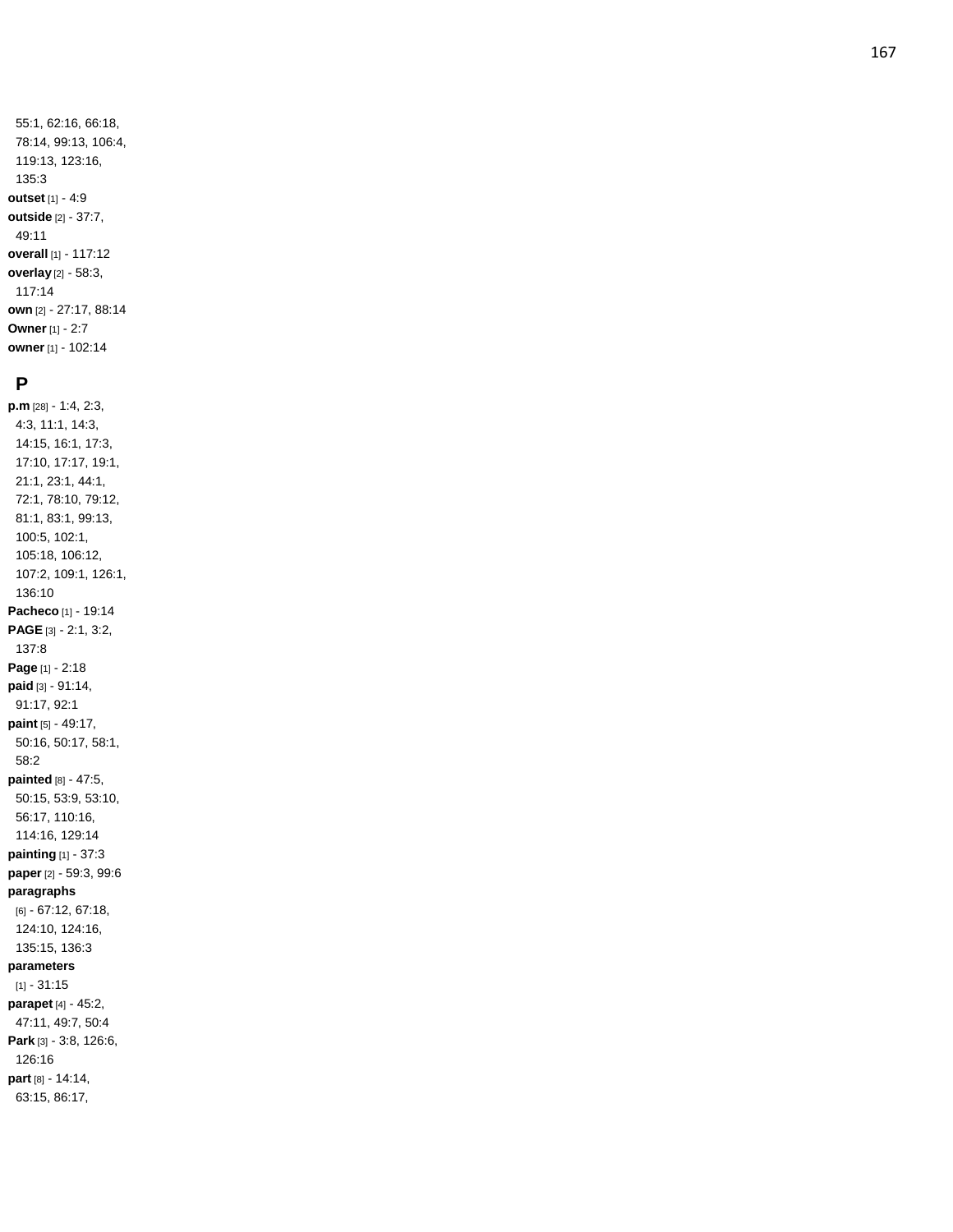102:18, 113:6, 113:11, 113:17, 114:5 **particular** [1] - 38:12 **particularly** [2] - 45:17, 95:11 **parties** [1] - 84:6 **party** [1] - 94:17 **pass** [1] - 74:1 **passing** [1] - 115:7 **past** [5] - 36:18, 91:9, 122:6, 127:15, 133:11 **path** [1] - 29:16 **patience** [1] - 12:3 **PATRICK** [16] - 8:1, 9:1, 13:17, 20:10, 20:13, 20:16, 39:2, 39:7, 39:10, 41:8, 41:15, 41:18, 56:9, 57:2, 94:7, 94:13 **Patrick** [14] - 1:9, 4:5, 11:4, 16:4, 19:4, 21:4, 23:4, 44:4, 72:4, 81:4, 83:4, 102:4, 109:4, 126:4 **Patrick's** [1] - 13:17 **pattern** [1] - 57:3 **patterns** [2] - 62:2, 118:16 **pending** [1] - 2:5 **penthouse** [6] - 52:1, 59:18, 110:13, 113:15, 126:18, 129:3 **people** [5] - 42:8, 46:15, 93:8, 93:18, 127:16 **per** [1] - 37:2 **percentage** [1] - 36:2 **perfect** [1] - 56:12 **perfectly** [1] - 46:4 **period** [4] - 64:16, 68:3, 121:11, 132:6 **Permit** [42] - 26:6, 26:8, 26:16, 28:1, 29:1, 29:6, 29:11, 29:12, 37:10, 37:14, 42:15, 44:14, 51:18, 63:10, 65:15, 66:10, 66:14, 67:6, 67:11, 67:13, 67:17, 68:6, 68:15, 69:6, 70:18, 110:9, 118:14,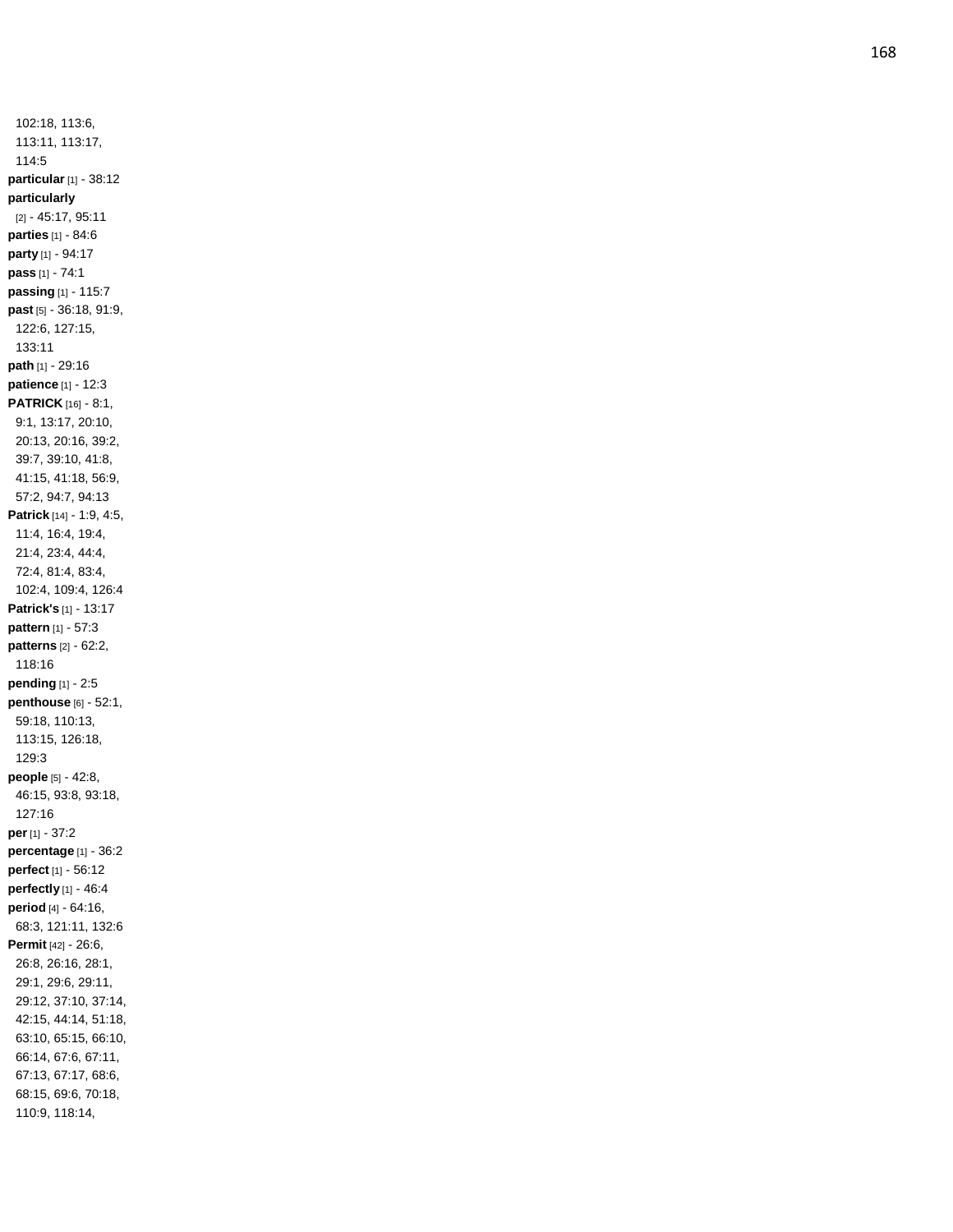120:10, 122:13, 123:8, 123:13, 124:6, 124:9, 124:11, 124:18, 125:5, 133:18, 134:13, 134:18, 135:11, 135:14, 135:16 **permit** [2] - 124:15, 136:2 **Permits** [6] - 24:4, 35:10, 65:7, 69:12, 122:1, 132:14 **permits** [2] - 37:18, 38:5 **permitted** [4] - 62:7, 119:4, 123:12, 134:17 **permitting** [1] - 83:13 **person** [4] - 4:11, 34:17, 68:10, 73:2 **petition** [7] - 20:3, 68:2, 68:7, 81:12, 103:1, 103:9, 105:8 **petitioner** [57] - 11:14, 14:6, 17:14, 19:13, 21:9, 23:13, 24:8, 41:5, 44:11, 63:3, 63:11, 63:14, 64:2, 64:9, 64:14, 65:3, 65:7, 65:17, 66:12, 66:18, 67:12, 68:8, 68:11, 78:13, 81:11, 90:9, 90:11, 92:17, 94:4, 94:5, 102:12, 106:3, 120:2, 120:10, 120:14, 121:2, 121:4, 121:9, 121:16, 122:2, 122:15, 123:10, 123:17, 124:5, 124:10, 131:10, 131:15, 131:17, 132:4, 132:11, 132:15, 133:2, 134:2, 134:15, 135:4, 135:10, 135:15 **petitioner's** [7] - 17:5, 66:3, 91:6, 91:13, 93:1, 123:1, 134:6 **petitioners** [2] - 67:7, 93:7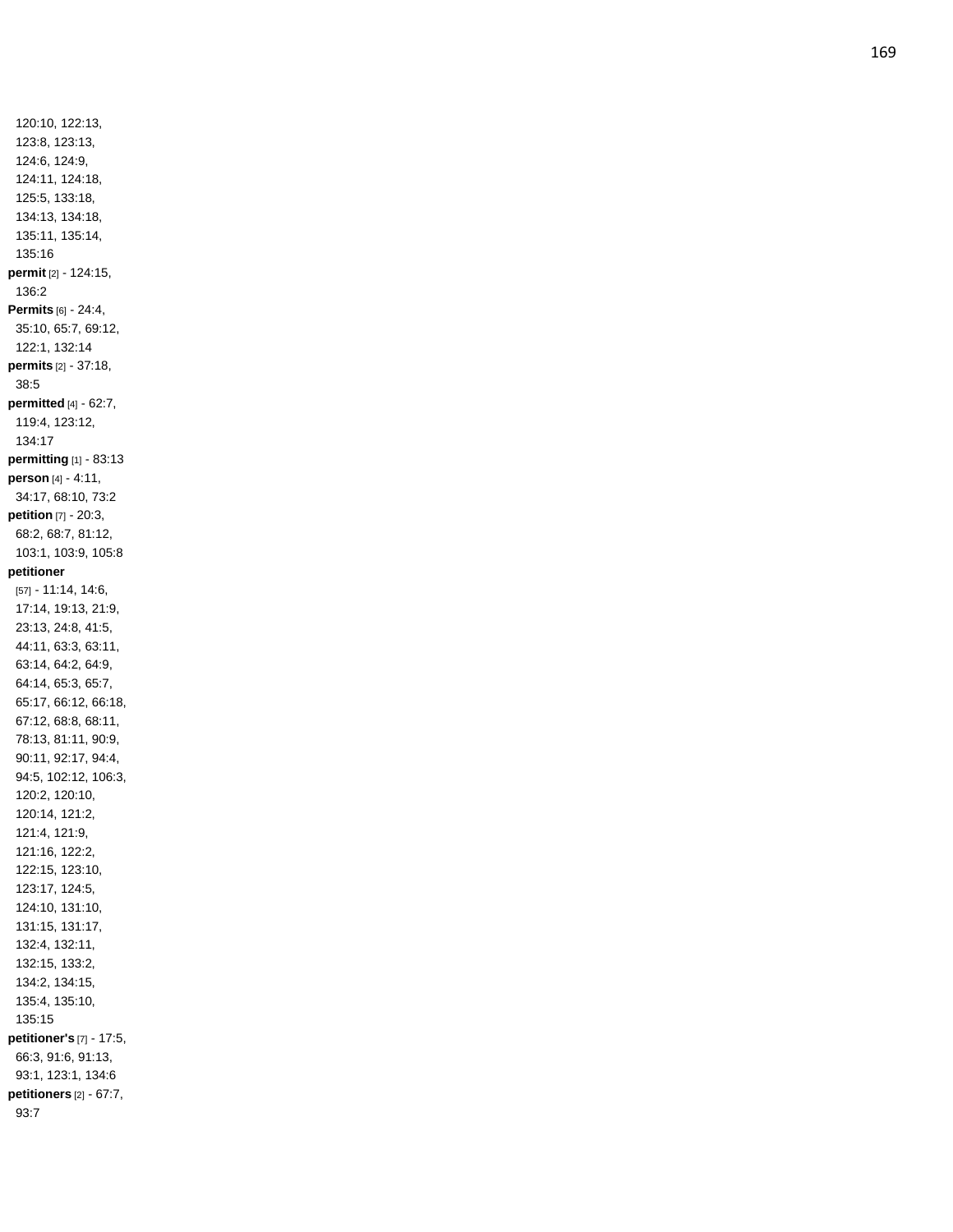**petitions** [2] - 68:4, 70:3 **phase** [1] - 38:5 **photo** [12] - 45:12, 46:6, 54:3, 54:10, 64:1, 64:4, 64:12, 110:16, 121:1, 121:7, 131:14, 132:2 **physical** [10] - 49:9, 63:4, 63:18, 64:10, 120:3, 120:18, 121:6, 131:13, 131:18, 133:3 **picture** [2 ] - 46:18, 103:7 **pictures** [1] - 50:12 **piece** [1] - 99:6 **piecemeal** [1] - 103:10 **pizza** [2] - 77:3, 84:7 **Place** [2] - 110:4, 126:11 **place** [3] - 49:12, 57:15, 77:3 **placement** [1] - 4:15 **places** [1] - 38:14 **plan** [4] - 19:17, 95:18, 96:5, 96:9 **Planning** [16] - 39:3, 39:15, 39:17, 40:10, 40:16, 51:13, 51:15, 54:4, 54:13, 59:14, 60:17, 111:15, 111:16, 111:18, 130:10, 130:14 **plans** [19] - 11:17, 14:13, 17:14, 17:15, 61:2, 63:14, 79:7, 79:9, 84:3, 100:1, 100:4, 100:11, 106:16, 106:17, 106:18, 117:18, 120:14, 131:10 **plenty** [2] - 13:4, 97:2 **plugged** [1] - 89:9 **point** [9] - 12:1, 24:18, 26:1, 30:13, 38:15, 48:9, 57:18, 59:10, 59:14 **pointed** [2] - 38:9, 49:14 **points** [1] - 112:15 **policy** [1] - 27:14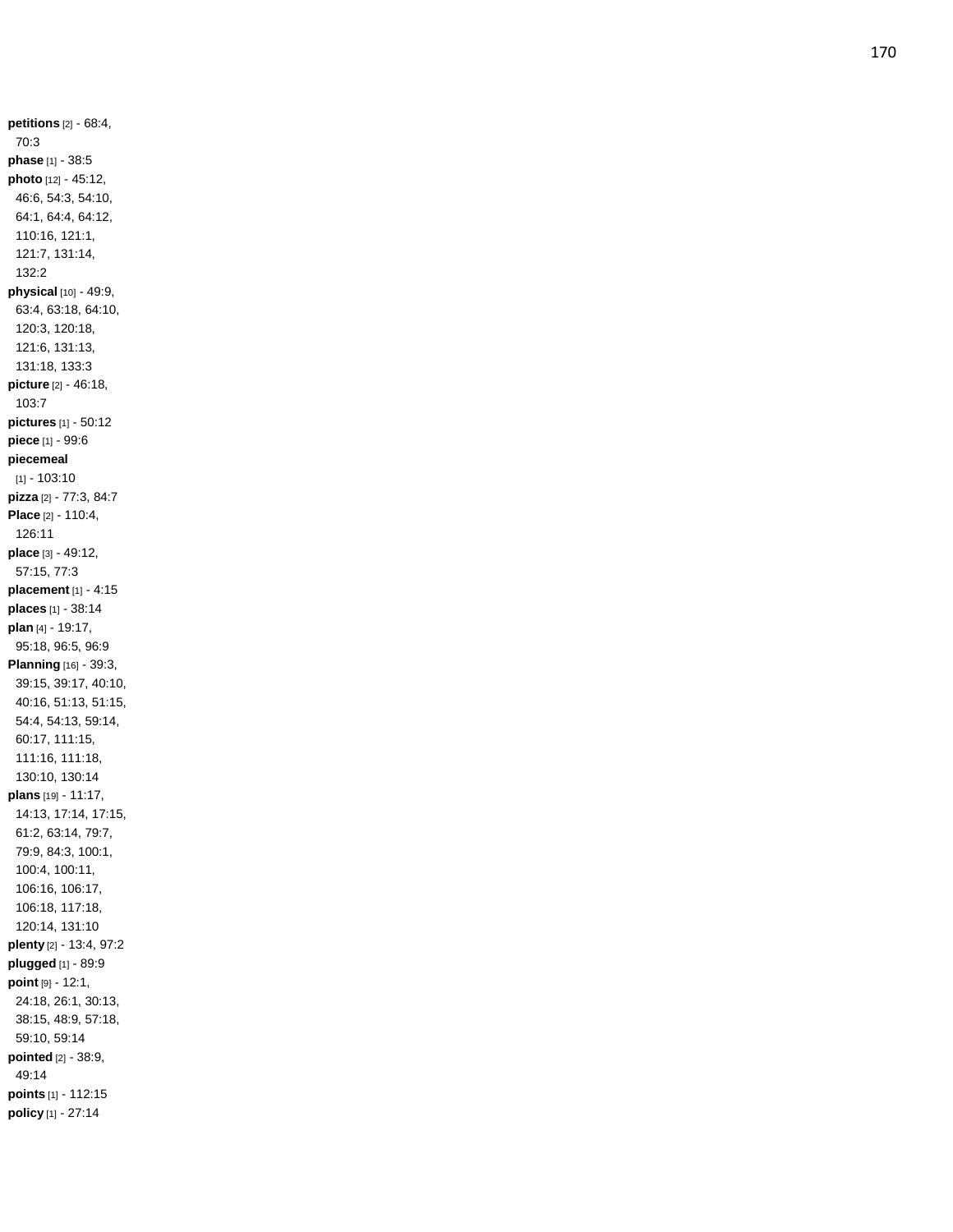**pop** [1] - 33:18 **position** [8] - 5:16, 26:2, 30:17, 31:5, 31:10, 33:7, 35:14, 52:5 **possibility** [1] - 84:15 **possible** [3] - 90:4, 111:7, 117:7 **posted** [2] - 17:10, 99:8 **posting** [5] - 14:8, 17:8, 17:9, 78:18, 106:9 **potentially** [2] - 87:17, 105:3 **practicable** [3] - 65:2, 121:15, 132:10 **practice** [3] - 24:1, 86:18, 88:15 **prefer** [1] - 86:5 **premises** [1] - 27:3 **prepare** [1] - 76:1 **prepares** [1] - 5:8 **present** [3] - 90:11, 92:13, 92:14 **presumably** [1] - 91:18 **prevail** [1] - 60:2 **prevent** [2] - 52:4, 117:9 **previous** [9] - 65:6, 114:11, 114:12, 114:14, 122:1, 129:10, 132:14 **previously** [5] - 30:7, 59:16, 64:12, 121:7, 132:2 **Prince** [2] - 110:3, 126:10 **problem** [5] - 20:18, 80:3, 92:5, 95:10, 104:10 **procedures** [1] - 44:15 **proceed** [3] - 63:13, 120:13, 131:9 **proceeding** [1] - 85:7 **proceedings** [1] - 138:6 **process** [4] - 29:8, 40:9, 40:16, 90:2 **profil e** [3] - 111:6, 114:16, 129:12 **Project** [1] - 2:6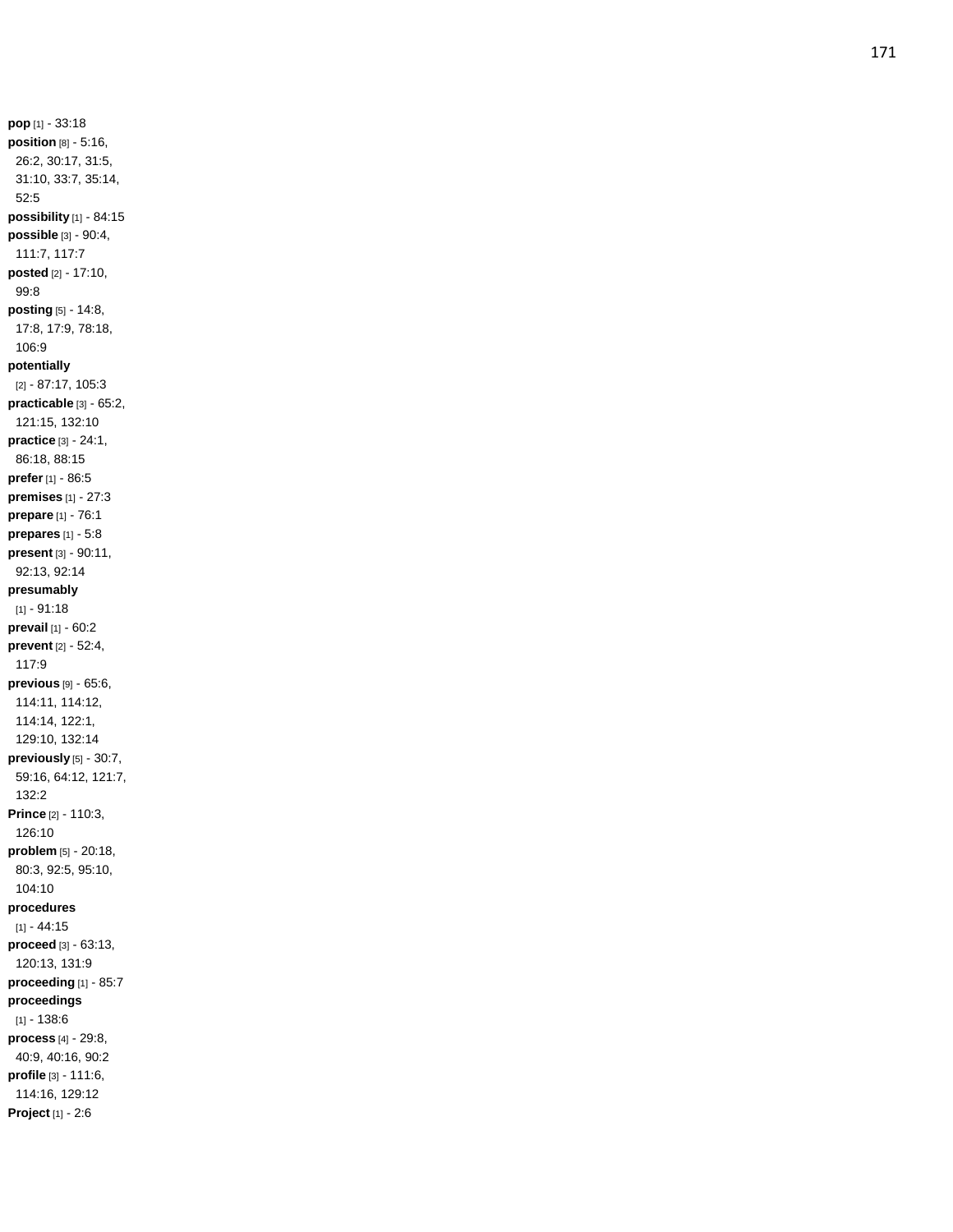**project** [2] - 29:14, 55:11 **projects** [1] - 30:3 **promptly** [3] - 64:17, 121:12, 132:7 **prong** [1] - 128:18 **proper** [1] - 129:16 **property** [3] - 19:17, 103:15, 127:9 **proposal** [3] - 50:14, 111:10, 117:13 **propose** [4] - 13:3, 37:7, 115:7, 119:16 **proposed** [16] - 62:3, 62:9, 62:14, 63:2, 64:1, 64:10, 117:2, 119:9, 119:11, 120:2, 121:1, 121:5, 128:12, 131:14, 131:18, 133:1 **proposing** [5] - 44:18, 110:14, 115:6, 119:6, 127:1 **protected** [1] - 69:3 **protections** [1] - 68:18 **protrude** [5] - 50:7, 50:9, 113:12, 113:16, 129:1 **proved** [2] - 56:1, 59:10 **provide** [1] - 47:15 **provided** [4] - 31:13, 67:13, 124:11, 135:16 **provision** [1] - 69:11 **provisions** [1] - 44:13 **public** [14] - 51:6, 52:2, 67:14, 90:12, 91:12, 92:4, 94:6, 116:10, 118:5, 124:12, 130:3, 130:8, 135:17 **Public** [2] - 138:4, 138:11 **public's** [1] - 100:14 **pull** [2] - 72:12, 74:2 **purpose** [3] - 62:17, 107:7, 119:14 **purposes** [1] - 54:6 **pursuant** [8] - 67:11, 67:17, 68:15, 84:3, 124:9, 124:15, 135:14, 136:2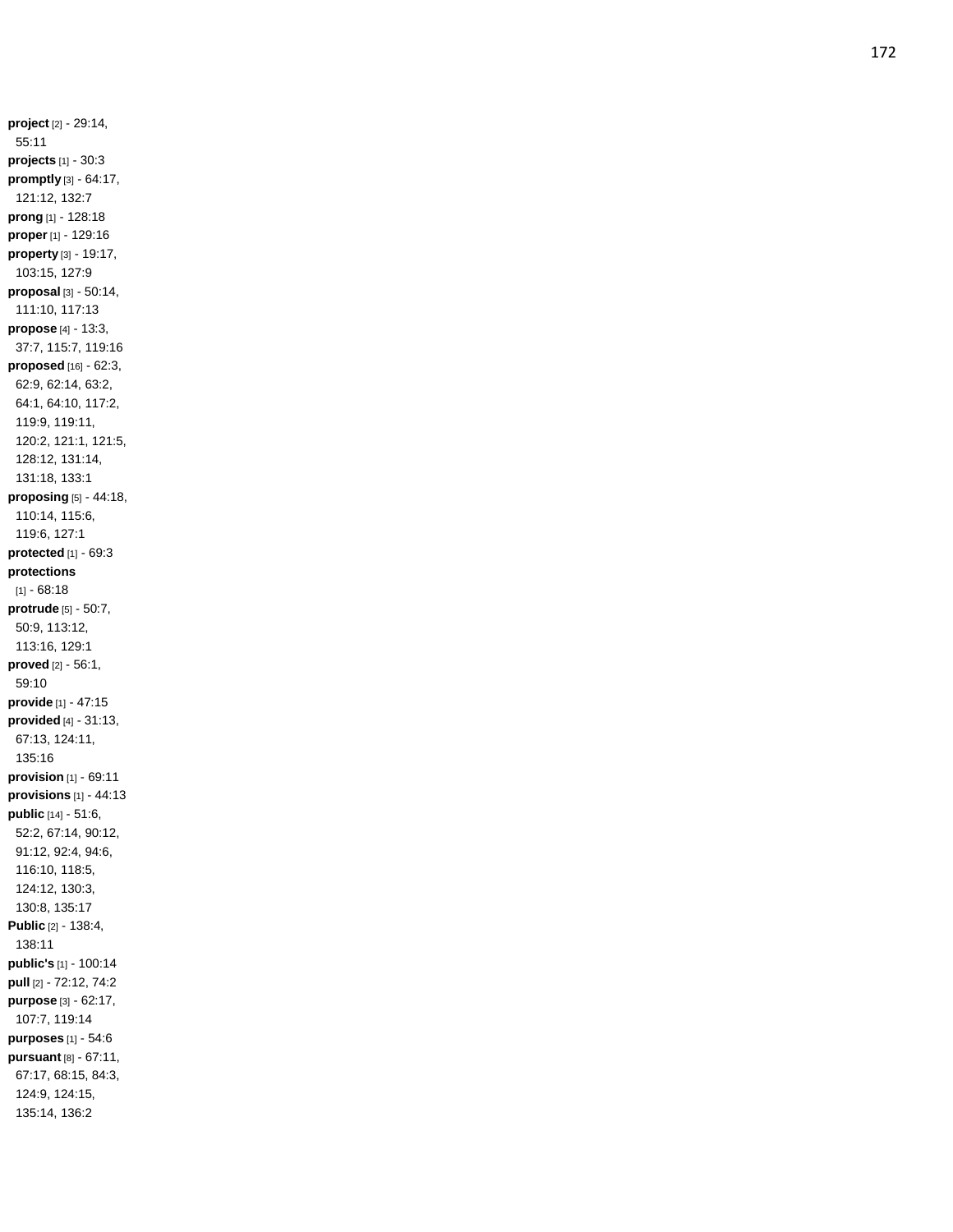```
pursuing [1]
- 96:13
put [3]
- 33:18, 50:3, 
69:13
putting [2]
- 37:12, 
69:11
```
#### **Q**

**qualified** [2] - 6:3, 8:10 **qualify** [1] - 48:18 **quality** [1] - 47:16 **questions** [7] - 48:3, 48:9, 48:12, 51:3, 112:11, 116:7, 129:18 **Quilty** [1] - 83:13 **quite** [1] - 61:5

## **R**

**radiation** [2] - 69:4, 127:18 **radio** [3] - 47:11, 49:5, 49:18 **radiofrequency** [1] - 69:4 **radios** [2] - 45:1, 45:2 **raised** [1] - 90:1 **Raising** [1] - 41:8 **Ranjit** [5] - 28:14, 35:1, 35:6, 73:16, 74:12 **rare** [3] - 28:6, 28:8, 28:9 **rate** [1] - 39:1 **rather** [6] - 25:6, 50:3, 55:4, 56:5, 59:9, 93:18 **re** [1 ] - 11:17 **re -filed** [1] - 11:17 **reach** [2] - 11:15, 12:13 **reached** [1] - 12:18 **read** [16] - 13:15, 19:13, 26:14, 28:14, 28:15, 51:13, 51:14, 69:11, 79:16, 79:17, 100:7, 107:8, 107:9, 115:4, 116:18, 137:15 **Reading** [1] - 117:1 **reading** [3] - 19:15, 51:14, 137:6 **ready** [8] - 61:13,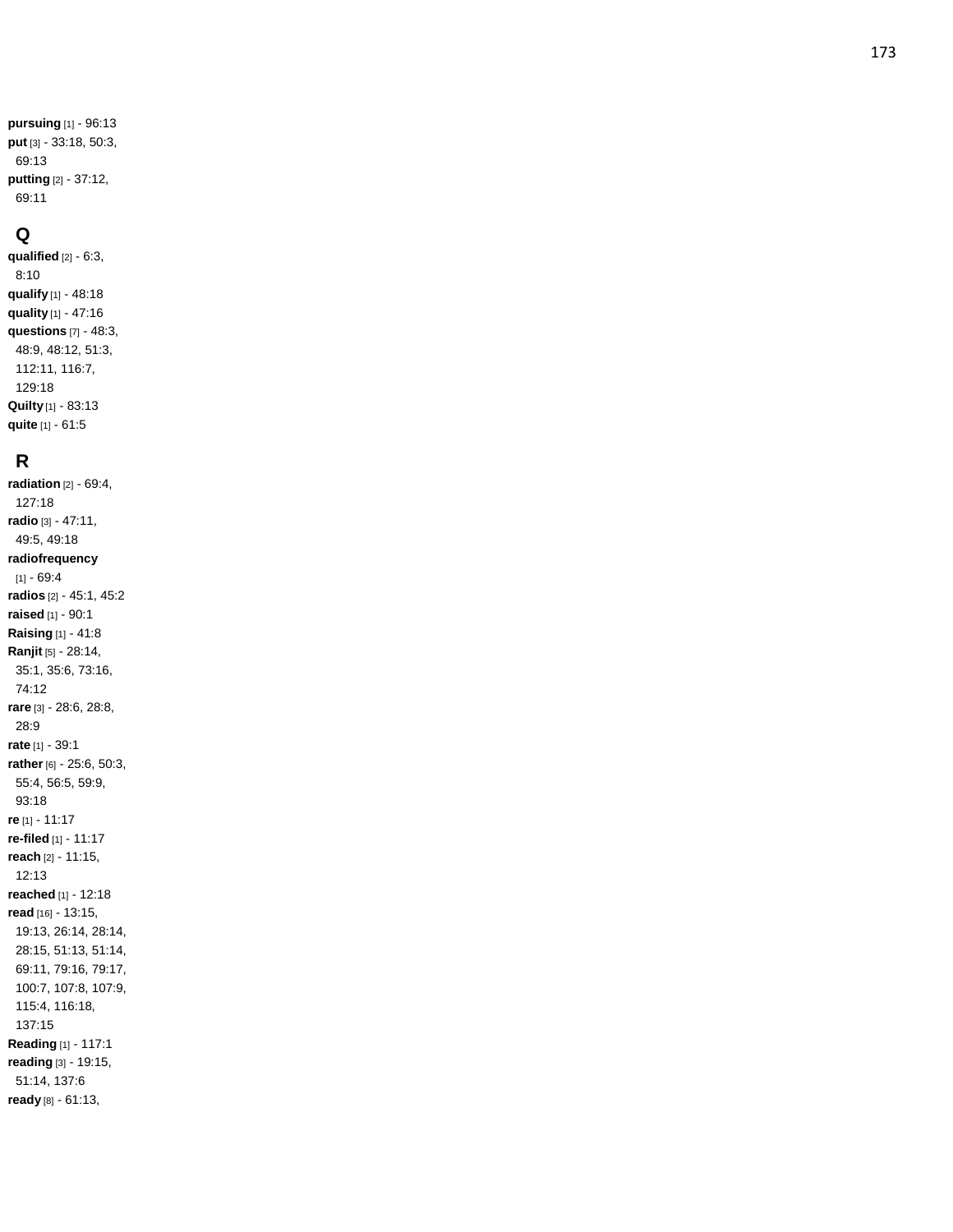78:2, 90:14, 90:17, 98:17, 118:6, 131:4, 131:5 **real** [1] - 23:15 **realize** [1] - 9:10 **really** [19] - 24:9, 29:9, 30:6, 33:4, 34:6, 36:12, 38:12, 40:2, 40:17, 41:1, 50:18, 52:15, 52:17, 55:10, 59:1, 72:18, 84:6, 95:13, 103:17 **realm** [1] - 40:2 **REASON** [6] - 137:9, 137:10, 137:11, 137:12, 137:13, 137:14 **reason** [4] - 10:2, 42:11, 90:17, 137:7 **reasonable** [7] - 4:13, 67:3, 67:15, 124:2, 124:13, 135:7, 135:18 **reasonably** [3] - 65:2, 121:15, 132:10 **reasons** [1] - 42:10 **receipt** [11] - 19:12, 51:12, 67:1, 68:6, 116:16, 116:18, 123:17, 124:4, 130:9, 135:4, 135:9 **received** [4] - 42:12, 73:16, 84:1, 96:15 **recent** [1] - 103:2 **receptive** [1] - 55:9 **recognizing** [1] - 29:18 **recommendations** [3] - 40:1, 54:13, 60:17 **recommends** [1] - 51:16 **record** [14] - 5:10, 11:12, 19:13, 28:3, 51:14, 73:18, 85:3, 85:10, 102:11, 122:7, 133:12, 137:16, 138:6 **RECORD** [1] - 1:17 **recording** [5] - 4:11, 5:2, 5:4, 5:6, 5:8 **recordings** [1] - 5:5 **red** [5] - 56:18, 57:2, 57:4, 57:5, 59:1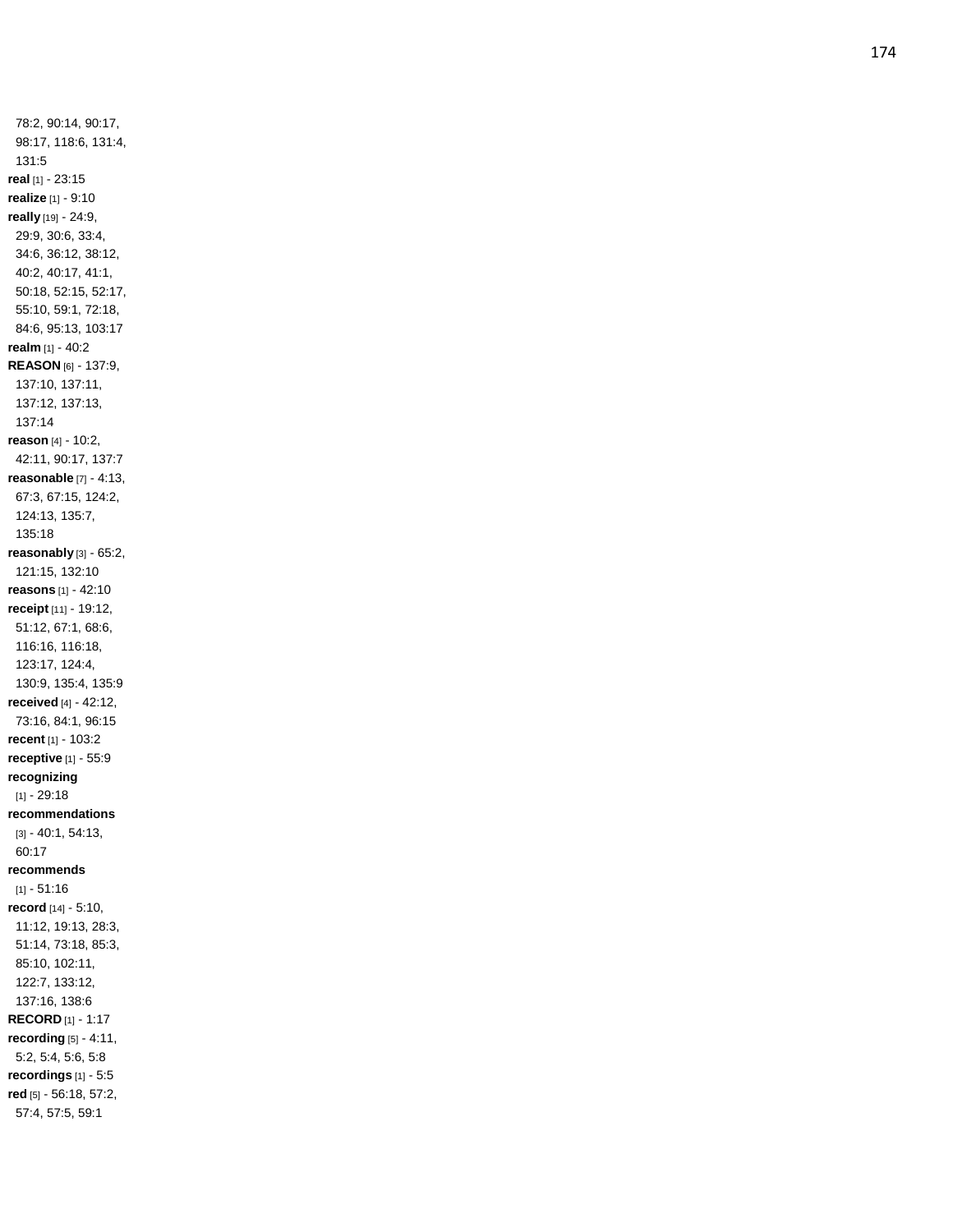**redesign** [2] - 40:13, 52:12 **redesigning** [1] - 40:6 **referred** [4] - 23:18, 64:13, 121:8, 132:3 **reflect** [3] - 14:9, 79:2, 106:11 **reflecting** [2] - 17:9, 96:5 **regard** [16] - 21:6, 26:8, 41:5, 61:16, 65:6, 65:7, 66:16, 118:11, 122:1, 122:2, 123:15, 131:7, 132:14, 132:15, 133:14, 135:2 **regarding** [4] - 66:1, 85:4, 122:17, 134:4 **regularly** [2] - 69:16, 73:17 **regulating** [1] - 31:13 **regulation** [3] - 66:16, 123:14, 135:1 **regulations** [3] - 49:10, 51:1, 52:16 **relevant** [5] - 50:14, 85:7, 85:9, 99:18, 106:15 **Relief** [4] - 63:6, 110:8, 120:6, 133:6 **relief** [17] - 21:8, 27:18, 30:8, 35:15, 61:17, 62:1, 87:3, 87:4, 97:8, 110:7, 112:13, 113:3, 118:11, 126:14, 128:8, 131:8, 136:7 **relocated** [2] - 51:18, 59:17 **remain** [3] - 64:11, 121:6, 132:1 **remember** [1] - 20:16 **remove** [4] - 19:18, 64:17, 121:12, 132:7 **repetitive** [3] - 68:1, 68:3, 105:8 **replace** [1] - 127:1 **replacement** [4] - 6:1, 24:10, 75:10, 117:3 **replacing** [1] - 49:3 **replicate** [1] - 64:5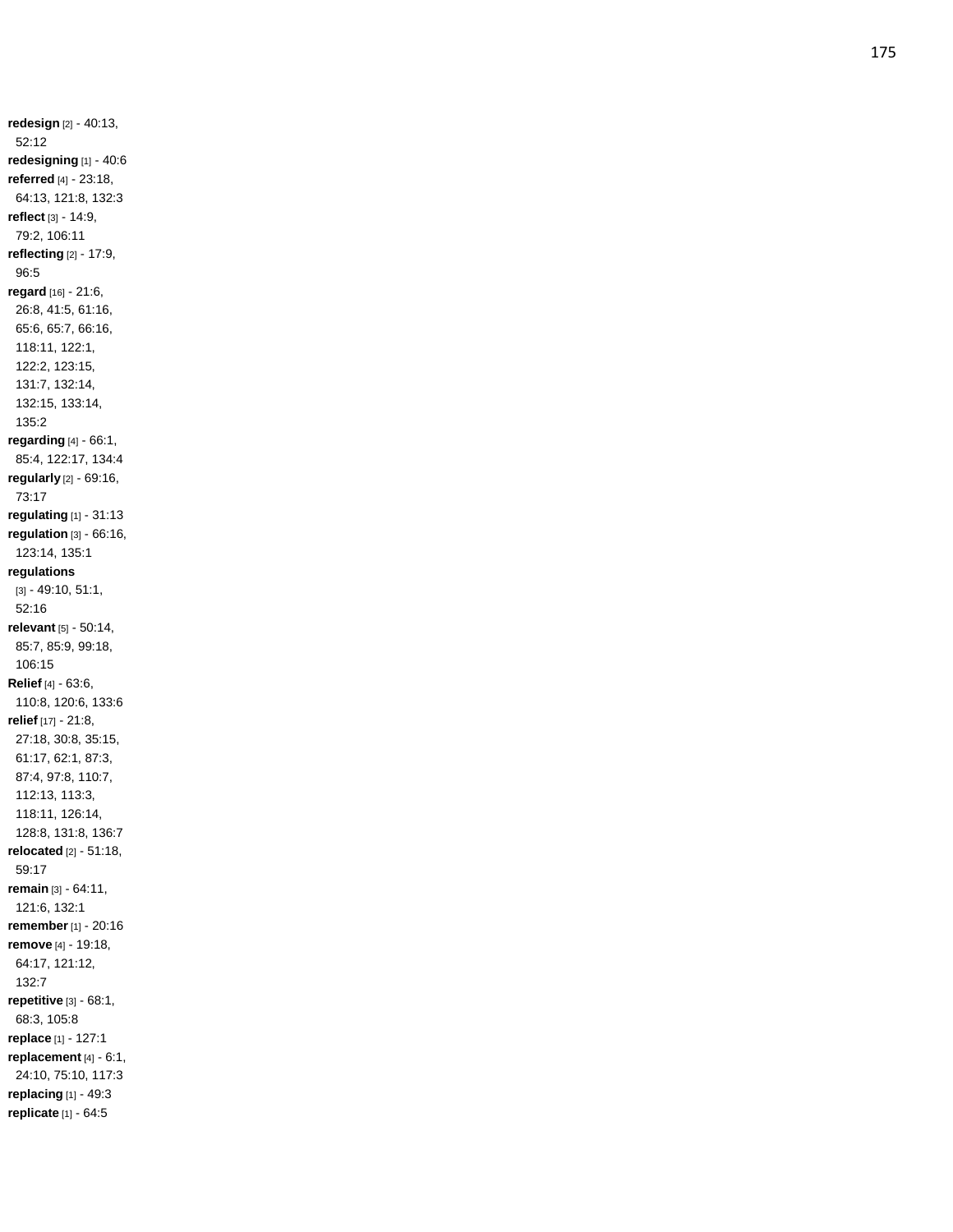**report** [15] - 65:18, 66:4, 66:6, 66:8, 67:3, 122:16, 123:2, 123:4, 123:6, 124:1, 134:3, 134:7, 134:9, 134:11, 135:6 **Reporter** [2] - 138:4, 138:11 **REPORTER** [1] - 138:16 **REPORTERS** [1] - 1:17 **REPRODUCTION** [1] - 138:15 **Request** [1] - 2:13 **request** [13] - 16:14, 20:3, 23:18, 24:6, 25:5, 26:5, 29:2, 44:12, 49:1, 81:11, 90:8, 97:9, 130:14 **requested** [3] - 22:2, 59:16, 81:14 **requesting** [6] - 11:15, 16:12, 21:9, 75:11, 98:9, 102:17 **require** [8] - 26:16, 29:1, 30:2, 40:6, 42:14, 51:1, 53:8, 87:7 **required** [3] - 17:11, 38:13, 78:14 **requirement** [2] - 49:16 **requirements** [16] - 4:13, 25:6, 25:11, 26:6, 26:7, 26:8, 30:11, 33:9, 34:15, 37:9, 48:6, 61:18, 66:15, 118:13, 123:14, 135:1 **requires** [2] - 37:14, 64:6 **reservation** [1] - 133:13 **reserve** [1] - 70:11 **reserving** [1] - 70:14 **residential** [1] - 103:4 **Residential** [1] - 2:6 **residents** [1] - 69:1 **resolution** [1] - 11:16 **RESPECT** [1] - 138:15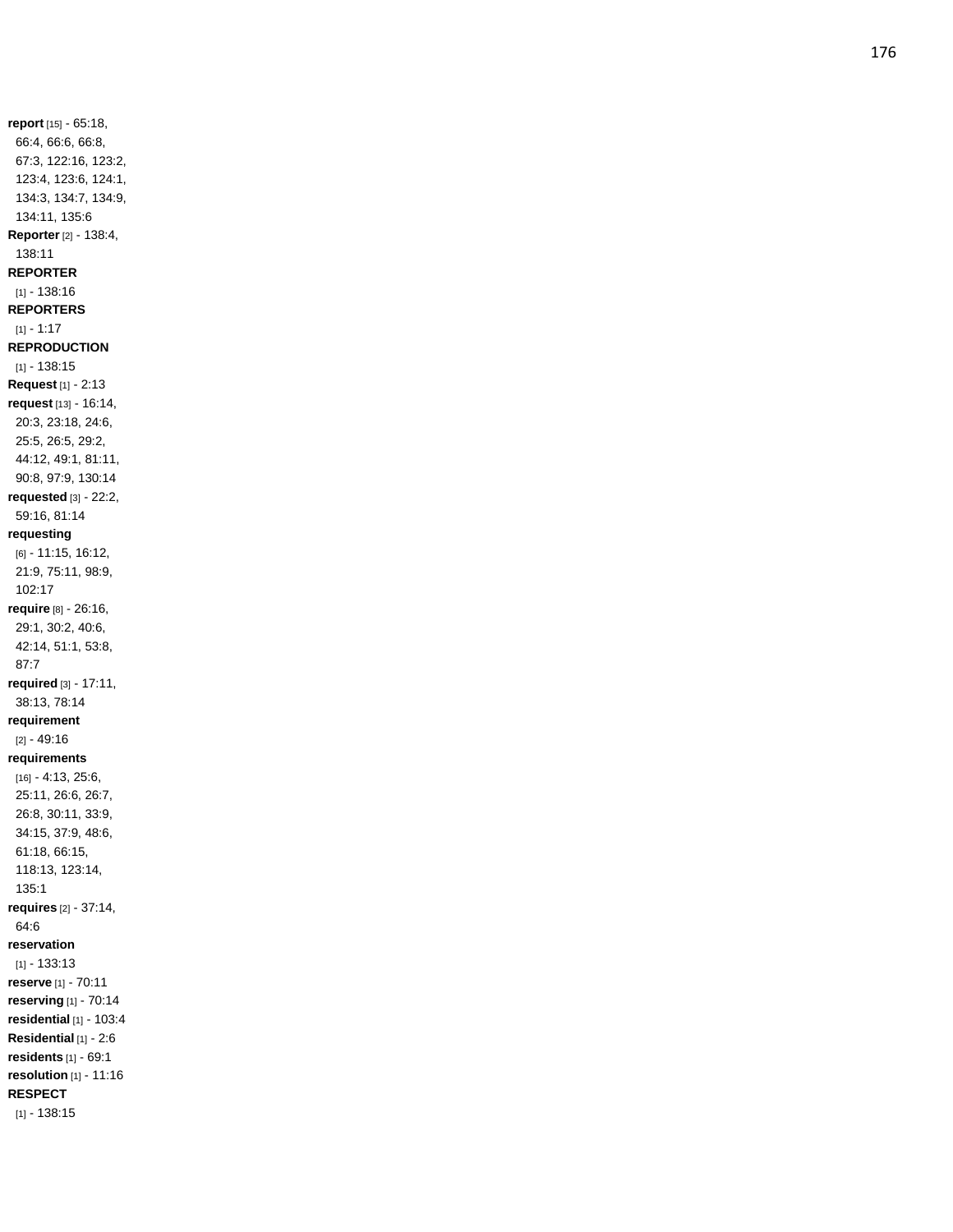**respectfully** [3] - 54:8, 60:16, 83:16 **respects** [3] - 65:5, 121:18, 132:13 **Response** [10] - 6:12, 8:5, 19:9, 51:4, 51:9, 81:9, 116:8, 116:13, 130:1, 130:6 **response** [1] - 52:10 **responsibility** [1] - 68:13 **restore** [3] - 64:18, 121:13, 132:8 **result** [1] - 118:17 **resulting** [1] - 62:3 **reverse** [1] - 25:6 **review** [3] - 30:3, 39:6, 130:14 **reviewed** [1] - 51:15 **reviewing** [2] - 39:3, 39:18 **revise** [1] - 87:18 **revised** [3] - 79:8, 100:4, 106:17 **revising** [1] - 84:3 **revoked** [1] - 67:8 **Rick** [1] - 31:2 **ride** [1] - 57:11 **rights** [3] - 70:12, 70:14, 133:13 **Rindge** [2] - 2:13, 21:7 **risk** [1] - 93:3 **road** [1] - 76:16 **Robinson** [2] - 23:13, 44:10 **robust** [1] - 47:15 **roof** [8] - 37:6, 52:4, 52:17, 52:18, 53:6, 53:12, 114:7, 117:11 **rooftop** [2] - 47:10, 129:8 **room** [2] - 76:12, 104:12 **roughly** [1] - 45:6 **routine** [1] - 39:17 **ruled** [1] - 23:11 **rules** [1] - 68:16 **run** [3] - 93:2, 105:7, 128:9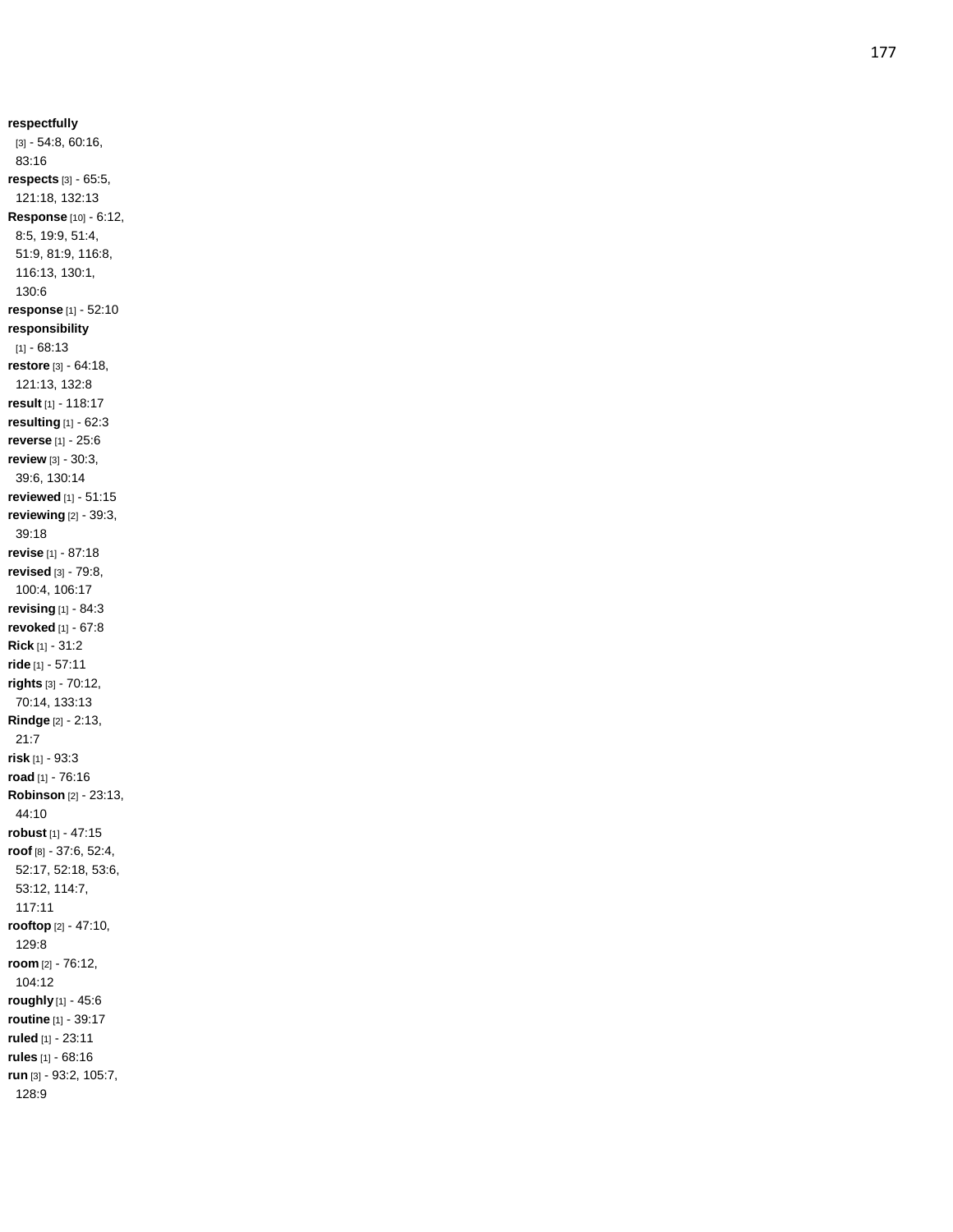## **S**

**S - T** [1] - 83:12 **safety** [3] - 62:11, 68:16, 119:8 **salami** [2] - 103:11, 103:12 **Salt** [2] - 77:5, 102:15 **SAME** [1] - 138:15 **satisfied** [3] - 14:6, 17:6, 50:16 **satisfy** [2] - 25:5, 25:10 **save** [1] - 25:13 **scale** [2] - 31:2, 31:3 **scattered** [1] - 117:9 **schedule** [4] - 84:4, 89:2, 104:7, 104:13 **scheduled** [1] - 89:6 **scientific** [3] - 65:14, 122:12, 133:17 **scope** [3] - 52:15, 55:11, 70:15 **screened** [1] - 50:5 **screening** [1] - 64:5 **se** [1] - 37:2 **Sean** [14] - 1:12, 11:12, 16:10, 16:16, 21:12, 73:16, 74:12, 91:2, 94:3, 95:2, 95:8, 99:6, 102:11, 107:12 **SEAN** [39] - 9:5, 9:8, 9:14, 11:10, 12:5, 12:8, 12:13, 12:17, 13:6, 13:9, 13:12, 13:15, 13:18, 15:12, 16:9, 16:18, 18:6, 21:14, 76:14, 76:18, 77:4, 77:11, 78:3, 86:2, 86:6, 87:13, 88:8, 88:12, 89:1, 89:4, 102:9, 102:16, 103:13, 104:15, 104:18, 105:6, 105:11, 105:15, 107:5 **Sears** [4] - 55:18, 58:15, 61:4 **second** [15] - 6:4, 7:8, 8:1, 12:2, 14:8, 17:8, 77:7, 77:11, 78:18, 99:8, 103:15, 106:9, 113:11,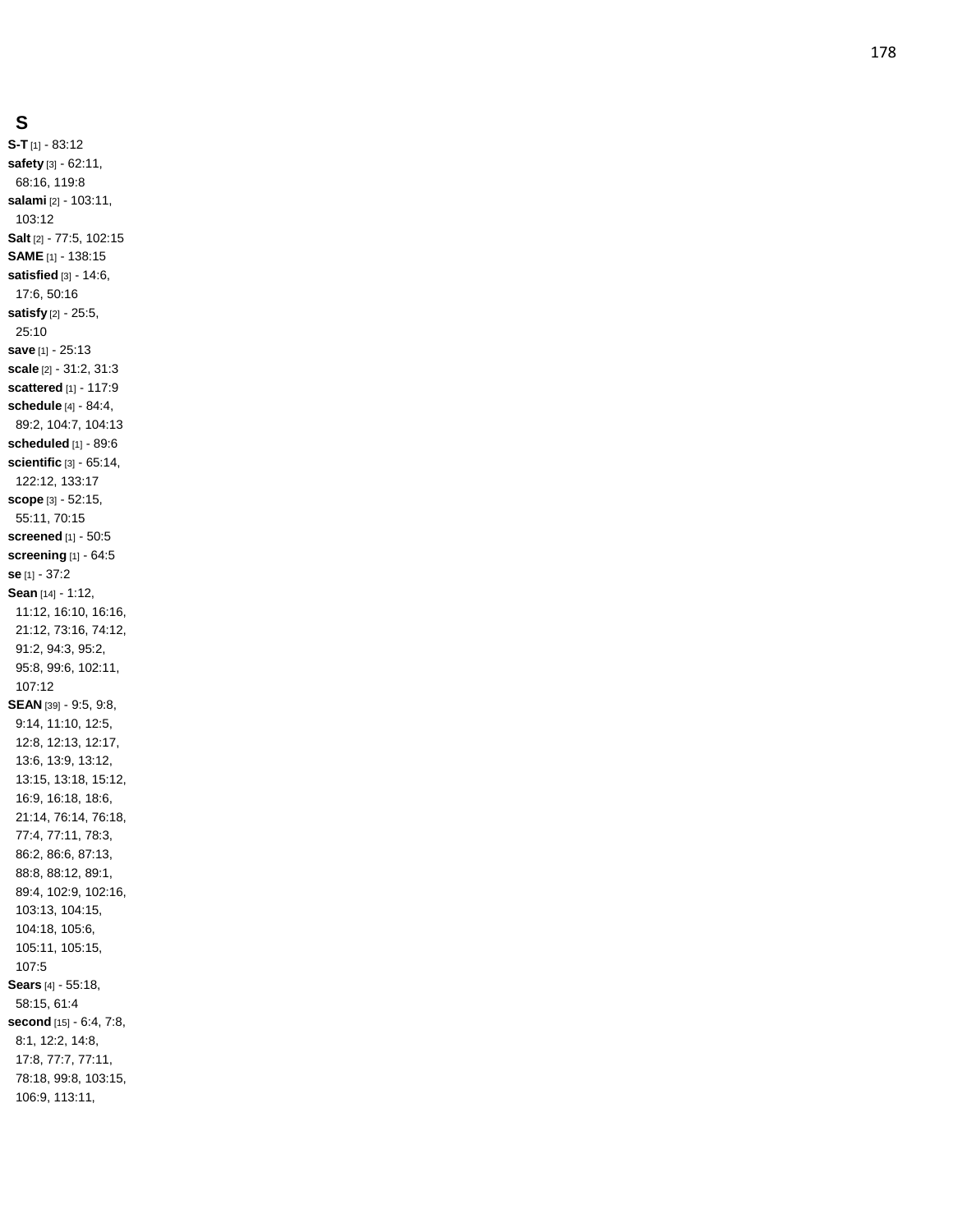115:5, 128:18 **secondly** [1] - 5:7 **Section** [6] - 44:14, 110:7, 113:3, 120:6, 128:8, 133:5 **sector** [1] - 111:5 **see** [17] - 21:17, 32:12, 46:7, 46:17, 47:10, 47:13, 48:8, 54:9, 59:10, 60:1, 60:18, 61:8, 75:3, 111:15, 114:18, 125:2, 127:18 **seeking** [9] - 27:18, 63:11, 110:7, 113:1, 113:3, 118:15, 120:11, 126:14, 128:8 **send** [1] - 38:8 **Senior** [1] - 1:5 **sense** [2] - 32:10, 36:7 **sent** [3] - 42:7, 112:2, 130:16 **separate** [5] - 30:12, 87:9, 88:5, 88:7 **seriousness** [1] - 103:17 **service** [5] - 7:5, 47:15, 47:16, 49:6, 53:17 **services** [1 ] - 47:18 **Services** [14] - 65:18, 66:5, 66:9, 67:2, 68:9, 122:16, 123:3, 123:7, 124:1, 134:3, 134:8, 134:12, 135:6, 137:3 **session** [1] - 10:1 **Session** [1] - 2:3 **sessions** [1] - 4:12 **set** [2] - 138:6, 138:7 **seven** [9] - 14:3, 14:10, 17:3, 17:10, 78:10, 99:13, 105:18, 106:12, 115:16 **several** [2] - 26:12, 70:7 **shall** [23] - 64:9, 64:16, 65:17, 66:4, 66:9, 67:2, 67:6, 68:1, 68:8, 121:4, 121:11, 122:15,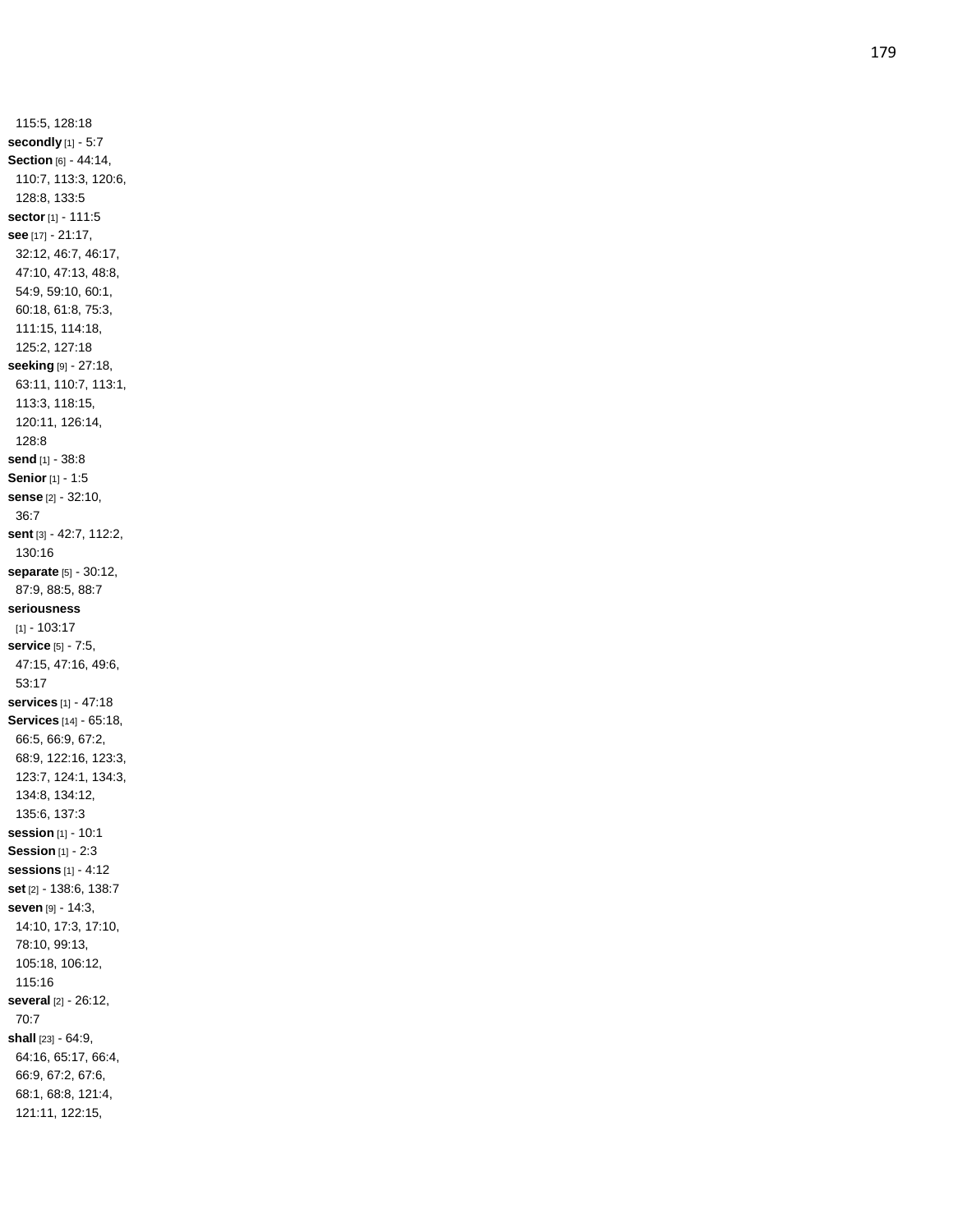123:2, 123:7, 123:18, 124:6, 131:17, 132:6, 134:2, 134:7, 134:12, 135:5, 135:11 **shape** [1] - 34:1 **SHEET** [1] - 137:1 **Sheet** [2] - 137:2, 137:7 **sheet** [1] - 137:7 **ships** [1] - 115:6 **shorter** [1] - 104:10 **Shorthand** [2] - 138:4, 138:11 **show** [1] - 98:2 **showing** [1] - 46:11 **shows** [1] - 94:18 **side** [1] - 72:15 **sides** [1] - 95:11 **sign** [18] - 14:6, 14:8, 17:8, 17:9, 75:10, 78:13, 78:15, 78:18, 79:3, 79:7, 90:5, 95:18, 97:8, 99:5, 99:8, 106:3, 106:10, 106:13 **Sign** [1] - 137:7 **signage** [4] - 87:2, 87:18, 90:14, 90:17 **SIGNATURE** [1] - 137:1 **signed** [1] - 17:7 **significance** [1] - 84:17 **significant** [2] - 84:1, 85:9 **signing** [1] - 87:5 **sims** [1] - 54:10 **simulations** [11] - 45:12, 46:6, 54:4, 64:2, 64:4, 64:12, 110:16, 121:2, 121:7, 131:15, 132:2 **Singanayagam** [6] - 23:8, 26:11, 26:14, 27:9, 27:16, 41:6 **Singanayagam's** [1] - 42:17 **sit** [1] - 20:17 **site** [25] - 24:10,

29:13, 30:7, 40:2,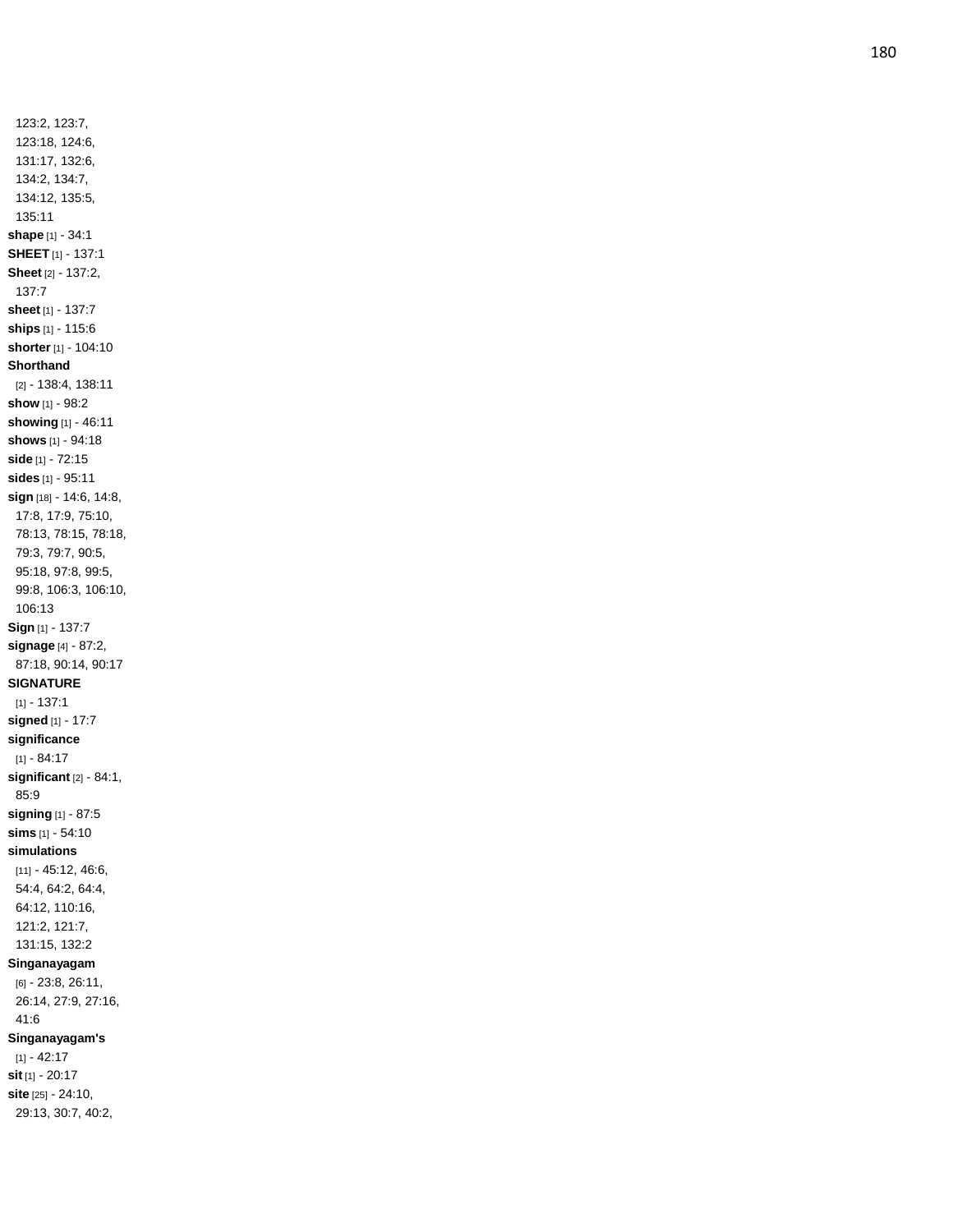40:6, 44:16, 49:12, 49:15, 52:12, 63:2, 65:8, 66:4, 66:13, 111:8, 120:2, 122:2, 123:2, 123:11, 129:9, 130:13, 130:15, 132:15, 133:1, 134:7, 134:16 **site's** [1] - 128:6 **sites** [3] - 30:4, 30:5, 69:12 **Sites** [1] - 23:15 **sitting** [2] - 9:6, 32:8 **Sitting** [13] - 4:4, 11:2, 16:2, 19:2, 21:2, 23:2, 44:2, 72:2, 81:2, 83:2, 102:2, 109:2, 126:2 **situated** [1] - 68:17 **situation** [1] - 28:18 **situational** [1] - 41:1 **six** [17] - 31:14, 31:18, 32:3, 34:15, 48:10, 48:15, 64:16, 110:12, 111:4, 112:15, 113:2, 113:13, 121:11, 126:17, 129:2, 132:6 **sixty** [2] - 124:4, 135:9 **size** [5] - 34:1, 45:7, 45:10, 52:6, 116:4 **slate** [1] - 55:8 **slight** [1] - 87:14 **slightly** [1] - 73:1 **so...** [1] - 91:15 **societal** [3] - 65:14, 122:12, 133:17 **solid** [3] - 56:2, 56:8, 56:17 **solutio n** [1] - 40:13 **solve** [1] - 95:10 **someone** [3] - 92:17, 94:9, 98:12 **sometimes** [3] - 31:1, 33:3, 93:6 **somewhat** [2] - 32:11, 36:11 **sorry** [9] - 9:5, 13:15, 41:15, 41:18, 59:11, 77:1, 86:7, 88:3, 98:3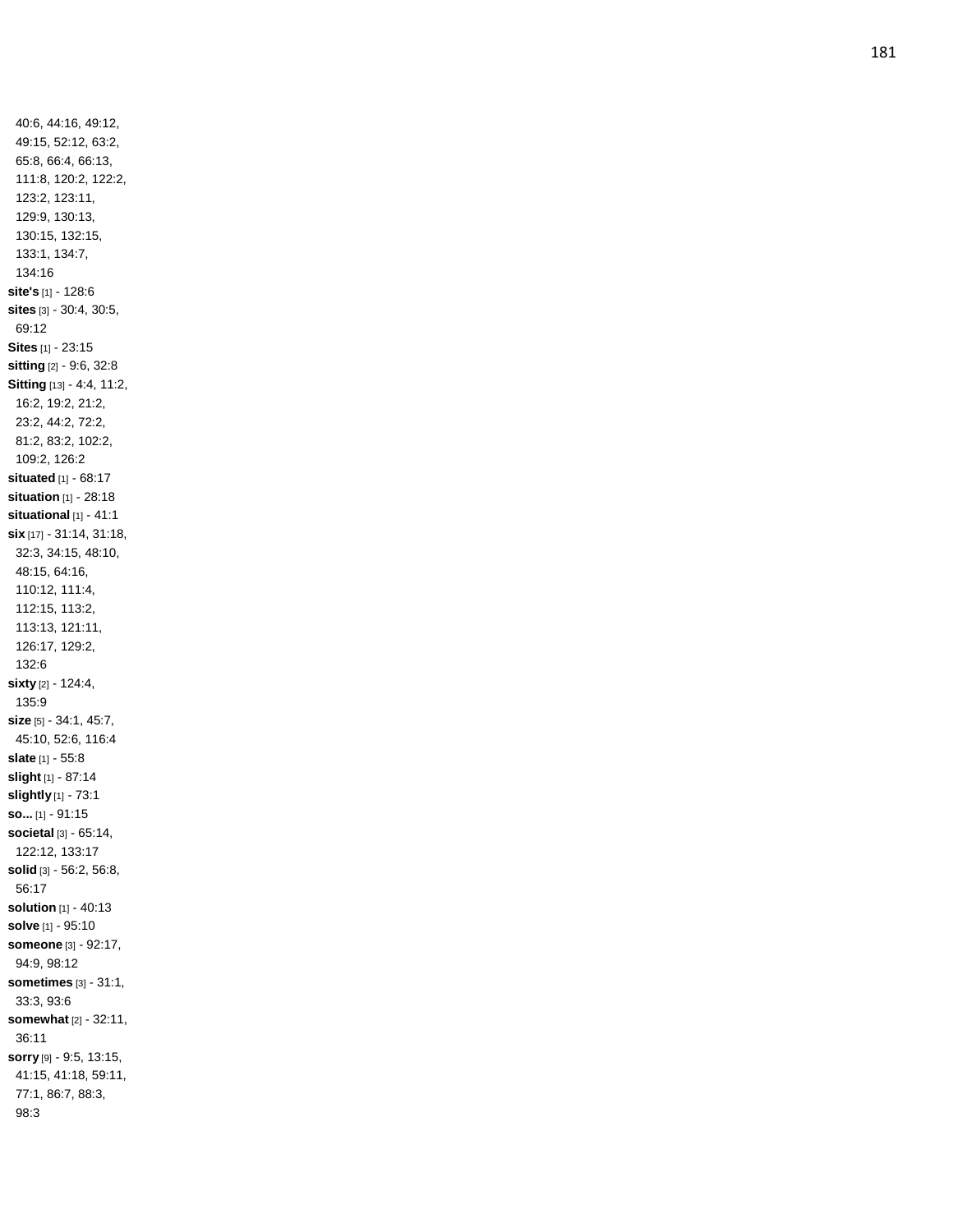**sort** [4] - 32:2, 36:7, 39:13, 115:6 **sought** [3] - 61:17, 118:12, 131:8 **Sousa** [1] - 31:2 **space** [3] - 103:3, 103:4, 129:15 **spaced** [1] - 117:8 **spaces** [1] - 102:18 **speaking** [1] - 31:10 **speaks** [1] - 112:6 **Special** [48] - 24:4, 26:5, 26:7, 26:16, 28:1, 29:1, 29:6, 29:11, 29:12, 35:10, 37:10, 37:14, 42:14, 44:14, 63:10, 65:6, 65:15, 66:10, 66:14, 67:6, 67:10, 67:13, 67:17, 68:15, 69:6, 69:12, 70:18, 110:9, 118:14, 120:10, 122:1, 122:13, 123:8, 123:12, 124:6, 124:8, 124:11, 124:15, 124:18, 125:5, 132:14, 133:18, 134:13, 134:17, 135:11, 135:13, 135:16, 136:2 **special** [1] - 51:17 **Specialist** [1] - 1:12 **specifically** [1] - 21:9 **Spectrum** [9] - 26:4, 26:7, 26:16, 26:18, 48:15, 63:8, 112:15, 120:8, 133:7 **spiel** [1] - 65:10 **Sprint** [1] - 127:13 **Square** [8] - 40:11, 77:3, 84:16, 85:1, 110:2, 111:8, 115:1, 116:17 **squarely** [2] - 37:15, 70:9 **SS** [1] - 138:3 **ST** [20] - 83:10, 84:13, 85:8, 85:16, 86:11, 87:16, 89:12, 89:18, 91:16, 96:3, 96:7, 96:11, 97:3, 97:11, 97:15, 98:7, 98:11, 98:14, 99:10,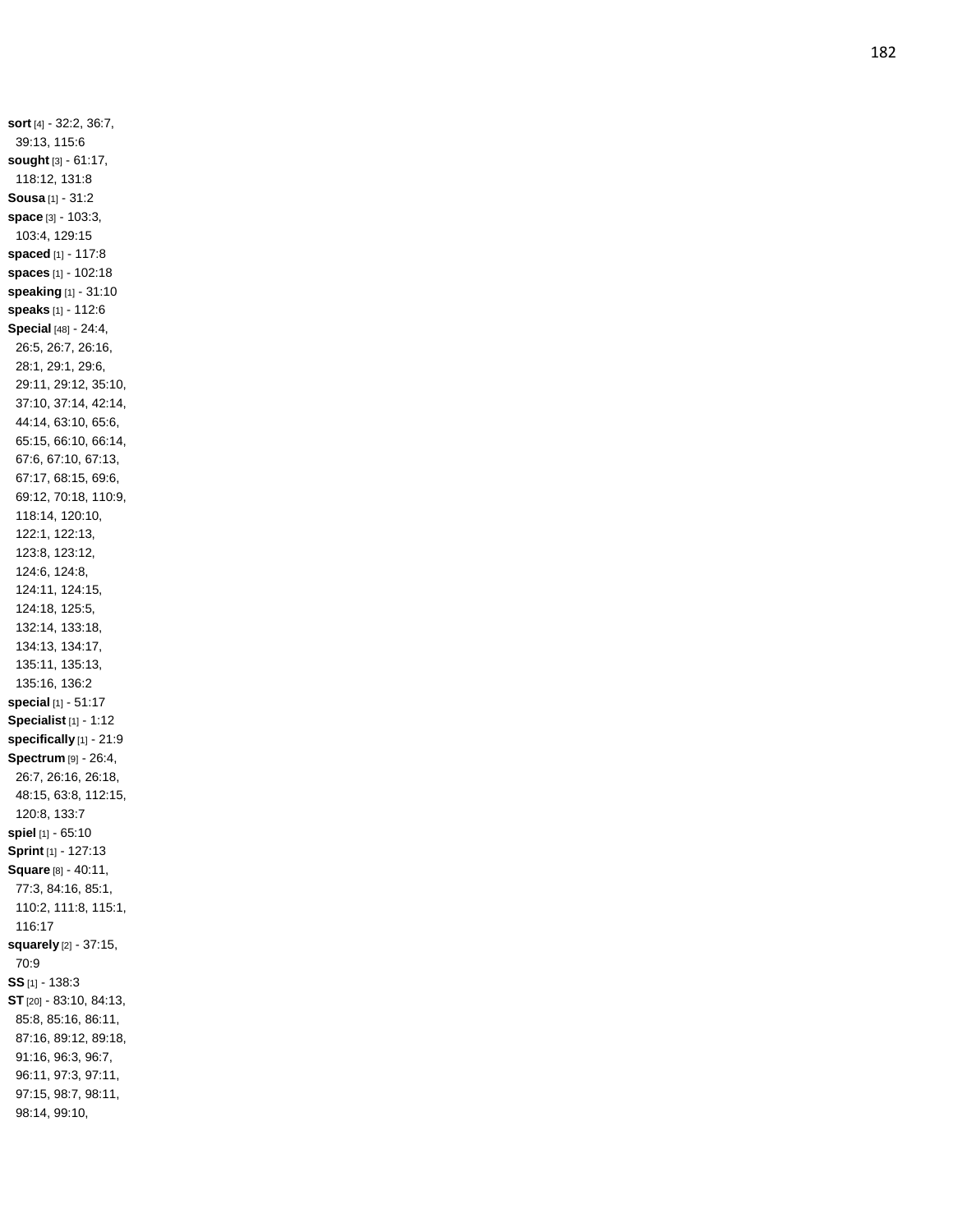100:13 **St** [2] - 13:17, 83:11 **staff** [3] - 92:3, 112:1, 112:2 **stain** [1] - 7:1 **standard** [1] - 114:1 **standards** [1] - 29:6 **standing** [1] - 55:7 **stands** [1] - 28:16 **start** [3] - 9:4, 36:14, 75:2 **started** [2] - 10:1, 110:2 **starts** [1] - 33:15 **statement** [1] - 6:7 **statement(s** [1] - 137:17 **States** [1] - 84:10 **stating** [1] - 68:12 **station** [6] - 49:2, 63:5, 113:5, 120:5, 128:14, 133:4 **stations** [1] - 36:3 **stay** [1] - 97:4 **stealth** [5] - 32:6, 35:7, 36:5, 114:10, 129:11 **stealthing** [1] - 37:2 **stealthy** [1] - 33:17 **stenographer** [2] - 5:7, 83:9 **step** [1] - 32:3 **sticking** [1] - 53:11 **still** [3] - 37:13, 75:6, 77:11 **story** [1] - 95:9 **straight** [2] - 24:9, 30:6 **Street** [19] - 2:4, 2:6, 2:10, 2:11, 2:12, 3:3, 3:4, 3:5, 3:7, 11:7, 16:6, 19:6, 23:6, 72:6, 81:6, 83:6, 109:6, 110:11, 110:13 **streets** [1] - 52:2 **structures** [1] - 69:2 **study** [3] - 65:15, 122:13, 133:18 **stuff** [2] - 34:5, 36:4 **subject** [17] - 4:13, 14:3, 17:4, 38:11, 63:11, 64:3, 65:15, 68:2, 68:7, 70:18,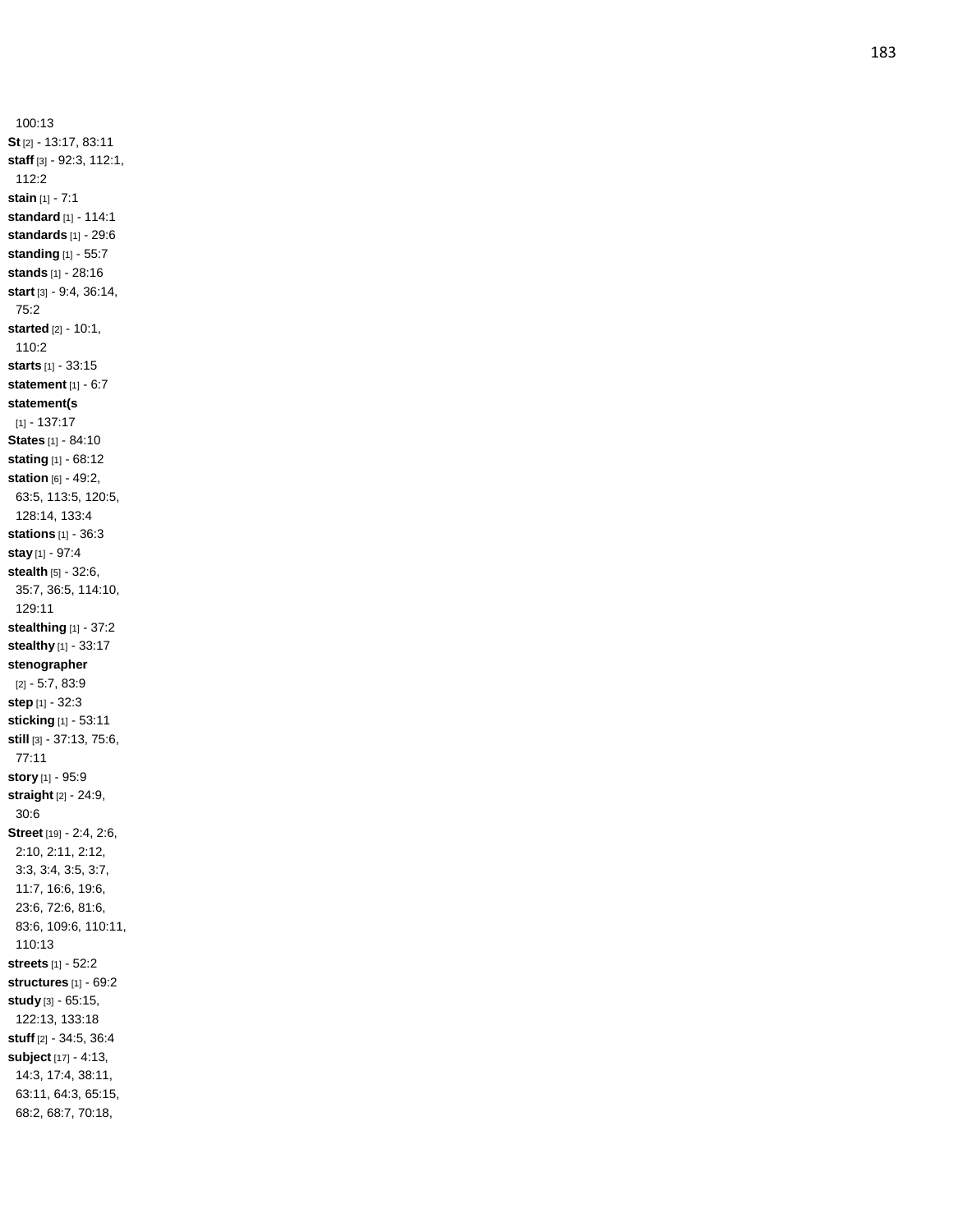78:11, 99:3, 105:18, 120:11, 122:13, 125:1, 133:18 **subjective** [1] - 36:7 **submissions** [1] - 61:2 **submit** [1] - 17:14 **submitted** [8] - 63:14, 64:2, 75:9, 120:14, 120:16, 121:2, 131:10, 131:15 **subscribe** [1] - 137:16 **substantial** [3] - 52:12, 62:4, 119:1 **substantially** [6] - 49:8, 50:11, 63:3, 113:5, 120:3, 133:2 **successful** [1] - 59:18 **successor** [2] - 6:2, 8:10 **sudden** [1] - 33:12 **sufficient** [1] - 86:12 **sufficiently** [1] - 69:3 **suggest** [2] - 27:14, 117:4 **suggestion** [1] - 56:16 **suggestions** [3] - 55:10, 115:4, 117:18 **Suite** [2] - 110:4, 126:11 **Sullivan** [29] - 1:8, 4:5, 7:6, 7:12, 8:8, 11:3, 15:10, 16:3, 18:4, 19:3, 20:8, 21:3, 22:7, 23:3, 43:4, 44:3, 71:4, 72:3, 80:10, 81:3, 81:18, 83:3, 101:4, 102:3, 108:2, 109:3, 125:6, 126:3, 136:8 **SULLIVAN** [39] - 5:17, 7:13, 8:14, 31:9, 31:17, 32:2, 32:18, 35:13, 35:17, 36:10, 38:17, 39:5, 39:8, 39:14, 41:11, 41:13, 54:9, 55:12, 55:14, 56:5, 56:13, 56:16, 57:4, 57:7, 57:10,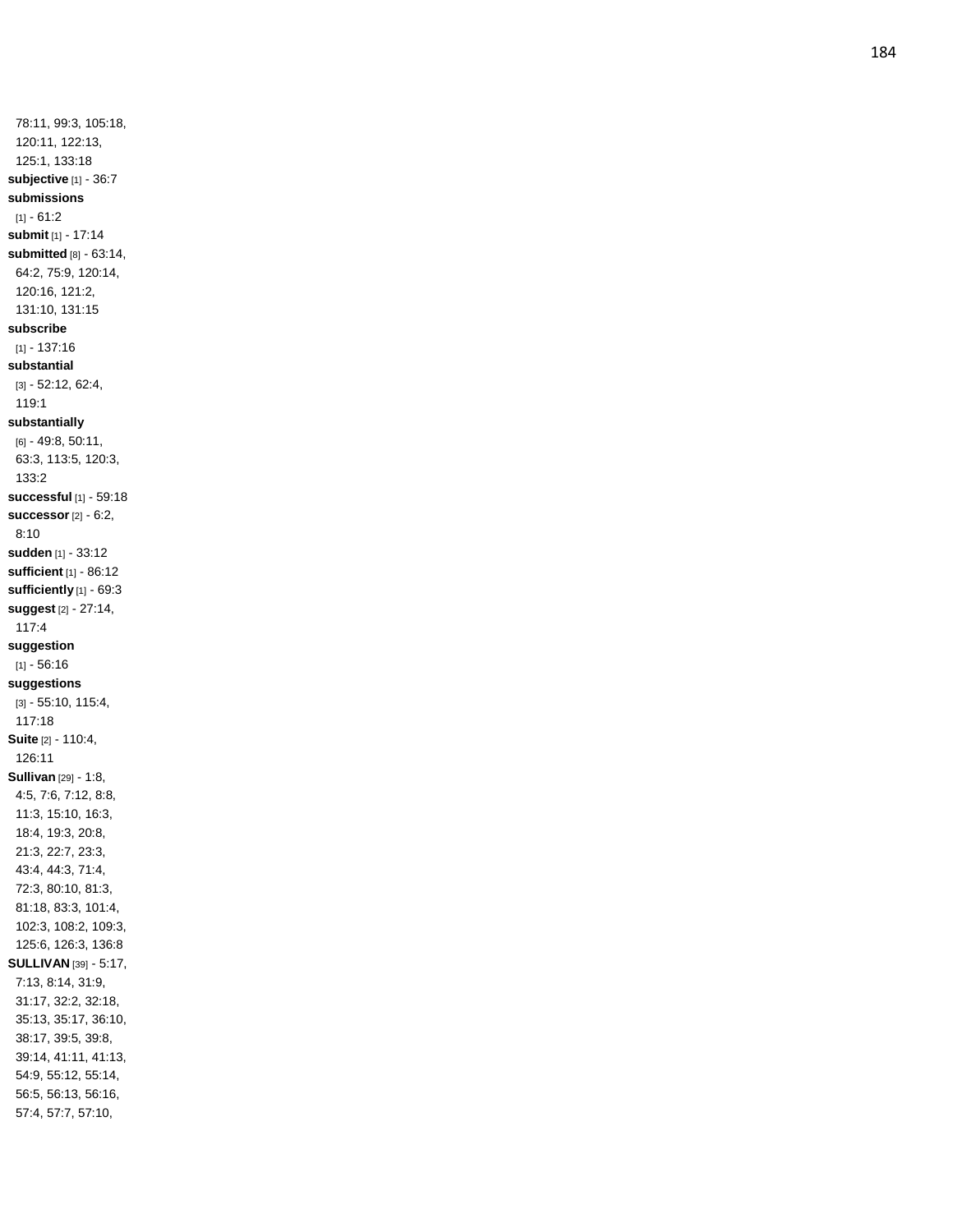57:16, 58:5, 58:15, 59:2, 59:5, 59:8, 77:9, 77:16, 89:7, 95:16, 96:4, 96:10, 96:18, 109:17 **sum** [1] - 97:1 **summarize** [1] - 112:13 **supermajority** [1] - 30:15 **superstitious** [1] - 105:13 **support** [3] - 6:9, 6:14, 111:10 **suppose** [1] - 79:6 **suspend** [1] - 67:8 **sworn** [1] - 68:9 **symmetry** [1] - 129:16

# **T**

**T -Mobile** [6] - 110:6, 110:7, 111:11, 112:18, 126:13, 126:17 **Tax** [4] - 63:6, 110:8, 120:6, 133:6 **TAYLOR** [3] - 102:14, 104:6, 107:14 **Taylor** [2] - 102:14, 103:13 **technology** [1] - 47:18 **TEDESCO** [16] - 8:1, 9:1, 13:17, 20:10, 20:13, 20:16, 39:2, 39:7, 39:10, 41:8, 41:15, 41:18, 56:9, 57:2, 94:7, 94:13 **Tedesco** [28] - 1:9, 4:6, 7:6, 8:15, 11:4, 15:11, 16:4, 18:5, 19:4, 20:9, 21:4, 22:8, 23:4, 43:5, 44:4, 71:5, 72:4, 80:11, 81:4, 82:1, 83:4, 101:5, 102:4, 108:3, 109:4, 125:7, 126:4, 136:9 **telecom** [2] - 26:9, 32:12 **telecommunication** [2] - 63:2, 133:1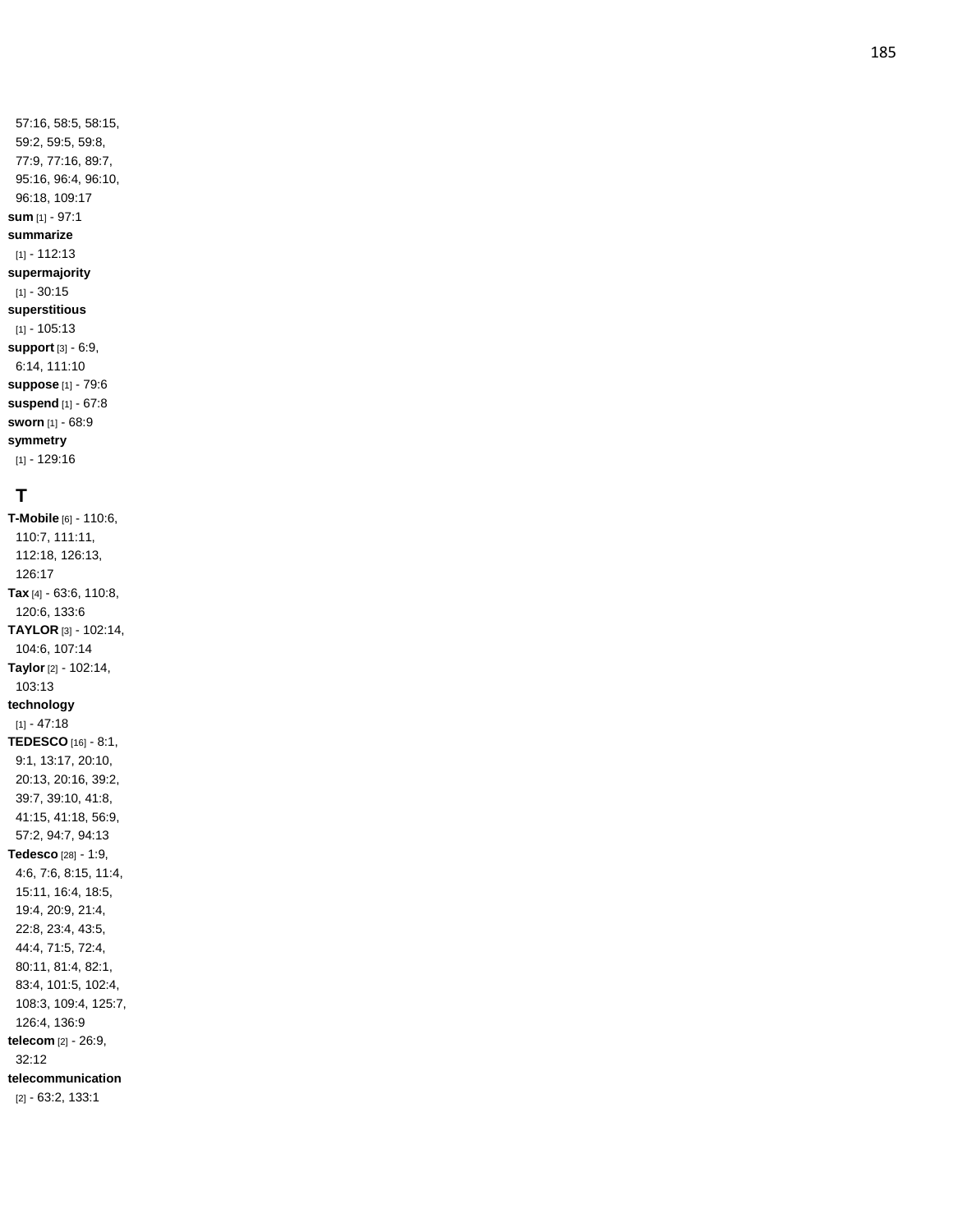**telecommunication s** [3] - 42:14, 120:1, 127:10 **telecoms** [5] - 27:6, 31:11, 31:13, 32:9, 34:7 **telephone** [2] - 91:3, 91:6 **ten** [7] - 66:6, 66:18, 68:5, 123:4, 123:17, 134:9, 135:4 **Ten** [2] - 126:6, 126:16 **tenant** [1] - 85:4 **terminate** [6] - 66:9, 67:7, 123:7, 124:7, 134:12, 135:12 **terminated** [4] - 67:9, 67:11, 124:9, 135:14 **termination** [3] - 67:17, 124:15, 136:2 **terms** [2] - 29:10, 54:7 **test** [3] - 113:6, 113:12, 114:5 **testify** [1] - 60:7 **testimony** [5] - 51:7, 116:11, 118:5, 130:4, 130:8 **THE** [6] - 1:1, 1:17, 138:14, 138:15, 138:15, 138:16 **theory** [1] - 24:3 **thereafter** [3] - 64:17, 121:12, 132:7 **therefor** [1] - 137:7 **therefore** [4] - 42:16, 68:2, 91:12, 129:3 **thereof** [1] - 6:1 **they've** [2] - 40:1, 58:12 **thinking** [2] - 34:10, 78:1 **third** [1] - 113:17 **THIS** [1] - 138:14 **thoroughly** [1] - 74:16 **Three** [2] - 124:8, 135:13 **three** [11] - 33:4, 33:14, 57:12, 110:14, 113:1,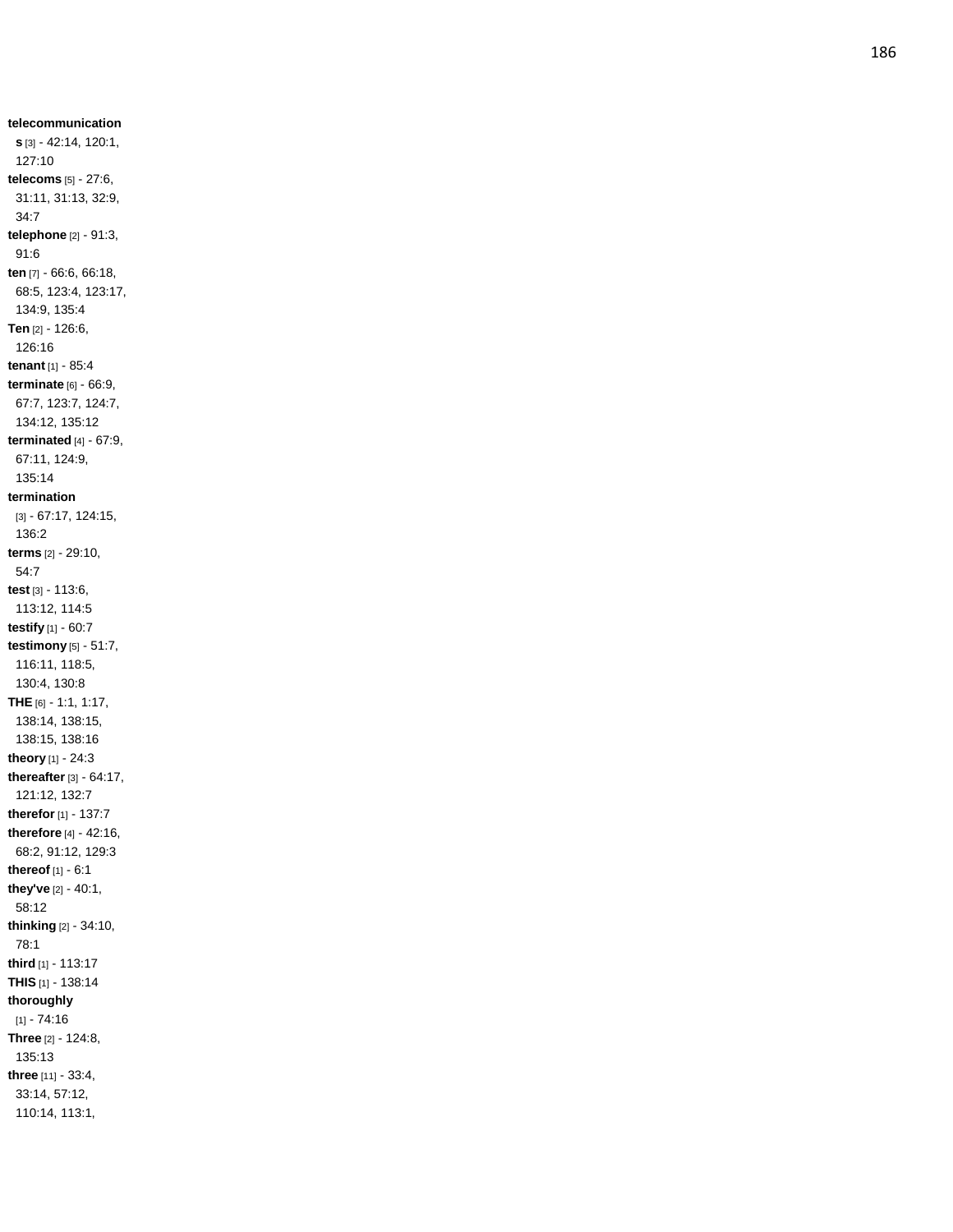121:4, 127:1, 127:2, 127:5 **throughout** [1] - 84:10 **THURSDAY** [1] - 1:4 **tied** [1] - 53:18 **timely** [3] - 66:7, 123:5, 134:10 **tipped** [2] - 31:1, 31:3 **TO** [1] - 138:15 **tonight** [27] - 10:3, 13:1, 16:12, 25:1, 44:12, 64:15, 66:10, 66:14, 67:6, 68:16, 70:10, 76:16, 78:15, 83:15, 98:9, 99:15, 106:5, 118:15, 121:10, 123:8, 123:13, 124:6, 127:15, 132:5, 134:13, 134:18, 135:11 **took** [1] - 90:2 **top** [3] - 47:8, 61:9, 128:17 **touch** [1] - 112:15 **tower** [3] - 63:5, 120:4, 133:4 **traffic** [3] - 61:7, 62:2, 118:16 **TRANSCRIPT** [1] - 138:14 **transcript** [5] - 5:9, 137:2, 137:6, 137:15, 137:16 **transmission** [5] - 49:3, 49:4, 65:13, 122:11, 133:16 **transmit** [1] - 4:12 **treatment** [1] - 37:13 **treatments** [1] - 38:14 **trellis** [2] - 95:17, 96:13 **tried** [2] - 7:15, 12:18 **triggered** [1] - 39:12 **trip** [1] - 37:8 **true** [1] - 138:6 **trumps** [1] - 31:11 **try** [5] - 11:15, 13:18, 60:1, 64:5, 97:1 **trying** [6] - 9:9, 13:10, 73:10, 73:12, 103:9, 103:17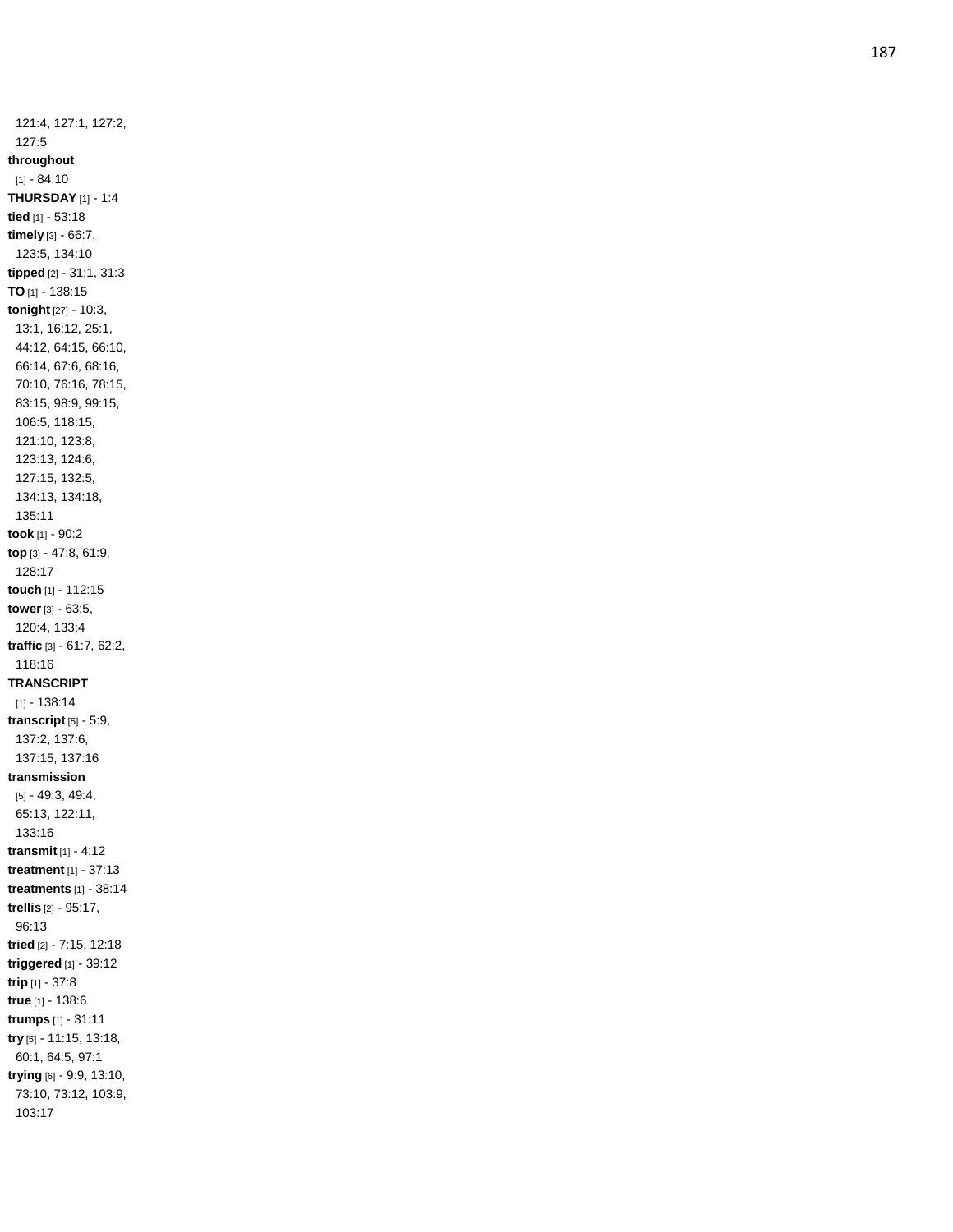**tuned** [2] - 73:4, 73:6 **turn** [4] - 5:11, 9:3, 9:18, 78:15 **turned** [2] - 27:11, 75:3 **twice** [1] - 78:8 **Two** [2] - 123:9, 134:14 **two** [17] - 5:4, 13:13, 33:4, 33:14, 47:3, 50:10, 63:17, 68:3, 77:7, 89:16, 95:11, 111:11, 114:2, 115:15, 120:17, 129:5 **two -year** [1] - 68:3 **Tye** [2] - 110:4, 126:11 **type** [2] - 29:4, 46:3

### **U**

**under** [13] - 17:11, 37:10, 42:11, 42:15, 44:12, 44:13, 55:3, 69:4, 74:18, 110:7, 113:3, 128:8, 130:15 **UNDER** [1] - 138:15 **undersigned** [1] - 138:4 **understood** [2] - 12:8, 36:17 **unfortunately** [2] - 70:2, 72:17 **unhappy** [1] - 95:4 **unifor m** [1] - 117:7 **United** [1] - 84:10 **unless** [1] - 31:7 **UNLESS** [1] - 138:15 **unusual** [2] - 54:15, 86:18 **up** [21] - 5:15, 36:11, 40:13, 51:6, 55:6, 57:18, 59:7, 61:1, 75:6, 79:1, 89:8, 90:7, 91:5, 92:4, 94:10, 94:18, 97:2, 98:2, 106:10, 116:10, 130:3 **upgrade** [7] - 30:7, 45:1, 51:15, 53:17, 55:5, 110:10, 126:15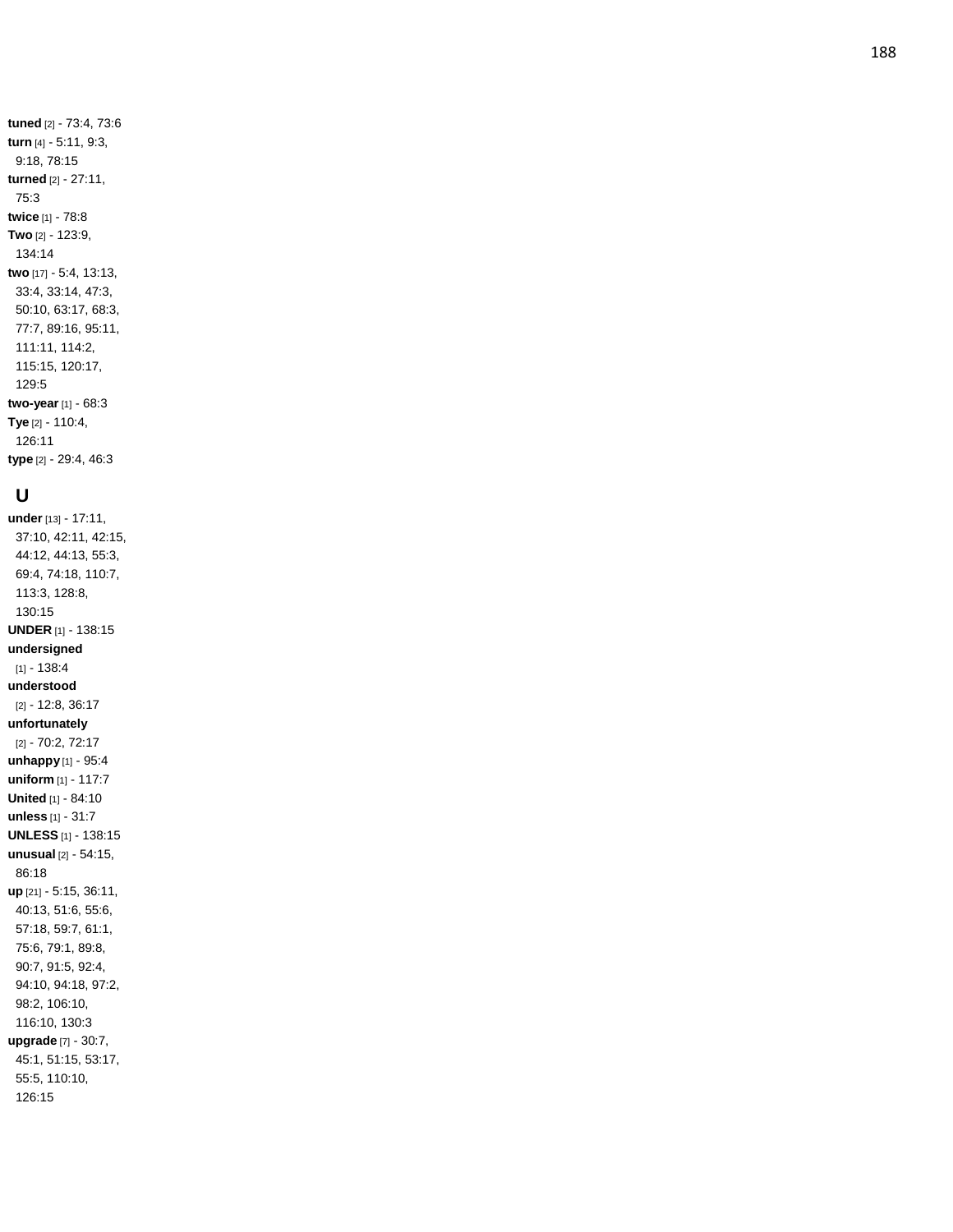**upgraded** [1] - 127:2 **upgrades** [1] - 111:12 **upgrading** [1] - 30:4 **uphold** [1] - 27:15 **upholding** [2] - 24:4, 25:7 **users** [1] - 111:11 **uses** [5] - 47:18, 48:1, 62:7, 103:5, 119:4 **usual** [1] - 40:9 **utilize** [3] - 64:15, 121:10, 132:5

#### **V**

**vacation** [1] - 42:8 **Variance** [6] - 19:16, 21:8, 21:10, 87:5, 87:8, 89:8 **Verizon** [3] - 23:16, 44:16, 55:8 **versions** [1] - 37:4 **Vice** [6] - 1:8, 2:9, 5:14, 7:9, 7:14, 8:9 **video** [1] - 4:11 **view** [3] - 47:8, 50:5, 61:13 **viewed** [1] - 53:4 **viewing** [1] - 54:3 **views** [1] - 127:18 **visibility** [1] - 52:2 **visible** [1] - 45:4 **visual** [7] - 54:7, 63:18, 64:11, 120:18, 121:6, 131:13, 132:1 **Vital** [1] - 23:15 **volume** [1] - 137:6 **vote** [10] - 6:14, 31:8, 41:3, 41:14, 42:10, 61:13, 86:16, 98:17, 118:6, 131:4 **voted** [1] - 111:10 **votes** [3] - 30:18, 42:1, 93:3

### **W**

**wait** [1] - 93:15 **waiver** [6] - 14:6, 17:6, 78:13, 99:5, 106:3, 106:7 **walk** [3] - 48:6, 48:9, 48:15 **wall** [4] - 47:13, 49:7,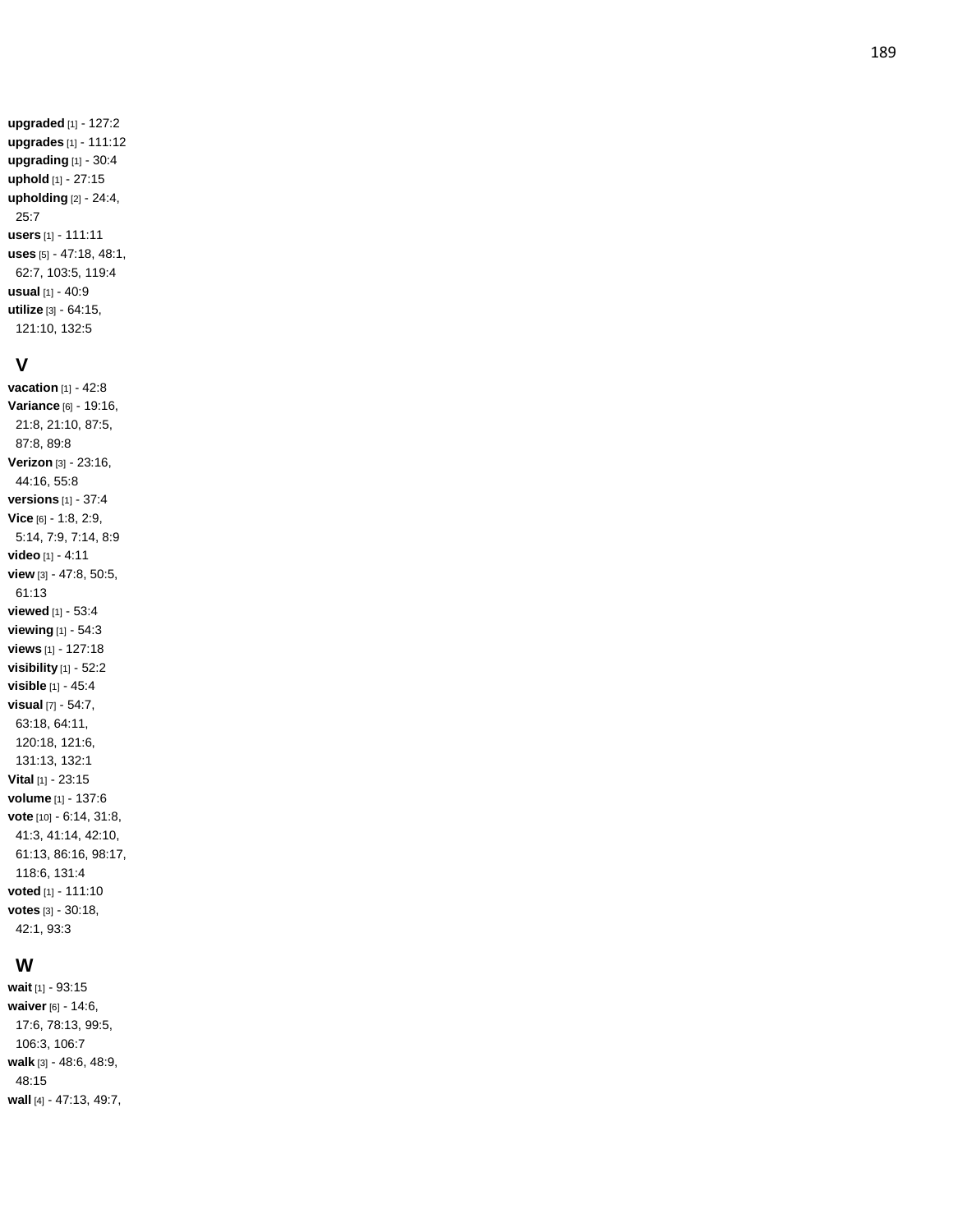50:4, 74:3 **wants** [1] - 11:18 **Washington** [1] - 84:9 **waste** [1] - 100:14 **Water** [2] - 2:4, 2:6 **waves** [11] - 65:13, 66:2, 66:17, 122:11, 122:18, 123:16, 133:9, 133:10, 133:16, 134:5, 135:3 **week** [1] - 74:1 **weeks** [2] - 13:14, 75:12 **welfare** [2] - 62:12, 119:9 **WERNICK** [2] - 9:7, 9:10 **Wernick** [1] - 1:10 **whatsoever** [1] - 113:10 **WHEREOF** [1] - 138:7 **Whittemore** [5] - 2:14, 2:16, 23:6, 44:6, 44:17 **wide** [1] - 45:9 **wider** [1] - 45:8 **width** [1] - 117:8 **wing** [1] - 105:15 **wired** [1] - 47:14 **Wireless** [3] - 23:16, 44:16, 55:8 **wireless** [5] - 47:18, 63:4, 110:10, 120:4, 133:3 **wires** [1] - 34:4 **wiring** [1] - 117:5 **wise** [1] - 45:10 **wish** [2] - 5:3, 7:10 **wishes** [1] - 51:10 **wishing** [14] - 11:8, 16:7, 19:7, 44:7, 51:7, 72:7, 81:7, 83:7, 102:7, 109:7, 116:12, 116:14, 126:7, 130:5 **withdraw** [4] - 6:9, 19:16, 20:3, 81:12 **withdrawal** [4] - 20:7, 20:15, 20:18, 81:14 **withdrawn** [1] - 81:17 **WITNESS** [1] - 138:7 **wonder** [1] - 54:14 **wondering**